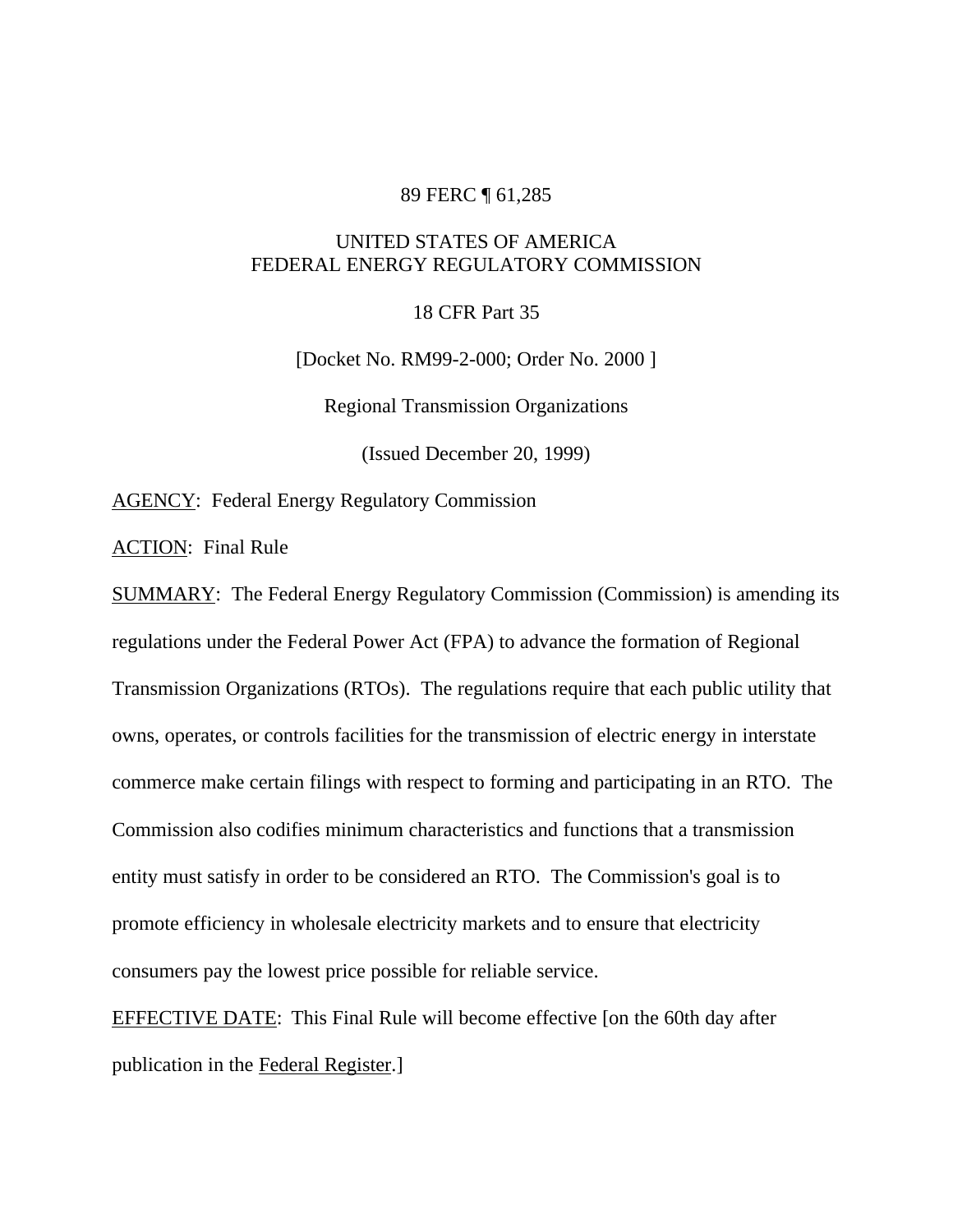# FOR FURTHER INFORMATION CONTACT:

Alan Haymes (Technical Information) Federal Energy Regulatory Commission 888 First Street, N.E. Washington, D.C. 20426 (202) 219-2919

Brian R. Gish (Legal Information) Federal Energy Regulatory Commission 888 First Street, N.E. Washington, D.C. 20426 (202) 208-0996

James Apperson (Collaborative Process) Federal Energy Regulatory Commission 888 First Street, N.E. Washington, D.C. 20426 (202) 219-2962

## SUPPLEMENTAL INFORMATION: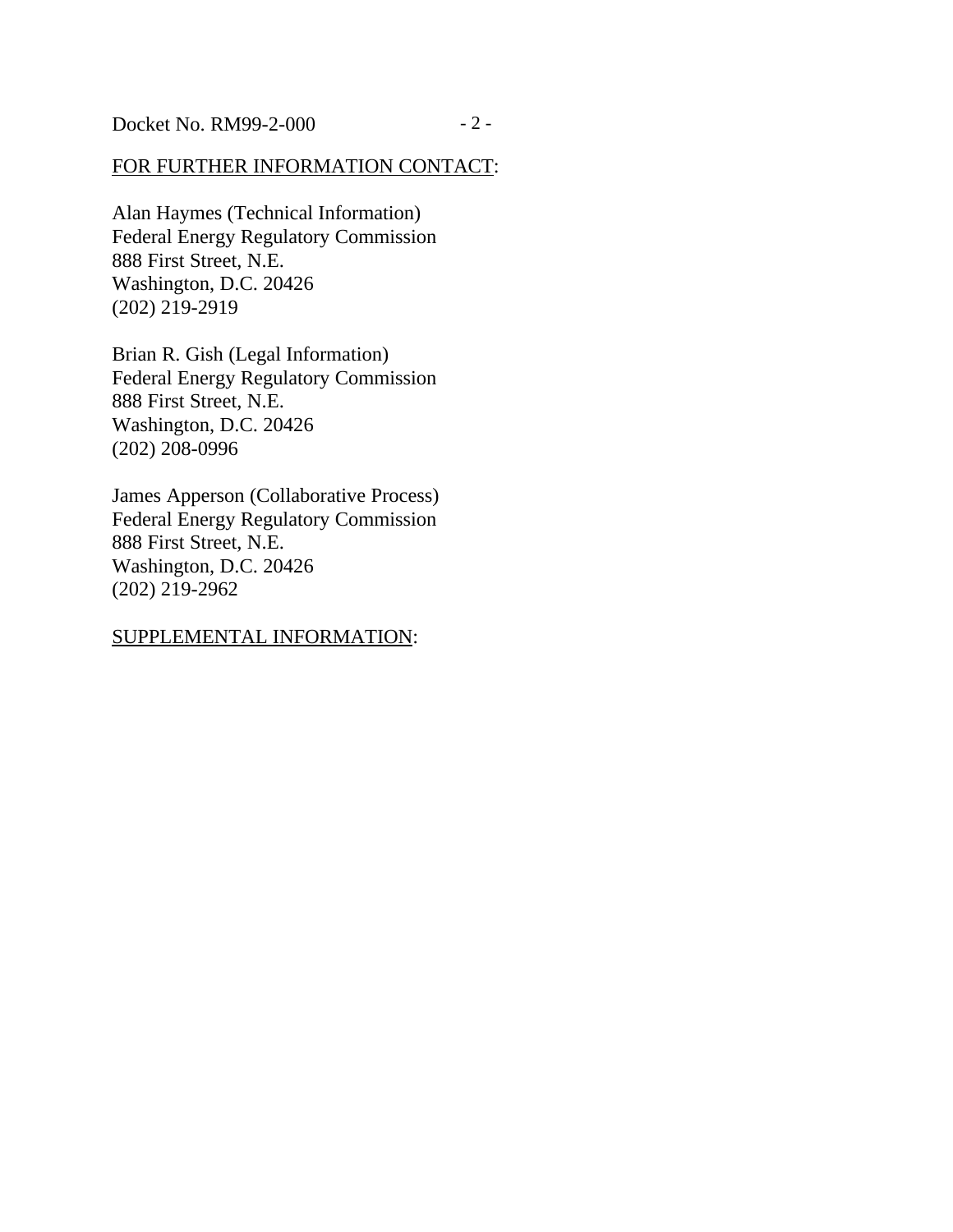# Docket No. RM99-2-000

# **TABLE OF CONTENTS**

| I.  |                 |                                                                            |                                                                 |  |  |
|-----|-----------------|----------------------------------------------------------------------------|-----------------------------------------------------------------|--|--|
| II. |                 |                                                                            |                                                                 |  |  |
|     | A.              | The Foundation for Competitive Markets: Order Nos. 888                     |                                                                 |  |  |
|     | <b>B.</b>       |                                                                            |                                                                 |  |  |
|     |                 | 1.                                                                         | Industry Restructuring and New Stresses on the Transmission     |  |  |
|     |                 | 2.                                                                         | Successes, Failures and Haphazard Development of Regional<br>21 |  |  |
|     |                 | 3.                                                                         | The Commission's ISO and RTO Inquires; Conferences with         |  |  |
| Ш.  |                 |                                                                            |                                                                 |  |  |
|     | A.              | Existence of Barriers and Impediments to Achieving Fully Competitive<br>32 |                                                                 |  |  |
|     | <b>B.</b>       | Benefits That RTOs Can Offer to Address Remaining Barriers and<br>70       |                                                                 |  |  |
|     | $\mathcal{C}$ . |                                                                            |                                                                 |  |  |
|     |                 | 1.                                                                         |                                                                 |  |  |
|     |                 | 2.                                                                         | Organizational Form of an RTO<br>117                            |  |  |
|     |                 | 3.                                                                         | 126                                                             |  |  |
|     |                 | 4.                                                                         | 130                                                             |  |  |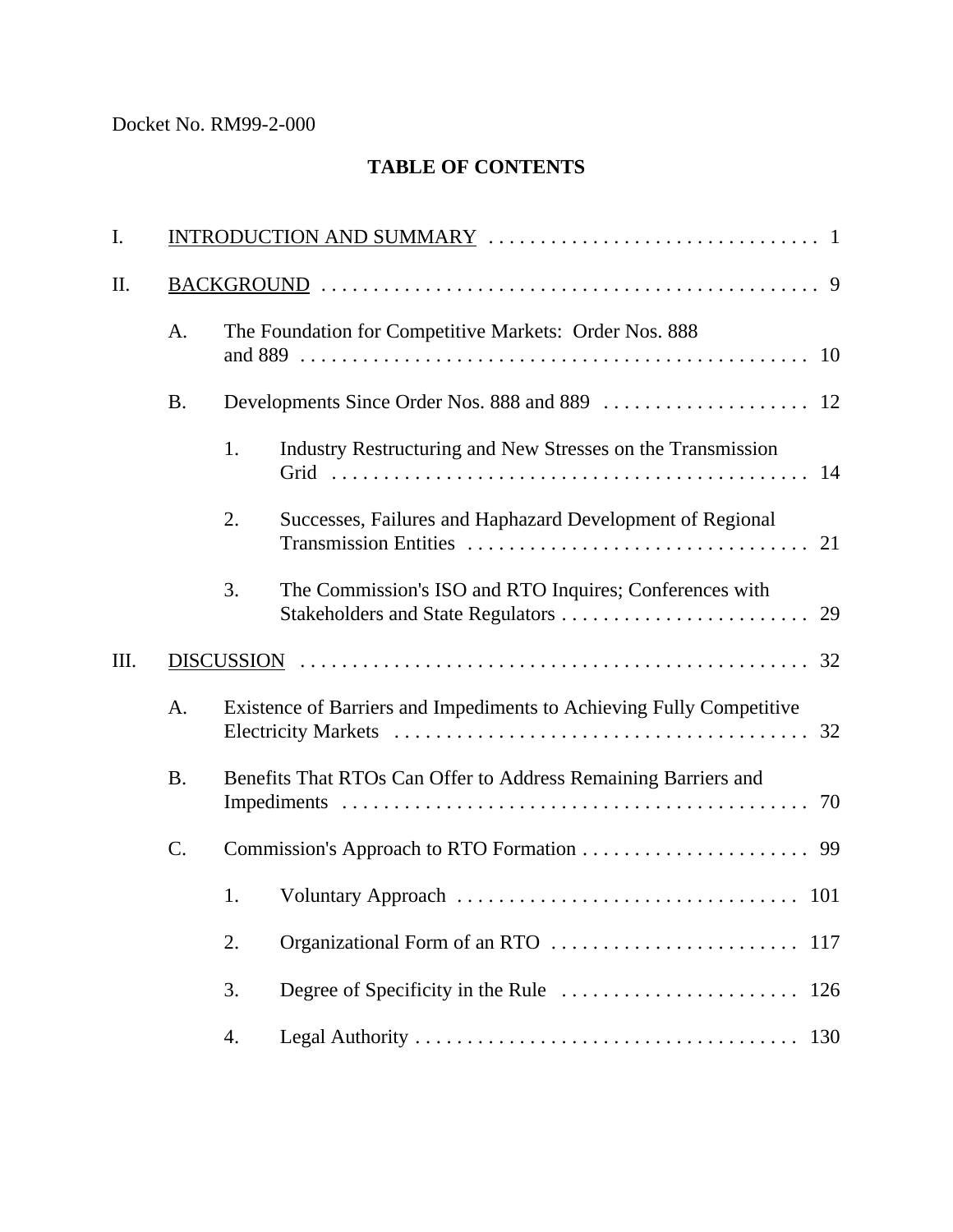| Docket No. RM99-2-000 |    | $-i$ i-                                                                                                        |     |
|-----------------------|----|----------------------------------------------------------------------------------------------------------------|-----|
| D.                    |    |                                                                                                                |     |
|                       | 1. |                                                                                                                |     |
|                       | 2. | Scope and Regional Configuration (Characteristic 2)  238                                                       |     |
|                       | 3. |                                                                                                                |     |
|                       | 4. |                                                                                                                |     |
| E.                    |    |                                                                                                                |     |
|                       | 1. |                                                                                                                |     |
|                       | 2. |                                                                                                                |     |
|                       | 3. |                                                                                                                |     |
|                       | 4. |                                                                                                                |     |
|                       | 5. | OASIS and Total Transmission Capability (TTC) and Available<br>Transmission Capability (ATC) (Function 5)  426 |     |
|                       | 6. |                                                                                                                |     |
|                       | 7. | Planning and Expansion (Function 7)  466                                                                       |     |
|                       | 8. |                                                                                                                |     |
| F.                    |    |                                                                                                                | 497 |
| G.                    |    |                                                                                                                | 505 |
|                       | 1. |                                                                                                                |     |
|                       | 2. | Reciprocal Waiving of Access Charges Between RTOs  517                                                         |     |

3. Uniform Access Charges .............................. 519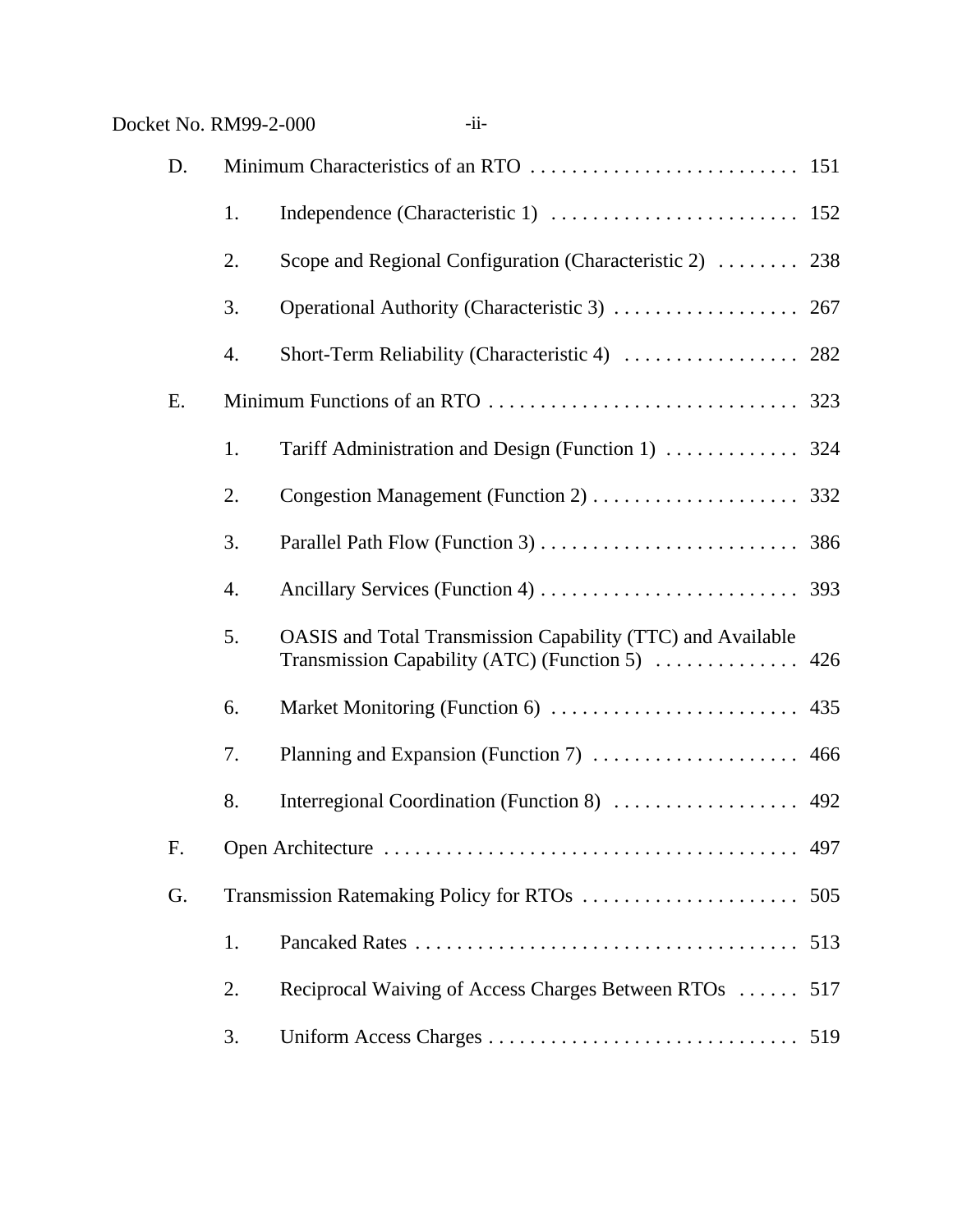| Docket No. RM99-2-000 |    | $-iii-$                                                 |
|-----------------------|----|---------------------------------------------------------|
|                       | 4. |                                                         |
|                       | 5. | Service to Transmission-Owning Utilities That Do Not    |
|                       | 6. |                                                         |
|                       | 7. | Other RTO Transmission Ratemaking Reforms 547           |
|                       | 8. |                                                         |
|                       | 9. |                                                         |
| H.                    |    |                                                         |
|                       | 1. | Public Power and Cooperative Participation in RTOs  578 |
|                       | 2. | Participation by Canadian and Mexican Entities  578     |
|                       | 3. |                                                         |
|                       | 4. |                                                         |
|                       | 5. | Effect on Retail Markets and Retail Access 608          |
|                       | 6. | Effect on States with Low Cost Generation 614           |
|                       | 7. |                                                         |
|                       | 8. |                                                         |
|                       | 9. |                                                         |
| I.                    |    |                                                         |
| J.                    |    |                                                         |
|                       | 1. | 652                                                     |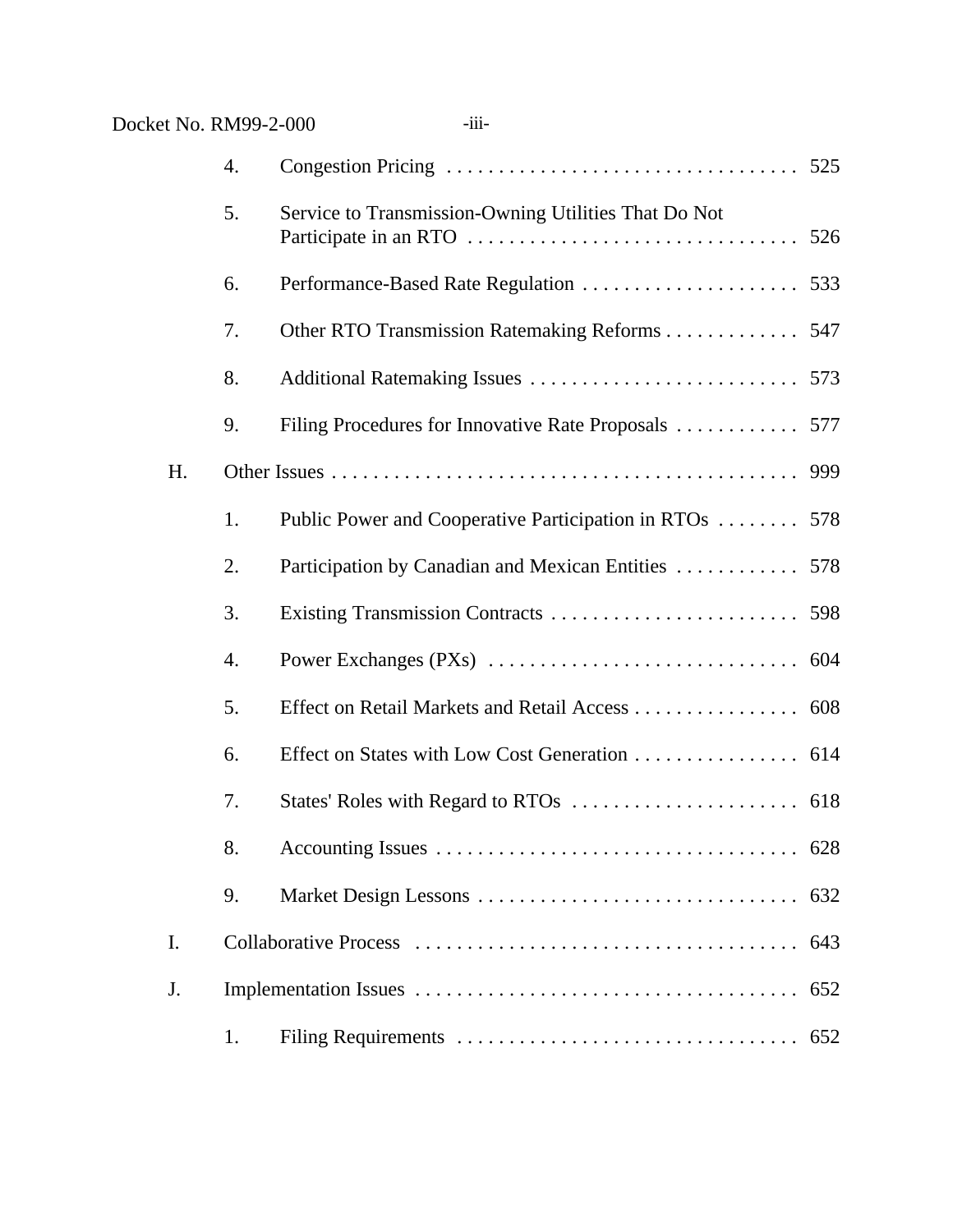|      | Docket No. RM99-2-000 | $-iv-$                                             |  |
|------|-----------------------|----------------------------------------------------|--|
|      | 2.                    |                                                    |  |
|      | 3.                    |                                                    |  |
|      | 4.                    |                                                    |  |
| IV.  |                       |                                                    |  |
| V.   |                       | REGULATORY FLEXIBILITY ACT CERTIFICATION  693      |  |
| VI.  |                       | PUBLIC REPORTING BURDEN AND INFORMATION COLLECTION |  |
| VII. |                       | EFFECTIVE DATE AND CONGRESSIONAL NOTIFICATION  698 |  |
|      |                       |                                                    |  |
|      |                       |                                                    |  |
|      |                       |                                                    |  |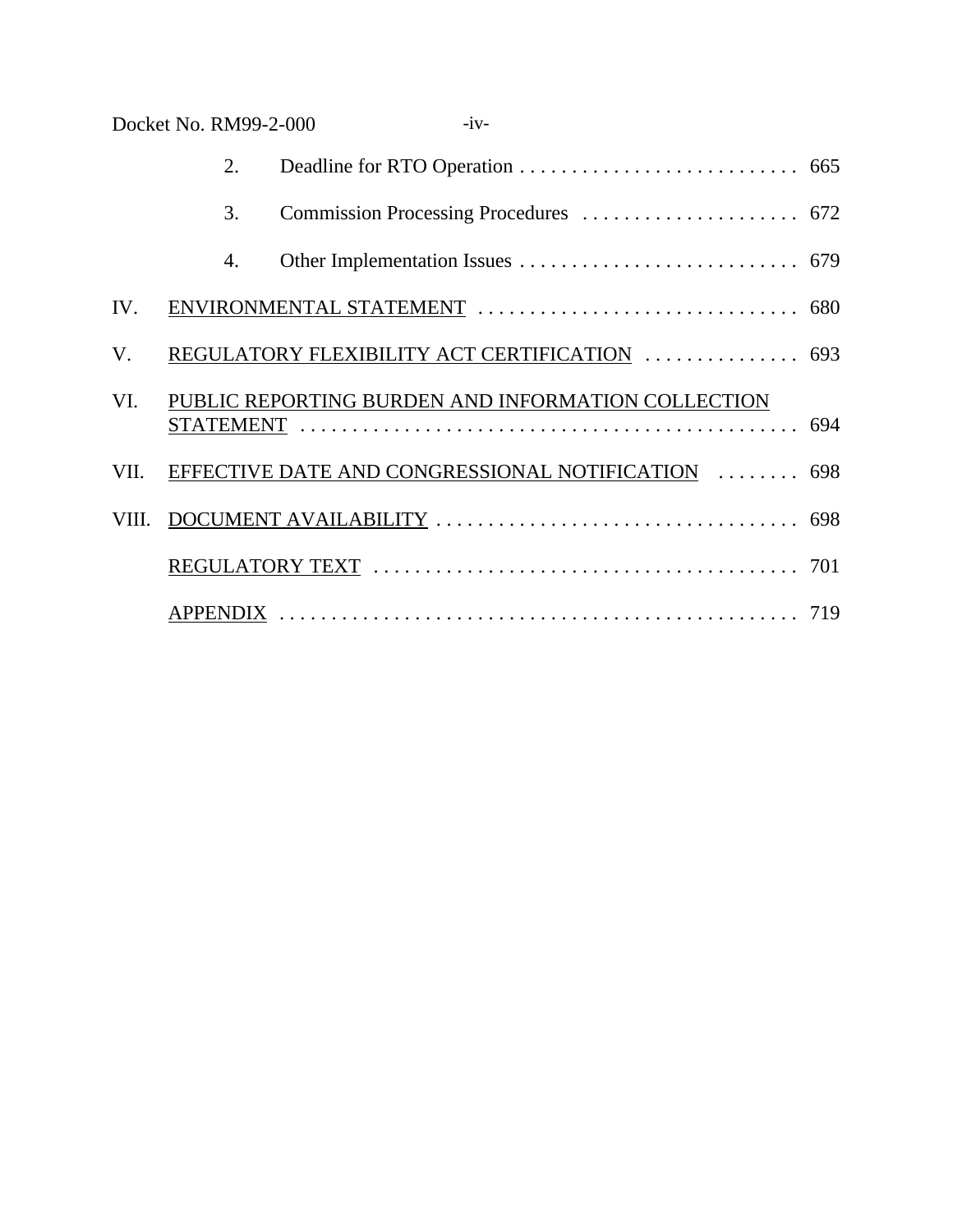# UNITED STATES OF AMERICA FEDERAL ENERGY REGULATORY COMMISSION

Before Commissioners: James J. Hoecker, Chairman; William L. Massey, Linda Breathitt, and Curt Hébert, Jr.

Regional Transmission Organizations Docket No. RM99-2-000

Order No. 2000

# FINAL RULE

(Issued December 20, 1999)

# **I. INTRODUCTION AND SUMMARY**

In 1996 the Commission put in place the foundation necessary for competitive

wholesale power markets in this country—open access transmission. <sup>1</sup> Since that time,

<sup>&</sup>lt;sup>1</sup>See Promoting Wholesale Competition Through Open Access Non-discriminatory Transmission Services by Public Utilities and Recovery of Stranded Costs by Public Utilities and Transmitting Utilities, Order No. 888, 61 FR 21,540 (May 10, 1996), FERC Stats. & Regs. ¶ 31,036 (1996) (Order No. 888), order on reh'g, Order No. 888-A, 62 FR 12,274 (March 14, 1997), FERC Stats. & Regs. ¶ 31,048 (1997) (Order No. 888-A), order on reh'g, Order No. 888-B, 81 FERC ¶ 61,248 (1997), order on reh'g, Order No. 888-C, 82 FERC ¶ 61,046 (1998), appeal docketed, Transmission Access Policy Study Group, et al. v. FERC, Nos. 97-1715 et al. (D.C. Cir.).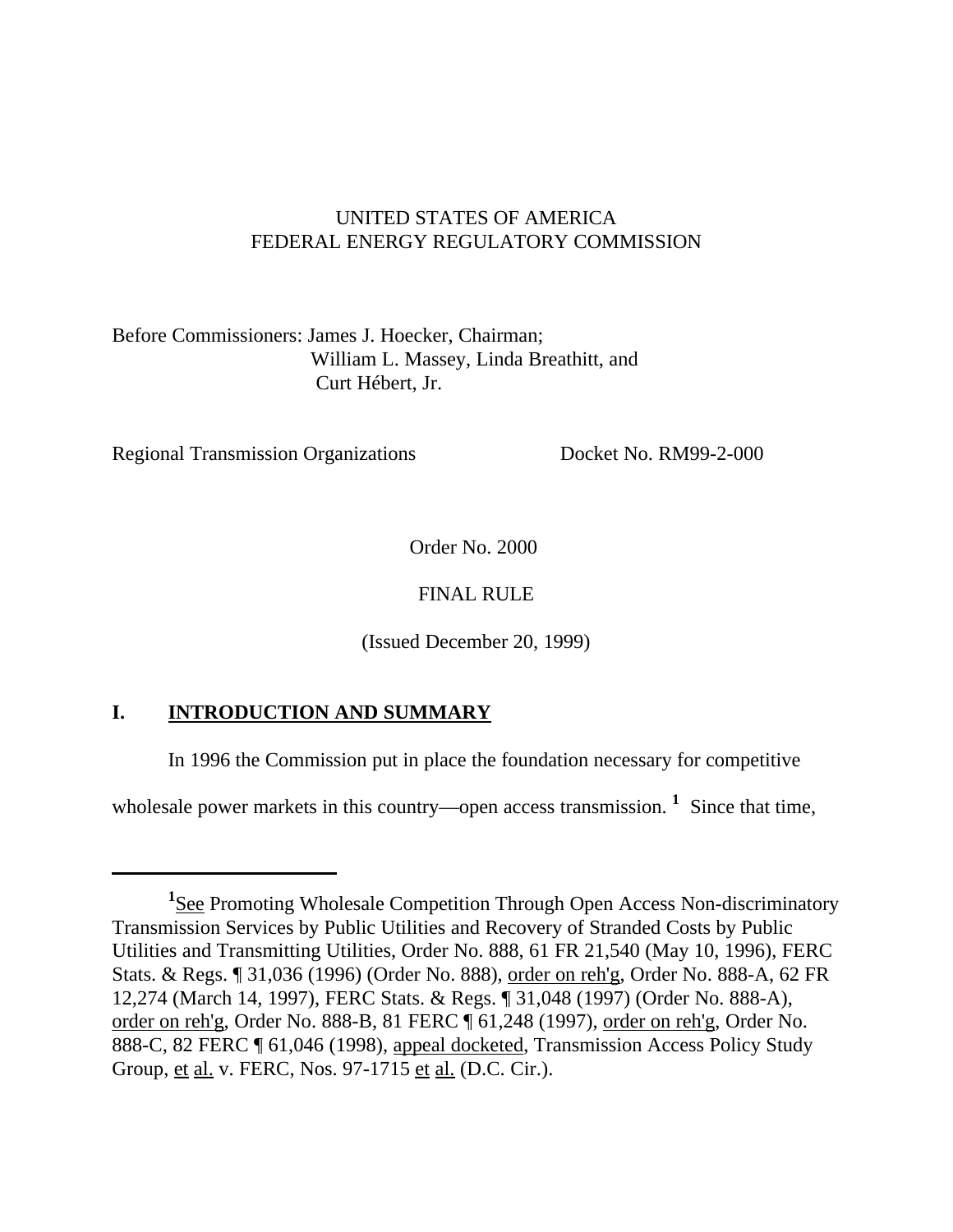## Docket No. RM99-2-000 - 2 -

the industry has undergone sweeping restructuring activity, including a movement by many states to develop retail competition, the growing divestiture of generation plants by traditional electric utilities, a significant increase in the number of mergers among traditional electric utilities and among electric utilities and gas pipeline companies, large increases in the number of power marketers and independent generation facility developers entering the marketplace, and the establishment of independent system operators (ISOs) as managers of large parts of the transmission system. Trade in bulk power markets has continued to increase significantly and the Nation's transmission grid is being used more heavily and in new ways.

On May 13,1999, the Commission proposed a rule on Regional Transmission Organizations (RTOs) that identified and discussed our concerns with the traditional means of grid management. **<sup>2</sup>** In that Notice of Proposed Rulemaking (NOPR), the Commission reviewed evidence that traditional management of the transmission grid by vertically integrated electric utilities was inadequate to support the efficient and reliable operation that is needed for the continued development of competitive electricity markets, and that continued discrimination in the provision of transmission services by vertically integrated utilities may also be impeding fully competitive electricity markets. These problems may be depriving the Nation of the benefits of lower prices and enhanced

**<sup>2</sup>**Regional Transmission Organizations, Notice of Proposed Rulemaking, 64 FR 31,390 (June 10, 1999), FERC Stats. & Regs. ¶ 32,541 at 33,683-781 (1999).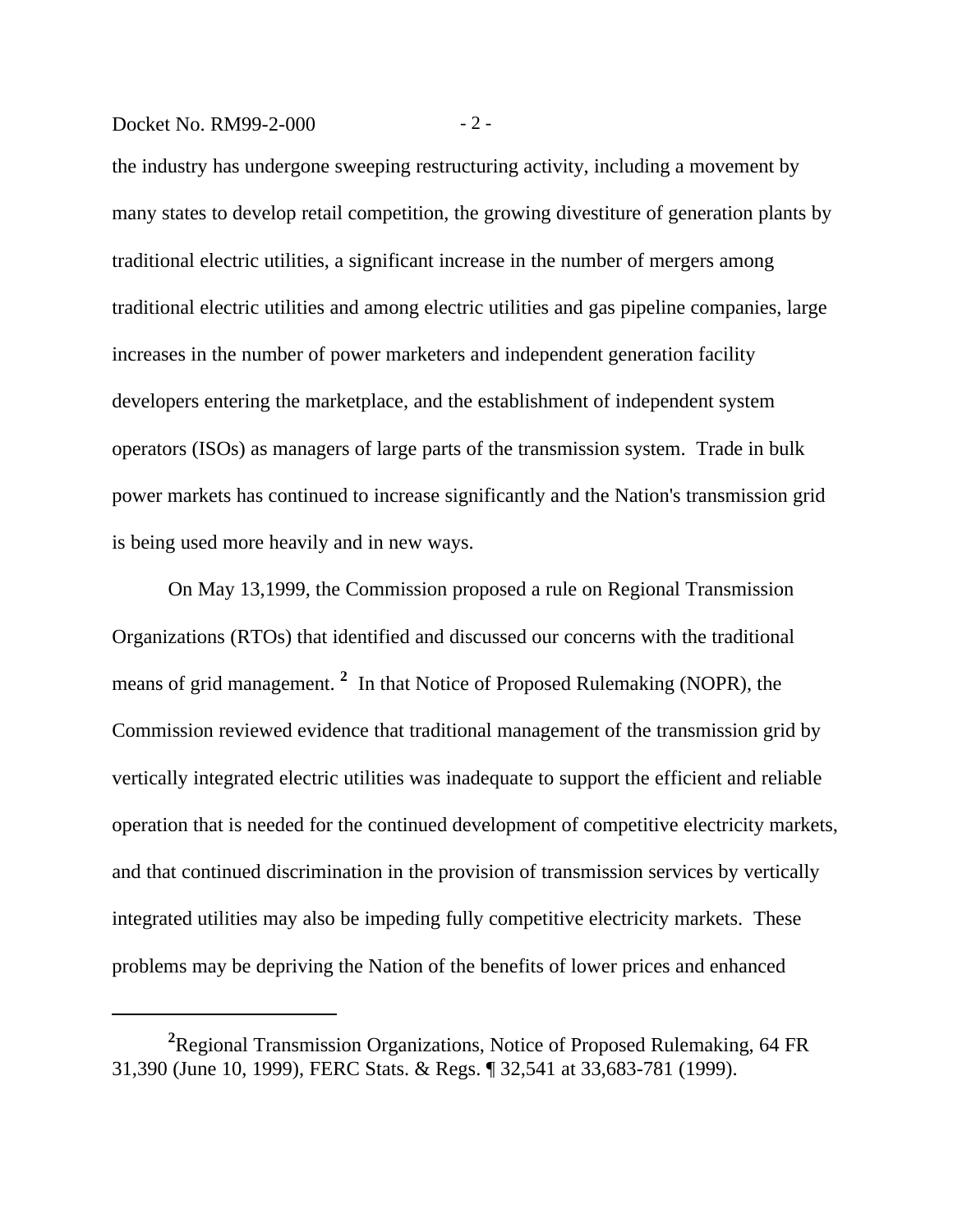#### Docket No. RM99-2-000 - 3 -

reliability. The comments on the NOPR overwhelmingly support the conclusion that independent regionally operated transmissions grids will enhance the benefits of competitive electricity markets. Competition in wholesale electricity markets is the best way to protect the public interest and ensure that electricity consumers pay the lowest price possible for reliable service.

Regional institutions can address the operational and reliability issues now confronting the industry, and eliminate any residual discrimination in transmission services that can occur when the operation of the transmission system remains in the control of a vertically integrated utility. Appropriate regional transmission institutions could: (1) improve efficiencies in transmission grid management; **<sup>3</sup>** (2) improve grid reliability; (3) remove remaining opportunities for discriminatory transmission practices; (4) improve market performance; and (5) facilitate lighter handed regulation.

Thus, we believe that appropriate RTOs could successfully address the existing impediments to efficient grid operation and competition and could consequently benefit consumers through lower electricity rates resulting from a wider choice of services and

**<sup>3</sup>**As discussed more fully later, appropriate regional institutions could improve efficiencies in grid management through improved pricing, congestion management, more accurate estimates of Available Transmission Capability, improved parallel path flow management, more efficient planning, and increased coordination between regulatory agencies.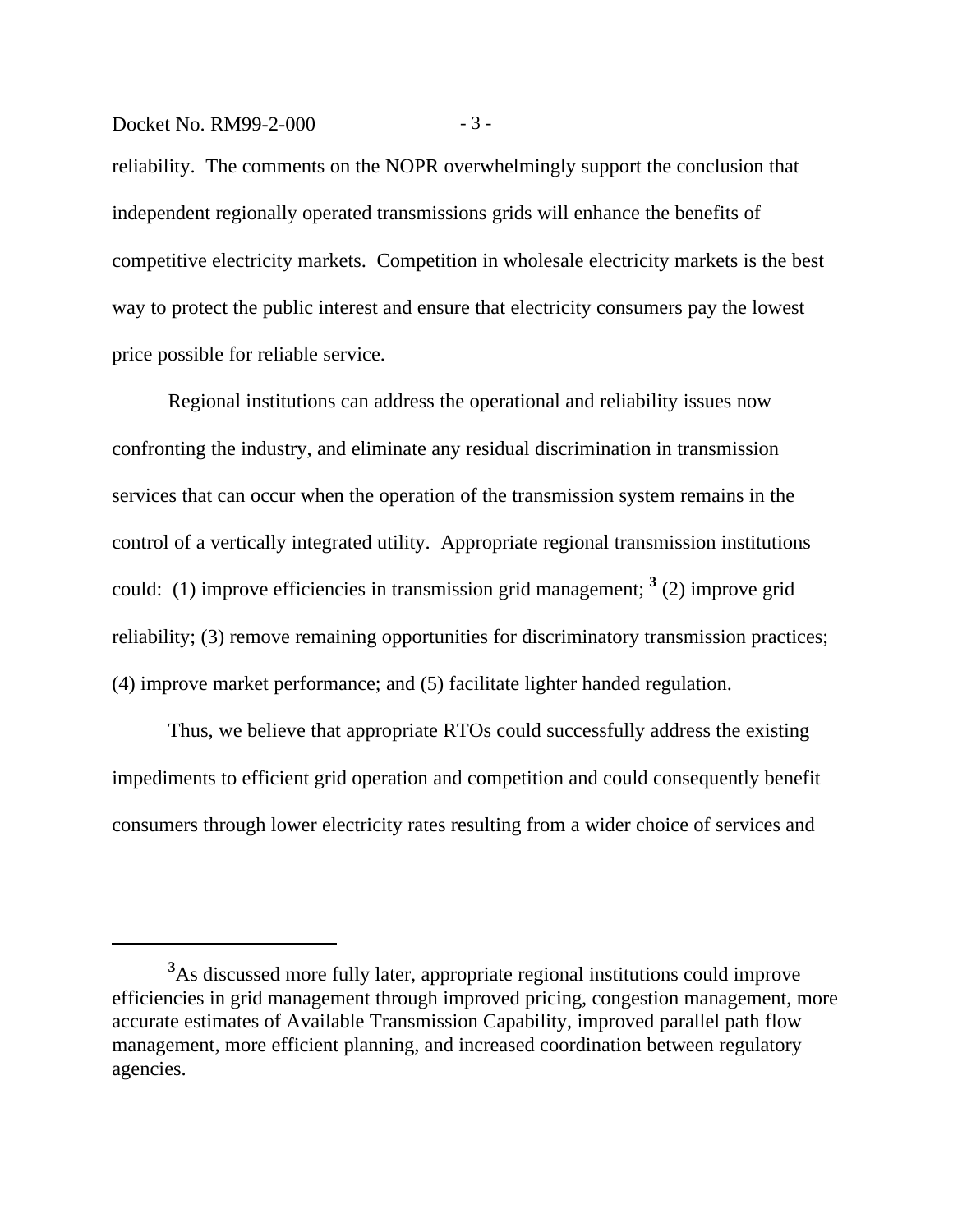#### Docket No. RM99-2-000 - 4 -

service providers. In addition, substantial cost savings are likely to result from the formation of RTOs.

Based on careful consideration of the thoughtful comments submitted in response to the NOPR, **<sup>4</sup>** the Commission adopts a final rule that generally follows the approach of the NOPR. Our objective is for all transmission-owning entities in the Nation, including non-public utility entities, to place their transmission facilities under the control of appropriate RTOs in a timely manner. Therefore, we are establishing in this rule minimum characteristics and functions for appropriate RTOs; a collaborative process by which public utilities and non-public utilities that own, operate or control interstate transmission facilities, in consultation with state officials as appropriate, will consider and develop RTOs; a proposal to consider transmission ratemaking reforms on a casespecific basis; an opportunity for non-monetary regulatory benefits, such as deference in dispute resolution and streamlined filing and approval procedures; and a time line for public utilities to make appropriate filings with the Commission to initiate operation of RTOs. As a result of this voluntary approach, we expect jurisdictional utilities to form RTOs. If the industry fails to form RTOs under this approach, the Commission will reconsider what further regulatory steps are in the public interest.

<sup>&</sup>lt;sup>4</sup>The Commission received 334 initial and reply comments in response to the NOPR. The commenters, and abbreviations for them as used herein, are listed in an Appendix to this Final Rule.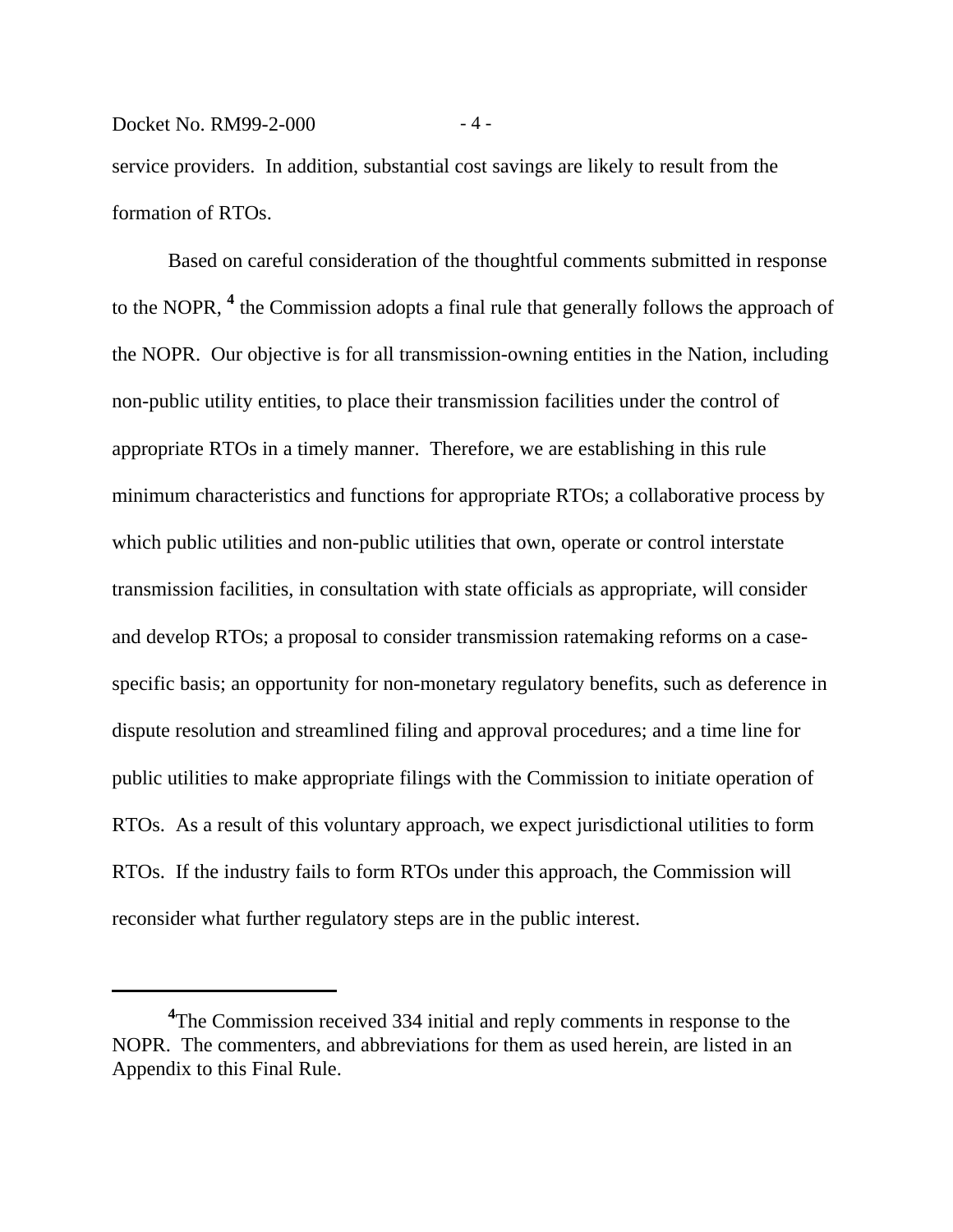# Docket No. RM99-2-000 - 5 -

Pursuant to our authority under section 205 of the Federal Power Act (FPA) to ensure that rates, terms and conditions of transmission and sales for resale in interstate commerce by public utilities are just, reasonable and not unduly discriminatory or preferential, and our authority under section 202(a) of the FPA to promote and encourage regional districts for the voluntary interconnection and coordination of transmission facilities by public utilities and non-public utilities for the purpose of assuring an abundant supply of electric energy throughout the United States with the greatest possible economy, this rule requires the following.

First, the Commission establishes minimum characteristics and functions that an

RTO must satisfy in the following areas:

Minimum Characteristics:

- 1. Independence
- 2. Scope and Regional Configuration
- 3. Operational Authority
- 4. Short-term Reliability

Minimum Functions:

- 1. Tariff Administration and Design
- 2. Congestion Management
- 3. Parallel Path Flow
- 4. Ancillary Services
- 5. OASIS and Total Transmission Capability (TTC) and Available Transmission Capability (ATC)
- 6. Market Monitoring
- 7. Planning and Expansion
- 8. Interregional Coordination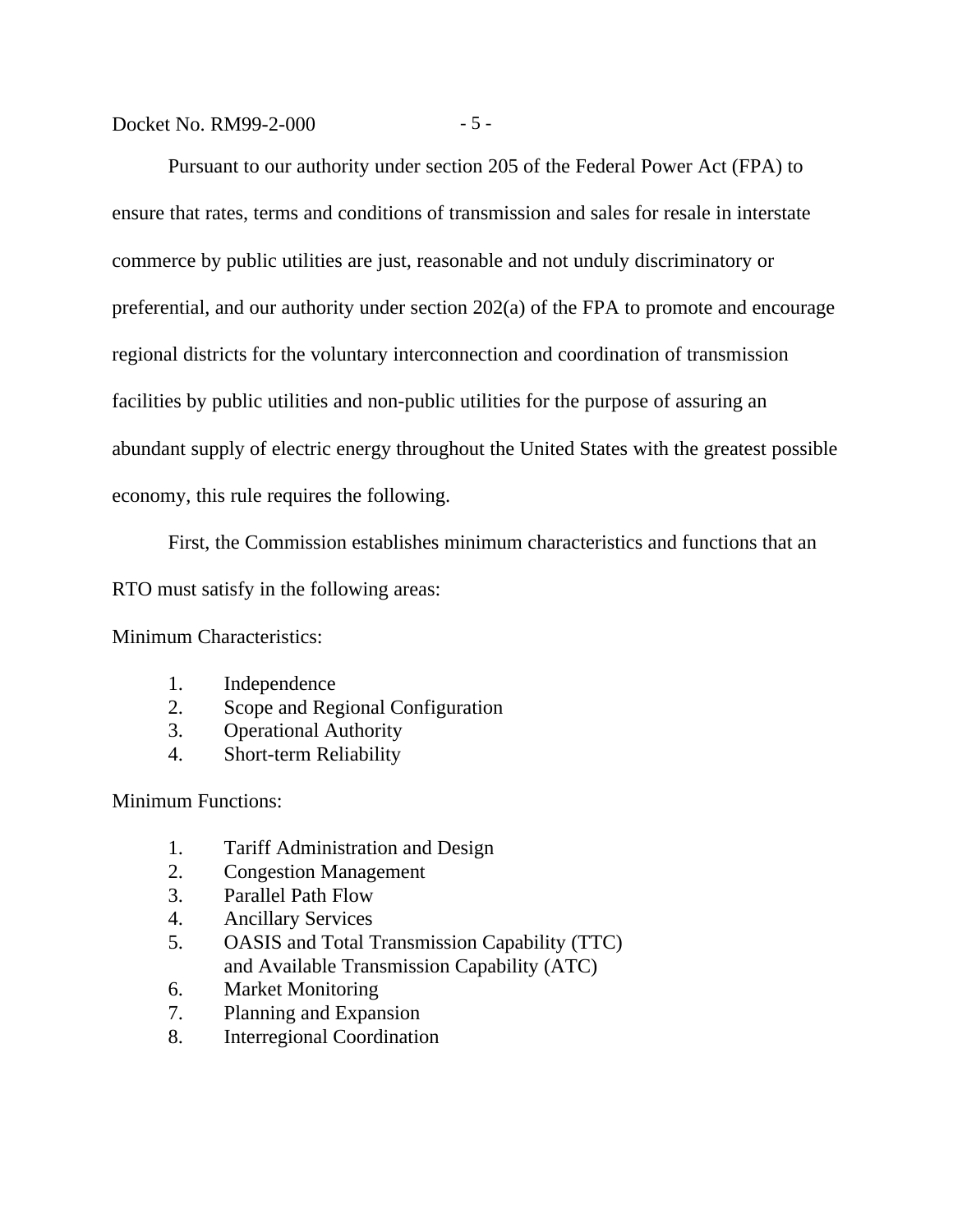#### Docket No. RM99-2-000 - 6 -

Industry participants, however, retain flexibility in structuring RTOs that satisfy the minimum characteristics and functions. For example, we do not propose to require or prohibit any one form of organization for RTOs or require or prohibit RTO ownership of transmission facilities. The characteristics and functions could be satisfied by different organizational forms, such as ISOs, transcos, combinations of the two, or even new organizational forms not yet discussed in the industry or proposed to the Commission. Likewise, the Commission is not proposing a "cookie cutter" organizational format for regional transmission institutions or the establishment of fixed or specific regional boundaries under section 202(a) of the FPA.

We also establish an "open architecture" policy regarding RTOs, whereby all RTO proposals must allow the RTO and its members the flexibility to improve their organizations in the future in terms of structure, operations, market support and geographic scope to meet market needs. In turn, the Commission will provide the regulatory flexibility to accommodate such improvement.

Second, to facilitate RTO formation in all regions of the Nation, the Commission will sponsor and support a collaborative process to take place in the Spring of 2000. Under this process, we expect that public utilities and non-public utilities, in coordination with state officials, Commission staff, and all affected interest groups, will actively work toward the voluntary development of RTOs.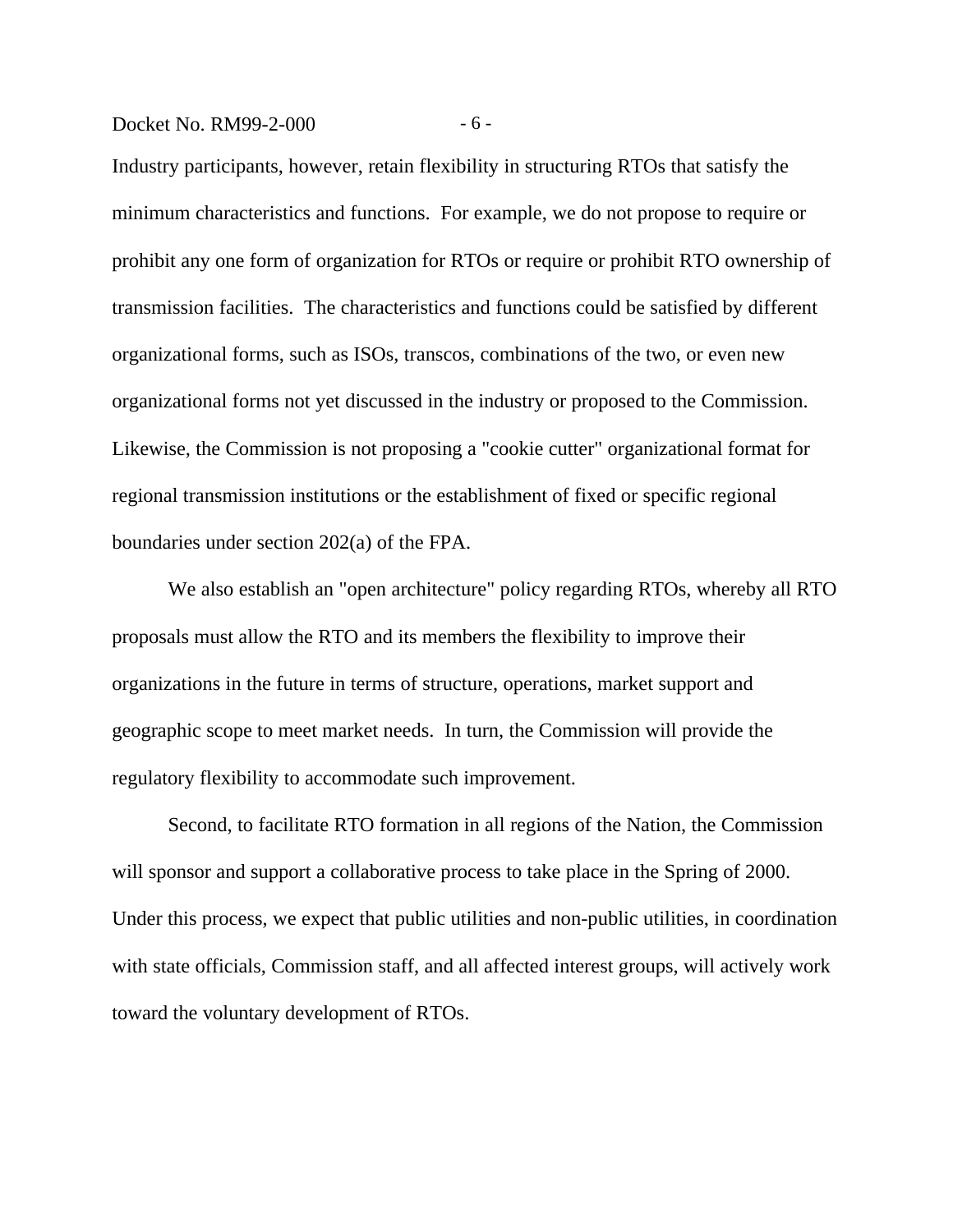# Docket No. RM99-2-000 - 7 -

Third, we provide guidance on flexible transmission ratemaking that may be proposed by RTOs, including ratemaking treatments that will address congestion pricing and performance-based regulation. We also propose to consider on a case-by-case basis incentive pricing that may be appropriate for transmission facilities under RTO control.

Finally, all public utilities (with the exception of those participating in an approved regional transmission entity that conforms to the Commission's ISO principles) that own, operate or control interstate transmission facilities must file with the Commission by October 15, 2000, a proposal for an RTO with the minimum characteristics and functions to be operational by December 15, 2001, <sup>5</sup> or, alternatively, a description of efforts to participate in an RTO, any existing obstacles to RTO participation, and any plans to work toward RTO participation. We expect that such proposals would include the transmission facilities of public utilities as well as transmission facilities of public power and other non-public utility entities to the extent possible. Through the required filings, public

**<sup>5</sup>**An RTO proposal includes a basic agreement filed under section 205 of the FPA setting out the rules, practices and procedures under which the RTO will be governed and operated, and requests by the public utility members of the RTO under section 203 of the FPA to transfer control of their jurisdictional transmission facilities from individual public utilities to the RTO. Most RTO proposals by public utilities are likely to involve one or more filings under FPA sections 203 and 205, but the number and types of filing may vary depending upon the type of RTO proposed and the number of public utilities involved in the proposal. Under the Rule, a utility may file a petition for a declaratory order asking, for example, whether a proposed transmission entity would qualify as an RTO or if a new or innovative method for pricing transmission service would be acceptable, to be followed by appropriate filings under sections 203 and 205.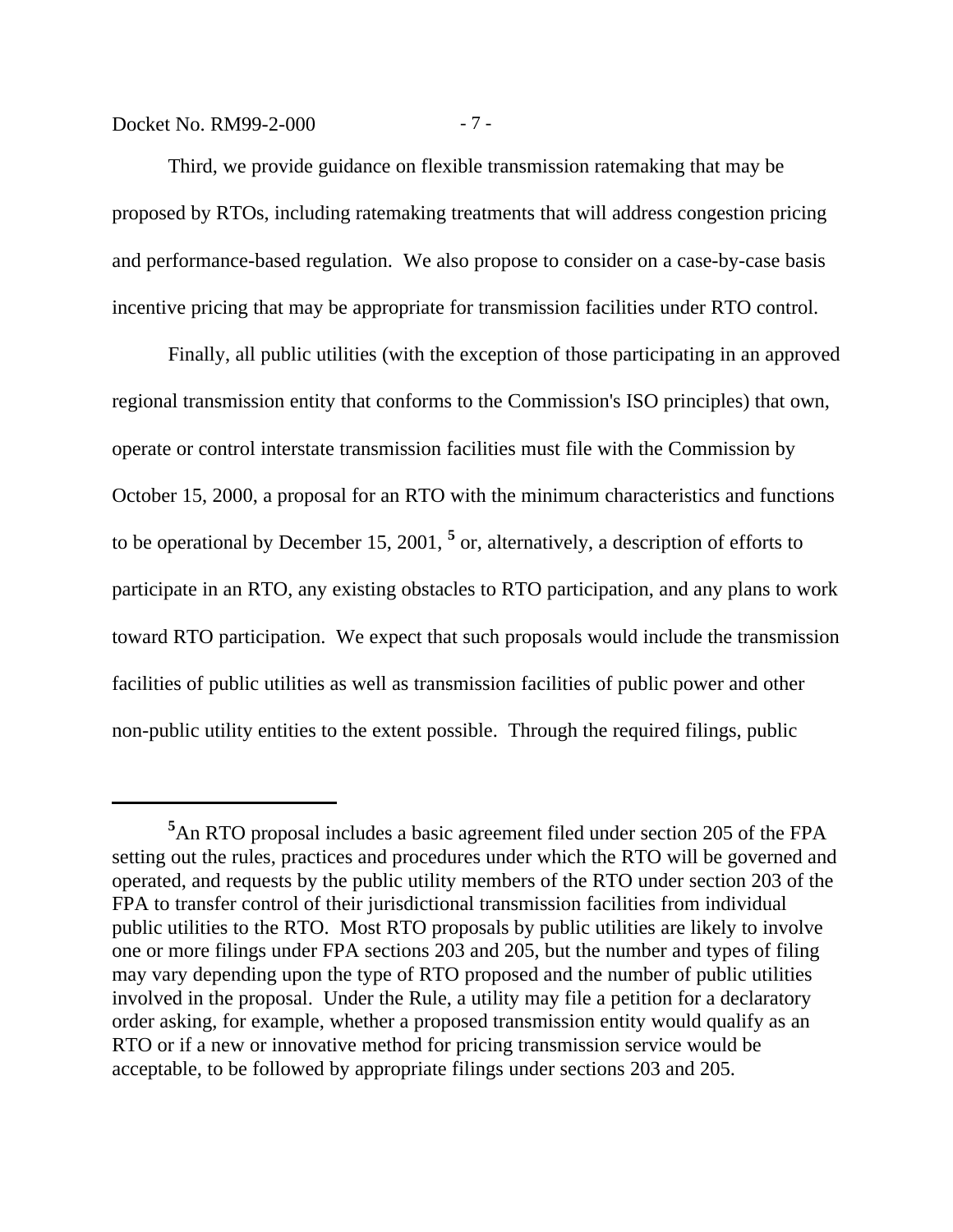# Docket No. RM99-2-000 - 8 utilities will make known to the public any plans for RTO participation and any obstacles to RTO formation.

A public utility that is a member of an existing transmission entity that has been approved by the Commission as in conformance with the eleven ISO principles set forth in Order No. 888 must make a filing no later than January 15, 2001. That filing must explain the extent to which the transmission entity in which it participates meets the minimum characteristics and functions for an RTO, and either propose to modify the existing institution to the extent necessary to become an RTO, or explain the efforts, obstacles and plans with respect to conforming to these characteristics and functions.

The goal of this rulemaking is to form RTOs voluntarily and in a timely manner. The alternative to a voluntary process is likely to be a lengthy process that is more likely to result in greater standardization of the Commission's RTO requirements among regions. Although the Commission has specific authorities and responsibilities under the FPA to protect against undue discrimination and remove impediments to wholesale competition, we find it appropriate in this instance to adopt an open collaborative process that relies on voluntary regional participation to design RTOs that can be tailored to specific needs of each region.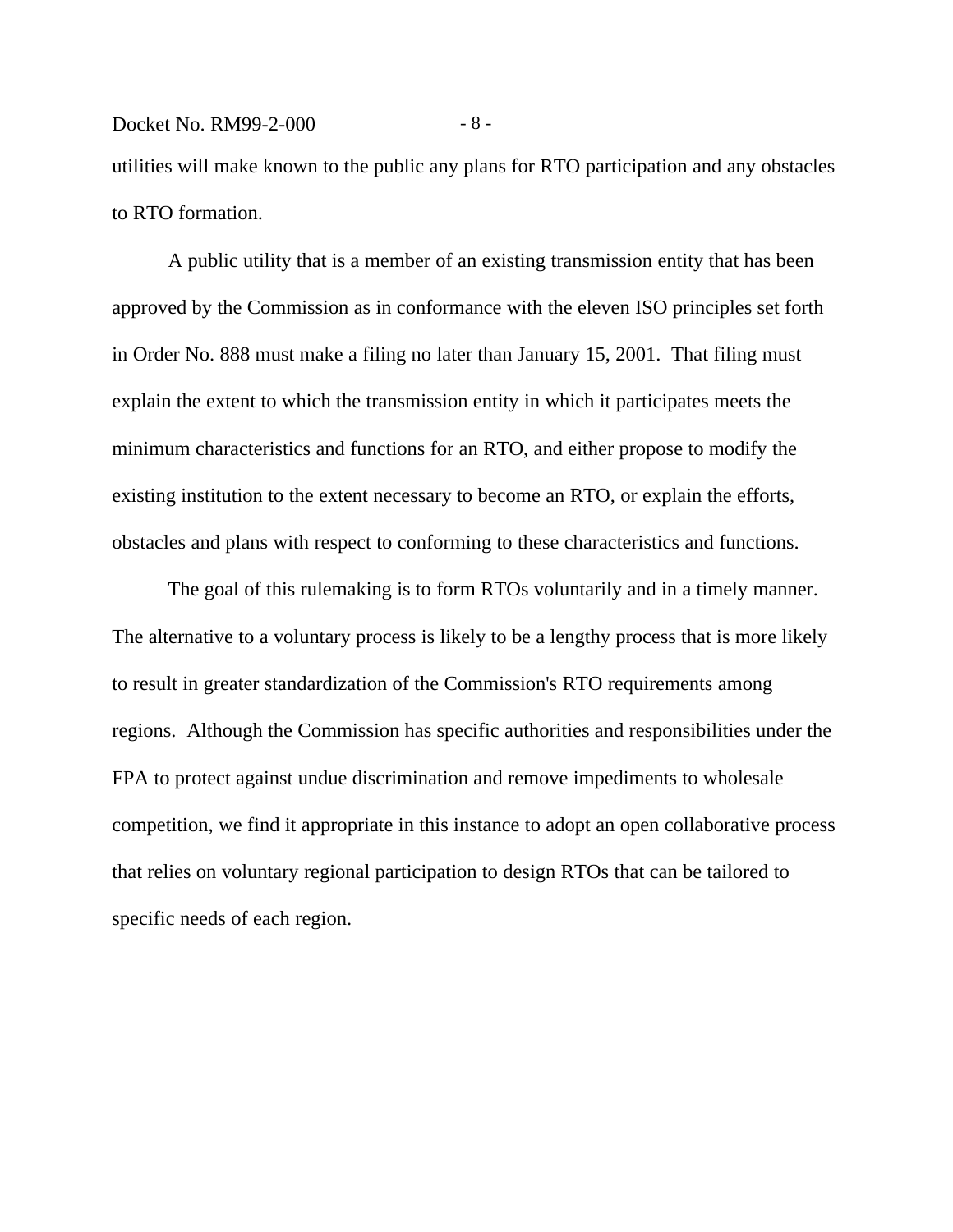#### **II. BACKGROUND**

In April 1996, in Order Nos. 888<sup>6</sup> and 889, <sup>7</sup> the Commission established the foundation necessary to develop competitive bulk power markets in the United States: non-discriminatory open access transmission services by public utilities and stranded cost recovery rules that would provide a fair transition to competitive markets. Order Nos. 888 and 889 were very successful in accomplishing much of what they set out to do. However, the orders were not intended to address all problems that might arise in the development of competitive power markets. Indeed, the nature of the emerging markets and the remaining impediments to full competition that became apparent in the nearly four years since the issuance of Order Nos. 888 and 889, and the insightful comments and information presented to us by a wide array of industry participants in this rulemaking proceeding have made clear that the Commission must take further action if we are to achieve the fully competitive power markets envisioned by those orders.

**<sup>6</sup>** See supra note 1.

**<sup>7</sup>**Open Access Same-Time Information System (Formerly Real-Time Information Networks) and Standards of Conduct, Order No. 889, 61 FR 21,737 (May 10, 1996), FERC Stats. & Regs. ¶ 31,035 (1996), order on reh'g, Order No. 889-A, 62 FR 12,484 (March 14, 1997), FERC Stats. & Regs. ¶ 31,049 (1997), order on reh'g, Order No. 889- B, 81 FERC ¶ 61,253 (1997).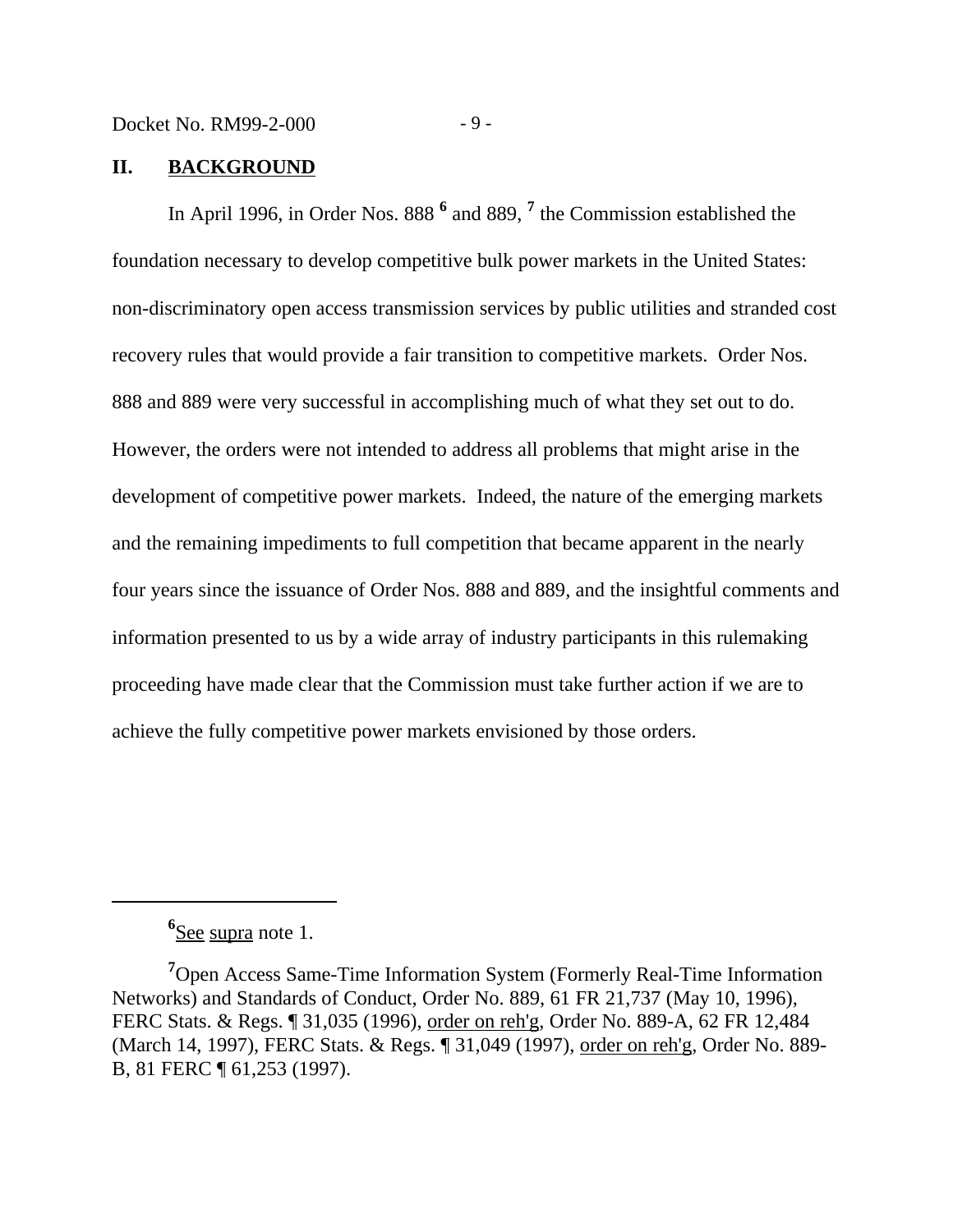Docket No. RM99-2-000 - 10 -

#### **A. The Foundation for Competitive Markets: Order Nos. 888 and 889**

In Order Nos. 888 and 889, the Commission found that unduly discriminatory and anticompetitive practices existed in the electric industry, and that transmission-owning utilities had discriminated against others seeking transmission access. **<sup>8</sup>** The Commission stated that its goal was to ensure that customers have the benefits of competitively priced generation, and determined that non-discriminatory open access transmission services (including access to transmission information) and stranded cost recovery were the most critical components of a successful transition to competitive wholesale electricity markets. **<sup>9</sup>**

Accordingly, Order No. 888 required all public utilities that own, control or operate facilities used for transmitting electric energy in interstate commerce to (1) file open access non-discriminatory transmission tariffs containing, at a minimum, the nonprice terms and conditions set forth in the Order, and (2) functionally unbundle wholesale power services. Under functional unbundling, the public utility must: (1) take transmission services under the same tariff of general applicability as do others; (2) state separate rates for wholesale generation, transmission, and ancillary services; and (3) rely on the same electronic information network that its transmission customers rely on to

**<sup>8</sup>**Order No. 888, FERC Stats. & Regs. ¶ 31,036 at 31,682.

<sup>&</sup>lt;sup>9</sup>Id. at 31,652.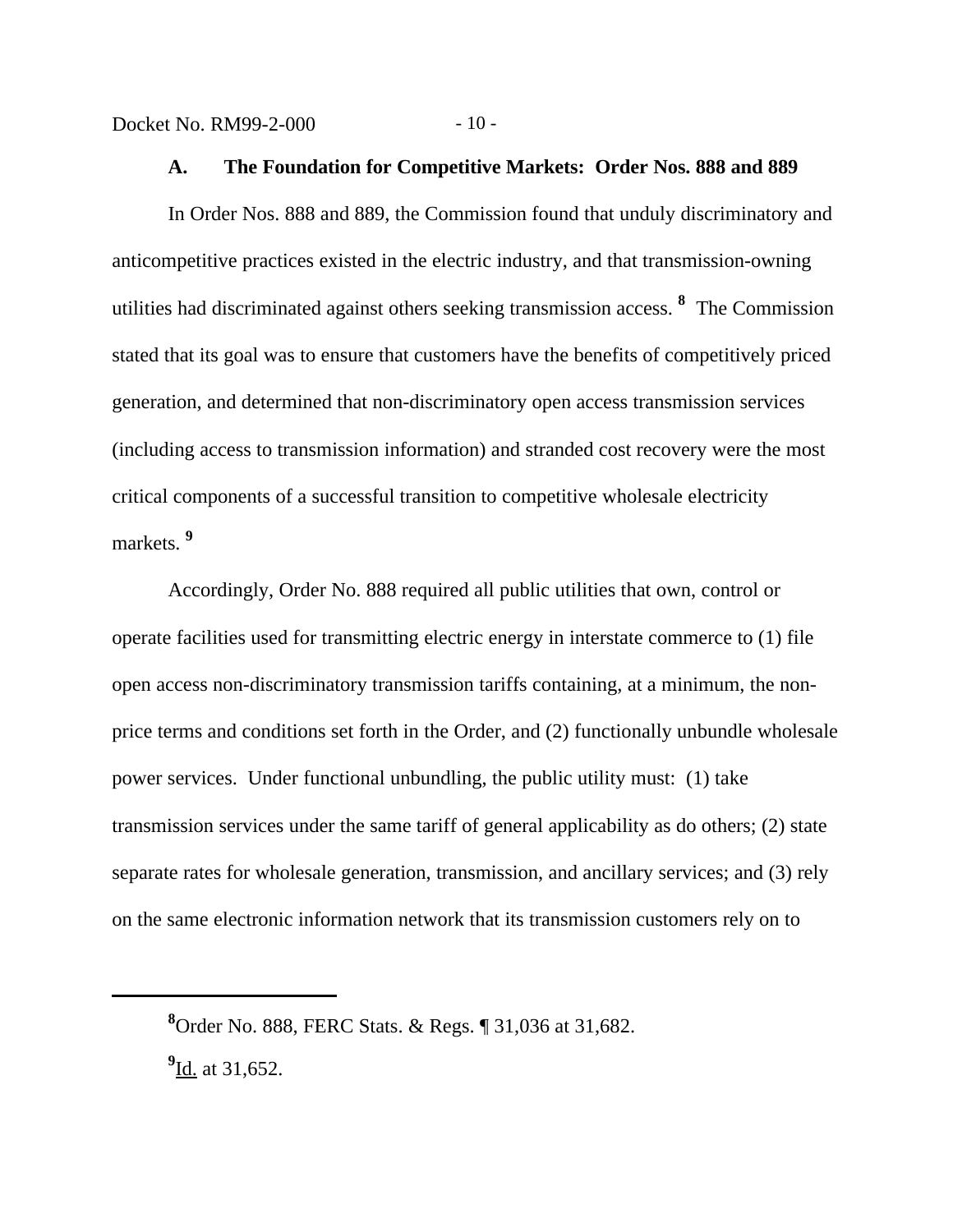#### Docket No. RM99-2-000 - 11 -

obtain information about its transmission system when buying or selling power. **10** Order No. 889 required that all public utilities establish or participate in an Open Access Same-Time Information System (OASIS) that meets certain specifications, and comply with standards of conduct designed to prevent employees of a public utility (or any employees of its affiliates) engaged in wholesale power marketing functions from obtaining preferential access to pertinent transmission system information.

During the course of the Order No. 888 proceeding, the Commission received comments urging it to require generation divestiture or structural institutional arrangements such as regional independent system operators (ISOs) to better assure nondiscrimination. The Commission responded that, while it believed that ISOs had the potential to provide significant benefits, efforts to remedy undue discrimination should begin by requiring the less intrusive functional unbundling approach. Subsequent to issuance of Order No.888, it has become apparent that several types of regional transmission institutions, in addition to the kinds of ISOs approved to date, may also be able to provide the benefits attributed to ISOs in Order No. 888.

Order No. 888 set forth 11 principles for assessing ISO proposals submitted to the Commission. **11** Order No. 888 also stated:

**<sup>10</sup>**Id. at 31,654-55.

**<sup>11</sup>**Order No. 888, FERC Stats. & Regs. ¶ 31,036 at 31,730.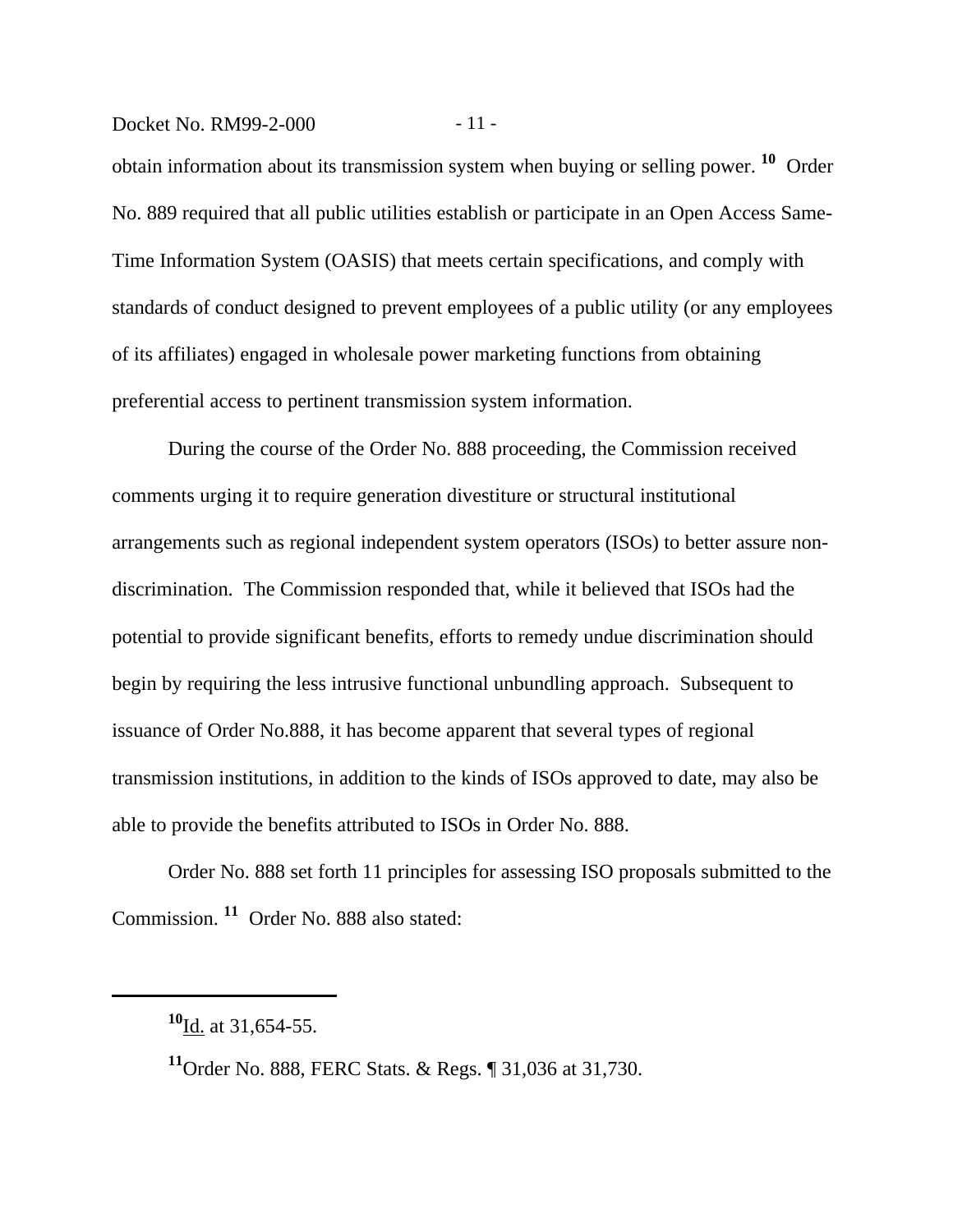[W]e see many benefits in ISOs, and encourage utilities to consider ISOs as a tool to meet the demands of the competitive marketplace. As a further precaution against discriminatory behavior, we will continue to monitor electricity markets to ensure that functional unbundling adequately protects transmission customers. At the same time, we will analyze all alternative proposals, including formation of ISOs, and, if it becomes apparent that functional unbundling is inadequate or unworkable in assuring nondiscriminatory open access transmission, we will reevaluate our position and decide whether other mechanisms, such as ISOs, should be required.  $[12]$ 

Below, we summarize our experiences with functional unbundling from the date of issuance of Order Nos. 888 and 889.

#### **B. Developments Since Order Nos. 888 and 889**

In the nearly four years since Order Nos. 888 and 889 were issued, numerous significant developments have occurred in the electric utility industry. Some of these reflect changes in governmental policies; others are strictly industry-driven. These activities have resulted in a considerably different industry landscape from the one faced at the time the Commission was developing Order No. 888, resulting in new regulatory and industry challenges.

Order Nos. 888 and 889 required a significant change to the way many public utilities have done business for most of this century, and most public utilities accepted these changes and made substantial good faith efforts to comply with the new requirements. Virtually all public utilities have filed tariffs stating rates, terms and

**<sup>12</sup>**Id. at 31,655.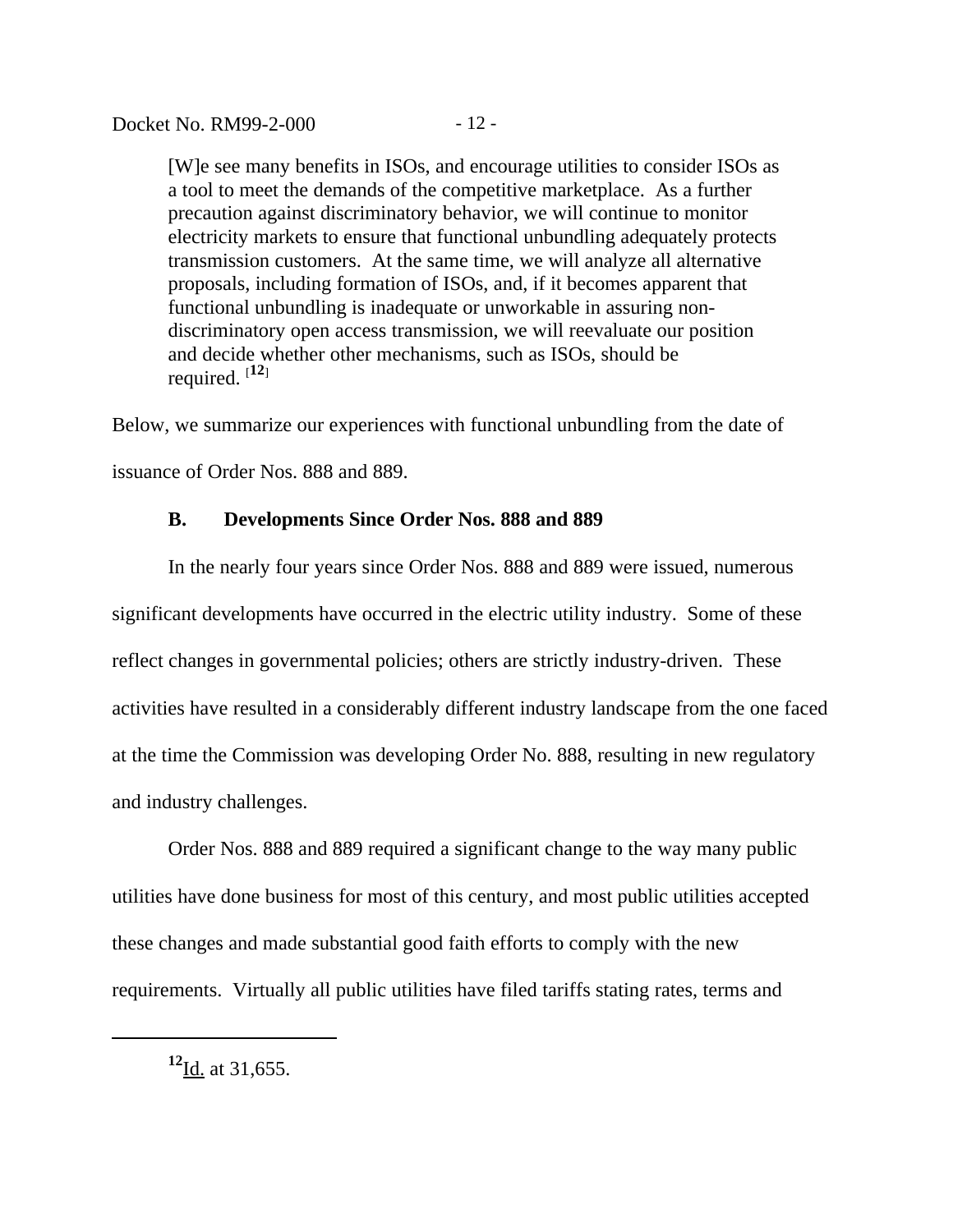# Docket No. RM99-2-000 - 13 -

conditions for comparable service to third-party users of their transmission systems. In addition, improved information about the transmission system is available to all participants in the market at the same time that it is available to the public utility's merchant function and market affiliate as a result of utility compliance with the OASIS regulations.

The availability of tariffs and information about the transmission system has fostered a rapid growth in dependence on wholesale markets for acquisition of generation resources. Areas that have experienced generation shortages have seen rapid development of new generation resources. For example, in the Northeast Power Coordinating Council (NPCC) region (including New England, New York and parts of eastern Canada), where there was deep concern about adequacy of generation supply only three years ago, approximately 30,000 MW of generation is proposed or actually under construction. **13** That response comes almost entirely from independent generating plants, which are able to sell power into the bulk power market through open access to the transmission system. Power resources are now acquired over increasingly large regional areas, and interregional transfers of electricity have increased. The very success of Order Nos. 888 and 889, and the initiative of some utilities that have pursued voluntary

**<sup>13</sup>**Based on data supplied to the Commission by Resource Data International.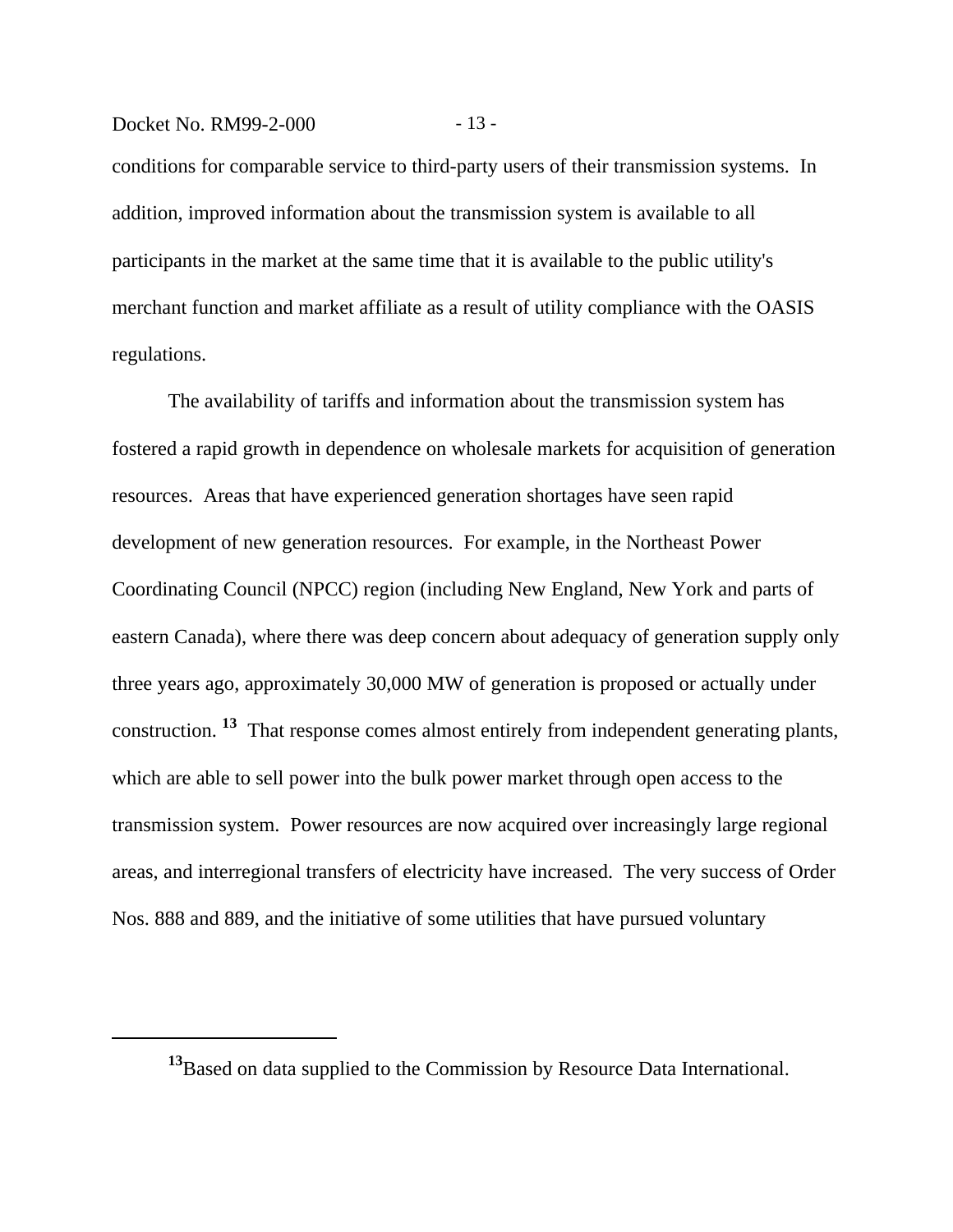# Docket No. RM99-2-000 - 14 restructuring beyond the minimum open access requirements, have placed new stresses on regional transmission systems—stresses that call for regional solutions.

# **1. Industry Restructuring and New Stresses on the Transmission Grid**

Open access transmission and the opening of wholesale competition in the electric industry have brought an array of changes in the past several years: divestiture by many integrated utilities of some or all of their generating assets; significantly increased merger activity both between electric utilities and between electric and natural gas utilities; increases in the number of new participants in the industry in the form of both independent and affiliated power marketers and generators as well as independent power exchanges; increases in the volume of trade in the industry, particularly sales by marketers; state efforts to introduce retail competition; and new and different uses of the transmission grid.

With respect to divestiture, since August 1997, generating facilities representing approximately 50,000 MW of generating capacity have been sold (or are under contract to be sold) by utilities, and an additional 30,000 MW is currently for sale. In total, this represents more than ten percent of U.S. generating capacity. In all, 27 utilities have sold all or some of their generating assets and seven others have assets for sale. Buyers of this generating capacity have included traditional utilities with specified service territories as well as independent power producers with no required service territory.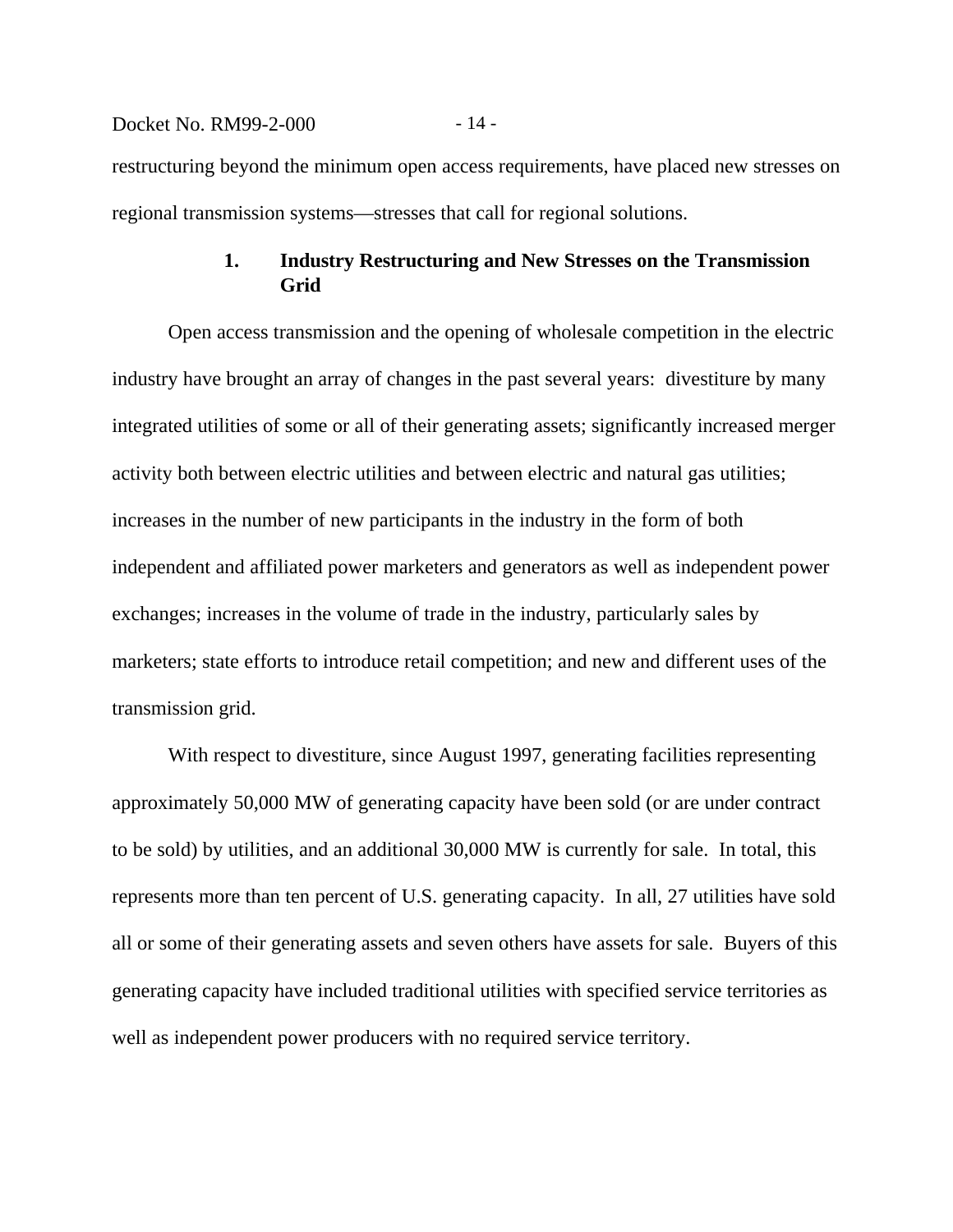Docket No. RM99-2-000 - 15 -

Since Order No. 888 was issued, more than 40 applications have been filed for Commission approval of proposed mergers involving public utilities. **14** Most of these merger proposals involve electric utilities with contiguous service areas, although some of the proposed mergers have been between utilities with non-contiguous service areas. In addition, an increasing number of applications involve the combination of electric and natural gas assets.

There has been significant growth in the volume of trading, and particularly the number of marketers, in the wholesale electricity market. For example, in the first quarter of 1995, according to power marketer quarterly filings, marketer sales traded by only eight active power marketers, totaled 1.8 million MWh. By the first quarter of 1999, such sales escalated to over 400 million MWh, traded by over 100 power marketers. **<sup>15</sup>**

The Commission has granted market-based rate authority to more than 800 entities, of which nearly 500 are power marketers, (including over 100 marketers affiliated with investor-owned utilities). The remaining entities include approximately

**<sup>14</sup>**See Commission's website, www.ferc.fed.us/electric/mergers.

**<sup>15</sup>**See Commission's website, www.ferc.fed.us/electric/PwrMkt. The Commission recognizes that a significant portion of the sales represent the retrading of power by a number of different market participants, such that there may be multiple resales of the same generation. Nonetheless, the volume of and intensity of trading continues to increase in the wholesale electricity market.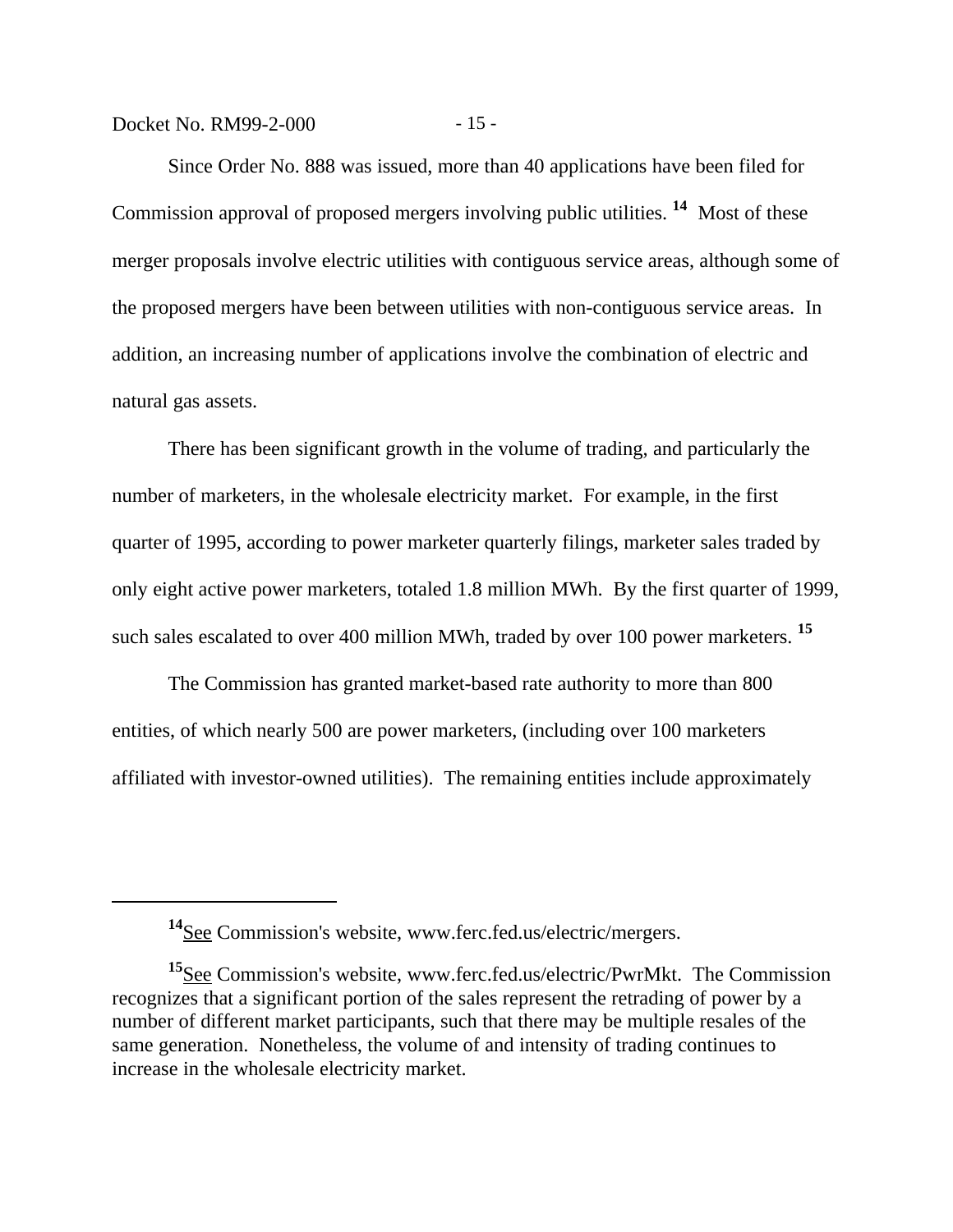Docket No. RM99-2-000 - 16 equal numbers of affiliated power producers, investor-owned utilities and other utilities. **<sup>16</sup>**

State commissions and legislatures have been active in the past few years studying competitive options at the retail level, setting up pilot retail access programs, and, in many states, implementing full scale retail access programs. As of November 1, 1999, twenty-one states had enacted electric restructuring legislation, three had issued comprehensive regulatory orders, and twenty-six states plus the District of Columbia had legislation or orders pending or investigations underway. **17** Fifteen states had implemented full-scale or pilot retail competition programs that offer a choice of suppliers to at least some retail customers. Eight states have initiated programs to offer access to retail customers by a date certain.

Because of the changes in the structure of the electric industry, the transmission grid is now being used more intensively and in different ways than in the past. The Commission is concerned that the traditional approaches to operating the grid are showing signs of strain. According to the North American Electric Reliability Council (NERC), "the adequacy of the bulk transmission system has been challenged to support

**<sup>16</sup>**See Commission's website, www.ferc.fed.us/electric.

**<sup>17</sup>**See the Energy Information Administration website, www.eia.doe.gov/cneaf/electricity/chg\_str/regmap.html.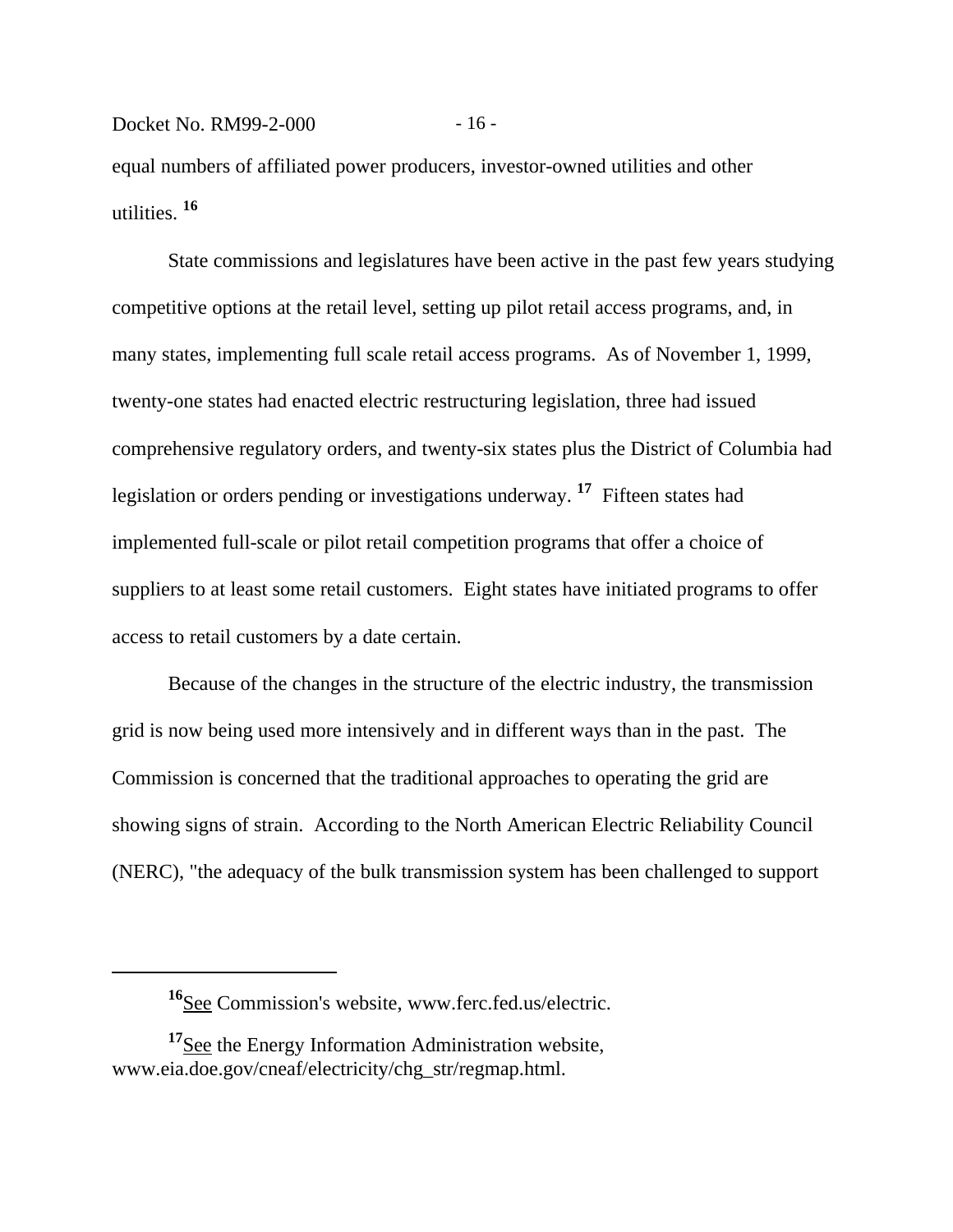# Docket No. RM99-2-000 - 17 -

the movement of power in unprecedented amounts and in unexpected directions." **<sup>18</sup>** These changes in the use of the transmission system "will test the electric industry's ability to maintain system security in operating the transmission system under conditions for which it was not planned or designed." **19** It should be noted that, despite the increased transmission system loadings, NERC believes that the "procedures and processes to mitigate potential reliability impacts appear to be working reliably for now," and that even though the system was particularly stressed during the summer of 1998, "the system performed reliably and firm demand was not interrupted due to transmission transfer limitations." **<sup>20</sup>**

An indication that the increased and different use of the transmission system is stressing the grid is the increased use of transmission line loading relief (TLR) procedures. **21** And, according to published reports, the incidence of TLRs is growing.

**<sup>19</sup>**Id.

 $^{20}I_{\underline{d}}$ .

<sup>21</sup>The TLR procedures are designed to remedy overloads that result when a transmission line or other transmission equipment carries or will carry more power than its rating, which could result in either power outages or damage to property. The TLR procedures are designed to bring overloaded transmission equipment to within NERC's Operating Security Limits essentially by curtailing transactions contributing to the overload. See North American Electric Reliability Council, 85 FERC ¶ 61,353 (1998) (NERC).

**<sup>18</sup>**Reliability Assessment 1998-2007, North American Electric Reliability Council (September 1998), at 26 (Reliability Assessment).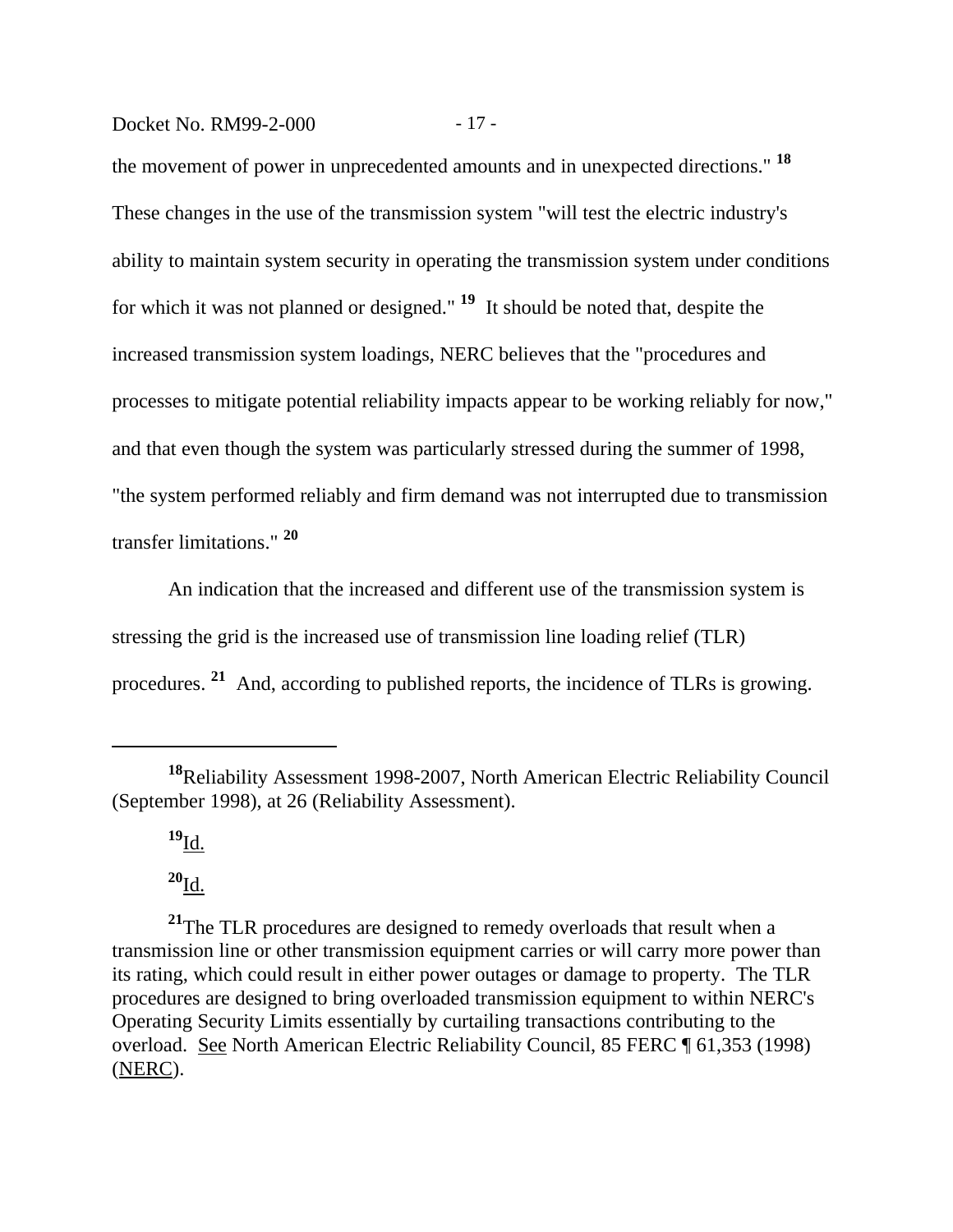Docket No. RM99-2-000 - 18 -While in all of 1998 over 300 TLRs were called, in the first ten months of 1999, over 400 TLRs have been called, resulting in over 8,000 MW of power curtailment in the threemonth summer period beginning June 1999. **<sup>22</sup>**

It appears that the planning and construction of transmission and transmissionrelated facilities may not be keeping up with increased requirements. According to NERC, "business is increasing on the transmission system, but very little is being done to increase the load serving and transfer capability of the bulk transmission system." **23** The amount of new transmission capacity planned over the next ten years is significantly lower than the additions that had been planned five years ago, and most of the planned projects are for local system support. **24** NERC states that, "The close coordination of generation and transmission planning is diminishing as vertically integrated utilities divest their generation assets and most new generation is being proposed and developed by independent power producers." **<sup>25</sup>**

The transition to new market structures has resulted in new challenges and circumstances. For example, during the week of June 22-26, 1998, the wholesale electric market in the Midwest experienced numerous events that led to unprecedented high spot

**<sup>22</sup>**Power Markets Week, November 8, 1999 at 1, citing NERC data.

**<sup>23</sup>**Reliability Assessment at 26.

**<sup>24</sup>**Id. at 7.

**<sup>25</sup>**Id.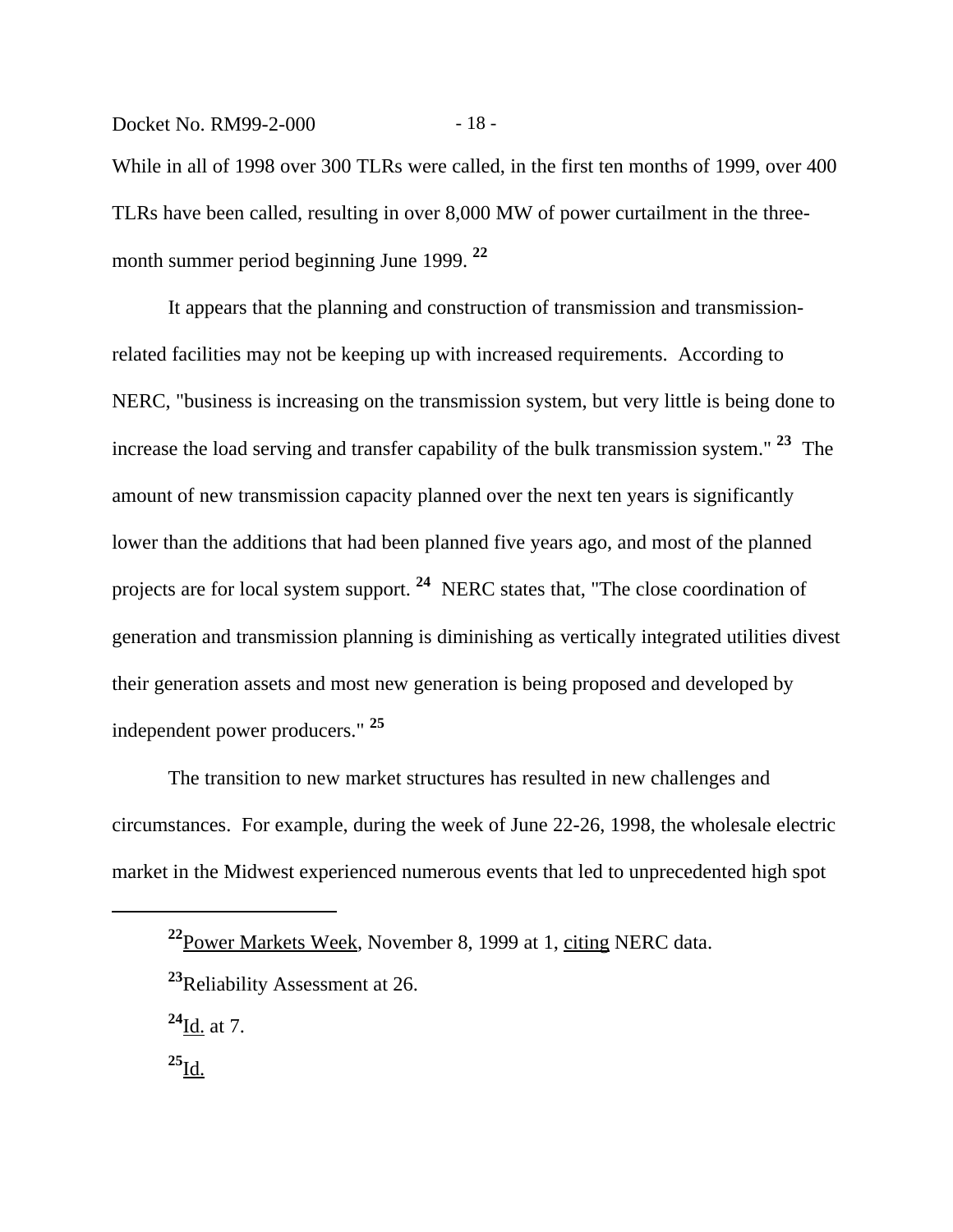#### Docket No. RM99-2-000 - 19 -

market prices. Spot wholesale market prices for energy briefly rose as high as \$7,500 per MWh, compared with an average price for the summer of approximately \$40 per MWh in the Midwest if the pricing abnormalities are excluded. **26** This experience led to calls for price caps, allegations of market power, and a questioning of the effectiveness of transmission open access and wholesale electric competition.

The Commission staff undertook an investigation of the pricing abnormalities. Staff's report concluded that the unusually high price levels were caused by a combination of factors, particularly above-average generation outages, unseasonably hot temperatures, storm-related transmission outages, transmission constraints, poor communication of price signals, lowered confidence in the market due to a few contract defaults, and inexperience in dealing with competitive markets. **<sup>27</sup>**

The Commission's staff found that the market institutions were not adequately prepared to deal with such a dramatic series of events. Regarding regional transmission entities, the staff report observed: "The necessity for cooperation in meeting reliability concerns and the Commission's intent to foster competitive market conditions underscores

<sup>&</sup>lt;sup>26</sup>See Staff Report to the Federal Energy Regulatory Commission on the Causes of Wholesale Electric Pricing Abnormalities in the Midwest During June 1998, (Sept. 22, 1998) (Staff Price Spike Report) at 3-8 to 3-11. Unusually high spot market wholesale prices also occurred during the summer of 1999. The Commission is not aware that any formal evaluations of market data have been performed for that occurrence of price abnormalities.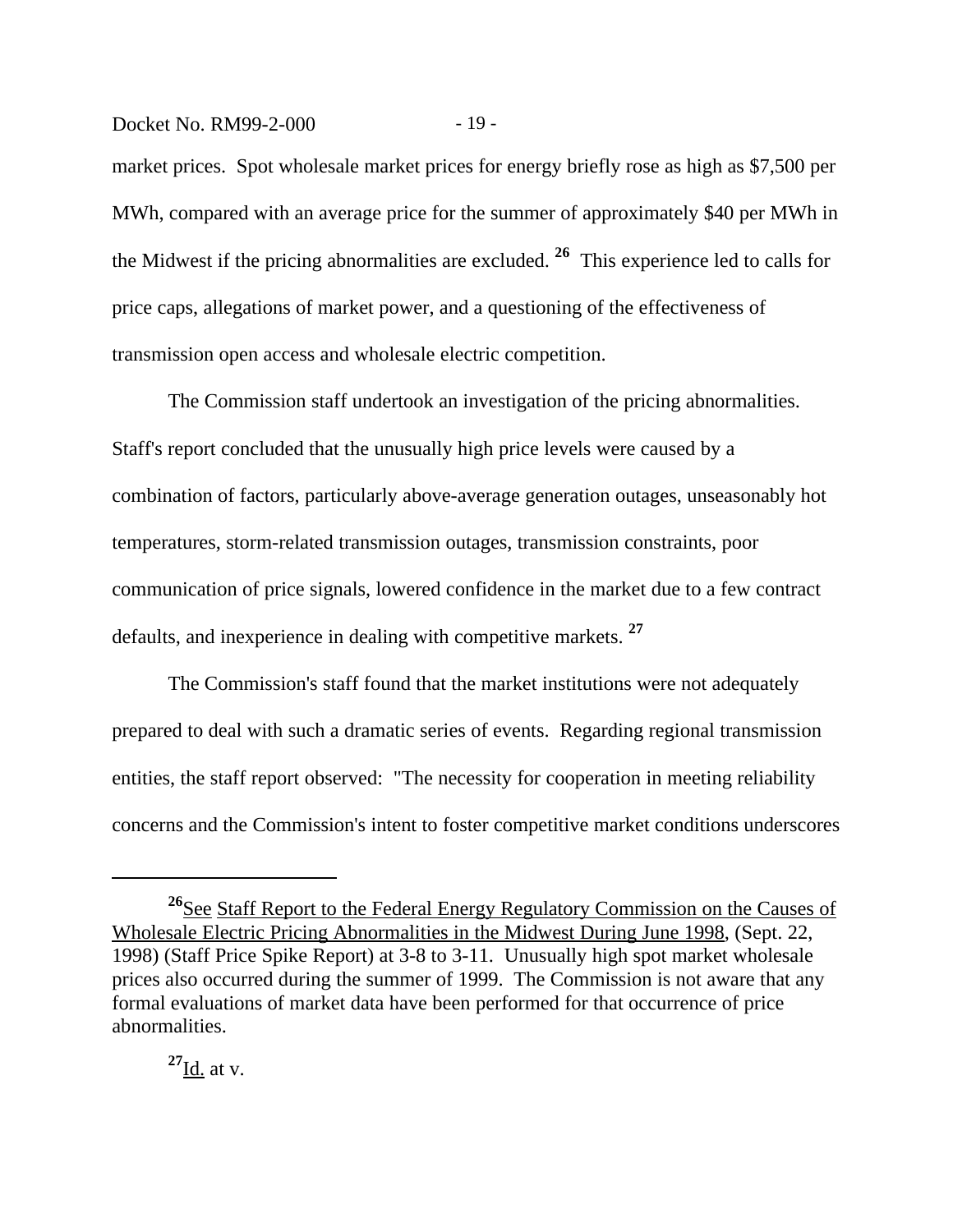## Docket No. RM99-2-000 - 20 -

the importance of better regional coordination in areas such as maintenance of transmission and generation systems and transmission planning and operation." **<sup>28</sup>** Support for this view comes from many sources. For example, the Public Utilities Commission of Ohio, in its own report on the high spot market prices, recommended that policy makers "take unambiguous action to require coordination of transmission system operations by regionwide Independent System Operators." **<sup>29</sup>**

On September 29, 1998, the Secretary of Energy Advisory Board Task Force on Electric System Reliability published its final report. **30** The Task Force was convened in January 1997 to provide advice to the Department of Energy on critical institutional, technical, and policy issues that need to be addressed in order to maintain bulk power electric system reliability in a more competitive industry. The Task Force found that "the traditional reliability institutions and processes that have served the Nation well in the past need to be modified to ensure that reliability is maintained in a competitively neutral fashion;" that "grid reliability depends heavily on system operators who monitor and

**<sup>28</sup>**Id. at 5-8.

**<sup>29</sup>**Ohio's Electric Market, June 22-26, 1998, What Happened and Why, A Report to the Ohio General Assembly, at iii.

**<sup>30</sup>**Maintaining Reliability in a Competitive U.S. Electricity Industry; Final Report of the Task Force on Electric System Reliability (Sept. 29, 1998) (Task Force Report). The Task Force was comprised of 24 members representing all major segments of the electric industry, including private and public suppliers, power marketers, regulators, environmentalists, and academics.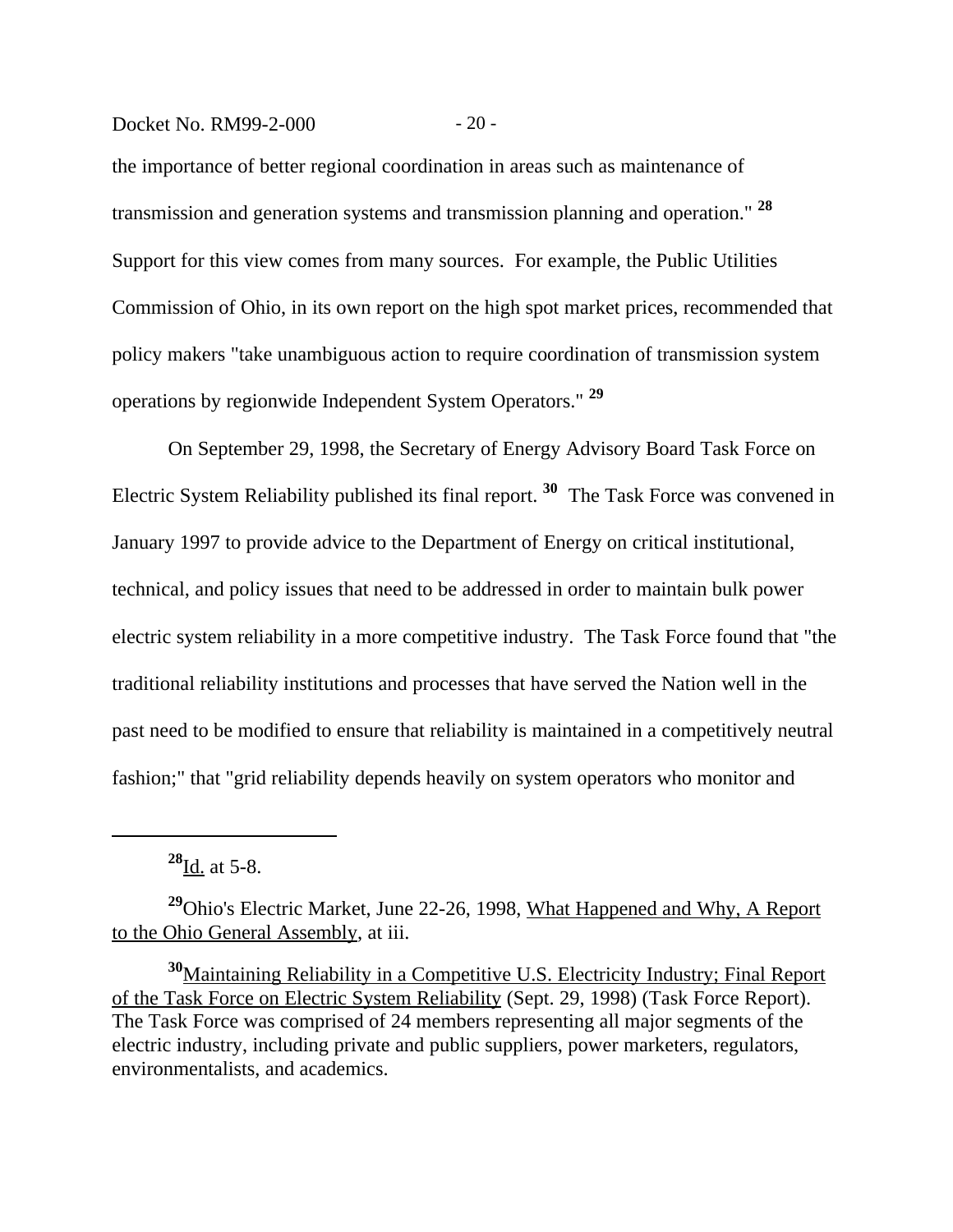Docket No. RM99-2-000 - 21 control the grid in real time;" and that "because bulk power systems are regional in nature, they can and should be operated more reliably and efficiently when coordinated over large geographic areas." **<sup>31</sup>**

The report noted that many regions of the United States are developing ISOs as a way to maintain electric system reliability as competitive markets develop. According to the Task Force, ISOs are significant institutions to assure both electric system reliability and competitive generation markets. The Task Force concluded that a large ISO would: (1) be able to identify and address reliability issues most effectively; (2) internalize much of the loop flow caused by the growing number of transactions; (3) facilitate transmission access across a larger portion of the network, consequently improving market efficiencies and promoting greater competition; and (4) eliminate "pancaking" of transmission rates, thus allowing a greater range of economic energy trades across the network. **<sup>32</sup>**

# **2. Successes, Failures, and Haphazard Development of Regional Transmission Entities**

Since Order No. 888 was issued, there have been both successful and unsuccessful efforts to establish ISOs, and other efforts to form regional entities to operate the transmission facilities in various parts of the country. While we are encouraged by the success of some of these efforts, it is apparent that the results have been inconsistent, and

**<sup>32</sup>**Id. at 76.

**<sup>31</sup>**Task Force Report at x-xi.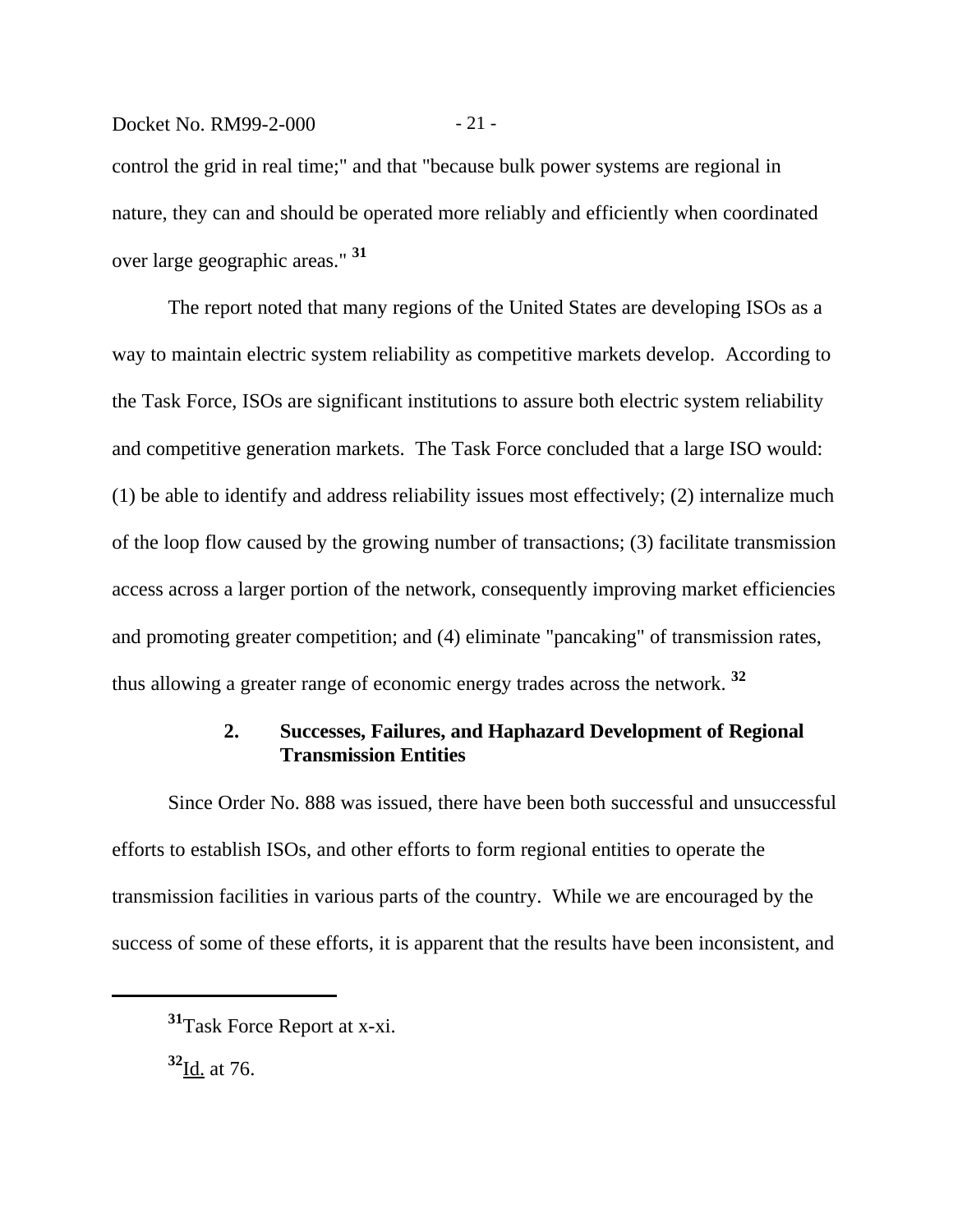Docket No. RM99-2-000 - 22 -

much of the country's transmission facilities remain outside of an operational regional transmission institution.

Proposals for the establishment of five ISOs have been submitted to and approved, or conditionally approved, by the Commission. These are the California ISO, **33** PJM ISO, **34** ISO New England, **35** the New York ISO, **36** and the Midwest ISO. **37** In addition, the Texas Commission has ordered an ISO for the Electric Reliability Council of Texas (ERCOT). **38** Moreover, our international neighbors in Canada and Mexico are also

**<sup>33</sup>**Pacific Gas & Electric Company, et al., 77 FERC ¶ 61,204 (1996), order on reh'g, 81 FERC ¶ 61,122 (1997) (Pacific Gas & Electric).

**<sup>34</sup>**Pennsylvania-New Jersey-Maryland Interconnection, et al., 81 FERC ¶ 61,257 (1997), order on reh'g, 82 FERC ¶ 61,047 (1998) (PJM).

**<sup>35</sup>**New England Power Pool, 79 FERC ¶ 61,374 (1997), order on reh'g, 85 FERC ¶ 61,242 (1998) (NEPOOL).

**<sup>36</sup>**Central Hudson Gas & Electric Corporation, et al., 83 FERC ¶ 61,352 (1998), order on reh'g, 87 FERC ¶ 61,135 (1999) (Central Hudson).

**<sup>37</sup>**Midwest Independent Transmission System Operator, et al., 84 FERC ¶ 61,231, order on reconsideration, 85 FERC ¶ 61,250, order on reh'g, 85 FERC ¶ 61,372 (1998) (Midwest ISO).

**<sup>38</sup>**See 16 Texas Administrative Code § 23.67(p). Furthermore, on June 18, 1999, S.B.7 was enacted to restructure the Texas electric industry allowing retail competition. The bill requires retail competition to begin by January 2002. Rates will be frozen for three years, and then a six percent reduction will be required for residential and small commercial consumers.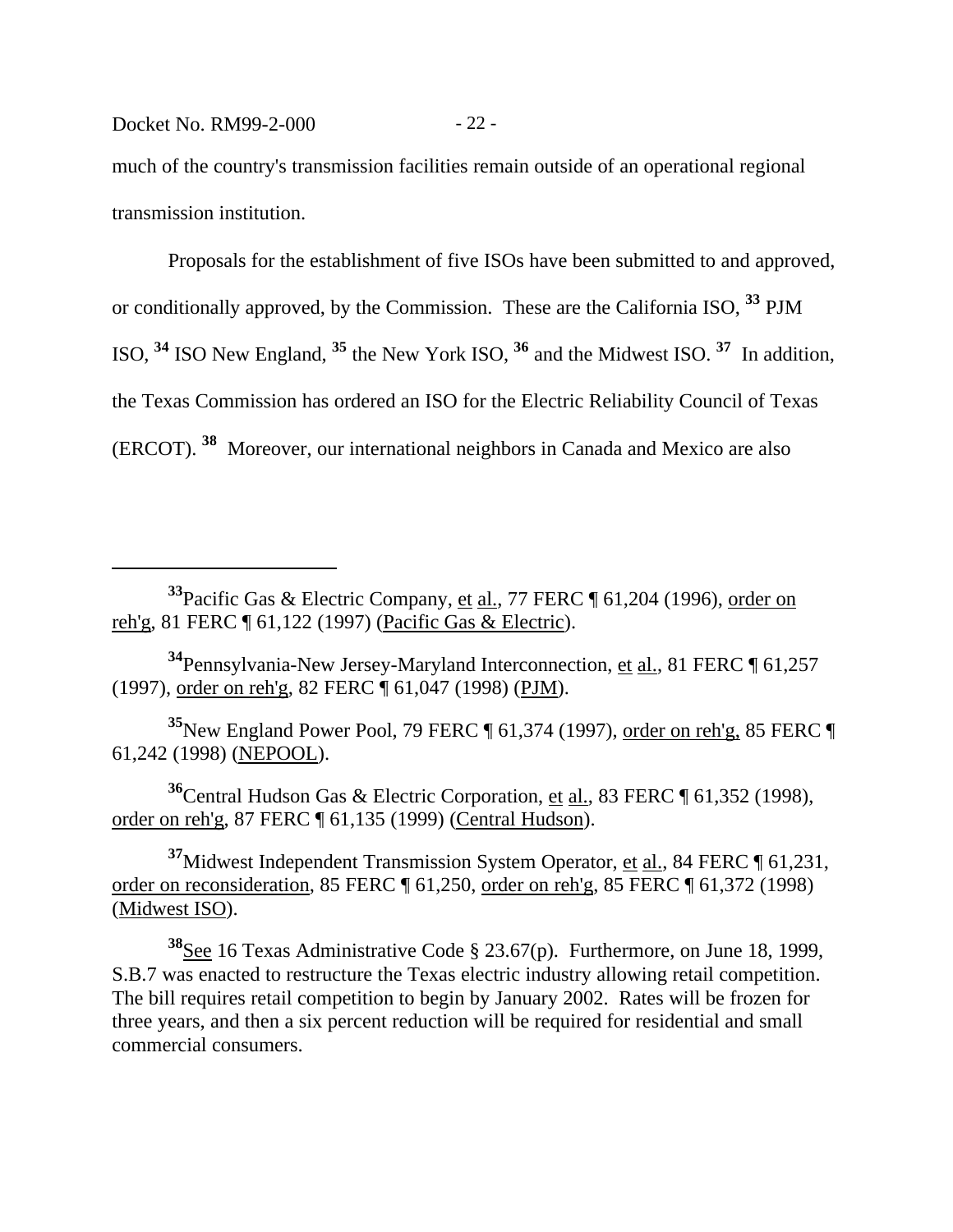pursuing electric restructuring efforts that include various forms of regional transmission entities. **<sup>39</sup>**

Docket No. RM99-2-000 - 23 -

The PJM, New England and New York ISOs were established on the platform of existing tight power pools. It appears that the principal motivation for creating ISOs in these situations was the Order No. 888 requirement that there be a single systemwide transmission tariff for tight pools. In contrast, the establishment of the California ISO and the ERCOT ISO was the direct result of mandates by state governments. The Midwest ISO, which is not yet operational, is unique. It was neither required by government nor based on an existing institution. Two states in the region subsequently required utilities in their states to participate in either a Commission-approved ISO (Illinois and Wisconsin), or sell their transmission assets to an independent transmission company that would operate under a regional ISO (Wisconsin).

As part of general restructuring initiatives, several states now require independent grid management organizations. For example, an Illinois law required that its utilities become members of a FERC-approved regional ISO by March 31, 1999, and Wisconsin law gives its utilities the option of joining an ISO or selling their transmission assets to an

**<sup>39</sup>**See Policy Proposal for Structural Reform of the Mexican Electricity Industry, Secretary of Energy, Mexico (Feb. 1999); Third Interim Report of the Ontario Market Design Committee (Oct. 1998); TransAlta Enterprises Corporation, 75 FERC ¶ 61,268 at 61,875 (1996) (recognition of the restructuring in the Province of Alberta, Canada to create a Grid Company of Alberta).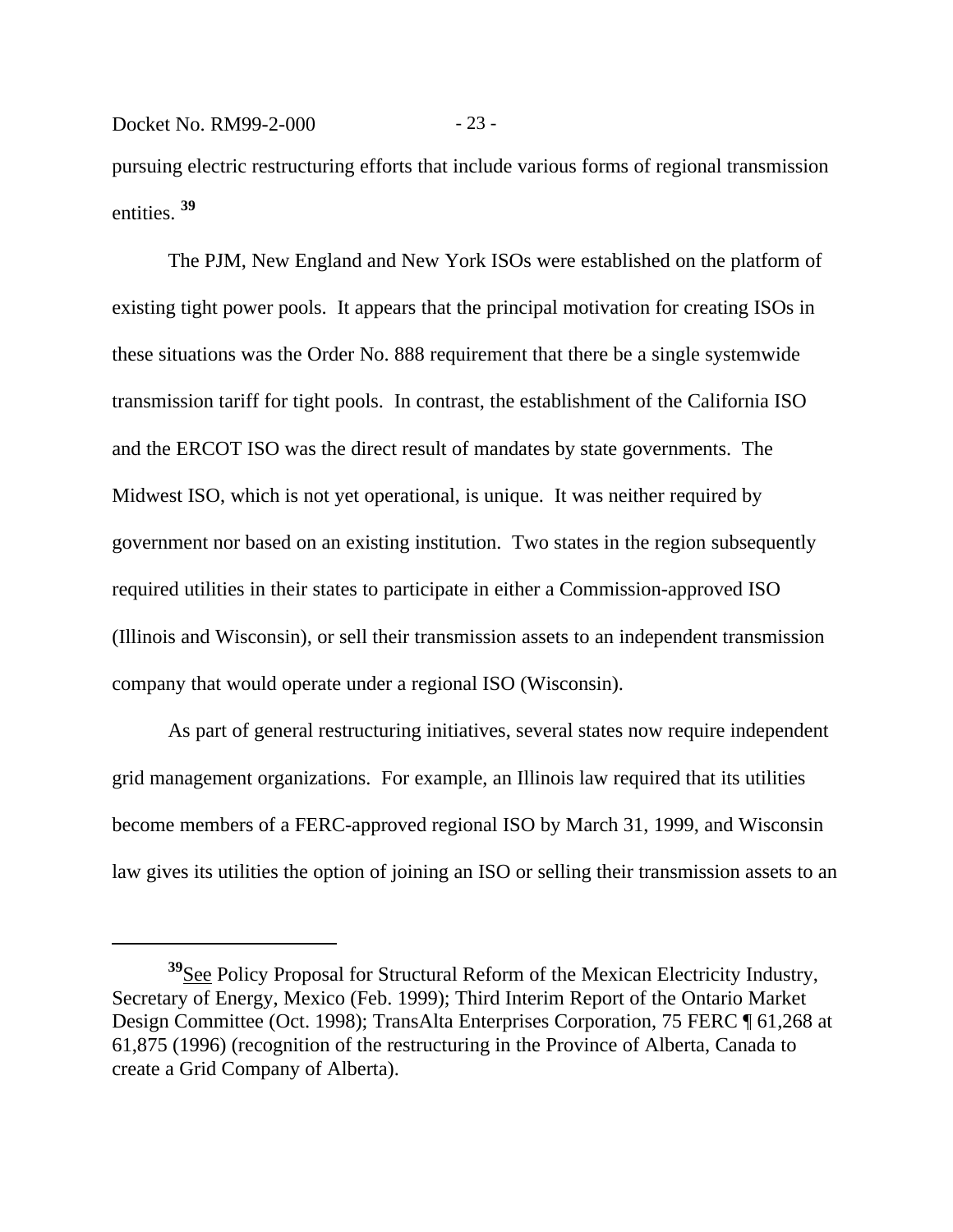independent transmission company by June 30, 2000. In both states, the backstop is a single-state organization if regional organizations are not developed. Recently, Virginia, **40** Arkansas **41** and Ohio **42** have also enacted legislation requiring their electric utilities to join or establish regional transmission entities.

The approved ISOs have similarities as well as differences. All five Commissionapproved ISOs operate, or propose to operate, as non-profit organizations. All five ISOs include both public and non-public utility members. However, among the five, there is considerable variation in governance, operational responsibilities, geographic scope and market operations. Four of the ISOs rely on a two-tier form of governance with a nonstakeholder governing board on top that is advised, either formally or informally, by one or more stakeholder groups. In general, the final decision making authority rests with the independent non-stakeholder board. One ISO, the California ISO, uses a board consisting of stakeholders and non-stakeholders.

Four of the five ISOs operate a single control area, but the large Midwest ISO does not currently plan to operate a single control area. Three are multi-state ISOs (New

Docket No. RM99-2-000 - 24 -

**<sup>40</sup>**See Virginia Electric Utility Restructuring Act, S1269 (Mar. 25, 1999). In Virginia, electric utilities are required by January 2001, to join or establish regional transmission entities.

**<sup>41</sup>**See The Arkansas Electric Consumer Choice Act of 1999, Act 1, 82nd General Assembly (Apr. 1999).

**<sup>42</sup>**See Amended Substitute Senate Bill No. 3, 123rd General Assembly (July 6, 1999).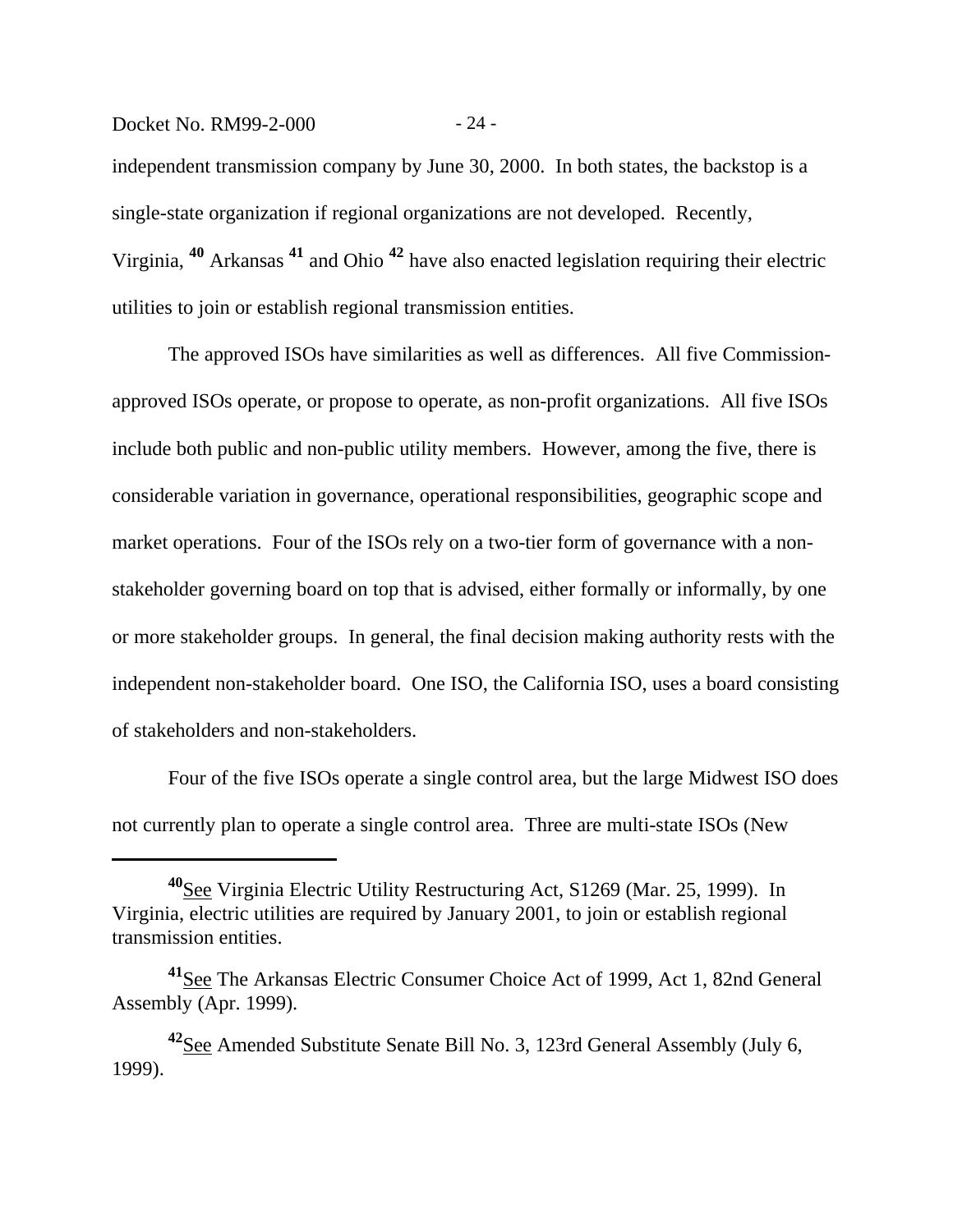Docket No. RM99-2-000 - 25 -

England, PJM and Midwest), while two ISOs (California and New York) currently operate within a single state. The current Midwest ISO members do not encompass one contiguous geographic area. The ISO New England administers a separate NEPOOL tariff, while the other four administer their own ISO transmission tariffs.

Three ISOs operate or propose to operate centralized power markets (New England, PJM and New York), and one ISO (California) relies on a separate power exchange (PX) to operate such a market. **43** The Midwest ISO has not proposed an ISOrelated centralized market for its region. **44** In addition, at least one separate PX has begun to do business in California apart from the PX established through the restructuring legislation. **<sup>45</sup>**

**<sup>43</sup>**The California PX offers day-ahead and hour-ahead markets and the ISO operates a real-time energy market. Participation in the PX market is voluntary except that the three traditional investor-owned utilities in California must bid their generation sales and purchases through the PX for the first five years. New York will offer dayahead and real-time energy markets that will be operated by the ISO. PJM and New England offer only real-time energy markets, although PJM has proposed to operate a day-ahead market. The ERCOT ISO is the only other ISO that does not currently operate a PX.

**<sup>44</sup>**There are indications, however, that the Midwest ISO is considering the formation of a power exchange. See Joint Committee for the Development of a Midwest Independent Power Exchange, "Solicitation of Interest-Creation of an Independent Power Exchange for the U.S. Midwest," February 5, 1999.

**<sup>45</sup>**See Automated Power Exchange, Inc., 82 FERC ¶ 61,287, reh'g denied, 84 FERC ¶ 61,020 (1998), appeals docketed, No. 98-1415 (D.C. Cir. Sept. 14, 1998) and No. 98-1419 (D.C. Cir. Sept. 14, 1998).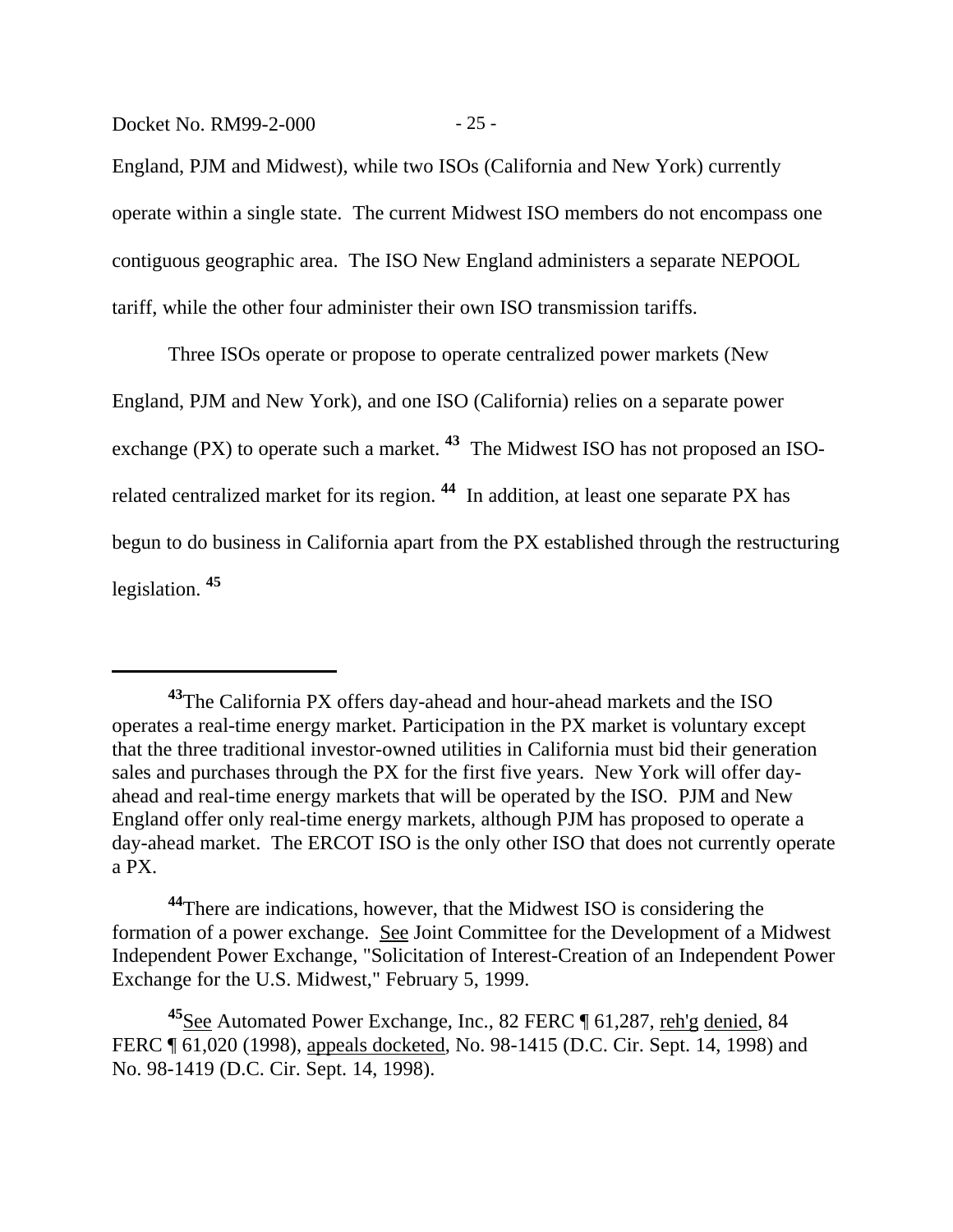Docket No. RM99-2-000 - 26 -

The existing ISOs are also evolving in terms of their governance structure and as a result of operating experience with the transmission systems and the various markets they operate. For example, the Commission rejected the original governance proposals for two ISOs: the New England ISO and New York ISO. In both cases, the Commission concluded that the vertically integrated utility members of the ISO would have too much voting power in the various advisory committees that provide advice and recommendations to the non-stakeholder Boards. The ISOs resubmitted governance proposals that gave balanced representation to the various sectors of stakeholders, and the Commission subsequently approved both revised governance structures.

In addition, the Commission has considered a number of significant modifications of market rules proposed by the existing ISOs in the seven months since issuance of the RTO NOPR. In particular, a number of rules for the California ISO and New England ISO have been modified, affecting the products traded in, and the timing of, the markets for energy, ancillary services, balancing services and transmission.

An additional few transmission restructuring proposals that were pending as of the date of issuance of the RTO NOPR have been approved by the Commission, and others have been filed since that date. In July 1999, the Commission granted a petition for declaratory order filed by Entergy Services Inc., in which the majority concluded that passive ownership of a transmission entity by a generating company or other market participant could meet the ISO principles contained in Order No. 888. The order stated,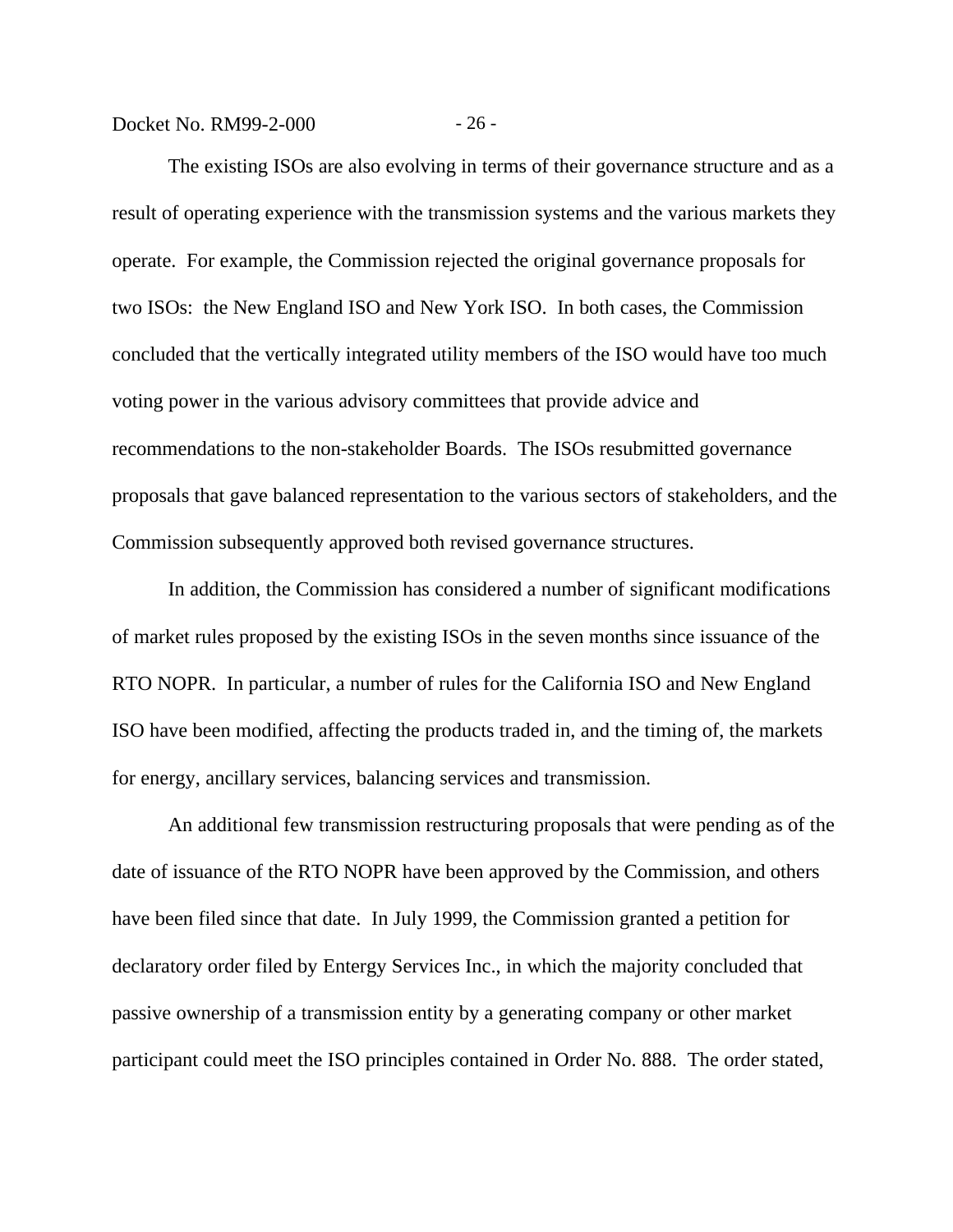#### Docket No. RM99-2-000 - 27 -

however, that the passive ownership must be properly designed, such that the transmission entity is truly independent of the market participants. **46** Another filing that was pending when the NOPR was issued was the request by FirstEnergy to sell its transmission assets to a newly-formed affiliate. The Commission approved the disposition of jurisdictional facilities, noting that the proposed action would not adversely affect competition, rates or regulation. In addition, the Commission noted that the creation of the transmission-owning affiliate would facilitate the subsequent transfer of FirstEnergy's transmission facilities to an RTO, which FirstEnergy pledged to do within two years of Commission approval of the disposition of facilities to its affiliate. **<sup>47</sup>**

Since issuance of the RTO NOPR, the Alliance Companies filed a proposal to create an RTO. Applicants suggest that the RTO could take one of two forms, either an ISO or a transco, but note that they prefer a transco configuration in which, at least initially, the five transmission-owning participants could hold five percent ownership stakes in the transco. **<sup>48</sup>**

**<sup>46</sup>**See Entergy Services, Inc., 88 FERC ¶ 61,149 (1999) (Commissioner Massey dissented from this order).

**<sup>47</sup>**See FirstEnergy Operating Companies, et al., 89 FERC ¶ 61,090 (1999).

**<sup>48</sup>**See Application of Alliance Companies in Docket No. ER99-3144-000 (filed June 3, 1999). The Commission issued an order on this application concurrently with the issuance of this Final Rule. See Alliance Companies, 89 FERC ¶ \_\_\_ (1999) (Alliance Companies).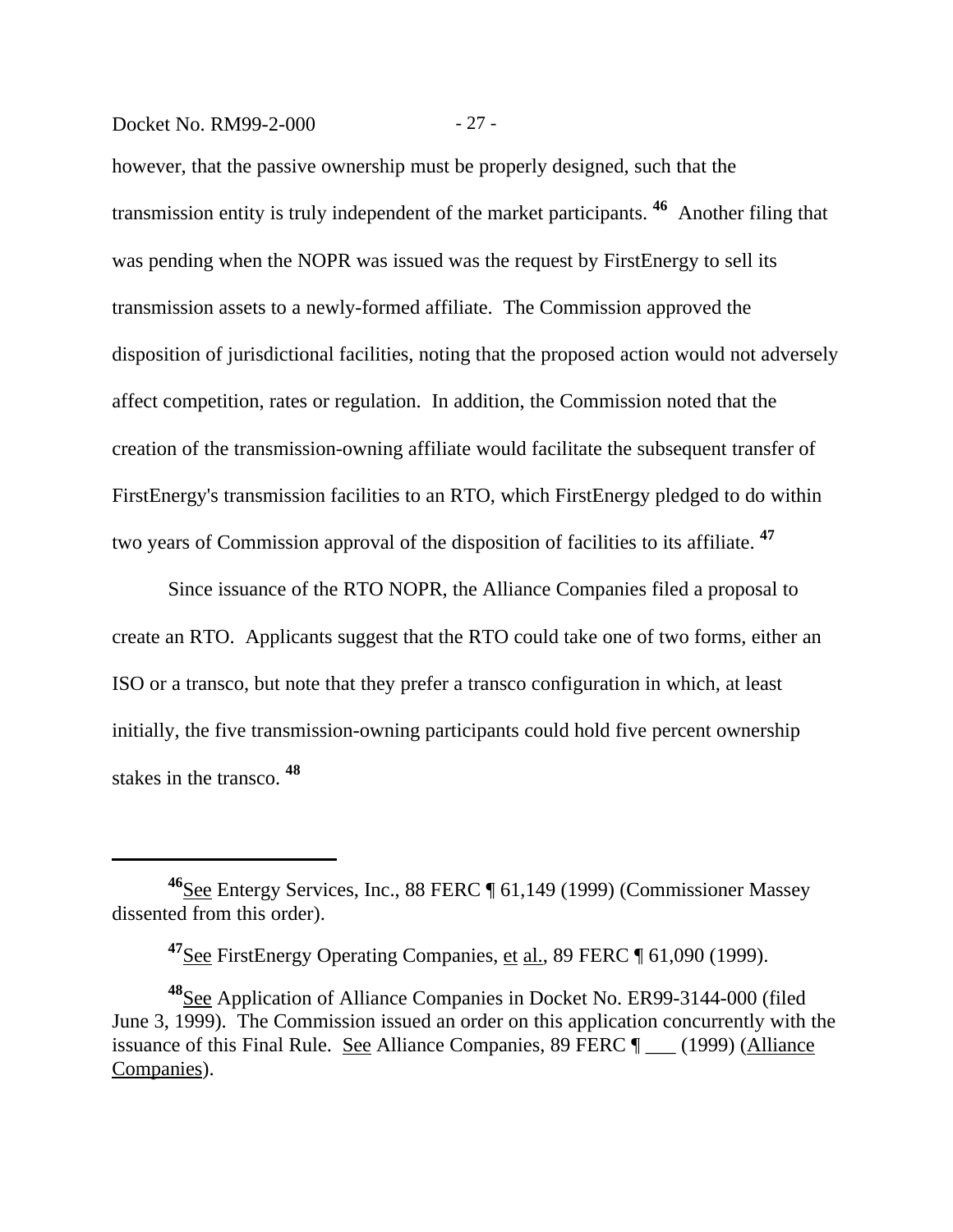Docket No. RM99-2-000 - 28 -

Not all efforts to create ISOs have been successful. For example, after more than two years of effort, the proponents of the IndeGO (Independent Grid Operator) ISO in the Pacific Northwest and Rocky Mountain regions ended their efforts to create an ISO. **<sup>49</sup>** More recently, members of the Mid-American Power Pool (MAPP), an existing power pool that covers six U.S. states and two Canadian provinces, failed to achieve consensus for establishing a long-planned ISO. **50** In the Southwest, proponents of the Desert STAR ISO have not been able to reach agreement to date on a formal proposal after more than two years of discussion.**51** In the interim period, some of the participants in the Desert STAR ISO have filed at the Commission a proposal to create the Mountain West Independent Scheduling Administrator, which would oversee the scheduling of transmission service within Nevada. **<sup>52</sup>**

Various reasons have been advanced to explain the difficulty in forming a voluntary, multi-state ISO. Reasons include: "cost shifting," which involves increases in

**<sup>49</sup>**Recently, however, parties in the Pacific Northwest have resumed RTO discussions.

**<sup>50</sup>**However, trade press reports suggest that while MAPP members continue to try to reach consensus, the Midwest ISO is in discussion with MAPP members to join the Midwest ISO. See Inside FERC, July 26, 1999; The Energy Report, Nov. 1, 1999 at 931.

**<sup>51</sup>**Recent press reports, however, indicate that Desert STAR has incorporated as a non-profit organization, a first step toward the launch of an ISO. See Energy Daily, Nov. 5, 1999 at 2.

**<sup>52</sup>**See Application of Mountain West Independent Transmission Administrator in Docket No. ER99-3719-000 (filed July 23, 1999).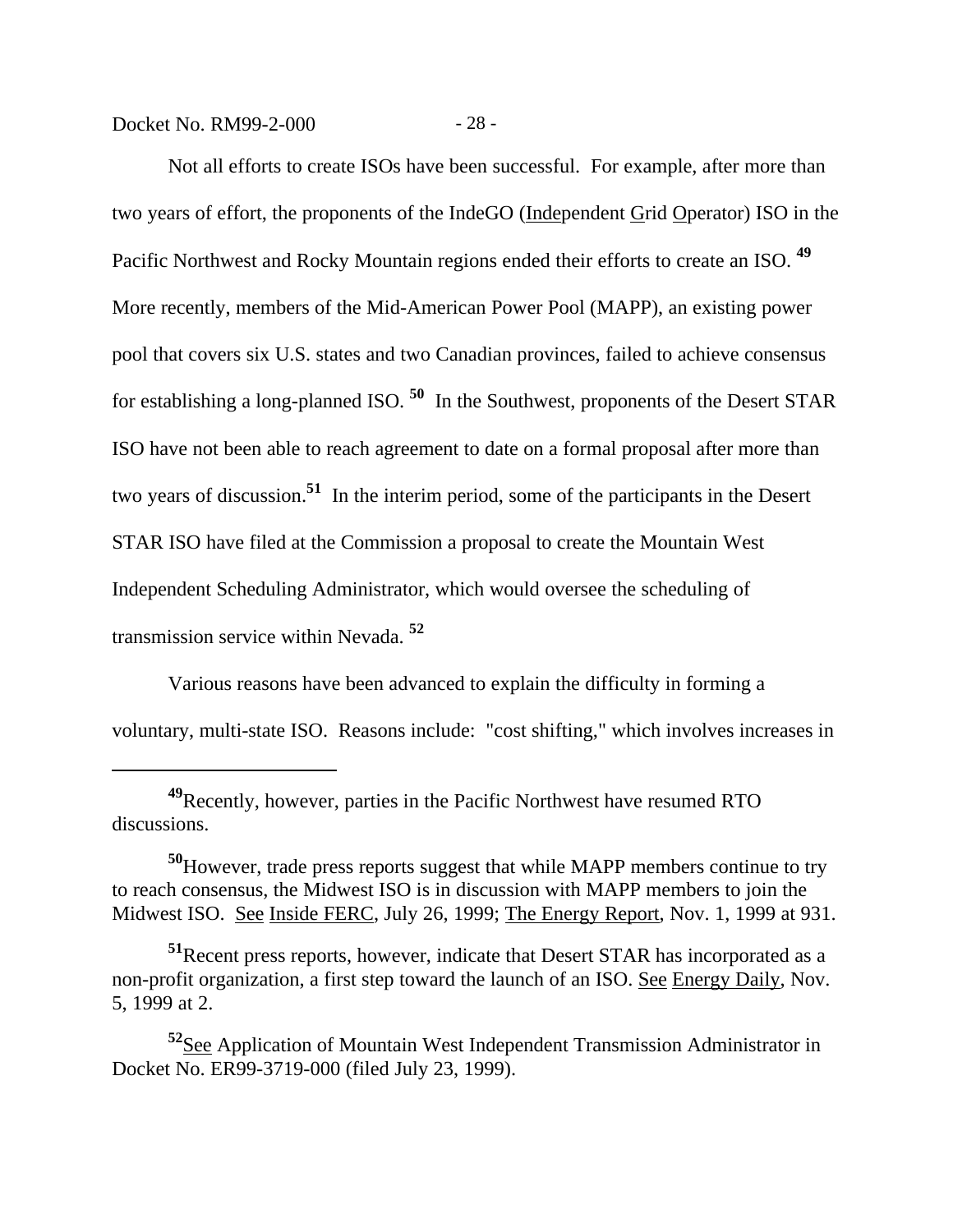#### Docket No. RM99-2-000 - 29 -

transmission rates for some parties; disagreements about sharing of ISO transmission revenues among transmission owners; difficulties in obtaining the participation of publicly-owned transmission facilities; concerns about the loss of transmission rights and prices embedded in existing transmission agreements; and the preference of certain transmission owners to sell or transfer their transmission assets to a for-profit transmission company in lieu of handing over control to a non-profit ISO.

# **3. The Commission's ISO and RTO Inquiries; Conferences with Stakeholders and State Regulators**

In light of the various restructuring activities occurring throughout the United States, the Commission has held 11 public conferences in nine different cities across the country to hear the views of industry, consumers, and state regulators with respect to the need for RTOs and their appropriate roles and responsibilities.

The Commission initiated an inquiry in March 1998 pertaining to its policies on

ISOs. A notice establishing procedures for a conference gave the following rationale:

In Order Nos. 888 and 889 and their progeny, the Commission established the fundamental principles of non-discriminatory open access transmission services. Nevertheless, many issues remain to be addressed if the Nation is to fully realize the benefits of open access and more competitive electric markets.

\* \* \*

Given the dramatic changes taking place in both wholesale and retail electric markets and the many proposals under consideration with respect to the creation of ISOs or other transmission entities, such as transmissiononly utilities, it is time for the Commission to take stock of its policies in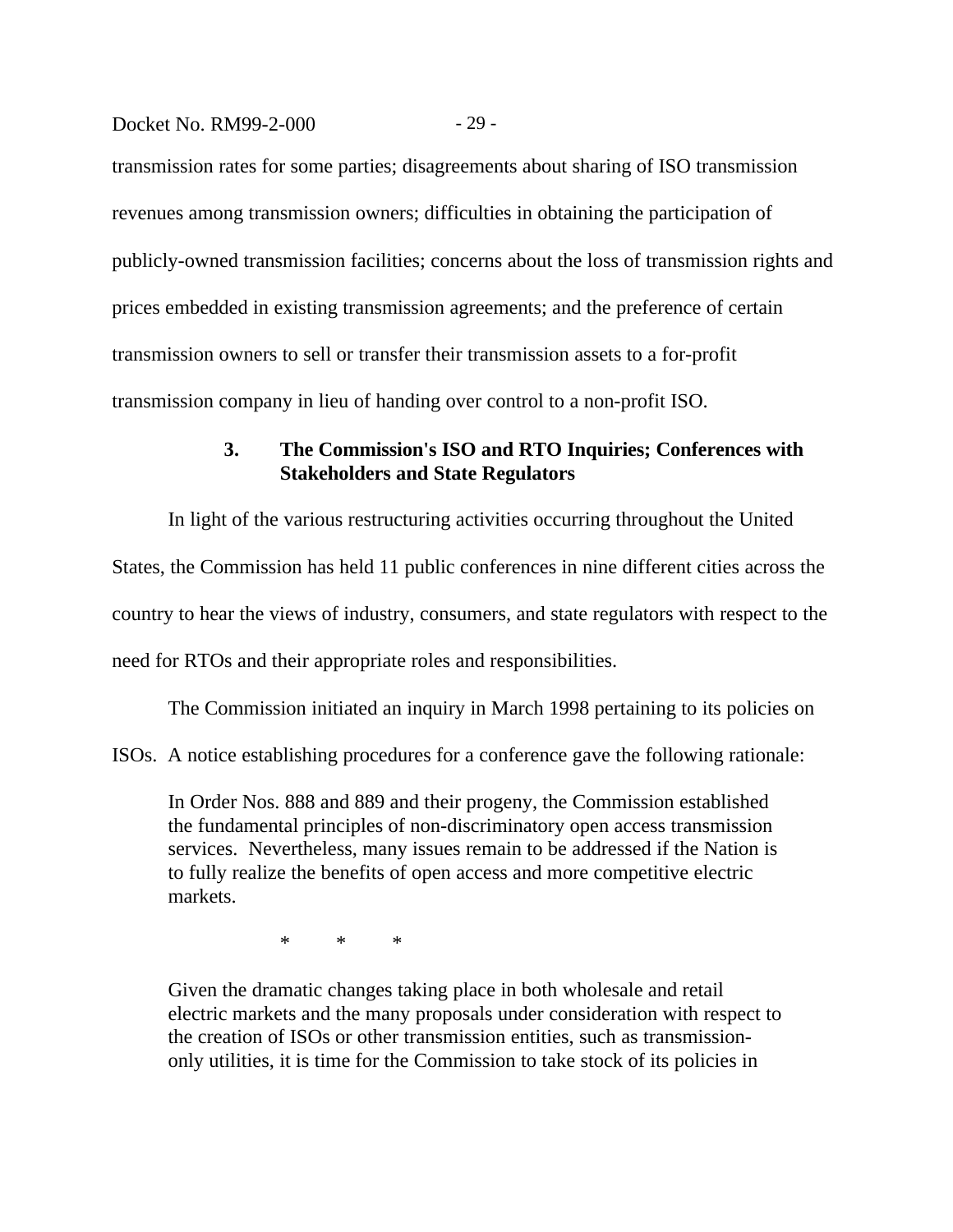order to determine whether they appropriately support our dual goals of eliminating undue discrimination and promoting competition in electric power markets. [**53**]

Accordingly, the Commission held a series of eight conferences in 1998 to gain insight into participants' views on the formation and role of ISOs in the electric utility industry. The first conference was held in April 1998 at the Commission's offices in Washington, D.C. Between May 28 and June 8, 1998, the Commission held seven regional conferences in Phoenix, Kansas City, New Orleans, Indianapolis, Portland, Richmond and Orlando. As a result of these conferences, the Commission heard approximately 145 oral presentations and received a large number of written comments on the appropriate size, scope, organization and functions of regional transmission institutions. A number of different of viewpoints were expressed. **<sup>54</sup>**

On October 1, 1998, the Secretary of Energy delegated his authority under section 202(a) of the FPA to the Commission. In doing so, the Secretary stated that section 202(a) "provides DOE with sufficient authority to establish boundaries for Independent System Operators (ISOs) or other appropriate transmission entities." **55** The Secretary also stated: "FERC is also increasingly faced with reliability-related issues. Providing

**<sup>53</sup>**Inquiry Concerning the Commission's Policy on Independent System Operators, Notice of Conference, Docket No. PL98-5-000, at 1-2 (March 13, 1998).

**<sup>54</sup>**A summary of those views was included as Appendix A to the NOPR in this docket.

**<sup>55</sup>**63 FR 53,889 (Oct. 7, 1998).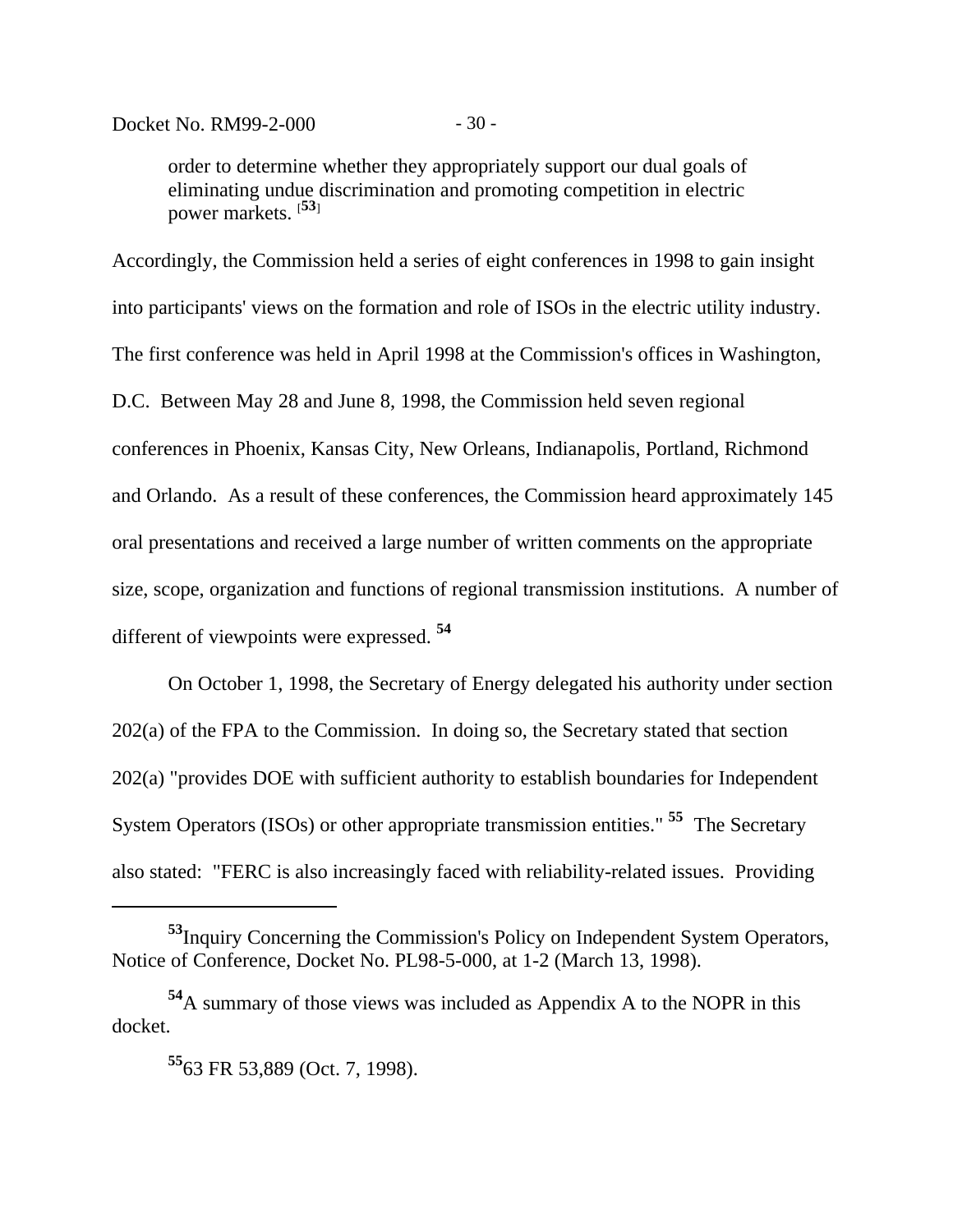## Docket No. RM99-2-000 - 31 -

FERC with the authority to establish boundaries for ISOs or other appropriate transmission entities could aid in the orderly formation of properly-sized transmission institutions and in addressing reliability-related issues, thereby increasing the reliability of the transmission system."

On November 24, 1998, we gave notice in this docket of our intent to initiate a consultation process with State commissions pursuant to section 202(a). **56** The purpose of the consultations was to afford State commissions a reasonable opportunity to present their views with respect to appropriate boundaries for regional transmission institutions and other issues relating to RTOs. Conferences with State commissioners were held in St. Louis, Missouri, on February 11, 1999; in Las Vegas, Nevada, on February 12, 1999; and in Washington, D.C., on February 17, 1999. In all, we heard oral presentations by representatives of 41 state commissions during these consultations, with others monitoring or providing written comments.<sup>57</sup> During these sessions, we received much valuable advice. Furthermore, we have had additional consultations since issuance of the RTO NOPR in May 1999.

**<sup>56</sup>**Regional Transmission Organizations, Notice of Intent to Consult with State Commission, 63 FR 66,158 (Dec. 1, 1998), FERC Stats & Regs. ¶ 35,534 (1998).

**<sup>57</sup>**See Appendix for a list of commenters.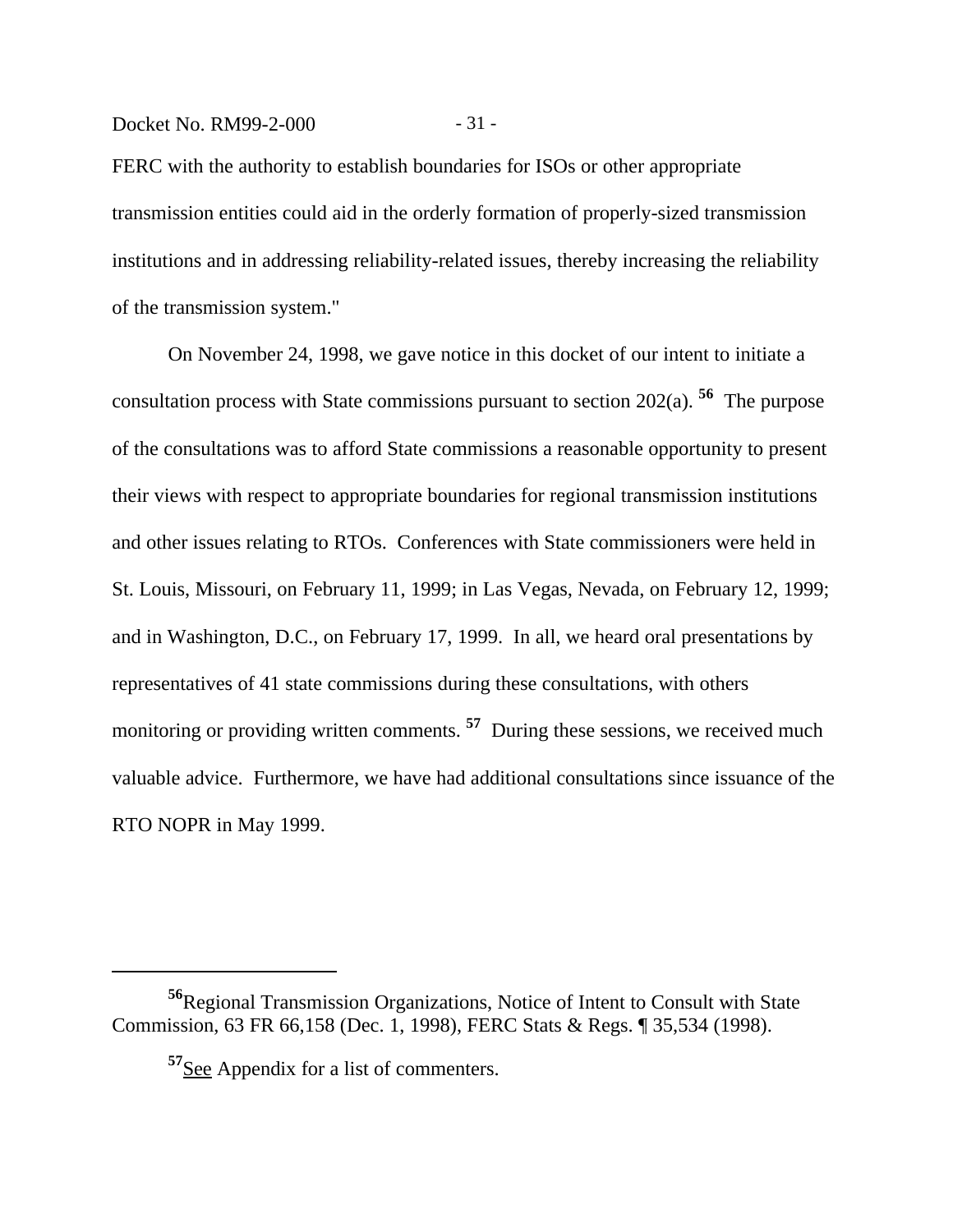## **III. DISCUSSION**

# **A. Existing Barriers and Impediments to Achieving Fully Competitive Electricity Markets**

In the NOPR, the Commission expressed its belief that there remain important transmission-related impediments to a competitive wholesale electric market. The Commission grouped these remaining impediments into two broad categories: (1) the engineering and economic inefficiencies inherent in the current operation and expansion of the transmission grid, and (2) continuing opportunities for transmission owners to unduly discriminate in the operation of their transmission systems so as to favor their own or their affiliates' power marketing activities. **<sup>58</sup>**

With respect to engineering and economic inefficiencies, the NOPR noted that the transmission facilities of any one utility in a region are part of a larger, integrated transmission system which, from an electrical engineering perspective, operates as a single machine. **59** Engineering and economic inefficiencies occur because each separate operator usually makes independent decisions about the use, limitations and expansion of its piece of the interconnected grid based on incomplete information, even though any action taken by one transmission provider can have major and instantaneous effects on the transmission facilities of all other transmission providers. The Commission noted

**<sup>58</sup>**FERC Stats. & Regs. ¶ 32,541 at 33,696.

**<sup>59</sup>**Id. at 33,697.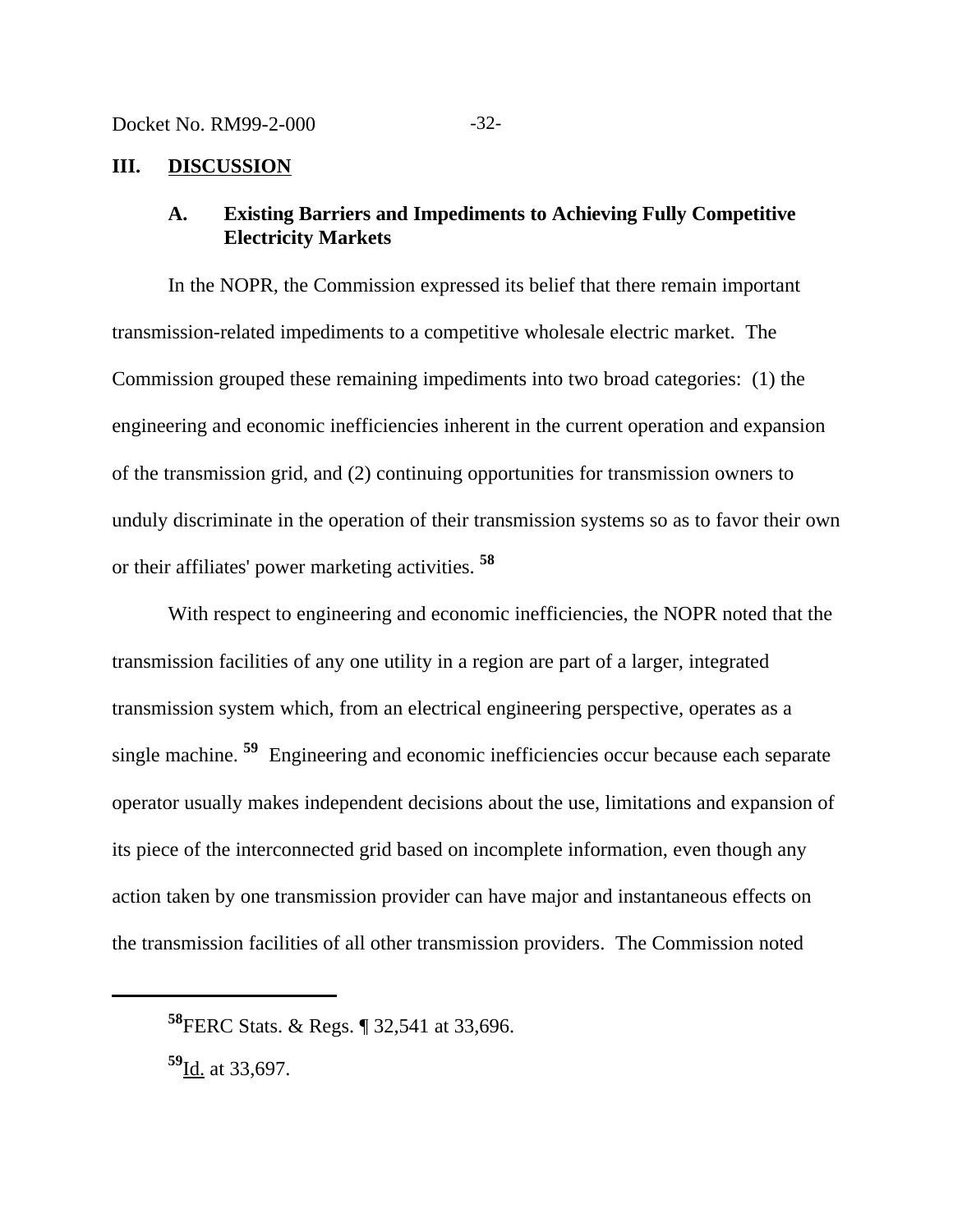#### Docket No. RM99-2-000 -33-

that, while this was not a new phenomenon, the demands placed on the transmission grid had changed in recent years due to (1) increases in bulk power trade, (2) large shifts in power flows, and (3) an increasingly de-integrated and decentralized competitive power industry. **60** As a consequence of these changes in trade patterns and industry structure, certain operational problems had become more significant and difficult to resolve.

## **Engineering and Economic Inefficiencies**

The NOPR identified a number of specific economic and engineering inefficiencies. First, the NOPR noted that the reliability of the nation's bulk power system was being stressed in ways that have never been experienced before, and questioned the continued feasibility of one-on-one coordination of an interconnected transmission grid encompassing more than 100 transmission owners and 140 separate control areas. **61** Second, the NOPR observed that there were increasing difficulties in accurately computing Total Transmission Capacity (TTC) and Available Transmission Capacity (ATC), assessments that require reliable and timely information about load, generation, facility outages and transactions on neighboring systems, as well as consistency in methodologies among systems. **62** Third, the NOPR noted that efficient congestion management required regional actions, and that the current methods for

**<sup>60</sup>**See id.

**<sup>62</sup>**Id. at 33,700.

**<sup>61</sup>**See id. at 33,699.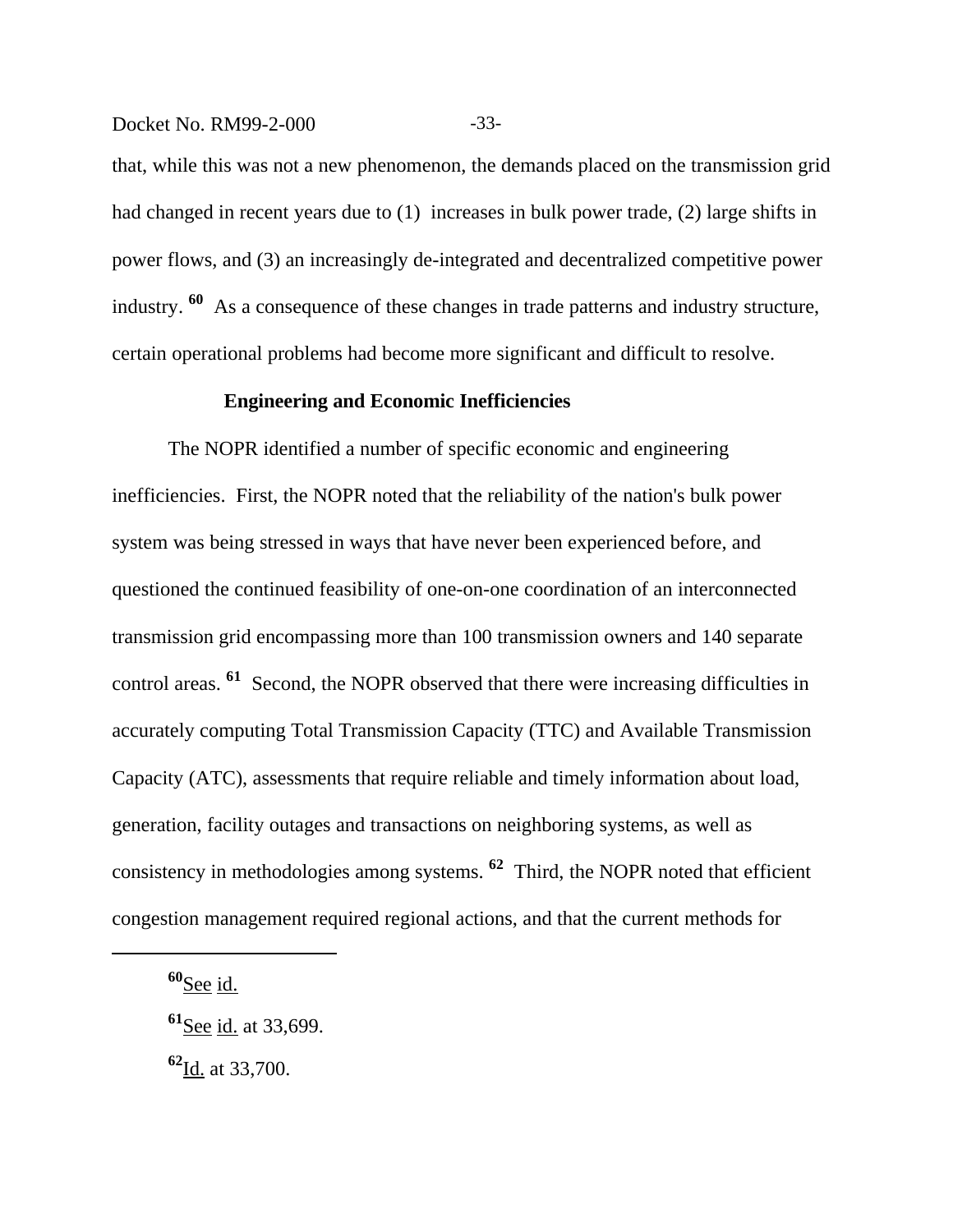#### Docket No. RM99-2-000 -34-

managing congestion (e.g., Transmission Line Loading Relief procedures in the Eastern Interconnection), which do not attempt to optimize regional congestion relief, were cumbersome, inefficient and disruptive to bulk power markets. **63** Fourth, the NOPR expressed concern that the uncertainty associated with transmission planning and expansion had increased with the increasing number and distance of unbundled transactions and the wider variation in generation dispatch patterns. The NOPR pointed to a noticeable decline in planned transmission investments and expressed concern that, without a regional approach to planning and expansion, it would be difficult to address complex and controversial issues that arise when the benefits of an expansion do not necessarily accrue to the transmission system that must undertake the expansion. **<sup>64</sup>** Finally, the NOPR explained that pancaked transmission rates (where a separate access charge is assessed every time the transaction contract path crosses the boundary of another transmission owner) restrict the size of regional power markets. The Commission added that the balkanization of electricity markets hurts consumers who pay higher transmission rates and have access to fewer generation options. **<sup>65</sup>**

**<sup>65</sup>**Id. at 33,703.

**<sup>63</sup>**Id. at 33,701-02.

**<sup>64</sup>**See id. at 33,702-03.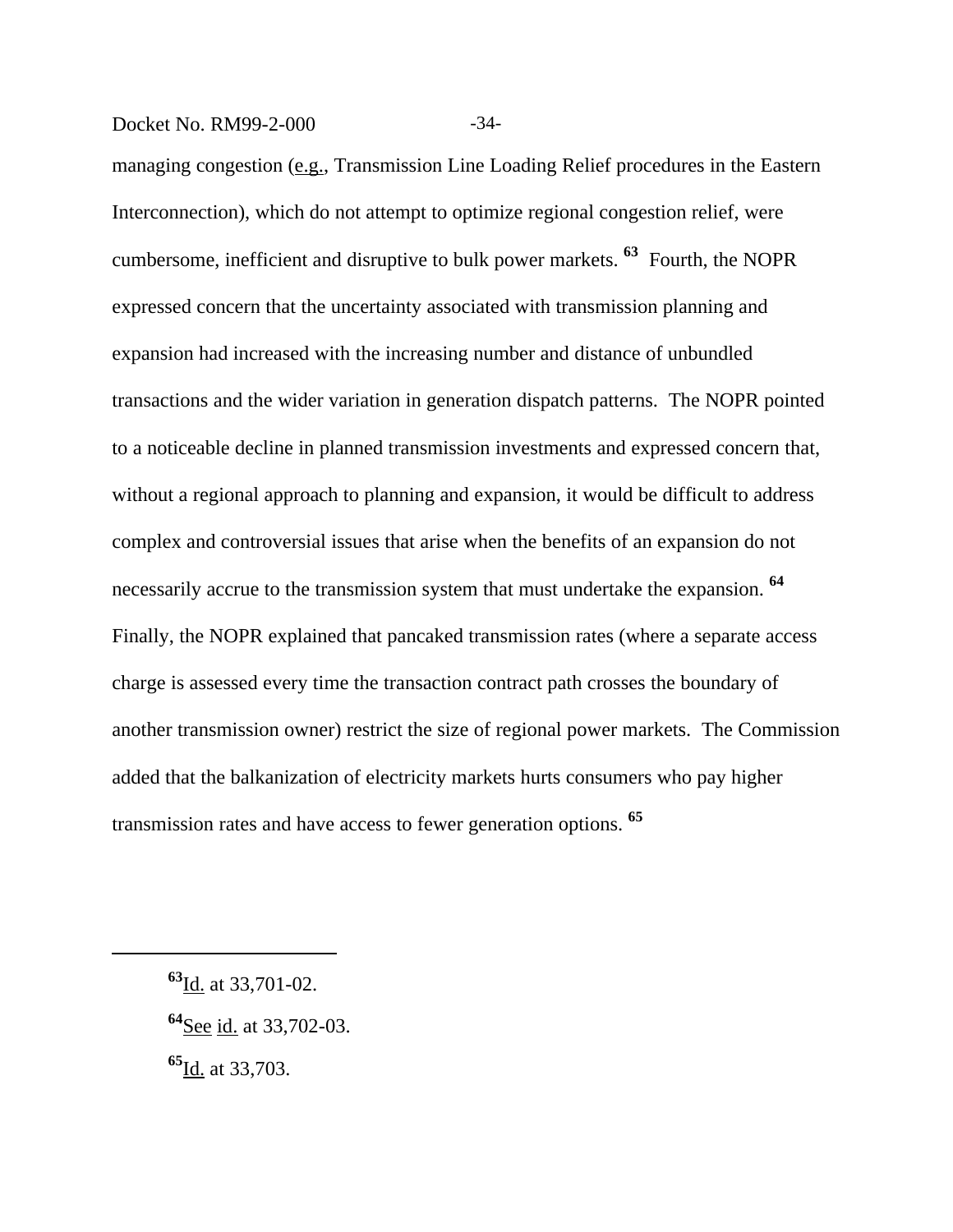# **Continuing Opportunities for Undue Discrimination**

With respect to continuing opportunities for undue discrimination, the NOPR observed that, when utilities control monopoly transmission facilities and also have power marketing interests, they have poor incentives to provide equal quality transmission service to their power marketing competitors. **66** The NOPR explained that the Commission had made this point in Order No. 888:

It is in the economic self-interest of transmission monopolists, particularly those with high-cost generation assets, to deny transmission or to offer transmission on a basis that is inferior to that which they provide themselves. The inherent characteristics of monopolists make it inevitable that they will act in their own self-interest to the detriment of others by refusing transmission and/or providing inferior transmission to competitors in the bulk power markets to favor their own generation, and it is our duty to eradicate unduly discriminatory practices. [**67**]

In the NOPR, the Commission noted that functional unbundling does not change the incentives of vertically integrated utilities to use their transmission assets to favor their own generation, but instead attempt to reduce the ability of utilities to act on those incentives. **<sup>68</sup>**

**<sup>66</sup>**Id. at 33,704.

**<sup>67</sup>**Order No. 888, FERC Stats. & Regs. ¶ 31,036 at 31,682.

**<sup>68</sup>**As noted in the NOPR, in Order No. 888, the Commission received and considered numerous comments that functional unbundling was unlikely to work, and that more drastic restructuring, such as corporate unbundling, was needed. For example, the Federal Trade Commission advised the Commission that a functional unbundling approach ". . . would leave in place the incentive and opportunity for some utilities to (continued...)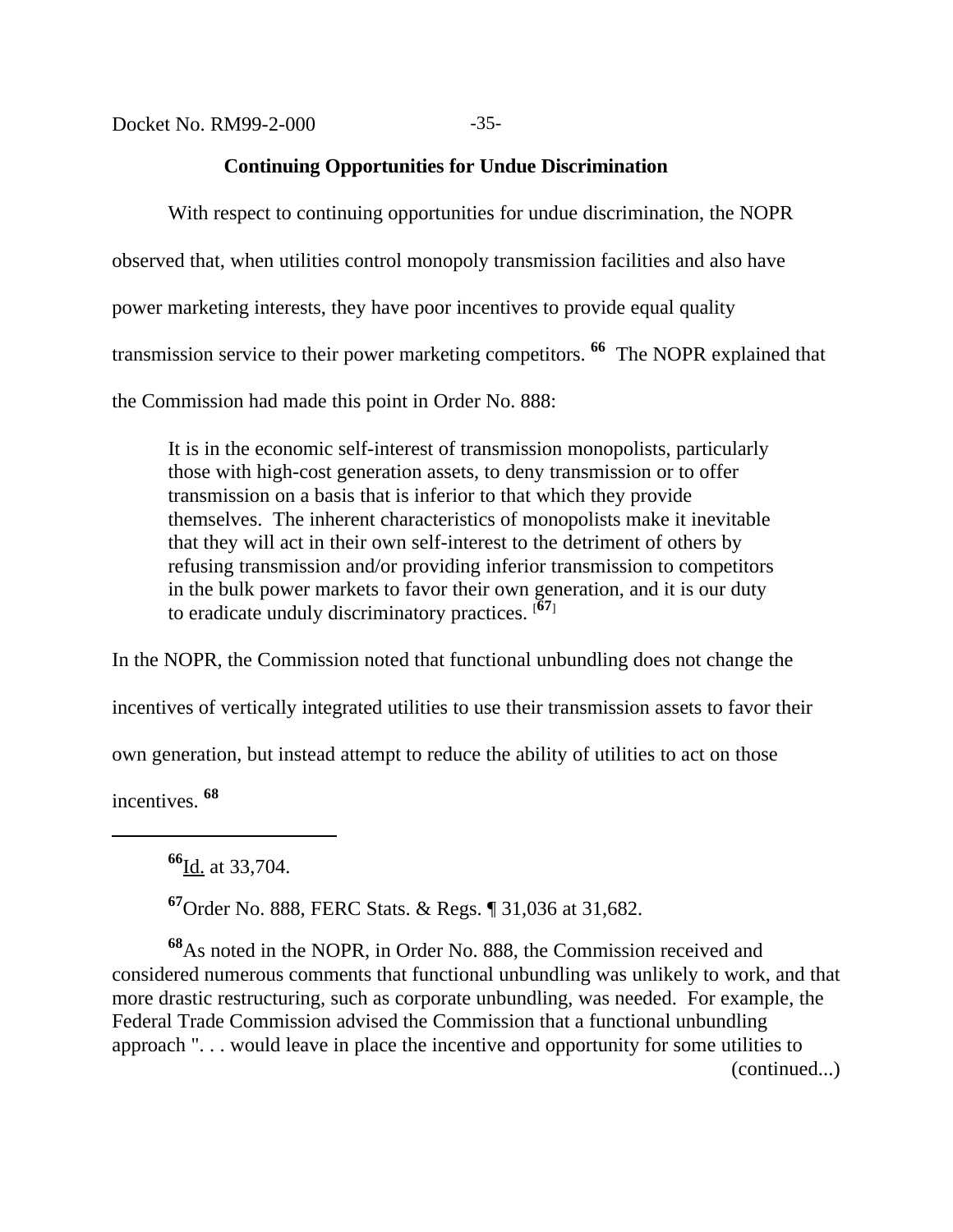Docket No. RM99-2-000 -36-

The NOPR expressed concern about continuing indications that transmission service problems related to discriminatory conduct remain and concluded that these problems are impeding competitive wholesale power markets. **69** The NOPR also noted that instances of actual discrimination may be undetectable in a non-transparent market and, in any event, it is often hard to determine, on an after-the-fact basis, whether an action was motivated by an intent to favor affiliates or simply reflected the impartial application of operating or technical requirement. The NOPR added that, while continued discrimination may be deliberate, it could also result from the failure to make sufficient efforts to change the way integrated utilities have done business for many years. The Commission expressed concern that the difficulty in determining whether there has been compliance with our regulations raises the question as to whether functional unbundling is an appropriate long-term regulatory solution.

**<sup>68</sup>**(...continued)

exercise market power in the regulated system. Preventing them from doing so by enforcing regulations to control their behavior may prove difficult." However, the Commission decided at the time to adopt the less intrusive and less costly remedy of functional unbundling. FERC Stats. & Regs. ¶ 32,541 at 33,707.

**<sup>69</sup>**The NOPR described specific examples of undue discrimination that had been brought to its attention through formal complaints, informal complaints made to the Commission's enforcement hotline, oral and written comments made in conjunction with public conferences held by the Commission, and pleadings filed with the Commission in various dockets. The complaints generally involved: (1) calculation and posting of ATC in a manner favorable to the transmission provider; (2) standards of conduct violations, (3) line loading relief and congestion management, and (4) OASIS sites that are difficult to use. <u>See id.</u> at 33,707-13.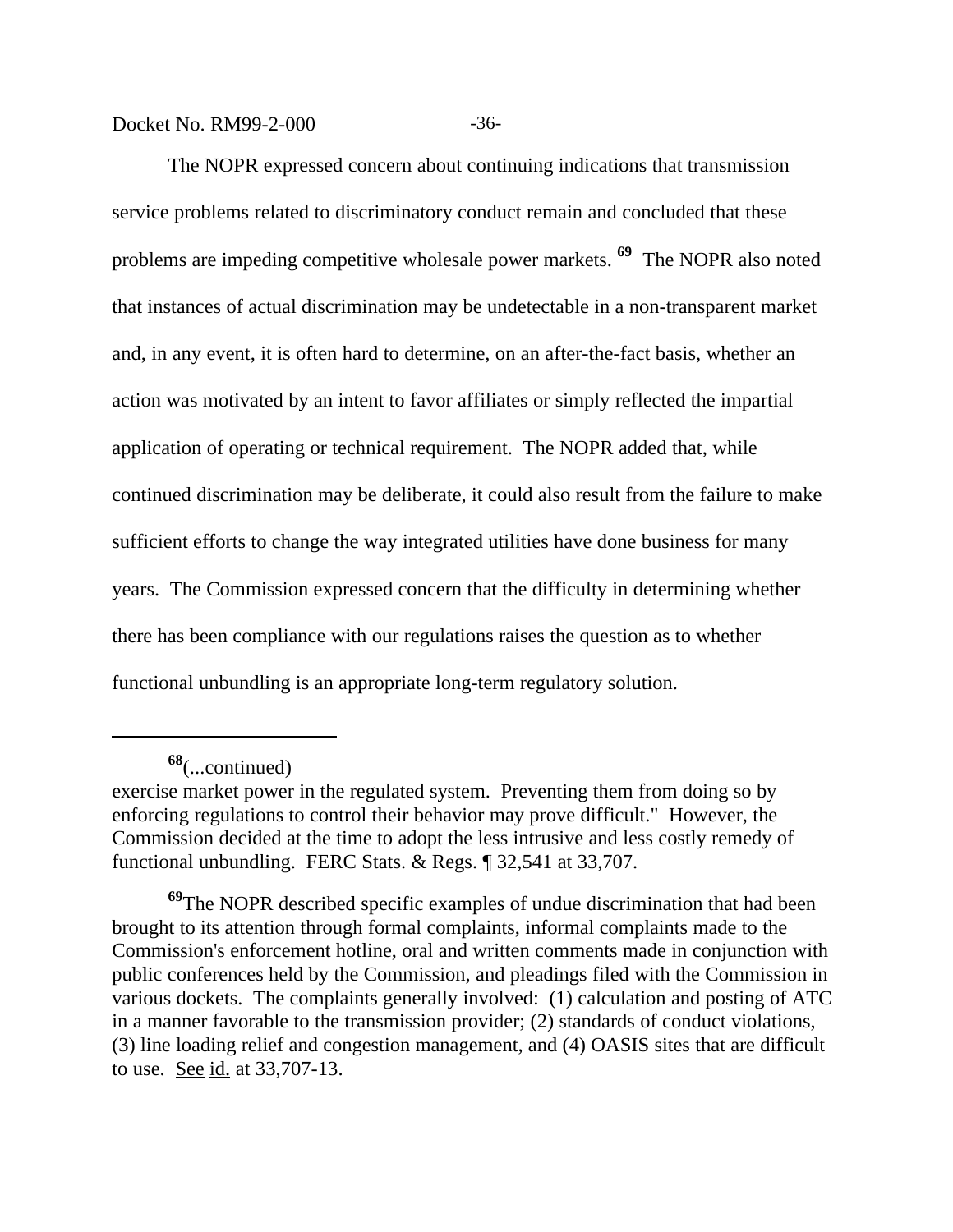Docket No. RM99-2-000 -37-

The NOPR explained that the Commission considers allegations of discrimination, even if not reduced to formal findings, to be a serious concern for two reasons. First, this can be indicative of additional, unreported, discriminatory actions, because there are significant disincentives to filing and pursuing formal complaints that would result in definitive findings. **70** The NOPR expressed a concern that actual problems with functional unbundling may be more pervasive than formally adjudicated complaints would suggest. Second, the NOPR explained that allegations of discrimination are serious because, if nothing else, they represent a perception by market participants that the market is not working fairly. If market participants perceive that other participants have an unfair advantage through their ownership or control of transmission facilities, it can inhibit their willingness to participate in the market, thus thwarting the development of robust competition. The NOPR added that such mistrust can also harm reliability. **<sup>71</sup>**

The NOPR explained the potential for undue discrimination increases in a competitive environment unless the market can be made structurally efficient and transparent with respect to information, and equitable in its treatment of competing

**<sup>70</sup>**As noted in the NOPR, transmission customers are reluctant to make even informal complaints because they fear retribution by their transmission supplier; the complaint process is costly and time-consuming; the Commission's remedies for violations do not impose sufficient financial consequences on the transmission provider to act as a significant deterrent; and, in the fast-paced business of power marketing, there may be no adequate remedy for the lost short-term sales opportunities in after-the-fact enforcement. See FERC Stats. & Regs. ¶ 32,541 at 33,706.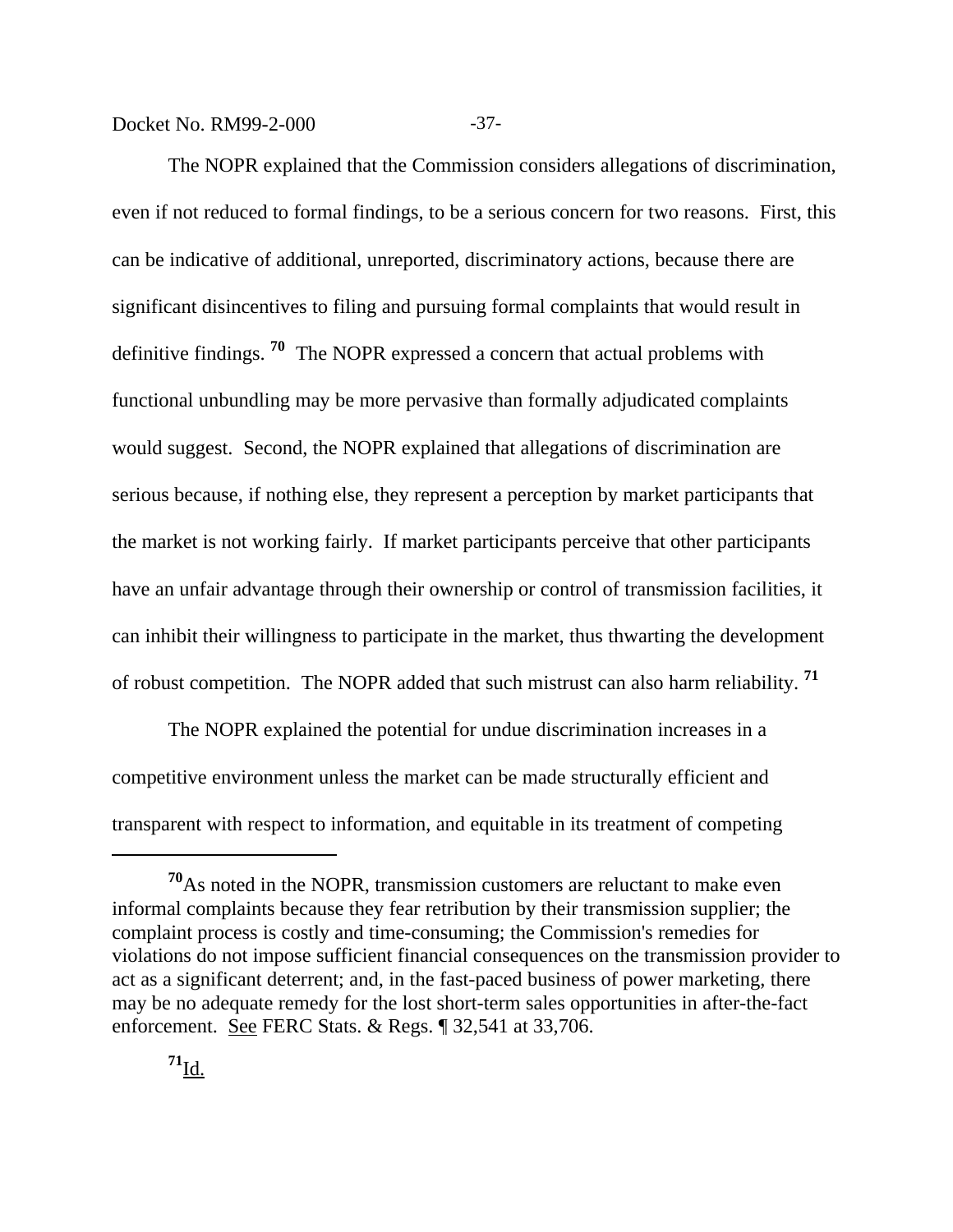#### Docket No. RM99-2-000 -38-

participants. Also, a system that attempts to control behavior that is motivated by economic self-interest through the use of standards of conduct will require constant and extensive policing and requires the Commission to regulate detailed aspects of internal company policy and communication. The NOPR added that functional unbundling does not necessarily promote light-handed regulation and undoubtedly imposes a cost on those entities that have to comply with the standards of conduct and abide by rules that limit the flexibility of their internal management activities. The NOPR stated that the perception that many entities that operate the transmission system cannot be trusted is not a good foundation on which to build a competitive power market, and it created needless uncertainty and risk for new investments in generation. **<sup>72</sup>**

#### **Comments**

#### **Engineering and Economic Inefficiencies**

Virtually all commenters support the NOPR's premise that engineering and economic inefficiencies exist in the operation, planning and expansion of the regional transmission grid and that these inefficiencies hinder electric system reliability and a fully competitive bulk power market. **73** Many commenters state further that, in the new

**<sup>72</sup>**See id. at 33,714.

**<sup>73</sup>**See, e.g., Duquesne, Entergy, Florida Power Corp., NU, Kentucky Commission, NECPUC, Ohio Commission, Texas Commission, DOE, American Forest, Arkansas Cities, East Texas Cooperatives, EPSA, First Rochdale, FMPA, Oglethorpe, PNGC, Powerex, Public Citizen, SoCal Cities, Sonat, Williams.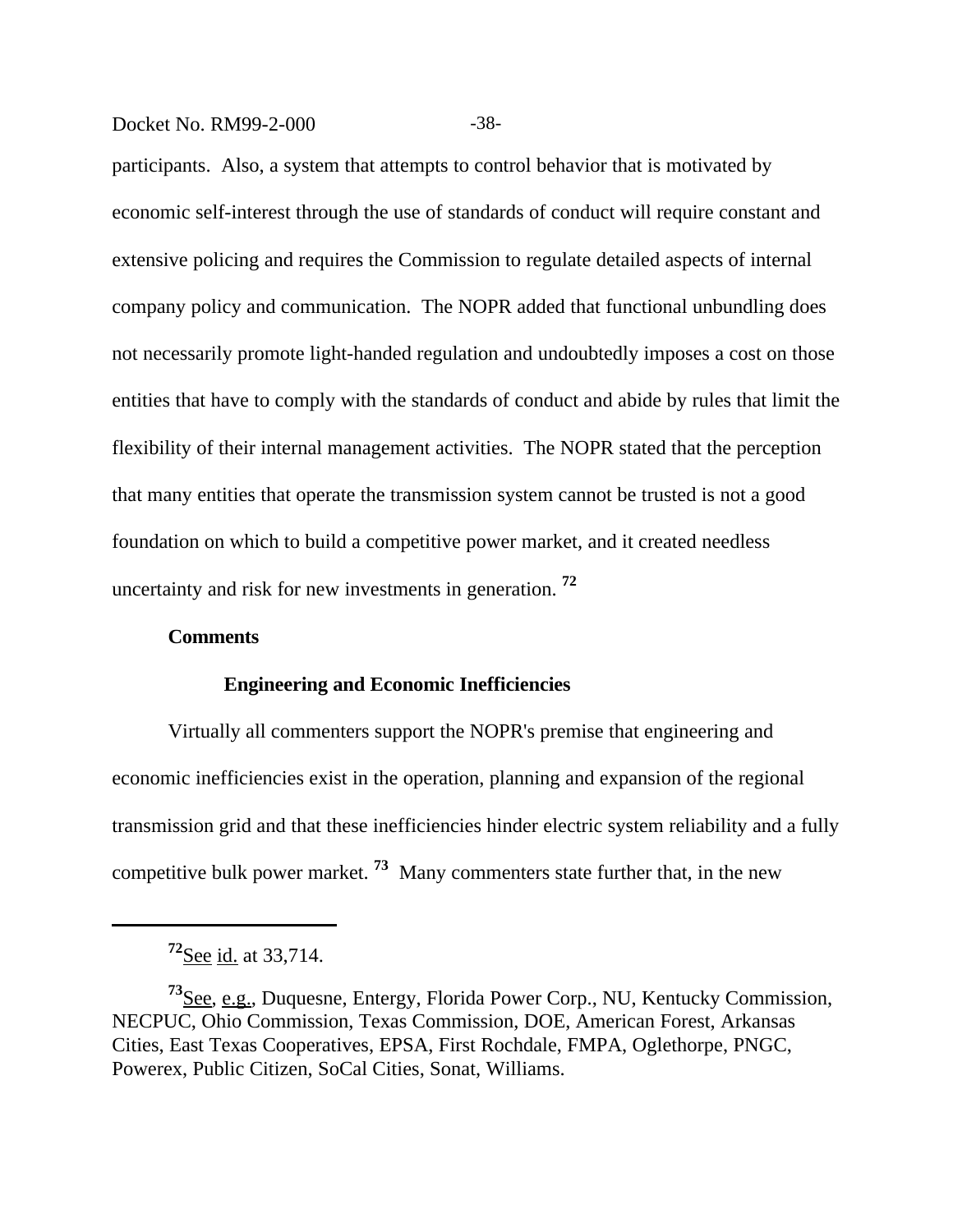Docket No. RM99-2-000 -39industry structure, coordinated regional transmission planning has become a thing of the past and new transmission additions that will benefit reliable grid operations are being delayed. **<sup>74</sup>**

FMPA states that grid fragmentation harms reliability. **75** NU and EPRI note that recent demand growth has meant new stresses on grid reliability and there is less coordination of generation and transmission planning. TXU Electric states that, as the shift from regulation to competition accelerates, and restructuring efforts proliferate, the regional transmission grid is being exposed to stresses that cannot be alleviated without regional solutions.

WPPI describes a situation in 1997 in which the 345-kV transmission facility between MAPP and MAIN was overloaded as a result of transactions scheduled within MAPP, and Wisconsin operators became aware of the problem only when the constrained 345-kV facility automatically separated in response to the overload. WPPI explains that, with the 345-kV facility shut down, other transmission facilities in the region overloaded, causing the transmission system over a large region to come perilously close to a blackout. WPPI adds that, because transmission providers do not have information about their neighbors' on-system transactions to serve native load, they are unable to predict the

**<sup>75</sup>**FMPA at 24.

**<sup>74</sup>**See, e.g., EPRI, Florida Power Corp, Duquesne, Entergy, SoCal Cities, Merrill Energy, TAPS, IPCF, Powerex.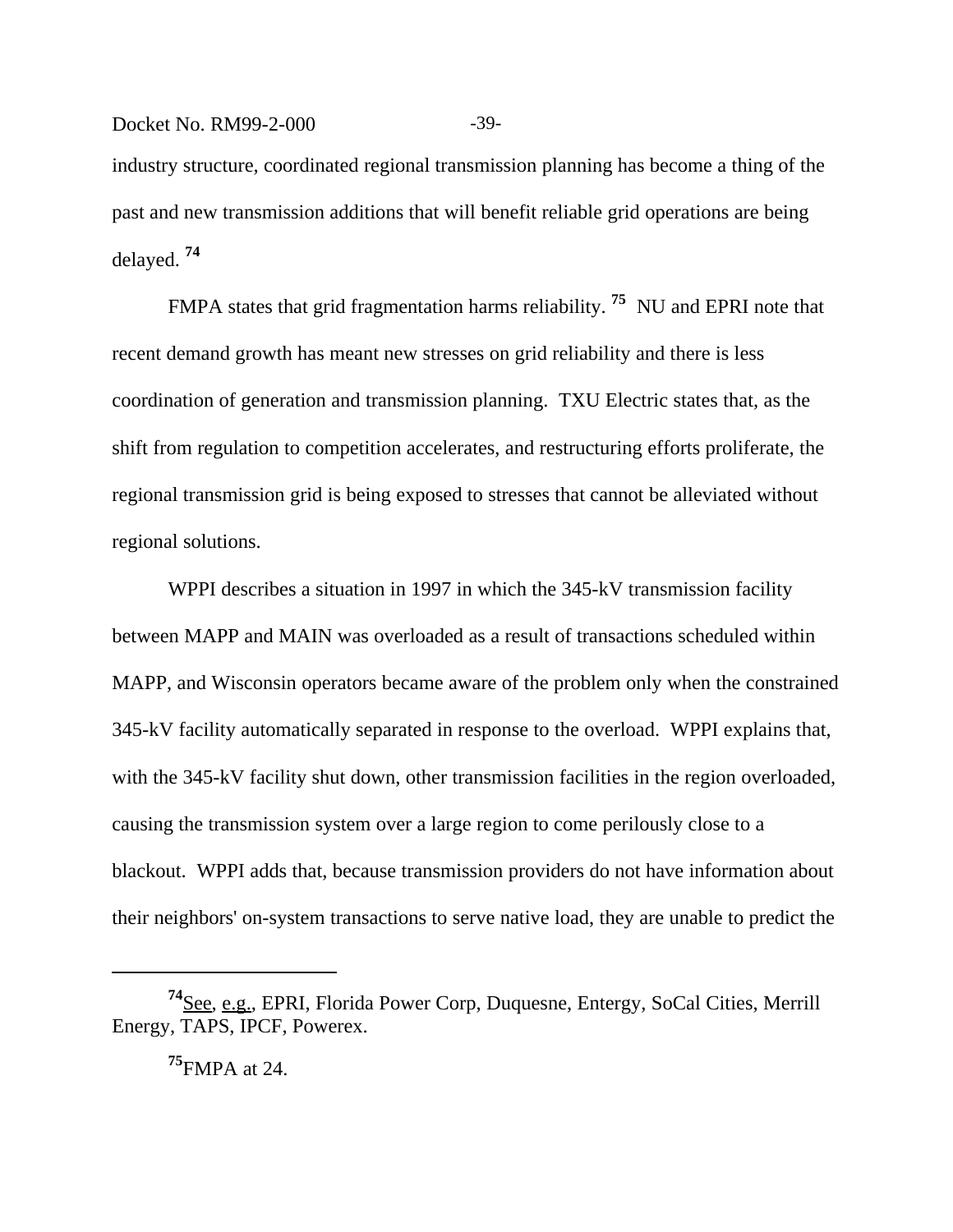# Docket No. RM99-2-000 -40impact of potential TLR events. WPPI says that, in the face of this uncertainty, transmission providers have to make overly conservative, but inaccurate assumptions which unnecessarily reduce the amount of transmission capacity available to the market.

TAPS states that, when the owners of a constrained interface between MAPP and MAIN tried to remove the line for service for maintenance, they found that 500 MW of flow remained on the line even after all scheduled transactions were terminated. TAPS explains that there were so many transactions in the region at the time that transmission operators could not determine the source of this 500 MW loop flow and were unable to ask other parties to cut their schedules to permit the necessary maintenance. **76** TAPS asserts that transmission owners have engaged in "creative" concepts such as CBM to reduce ATC and argues that price spikes are exacerbated, if not caused by the failure to have regional transmission information and control in one place. **<sup>77</sup>**

TDU Systems complaint that the current system balkanizes regions into a series of submarkets, each with its own dominant incumbent transmission owner/generator that collects its own transmission toll.

**<sup>77</sup>**TAPS, Appendix A at 2-5.

**<sup>76</sup>**TAPS, Appendix A, at 8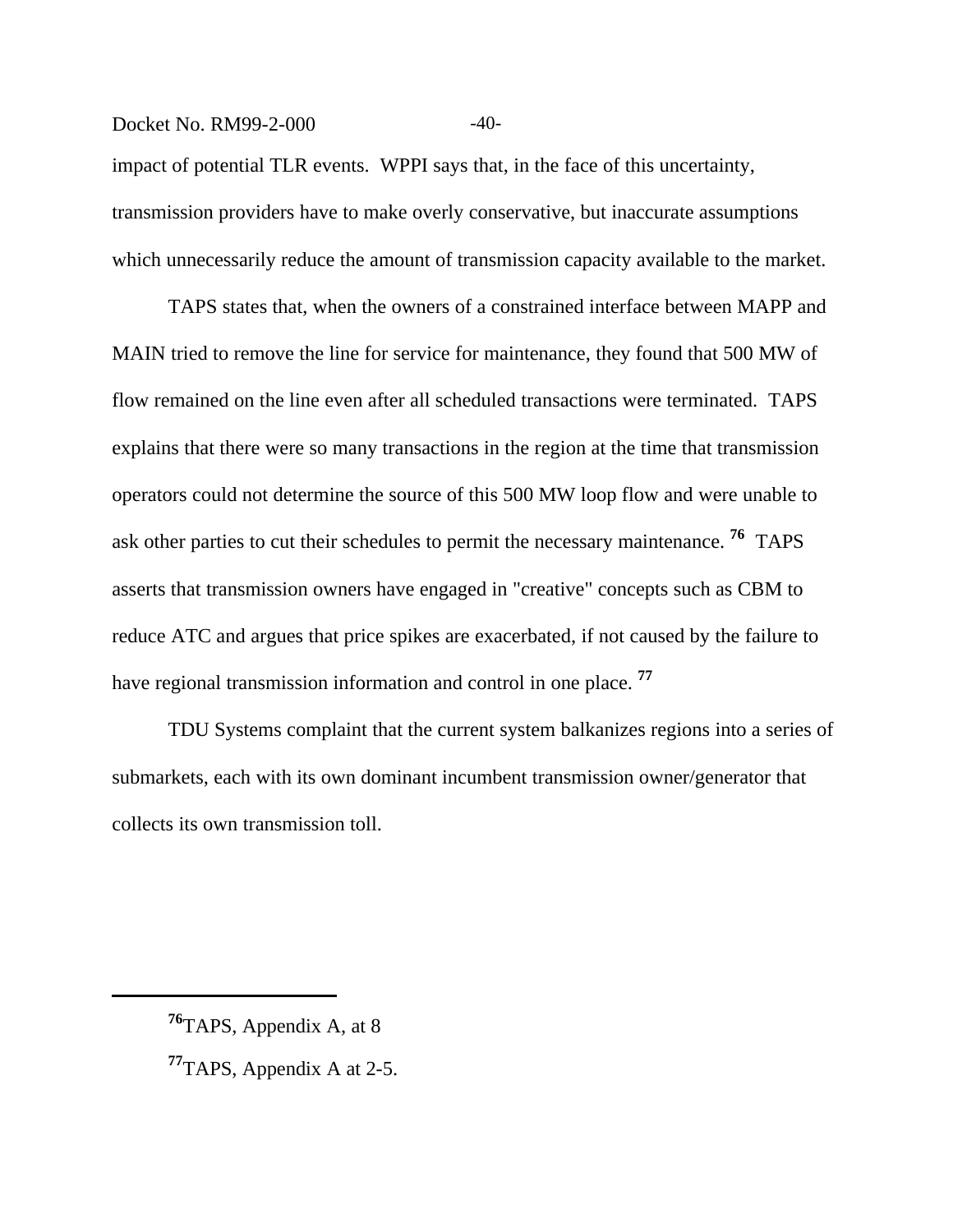Docket No. RM99-2-000 -41-

EPRI contends that the current off-line ATC calculations result in inconsistencies of ATC values. Entergy argues that the accuracy of ATC will continue to be a problem as long as contract path pricing is used. **<sup>78</sup>**

Minnesota Power notes that reliability across the broader region suffers simply because of different standards for ATC calculations within and across NERC regions and, indeed, different terminology and operating practices. Minnesota Power states that: the market currently suffers as participants attempt to deal with multiple OASIS sites; existing tagging and reservation practices that limit transactions due to the complexity of arrangements; its transactions are subject to curtailment pursuant to two different procedures, NERC TLR and MAPP LLR; and congestion management alternatives to line loading relief have not succeeded because they lack regional coordination. Minnesota Power argues that energy price volatility will continue to increase unless there is a viable process, supported by transmission rights and secondary transfer markets, where a participant can secure transmission daily, or as needed, to bring the least cost supply to its customers.

EPSA asserts that one of the major impediments to robust competitive bulk power markets is the current balkanization of the system with dozens of individual utilities, NERC Regional Councils, and security coordinators, and state laws and regulations

**<sup>78</sup>**Entergy at 8.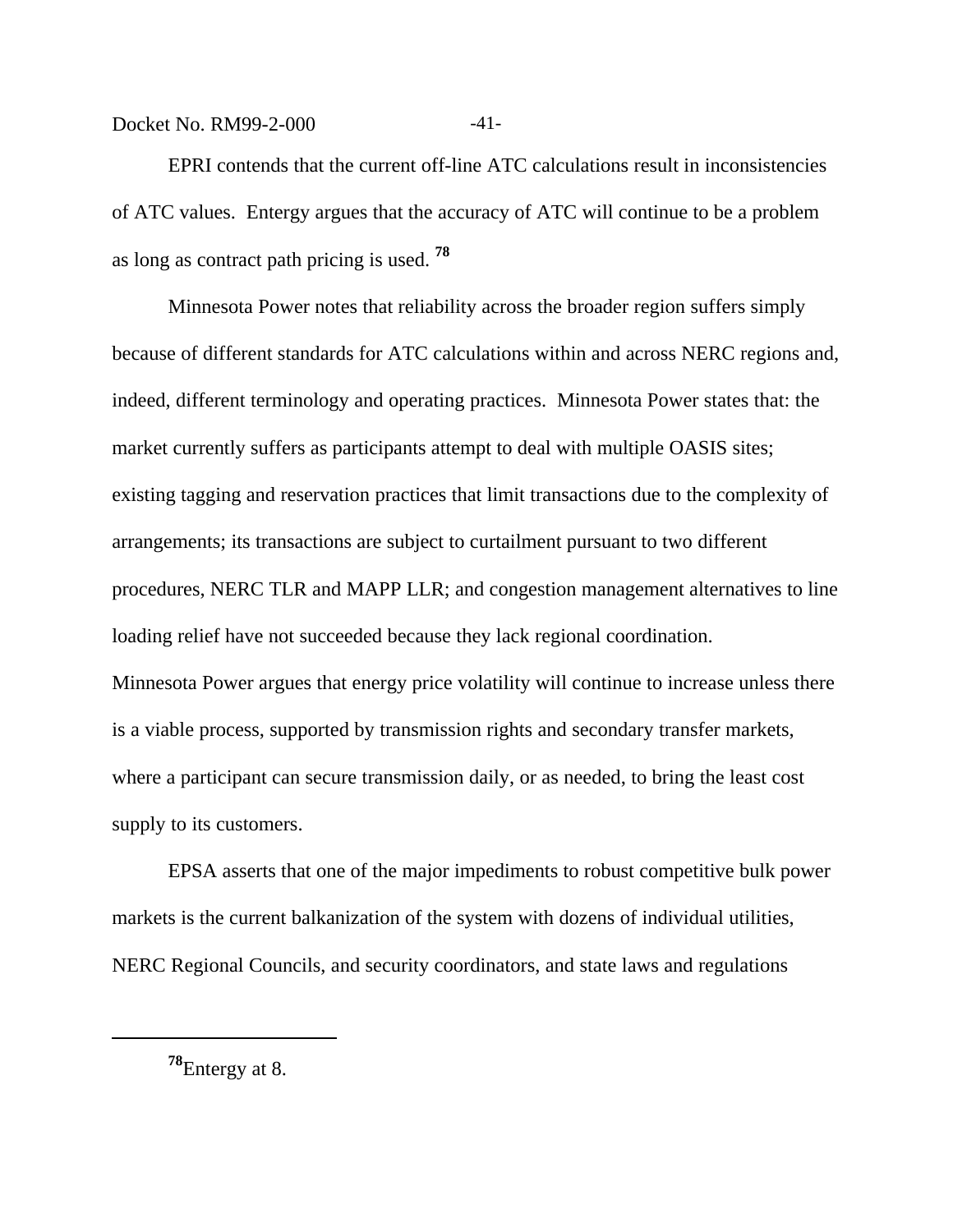imposing a patchwork of often inconsistent and incompatible rules for the use of the interstate transmission system. EPSA argues that the operational and economic inefficiencies detailed in the NOPR are not unique to certain region as and may be most pronounced in those regions where competition has yet to take hold. **<sup>79</sup>**

SoCal Edison states that existing transmission systems were designed to serve native load customers in a defined area, in the most efficient manner possible, in conjunction with the generation that it owned and operated, and were not designed to function as common carriers. SoCal Edison concludes that that radical changes in downstream generation markets are having, and will continue to have, significant and largely adverse effects of transmission systems. Consumers Energy echoes this concern, noting that it should be obvious that the current transmission system was designed to deliver locally generated power to local markets with interfaces used primarily for reliability purposes. Consumers Energy states that the system is simply not engineered to move large quantities of power from many distant generation sources to millions of end users.

Docket No. RM99-2-000 -42-

**<sup>79</sup>**EPSA specifically points to the SERC as a region where "state commissions and utilities may be arguing that they don't 'need' RTOs to promote competitive markets," at a time when Southeastern markets trail the rest of the nation in proposed merchant plant development and power trading, "both hallmarks of robust wholesale competition and workable open access policies." EPSA notes that SERC is the largest NERC region, both in load and peak demand, yet SERC and FRCC together constitute only 5.2 percent of the wholesale power trades nationwide.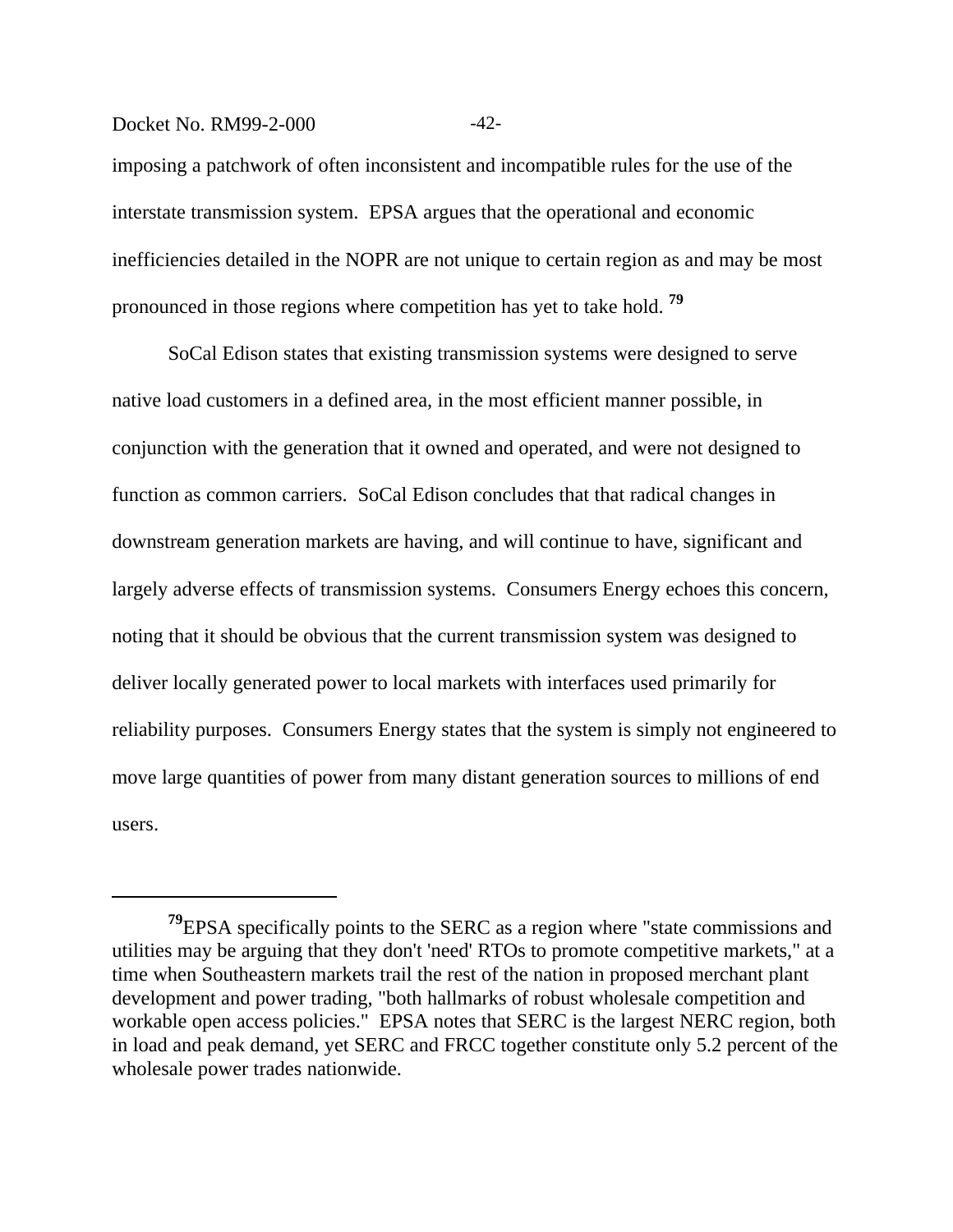#### Docket No. RM99-2-000 -43-

Williams concludes that problems with congestion management, pancaked transmission rates, parallel path or loop flows, inaccurate ATC postings, and transmission facilities management and expansion planning continue to impede the development of robust, competitive wholesale electric markets in the United States.

PECO states that current TLR procedures allow one entity to cause the curtailment of numerous third party transactions on a regular basis to preserve power delivery in its single control area, regardless of the impact on other control areas. PECO argues that, while physical operation of the grid is maintained under these TLR procedures, reliable, inter-control area power delivery is not assured and market participants are denied fair access to the grid.

Tampa Electric states that, within peninsular Florida, transmission users must often go to several individual transmission providers and OASIS nodes, sign multiple agreements with various providers and attempt to piece together and navigate through various partial paths to connect a power sale to a buyer. Tampa Electric concludes that access to transmission services within this region is not as open as it could be to facilitate an efficient, robust wholesale market.

AEP states that coordination that previously existed in a fully integrated electric system of the construction of new generation and transmission facilities has eroded due to the separation of these functions. AEP states that congestion constraints could potentially inhibit the development of additional generation capacity or provide a disincentive to add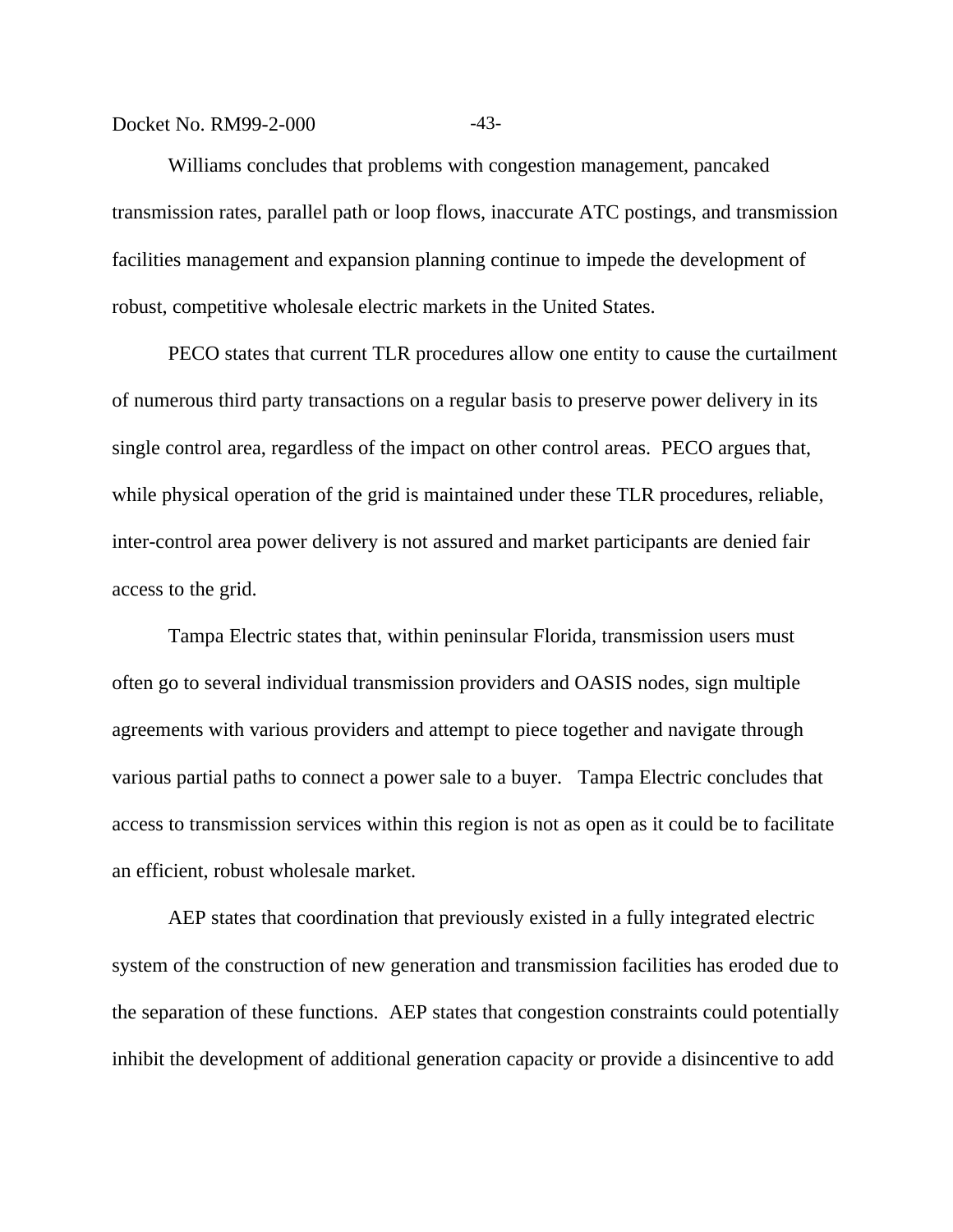## Docket No. RM99-2-000 -44-

generating capacity where needed. AEP also notes that the priorities of state regulatory agencies sometimes favor the needs of native load customers that can create conflicts among competing interest at the regional level. AEP also states that developers of new merchant generation plants have become less willing to share their long-term planning goals with transmission owners due to the business strategies that accompany a more competitive power market. However, AEP argues that removal of pancaking is not consistent with economic efficiency and may distort future transmission expansion because the cost of transmission should be based on distance and location. **<sup>80</sup>**

Several commenters state that needed transmission expansion is not taking place because of a lack of pricing incentives to build new transmission. **81** EPRI states that failure to satisfy grid expansion needs is resulting in increasing frequency and duration of power disturbances and outages costing \$50 billion per year.

WPPI points out that transmission planning must be undertaken on a regional, not a state basis, noting that import capability from MAPP into Wisconsin is sometimes constrained by facilities located outside of Wisconsin, e.g., transformers and lines located in Illinois and Minnesota. On the other hand, Allegheny asserts that the industry has not

**<sup>80</sup>**AEP at 1, and Attachment to AEP's comments (Statement of Paul Moul). As discussed in the Transmission Ratemaking section (Section G), elimination of pancaked rates (multiple access charges assessed only because the transaction crosses a corporate boundary) does not constitute a prohibition on distance sensitive rates.

**<sup>81</sup>**See, e.g., Transmission ISO Participants, H.Q. Energy Services, Powerex.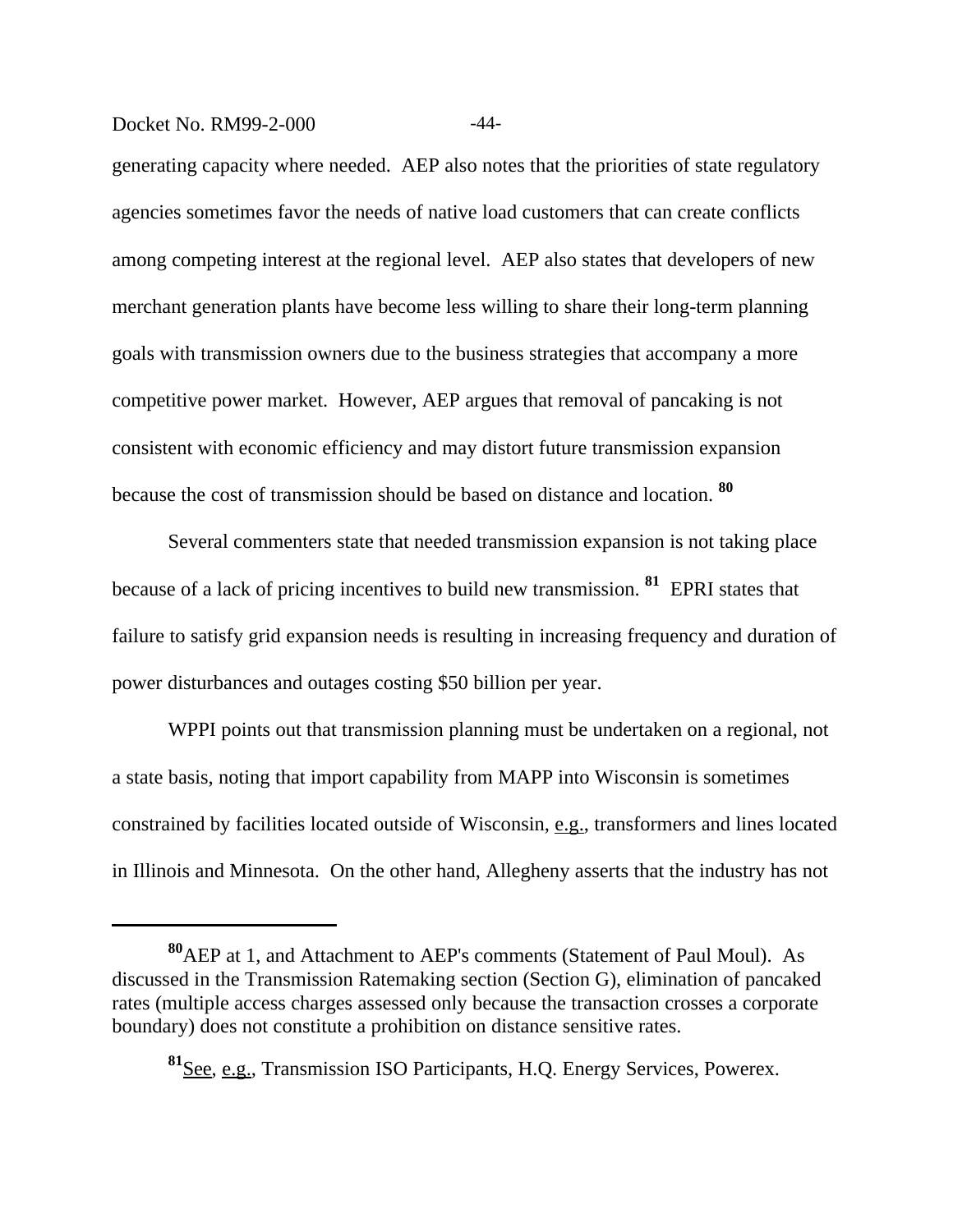Docket No. RM99-2-000 -45failed to plan and coordinate on a regional basis and cites examples of study groups and planning committees, such as VEM (Virginia-ECAR-MAAC) and GAPP (General Agreement on Parallel Paths).

Most commenters assert that pancaked transmission access charges prevent efficient access to regional markets and distort the generation market. **82** A few commenters, however, question the benefits associated with eliminating rate pancaking. Southern Company observes that the severity of pancaking effects may vary from region to region. **<sup>83</sup>**

## **Continuing Opportunities for Undue Discrimination**

Comments dealing with continuing opportunities for undue discrimination fall generally into two camps. On the one side, transmission customers and some transmission providers agree with the NOPR's premise that opportunities for discrimination exist, that perceptions of discrimination are also a serious impediment to competitive bulk power markets, and that functional unbundling does not reflect the

**<sup>82</sup>**See, e.g., FMPA, IMEA, NECPUC, Ohio Commission, Texas Commission, American Forest, Arkansas Cities, East Texas Cooperatives, Oglethorpe, PNGC, Powerex, Williams, WPSC.

**<sup>83</sup>**For illustration, Southern Company points out that a customer in its service area can transmit power 500 miles away for \$3/MWh whereas a customer wanting to transmit power from Boston to Washington, DC (also a distance of 500 miles) will have to go through the three PJM, New England and NY ISOs and pay a total of approximately \$14/MWh.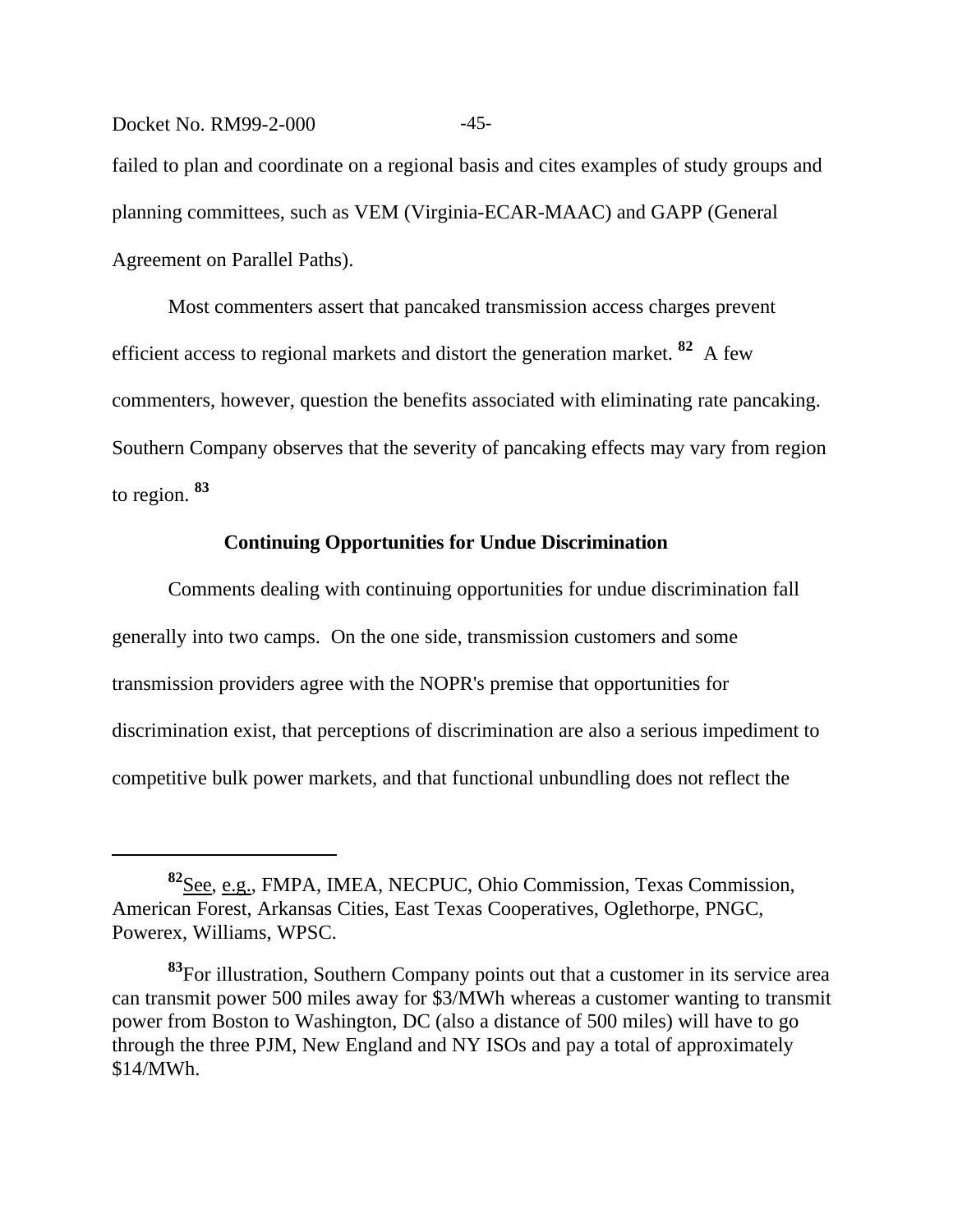Docket No. RM99-2-000 -46optimal long-term regulatory solution. **84** On the other side, a number of transmission providers disagree with these premises. **<sup>85</sup>**

#### **Comments Asserting That Discrimination Still Exists**

AMP-Ohio points to an event last summer when it was unable to transmit power from a generator on AEP's system to a load on the FirstEnergy system and was forced to purchase power from FirstEnergy at \$4000/MWh. AMP-Ohio contends that AEP and FirstEnergy were simultaneously reporting zero ATC during the hour, i.e., an event that cannot be rationalized by AMP-Ohio (i.e., an interface that is fully loaded in both directions at the same time would, in AMP-Ohio's view, cancel out).

UAMPS argues that three transmission owners that jointly own segments of a single transmission line have avoided releasing the capacity of this line under their open access tariffs through a series of contractual arrangements that distributes transmission rights directly to each of their merchant functions. As a result, only the transmission owners' merchant functions have the ability the schedule transmission service over the line. UAMPS contends that this example, and others, confirm the Commission's

**<sup>84</sup>**E.g., American Forest, Los Angeles, TAPS, UAMPS, Steel Dynamics, Turlock, Cinergy, Statoil, WPPI, NJBUS, MidAmerican, LG&E, Clarksdale, Michigan Commission, New Smyrna Beach, Industrial Consumers, IMPA, First Rochdale, East Texas Cooperatives, FMPA, TDU Systems, Canada DNR, Allegheny, IMEA, Sonat, Public Citizen, EPSA, CCEM/ELCON, UtiliCorp and FTC.

**<sup>85</sup>**United Illuminating, Southern Company, MidAmerican, Duke, PSE&G, FP&L, Entergy, FirstEnergy, Alliance Companies, Lenard and Florida Power Corp.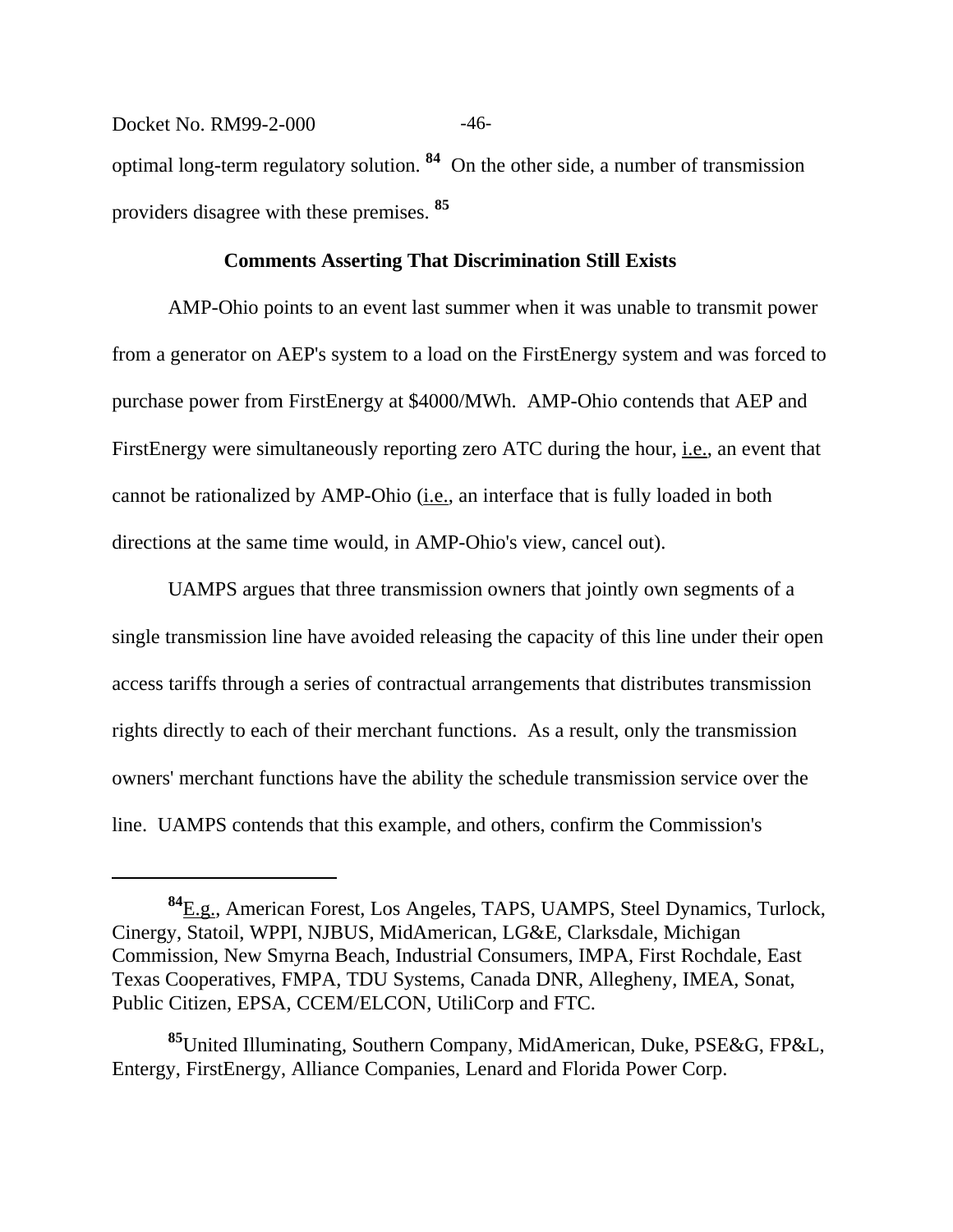#### Docket No. RM99-2-000 -47-

perception that the remedies mandated in Order No. 888 have not eliminated discrimination. UAMPS states that it is intuitively obvious that when the transmission function and merchant function ultimately serve the same master, neither can be truly independent.

Hogan contends that, without an efficient regional spot market and its ease of access, the problems of discrimination will persist. FTC concludes that several years of industry experience confirm the concern that discrimination remains in the provision of transmission services by utilities that continue to own both generation and transmission. FTC concludes that reliance on behavioral rules have proved to be less than ideal.

Cinergy contends that reliance on CBM by some transmission providers this summer provided their native load an unfair operational edge over network service in the import of power through interconnects that were the subject of TLR orders. Cinergy argues that the more severe impact on market efficiency is caused by the lack of information underlying the transmission provider's implementation of TLRs, and raises significant opportunities for transmission providers to use alleged reliability reasons to hide conduct actually motivated to protect their own or their affiliate's own power market. Cinergy concludes that market participants will never know the real answer because it may be impossible to prove abuse of the TLR procedures with access to information on the nature and cause of constraints and the lack of consistency in implementing TLRs across the regions. Cinergy adds that, even where there may be sufficient evidence to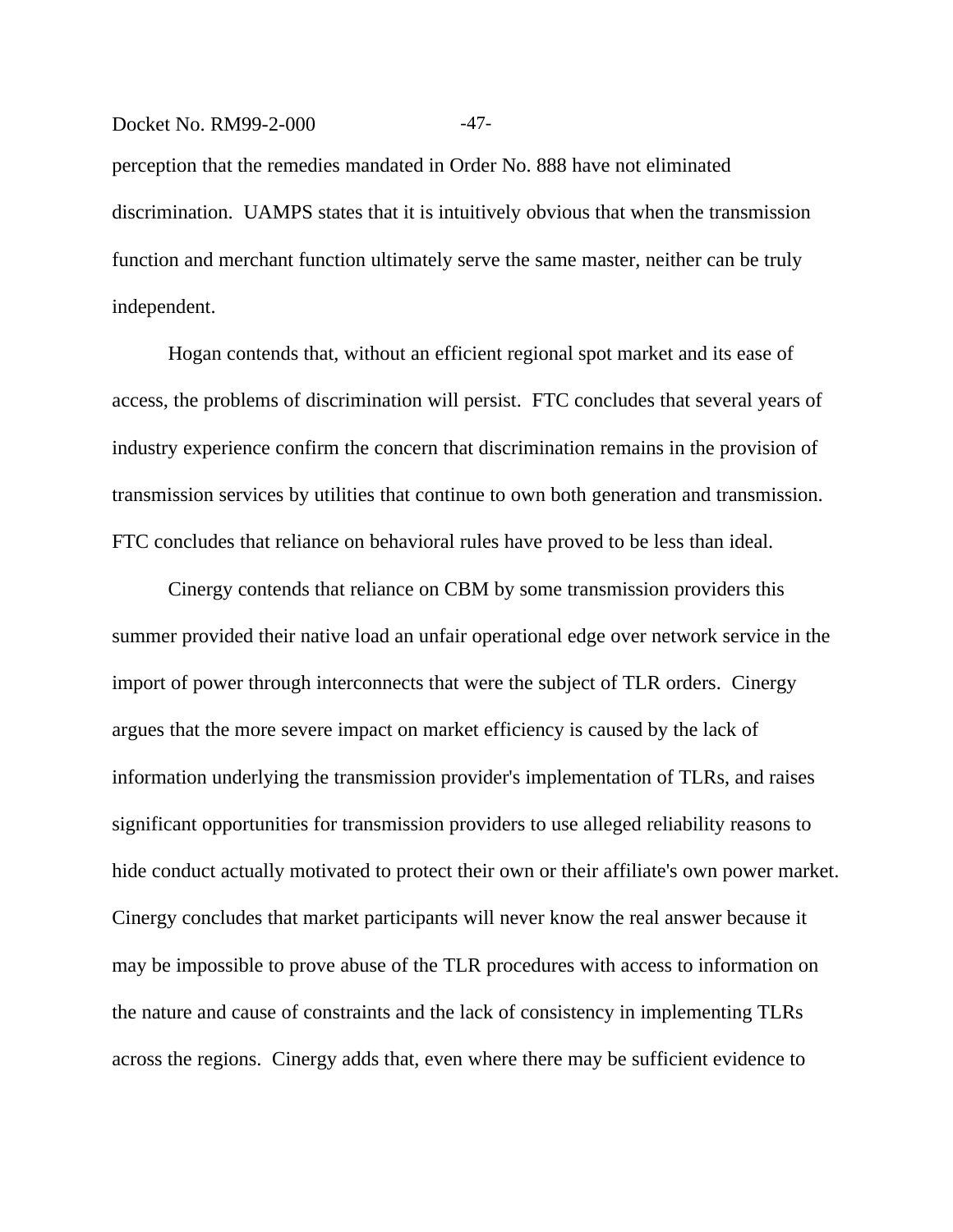#### Docket No. RM99-2-000 -48-

prove discrimination, potential complainants may fear retribution by the transmission provider, and may also be hesitant to file complaints because of the litigation costs of the complaint process and the lack of remedy for lost short-term market opportunities.

Enron/APX/Coral Power state that the following types of relatively overt, although difficult to detect, discrimination occur: (1) offers of attractive transmission service to a transmission owner's affiliate or merchant function that are not similarly offered to others; (2) advance notification to the affiliate or merchant function of the availability of transmission service or the availability of a new service; and (3) changes in procedures, such as scheduling deadlines, for obtaining transmission service in ways that benefit the affiliate or merchant function. Enron/APX/Coral Power (as well as CCEM/ELCON, UtiliCorp and EPSA) also argue that a "principal form of discrimination grows out of the exemption from the <u>pro forma</u> OATT and OASIS that is enjoyed by transmission bundled with service to captive 'native-load' customers." Enron/APX/Coral Power believes that, if the Commission were to conduct an investigation of compliance with the Commission's open access requirements and the uses of their own transmission system during periods of extreme peak loads and volatile prices during the past summer, the Commission would uncover evidence of widespread abuses. According to Enron/APX/Coral Power, these abuses would include instances where the transmission provider imported power on a network basis, as if it were intended to service captive, native load customers, only to turn around and sell that power competitively, off-system; where scheduling requirements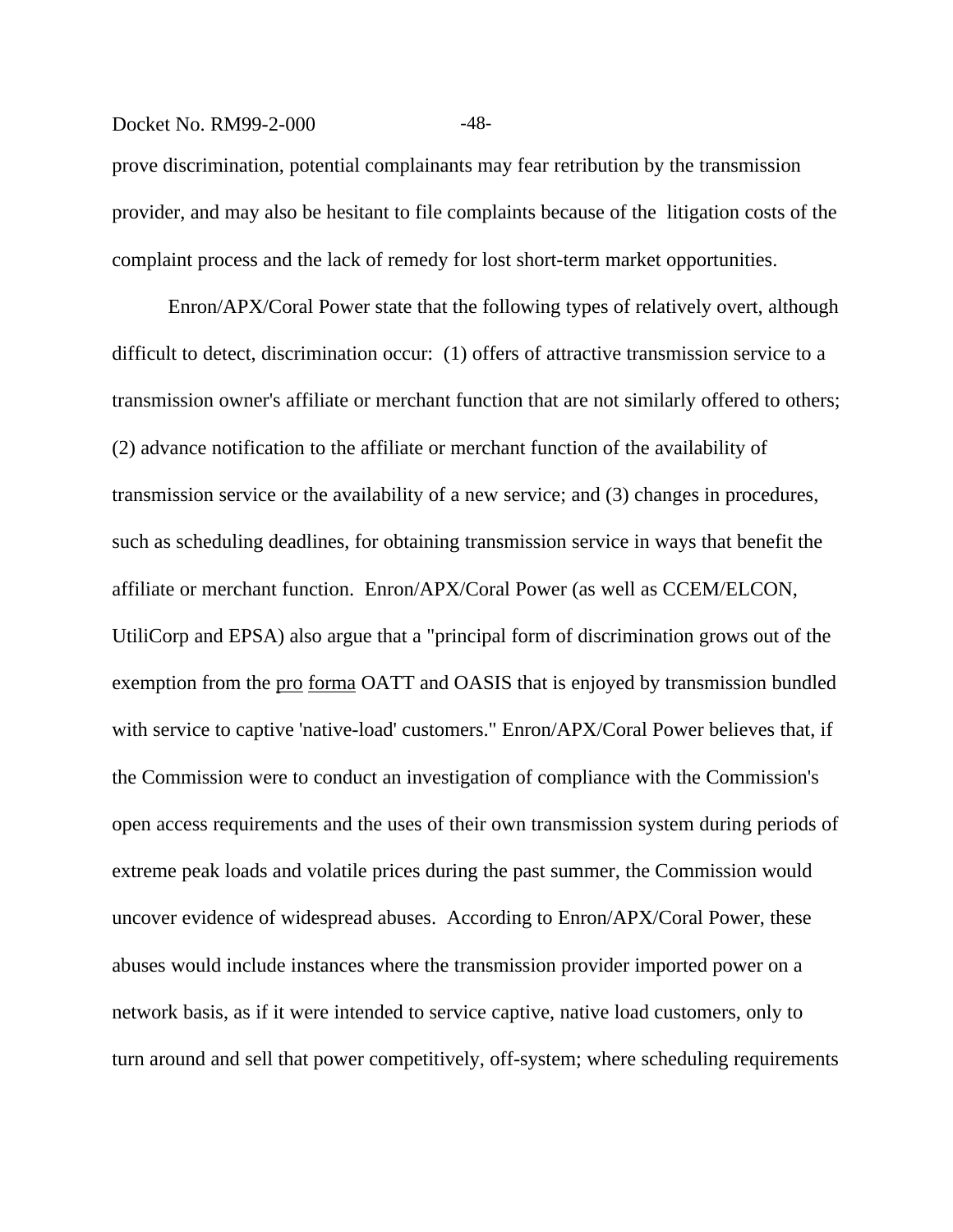#### Docket No. RM99-2-000 -49-

or deadlines were changed without adequate notice to third parties; and where ATC amounts that either were not posted or were posted in an untimely manner.

NASUCA concludes that, despite Order No. 888, there is still reason for concern that continued discrimination in the provision of transmission services by vertically integrated utilities may be impeding competitive electric markets.

 EPSA states that the prospect of real competition continues to be threatened by (1) arbitrary and discriminatory curtailment and line loading relief policies, and (2) needlessly complex and overly restrictive transmission planning, expansion and interconnection practices.

TAPS argues that the anticompetitive effects of allowing a subset of competitors to control essential facilities have been long recognized. **86** TAPS provides specific examples that it claims show that discrimination exists: (1) the price spikes in June 1998 and Summer of 1999 where the asserted ATC was inadequate to allow external generation resources to meet the needs of the market; (2) failure of a transmission owner to provide necessary upgrades; and (3) a transmission owner taking negotiating positions contrary to a clear provision of the Open Access Transmission Tariff (OATT). In its reply comments, TAPS describes a recent situation where AEP, acting in its role as the

**<sup>86</sup>**TAPS cites to a 1912 Supreme Court case involving the control of a railway terminal by several railroads which their competitors were required to use. See United States v. Terminal RR Ass'n, 224 U.S. 383, 397 (1912).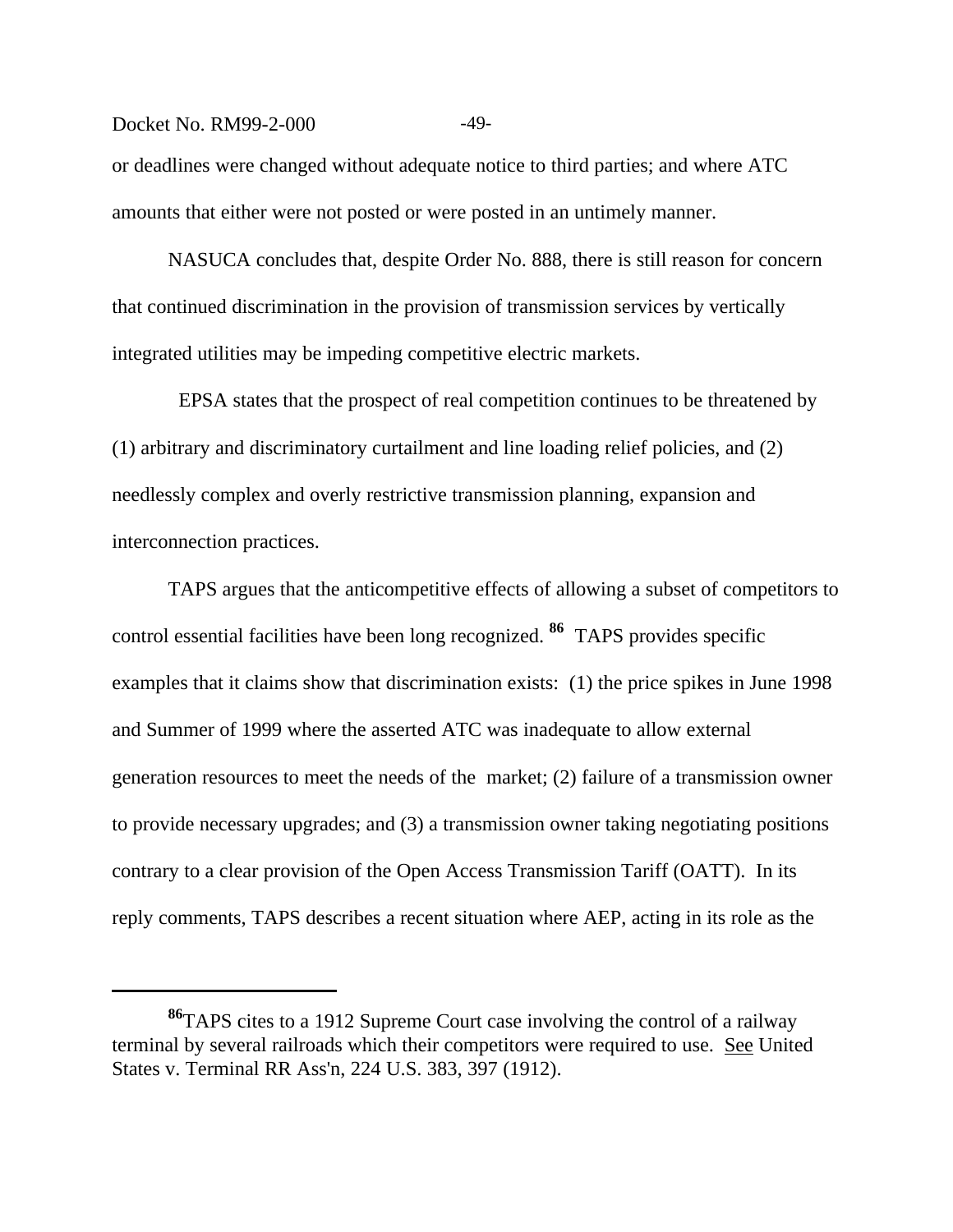Docket No. RM99-2-000 -50-

NERC Security Coordinator, informed IMPA that it had implemented a TLR seven minutes earlier, too late for IMPA to replace the curtailed schedule with another transaction at market prices, which were \$35/MWh. TAPS contends that IMPA had no effective choice but to make up the shortfall by purchasing emergency energy from AEP at \$100/MWh. In following hours that day, IMPA elected to purchase power from AEP at \$35/MWh rather than continue its other purchase options (at \$17/MWh) and risk further curtailments. TAPS observes that AEP substantially profited from delayed communication of the TLR, by selling power to IMPA at nearly three times the thenmarket price. TAPS states that, even assuming AEP was acting properly on this occasion, this example illustrates the inherent conflict of interest in combining security coordinator functions with that of market participant. TAPS argues that this diminishes the faith in the market place and breeds mistrust. Based on the examples it provides and on the evidence reviewed in the NOPR, TAPS recommends that the Final Rule make formal findings that undue discrimination remains widespread throughout the industry.

Steel Dynamics states that the Commission needs to build confidence that transmission customers will not be victimized when markets get tight and claims the Commission's record to date has been uneven. Steel Dynamics cites a case in which the Commission determined that Niagara Mohawk Power Corporation had committed several violations of the OASIS posting requirements and standards of conduct in order to favor its marketing affiliate over a third-party user.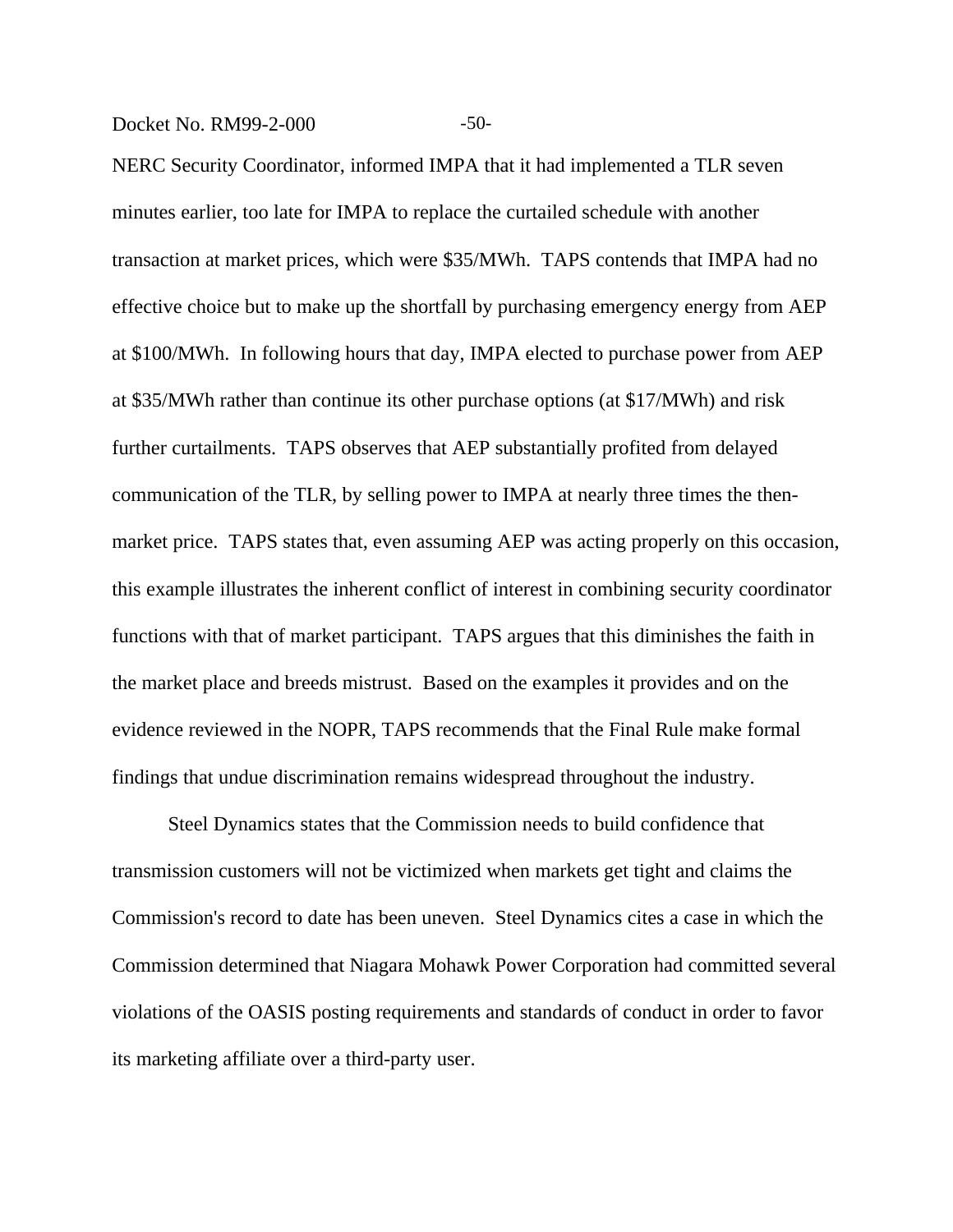Docket No. RM99-2-000 -51-

Clarksdale states that it has experienced problems with the posting of ATC by Entergy on the OASIS. Clarksdale states that on July 21, 1999, it attempted to purchase from Cajun Electric Cooperative 20 MW of power for whatever length of time that Cajun would have had it available up to one week. Entergy denied the transaction on the basis that the ATC between Entergy and Cajun was zero. Clarksdale complained and the next day the ATC for this interface was shown to be 1,700 megawatts; however, by that time Cajun had sold the power to another entity and it was no longer available for Clarksdale. Clarksdale submits that the incident, along with others Clarksdale reported, compels the conclusion that the function of security coordination should be entirely separate from the transmission owner and from the generation owner and that participation in an absolutely independent RTO should be mandated by the Commission in the final rule.

FMPA states that, whether because of discriminatory motivations or simply because of balkanized perspectives (or both), there have been numerous instances of Florida's dominant transmission owners falling short on the transmission planning performance. According to FMPA, Florida's dominant transmission owners have failed to promptly address regionally significant constraints (until addressing them became advantageous for their own merchant function), and have continued to impose discriminatory transmission-related construction requirements. FMPA claims that relying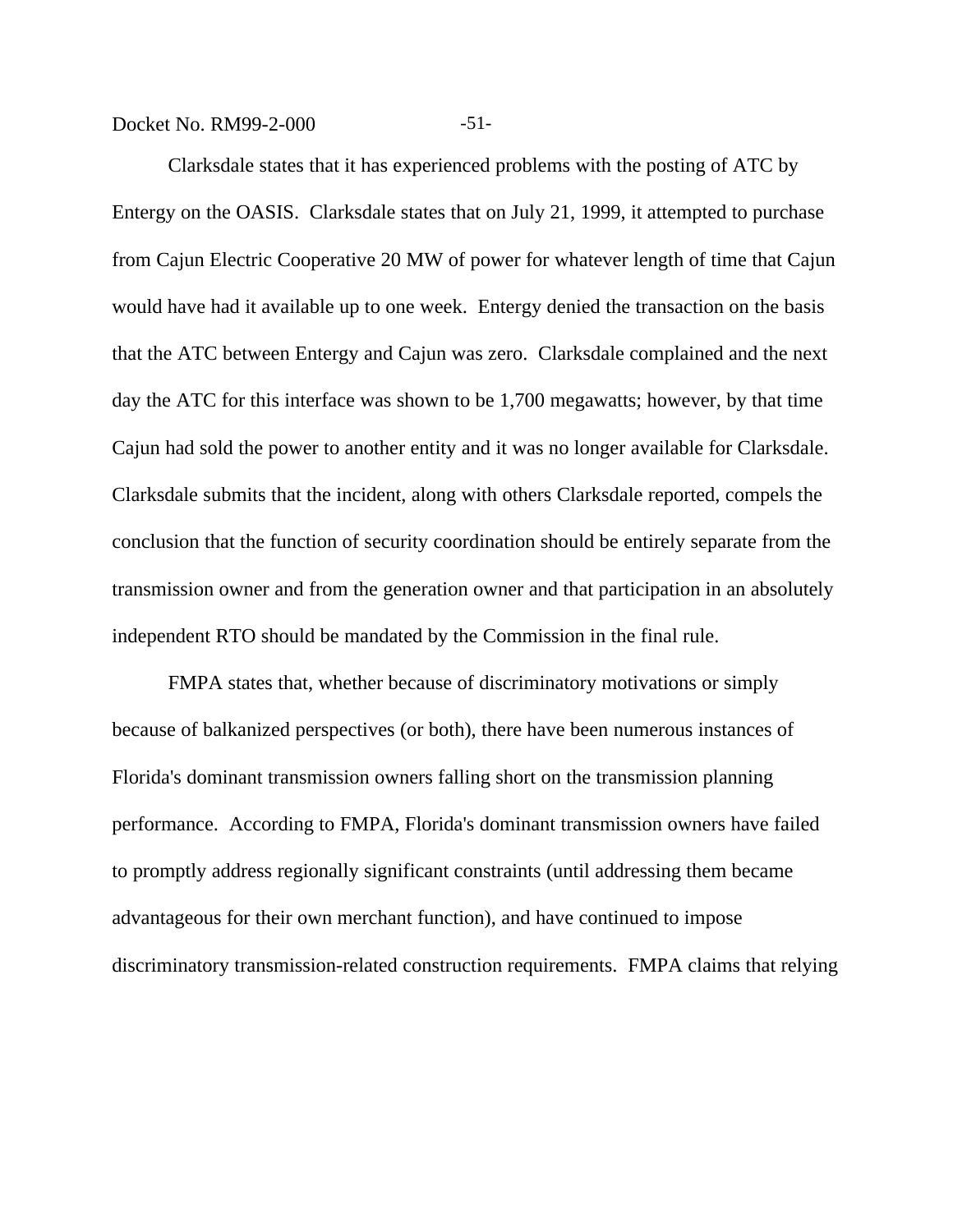#### Docket No. RM99-2-000 -52-

on functional separation rules to curb the self interest of market-interested transmitters when huge sums of money are at stake is like "relying on words to hold back the tide." **<sup>87</sup>**

WPPI states that it routinely experiences and observes subtle and difficult to detect problems in the marketplace. WPPI states that, because they are subtle and difficult to detect, they are not susceptible to any prompt and effective regulatory remedy. WPPI adds that prosecution of complaints is expensive and time consuming and customers do not have the ability to prosecute each such incident.

WPPI contends that transmission owners are able to dispatch their resources in order to manipulate their exposure to TLRs, while customers cannot. WPPI characterizes this tactic as a "shell game" because it is purportedly accomplished by designating fictional sources and sinks and treating one transaction as two separate transactions. WPPI contends that these actions leave other transmission users to bear the costs of curtailments and denials of service. WPPI argues that these manipulations of TLRs are "rampant."

WPPI states that during summer peak periods, when it claims power prices exceeded \$5,000/MWh in the Eastern Interconnection, at least one Midwestern transmission-owning utility appears to have been able to abuse its control-area operator authority to gain a market advantage. According to WPPI, as a control-area operator, the

**<sup>87</sup>**FMPA at 23-24.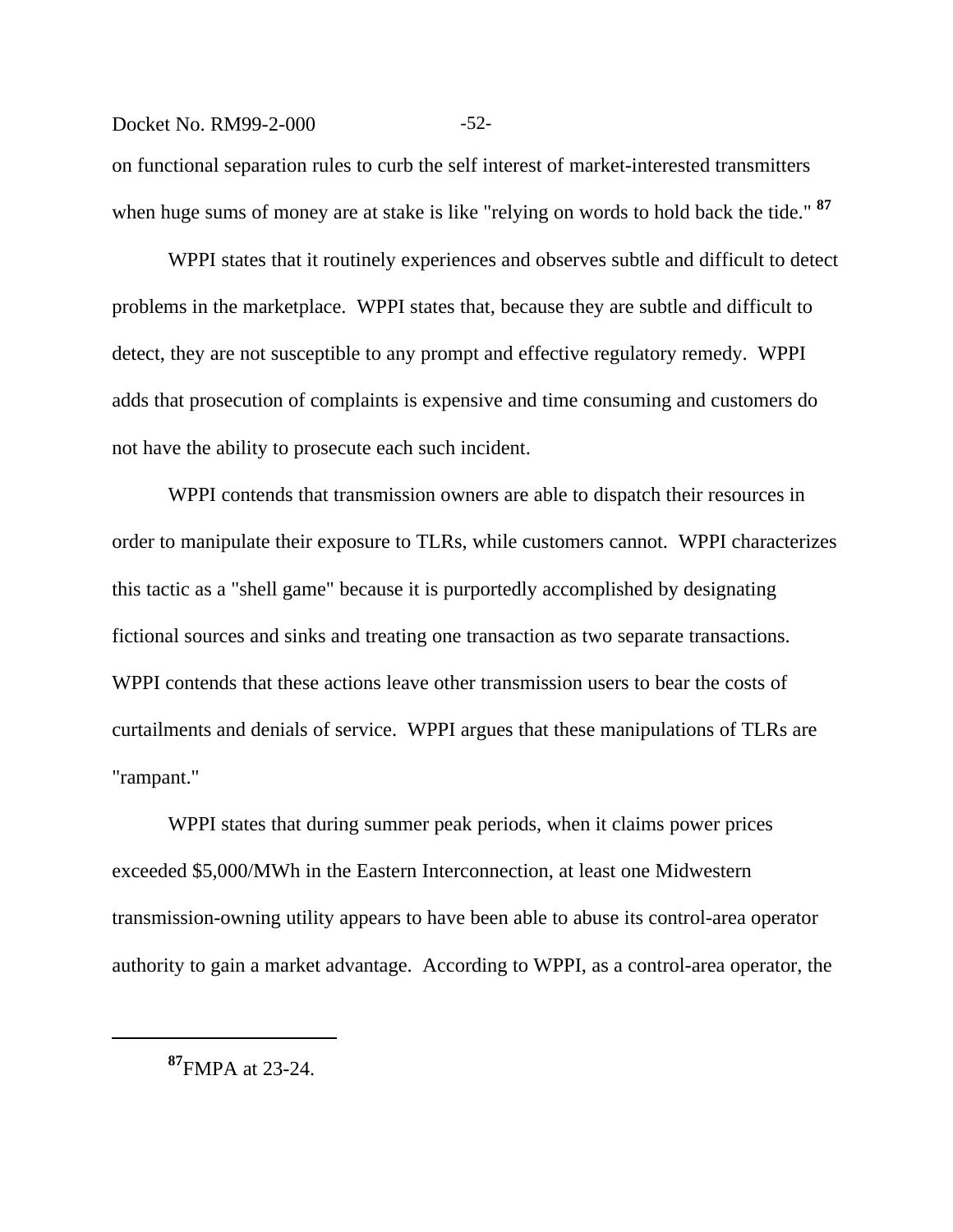#### Docket No. RM99-2-000 -53-

transmission owner at issue declared that power shortages had created an emergency situation which allowed it to relax the transmission limitations that it had imposed on other market participants, enabling the transmission owner to acquire less expensive power from the MAPP region. WPPI claims that the transmission owner thereby gained a market advantage, at a time when market advantages were worth huge sums. WPPI claims that most if not all other control-area operators in the region played by the rules and did not abuse the system to access less expensive power for which ATC ostensibly was not available. WPPI asserts that utilities that are not control-area operators had no choice other than to buy high cost, locally generated power, and that they "lack not only the right, but also the might" **88** to declare an emergency or to recalculate ATC to help themselves. WPPI and Cinergy maintain that this recent event provides a clear example of the continuing potential, under present industry structure, for vertically integrated utilities to abuse their transmission control to gain market advantages and for that reason, among others, the Commission should mandate that entities under its jurisdiction participate in RTOs.

TDU Systems provide a number of examples which raise their concerns about undue discrimination, including: (1) failure of an incumbent IOU to reduce its own outof-region power sales during a period when the system was experiencing overloads and

**<sup>88</sup>**WPPI at 31.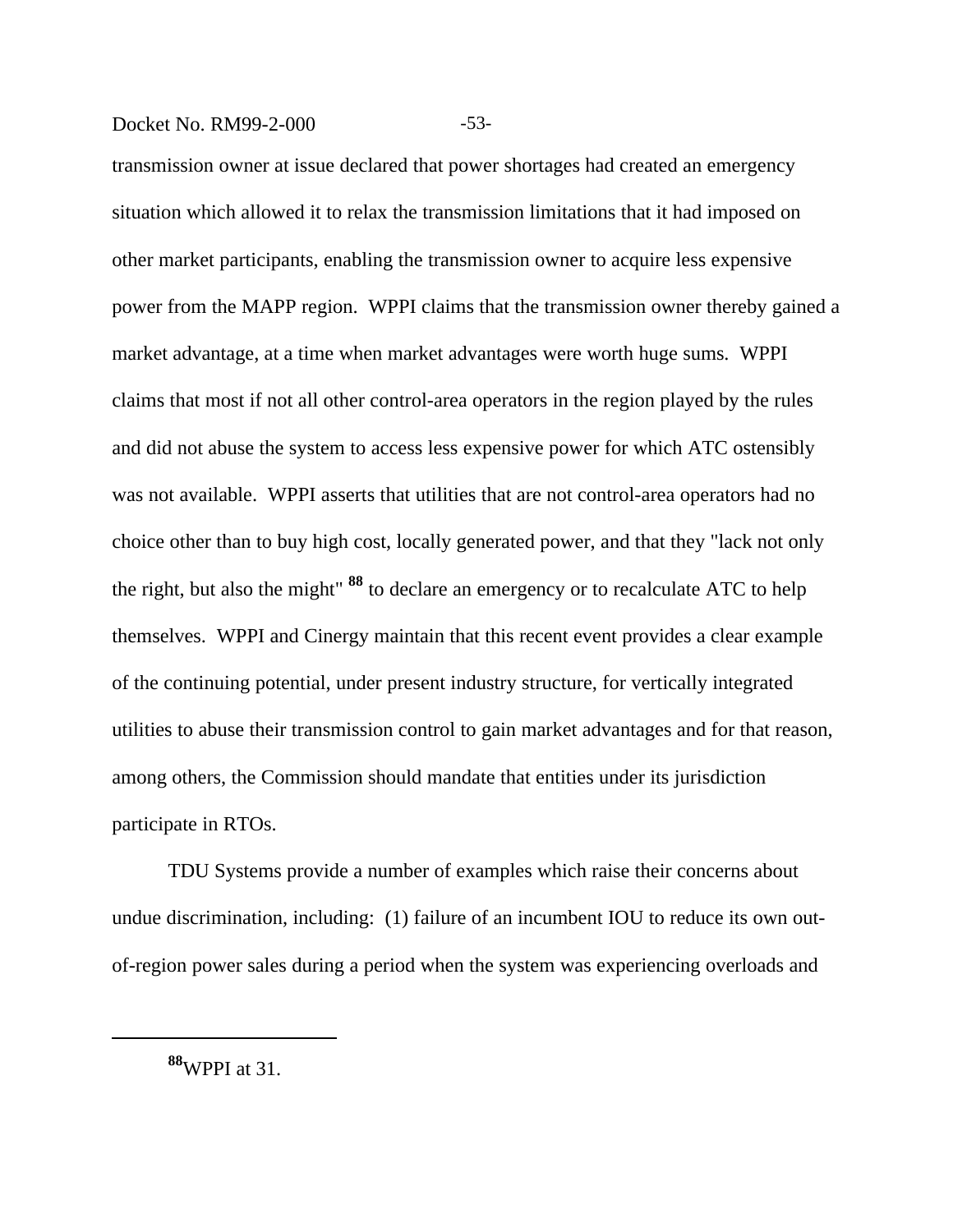#### Docket No. RM99-2-000 -54-

the transactions of other transmission users were jeopardized; (2) overly aggressive and selective enforcement of tariff requirements on transmission customers than are imposed on the transmission providers' own merchant function; (3) selectively targeting generating units that are jointly owned by competitors when redispatch of the transmission system is required to relieve line loading; (4) self-serving ATC calculations in circumstances when transmission customers have no way of knowing whether access is being denied legitimately or through manipulation for competitive gain; and (5) onerous and lengthy negotiations to obtain system studies. TDU Systems contend that there is a fire under the smoke of allegations of discrimination, and those complaining of the anecdotal nature of its information haven't provided any evidence to show that discrimination is not occurring.

TXU Electric states that, if a truly successful, restructured competitive electric industry is to achieve its full potential, it is incumbent of all concerned, transmission providers, users and regulators alike, to move beyond the impediments of the past, including hidden motivations on the part of some, unfounded fears of hidden motivations on the part of others, and a general environment of distrust. TXU Electric adds that, transmission users and regulators must have confidence that the transmission grid is truly an open, non-discriminatory and robust commercial highway and transmission providers must inspire that confidence. TXU Electric concludes that the Commission's voluntary collaborative approach is an important step in the right direction.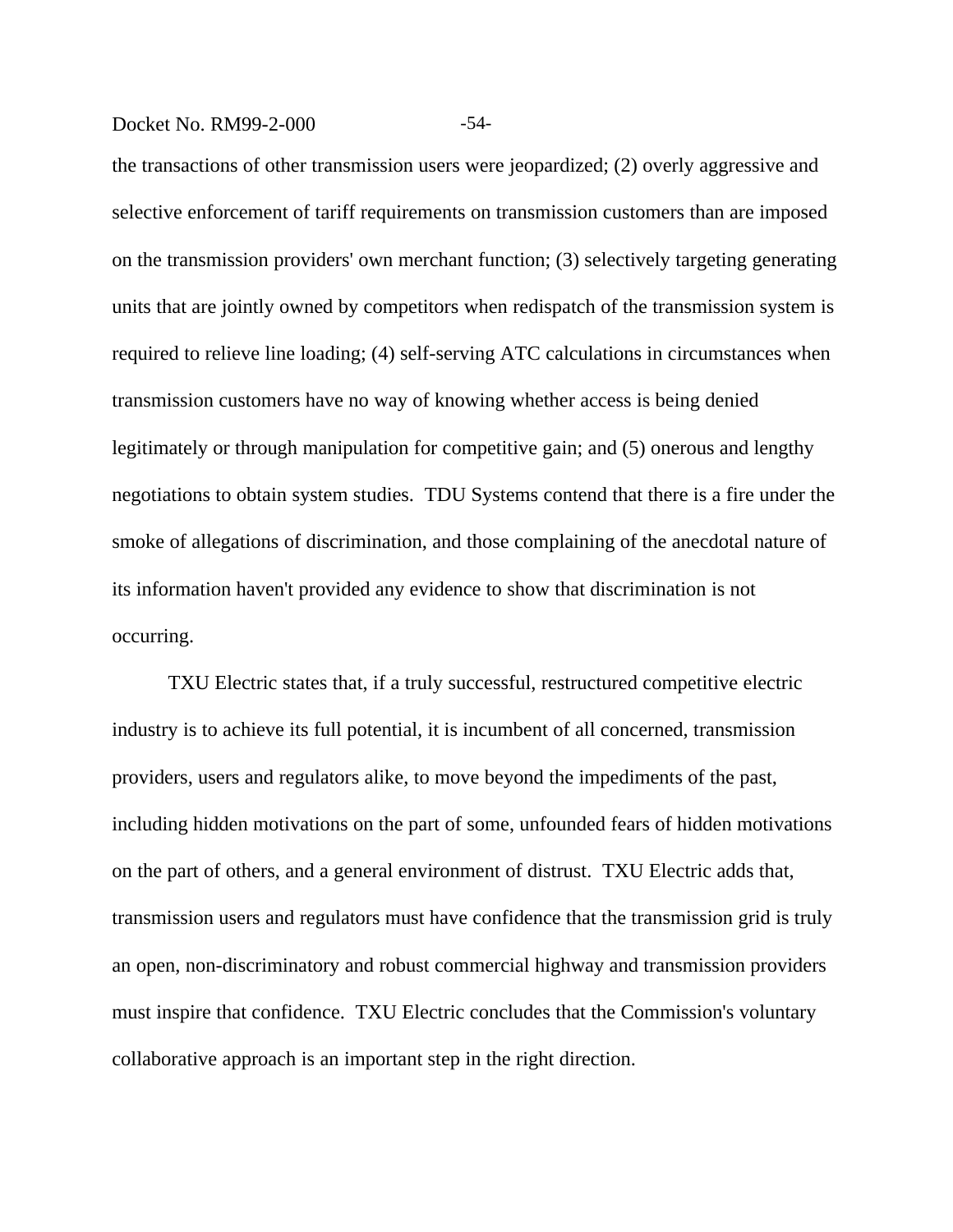Docket No. RM99-2-000 -55-

LG&E states that, under the current system, transmission owners' operational decisions, even if well intentioned, are surrounded by a cloud of suspicion that, acting in the name of reliability, the transmission owner has enhanced its position in the generation market. LG&E agrees that this perception that the transmission system is not being operated in an even handed manner undermines confidence in the non-discriminatory open access implemented under Order No. 888.

Virginia Commission agrees that allegations of discrimination represent only known problems, and there may be many unknown ones remaining given that it is difficult for transmission users to identify and demonstrate instances of discrimination.

Canada DNR states that discriminatory behavior by transmission operators, identified in the NOPR as the second significant driver for establishment of RTOs, is not perceived as a key impediment to the evolution of efficient bulk power markets in Canada.

Dynegy argues that transmission provides have the incentive and ability to discriminate in today's markets due to the combination of control over transmission with participation in power markets and the existing regulatory structure that exempts transmission providers from the open access rules of Order Nos. 888 and 889 for its bundled, native load customers. Dynegy argues that the "native load" exemption can be and is often manipulated to favor the transmission providers' own or affiliated merchant functions.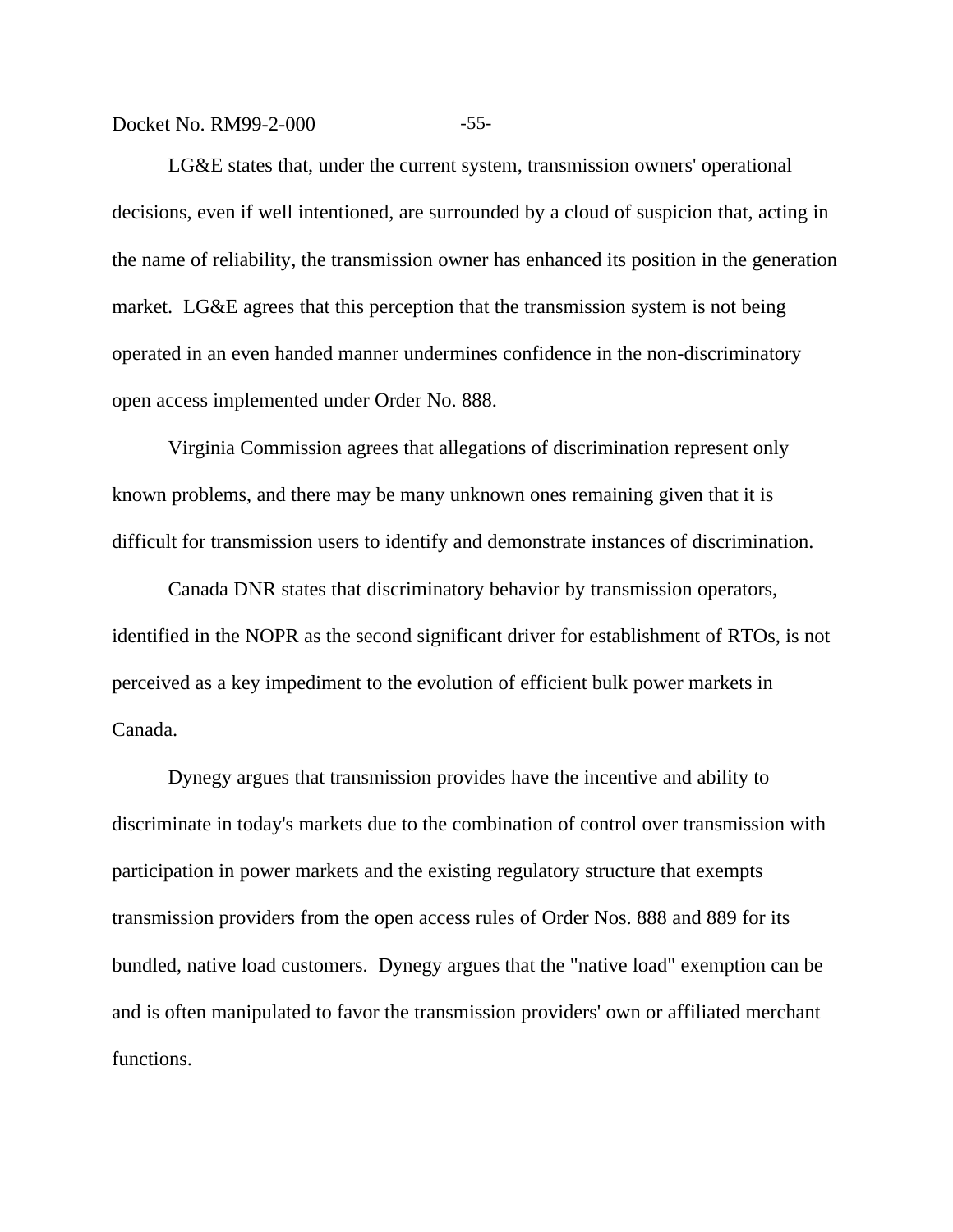Docket No. RM99-2-000 -56-

PECO notes that, in their capacity as vertically integrated utilities, transmission providers have access to critical market sensitive information with respect to each transaction (e.g., source, sink), at a time when they are in direct competition in the same markets and with the same transmission customers whose market information they have. PECO argues that, in spite of the existence of functional unbundling and codes of conduct, the serious potential for conflicts of interest and abuse inherent in the current structure cannot be ignored.

#### **Comments Asserting That Discrimination Is Not a Problem**

A number of commenters, mostly transmission owners, do not believe that significant discrimination problems remain with respect to wholesale transmission access pursuant to Order No. 888. As a general matter, those transmission owners whose actions are cited in other pleadings as examples of undue discrimination disagree with those characterizations of the cited events and declare that they provide non-discriminatory transmission service under their OATT. These transmission owners contend that the disputes cited in the pleadings are not the result of discriminatory practices; rather, they are the result of the priority accorded native load customers under the OATT, and good faith errors on the part of the transmission provider trying to administer complex rules and tariff changes that have necessitated fundamental changes to the structure of companies and the way they do business.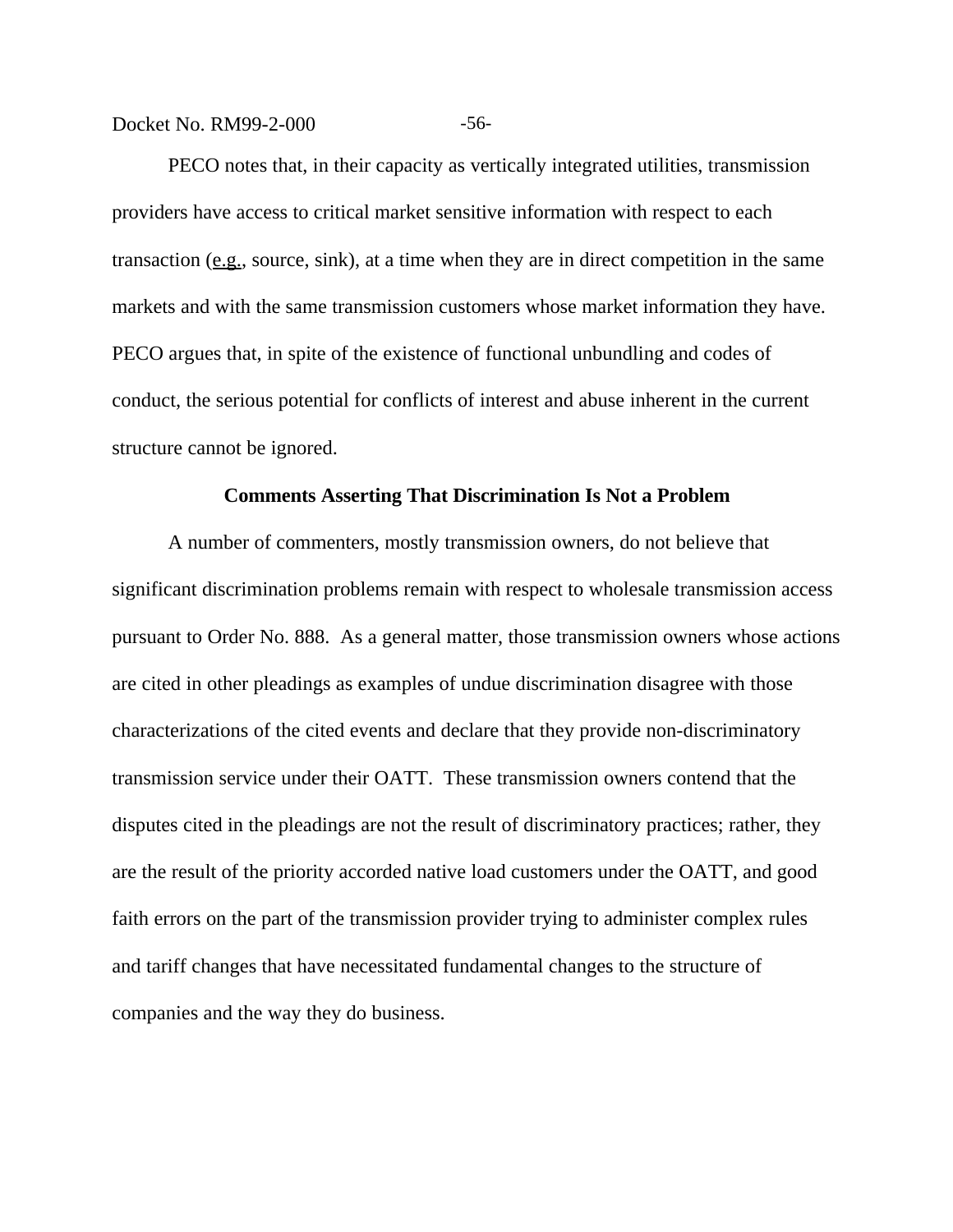Docket No. RM99-2-000 -57-

EEI contends that many of the difficulties transmission customers encounter in obtaining price, availability and transmission service result in a technology gap that can be, and often is, interpreted as discriminatory behavior. EEI also contends that many allegations of discrimination are "rooted at their heart" on the scarcity of transmission resources and not overt attempts to discriminate against specific customers.

PSE&G argues that supposition and anecdotal evidence of alleged abuses by transmission owners does not justify a radical change in the existing regulatory scheme. PSE&G contends that, while the incentive to maximize shareholder value is certainly a powerful force in the marketplace, the requirements of law, such as Order Nos. 888 and 889, will prevail.

Duke argues that mere anecdotes of discrimination, involving unnamed parties and without reference to specific facts, are not evidence of anything, let alone discrimination, and cannot form the basis of a reasoned decision. Duke also lists a number of formal complaint proceedings where the Commission found the transmission provider to have acted properly. Entergy argues that those alleging discrimination, as competitors of transmission providers, have an economic incentive to make their own allegations. Entergy adds that, if perceptions of discrimination were impeding competitive markets, there would not be 20,000 MW of generation investment proposed in its region.

United Illuminating complains that many of the allegations of undue discrimination presuppose that all utilities are the same, *i.e.*, vertically integrated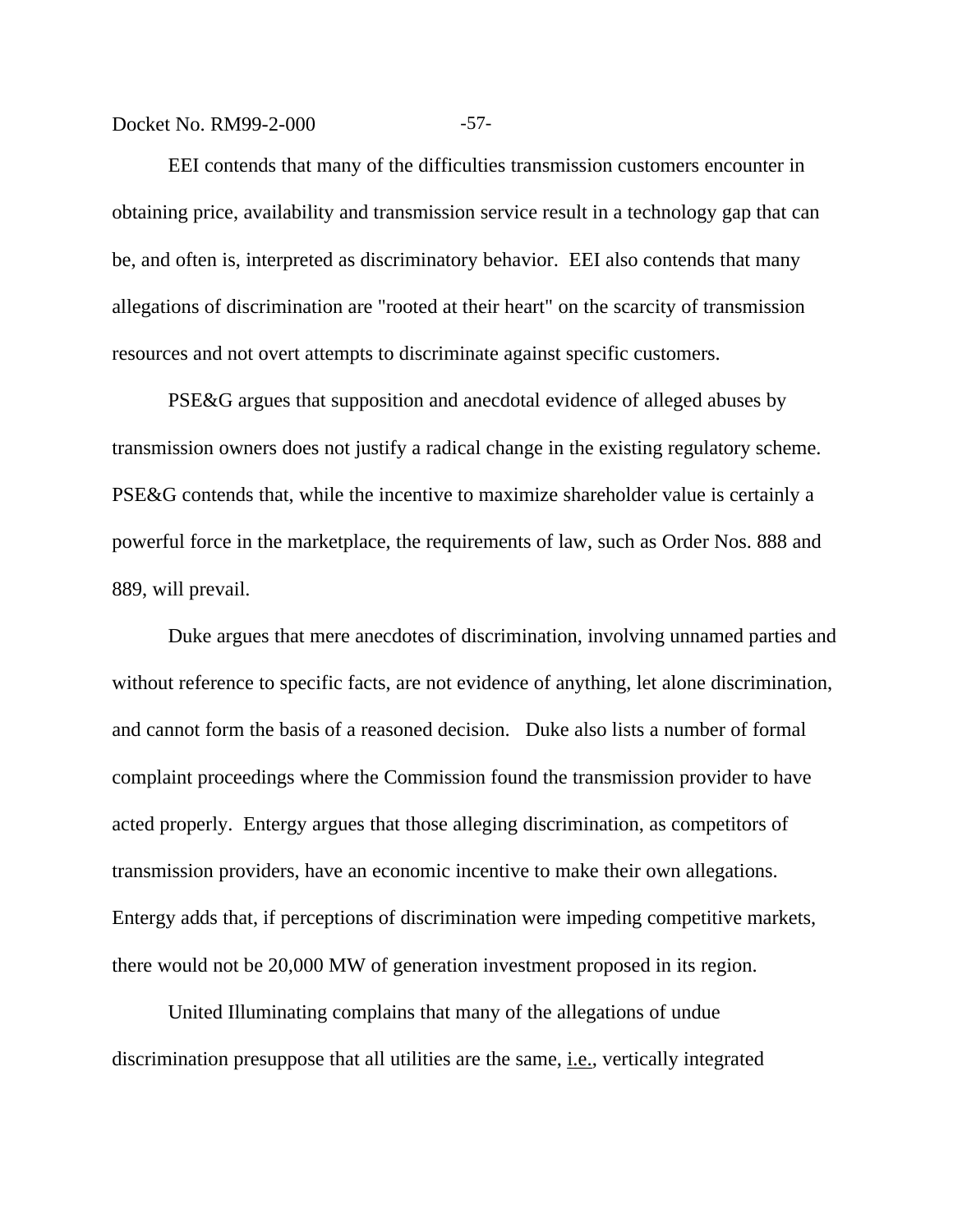#### Docket No. RM99-2-000 -58-

transmission, distribution and generation companies, and do not recognize that a number of utilities are divesting their generation business.

Southern Company states that the goal of non-discriminatory transmission service is already being satisfied in the Southeast. Southern Company asserts that it has separated its transmission and reliability functions from its wholesale merchant function up to the level of "very senior management." Southern Company submits that it is unaware of any pending allegations of discrimination against it. Southern Company adds that the Southeast is characterized by large transmission systems such as Southern Company, Tennessee Valley Authority, and Entergy and that these transmission systems are already planned and operated on a regional basis. Southern Company also points out that it alone covers a region as large as (if not larger than) many ISOs currently in existence. Under these circumstances, Southern Company believes that the Commission's open access initiatives have worked in the Southeast and that additional steps are not required to ensure non-discriminatory transmission service.

MidAmerican asserts that complaints received by the Commission about alleged discrimination should not be the primary basis for determining if the market is successful. According to MidAmerican, if it is assumed that an adequate number of parties are competing successfully, it could be concluded that the complaints may be indications of ill-defined problems not yet resolved, isolated market flaws, or indications of a successful market with somewhat inadequate tools.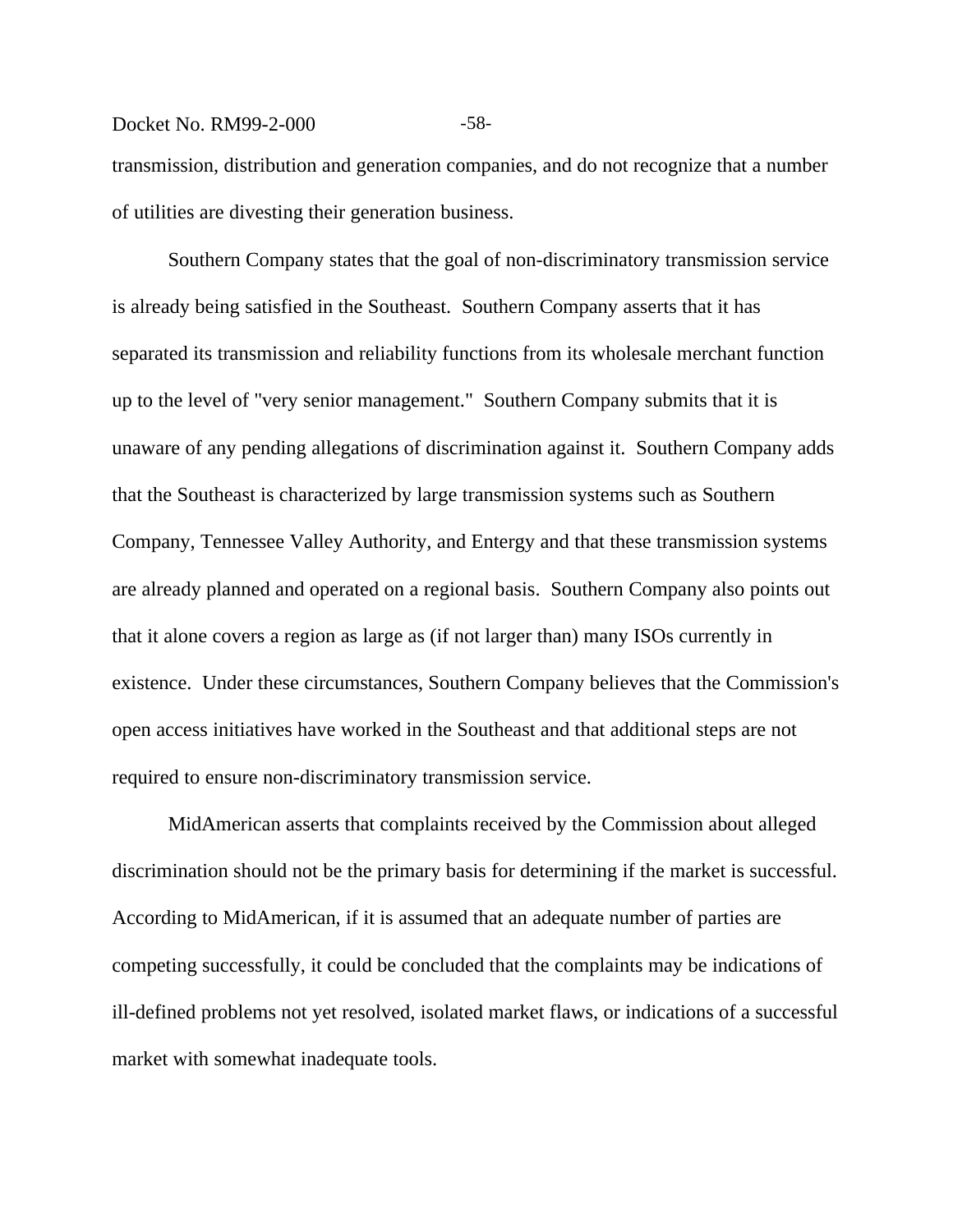## Docket No. RM99-2-000 -59-

 Duke believes that its transmission organization is meeting the needs of its customers as evidenced by the very few and relatively insignificant complaints Duke has received regarding the administration of its OATT. Duke believes that Order No. 888 has been quite successful and, although it agrees with the Commission that elimination of balkanized transmission operations through the formation of larger, regional operations is ultimately preferred, Duke does not believe Order No. 888 should be abandoned hastily.

Duke argues that disputes are primarily the result of the complexity of the priority scheme in the Commission's pro forma tariff, the rules for which are still being developed; the inherent tension between the Commission's comparability requirement and the requirements of state-regulated native load customers; and the obligation to ensure reliability of the transmission grid on a real time basis. Duke asserts that the vast majority of transactions occurring as a result of Order No. 888 do not produce transmission disputes and, to the extent that isolated instances of discrimination have occurred, the Commission has adequate authority to address the problem.

Duke also maintains that a major source of confusion involves the rights of native load customers versus wholesale transmission users under the pro forma tariff and that this issue remains subject to disagreement and needs further clarification. Duke says its conclusion is reinforced by its experience as a market participant in areas where there are ISOs. Duke asserts that the establishment of ISOs in California, NEPOOL and PJM has not resulted in the elimination of disputes over tariff ambiguities. Duke questions the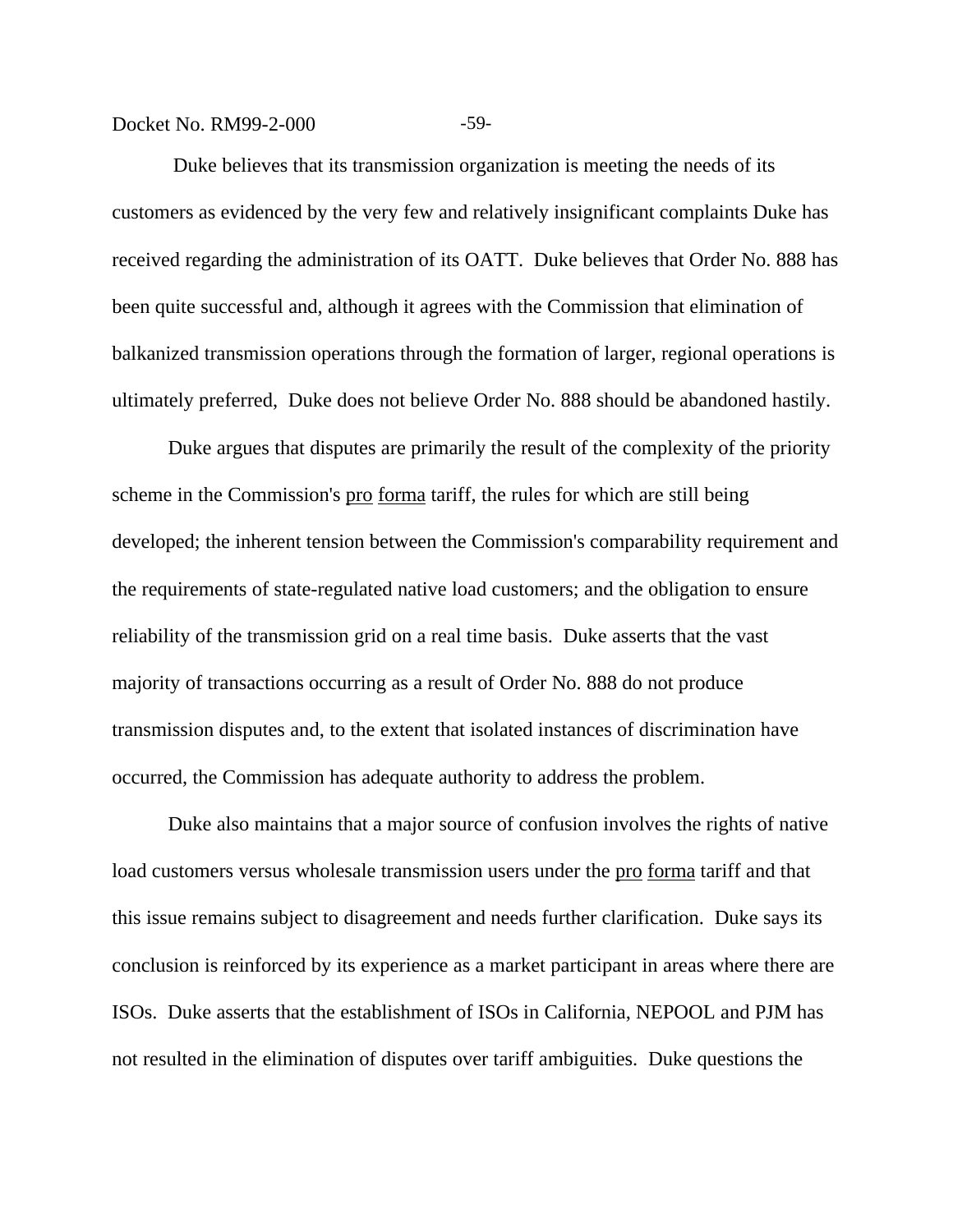## Docket No. RM99-2-000 -60-

assertion that disagreements between customers and individual transmission owners are indicative of significant ongoing discrimination.

Florida Power Corp. and FP&L's comments are similar to Duke's. Florida Power Corp. and FP&L state that they have not received any formal complaints alleging undue discrimination with regard to their OATT. Florida Power Corp. and FP&L agree that the increasing number of transactions has led to a concomitant increase in transmission disputes; however, they characterize the disputes as legitimate disagreements over policy or meaning of the pro forma tariff as opposed to true allegations of discriminatory conduct. Like Duke, Florida Power Corp. and FP&L believe that many of the allegations of potentially discriminatory conduct are attributable to two primary areas: (1) rights of native load customers versus wholesale wheeling customers; and (2) disputes arising from the complex priority scheme in the <u>pro forma</u> tariff. According to FP&L, disputes will still occur until the issues relating to priority rights are resolved. FP&L argues that the Commission cannot expect that any remedy will eliminate discrimination claims in light of the Eighth Circuit Court's decision in Northern States Power Co. v. FERC. **89**

**<sup>89</sup>**See Northern States Power Co. (Minnesota) and Northern States Power Co. (Wisconsin), 83 FERC ¶ 61,098, clarified, 83 FERC ¶ 61,338, reh'g, clarification and stay denied, 84 FERC ¶ 61,128 (1998), remanded, Northern States Power Co., et al. v. FERC, 176 F.3d 1090 (8th Cir. 1999)**,** reh'g denied (unpublished order dated Sept 1, 1999), order on remand, 89 FERC ¶ 61,178 (1999) (request to withdraw curtailment procedures pending) (Northern States).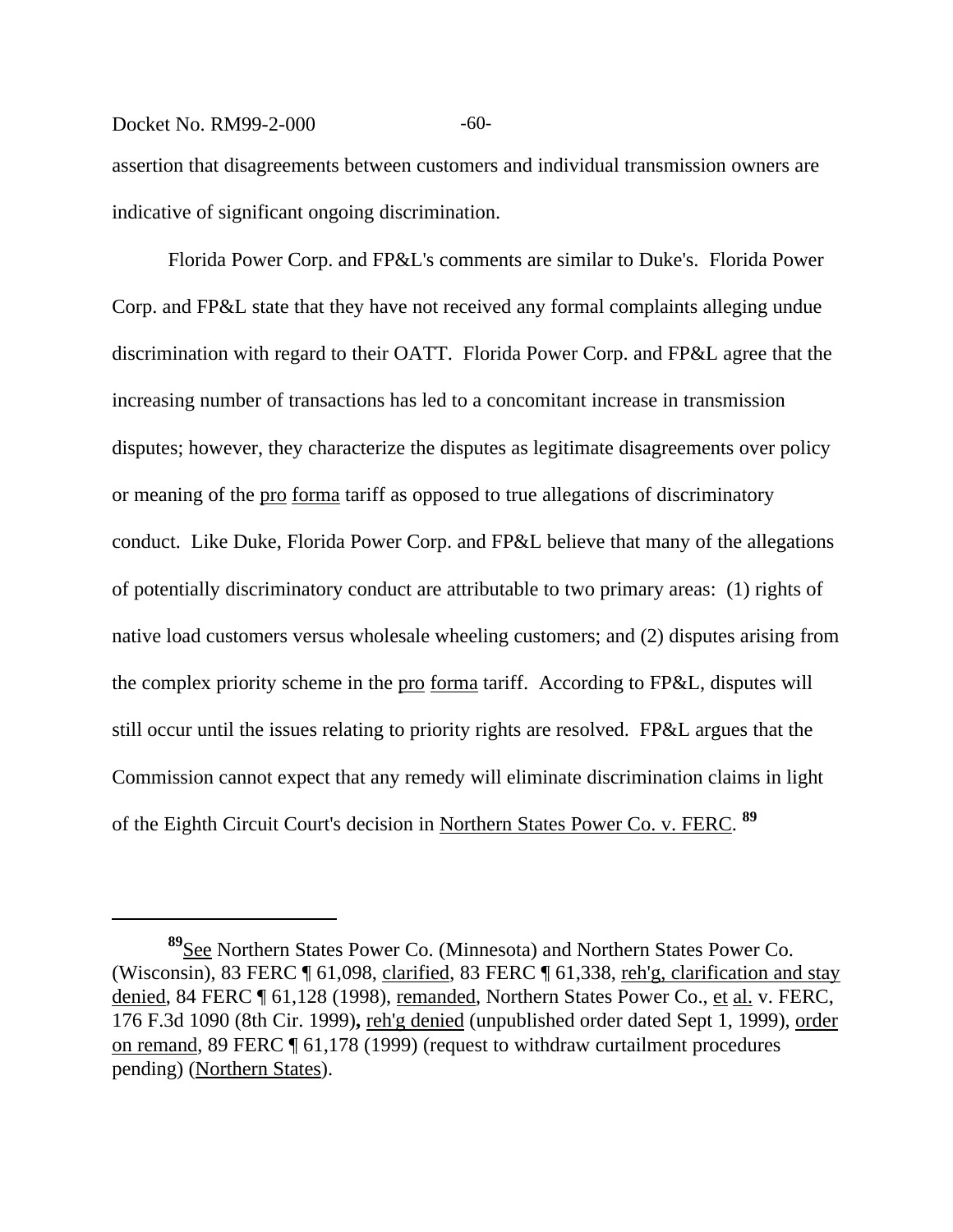#### Docket No. RM99-2-000 -61-

FPL and Florida Power Corp. argue that unsubstantiated allegations do not constitute evidence of discrimination and should be characterized as legitimate disputes over tariff interpretation, while EEI describes some of the allegations as "one-sided characterizations of cases now being litigated." FPL also contends that some intervenors adopt the stance that, whenever the transmission provider and customer are in disagreement, it evidences discrimination. Florida Power Corp. states that, if undue discrimination exists outside of Florida, it is a function of the newness of the Commission's open access rules, and it is far too soon to declare functional unbundling ineffective. Florida Power Corp. agrees with the Commission's statement that it may be impossible to distinguish an inaccurate ATC presented in good faith from an inaccurate ATC posted for the purpose of favoring the transmission provider's marketing interests, but concludes that, once technical issues have been resolved about ATC calculations, the volume of disputes will be greatly diminished. Florida Power Corp. adds that there is no evidence of a pattern of industry-wide undue discrimination, and concludes that mere perceptions cannot provide a justification for generic remedial action.

Entergy, FirstEnergy, Alliance Companies and Lenard argue that there is no credible or substantial evidence in the record that transmission owners have been engaging in discriminatory practices in providing transmission services under Order Nos. 888 and 889 and, therefore, the Commission should not, and lawfully cannot, rely on mere allegations of discriminatory conduct. FirstEnergy states that it has doubled its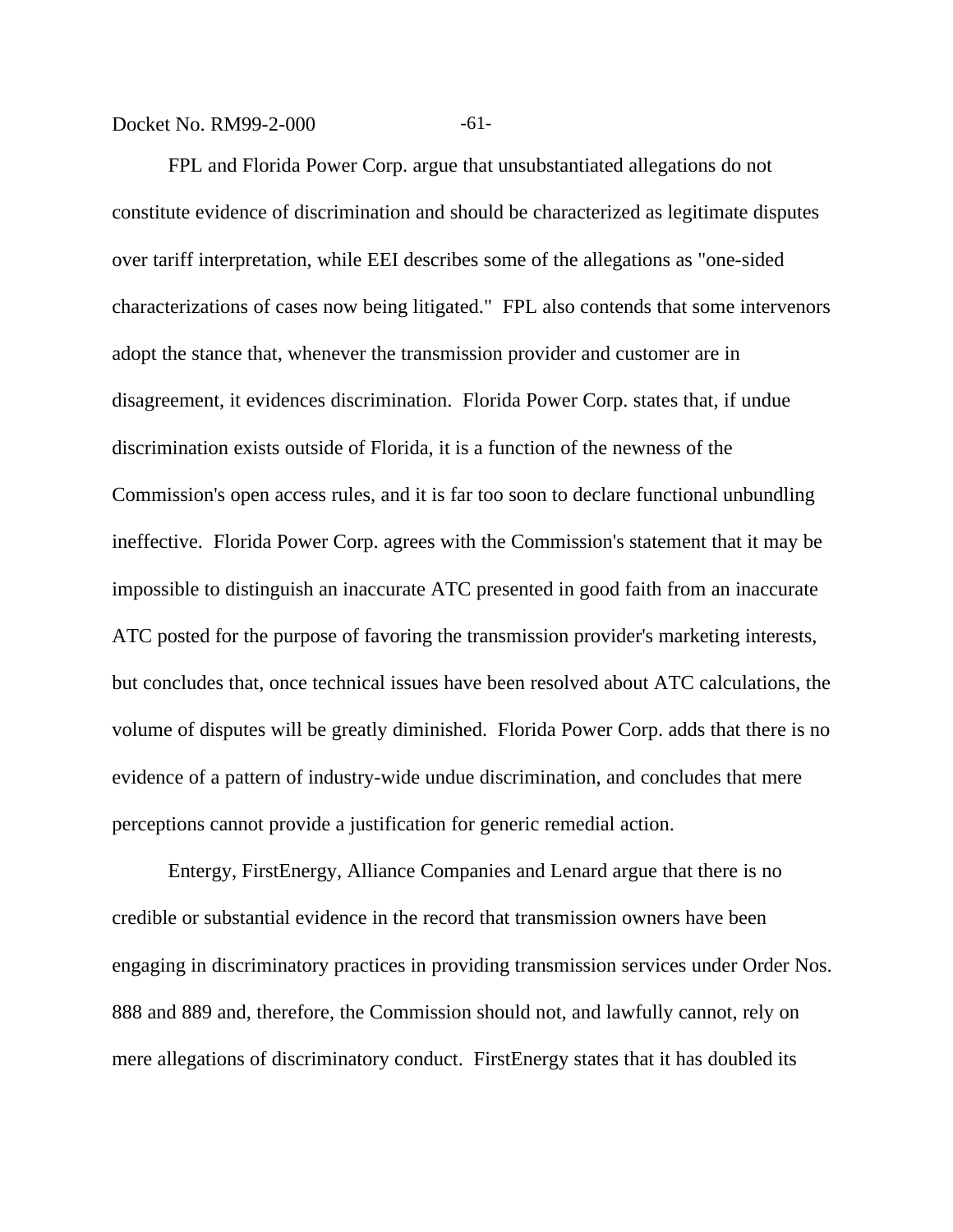#### Docket No. RM99-2-000 -62-

control area reservation and back office staff to handle the five percent of its transmission business that is wholesale related and still is having difficulty keeping pace with OASIS and tagging administrative processes. FirstEnergy asserts that due to relatively new processes associated with open access transmission, there are often good faith disputes over the proper interpretation of the Commission's requirements and these disputes should not be mischaracterized as continued discrimination.

#### **Commission Conclusion**

#### **Engineering and Economic Inefficiencies**

In this Final Rule, we affirm our preliminary determination that the engineering and economic inefficiencies identified in the NOPR **90** are present in the operation, planning and expansion of regional transmission grids, and that they may affect electric system reliability and impede the growth of fully competitive bulk power markets. The sources of these inefficiencies involve: difficulty determining ATC; parallel path flows; the limited scope of available information and the use of non-market approaches to managing transmission congestion; planning and investing in new transmission facilities; pancaking of transmission access charges; the absence of clear transmission rights; the absence of secondary markets in transmission service; and the possible disincentives created by the level and structure of transmission rates. Virtually all commenters agree

**<sup>90</sup>**FERC Stats. & Regs. ¶ 32,541 at 33,697.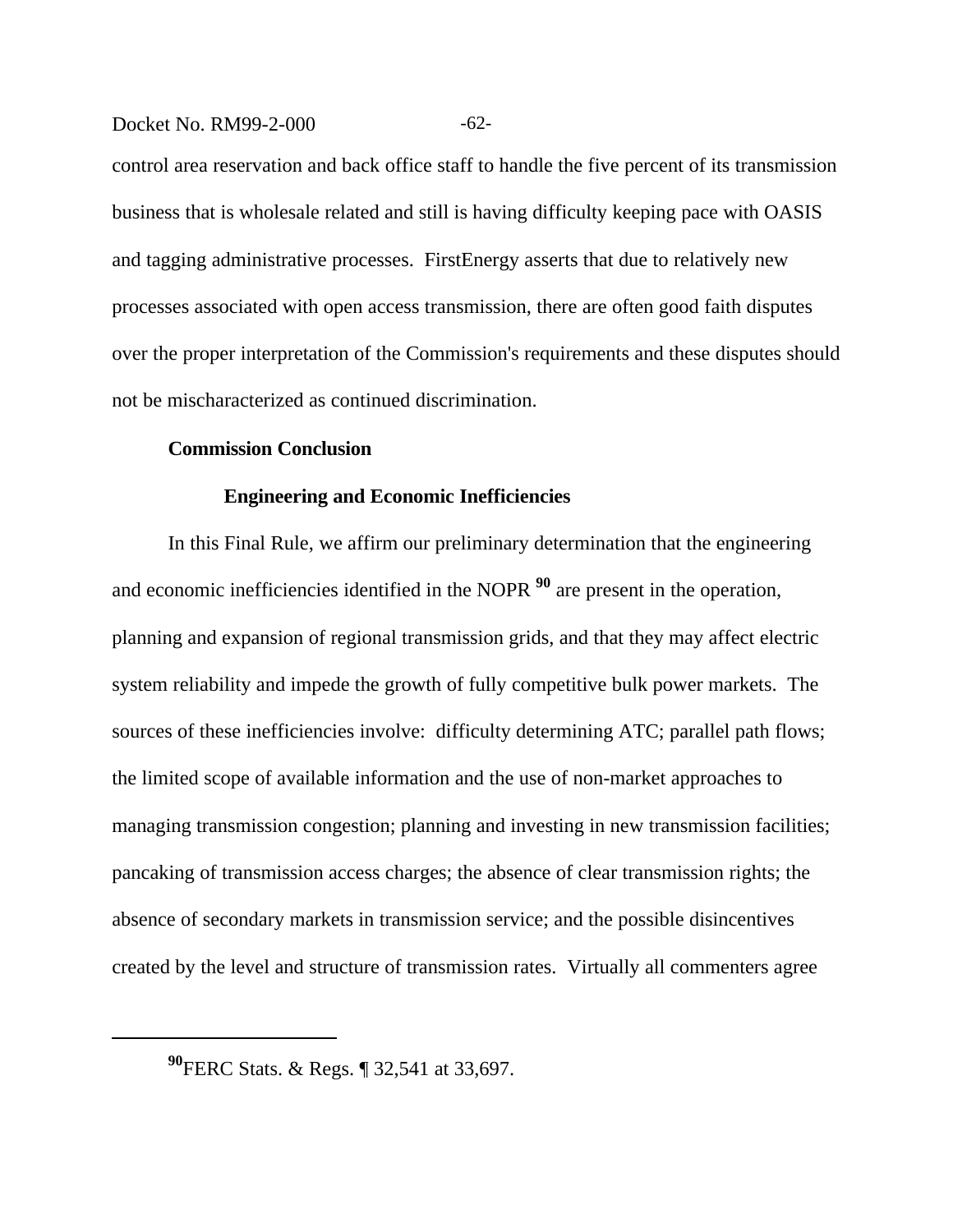#### Docket No. RM99-2-000 -63-

that at least some of these inefficiencies exist. There is substantial agreement among commenters that most of the engineering and economic obstacles identified by the NOPR arise from the current industry structure and can be rectified through development of regional transmission entities.

As noted by Allegheny, the industry historically has done an excellent job of regional coordination in implementing voluntary standards to maintain the security of the transmission system through various study groups and planning committees. However, virtually all commenters agree that new competitive pressures are interfering with the use of traditional methods of coordinated regional transmission planning. As a result, new transmission additions that will benefit reliable grid operations are being delayed. Some commenters state that the increasing frequency and duration of power outages have cost the economy billions of dollars, and they predict that unless this problem is addressed now the reliability of power supply will worsen. The traditional use of regional coordination through study groups and planning committees is no longer effective because these entities are usually not vested with the broad decisionmaking authority needed to address larger issues that affect an entire region, including managing congestion, planning and investing in new transmission facilities, pancaking of transmission access charges, the absence of secondary markets in transmission service, and the possible disincentives created by the level and structure of transmission rates.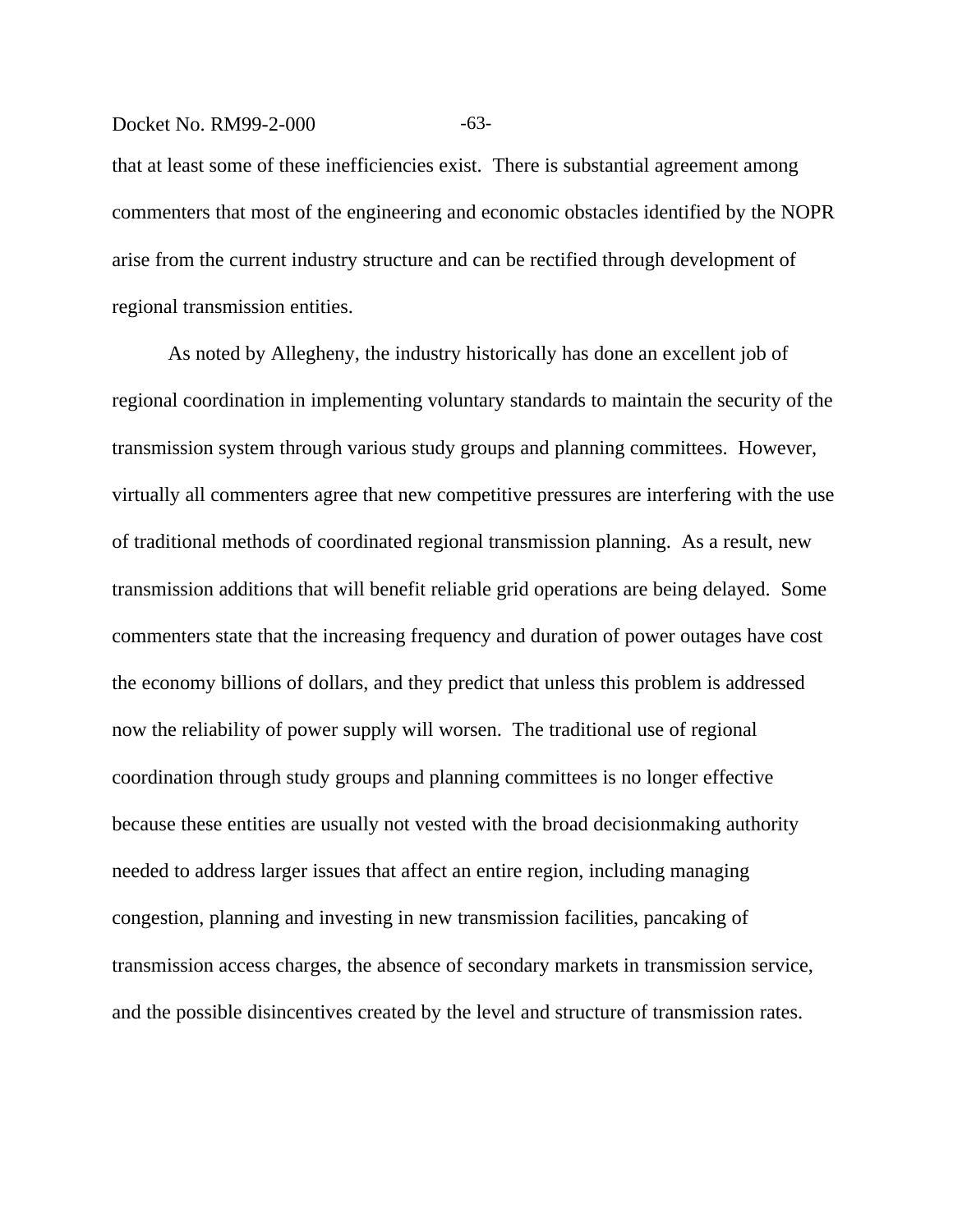#### Docket No. RM99-2-000 -64-

We recognize, as some commenters point out, that the degree to which these inefficiencies act as obstacles to electric competition and reliability varies from system to system. However, we believe it is clear that such inefficiencies exist and are sufficiently widespread that they must be addressed to prevent them from interfering with reliability and competitive electricity markets.

#### **Continuing Opportunities for Undue Discrimination**

As noted, many transmission customers and some transmission providers argue that there are continuing opportunities for undue discrimination under the existing functional unbundling approach. A number of the commenters provide examples of events that, in their view, indicate that transmission owners are engaging in undue discrimination. These commenters also generally believe that even the perception of undue discrimination is a significant impediment to the evolution of competitive electricity markets. A number of transmission providers challenge the relevancy of these examples, characterizing them as unsubstantiated or anecdotal allegations that do not rise to the level of evidence of undue discrimination necessary to support generic action. These transmission providers further contend that many disputes simply reflect good faith efforts of transmission providers to interpret the Commission's pro forma tariff and standards of conduct. These commenters also generally share the view that the Commission should not base its decisions in this rule on mere perceptions that may be prevalent in the industry.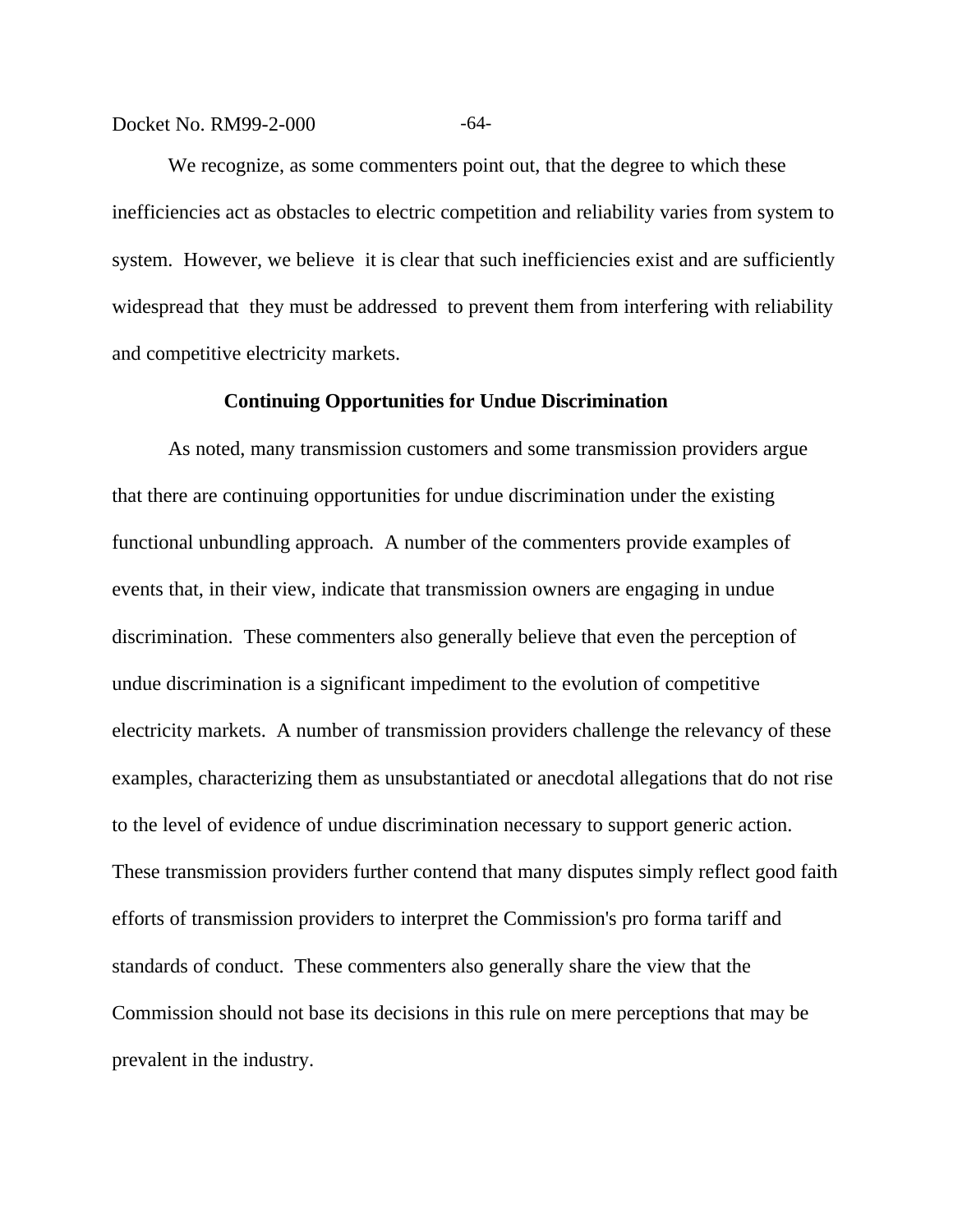Docket No. RM99-2-000 -65-

For the most part, the challenges mounted by these commenters are focused against a determination by the Commission that it should mandate participation in RTOs in this Rule. As noted in Section C.1 of this Rule, we have also determined that a measured and appropriate response to the evidence presented and concerns raised is to adopt a voluntary approach to the formation of RTOs. However, as discussed below, we do conclude that opportunities for undue discrimination continue to exist that may not be remedied adequately by functional unbundling. We further conclude that perceptions of undue discrimination can also impede the development of efficient and competitive electric markets. These concerns, in addition to the economic and engineering impediments affecting reliability, operational efficiency and competition, provide the basis for issuing this Final Rule.

At the outset, it is important to note that the conclusion that there are continuing opportunities for undue discrimination should not be construed as a finding that particular utilities, or individuals within those utilities, are acting in bad faith or deliberately violating our open access requirements or standards of conduct. However, we cannot ignore the fact that the vertically integrated structure reflected in the industry today was created to support the business objectives of a franchised monopoly service provider that owned and operated generation, transmission and distribution facilities primarily to serve requirements customers at wholesale and retail in a non-competitive environment. Clearly, there are aspects of this vertically integrated structure that are difficult to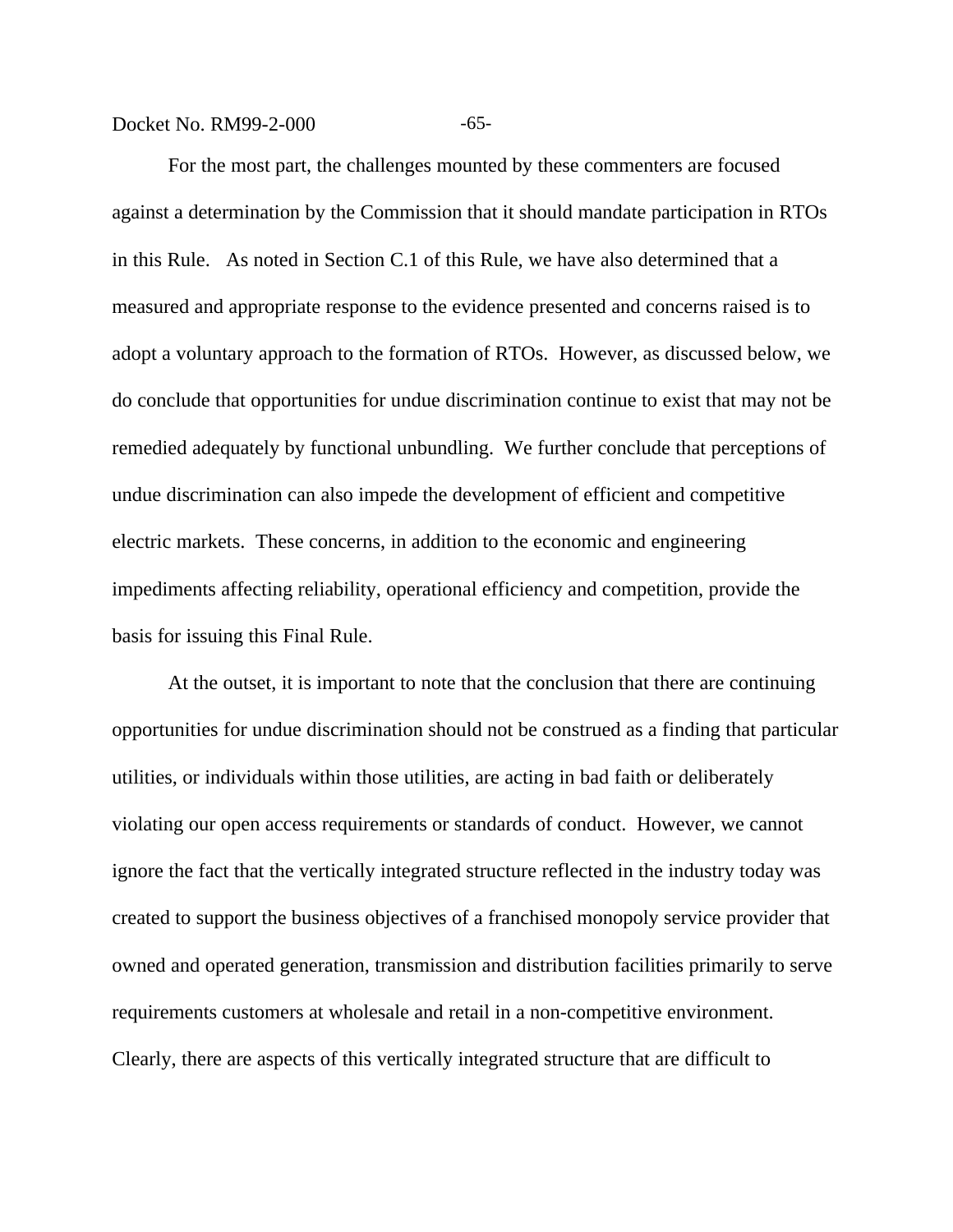#### Docket No. RM99-2-000 -66-

transition into a competitive market. As we noted in the NOPR and Order No. 888, vertically integrated utilities have the incentive and the opportunity to favor their generation interests over those of their competitors. If a transmission provider's marketing interests have favorable access to transmission system information or receive more favorable treatment of their transmission requests, this obviously creates a disadvantage for market competitors.

While we have attempted to rely on functional unbundling to address our concerns about undue discrimination, there are indications that this is difficult for transmission providers to implement and difficult for the market and the Commission to monitor and police. In cases in which the Commission has issued formal orders, we have found serious concerns with functional separation and improper information sharing with respect to at least four public utilities. **91** In addition, our enforcement staff is receiving an increasing number of telephone calls about standards of conduct issues, ranging from simple questions about what is permissible conduct to more serious complaints alleging

<sup>&</sup>lt;sup>91</sup>See Wisconsin Public Power Inc. SYSTEM v. Wisconsin Public Service Corporation, 83 FERC ¶ 61,198 at 61,855, 61,860, order on reh'g, 84 FERC ¶ 61,120 (1998) (WPSC's actions raised "serious concerns" as to functional separation; WP&L's actions demonstrated that it provided unduly preferential treatment to its merchant function); Washington Water Power Co., 83 FERC ¶ 61,097 at 61,463, further order, 83 FERC ¶ 61,282 (1998) (utility found to have violated standards in connection with its marketing affiliate); Utah Associated Municipal Power Systems v. PacifiCorp, 87 FERC ¶ 61,044 (1999) (finding that PacifiCorp had failed to maintain functional separation between merchant and transmission functions).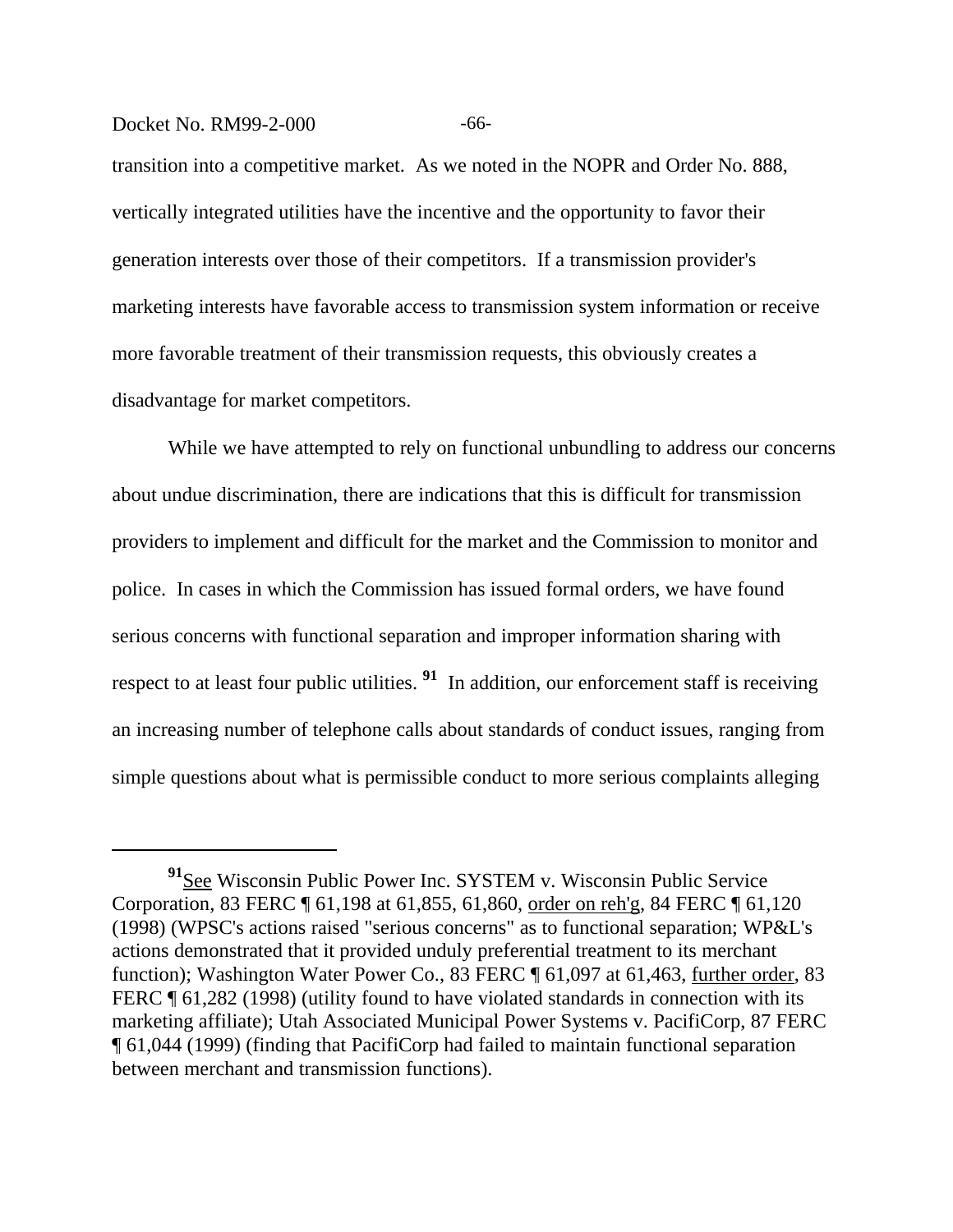## Docket No. RM99-2-000 -67-

actual violations of the standards of conduct. In a number of cases, our staff has verified non-compliance with the standards of conduct. <sup>92</sup> The petitioners for rulemaking in Docket No. RM98-5-000 allege that there are common instances of "unauthorized exchanges of competitively valuable information on reservations and schedules between transmission system operators and their own or affiliated merchant operation employees." **93** They also cite OASIS data showing an instance where a transmission provider quickly confirmed requests for firm transmission service by an affiliate, while service requests from independent marketers took much longer to approve. We believe that some of the identified standards of conduct violations are transitional issues resulting from a new way of doing business, and we acknowledge that many utilities are making good-faith efforts to properly implement standards of conduct. However, we also believe that there is great potential for standards of conduct violations that will never even be reported or detected. Moreover, as we stated in the NOPR, **94** we are increasingly concerned about the extensive regulatory oversight and administrative burdens that have resulted from policing compliance with standards of conduct. The use of standards of

**<sup>92</sup>**See, e.g., Communications of Market Information Between Affiliates, Docket No. IN99-2-000, 87 FERC ¶ 61,012 (1999) (Commission issued declaratory order based on hotline complaint clarifying that it is an undue preference in violation of section 205 of the FPA for a public utility to tell an affiliate to look for a marketing offer prior to posting the offer publicly).

**<sup>93</sup>**Petition at 15.

**<sup>94</sup>**FERC Stats. & Regs. ¶ 32,541 at 33,711-12.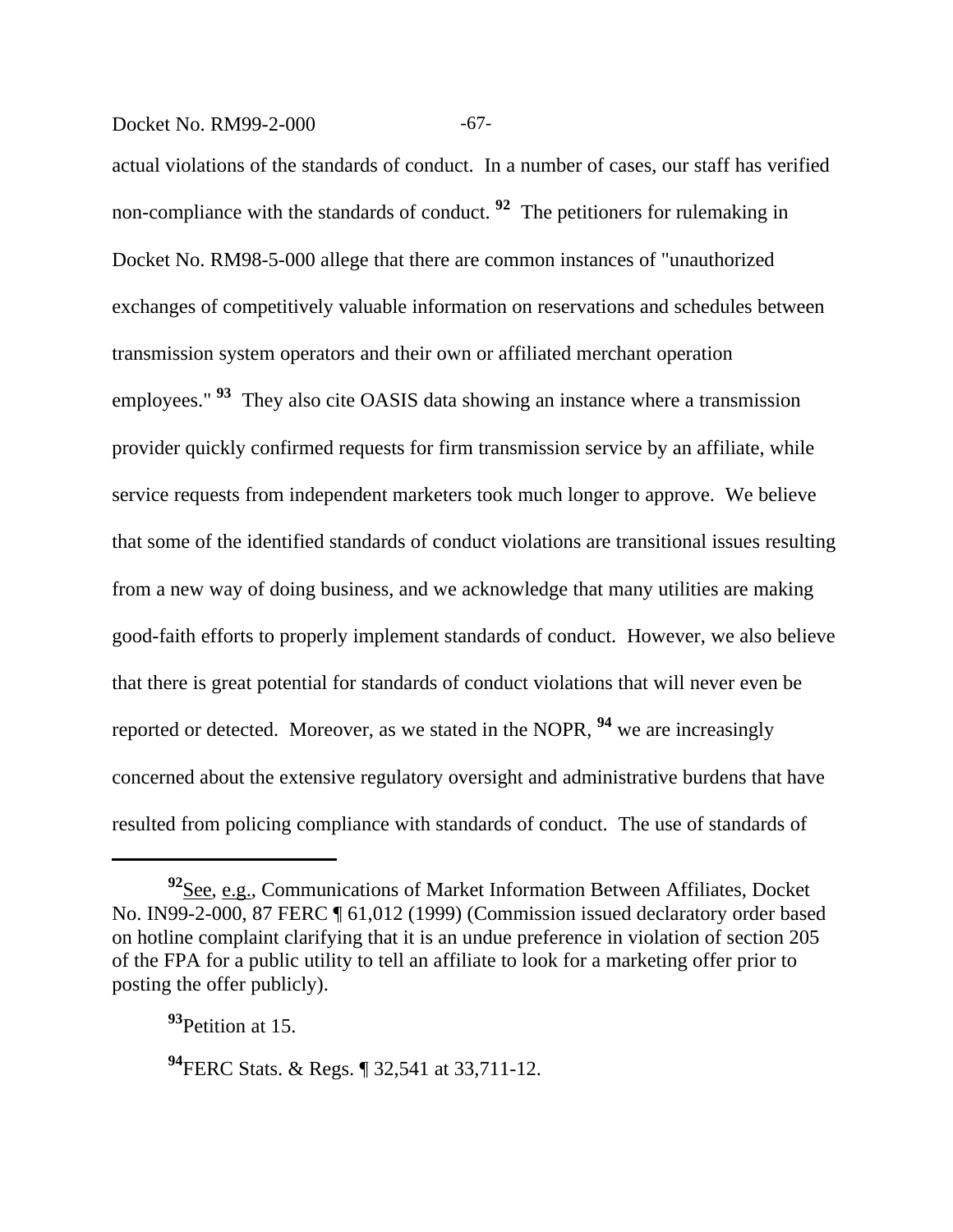#### Docket No. RM99-2-000 -68-

conduct is not the best way to correct vertical integration problems. Their use may be unnecessary in a better structured market where operational control and responsibility for the transmission system is structurally separated from the merchant generation function of owners of transmission.

We also cannot dismiss the significance of reports of undue discrimination simply because they are not reduced to formal complaints. As many intervenors have asserted, the cost and time required to pursue legal channels to prove discrimination will often provide an inadequate remedy because, among other things, the competition may have already been lost. **95** The fact that evidence of discrimination in the fast-paced marketplace is not systematic or complete is not unexpected. The fact remains that claims of undue discrimination have not diminished, and there is no evidence that discrimination is becoming a non-issue.

Furthermore, even if the exercise of such discrimination could be adequately documented and packaged in the form of a complaint under section 206 of the Federal Power Act under a more streamlined complaint process contemplated by the Commission, it would still be extremely costly and inefficient to deal with such complaints on a case-by-case basis. More than likely, the potential power transactions for which transmission principally was sought would disappear by the time a Commission ruling was obtained. Motion to Intervene and Comments of Electric Power Supply Association in Support of Petition for Rulemaking, Docket No. RM98-5-000 (filed Sept. 21, 1998), at 3.

**<sup>95</sup>**For example, EPSA has told us: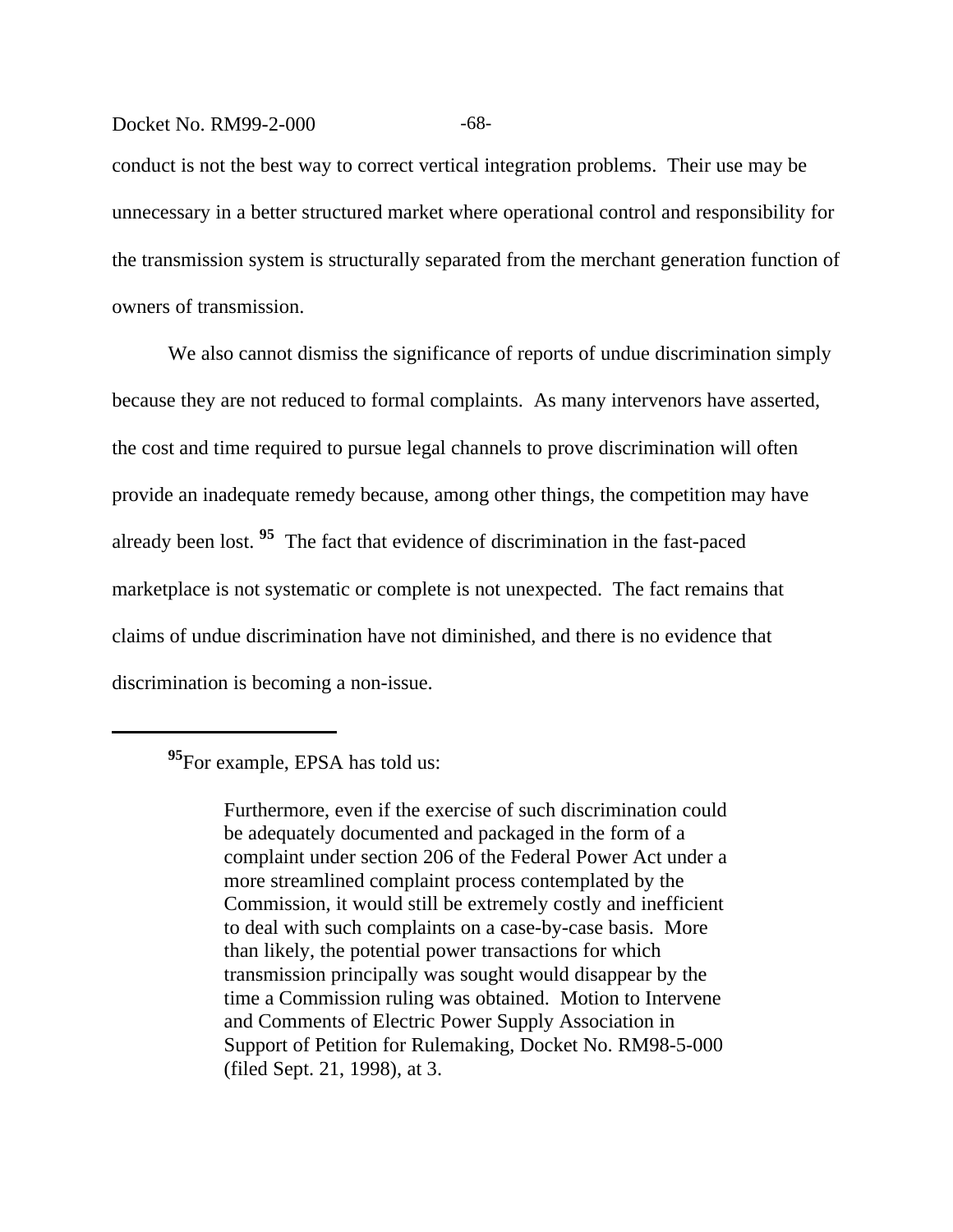Docket No. RM99-2-000 -69-

Finally, we continue to believe that perceptions of discrimination are significant impediments to competitive markets. Efficient and competitive markets will develop only if market participants have confidence that the system is administered fairly. **96** Lack of market confidence resulting from the perception of discrimination is not mere rhetoric. It has real-world consequences for market participants and consumers. As stated by NERC, there is a reluctance on the part of market participants to share operational real-time and planning data with transmission providers because of the suspicion that they could be providing an advantage to their affiliated marketing groups, **97** and this can, in turn, impair the reliability of the nation's electric systems. Lack of market confidence may deter generation expansion, leading to higher consumer prices. Fears of discriminatory curtailment may deter access to existing generation or deter entry by new sources of generation that would otherwise mitigate price spikes of the type that have been experienced during peak periods in the last two summer peak periods. Mistrust of ATC calculations will cause transactions involving regional markets to be viewed as more risky

There simply is no shaking the notion that integrated generation and transmission-owning utilities have strategic and competitive interests to consider when addressing transmission constraints. Functional unbundling and enforcement of [standard of] conduct standards require herculean policing efforts, and they are not practical. Regional ISO Conference (Richmond), Transcript at 20.

**<sup>97</sup>**NERC Reliability Assessment 1998-2007, at 39.

**<sup>96</sup>**For example, a representative of Blue Ridge told us: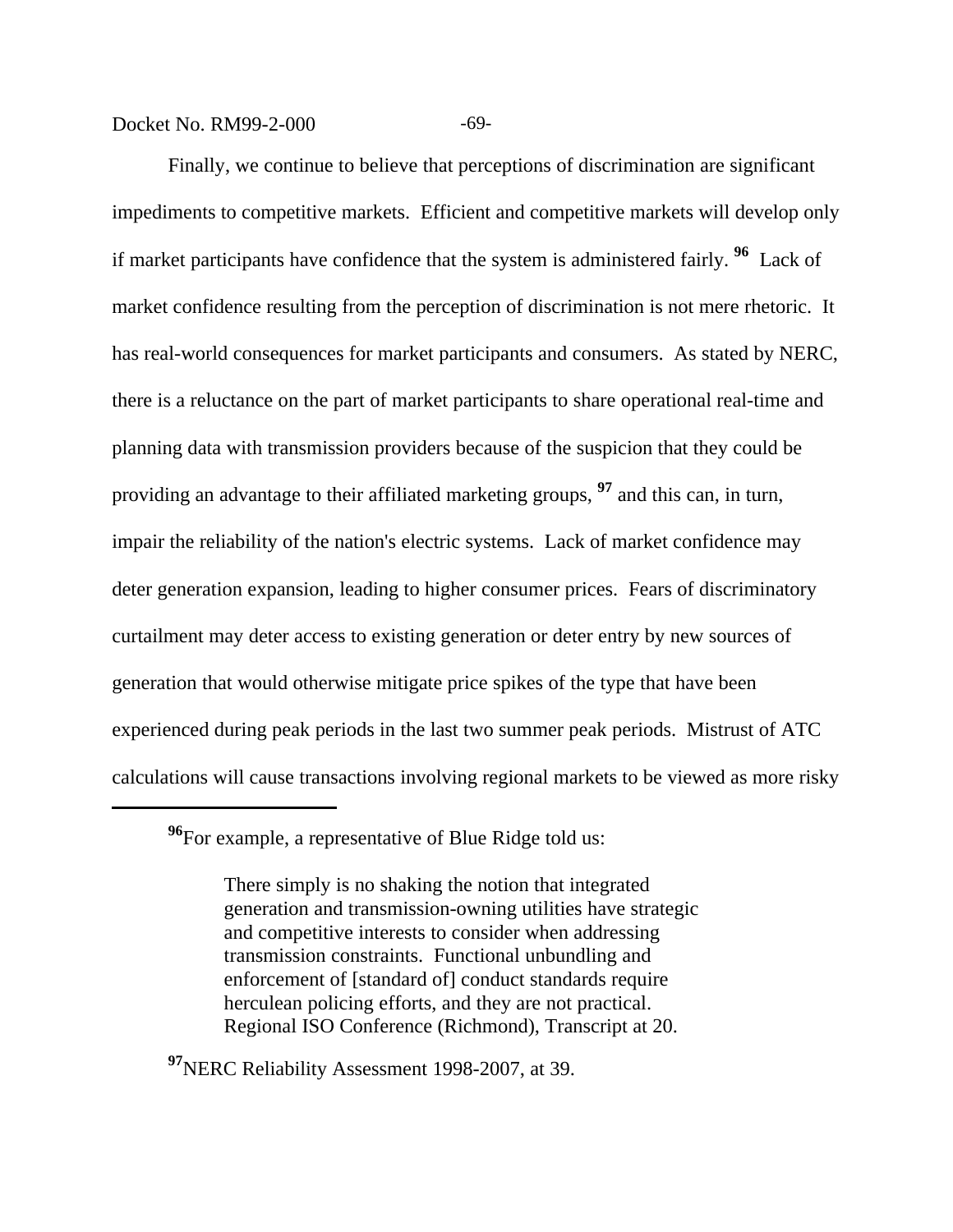## Docket No. RM99-2-000 -70-

and will unnecessarily constrain the market area, thereby reducing competition and raising prices for consumers. The perception that a transmission provider's power sales are more reliable may provide subtle competitive advantages in wholesale markets, e.g., purchasers may favor sales by the transmission provider or its affiliate, expecting greater transmission service reliability. We believe that the potential for such problems increases in a competitive environment unless the market can be made structurally efficient and transparent with respect to information, and equitable in its treatment of competing participants.

In summary, we affirm our conclusion in the NOPR that economic and engineering inefficiencies and the continuing opportunity for undue discrimination are impeding competitive markets. As noted below, we conclude that RTOs will remedy these impediments and that it is essential for the Commission to issue this Final Rule.

# **B. Benefits That RTOs Can Offer to Address Remaining Barriers and Impediments**

In the NOPR the Commission explained how the use of independent RTOs could help eliminate the opportunity for unduly discriminatory practices by transmission providers, restore the trust among competitors that all are playing by the same rules, and reduce the need for overly intrusive regulatory oversight. **98** The Commission further identified a number of significant benefits of establishing RTOs: (1) RTOs would

**<sup>98</sup>**FERC Stats. & Regs. ¶ 32,541 at 33,714.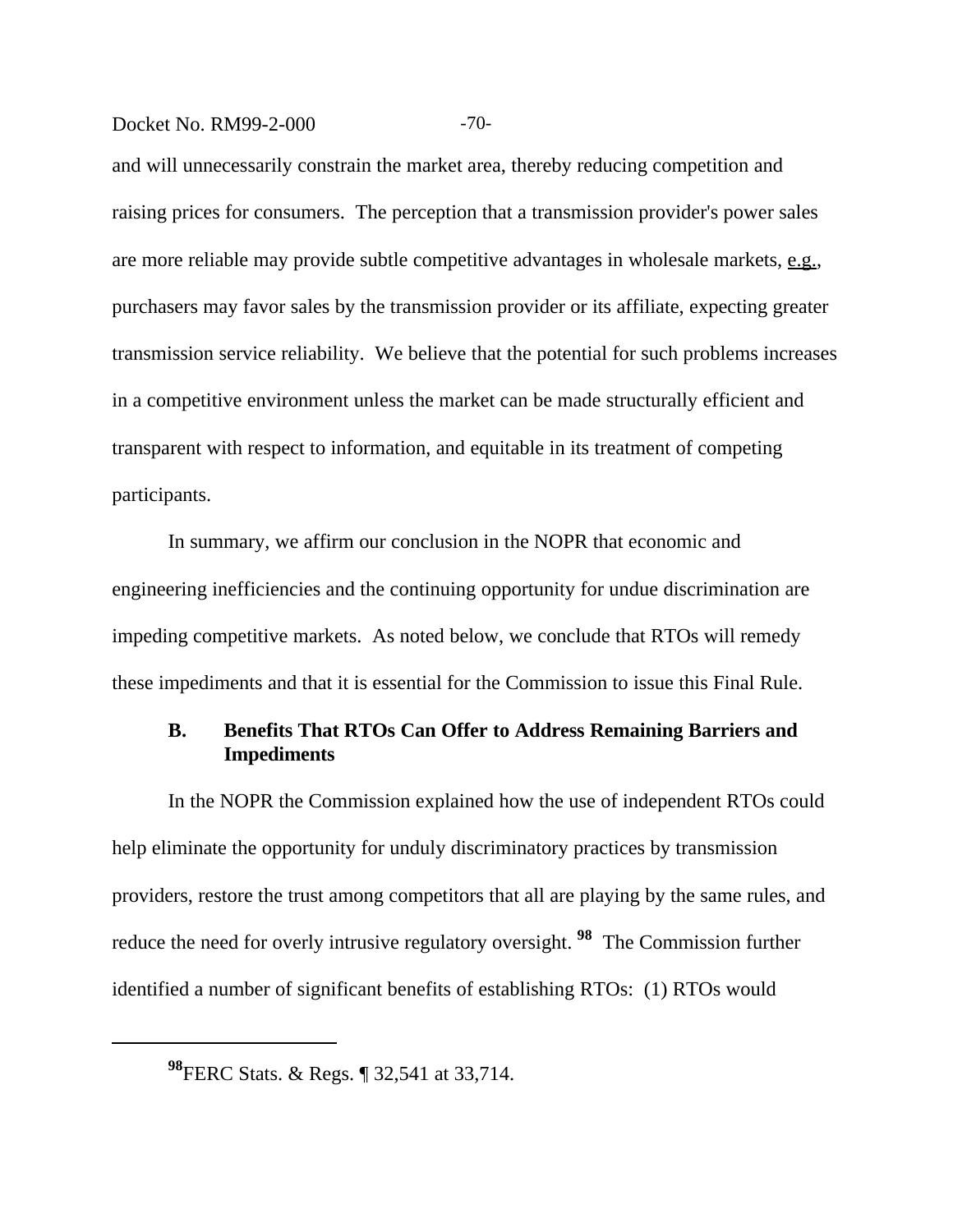Docket No. RM99-2-000 -71-

improve efficiencies in the management of the transmission grid; **99** (2) RTOs would improve grid reliability; (3) RTOs would remove opportunities for discriminatory transmission practices; (4) RTOs would result in improved market performance; and (5) RTOs would facilitate lighter-handed governmental regulation. **100** The Commission requested comments on the benefits of RTOs and the magnitude of these benefits.

#### **Comments**

## **Description of Benefits**

Many commenters support the establishment of RTOs throughout the United States to effectively remove the remaining impediments to competition in the power markets. <sup>101</sup> Illinois Commission states that the pursuit of competition as the driving force for markets in the electric industry requires developing new institutions and accepting new practices, and RTOs are the logical next organizational step in the electric industry restructuring process. Entergy agrees that significant benefits can be achieved by the creation of properly-structured, large RTOs and that the Commission has accurately described many of those benefits in the NOPR. Ohio Commission believes

**<sup>99</sup>**These efficiencies include, among other things, regional transmission pricing, improved congestion management of the grid, more accurate ATC calculations, more effective management of parallel path flows, reduced transaction costs, and facilitation of state retail access programs.

**<sup>100</sup>**FERC Stats. & Regs. ¶ 32,541 at 33,716-20.

**<sup>101</sup>**See, e.g., PJM, DOE, Illinois Commission.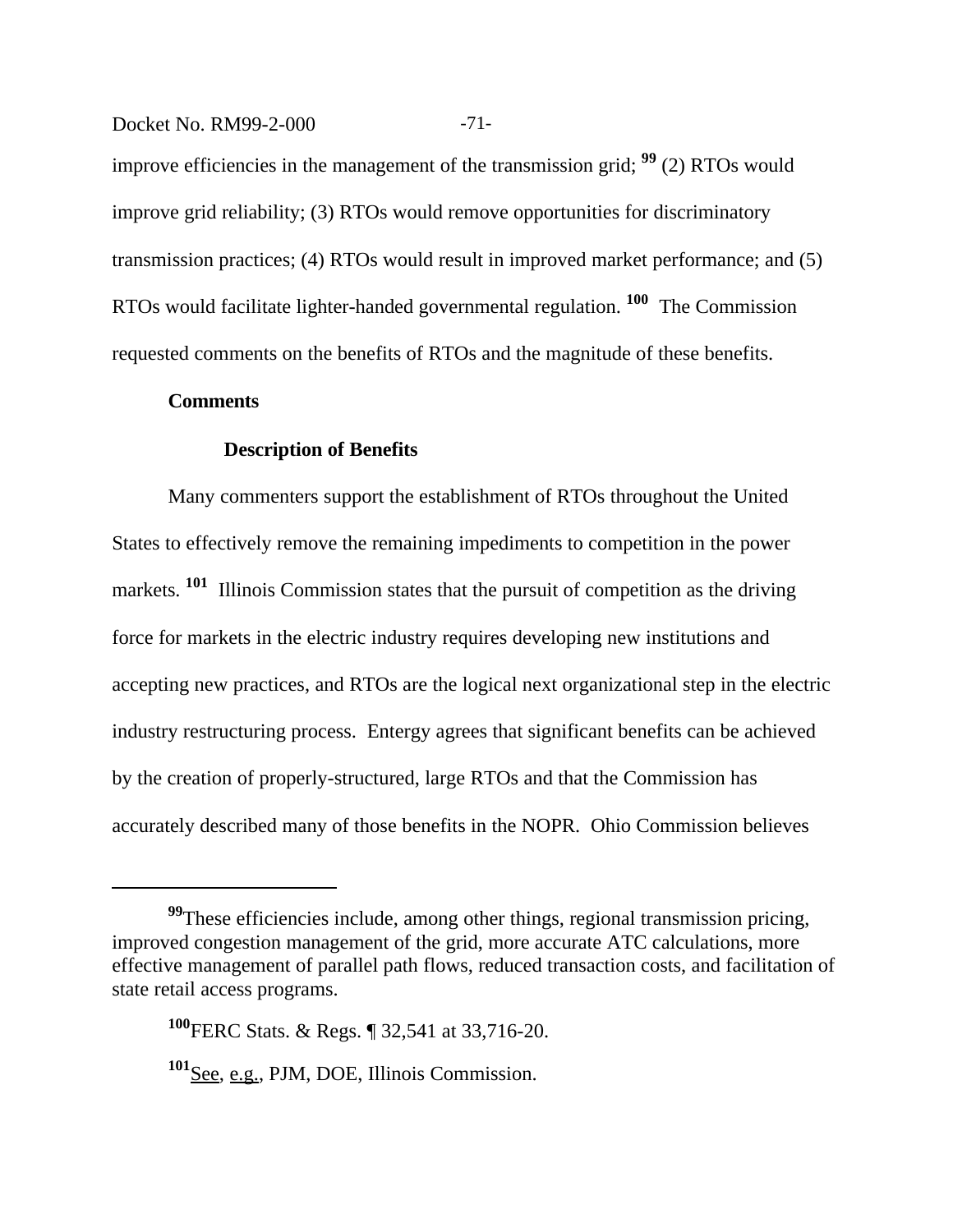## Docket No. RM99-2-000 -72-

that a properly structured RTO will facilitate efficient regional generation markets, while preventing incumbent holding companies from improperly exercising their market power.

PG&E acknowledges that the benefits of Order No. 888 have been largely reaped, and still significant impediments to an efficient competitive marketplace remain in place where RTOs are not yet operational. Moreover, industry restructuring has led to new and complex operational issues that were unanticipated at the time Order No. 888 was issued. RTOs represent the most promising and efficient regulatory method for the Commission to address these issues. Without RTOs, it would be incumbent on the Commission to take very detailed and intrusive actions because the transmission grid cannot operate reliably and efficiently unless the competitive and operational issues are resolved.

Ontario Power agrees that the electric power industry should now move beyond the functional unbundling approach prescribed in Order Nos. 888 and 889. TDU Systems asserts that wholesale electric markets will benefit immensely if RTOs can simply provide transmission service on an unbiased basis, treating all customers fairly, and take the lead role in regional transmission planning.

On the other hand, a number of vertically integrated utilities do not support government action to form RTOs. For example, Duke recognizes that there may be transmission functions performed today within individual company control centers, within existing control areas, or within existing reliability councils that may be better and/or more efficiently performed by a regional transmission organization. However,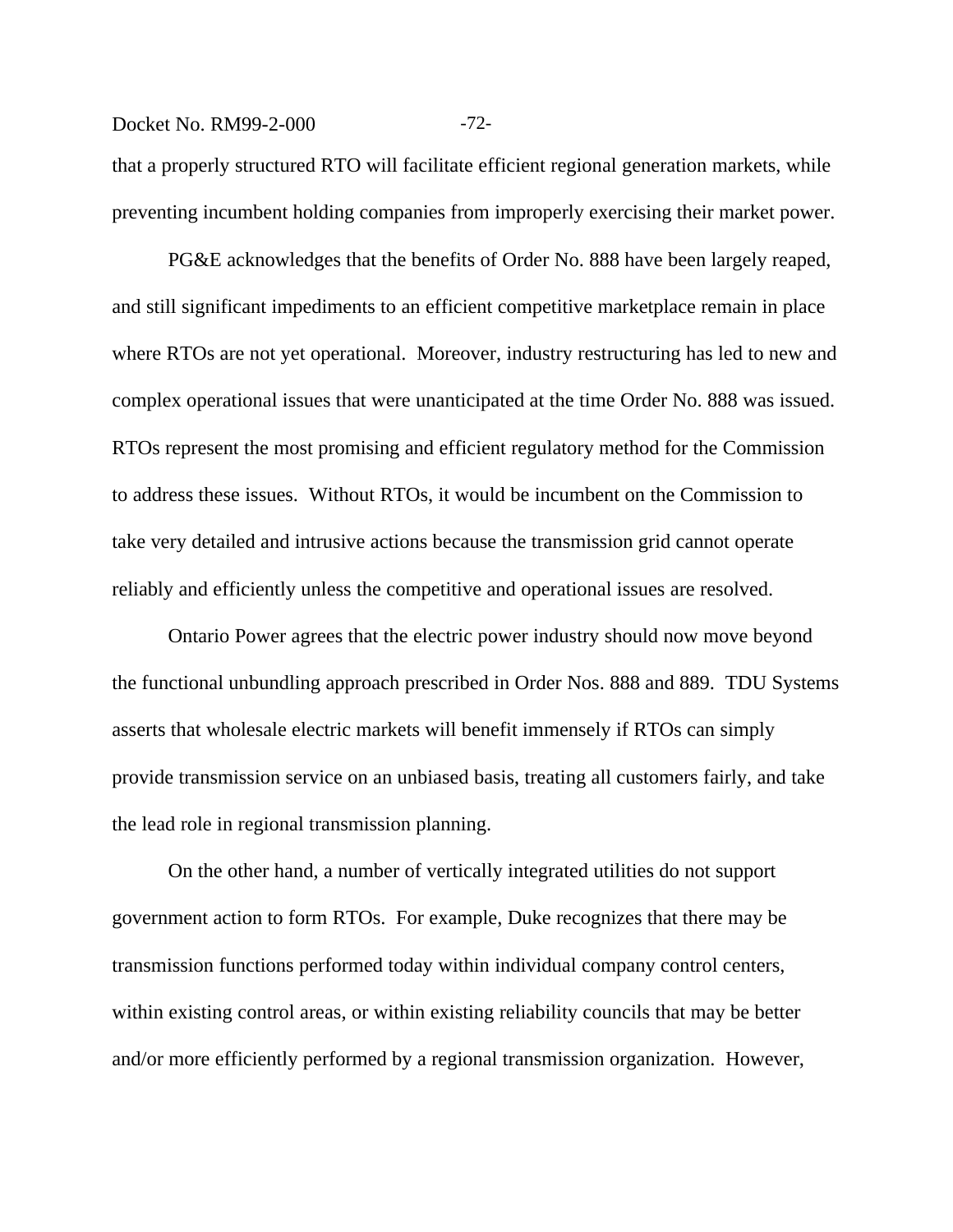## Docket No. RM99-2-000 -73-

Duke also believes that the industry is voluntarily working to identify such functions or processes and is effecting meaningful changes and improvements in a timely manner. Accordingly, Duke believes that this progress should not be pre-empted by regulatory mandates, and that there are insufficient data, at this time, to draw meaningful conclusions regarding the magnitude of benefits that will result from RTO formation.

Similarly, MidAmerican argues that benefits of RTOs can be realized without RTOs. MidAmerican claims that existing regional organizations, such as MAPP, are capable of meeting the Commission's concerns about eliminating existing impediments to an efficient competitive marketplace. FP&L states that the NOPR does not attempt to quantify any of the claimed benefits of RTOs. FP&L is unaware of any data that specifically and objectively show that ISOs have saved ratepayers money in those areas where ISOs have been established. Nor is it aware of any specific quantification of any other actual or projected benefits of ISOs.

Some commenters contend that the costs of establishing RTOs must not exceed the benefits. Cal DWR argues that significant start-up costs and costs associated with duplicative efforts have been higher than the NOPR appears to recognize. These costs entail not only costs of the new organization itself, but also market participants' costs in travel, staffing, and other expenses and investments necessary to participate or operate in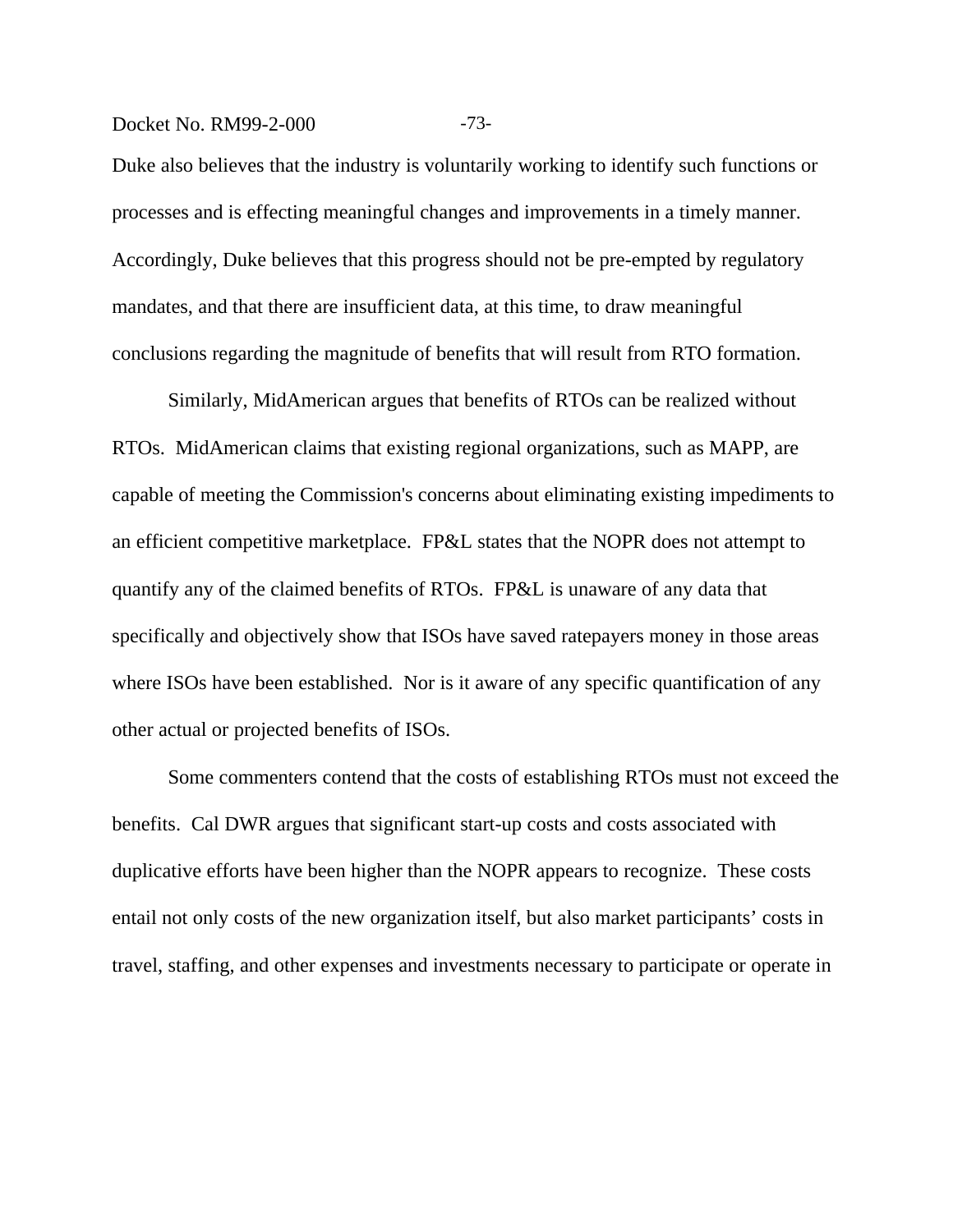## Docket No. RM99-2-000 -74-

new structures. Other commenters suggest that each proposal contained in the NOPR should be carefully evaluated for its cost consequences. **<sup>102</sup>**

Seattle notes that its region has the lowest cost electricity in the Nation and an already thriving wholesale market with little price volatility. Assuming that an RTO is projected to result in additional transmission costs, Northwest consumers will be less willing to incur these costs than consumers in regions where power costs are high and wholesale prices are extremely volatile. Snohomish and Aluminum Companies assert that one of fatal flaws of the IndeGO proposal **103** was that its demonstrable benefits did not clearly outweigh the costs of its start-up and operation. Snohomish requests that the Commission not impose an RTO with similar flaws upon the Northwest. A number of commenters also urge the Commission to reject any RTO filing for the Northwest or other regions that fails to provide a strong demonstration that its benefits will substantially outweigh its projected costs. **<sup>104</sup>**

To ensure that RTOs are formed in a cost effective and efficient manner, SRP proposes a phased approach to RTO development that would allow RTOs to gradually

**<sup>102</sup>**See, e.g., Cal DWR, California Board, Southern Company, Aluminum Companies.

**<sup>103</sup>**IndeGO is an independent grid operator proposal that has been discussed for the Pacific Northwest and Rocky Mountain area.

**<sup>104</sup>**See, e.g., Big Rivers, Chelan, California Board, Industrial Customers, Arizona Commission, EEI, Idaho Commission, Washington Commission.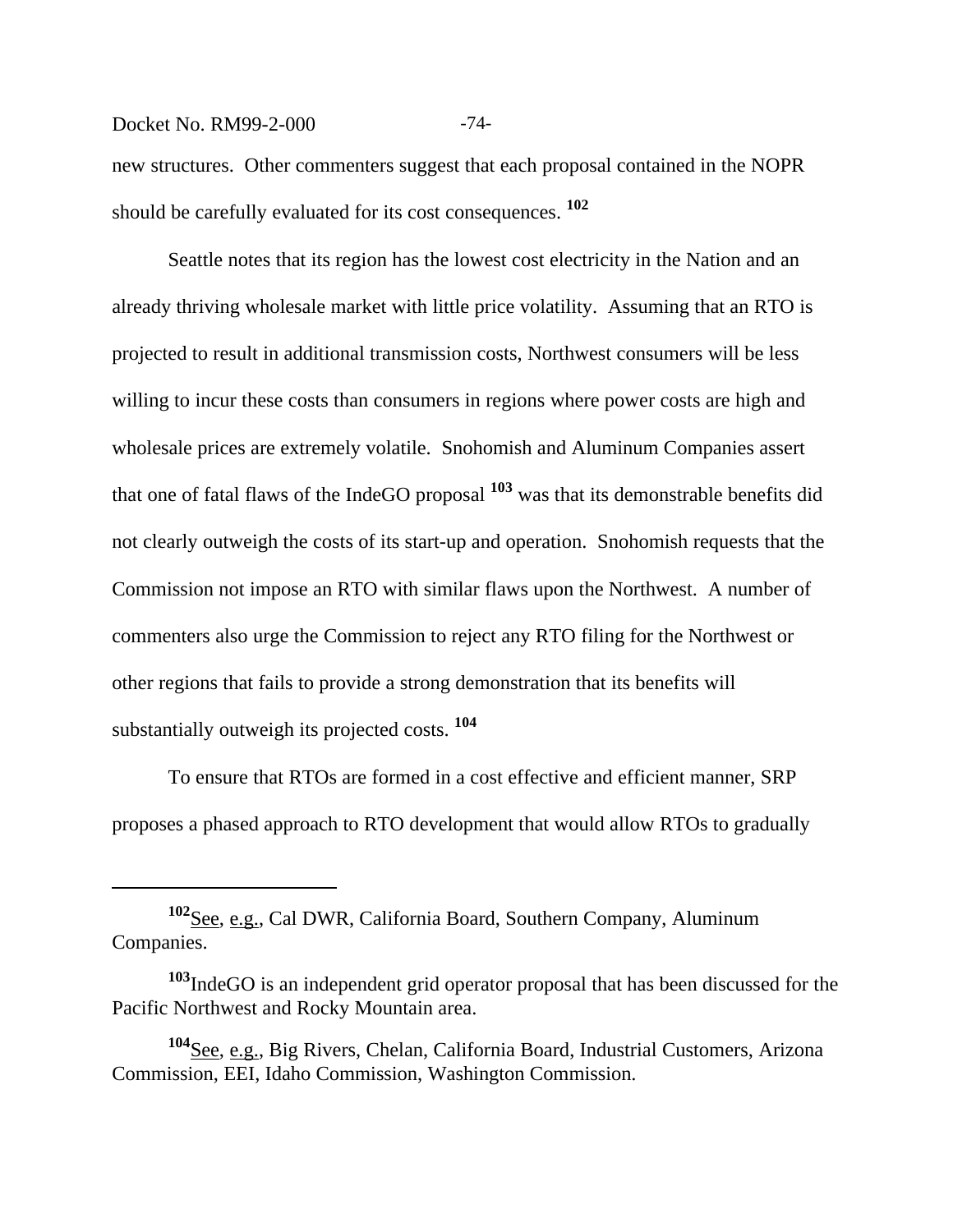## Docket No. RM99-2-000 -75-

take on new functions and responsibilities in response to the needs to the market. In addition, the Commission should require RTOs to establish criteria against which they will measure cost effectiveness and efficient performance and to make adjustments where criteria are not being met.

Canada DNR states that structural differences between the Canadian and American electric power industries mean that there may be fewer potential benefits from the formation of RTOs in Canada than those identified by the Commission for the United States. Consequently, it believes that Canadian jurisdiction should be able to assess the costs and benefits of RTO proposals. In addition, it notes that some may find that, although the benefits do warrant the associated costs, they may address impediments to efficient electricity markets through other means.

# **Comments on RTOs Improving Efficiencies in the Management of the Transmission Grid <sup>105</sup>**

PJM agrees with the Commission that placing as many grid management functions as possible under an RTO is the best means of bringing the benefits of RTOs to the marketplace. A number of commenters address specific RTO actions as examples of grid management efficiencies, including use of regional transmission pricing, accurate

<sup>&</sup>lt;sup>105</sup>As noted earlier, many of the principal benefits of RTOs (e.g., congestion management, improved reliability, parallel path flow resolution) are discussed in greater detail later as RTO minimum characteristics and functions; however, some of the commenters cited here mention these benefits as part of their overall discussion of RTOs improving efficiencies in the management of the transmission grid.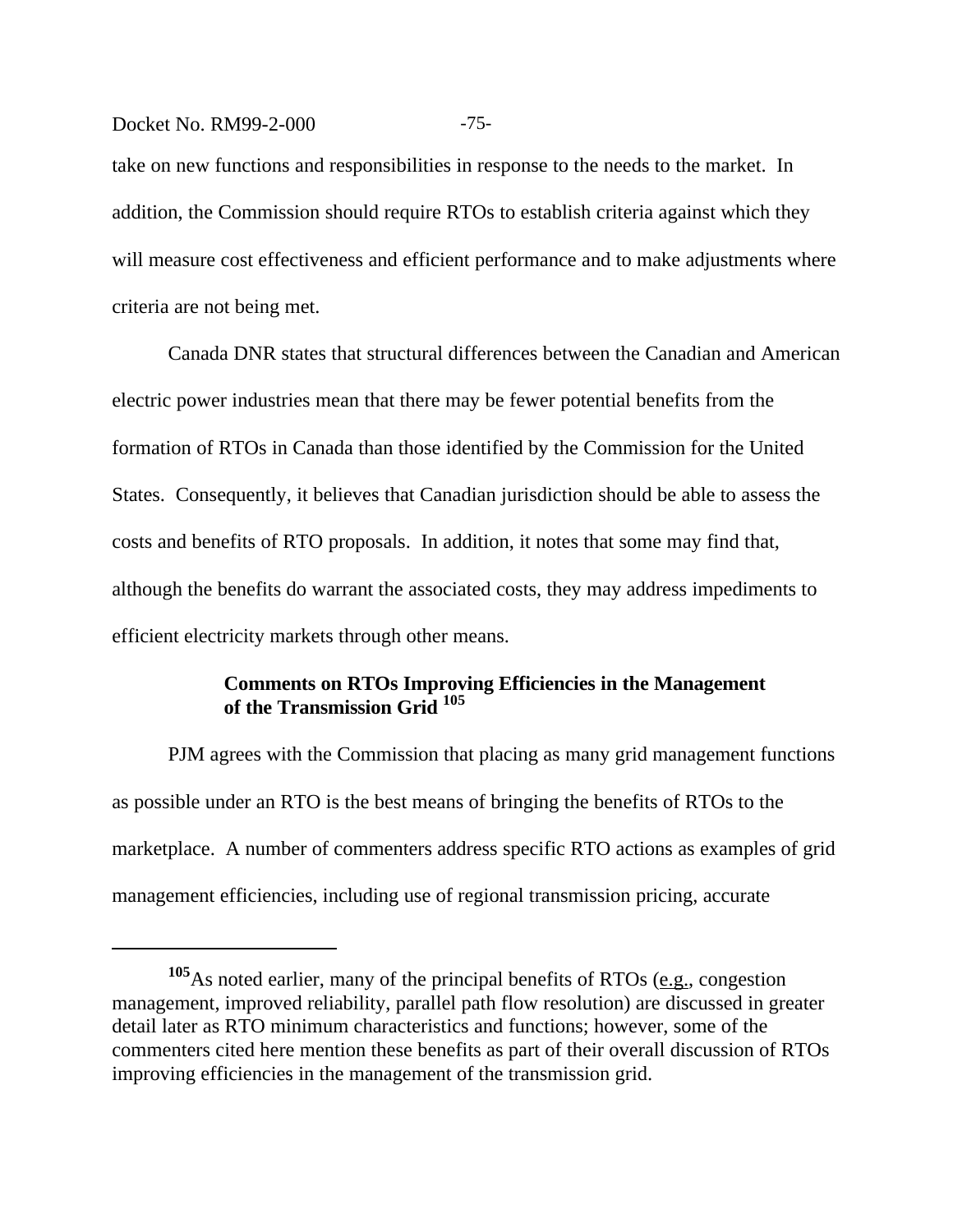#### Docket No. RM99-2-000 -76-

estimation of ATC, efficient planning for grid expansion, and facilitating state retail access programs.

FMPA claims that a just and reasonable RTO transmission rate, with a unified regional loss factor or factors, would provide a regionally rational approach, which is not provided by the existing fragmented regime. Pancaking has long prevented FMPA and its members located on the Florida Power Corp. transmission system from economically delivering the output from their portions of the St. Lucie nuclear plant to their loads. Similarly, WPSC notes that without an RTO that encompasses the Midwest region, unjustified pancaked transmission rates may inhibit the efficient flow of power across the region.

PacifiCorp supports the Commission goal of eliminating transmission pancaking, to the extent practical. PacifiCorp maintains that such a goal could be furthered by the creation of the most geographically expansive RTOs that are technically workable. The goal also could be met, however, if multiple RTOs within the western United States agree to reciprocally eliminate charges in connection with the "export" or "import" of power from one RTO to another. In the western United States, such "reciprocity" agreements may be preferable to the creation of a single RTO that otherwise is too large to be efficient, safe and reliable, or of a single RTO for which operating principles must be unreasonably compromised to attract all necessary transmission owners.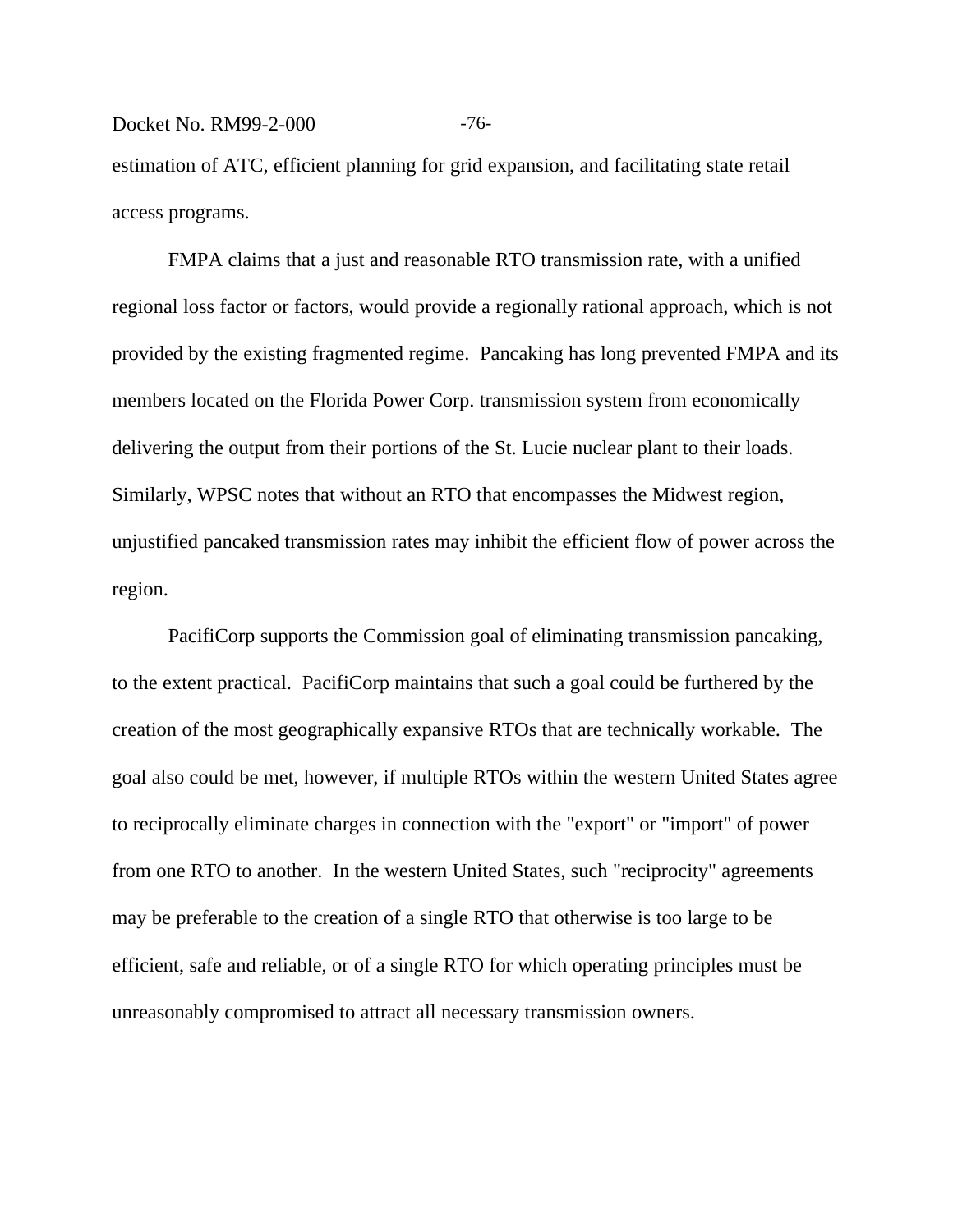Docket No. RM99-2-000 -77-

Allegheny asserts that even with an RTO, grid inefficiencies such as rate pancaking and congestion will continue unless an appropriate pricing mechanism is adopted. The various RTO structures, regardless of size and number, would still need to work cooperatively to ensure that the various interfaces are sufficient to maintain the reliable operation of the system. The formation of an RTO, by itself, does not bring a particular benefit.

Rochdale asserts that a properly structured independent RTO, with a broad geographic scope, could eliminate incorrect calculations of ATC and TTC. Furthermore, the motive for discrimination and possible manipulation that exists where transmission owners with affiliated power marketers are responsible for reporting ATC and TTC would become moot. FMPA contends that, without an RTO, most market participants would remain unable to replicate or trust the transmission owners' ATC calculations. FMPA indicates that customers and regulators cannot properly review transmission providers' ATC accounting without access to their TTC starting points; however, existing Florida OASIS sites do not provide TTC information. In addition, ATC calculations require extensive application of engineering judgment. FMPA questions whether marketinterested transmission providers can be trusted to exercise such judgment disinterestedly. Consequently, FMPA believes that an RTO could provide unbiased ATC information.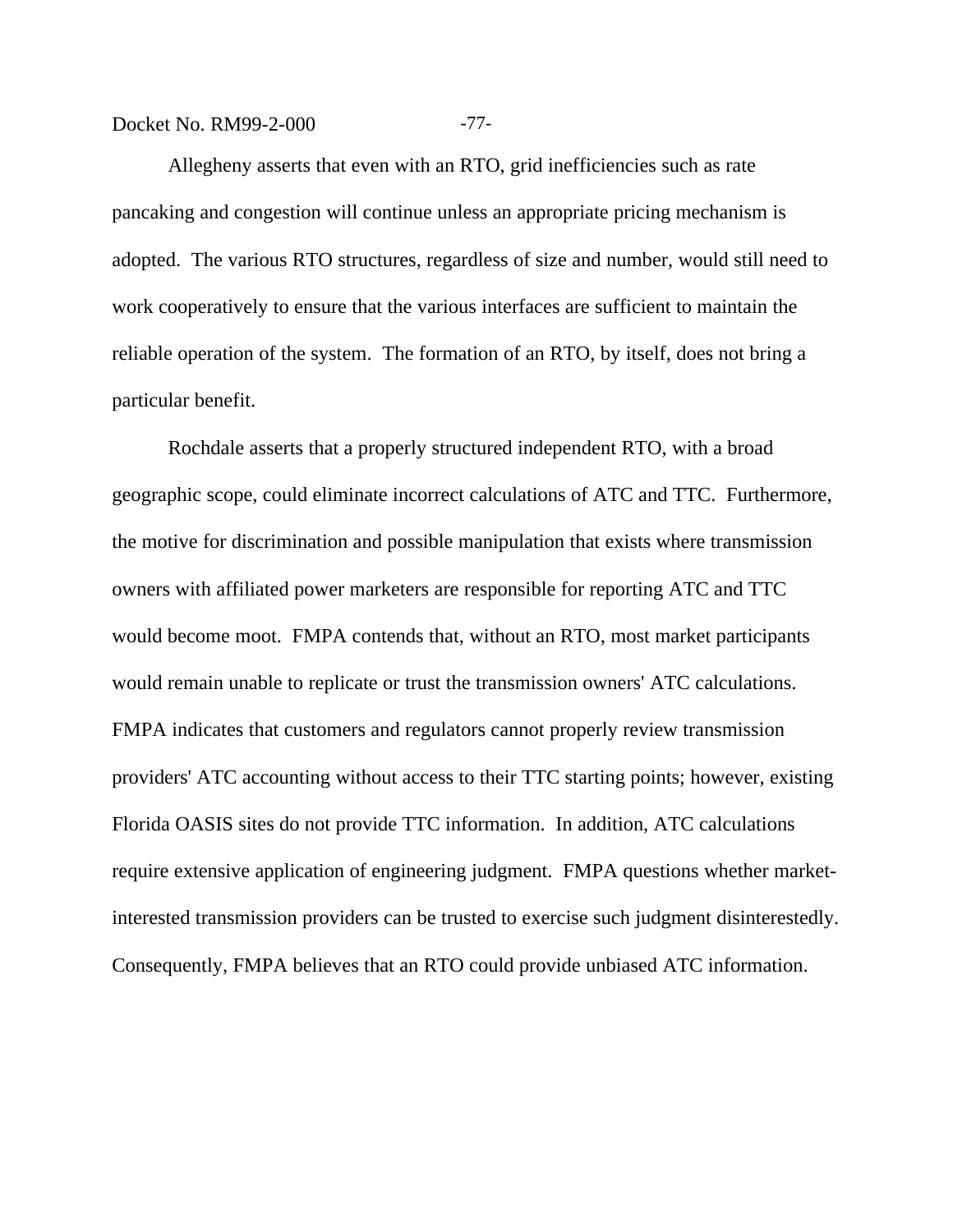Docket No. RM99-2-000 -78-

Many commenters believe that RTOs would provide more efficient planning for transmission and generation investments. **106** For example, Entergy agrees that the creation of RTOs can lead to more efficient and effective planning and expansion of the transmission system. However, to ensure efficient investment in the transmission system, Entergy proposes that the Commission encourage innovative pricing policies to replace traditional cost-of-service ratemaking in certain respects. Minnesota Power also agrees that an RTO would help identify the best place on the grid to locate new generation. It believes that the centralization of regional reliability planning is a big step forward for enabling independent power producers to build projects and also is a significant benefit to each transmission owner who deals with requests from generation groups.

Illinois Commission and Texas Commission state that electricity consumers in states adopting retail direct access can directly and fully benefit from the operation of properly constituted RTOs and their concomitant improvements in system efficiency, reliability and market competition.

## **Comments on RTOs Improving Grid Reliability**

Many commenters agree that an RTO could provide improved reliability. **<sup>107</sup>** Minnesota Power supports the formation of a single regional body that operates the

**<sup>106</sup>**Comments are addressed in greater detail in the discussion of planning and expansion as an RTO minimum function.

**<sup>107</sup>**Comments are addressed in greater detail in the discussion of short-term reliability as an RTO minimum characteristic.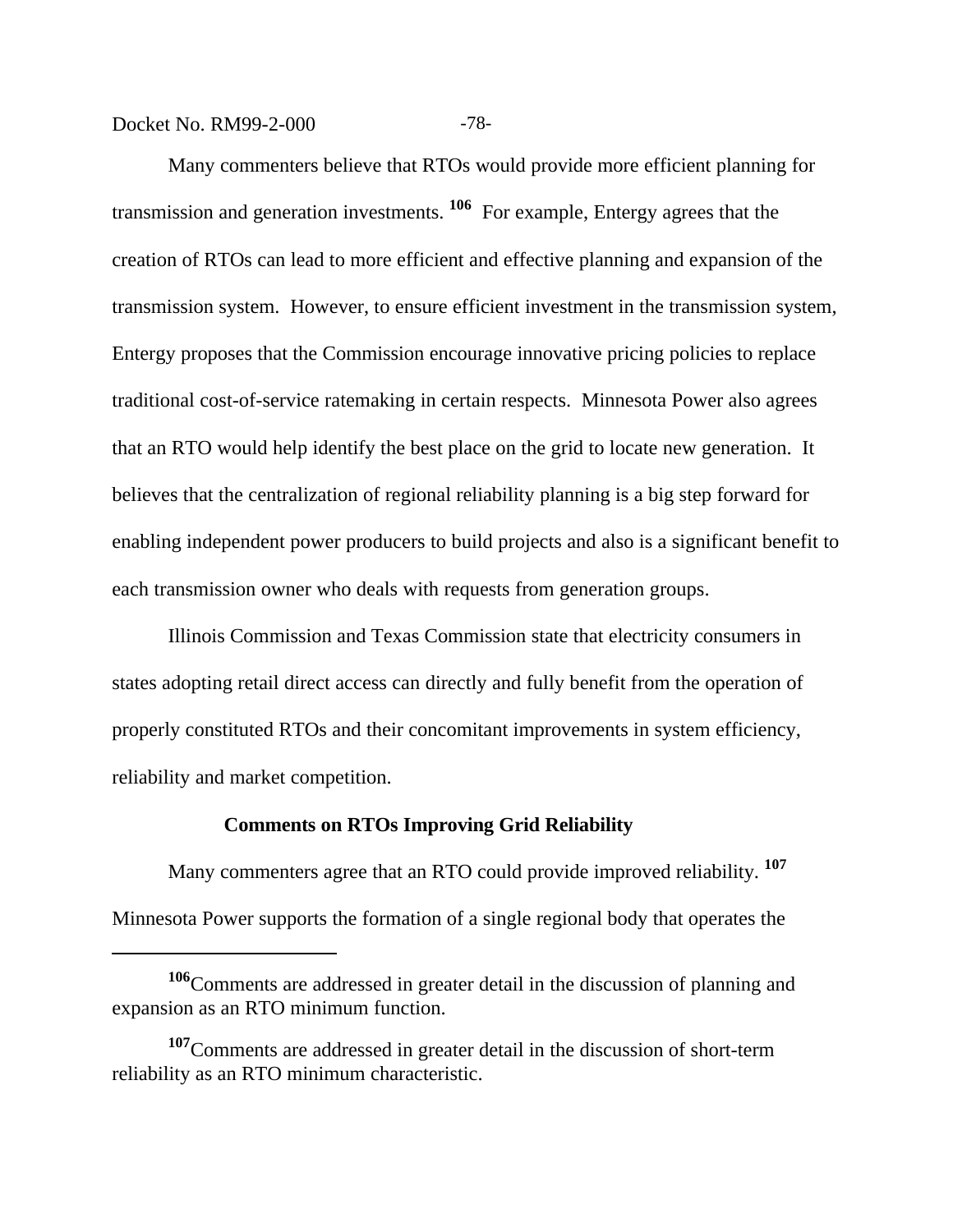## Docket No. RM99-2-000 -79-

regional grid and enforces reliability rules for the entire region. It suggests that a nonprofit RTO can be expected to enforce reliability rules fairly and aggressively and, thus, require minimal Commission oversight. On the other hand, a for-profit RTO may be perceived as biased towards making a profit at the expense of reliability and may require additional scrutiny by the Commission.

Michigan Commission strongly supports creating an RTO for the Midwest that is large enough to ensure reliability. It is very concerned that splitting the Midwest region into improperly sized competing ISOs, RTOs, and/or Transcos will affect regional reliability and delay the benefits of competition. Also, splitting a region into multiple RTOs reduces access to economic generation due to increased transmission charges. Michigan Commission believes competition and reliability within the region will be served best if the Transmission Alliance and Midwest ISO are joined.

# **Comments on RTOs Removing Opportunities for Discriminatory Transmission Practices**

Many commenters, mostly transmission customers, agree that RTOs will remedy continuing opportunities for undue discrimination. **<sup>108</sup>**

As both a buyer and seller of wholesale electricity, Oglethorpe supports the evolution of competitive markets for generation service. To ensure that competitive

**<sup>108</sup>**See, e.g., American Forest, TDU Systems, WPPI, Sonat, Illinois Commission, Arizona Commission, FMPA, Tampa Electric, Advisory Committee ISO-NE. Comments are addressed in more detail later in the discussion of existing discriminatory conduct.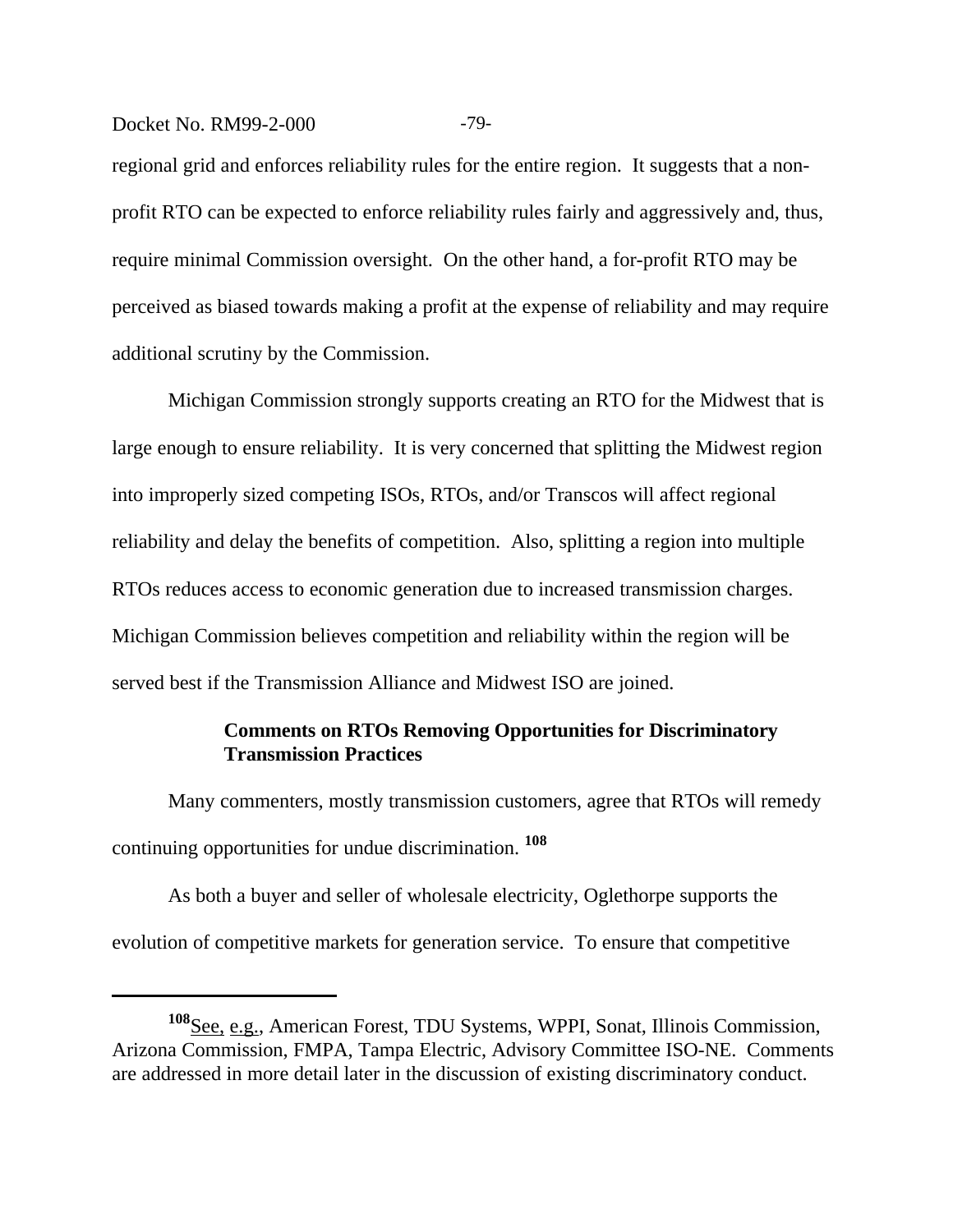#### Docket No. RM99-2-000 -80-

markets evolve and perform in a workable manner, market participants should be assured access to the transmission system on a fair and comparable basis, without regard to transmission ownership. It believes that true competition can occur only with widespread, open and nondiscriminatory access to the transmission system. UtiliCorp claims that removing control over access to transmission from the remaining large transmission-owning utilities and placing such control in properly structured RTOs will go a long way toward eliminating the remaining obstructions to effective competition in wholesale markets for electric power.

Virginia Commission agrees that discrimination exists and that RTOs can help facilitate competition and police non-competitive activities. However, Virginia Commission believes that it is premature to conclude that there is no role for rigorous governmental regulation. Virginia Commission urges that the Commission not rely exclusively on RTOs to detect, prevent and penalize violations of the FPA and should itself provide for expedited handling of allegations regarding discrimination and market power abuses.

On the other hand, a number of commenters, mostly transmission owners, do not believe that RTOs are needed to address undue discrimination because they do not believe that significant discrimination problems remain with respect to wholesale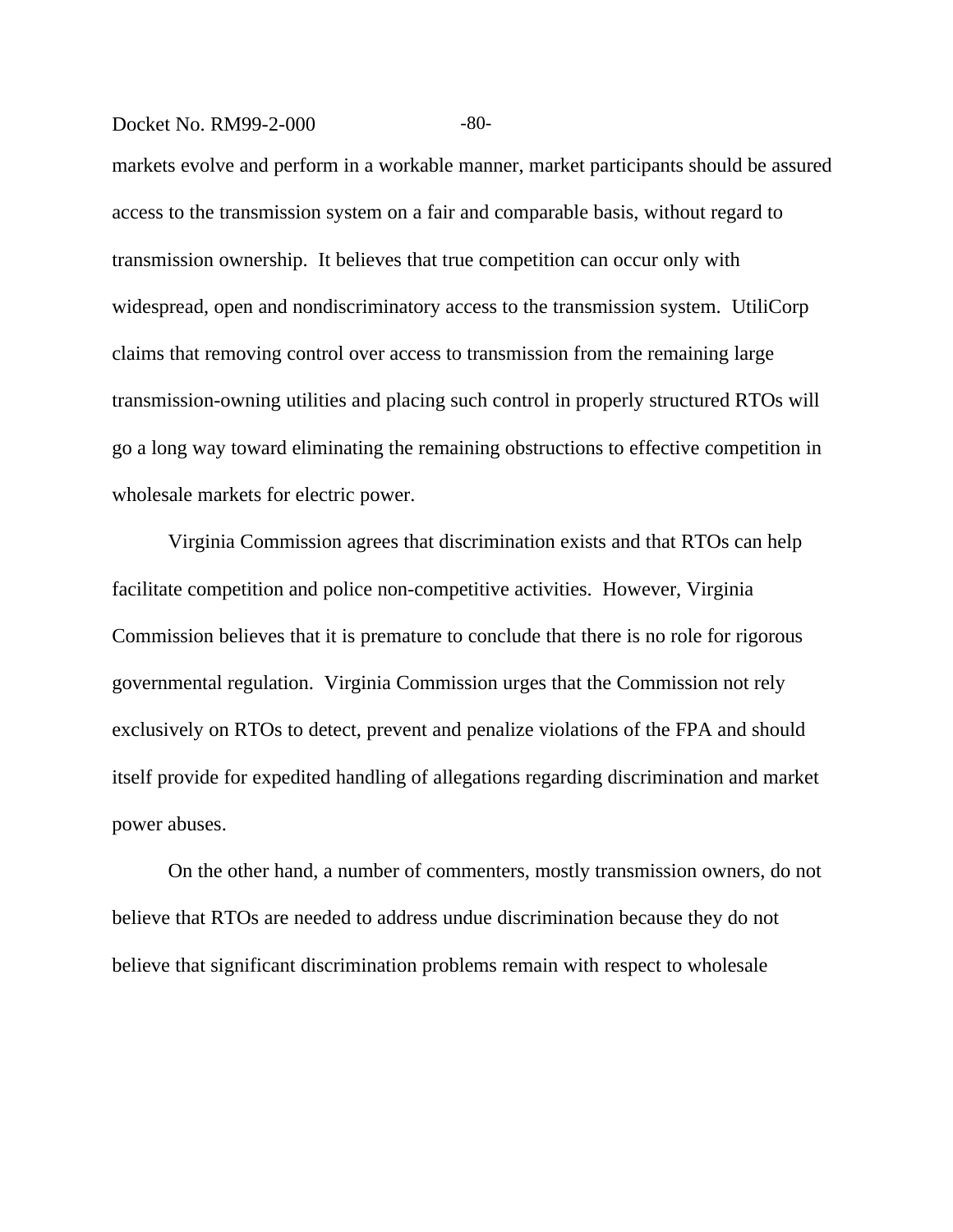#### Docket No. RM99-2-000 -81-

transmission access pursuant to Order No. 888. **109** PSE&G argues that, if a misperception exists in the marketplace as to the trustworthiness or incentives of transmission owners as a whole, it may signal a need for an industry-wide educational campaign that discusses transmission operation and system reliability. However, such a misperception does not, in and of itself, warrant altering the structure of the industry.

#### **Comments on RTOs Resulting in Improved Market Performance**

DOE asserts that open and comparable transmission access can reduce both concentration in generation markets (by expanding the boundaries of the relevant market) and the potential to discriminate through vertical control but cannot, in its view, eliminate all market power. The establishment of an independent RTO can and should substantially mitigate the potential exercise of market power through vertical control, because dispatch and related transmission services will be provided by an independent entity with no financial interest in wholesale market participants. Furthermore, the expected contribution of an RTO in reducing the risk of horizontal market power will be realized only if RTOs have sufficient "critical mass." Appropriately sized RTOs are necessary to assure a transparent and fair marketplace for all generation.

EPA notes that RTOs can play an important role in the development of environmentally preferred or "green" electricity products for use by states that are

**<sup>109</sup>**See, e.g., United Illuminating, Southern Company, MidAmerican, Duke, PSE&G, FP&L, Entergy, FirstEnergy, Alliance Companies, Lenard, Florida Power Corp.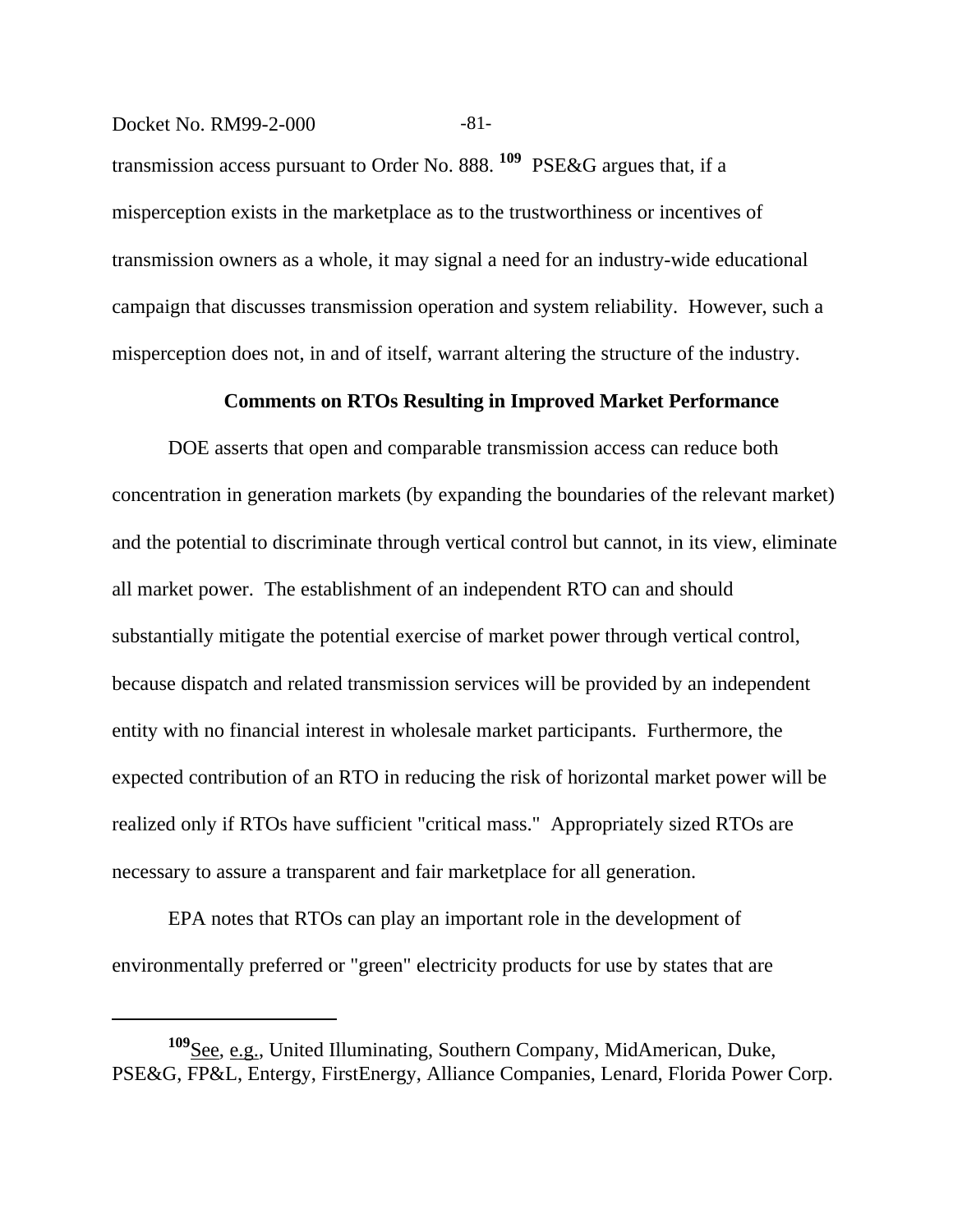#### Docket No. RM99-2-000 -82-

implementing retail electricity competition. As the operator of the transmission system, an RTO will have access to detailed information on the operations of individual generators as well as fuel type and air emissions, even where such information is considered confidential. RTOs are uniquely situated to assemble the information necessary to determine environmental attributes of specific retail electricity products for purposes of consumer information disclosure. EPA notes that this is already occurring in New England, where ISO-NE has agreed to provide the states with information on environmental attributes and resource mix for individual generators. In addition to facilitating consumer information disclosure, EPA notes that this information will support other state policies, such as renewable portfolio standards and generation performance standards.

# **Comments on RTOs Facilitating Lighter-Handed Governmental Regulation**

Although most commenters agree that properly-designed RTOs can be selfgoverning to a certain extent, the vast majority of commenters believe that the Commission has either overstated the reliance it should place on self-governance or has reached this conclusion prematurely. Most of these commenters suggest that there is insufficient evidence at this time to reach the conclusion that RTO formation would necessarily result in lighter-handed regulation. A number of commenters also caution that the Commission should not significantly reduce its oversight of RTOs until they are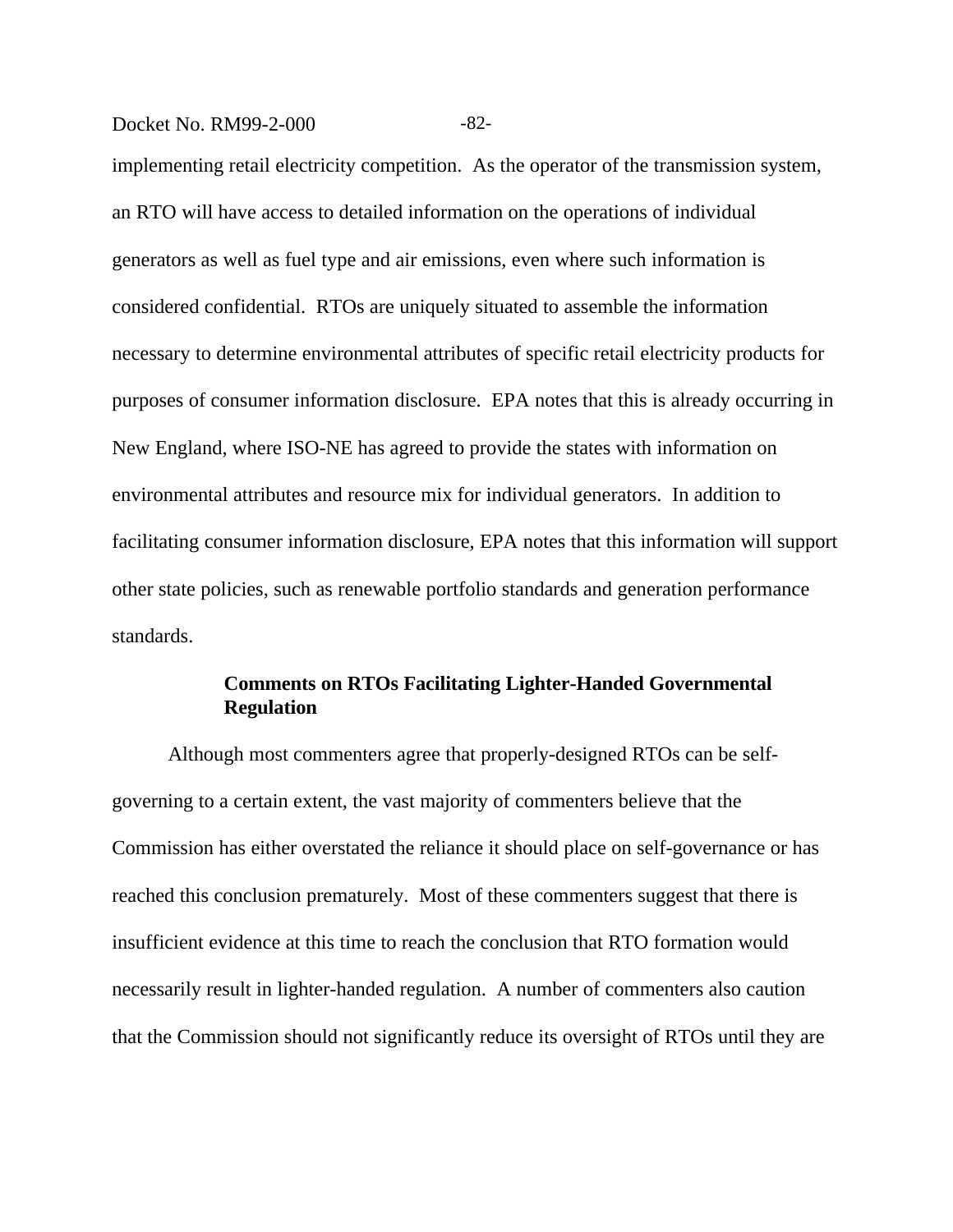#### Docket No. RM99-2-000 -83-

proven to be effective. British Columbia Ministry states that the structure of future RTOs should minimize additional layers of administration and oversight. However, at least one commenter, Cal DWR, noting that RTOs are themselves transmission monopolies subject to the FPA, argues that the Commission should continue its course of regulating RTOs to ensure compliance with legal and policy requirements.

PJM generally supports the Commission's conclusion regarding light-handed regulation. It notes that, where ISOs' decisions are independent and conducted through an extensive stakeholder processes to produce collaborative solutions to market issues, the Commission can defer confidently to those decisions. Under such circumstances, the Commission can be assured that ISO proposals to changes market rules and procedures would promote competitive markets and are not designed to favor any one group of market participants.

PJM argues further that the Commission accord greater flexibility to properly structured RTOs to change market rules and procedures without Commission filings. An RTO with an established stakeholder process could publish some changes in market rules on its internet site, without requiring prior Commission approval. In the event that a market participant objected, it could file a complaint with the Commission. PJM says the benefit is that the market would not be hindered by delay in implementing new rules. Other rules could be permitted to go into effect upon filing, rather than at the end of the Commission review process.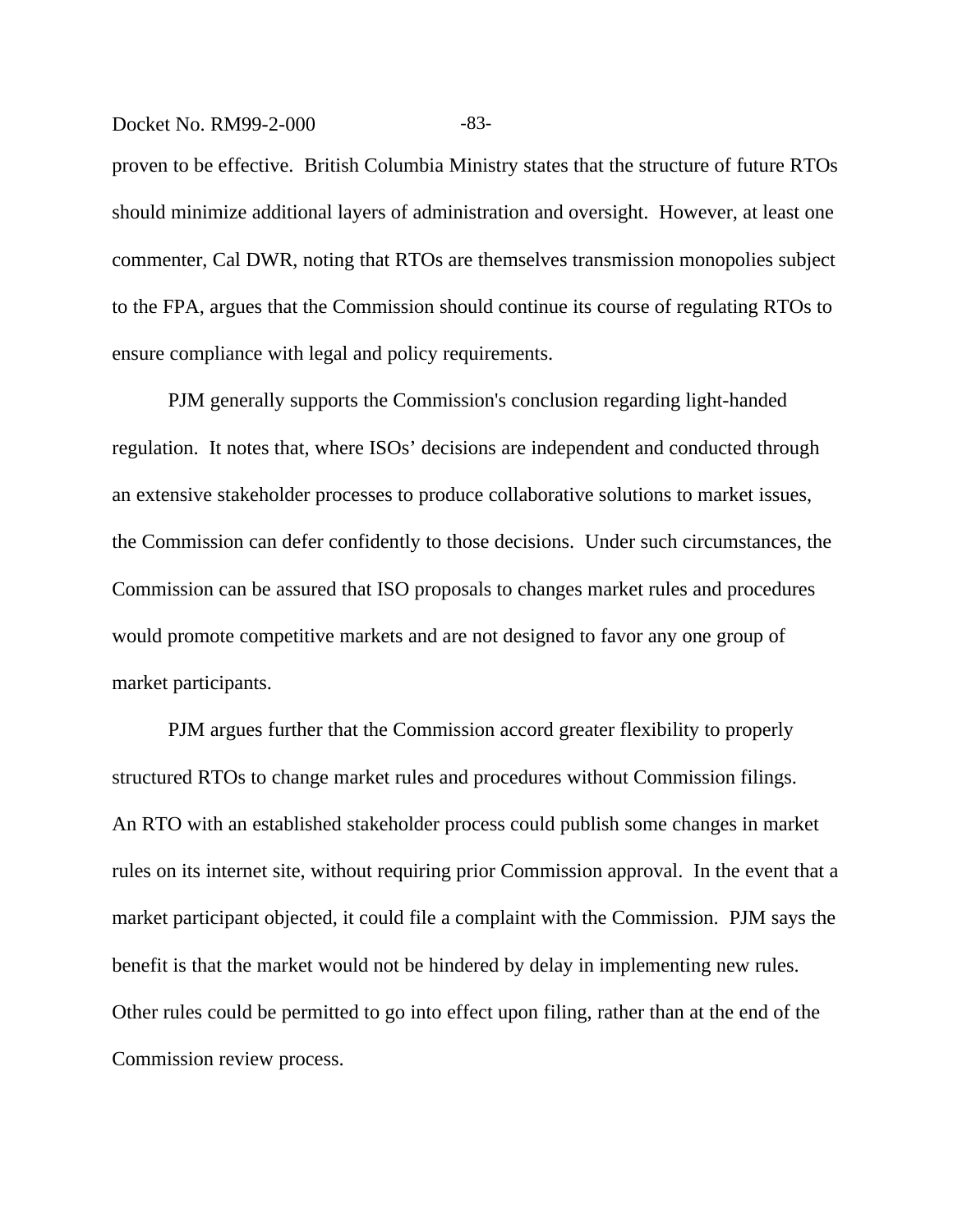Docket No. RM99-2-000 -84-

Some commenters suggest that the Commission be particularly deferential to decisions that result from ADR processes. For example, PNGC supports strong and broad dispute resolution power in an RTO. It argues that many small transmission users currently have no effective way to be heard regarding service complaints, outage restoration, and adequacy of equipment or maintenance because of the high cost of bringing such a dispute to the Commission. In addition, Desert STAR asserts that where the Commission has approved the charter governance and ADR processes of an RTO as being sufficiently broad-based and independent, the Commission should give some deference to decisions reached through the RTO's ADR processes. However, deference in dispute resolution to an RTO should not impair a transmission user's fundamental rights under section 211 of the FPA. Because the RTO will be a jurisdictional entity, the Commission is an appropriate appeals forum. Similarly, Seattle supports the Commission proposal to defer to RTOs on matters involving commercial, operating and planning practices, as well as to resolve disputes, but argues that it is too early to tell whether ISOs, transcos or other forms of RTOs can be deferred to in lieu of regulatory filings.

MidAmerican welcomes the Commission's proposed lighter-handed approach to regulation, but questions whether lighter-handed regulation, in fact, will be derived from the proposed rule. MidAmerican proposes that the Commission issue a policy statement to provide general guidance on how it intends to give deference to RTOs. For example, the policy should outline that, if a transmission owner follows RTO directives, it will be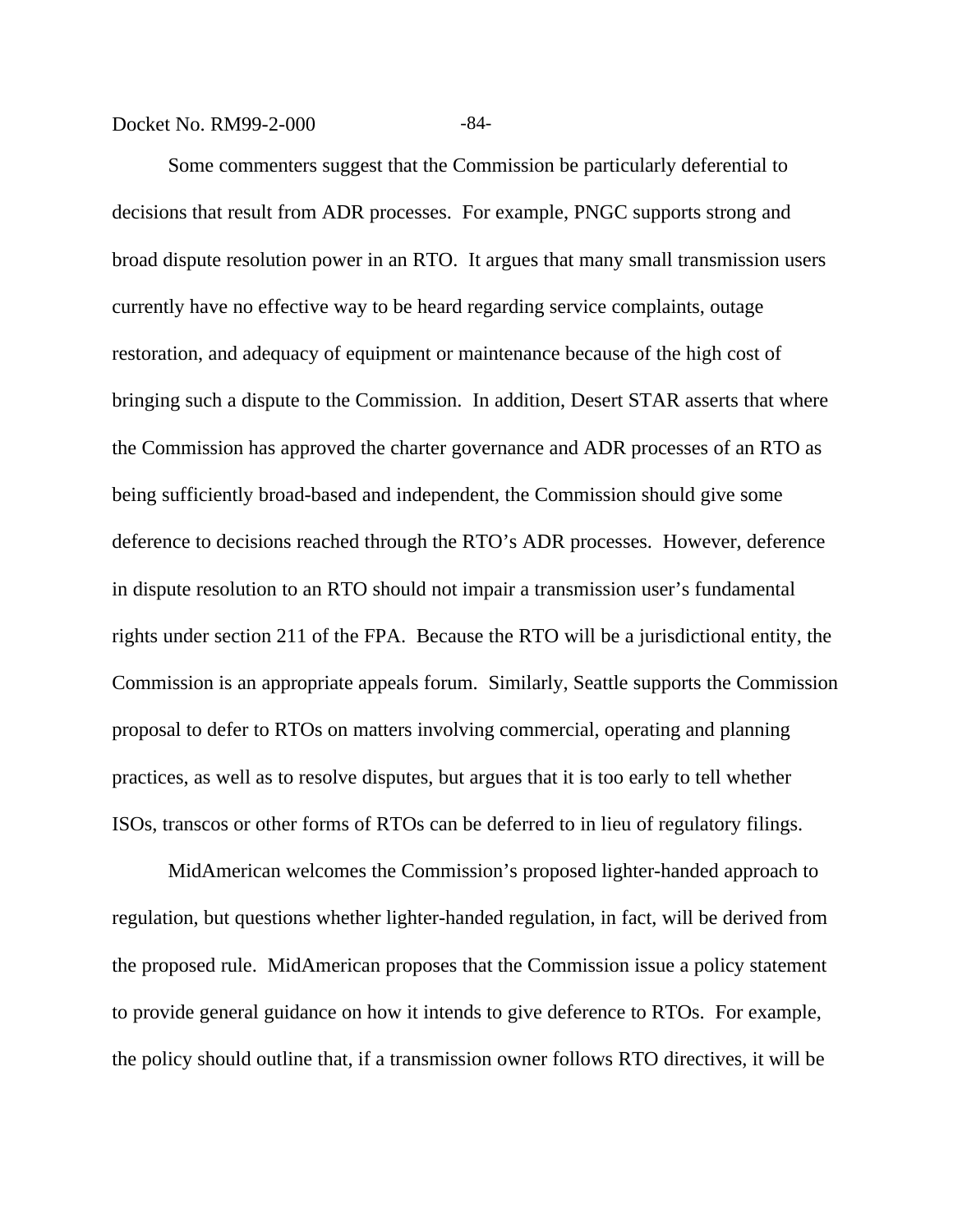#### Docket No. RM99-2-000 -85-

presumed that the transmission owner does not have transmission market power and that it is not capable of transmission market discrimination. The Commission should give deference to RTOs to design tariffs that include rate incentives and should permit returns on equity that compensate transmission owners for additional risks and for competitive market development.

A number of commenters argue that there is as yet no evidence to support the conclusion that RTO formation should lead to lighter-handed regulation. Duke and Entergy argue that each of the existing ISOs has been mired in significant litigation with market participants, and the Commission's dockets are loaded with cases arising out of decisions made by ISOs. They and NECPUC suggest that this raises the possibility that RTOs represent a new layer of regulatory oversight of market activities, supplementing rather than replacing federal and state regulation. FP&L states that the independence and objectivity of the Florida Public Service Commission make it unnecessary to create a formal (and costly) separate entity to operate and oversee the Florida grid as an RTO.

Other commenters suggest that the probability that RTOs can be self-regulating may be overstated. APPA argues that existing ISOs still represent the interests of the transmission owners that formed these ISOs. In addition, it argues that each ISO is a market participant because its revenue recovery is affected by the performance of transmission, ancillary services, and energy imbalance spot markets. It suggests that the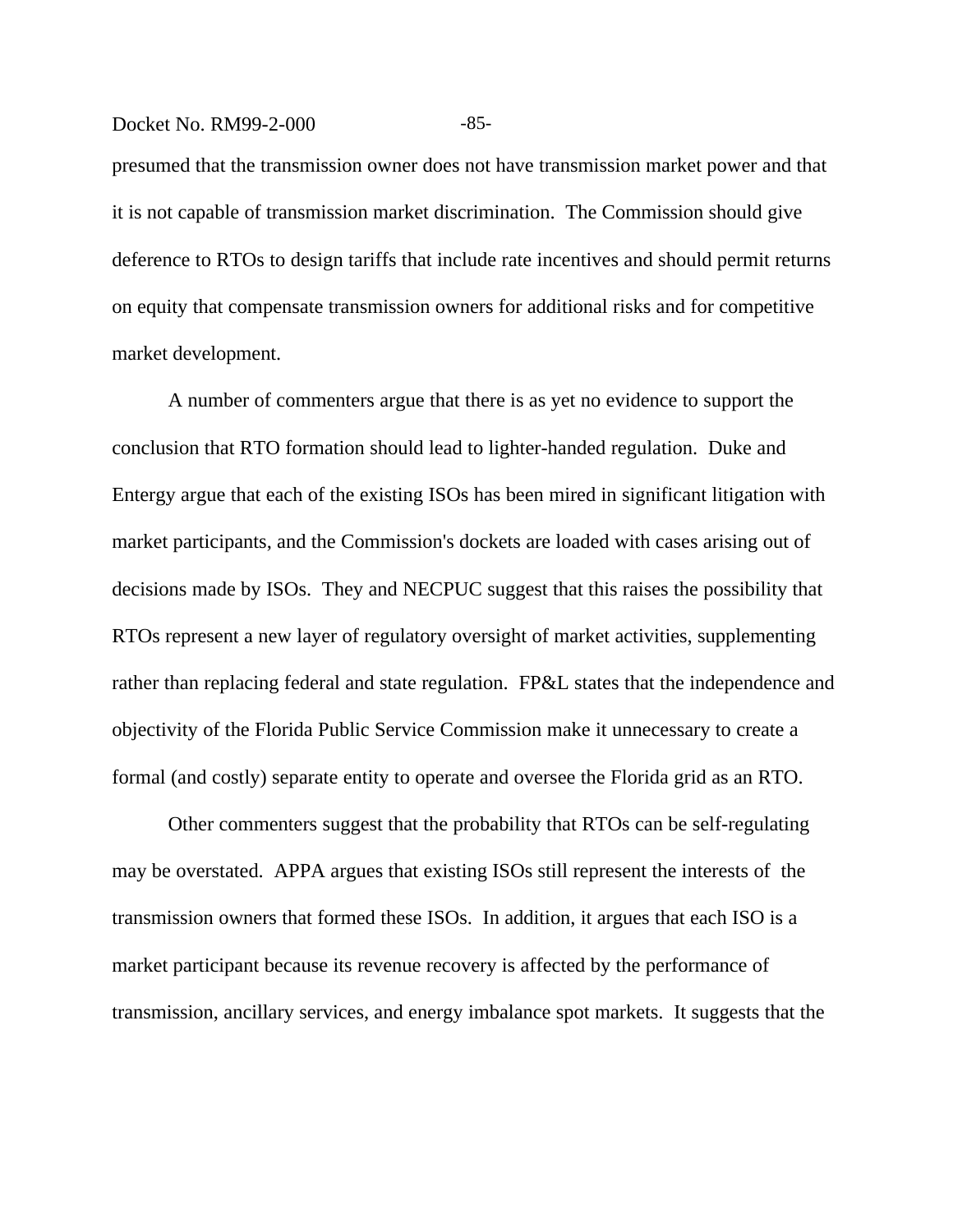#### Docket No. RM99-2-000 -86-

right to self-regulation must be earned in the marketplace, not bestowed by regulators in advance.

NECPUC argues that not only must an RTO be properly structured to be selfregulating, so must the utilities involved, or the RTO will constantly be involved in the business of dispute resolution. It suggests that during a transition phase, a certain level of active regulation may be inescapable. For example, it notes that the Commission stepped in quite definitively in developing the governance of the New England Power Pool. NECPUC believes that strong intervention by the Commission was effective at achieving progress when the parties in New England stalemated.

PG&E claims that an RTO is uniquely situated to handle a number of responsibilities, including reliability enforcement and sanctions, market monitoring, and reporting non-reliability market-related violations. However, a single entity, no matter how well-structured and independent, cannot successfully fulfill several competing roles simultaneously, i.e., serve as judge, jury and advocate. While the RTO can do much to create region-specific processes that meet the needs of market participants, the Commission must retain ultimate oversight. The RTO is not a substitute for this function. With the tremendous volume of transactions flowing through an RTO, even small errors in energy or financial accounting can lead to huge cost shifts. Market participants need to have a remedy at the Commission if issues are not resolved adequately by the RTO.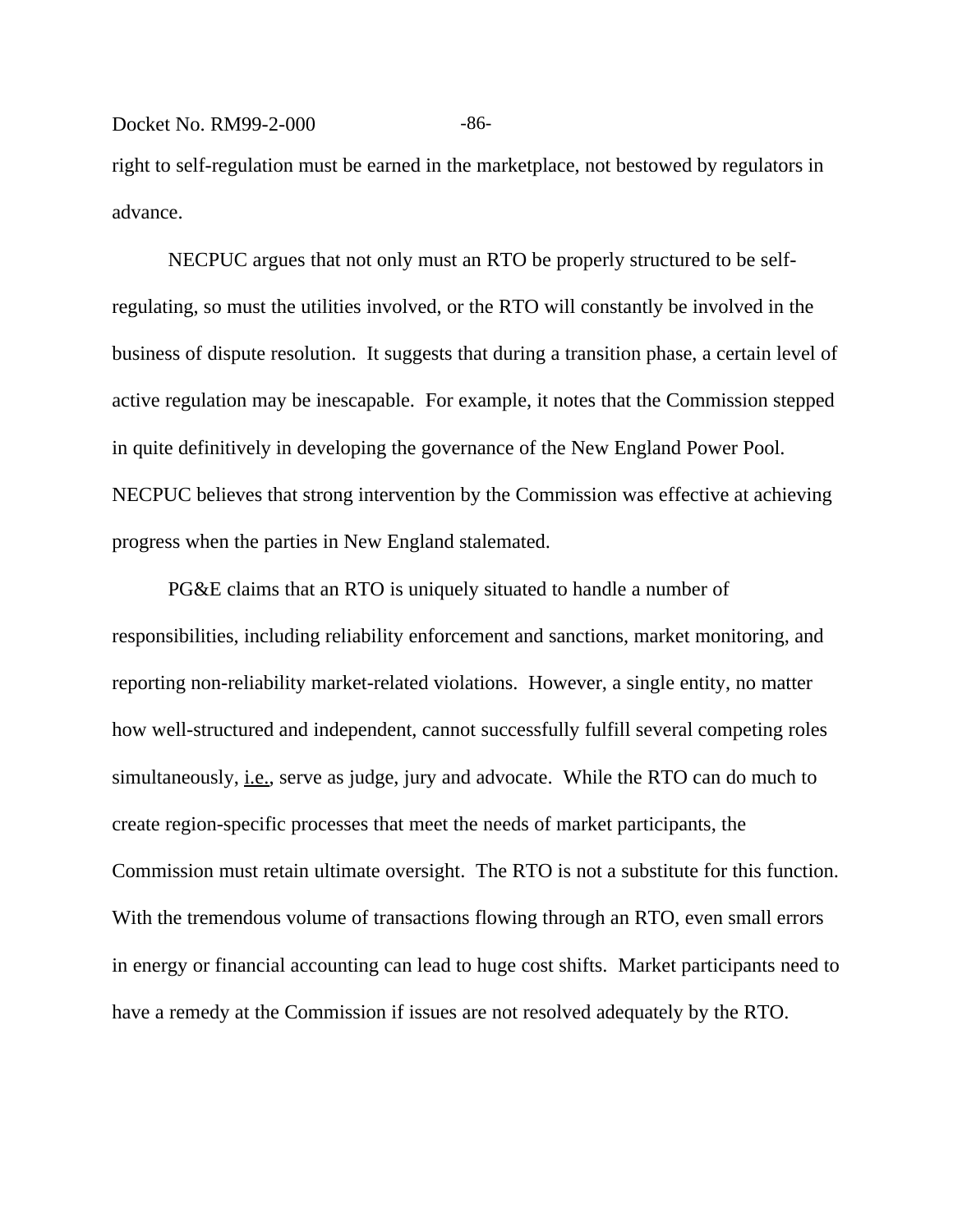Docket No. RM99-2-000 -87-

Other commenters believe that the Commission may have to play a strong role in ADR. Arizona Commission urges the Commission to give respect rather than deference to decisions reached through an RTO's ADR processes. TDU Systems state that the ability of an RTO transmission customer to obtain ultimate Commission review of a dispute with the RTO (or another RTO customer) should not be cut off. RTO tariffs should contain ADR provisions that allow for mediation or other low-cost forms of ADR so disputes can, if possible, be resolved without resort to the Commission. If this is not possible, the Commission should consider any dispute that comes to it after the conclusion of ADR at an RTO on a de novo basis.

In dealing with disputes between RTOs and their customers, TDU Systems suggests that the Commission be sensitive to the issue of "minority rights." The Commission should ensure that transmission customers with complaints against their RTOs get due process and a full and fair opportunity to air their concerns. Just because a customer may take a position in a dispute not shared by many others does not mean that it is automatically wrong.

Moreover, TDU Systems believe that the Commission, in considering the ADR issue, should make a distinction between ISOs or other RTOs that are not-for-profit or quasi-governmental in nature and for-profit RTOs. For-profit RTOs may not necessarily be well suited to be the arbiters of disputes, especially where they are an involved party. It would be inappropriate for the Commission simply to "off load" dispute resolution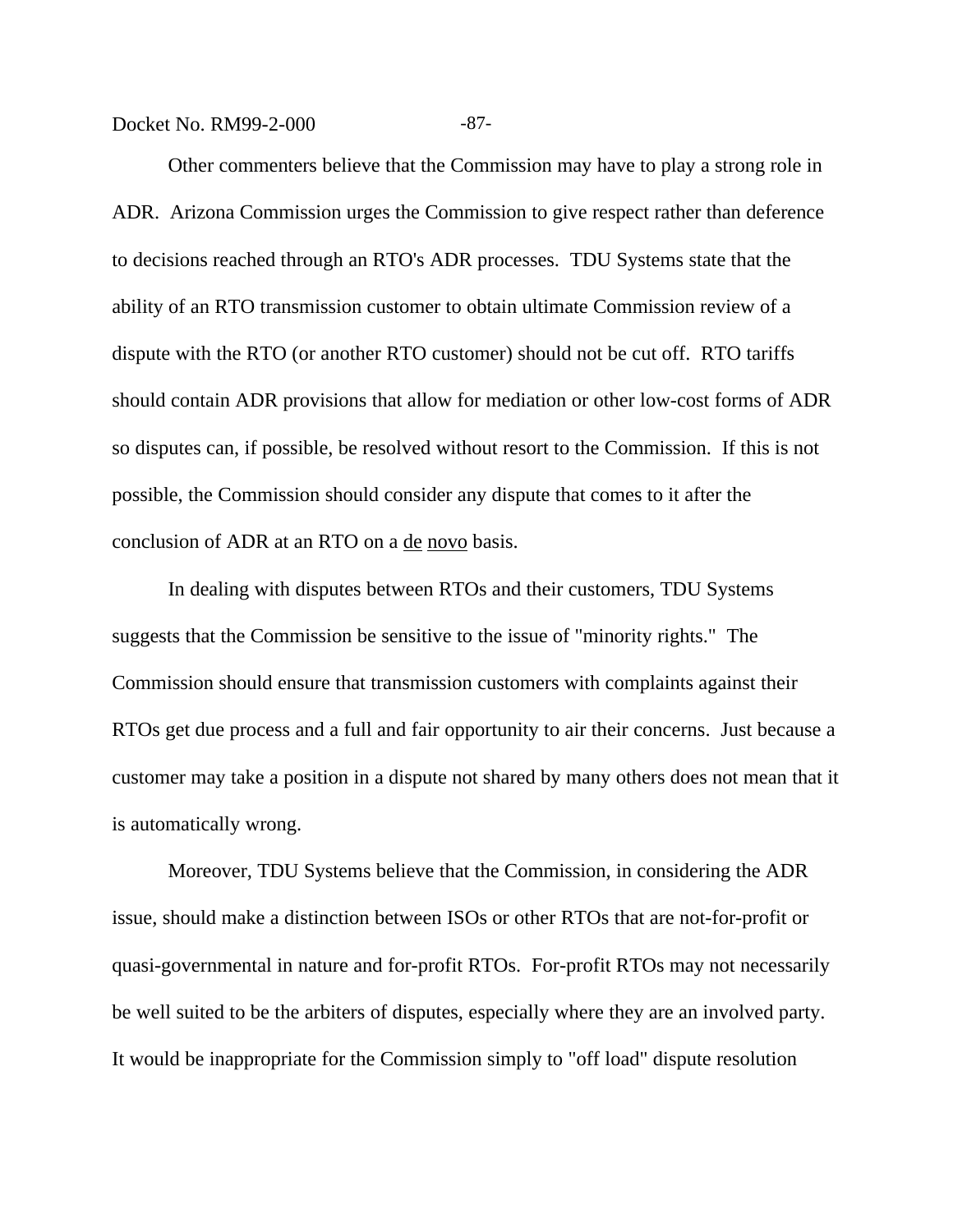## Docket No. RM99-2-000 -88-

duties to a private for-profit entity, especially if the entity is an interested party in the dispute. ISOs, on the other hand, are more quasi-governmental in nature, and if fully independent, may be in a better position to attempt to resolve a dispute, subject to Commission review.

Duke asserts that streamlined filings and approval procedures could reduce costs that would otherwise be borne by market participants. Reducing regulatory burdens could constitute one form of incentive to encourage RTO participation. The policy could be applied equally for non-profit and for-profit RTOs. On the other hand, TDU Systems argues that opportunities for streamlined RTO filings could set a very dangerous precedent, especially if applied to incentive rate filings of for-profit RTOs. RTOs will still be monopolies (although hopefully large horizontal ones, rather than smaller, vertically integrated ones). The norm for RTO filings should still be full Commission scrutiny. Entergy argues that the Commission should encourage proposals submitted by RTOs designed to increase regulatory efficiencies and reduce regulatory burdens imposed on RTOs. The Commission should specifically declare its willingness to entertain proposals to streamline filing requirements. The Commission could encourage innovative ways to reduce regulatory costs by authorizing performance-based rates that reward RTOs for reducing regulatory costs.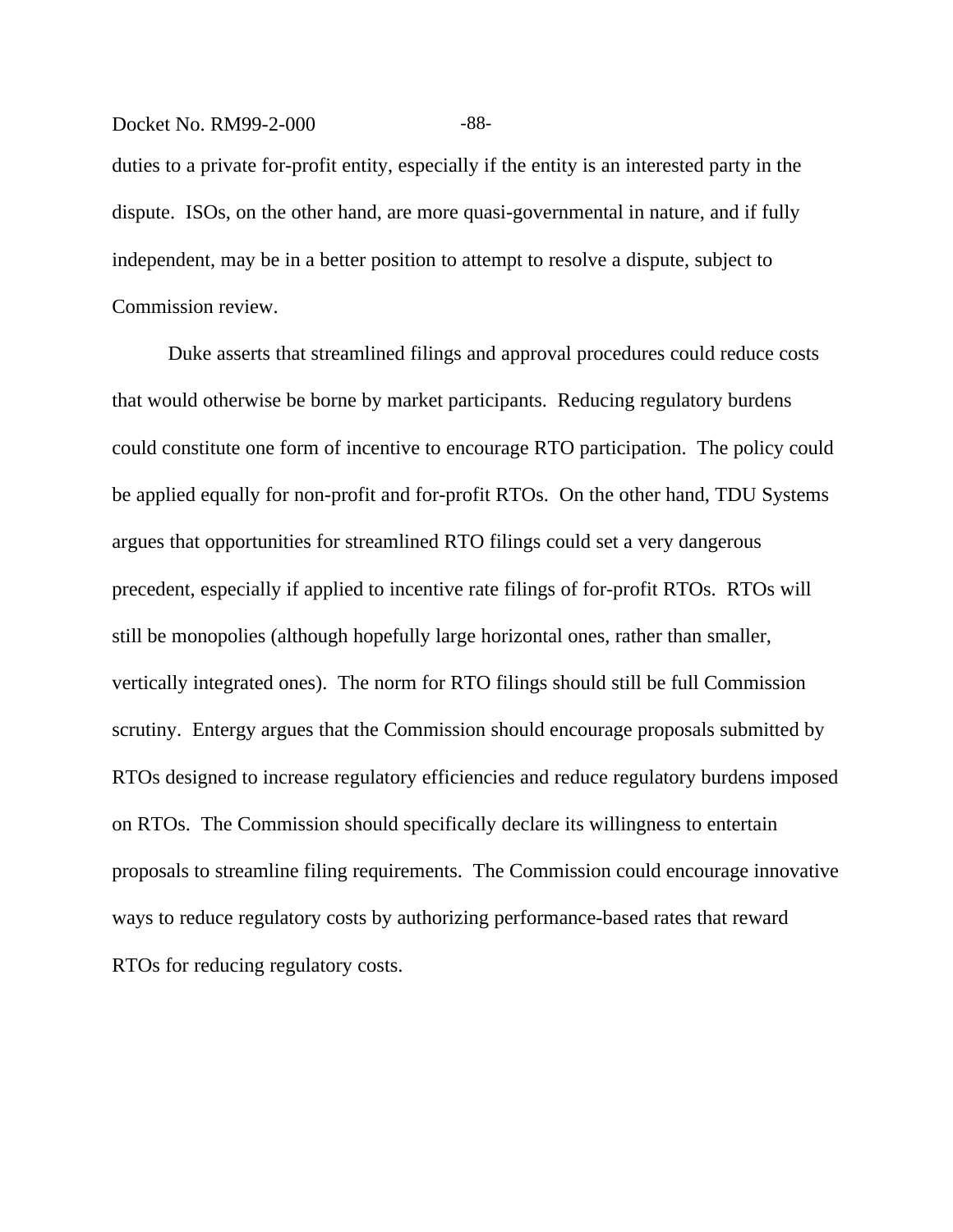## **Commission Conclusion**

We conclude that properly structured RTOs throughout the United States can provide significant benefits in the operation of the transmission grid. The comments received reinforce our preliminary determination in the NOPR that RTOs can effectively remove existing impediments to competition in the power markets.

## **Description of Benefits**

We conclude that RTOs will provide the benefits that we described in detail in the NOPR, and others that commenters mention. **110** While we acknowledge that the level of RTO benefits may vary from region to region depending on the current transparency and efficiency of markets, the Commission believes that benefits from RTO's would be universal. These benefits will include: increased efficiency through regional transmission pricing and the elimination of rate pancaking; improved congestion management; more accurate estimates of ATC; more effective management of parallel path flows; more efficient planning for transmission and generation investments; increased coordination among state regulatory agencies; reduced transaction costs; facilitation of the success of state retail access programs; facilitation of the development of environmentally preferred generation in states with retail access programs; improved

**<sup>110</sup>**The benefits described in this section are not intended to include all benefits that RTOs could provide. Some of the principal benefits of RTOs (e.g., more effective management of parallel path flows, improved congestion management) are addressed in later discussions of RTO minimum characteristics and functions.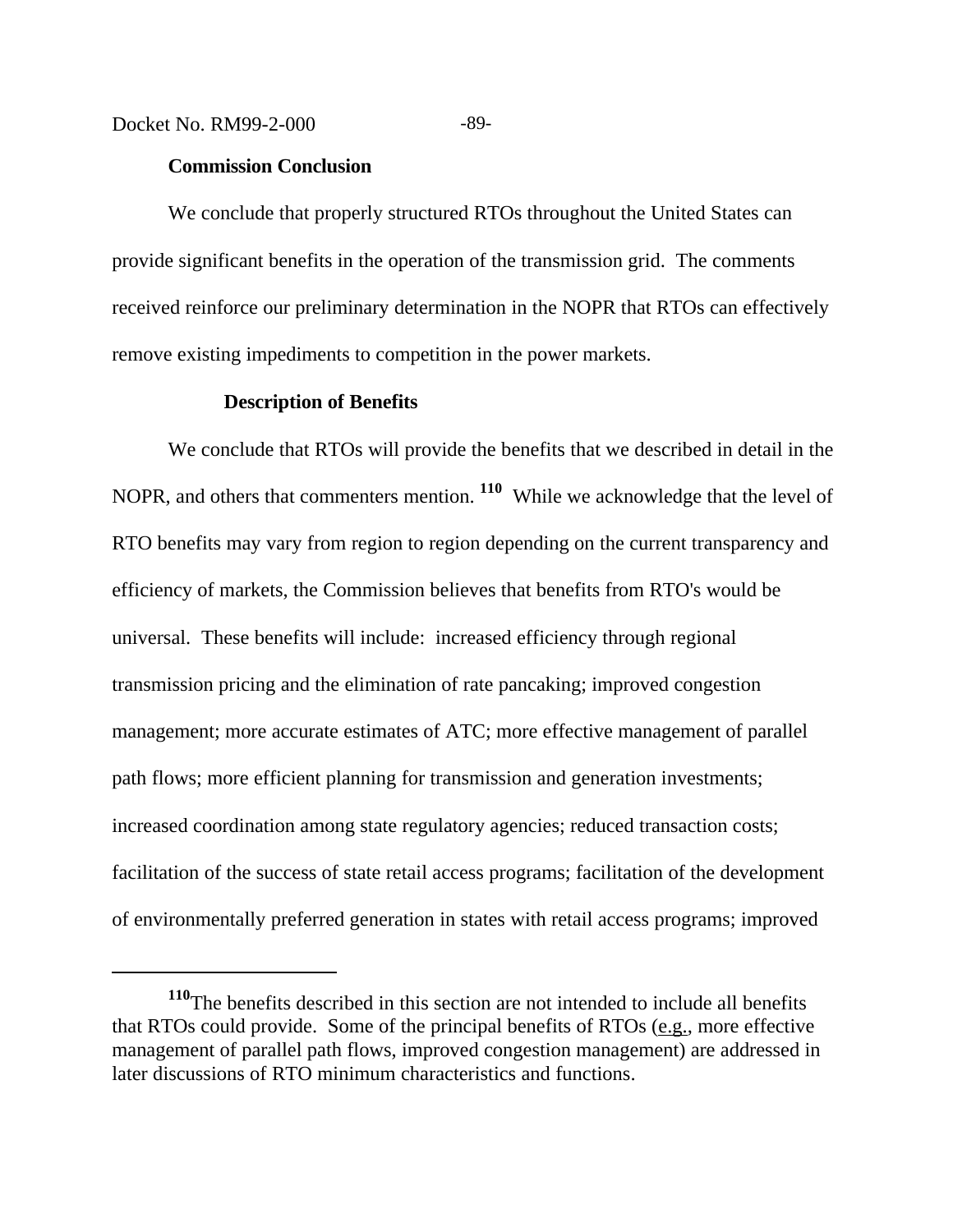## Docket No. RM99-2-000 -90-

grid reliability; and fewer opportunities for discriminatory transmission practices. **111** All of these improvements to the efficiencies in the transmission grid will help improve power market performance, which will ultimately result in lower prices to the Nation's electricity consumers.

As stated in the NOPR, we expect that RTOs can reduce opportunities for unduly discriminatory conduct by cleanly separating the control of transmission from power market participants. An RTO would have no financial interests in any power market participant, and no power market participant would be able to control an RTO. This separation will eliminate the economic incentive and ability for the transmission provider to act in a way that favors or disfavors any market participant in the provision of transmission services.

Most commenters support the premise that RTOs can be beneficial in addressing the remaining transmission-related impediments to full competition in the electricity markets. Although we recognize certain differences in perspective about the existence of, or potential for, widespread discrimination by current transmission owners, no one seriously disputes the benefits of a marketplace where service quality and availability are uniform, where users of the network are treated equally, and where commercially important data are readily available to all. Although some commenters support the NOPR proposal only if the costs of establishing RTOs do not exceed the benefits, a subject

**<sup>111</sup>**FERC Stats. & Regs. ¶ 32,541 at 33,716-20.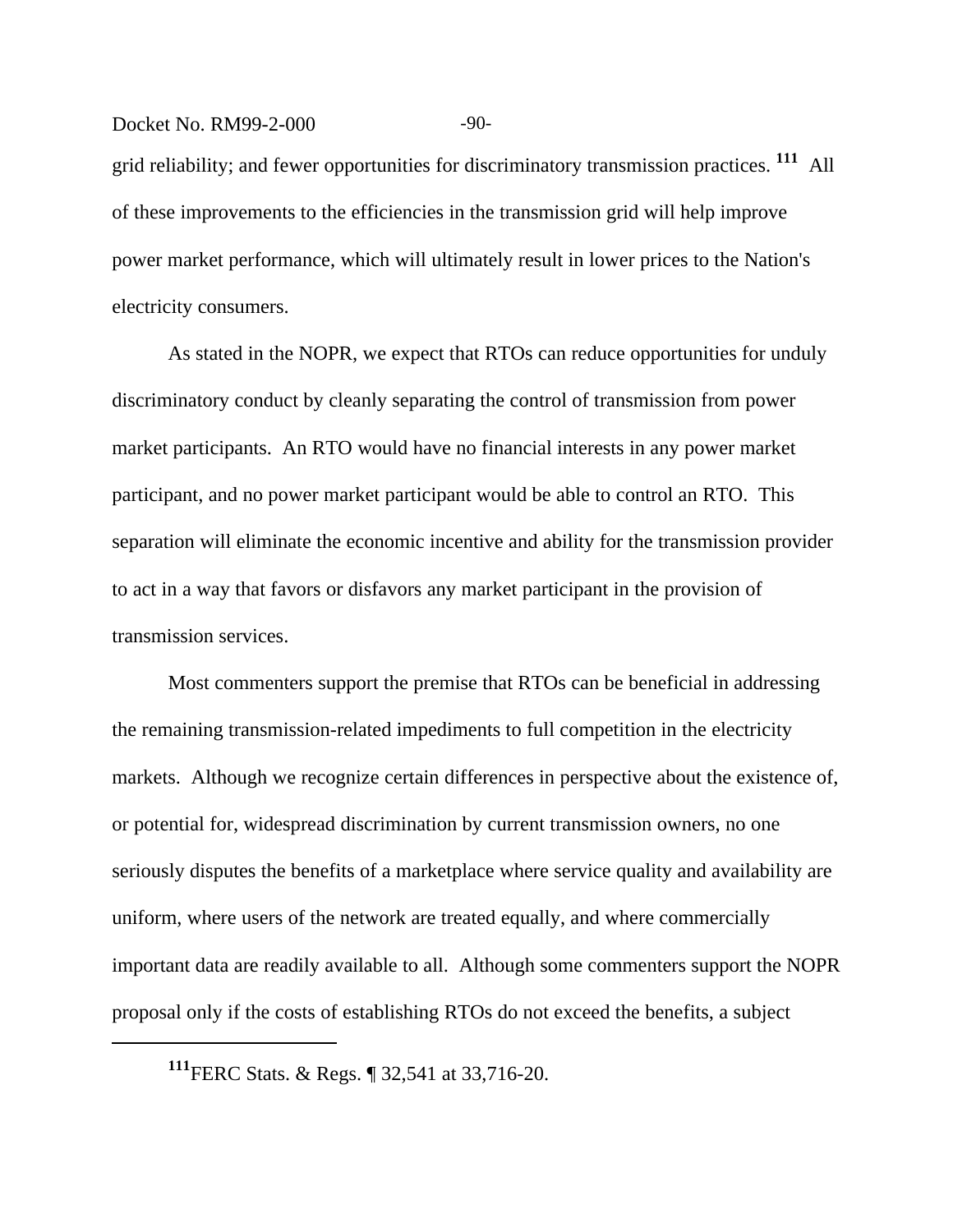## Docket No. RM99-2-000 -91-

discussed further below, most believe that the benefits listed in the NOPR are accurate and can be achieved through an RTO.

We recognize that some commenters believe that either RTOs alone will not solve all of the identified problems, or individual benefits can be achieved in ways other than creating RTOs. Both of these observations may have some merit. However, we believe that the creation of RTOs is one action that can address all of the identified impediments to competition and provide all or most of the identified benefits.

We also recognize that there are those who worry that the costs of establishing an RTO will outweigh the benefits. We believe this concern fails to account for the flexibility we have built into this rule. While many look at the high costs involved with respect to establishing some existing ISOs and PXs, this rule does not require an RTO to follow any specific approach. For example, this rule does not require the consolidation of control areas nor does it require the establishment of a PX. We are allowing significant flexibility with respect to how and, in some cases, when the minimum characteristics and functions are satisfied. Accordingly, we do not believe it will be necessary to expend the same level of resources that were expended, e.g., in California, to create an RTO satisfying our minimum characteristics and functions. We therefore conclude that the flexibility built into the Final Rule will allow RTOs to create streamlined organizational structures that are not overly costly. Moreover, with five ISOs now operating in the United States, there is considerable experience available regarding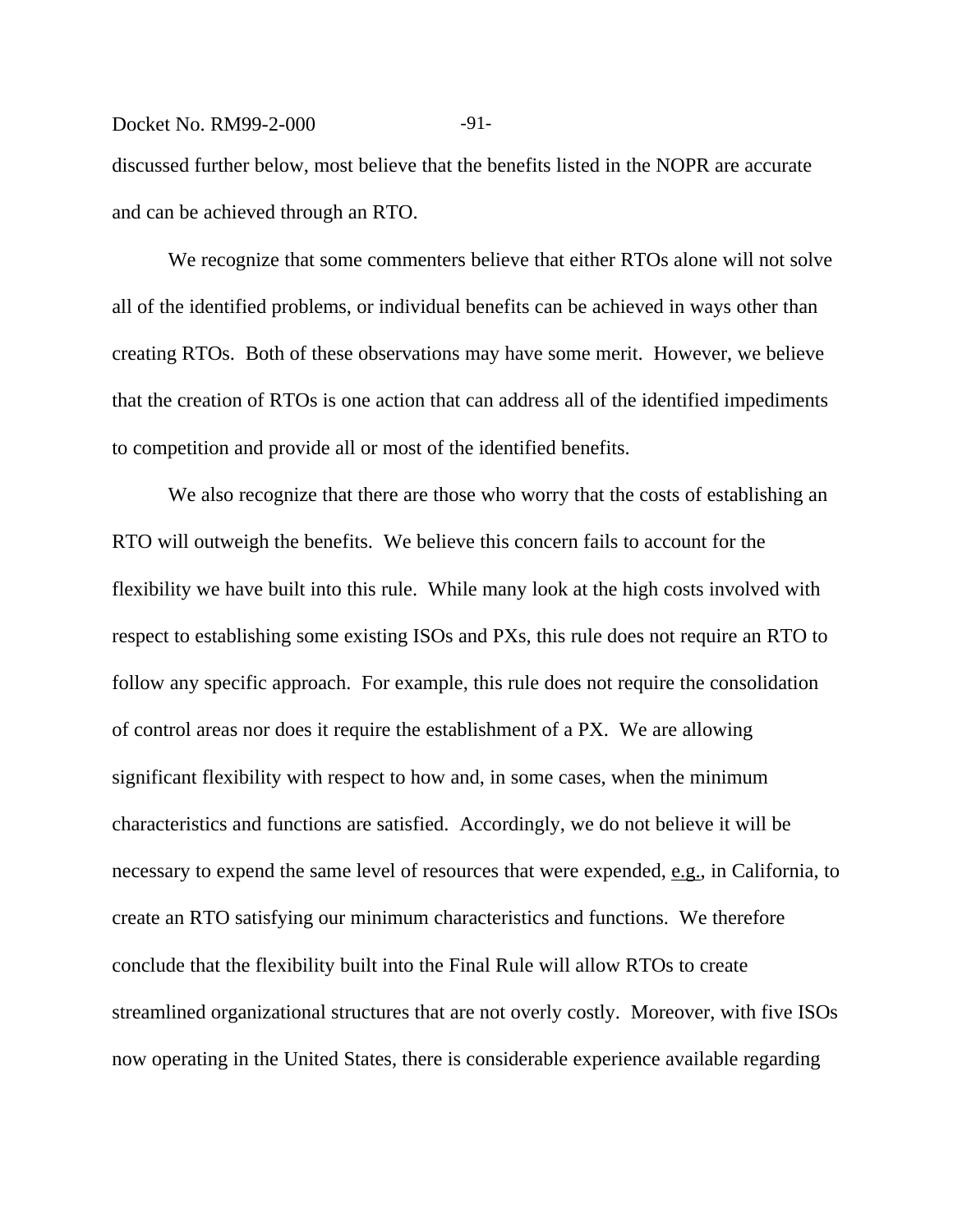## Docket No. RM99-2-000 -92-

what works and what does not with respect to regional transmission entities. This experience should make it somewhat easier, and more cost efficient, to create new RTOs.

As we stated in the NOPR, by improving efficiencies in the management of the grid, improving grid reliability, and removing any remaining opportunities for discriminatory transmission practices, the widespread development of RTOs will improve the performance of electricity markets in several ways and consequently lower prices to the Nation's electricity consumers. To the extent that RTOs foster fully competitive wholesale markets, the incentives to operate generating plants efficiently are bolstered. The evidence is clear that market incentives can lead to highly efficient plant operations. The incentives for more efficient plant operation can also affect existing generation facilities. Especially noteworthy is the recent experience that indicates improvements in the generation sector in regions with ISOs. Regions that have ISOs in place are undergoing dramatic shifts in the ownership of generating facilities. Large-scale divestiture and high levels of new entry in California and the Northeast are changing the ownership structure of these regions' generators. Access to customers and the presence of competing suppliers are creating the incentives for better-performing plants.

By improving competition, RTOs also will reduce the potential for market power abuse. As discussed earlier, eliminating pancaked transmission prices will expand the scope of markets and bring more players into the markets. By eliminating the mistrust in the current grid management, entry by new generation into the market will become more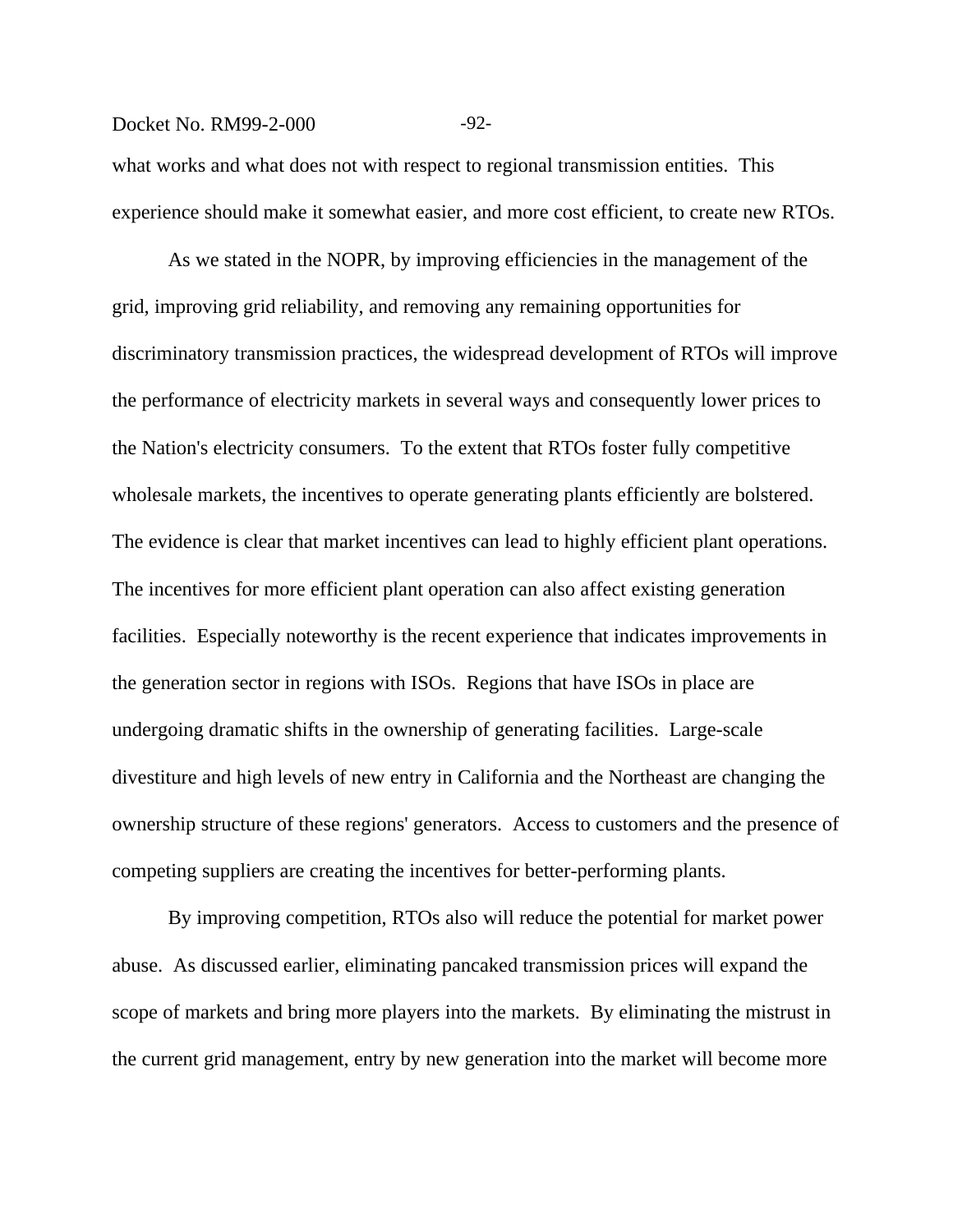## Docket No. RM99-2-000 -93-

likely as new entrants will perceive the market as more fair and attractive for investment. And with more players, the market becomes deeper and more fluid, allowing for more sophisticated forms of transacting and better matching of buyers and sellers.

## **Estimation of Benefits**

The full value of the benefits of RTOs to improve market performance cannot be known with precision before their development, and we do not yet have a sufficiently long track record with existing institutions with which to measure. The Commission staff has estimated a subset of the potential cost savings from RTOs as part of its National Environmental Policy Act analysis. In the Environmental Assessment (EA) for this rulemaking, three scenarios were developed to estimate potential economic and environmental effects of the rulemaking. **112** The scenario analysis was conducted using a computer simulation model of the continental U.S. electric power system over the period 1997 to 2015. **113** The Commission adopts staff's analysis.

The results of the EA modeling present a range of potential cost savings resulting from the changes in modeling assumptions in each scenario. Although this Final Rule does not mandate RTO formation, full development of RTOs as envisioned by the

**<sup>112</sup>**One of these scenarios assessed transmission effects only, the second assessed generation efficiencies in addition to transmission effects, and the third posited increased entry of new supply and demand choices.

**<sup>113</sup>**The Integrated Planning Model (IPM) was developed for the U.S. Environmental Protection Agency by ICF Inc. See 3.3.1 of the Commission Staff's Environmental Assessment in this proceeding.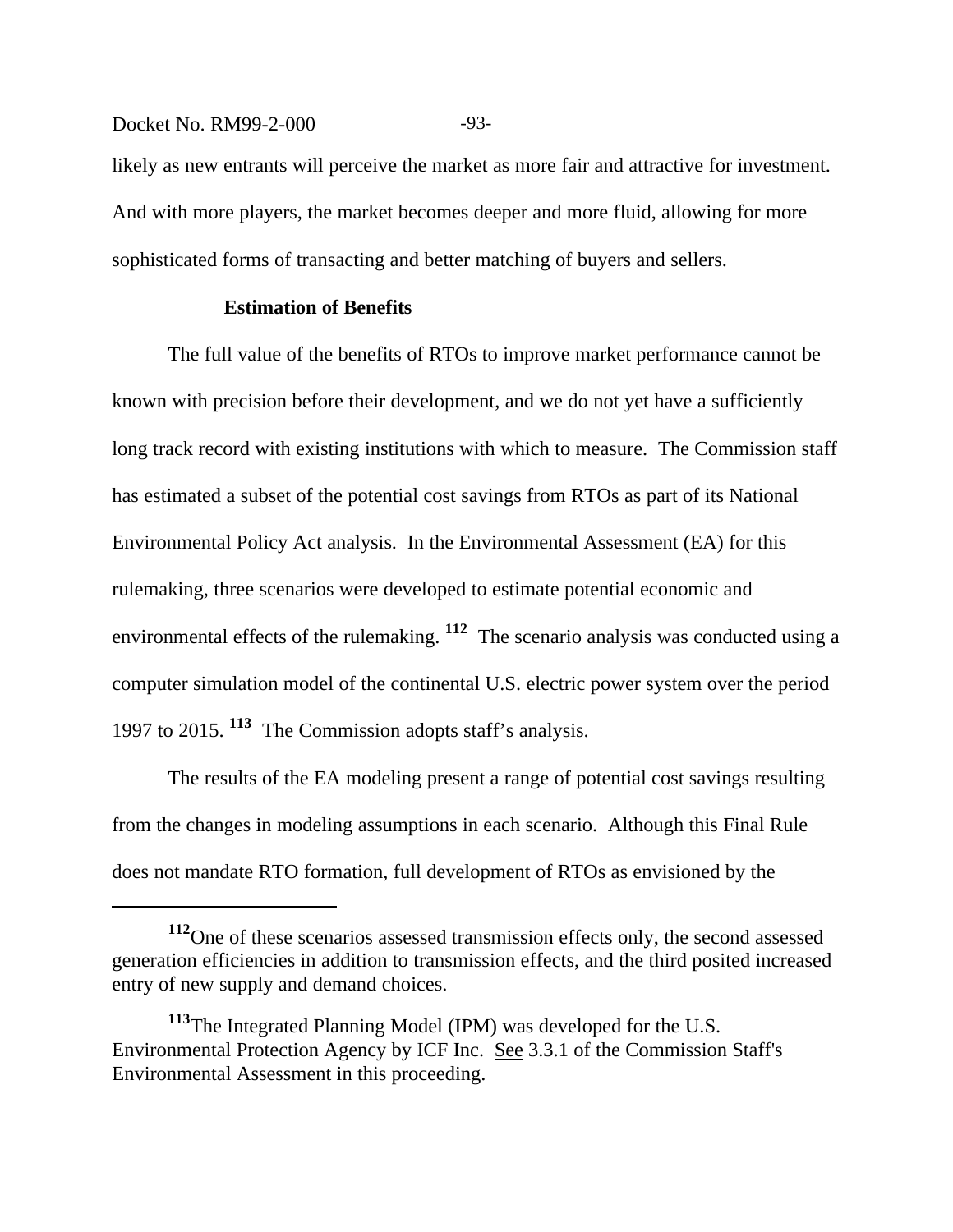## Docket No. RM99-2-000 -94-

Commission in this rule could offer substantial economic benefits. The EA scenarios modeled resulted in average annual savings of up to \$5.1 billion per year over the 2000- 2015 period. Based upon review of the EA scenarios and comparison with other existing analyses of competitive electric power markets, the best estimate from the EA analysis of annual benefits that could result from RTO formation is \$2.4 billion per year. This estimate results from a scenario in which the modeling assumptions for transmission and generation efficiency are selected for consistency with other economic analyses of competitive power markets, including the Order No. 888 Environmental Impact Statement analysis conducted by Commission staff in 1996. **<sup>114</sup>**

These estimates do not represent a complete economic analysis of the rulemaking because the EA analysis addressed only factors that may change the dispatch of power plants or future generating capacity decisions. The model accounts for production costs (capital additions, operations and maintenance expenses, and fuel) equal to roughly onethird of the annual sales revenue now passing through the industry, and does not include such cost categories as existing (sunk) capital, the distribution system, and end user charges such as taxes. If other cost savings were realized, for example, from merger-like consolidation savings in the transmission grid, these savings would be additional to those estimated in the EA. Benefits from elimination of market power and improved intra-

**<sup>114</sup>**Order No. 888, Final Environmental Impact Statement*,* FERC/EIS-0096, FERC Stats. & Regs. ¶ 31,036 at 31,860-96.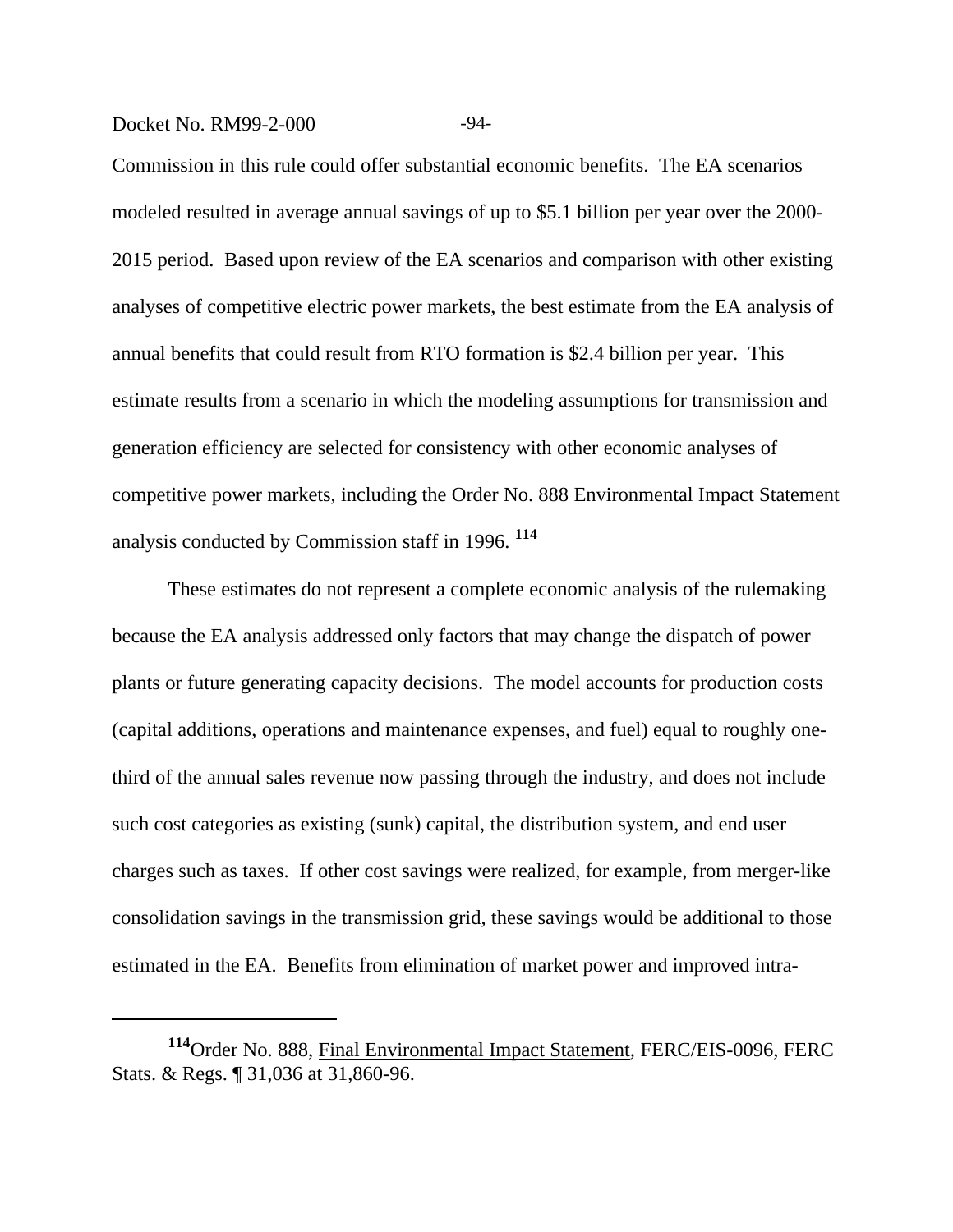## Docket No. RM99-2-000 -95-

regional congestion management are also not included in the calculation and could represent significant additional savings.

The costs of RTO formation are not explicitly captured in the EA analysis, nor are any potential costs associated with the provision of incentives for RTO formation or operation. Costs of RTO formation cannot be well estimated because of the wide range of design choices that the rule allows for a new RTO. For instance, the choice of building a dedicated telecommunications and data infrastructure, as opposed to relying on existing infrastructures, can have a large effect on the initial cost of an RTO. **<sup>115</sup>**

Based on review of cost studies for existing ISOs, it appears unlikely that the costs of RTO formation will exceed RTO cost savings on an annualized basis over time. This is because most of the costs are capital investments that occur at the beginning of the RTO's operation. But whether the costs in the initial period are under \$10 million or up to several hundred million dollars (and more likely between these two figures) for an RTO, they are small in comparison with the ongoing annual savings that RTOs may provide.

As discussed above, our best estimate of cost savings from RTO formation is \$2.4 billion annually, with potential cost savings estimated to be as high as \$5.1 billion annually. This represents about 1.1 to 2.4 percent of the current total costs of the U.S.

**<sup>115</sup>**See, e.g., California ISO, Cost Performance Benchmarking Study of Independent System Operators*,* revised version of Feb. 17, 1999.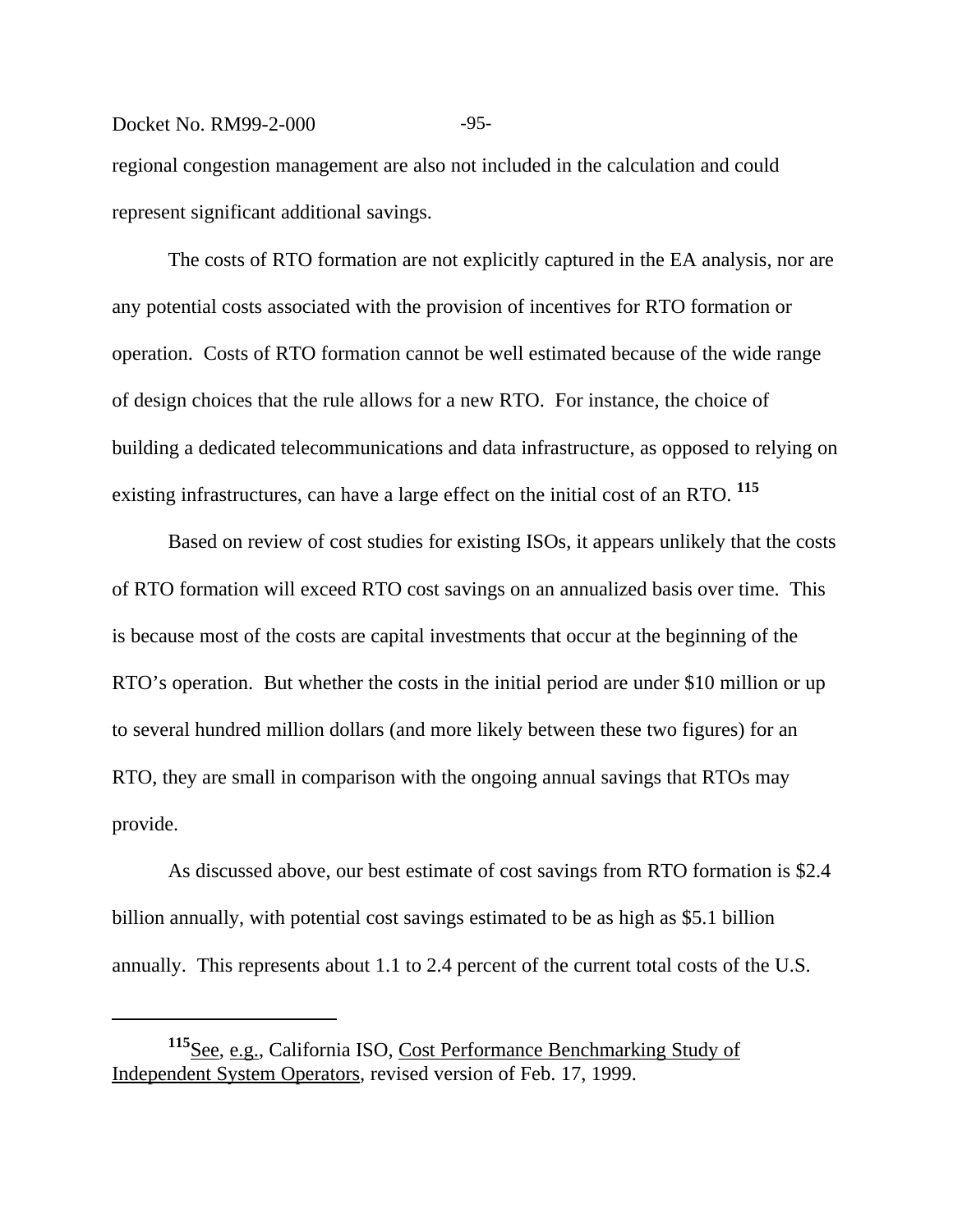Docket No. RM99-2-000 -96-

electric power industry. **116** Such savings can be considered in the context of recent analysis of the economic benefits of further industry restructuring. **117** The wholesale cost savings the Commission is anticipating from the formation of RTOs are properly viewed as distinct from the larger savings that may result from competitive retail power markets. However, RTOs can also help achieve retail access and its associated benefits by creating a robust wholesale power market. In this sense the cost savings from retail access depend on the Commission fulfilling its RTO objectives. **<sup>118</sup>**

## **Light-Handed Regulation**

One of the benefits of RTOs that we identified in the NOPR was that the existence of a properly structured RTO would reduce the need for Commission oversight and scrutiny, which would benefit both the Commission and the industry. We stated that to the extent an RTO is independent of power marketing interests, there would be no need for the Commission to monitor and attempt to enforce compliance with the standards of conduct designed to unbundle a utility's transmission and generation functions. We also

**<sup>116</sup>**Defined as revenue from sales to ultimate users, which were reported as \$215 billion in 1997. See Energy Information Administration, Annual Energy Review 1997, DOE/EIA-0384(97) (July 1998).

**<sup>117</sup>**See, e.g., Department of Energy, Supporting Analysis for the Comprehensive Electricity Competition Act*,* DOE-PO-0059 (May 1999).

**<sup>118</sup>**DOE's Economic Analysis of the Comprehensive Electricity Competition Act shows an estimated cost savings from a national policy of retail access to be \$20 to \$32 billion per year. See id.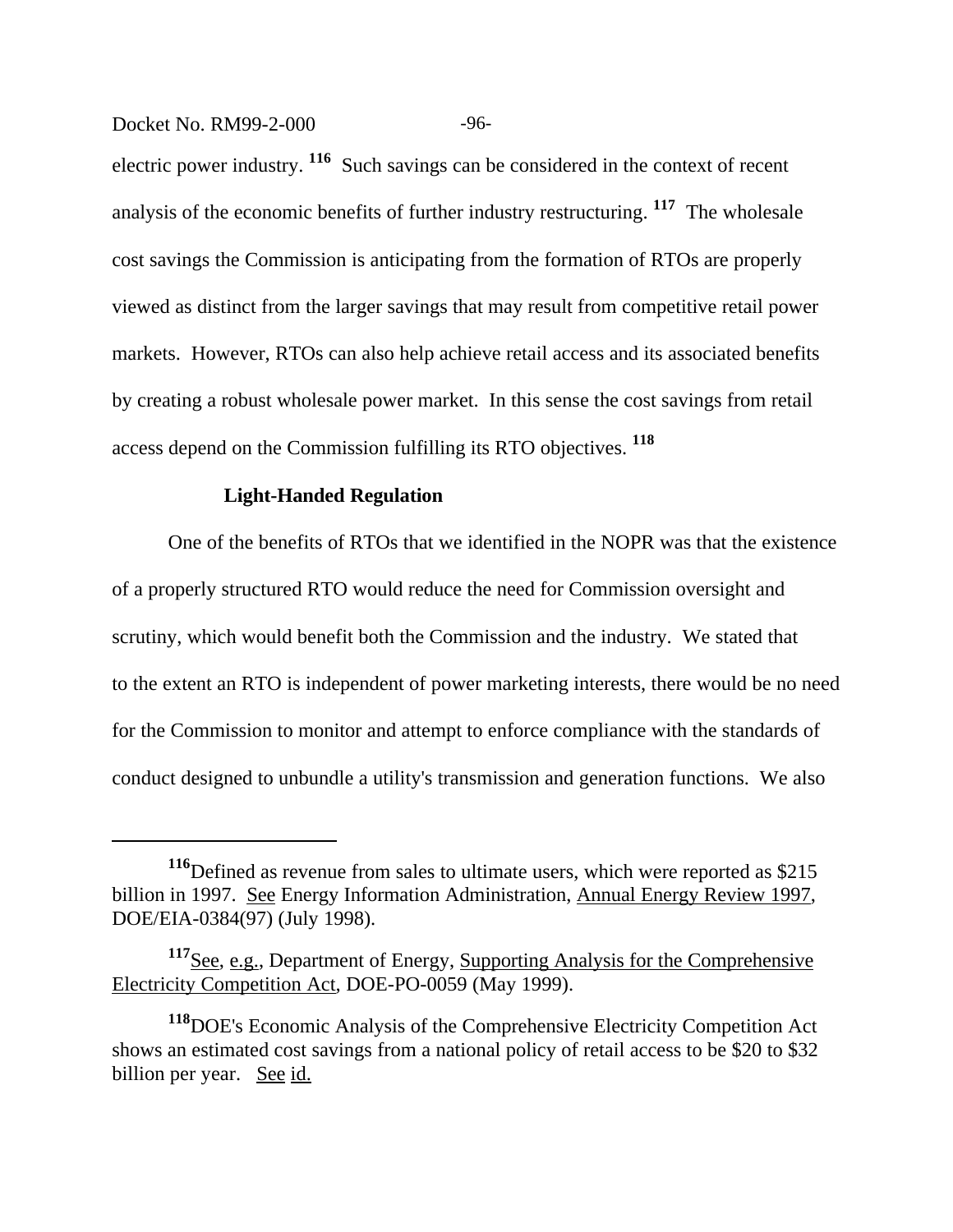## Docket No. RM99-2-000 -97-

stated that an independent RTO with an impartial dispute resolution mechanism could resolve disputes without resort to the Commission complaint process, and that it is generally more efficient for these organizations to resolve many disputes internally rather than bringing every dispute to the Commission. Further, we noted that the Commission has in the past indicated its willingness to grant more latitude to transmission pricing proposals from appropriately constituted regional groups **119** and, to the extent that RTOs increase market size and decrease market concentration, the competitive consequences of proposed mergers would become less problematic and thereby help further streamline the Commission's merger decision-making process.

We continue to believe that the types of reduced regulatory scrutiny mentioned in the NOPR, and summarized above, are possible and appropriate for RTOs. A number of commenters, however, have expressed concern that it is premature to reduce regulation of RTOs, and that RTOs will be monopolies that will require continued regulation. We believe that this concern stems from a misunderstanding of our concept of light-handed regulation. Admittedly, this concept is subject to varying interpretations.

We clarify that we will continue to apply the level of regulation and scrutiny that is necessary to ensure that public utilities comply with the FPA and our regulations. Only

**<sup>119</sup>**Inquiry Concerning the Commission's Pricing Policy for Transmission Services Provided by Public Utilities Under the Federal Power Act, 59 FR 55031 (Nov. 3, 1994), FERC Stats. & Regs. ¶31,005, at 31,140, 31,145, 31,148 (1994) (Transmission Pricing Policy Statement).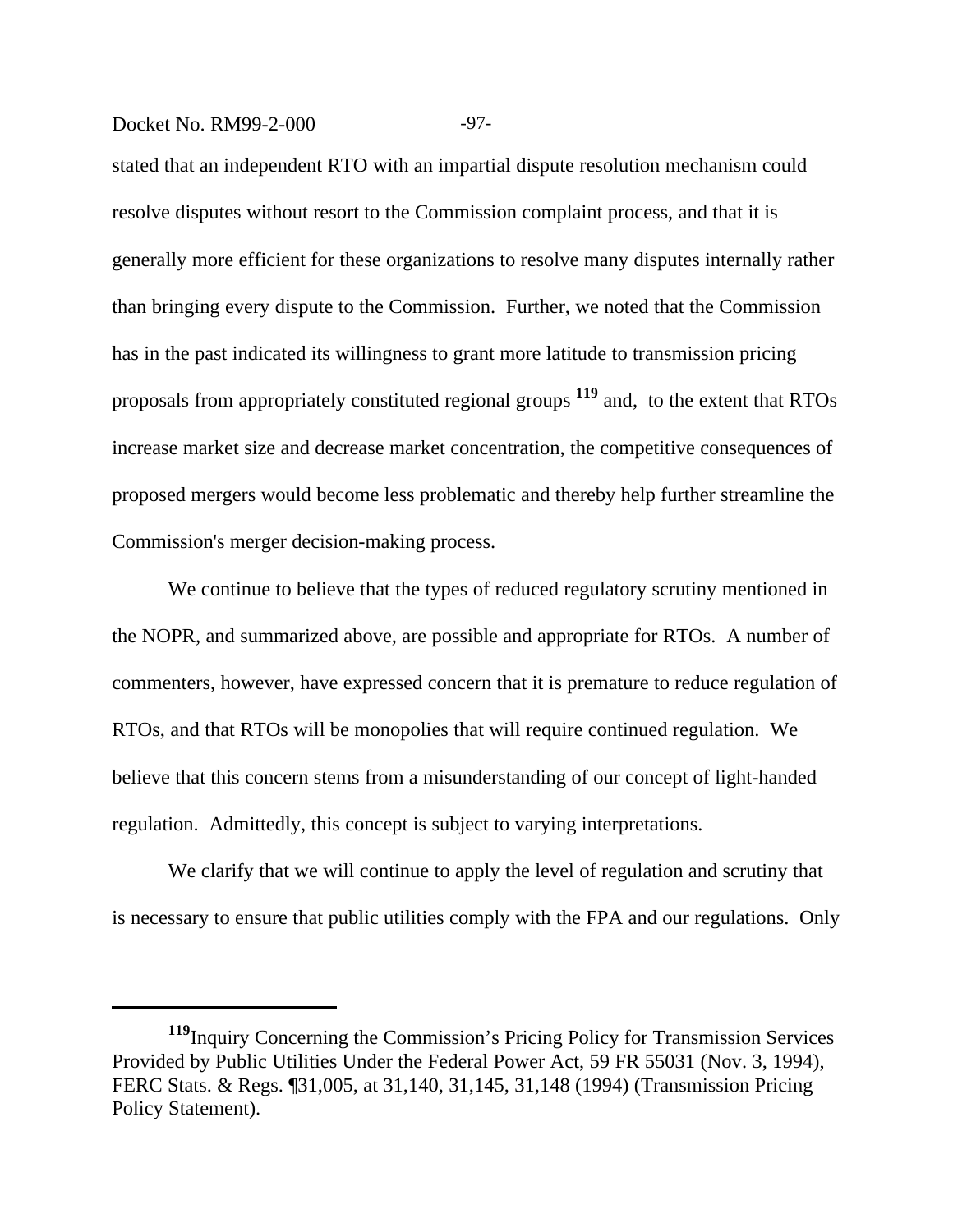## Docket No. RM99-2-000 -98-

when we determine that a different form of regulation will adequately protect the public interest, we will allow a reduced oversight role for the Commission.

Furthermore, our encouragement of the use of ADR by participants in RTOs to resolve disputes without resort to formal complaint proceedings is not new. In our RTG Policy Statement, we encouraged RTGs to develop alternative dispute resolution procedures for resolving transmission issues, particularly technical and reliability issues. We also stated that we would be willing to entertain proposals for some degree of deference to decisions rendered pursuant to an ADR process, pursuant to procedures that are specified in an agreement and assure due process for all participants. **120** We stated there, and we reaffirm here, that while the Commission cannot delegate its authority, it can give deference to resolutions that meet the standards of the FPA.

We reiterated this concept in the eleven ISO principles we set forth in Order No. 888. We stated there that an ISO should provide for a voluntary dispute resolution process that allows parties to resolve technical, financial, and other issues without resort to filing complaints at the Commission. **121** We have also expressed our willingness to grant some deference to changes to an open access tariff by an ISO concerning a regional

**<sup>120</sup>**Policy Statement Regarding Regional Transmission Groups, 58 FR 41626 (Aug. 5, 1993), FERC Stats. & Regs. ¶ 30,976 (1993) (RTG Policy Statement).

**<sup>121</sup>**Order No. 888, FERC Stats. & Regs. ¶ 31,036 at 31,732.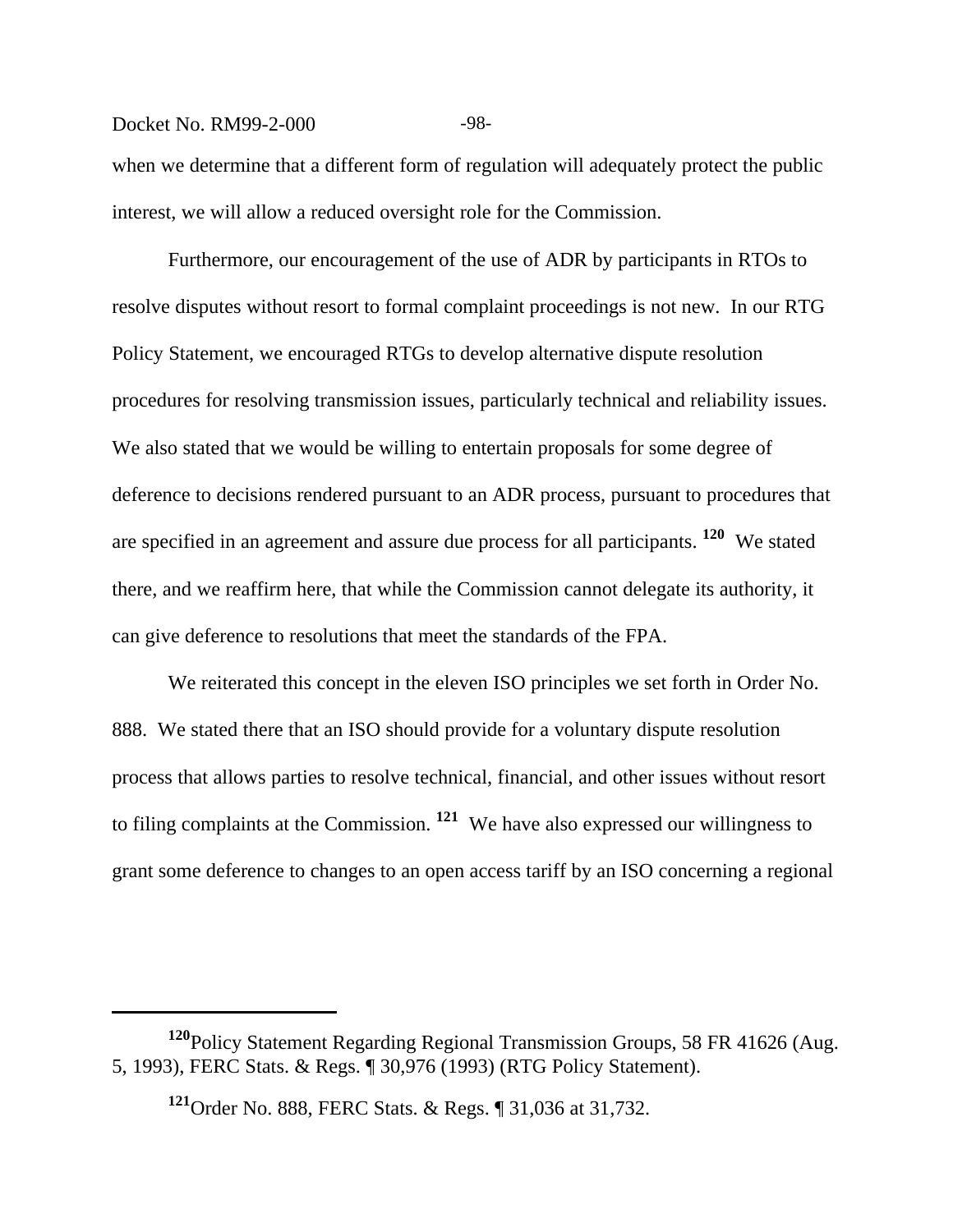## Docket No. RM99-2-000 -99-

solution to an identified regional problem based on what we understand is a broad consensus. **122**

Accordingly, we believe that some degree of deference can be granted on certain issues to independent RTOs that have appropriate procedural mechanisms in place to ensure fair representation of viewpoints. We cannot delineate here precisely the degree of deference that is appropriate, or on what issues. To the extent some issues can be fairly resolved within a region without formal Commission procedures, a benefit accrues to both the parties and the Commission.

In addition, we note that some of the innovative ratemaking policies discussed later in this Final Rule are consistent with light-handed regulation, since we expect that these policies may result in reduced levels of regulatory scrutiny. We emphasize, however, that we will not delegate or fail to exercise our regulatory responsibilities. We also recognize that the degree of deference and reduced regulatory scrutiny accorded to an RTO may necessarily depend on the ability of the RTO to reach consensus solutions to regional issues.

## **C. Commission's Approach to RTO Formation**

The NOPR proposed an approach to RTO formation that embraces several general principles: first, as a matter of policy, we should strongly encourage transmission owners

**<sup>122</sup>**See PJM Interconnection, L.L.C., 84 FERC ¶ 61,212 (1998).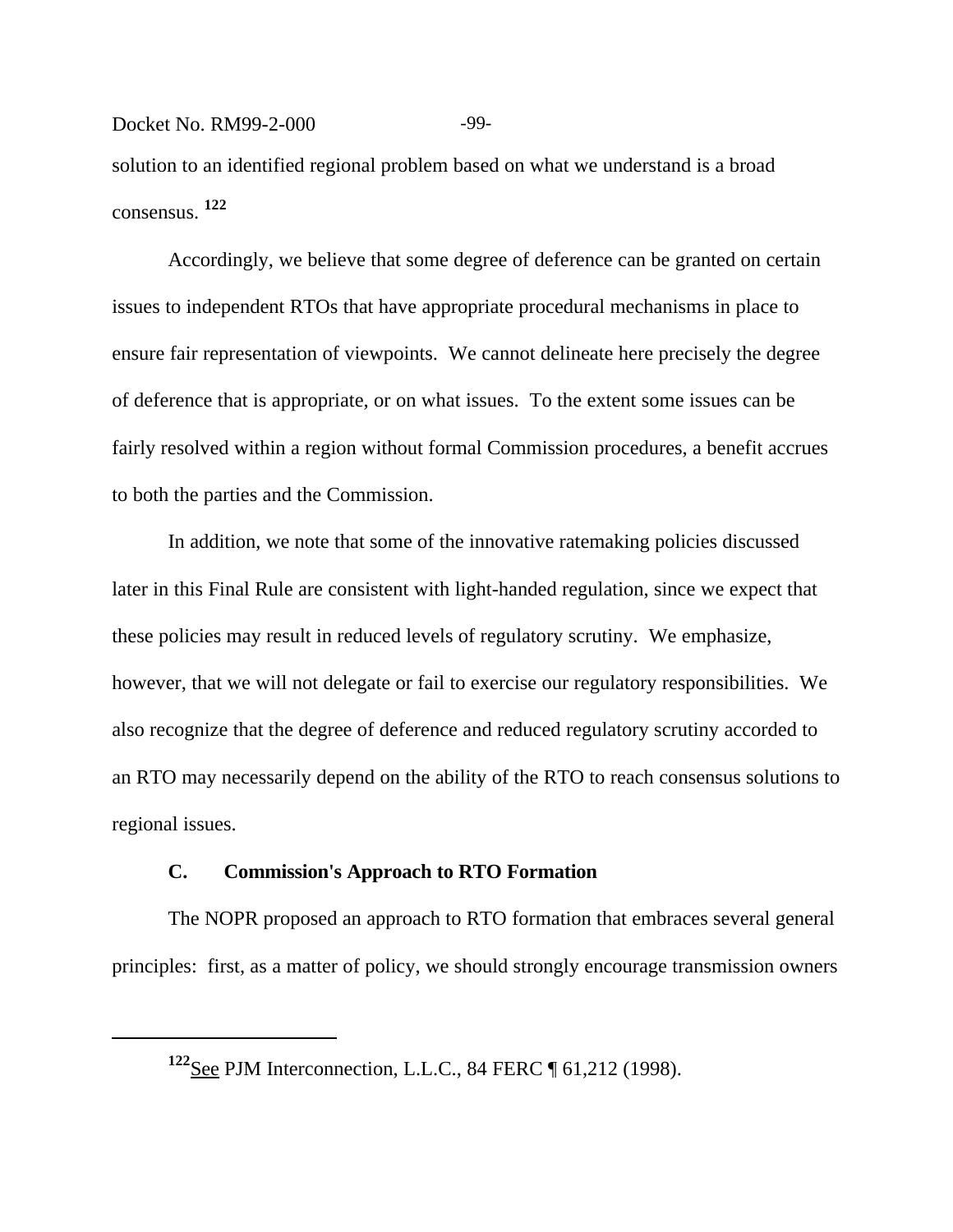Docket No. RM99-2-000 -100-

to participate voluntarily in RTOs; second, we should be neutral as to organizational form (e.g., ISO or transco) of an RTO as long as it satisfies our minimum characteristics and functions; and third, we should provide maximum flexibility as to the specifics of how an RTO can satisfy the minimum characteristics and functions. We sought comment on these principles and specifically asked whether we should generically mandate RTO participation **123** or whether market-based rates or merger approvals should be conditioned on RTO participation. **<sup>124</sup>**

Based on the wide array of comments received, which we discuss next, and the voluminous record compiled in this rulemaking proceeding, we conclude that a voluntary approach to RTO formation represents a measured and appropriate response to the technical impediments to competition that have been identified as well as the lingering discrimination concerns that have been raised. We believe that voluntary formation of RTOs will address the fundamental economic and engineering issues which confront the industry and the Commission, and will help eliminate any actual or perceived discriminatory conduct by entities that continue to control both generation and transmission facilities. **125** Further, we believe that the voluntary process adopted in this

**<sup>123</sup>**FERC Stats. & Regs. ¶ 32,541 at 33,762.

**<sup>124</sup>**Id.

**<sup>125</sup>**These engineering, economic and discrimination issues are discussed in Section III.A above.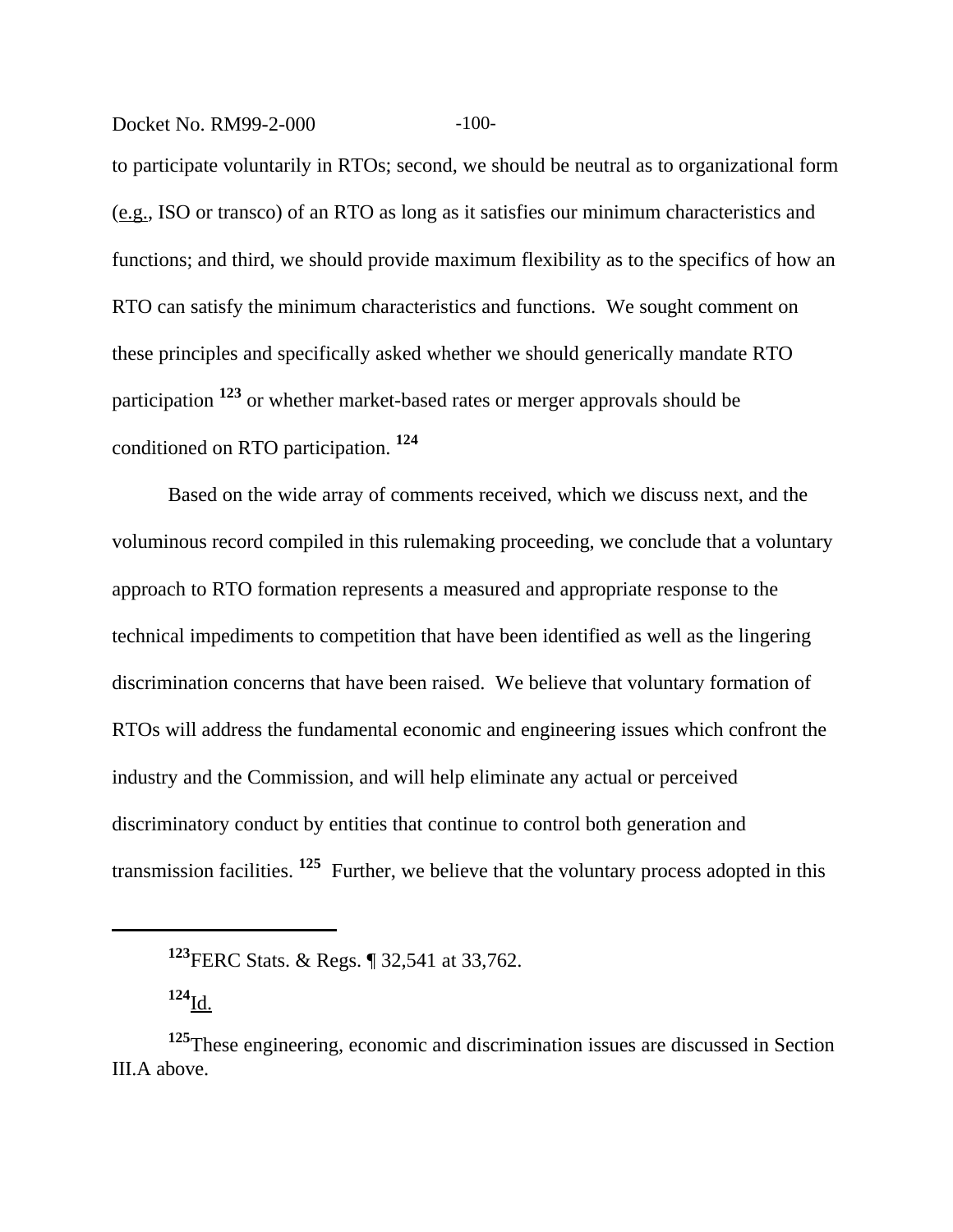Docket No. RM99-2-000 -101-

rule, in conjunction with the innovative transmission pricing reforms that we will permit RTOs to seek, will be successful in achieving widespread formation of RTOs in a timely manner. Our adoption of a voluntary approach to RTO formation in this Final Rule does not in any way preclude the exercise of any of our authorities under the FPA to order remedies to address undue discrimination or the exercise of market power, including the remedy of requiring participation in an RTO, where supported by the record.

## **1. Voluntary Approach**

#### **Comments**

Comments as to whether the Commission should require formation of and/or participation in RTOs break down into five main categories: (1) the Commission should require formation of and participation in RTOs; (2) formation of and participation in RTOs should be voluntary; (3) the Commission should encourage voluntary RTOs, but with strong enforcement mechanisms; (4) RTOs should be voluntary, but if they do not form or if utilities do not participate, the Commission should mandate them; and (5) RTOs should be voluntary, but the requirements of the NOPR effectively create a mandate.

Most investor-owned utilities argue that RTOs should be voluntary. Most municipal utilities, customer groups, consumer advocates, and marketers argue that the Commission should require RTOs. State commissions and cooperatives are more evenly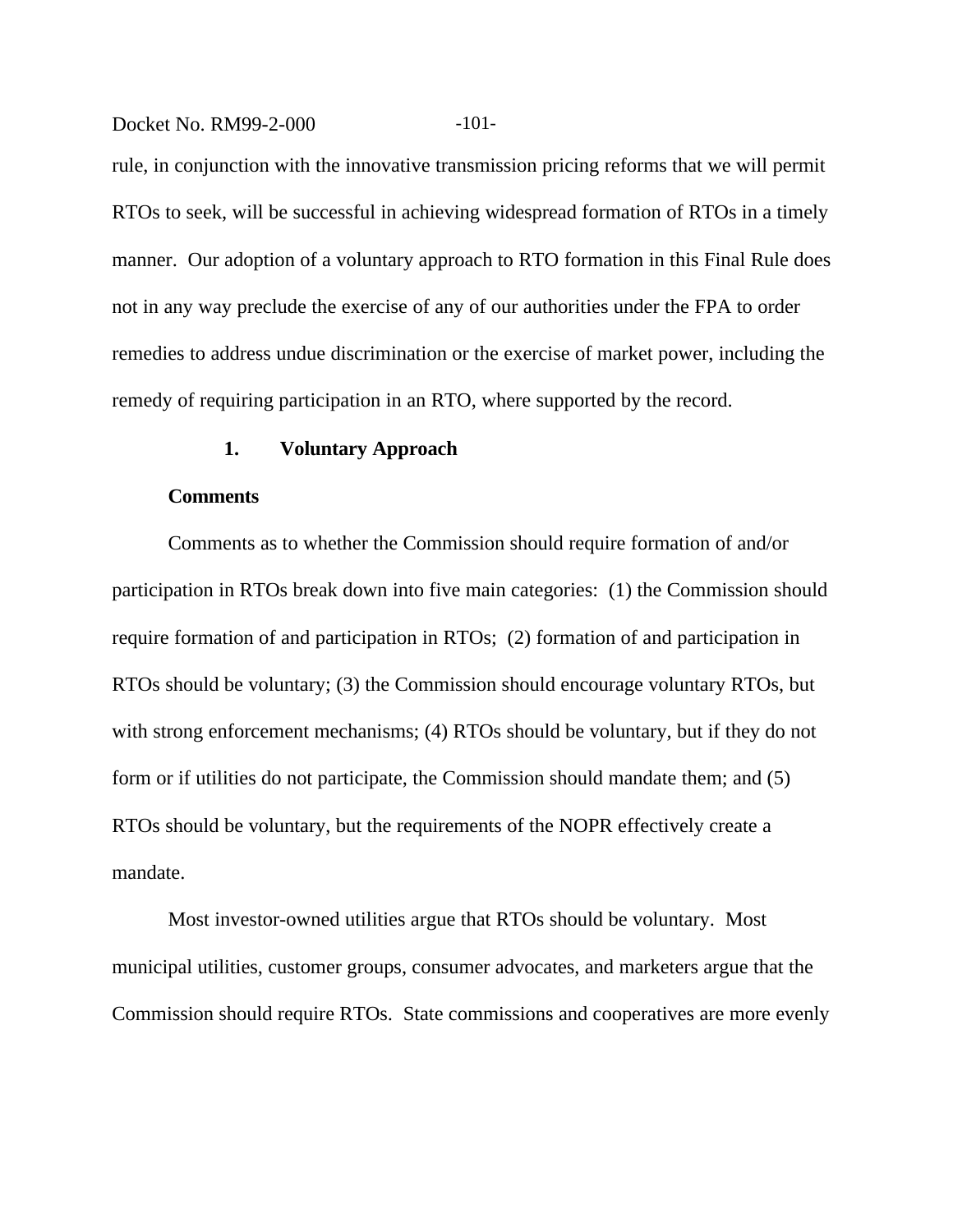Docket No. RM99-2-000 -102-

split. These characterizations, however, are broad generalizations, and there are strong exceptions to each statement.

# **Comments That the Commission Should Require Formation of and Participation in RTOs**

The most extensive argument for mandating RTOs comes from TAPS and is representative of the positions of a number of public power utilities and other transmission customers. **126** TAPS argues that the non-mandatory approach leaves the keys to reform in the hands of the wrong people—the monopolists who have market power— and that the voluntary creation of RTOs will give opportunities for monopolists to maintain their market power. TAPS presents extensive arguments as to the Commission's authority to mandate and its obligation under the FPA to do so. They state:

Only by mandating that jurisdictional utilities participate in . . . RTOs will the Commission protect against . . . utilities' inclinations to form alternative RTOs that are structured to perpetuate or enhance their competitive position. Compelling such participation is also the only way for the Commission to satisfy its statutory obligations to eradicate undue discrimination and protect against unjust and unreasonable pricing of both transmission service and wholesale generation sales.

TAPS further argues that past attempts to allow voluntary formation of RTOs have not been successful. Only where states have required ISOs or where the Commission has required them as part of a merger proceeding have effective ISOs been formed.

**<sup>126</sup>**E.g., APPA, Empire District, FMPA, Great River, Lincoln, UAMPS, UMPA.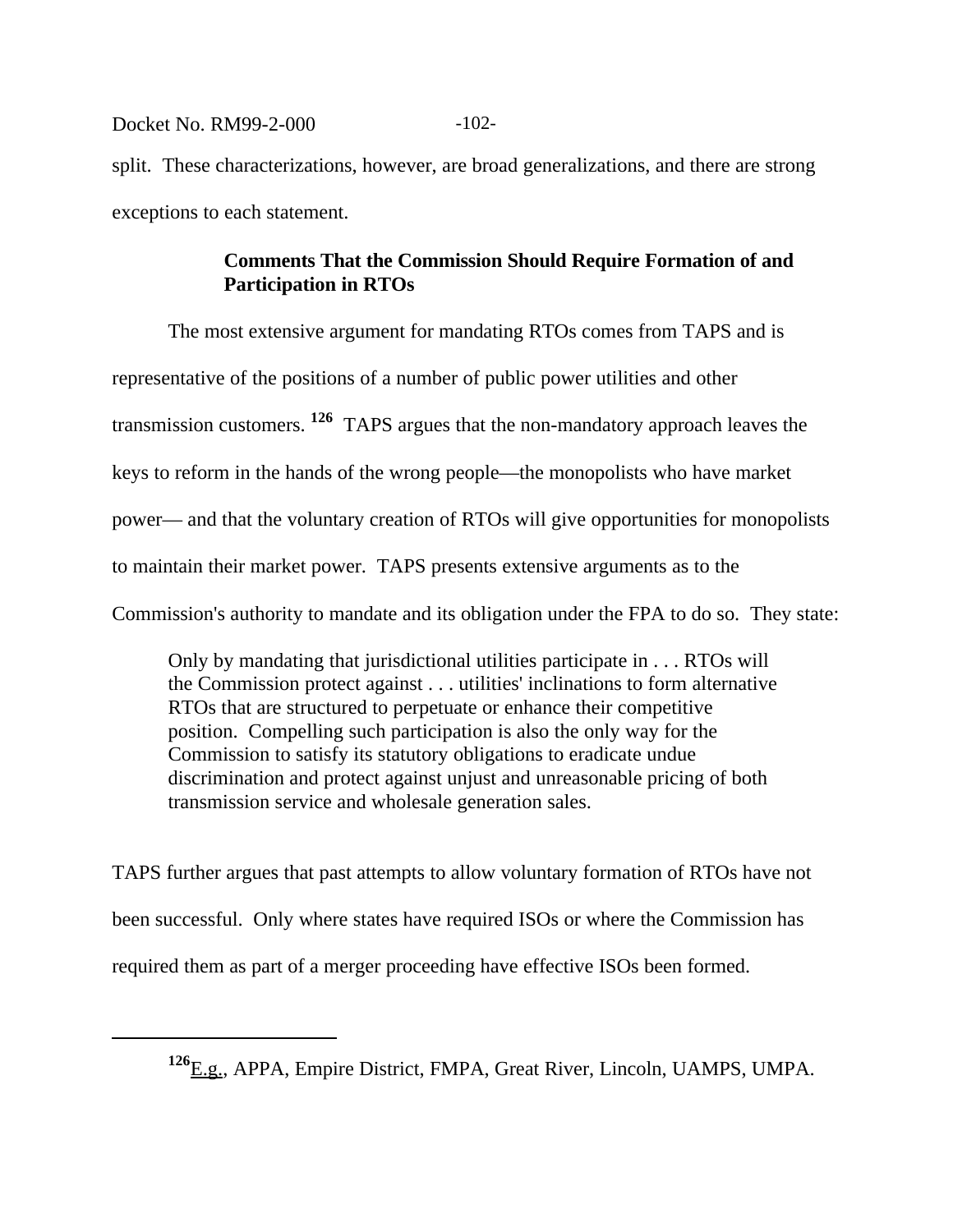Docket No. RM99-2-000 -103-

TDU Systems also presents extensive arguments for a mandate. It argues that the need for a national system of RTOs is urgent; that the Commission cannot rely purely on voluntary actions of transmission owners; that only a mandate will create RTOs in a timely fashion; and that inducements are counterproductive. WPPI states that the financial incentive to protect a transmission owner's generation investment is much stronger than any transmission incentive FERC can give to induce RTO participation. First Rochdale argues that voluntary RTOs will create too great an emphasis on forcing parties to litigation and other costly, time consuming dispute resolution.

Some investor-owned utilities support a mandate. **127** For example, Cinergy presents arguments similar to those of TAPS, and believes that "all jurisdictional utilities must be required to transfer control of their transmission facilities to a qualified ISO, which shall integrate those facilities into an RTO approved by the Commission."

A number of marketers believe that RTOs must be mandated. Sonat is not convinced that incentives alone are sufficient to persuade transmission providers to follow through with RTO formation. NEMA believes that participation by all transmission owners should be mandatory, but that the form of the RTO should be allowed to evolve.

**<sup>127</sup>**E.g., Minnesota Power, WEPCO, PG&E, PECO.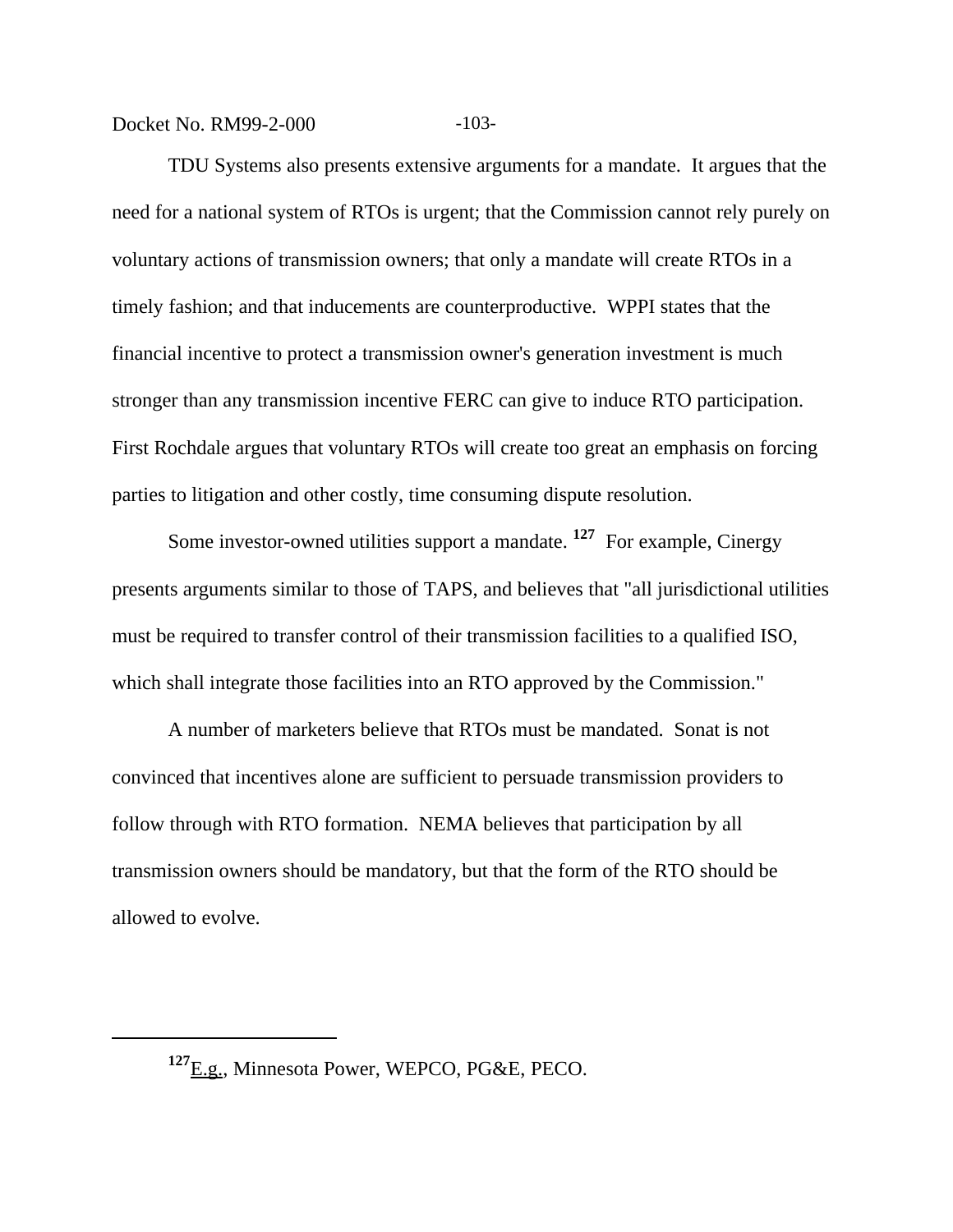Docket No. RM99-2-000 -104-

Many industrial customers agree that RTOs must be required. PJM/NEPOOL Customers argue that the goals of the Commission cannot be achieved without mandatory participation by all transmission owners in RTOs. They go further to state that experience from both the Midwest ISO/Alliance debate over formation of ISOs and from the natural gas industry demonstrates monopolists will not act effectively to eliminate discrimination without strong mandates attached to strong penalties.

Residential consumer advocates and environmental organizations concur. Public Citizen says that the Commission should order the creation of three non-profit public transmission companies (one each for the Eastern, Western, and ERCOT interconnections) and order each public transco to purchase all of the transmission facilities needed to provide customers with transmission service.

Project Groups recommends that the final rule be strengthened to require that if owners do not voluntarily transfer control of facilities to an approved RTO by a date certain, the Commission will either order the transfer (in the case of jurisdictional utilities) or take other actions designed to minimize the opportunities for resisting owners to use their facilities in anti-competitive ways.

A number of state commissions support a mandatory RTO regime imposed by the Commission. Illinois Commission does not believe that the voluntary approach set out in the NOPR is likely to obtain its objectives and especially not in a timely manner, noting that voluntary efforts "for more than six years" have failed and that the encouragements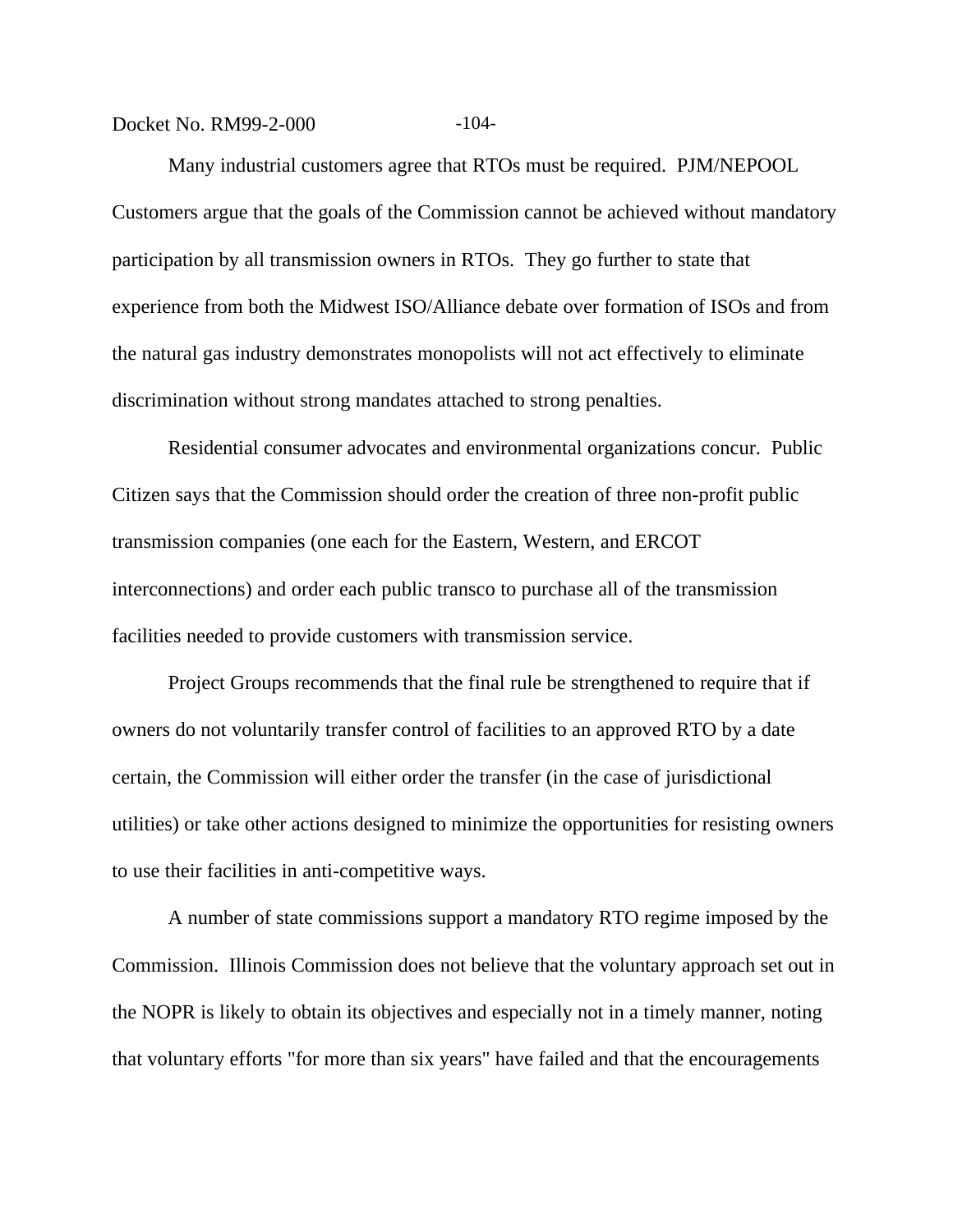#### Docket No. RM99-2-000 -105-

and incentives contained in the NOPR are unlikely to change the situation. Indiana Commission points to its experience with the Midwest ISO/Alliance debates as indicating that the Commission must take a more assertive role. Montana Commission agrees, pointing to unwillingness of transmission owners to give up control and to concerns about cost-shifting. It recommends that the Commission strengthen the NOPR to ensure the prompt formation of RTOs using all the tools at its disposal. Pennsylvania Commission argues that in order to be stable, both as to their authority and with respect to membership participation, RTOs must be mandatory. Virginia Commission argues that the goal of independence is in conflict with a voluntary approach.

Wisconsin Commission argues that the Commission should move forward quickly and require all transmission facilities to be placed under the control of an RTO. In the absence of any action from FERC to require utility membership, it states, it is unclear how any effort to resolve the "Swiss cheese" problems already experienced in the Midwest can succeed. Ohio Commission argues that it continues to believe that the mandatory participation and boundary drawing approach is more appropriate.

# **Comments That Formation of and Participation in RTOs Should Be Voluntary**

The most extensive presentation of the argument that RTOs should and must be voluntary comes from Indianapolis P&L and FP&L, which make mostly legal arguments that are addressed below. Southern Company argues that a voluntary, flexible RTO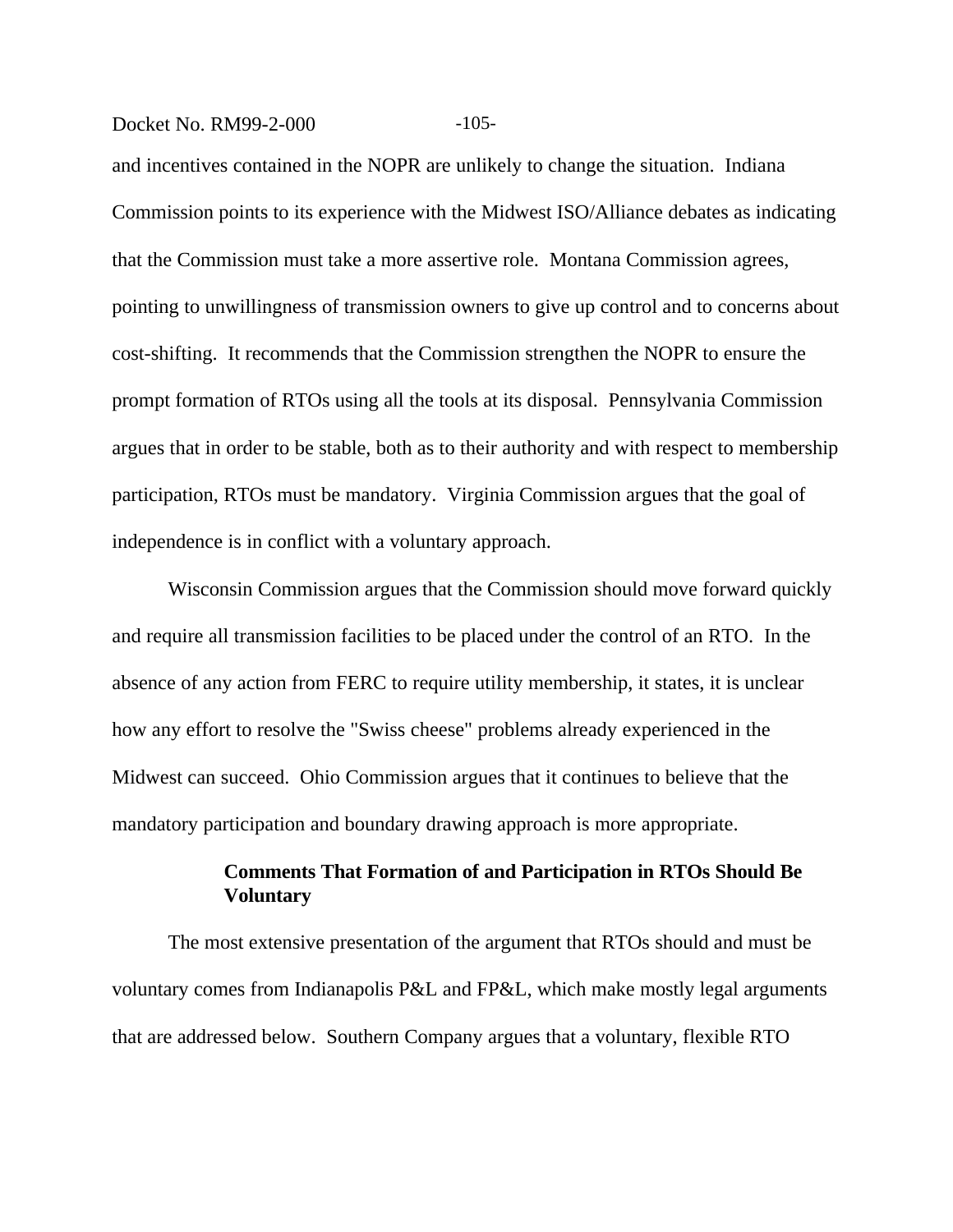#### Docket No. RM99-2-000 -106-

policy is consistent with desires of the states as reflected in statements given at the consultations with the states held by the Commission. It also avers that an RTO is not required to achieve the goals of the NOPR. Alliance Companies and Trans-Elect argue that voluntary formation is the key to RTO success, noting that the Commission's voluntary approach of encouraging regionalization of the transmission grid has been successful and there is no reason to doubt its continued success.

EEI suggests that the voluntary approach is working well, indicating that five ISOs have been approved serving 46 percent of U.S. customers and 38 percent of total MWh sales. They state that four other regions have proposed or are about to propose RTOs which will result, within three years since the issuance of Order No. 888, in nearly 63 percent of the nation's electricity customers being served by regional transmission entities. They go on to argue that a mandate could stimulate litigation that would slow this voluntary development. **<sup>128</sup>**

A number of public power entities, including municipal utilities, cooperative utilities, Federal Power Marketing Administrations, and others, also support a voluntary approach. TVA argues that FERC's proposal to make RTO participation voluntary is a wise one, that as RTOs demonstrate their effectiveness and the benefits of RTOs become

**<sup>128</sup>**Other transmission-owning utilities supporting voluntary development and opposing mandates are Detroit Edison, Duke, Entergy, Florida Power Corp., SCE&G, Metropolitan, MidAmerican, NEPCO et al., NU, NSP, Montana-Dakota, Tampa Electric, TXU Electric, United Illuminating, CP&L, Central Maine and Virginia Power.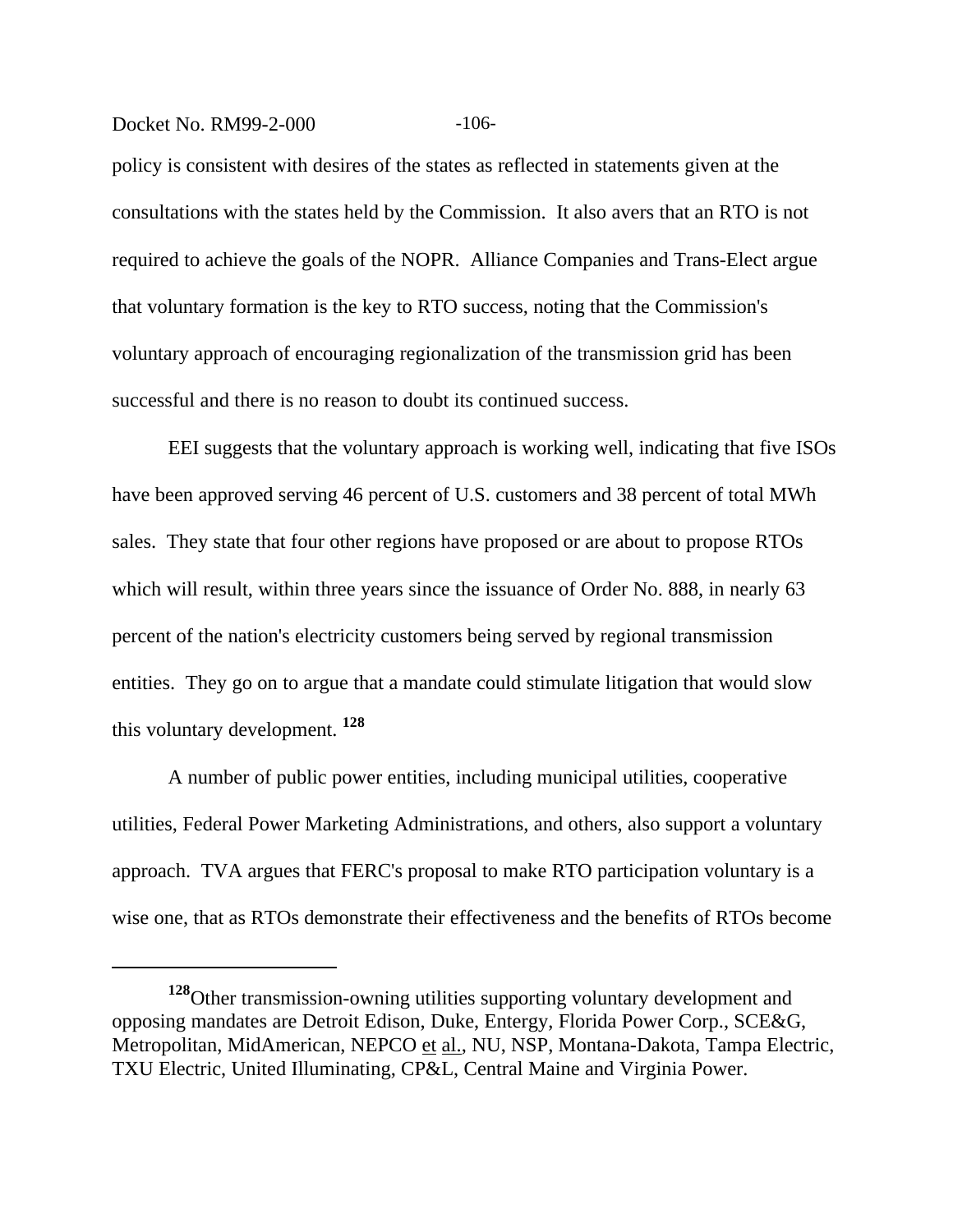Docket No. RM99-2-000 -107-

more evident, transmission owners likely will be persuaded to participate and the holes in the RTOs should disappear. CMUA argues that mandatory RTOs are not likely to be formed through collaborative processes and therefore are not likely to take into account broad stakeholder input. Tacoma Power supports voluntary formation because some utilities may not find that the cost savings are sufficient to warrant the expenditure necessary. Also, it states that public power utilities may face legal obligations or restrictions that inhibit their participation and that such utilities should not face penalties or sanctions for not participating. **<sup>129</sup>**

A number of state commissions support voluntary formation of RTOs. Alabama Commission argues that the Commission does not have authority to mandate RTOs. Florida Commission agrees and states that any action by the Commission must be on a case-by-case basis, and the Commission should defer to states in developing regional approaches. Michigan Commission believes that there is a solution short of mandating RTO formation, but that uses FERC's unique national perspective and authority to facilitate larger RTO formation. Wyoming Commission urges the Commission not to

**<sup>129</sup>**Other public power and cooperative entities supporting voluntary formation of RTOs include Big Rivers, East Kentucky, Georgia Transmission, South Carolina Authority, SMUD, Seattle, JEA, LPPC, NRECA, Los Angeles, MEAG, Oglethorpe, Platte River, NPRB, NPPD, RUS and Tri-State.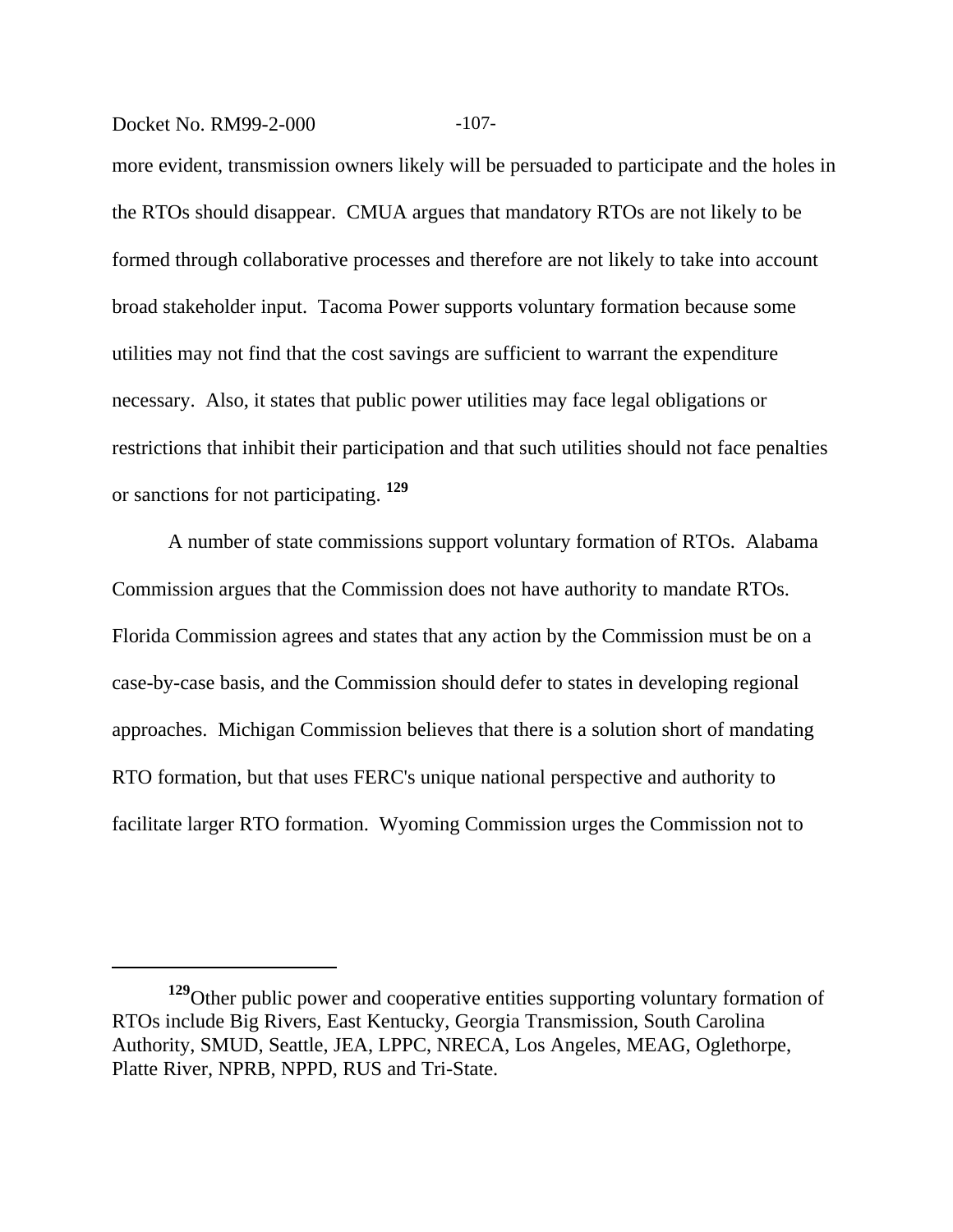Docket No. RM99-2-000 -108codify or mandate anything other than the general framework for RTOs and thereby allow the voluntary process an opportunity to work. **<sup>130</sup>**

# **Comments That the Commission Should Encourage Voluntary RTOs But With Strong Enforcement Mechanisms**

The Justice Department argues that the NOPR makes a strong case for mandating RTOs. It recommends that a regime of "carrots and sticks" be carefully designed to reasonably guarantee complete voluntary compliance, rather than merely promote greater voluntary compliance.

Enron/APX/Coral Power argue that the Commission should take steps to induce transmission owners to participate in RTOs. **131** They doubt, however, that performancebased ratemaking alone will be a sufficient inducement and recommend Commission procedures to prevent transmission owners that fail to participate in RTOs from misusing their transmission systems to favor their own or affiliated uses of their systems. These could include regional proceedings to impose added safeguards against violations, presumptions of ineligibility for market-based rates, and presumptions that mergers are inconsistent with public interest absent membership in an RTO.

**<sup>130</sup>**Other state commissions supporting voluntary formation include South Carolina, Iowa, New York, and Washington. Other entities supporting voluntary formation of RTOs include NYPP, SRP and Cal ISO.

**<sup>131</sup>**Concurring are H.Q. Energy Services, Midwest Energy and Oregon Office.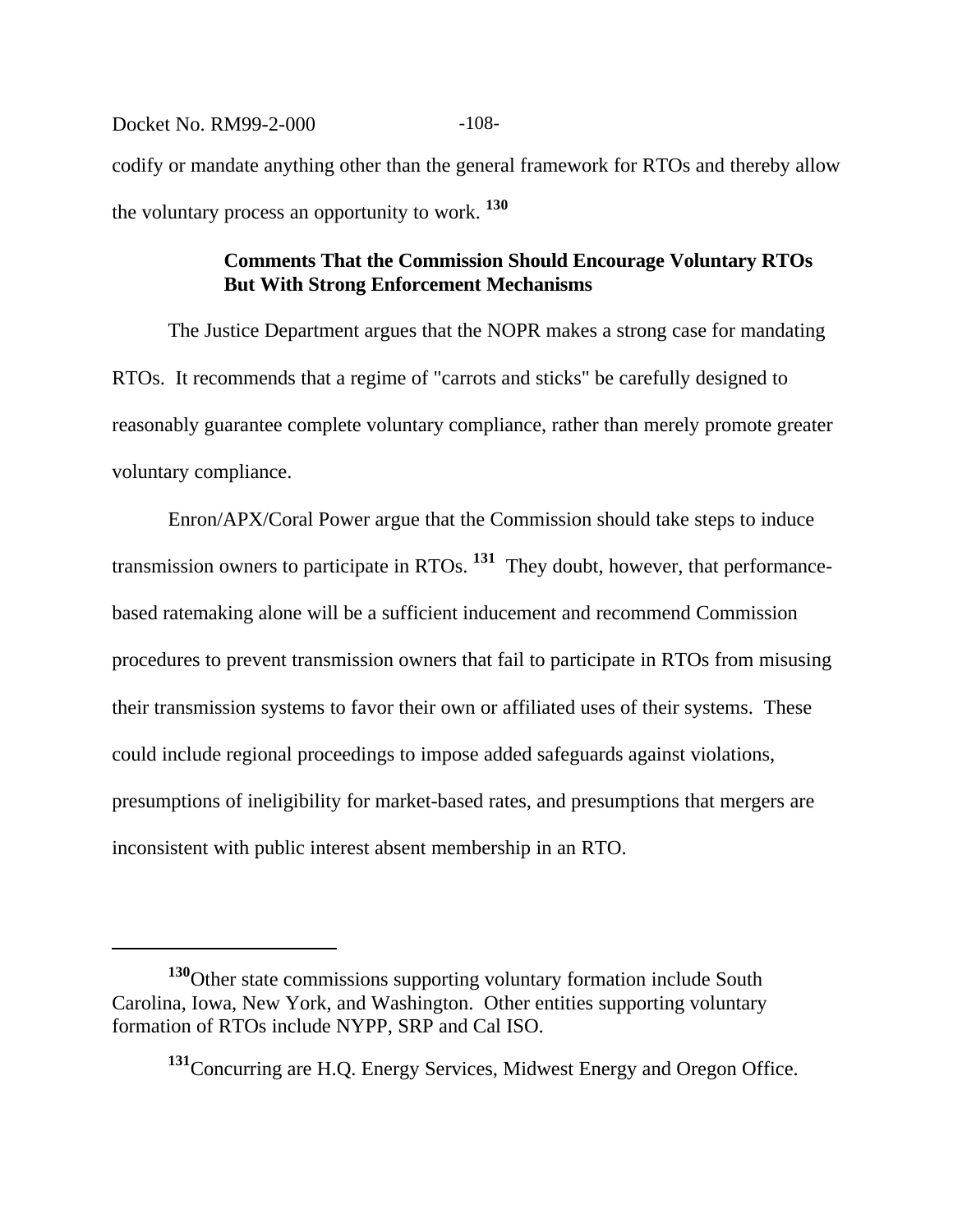Docket No. RM99-2-000 -109-

## **Comments That RTOs Should Be Voluntary, But if They Do Not Form, the Commission Should Mandate Them**

PNGC argues that if a voluntary RTO encompassing the Pacific Northwest does not come about in a reasonably short time, the Commission should explore its authority or seek new authority to mandate participation in RTOs. Fertilizer Institute believes that the Commission has sufficient authority to mandate RTOs but would likely be bogged down in endless litigation should it do so, and so recommends that the Commission pursue a voluntary approach, but, should that not work, proceed with a requirement. WPSC argues that encouraging voluntary participation in RTOs is the appropriate starting place. However, the Commission must be prepared to take more direct action, including increased legislative authority, to ensure the participation of utilities that do not voluntarily choose to join an RTO.

# **Comments That RTOs Should Be Voluntary, But the Requirements of the NOPR Effectively Create a Mandate**

Puget states that if the Final Rule continues to reflect a position that nonparticipation in the RTO will result in negative regulatory consequences for the nonparticipant, then the RTO proposal cannot really be said to be voluntary. CP&L argues that mandatory filings, coupled with threats of withholding benefits and/or leveling penalties for those that do not choose to "voluntarily" join and RTO, do not present a picture of a truly voluntary process.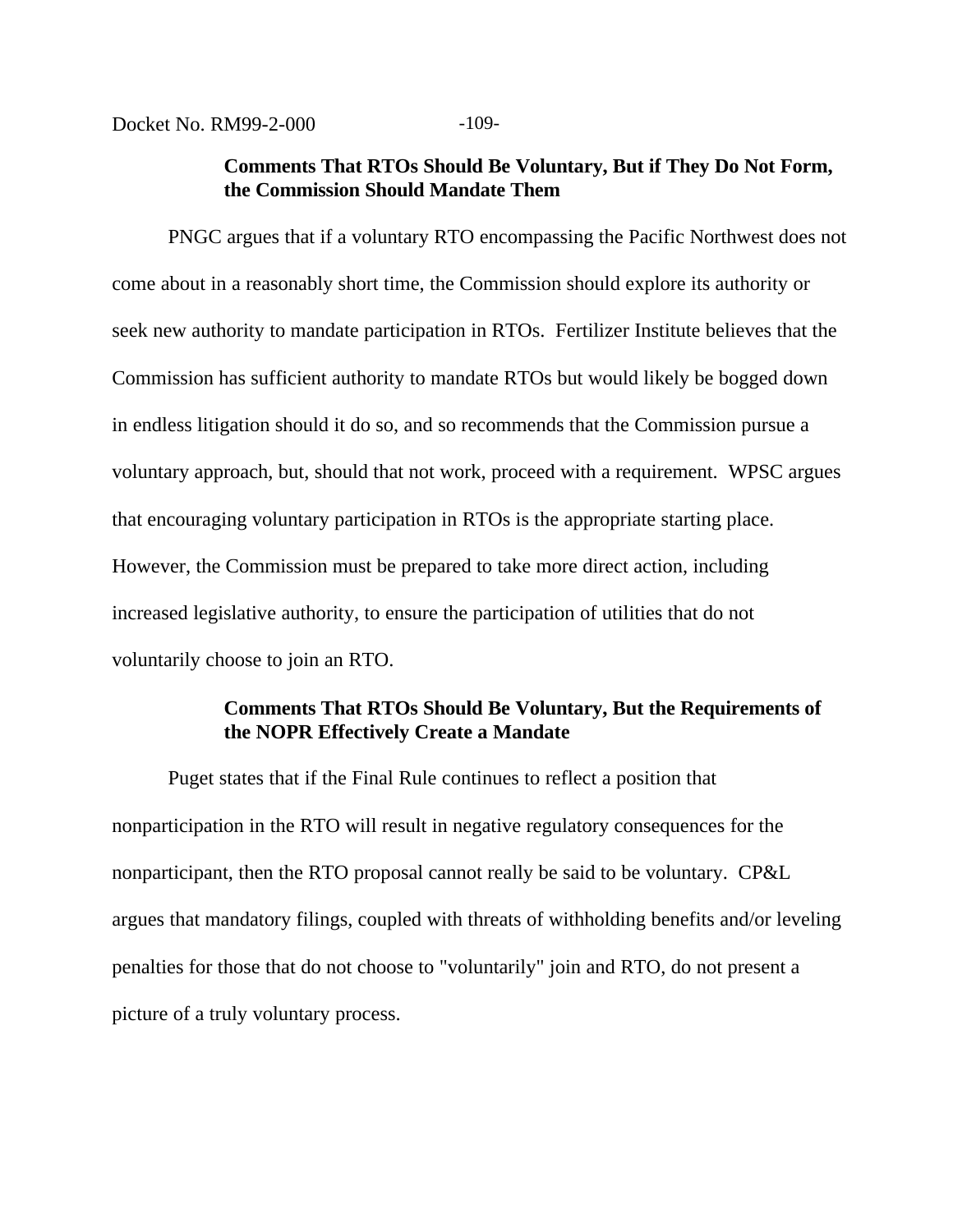Docket No. RM99-2-000 -110-

#### **Comments on Sanctions for Non-Participation**

Most vertically integrated public utilities oppose conditioning market-based rates and merger approval on RTO participation, while most transmission customers favor the Commission using conditioning authority. A number of utilities express concern that the Commission may be exceeding its legal authority, and that conditioning would undermine the voluntary nature of the RTO initiative. Florida Power Corp. argues that the Commission cannot impose penalties for failure to participate voluntarily in an RTO in contravention of the FPA. Puget contends that the possibility of penalties for nonparticipation means that no provision is made for participation to be truly voluntary. Duke expresses concern that potential revocation of market-based rate authorization and refusal to find a merger in the public interest are actions that make it legally or economically impossible for any public utility not to participate in an RTO. EEI observes that such linkage would change settled law requiring reasoned analysis or factual findings. Similarly, Consumers Energy submits that summary withdrawal of existing market-based rate authorization must be justified by substantial evidence of changed circumstances. CP&L claims that the Commission cannot impose RTO participation conditions on a proposed merger that go beyond the consistency with the public interest standard under the FPA.

Two commenters suggest that the Commission must proceed on a case-by-case basis. MidAmerican contends that there is no clear indication that the number of parties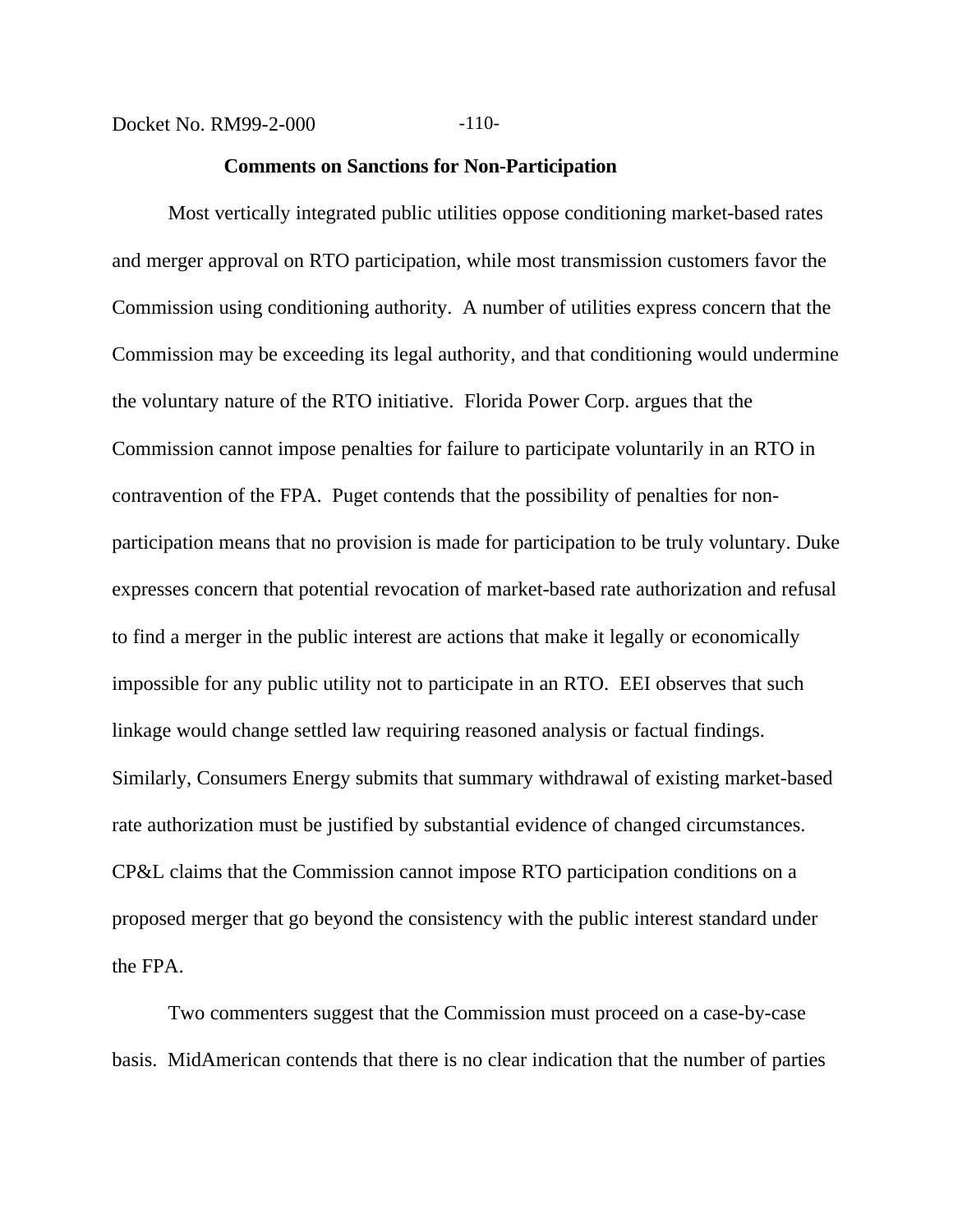#### Docket No. RM99-2-000 -111-

competing in generation markets is so small to cause inadequate levels of competition. Since changes to restructure the industry into RTOs will be costly and difficult for all parties, mandates or sanctions should be based only on willful violations of Commission policy. LG&E concurs that only where the record supports a case-specific finding that a transmission owner's failure to participate in an RTO will result in undue discrimination or the ability to exercise market power should the Commission take remedial steps to address the situation so that the Commission is on firm legal grounds.

On the other hand, a number of commenters believe the Commission must require RTO participation as a condition of future market-based rate transactions and authorizations. TAPS notes that this is necessary for the Commission to meet its obligation to protect consumers from unjust and unreasonable rates if it intends to pursue a lighter-handed regulatory approach, adding that only RTOs of appropriate size and structure will be able to meet fully the Commission's statutory obligation to protect consumers. Oneok and New Smyrna Beach argue that manipulation and undetectable anticompetitive conduct for which there is no practical after-the-fact remedy are concerns that could be alleviated by an RTO and that, accordingly, denial of merger approval or market-based rate authorization is well within the Commission's authority when anticompetitive factors have not been mitigated.

PJM/NEPOOL Customers, Great River, East Texas Cooperatives and PNGC support revoking market-based rate authorization to remedy inherent discrimination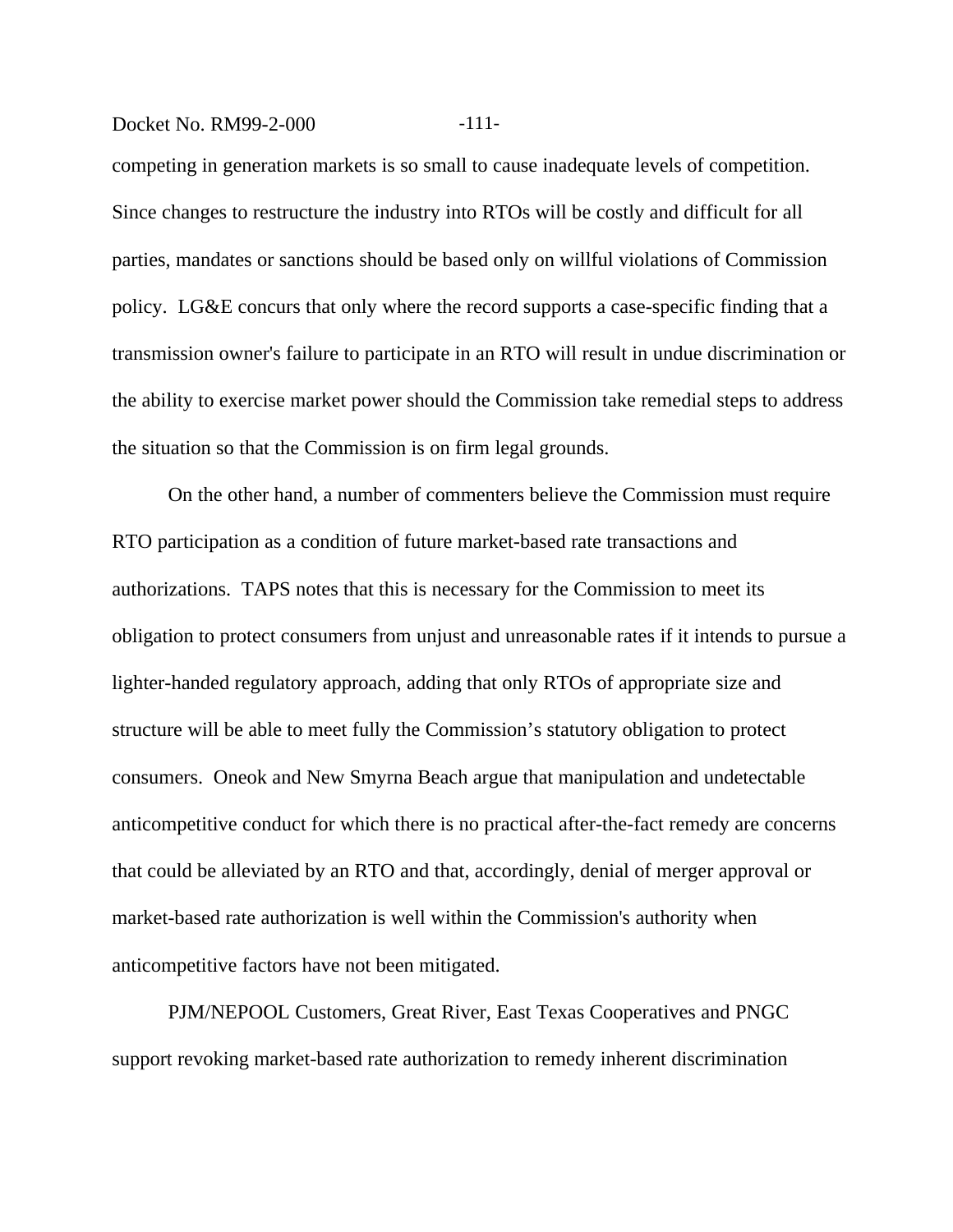#### Docket No. RM99-2-000 -112-

resulting from non-participation and also using non-participation as a factor in merger analysis. APPA favors imposing the merger condition in the form of an immediate requirement to participate given the Commission's prior experience with conditioning mergers with commitments to join an ISO. American Forest supports conditioning all future market-based rate transactions on participation. H.Q. Energy Services encourages the Commission to explore the full extent of its authority under the FPA to compel participation in RTOs.

Enron/APX/Coral Power recommend that the Commission create a rebuttable presumption that RTO participation is required for approval of market-based pricing or a transfer of facilities under section 203 of the FPA. For market-based rate authorizations, the Commission should establish a presumption that a decision by a transmission owner not to participate in an RTO is evidence that it is misusing its transmission facilities to advantage its merchant function. This presumption could be rebutted through a demonstration that stand-alone operation of the non-participant's grid serves the public interest as well as or better than participating in an RTO. They suggest that utilities currently with market-based rate authorizations should be ordered to show cause by the December 15, 2001, implementation deadline why their market rate authorizations should not be revoked. Enron/APX/Coral Power also recommend that all sales, leases, mergers and consolidations of transmission systems be conditioned on RTO participation based on a presumption that it is inconsistent with the public interest to dispose of transmission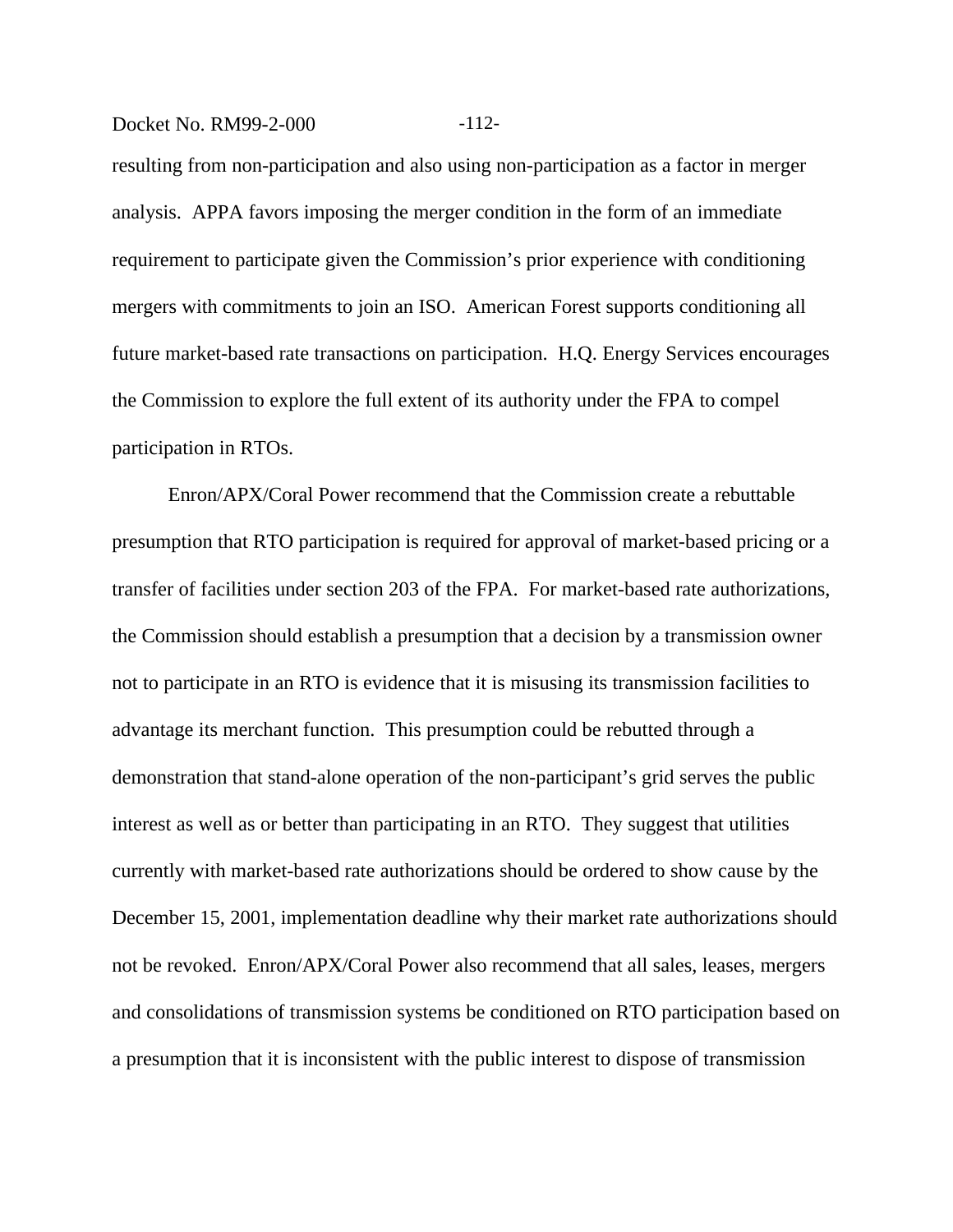Docket No. RM99-2-000 -113facilities without eliminating the incentive to discriminate by committing the operation of those facilities to an RTO.

Industrial Consumers believes that the engineering and economic efficiencies of RTO participation loom so large that the Commission is justified in adopting a presumption that a decision by a transmission owner not to participate in an RTO is evidence that it is misusing its transmission facilities. Industrial Consumers recommends that the Commission assert jurisdiction over the transmission component of bundled sales, and order that the rates, terms and conditions offered under the OATT apply to all eligible customers. This would deprive vertically-integrated utilities of the incentive to resist RTO participation.

State commission commenters tend to favor the Commission using conditioning authority, but some are not sure this will necessarily encourage participation in RTOs. Oregon Commission comments that unless a utility can demonstrate that it cannot manipulate the transmission system to its advantage or that an RTO is impossible, the Commission should revoke its ability to sell at market-based rates. Complaints of unfair practices without credible reasons should be prima facie evidence of market power. Pennsylvania Commission recommends that the Commission revisit previously granted market-based rate authorizations. Indiana Commission cautions, however, that a recalcitrant utility that does not join an RTO may not perceive loss of market-based pricing authorization as detrimental. Illinois Commission does not oppose conditioning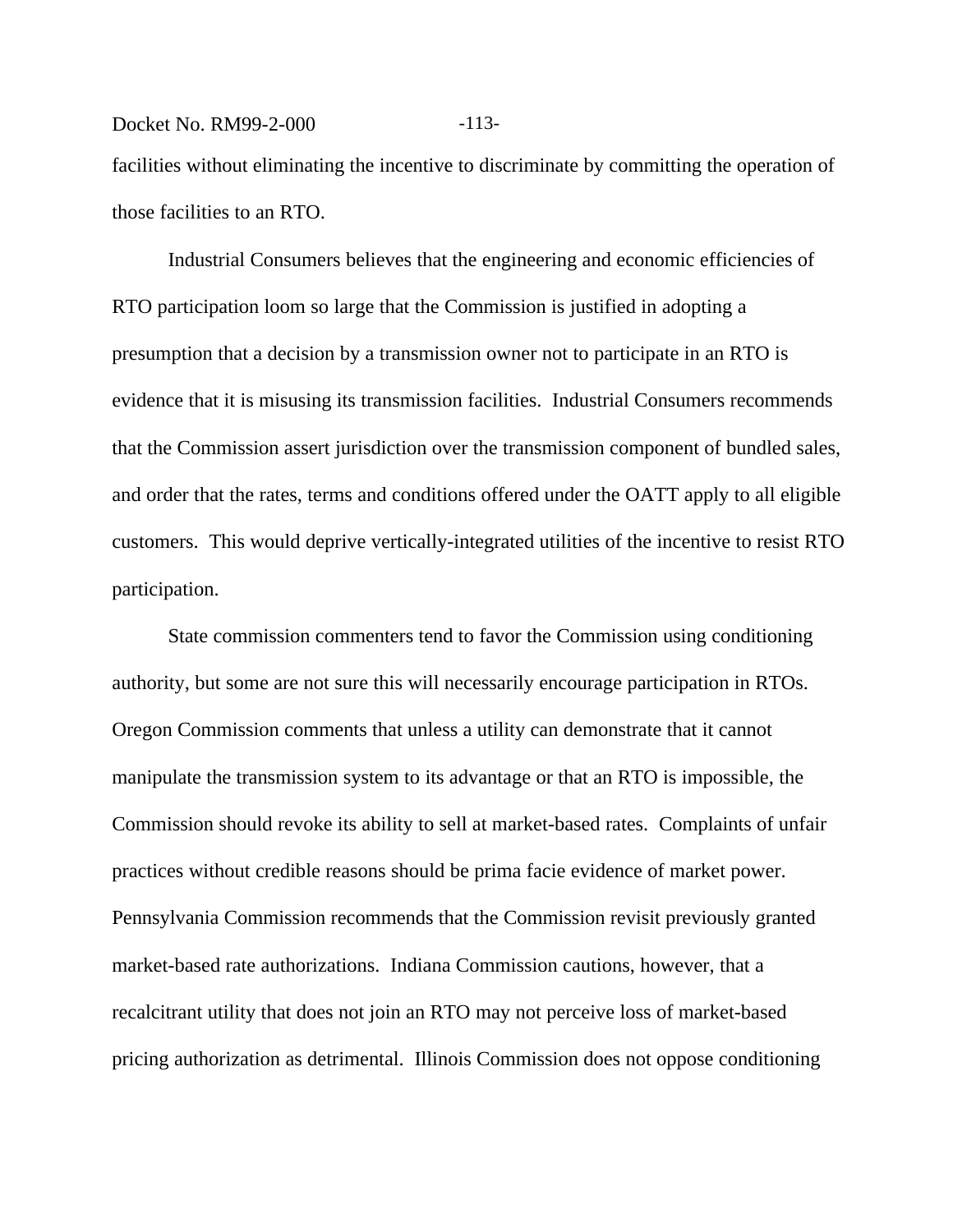# Docket No. RM99-2-000 -114merger and market-based rate approvals on RTO participation, but it also believes that the threat of these penalties may be inadequate to induce RTO participation.

# **Comments on Consequences for Failure to File, or Filing Alternative Explanation**

The majority of comments on this issue support the Commission taking additional action if adequate RTOs do not form. PJM/NEPOOL Customers suggests that strict penalties must be assessed against actions inconsistent with RTO formation. Oneok suggests that certain benefits that are within the Commission's authority and discretion to grant or deny should be withheld from utilities unwilling to participate. Project Groups recommend that the Final Rule provide that the Commission itself create RTOs if the stakeholders are unable or unwilling voluntarily to do so by a reasonable date certain. PNGC suggests that if RTOs do not form within a reasonable time, the Commission should explore its authority or seek new authority to mandate participation by all utilities.

On the other hand, Duke is concerned that the Commission may not accept valid reasons for nonparticipation and use the October 15, 2000, alternative filings as vehicles to mandate RTO membership. Duke offers that the Commission cannot consider imposing penalties for non-participation while simultaneously claiming that its policy on participation is voluntary. Seattle cautions that the Commission should exercise care not to unfairly sanction transmission-owning utilities that cannot participate in an RTO  $(e.g.,)$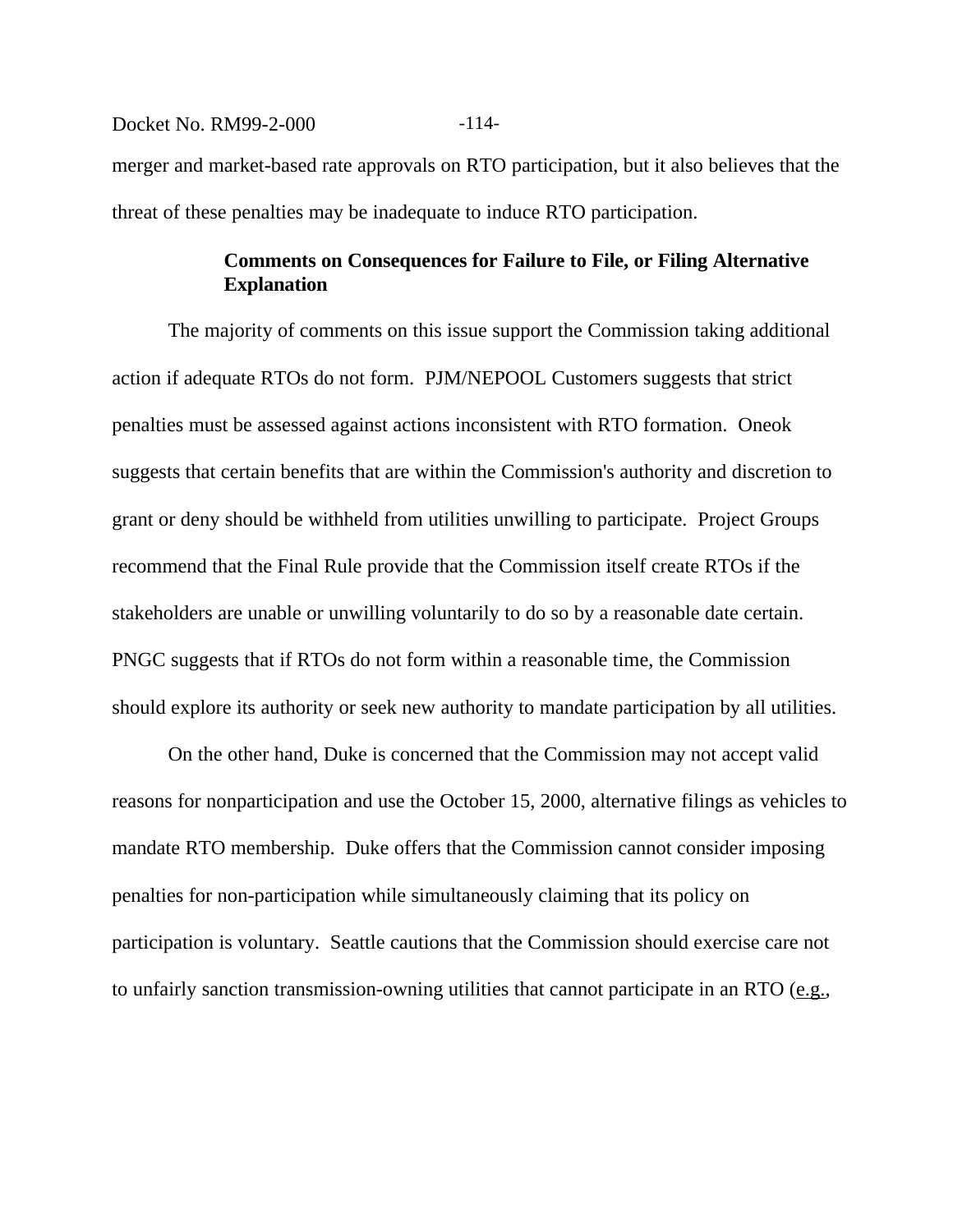Docket No. RM99-2-000 -115where good cause is shown that participation would violate state and local legal obligation, or the costs of RTO participation outweighs the benefits).

#### **Commission Conclusion**

Based on the record before us with respect to undue discrimination and market power, as well as with respect to economic and engineering issues affecting reliability, operational efficiency, and competition in the electric industry, it is clear that RTOs are needed to resolve impediments to fully competitive markets. However, we continue to believe, as we proposed in the NOPR, that at this time we should pursue a voluntary approach to participation in RTOs.

We acknowledge that there are many commenters who are skeptical that a voluntary approach will be able to accomplish our stated objective, which, as we stated in the NOPR, **132** is for all transmission-owning entities to place their transmission facilities under the control of RTOs in a timely manner. In general, they argue that those with a market advantage will not easily give it up, and that voluntary efforts to date have not been very successful in creating effective regional entities.

However, we believe that a voluntary approach as we have structured it, with guidance and encouragement from the Commission, is most appropriate at this time. Given the rapidly evolving state of the electric industry, we want to allow involved

**<sup>132</sup>**FERC Stats. & Regs. ¶ 32,541 at 33,685.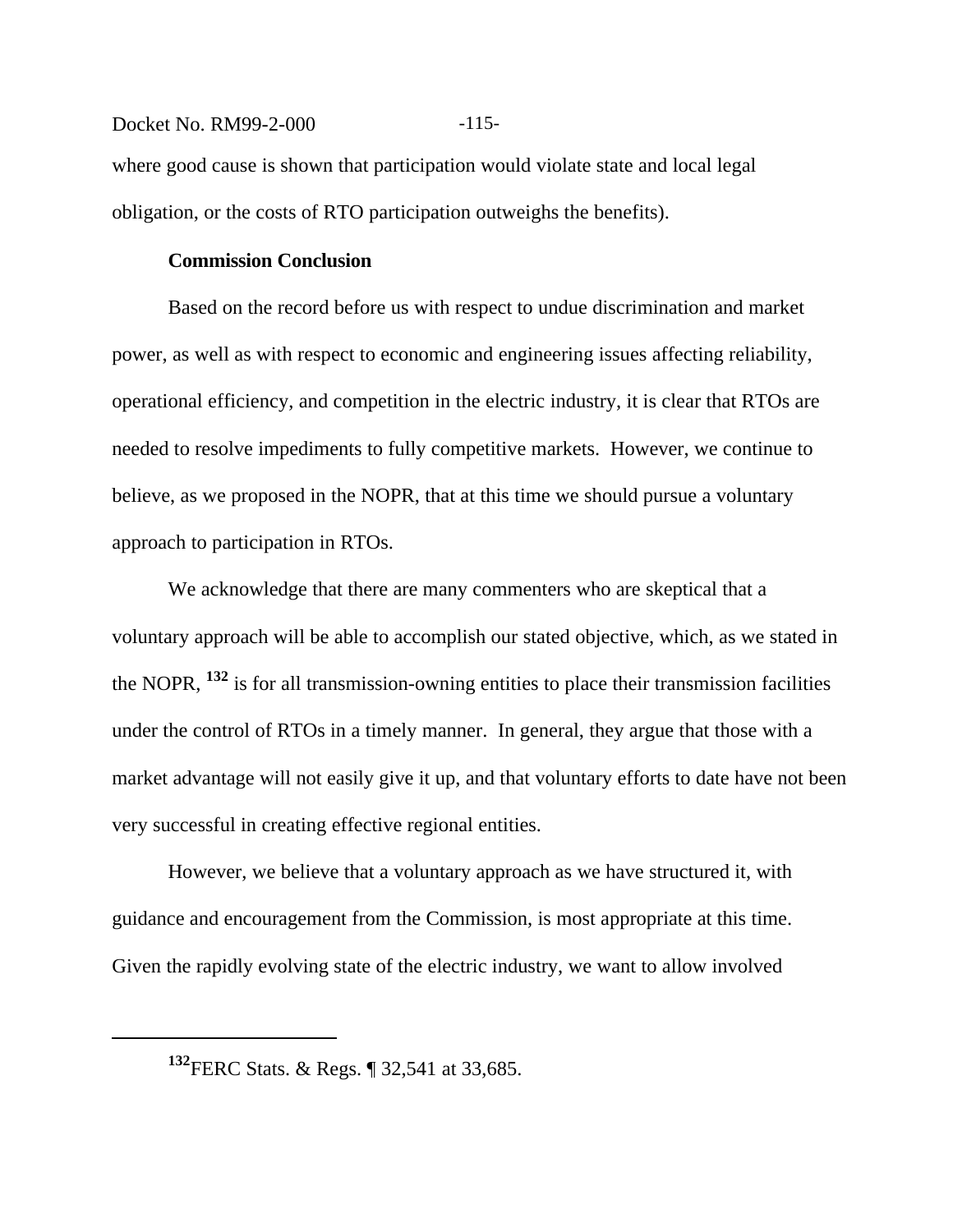#### Docket No. RM99-2-000 -116-

participants the flexibility to develop mutually agreeable regional arrangements with respect to RTO formation and coordination. Further, we want the industry to focus its efforts on the potential benefits of RTO formation and how best to achieve them, rather than on a non-productive challenge to our legal authority to mandate RTO participation.

We believe the voluntary approach to RTO formation can be more successful now than in the past for several reasons. The pace of industry restructuring is accelerating. Many formerly vertically integrated utilities have recently recognized the strategic benefits to them of concentrating solely in one of the traditional utility areas (generation, transmission, or distribution). Moreover, the NOPR has focused industry attention on RTOs and their benefits. Further, this Final Rule is providing clear rules and guidance on what is necessary to form an RTO. Through this Final Rule, we are also committing the Commission to act as a catalyst in RTO discussions by initiating and encouraging a collaborative process. Finally, we have provided in this Final Rule for certain favorable ratemaking treatments for those who assume the risks of the transition to a new structure, which should, at a minimum, eliminate any rate disincentives to RTO formation.

We are not adopting as a generic policy in this Final Rule either that RTO participation is required in order to retain or obtain market-based rate authorization for wholesale power sales, or that RTO participation is required for a disposition of jurisdictional facilities to be in the public interest. However, in response to those who argue that the Commission has a statutory responsibility to remedy undue discrimination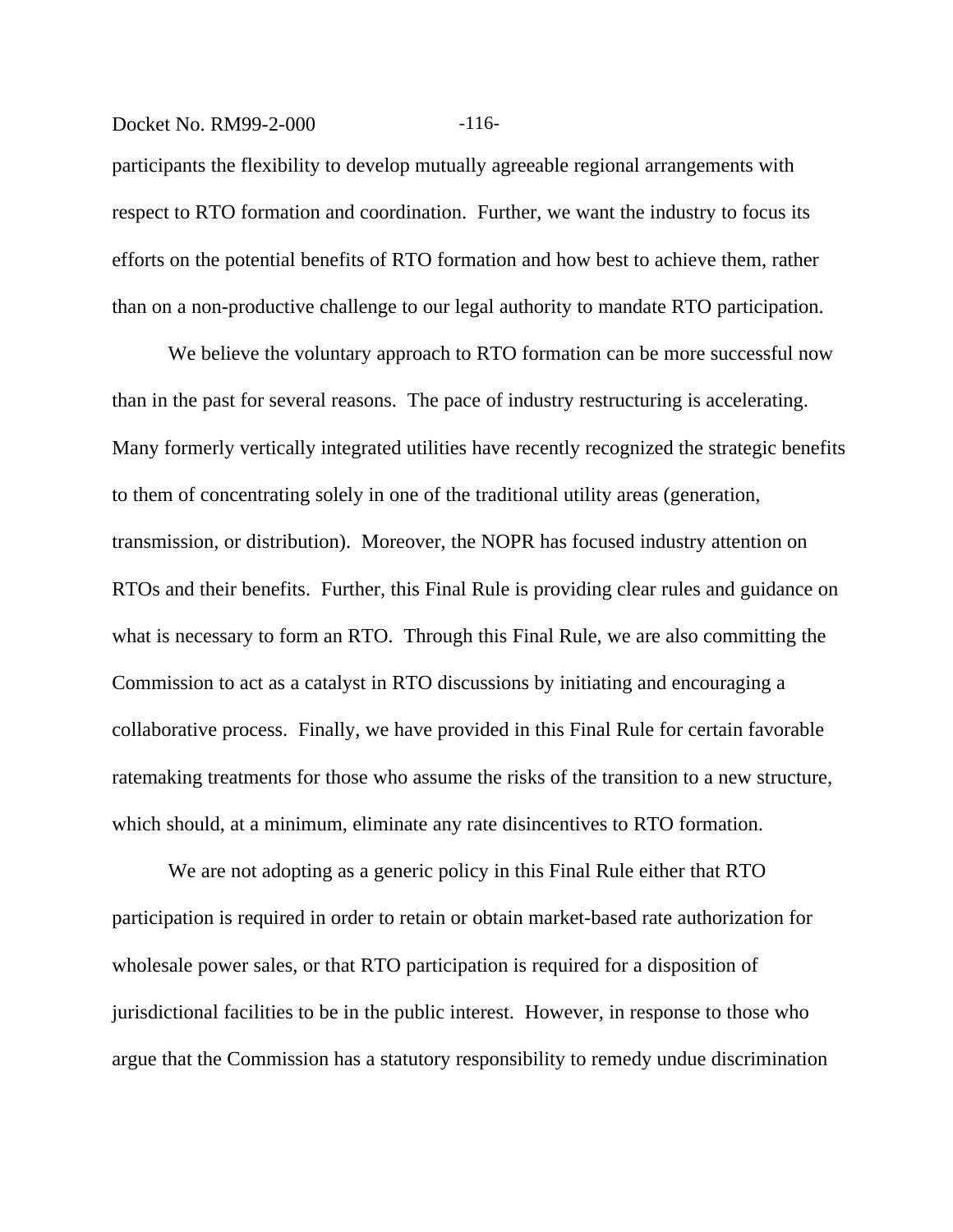#### Docket No. RM99-2-000 -117-

and anticompetitive effects when evaluating market-based rate and merger requests, we recognize that we may have to consider, in individual cases, issues that arise as to whether market power has been mitigated in the absence of RTO participation or as to whether a merger would be in the public interest without RTO participation.

While we have concluded on this record that it is in the public interest to provide for a voluntary approach to RTO formation that relies upon encouragement, guidance, and support from the Commission, this does not mean that all aspects of this Rule are voluntary. The filing requirements set forth in section 35.34(c) of the new regulations are mandatory. In other words, public utilities must file either an RTO proposal or a report on the impediments to RTO participation. In addition, to qualify as an RTO, an applicant must comply with the minimum characteristics and functions and other specific RTO requirements set forth in the new regulations. We will also expect that all transmission owners will participate in good faith in the collaborative process that we are establishing herein.

## **2. Organizational Form of an RTO**

#### **Comments**

A number of commenters address the proposal to allow flexibility in the type of structure allowed for RTOs. Several of those commenting recommend maintaining the NOPR's flexibility and that the Commission not prescribe either a transco, ISO or some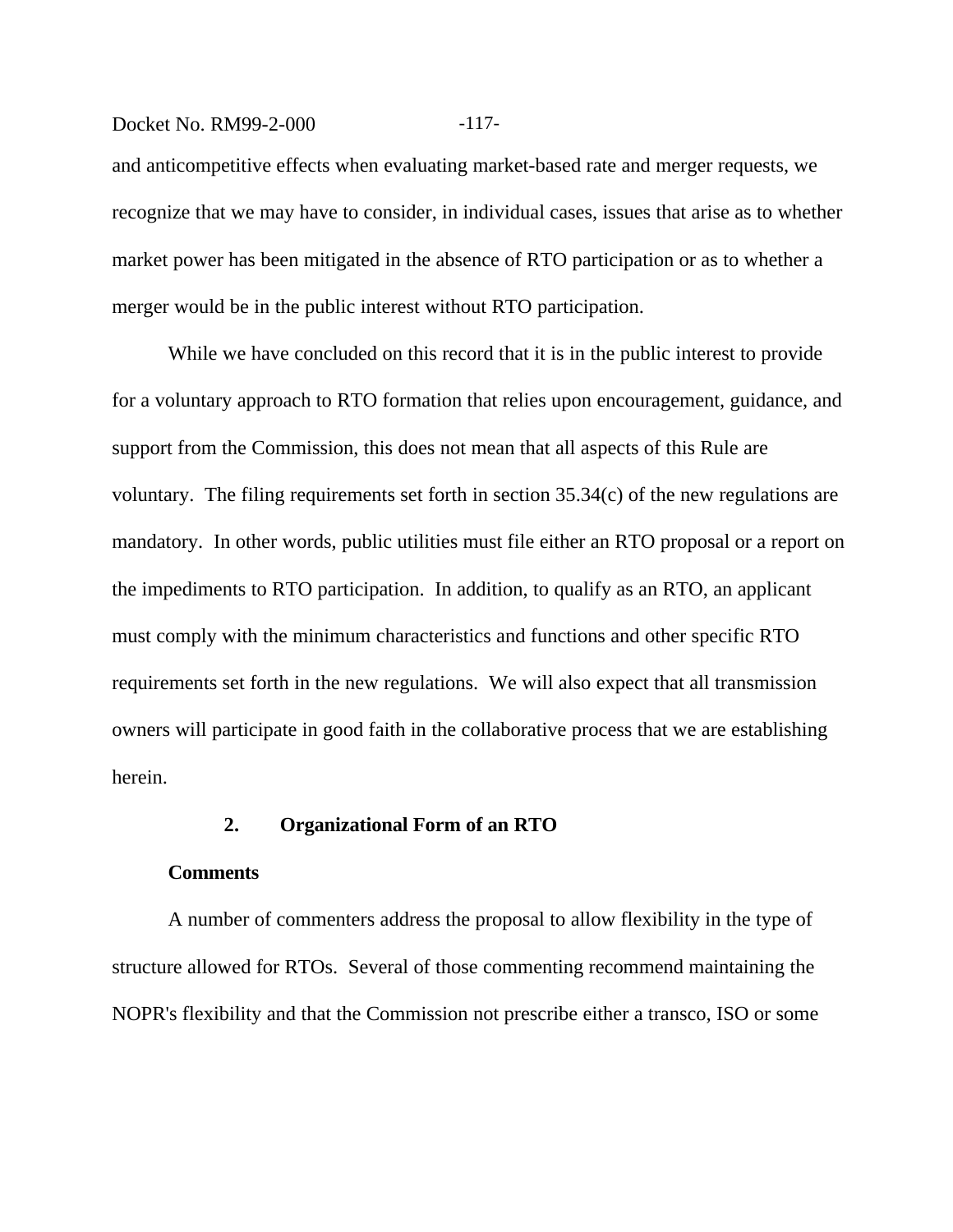Docket No. RM99-2-000 -118-

other structure. **133** FirstEnergy advocates flexibility and says that no one knows today what the best structure will be for the future so, therefore, the Commission should allow customization reflecting regional needs. Several commenters, such as APPA, argue that the Commission's flexibility on type of organization should go beyond the standard ISO and transco structures and include gridcos, wirecos, not-for-profit and for-profit forms of each organization, and hybrid organizations.

Numerous commenters state a preference in favor of for-profit transcos although many of these commenters still recommend that other structures be allowed at each region's option. **134** In favoring transcos, commenters cite the greater efficiency due to a transco's profit motive. **135** Commenters further argue that for-profit transcos can better serve the goal of independence because the transco would make all business decisions, **<sup>136</sup>** can more cleanly divide Commission-regulated transmission from state-regulated distribution, <sup>137</sup> and can operate more efficiently by integrating investment decisions,

**<sup>133</sup>**See, e.g., EEI, Lincoln, LG&E, SERC and Washington Commission.

**<sup>134</sup>**See, e.g., Allegheny, Entergy, INGAA and Trans-Elect.

**<sup>135</sup>**See, e.g., Sierra Pacific, H.Q. Energy Services and Detroit Edison. **<sup>136</sup>**MidAmerican.

**<sup>137</sup>**CTA.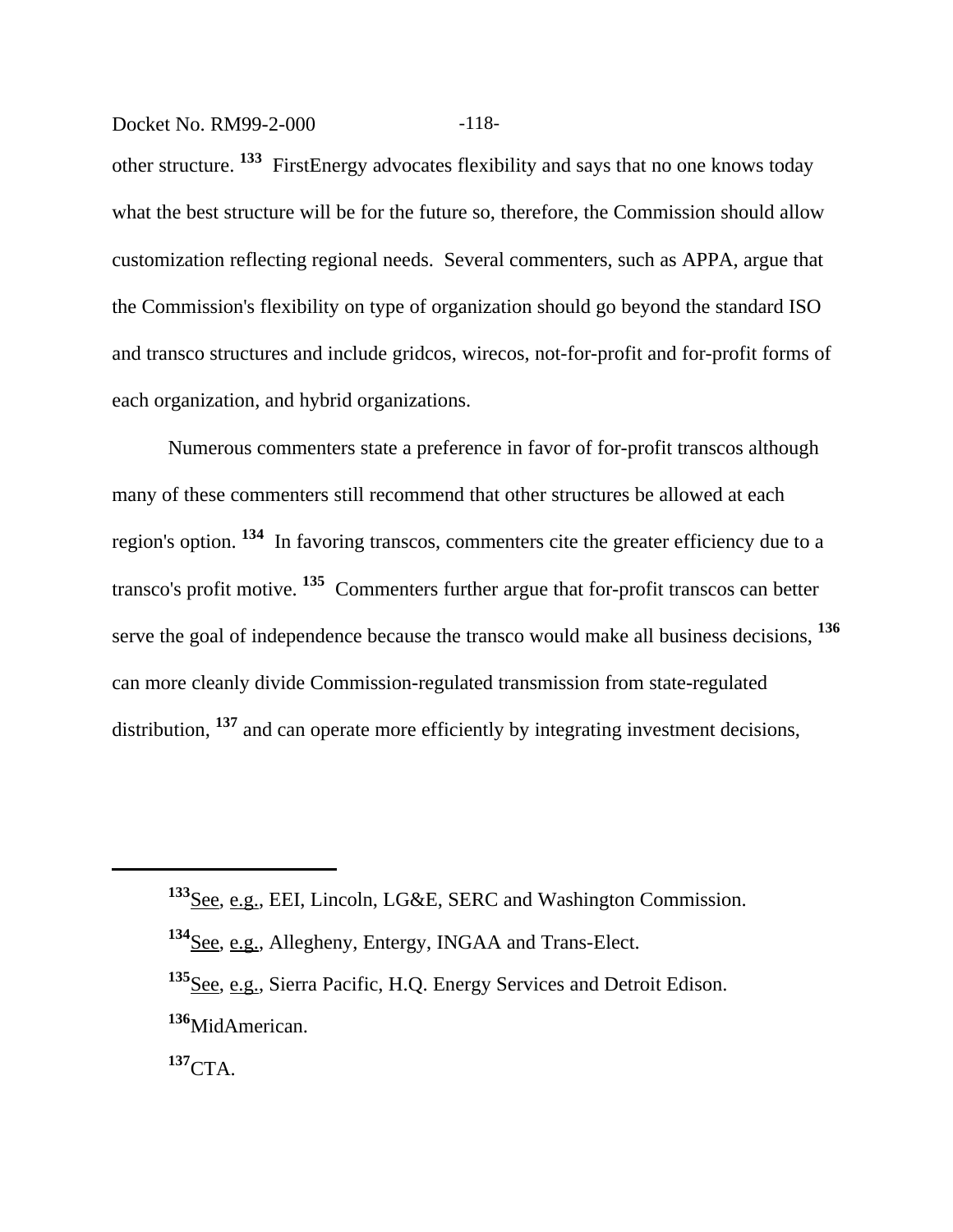## Docket No. RM99-2-000 -119-

facility design, construction and O&M into a unified strategy. **138** A few additional supporters of transcos prefer that they be not-for-profit. **139** Gainesville recommends further that transcos in Florida become an instrumentality of the state.

In contrast to the above, ISOs are preferred by a number of commenters. **140** PJM argues that ISOs are necessary to ensure independence, provide more independent market monitoring and have a fiduciary duty to the public interest. PJM also notes that ISOs can meet the Commission's objectives more quickly than transcos. NASUCA reports that some of its members oppose for-profit transcos because of their "natural incentive to extract monopoly rents from consumers." **141** Some of those who prefer ISOs contend that transcos would favor transmission solutions over generation solutions to congestion. **<sup>142</sup>** This argument is contested in the reply comments of Trans-Elect and others. NEPCO et al. maintains that the alleged bias in favor of transmission solutions can be overcome by using performance-based rates to replace standard rate base regulation.

**<sup>138</sup>**Duke.

**<sup>140</sup>**See, e.g., NASUCA, PJM and ICUA.

**<sup>141</sup>**NASUCA at 20.

**<sup>142</sup>**See, e.g., PJM and ISO-NE.

**<sup>139</sup>**LPPC, Los Angeles, Gainesville and Public Citizen.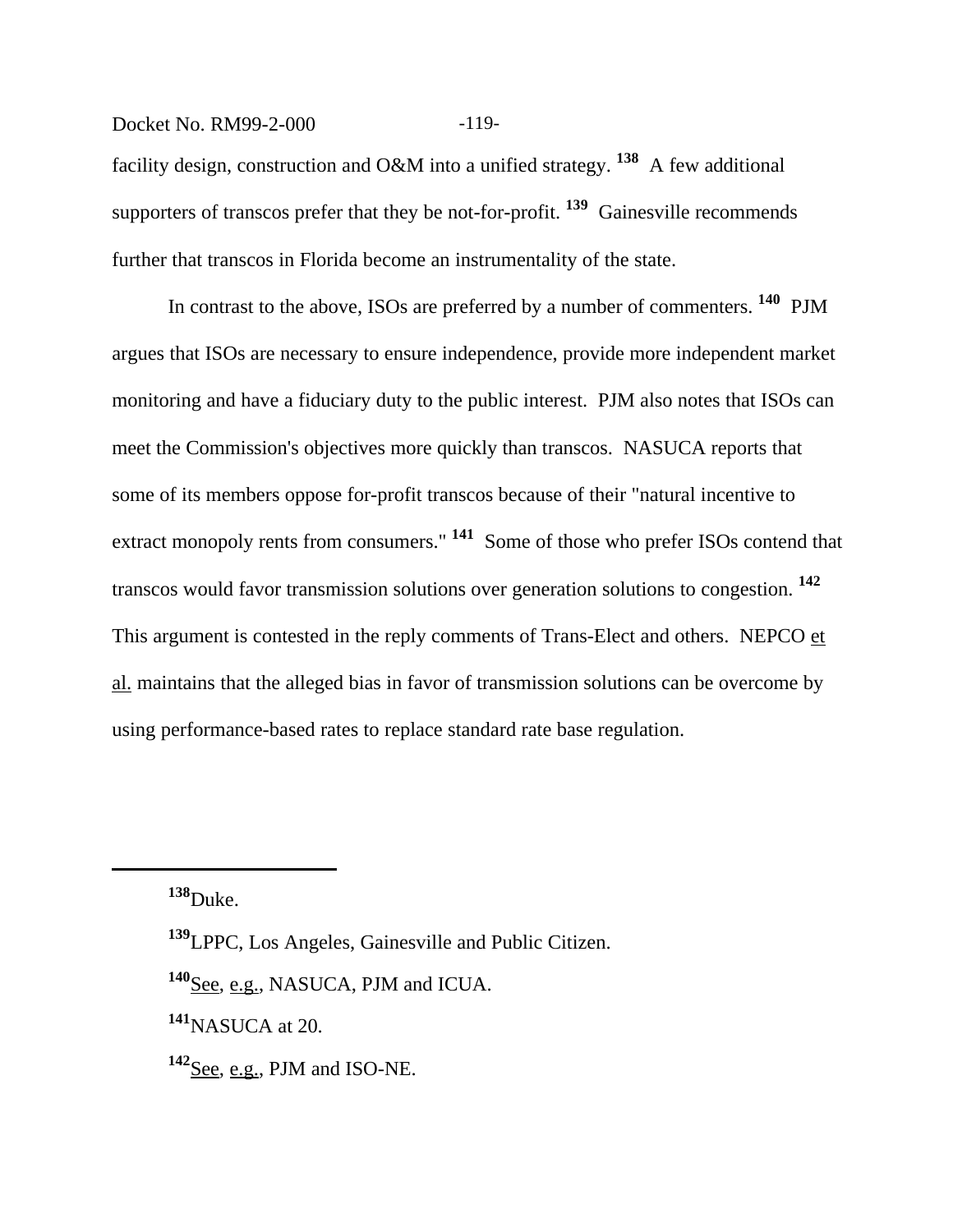Docket No. RM99-2-000 -120-

Some commenters favor a hybrid involving an ISO with a gridco or with another type of organization. **143** As noted above, many commenters recommend flexibility and believe that either an ISO or transco would satisfy the needs of an RTO if designed properly.

Several commenters cited problems that need to be worked out for both transcos and ISOs. Professor Joskow notes that ISOs would suffer efficiency losses from the separation between ownership and operation of transmission assets. This separation makes it harder to apply incentive regulation because it divides decisions that affect the costs of transmission between two organizations. On the other hand, Professor Joskow says that an ISO may be superior to a transco where transmission ownership is presently so balkanized that loop flow and congestion cannot be managed, but he asserts that this advantage may decline over time as the industry changes. Southern Company says that while some see ISOs as ineffective bureaucracies which add to transmission risk, the creation of transcos presents substantial tax and financial problems.

A few commenters contend that the NOPR's provisions produce a bias in favor of ISOs even though this intent is not noted. **144** For example, Duke argues that the NOPR provisions for stakeholder participation in formation, governance and market monitoring

**<sup>143</sup>**See, e.g., ISO-NE.

**<sup>144</sup>**See, e.g., Sierra Pacific, Duke and Enron/APX/Coral Power.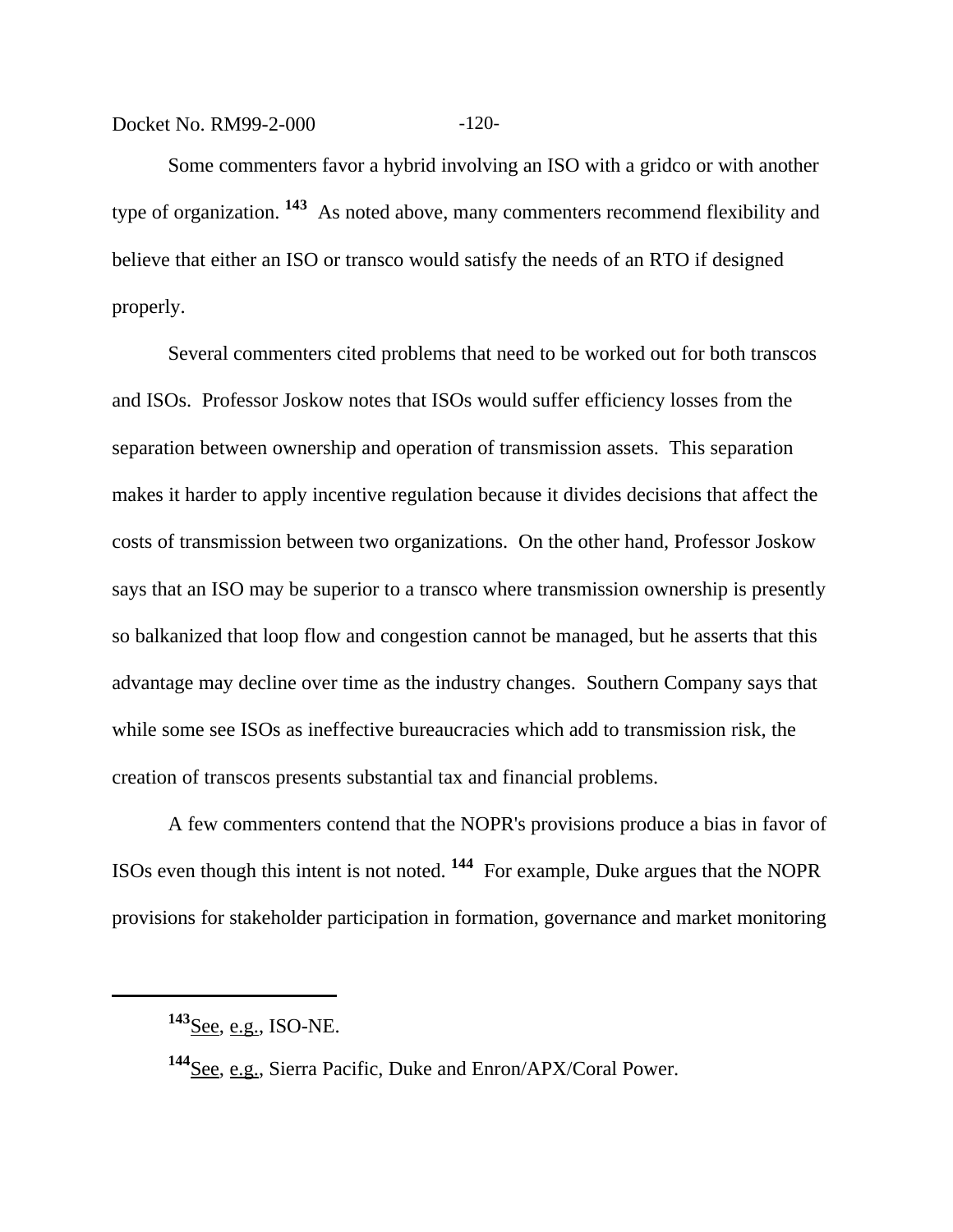## Docket No. RM99-2-000 -121-

functions seem more geared toward the ISO form of organization. These commenters recommend that the Final Rule not include such a bias.

A number of commenters suggest multi-layered structural alternatives. For example, ISO-NE proposes an ISO and gridco operating in tandem. A non-profit ISO would direct the operation of the transmission system and run day-ahead and real-time power markets coupled with a grid entity that owns and maintains the transmission in the area operated by the ISO. This, they claim, would require a final rule that defines an RTO as an entity, or a combination of entities working in collaboration, that satisfies the minimum characteristics set forth in the NOPR. Under the model discussed by ISO-NE, the ISO would have responsibility for assuring open transmission access, operating the regional transmission assets (including provision of switching orders to the gridco), monitoring power markets, serving as a clearing agent and possibly serving as a clearinghouse, and maintaining short-term reliability. The gridco would own and maintain transmission assets, operate transmission assets in response to ISO directions consistent with safety requirements, and build new transmission facilities (including licensing, permitting and siting responsibilities). Joint responsibilities would include planning upgrades to transmission system.

ISO-NE argues that ISOs alone would have disadvantages in the realm of transmission expansion due to fragmentation of transmission ownership. A gridco, however, could raise investment capital, bring parallel and complementary strengths to an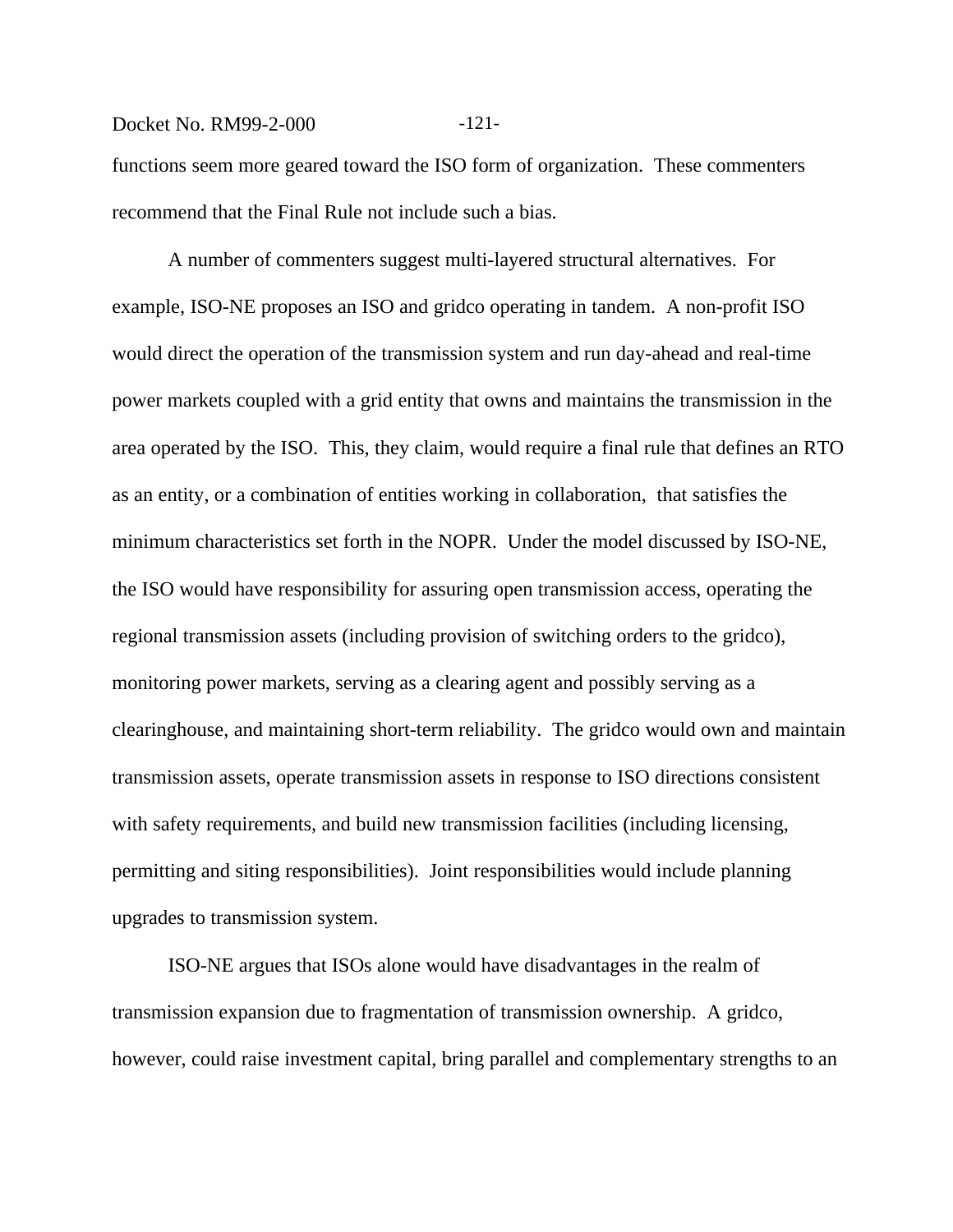#### Docket No. RM99-2-000 -122-

ISO, and should bring crisp and decisive implementation of transmission planning and expansion decisions. Pairing an ISO with a gridco, ISO-NE argues, would eliminate the problems inherent in a transco by separating transmission ownership from market administration and market monitoring.

Midwest ISO suggests a structure that it believes could meld the best of both ISOs and transcos, i.e., an ISO that would allow an independent transmission company to operate under the Midwest ISO. This model would not require that all transmission be owned by a single gridco—transmission owners could decide whether to operate directly through the ISO, or spin assets off to a gridco that would operate under the ISO. Midwest ISO argues that this proposal overcomes the problems encountered in expecting all transmission owners to divest their transmission assets to separate companies.

PGE points out that, "for an RTO to achieve . . . critical mass in the near term, it must be capable of managing a regional transmission market in which a variety of subsidiary transmission structures will be in place. Such subsidiary structures may include single-company and sub-regional ITCs, integrated utilities located in states that already have restructured their retail electric markets, integrated utilities located in states that have not yet restructured, and publicly-owned and federal utilities." PJM argues that ISOs should be present even in regions that form separate transmission-owning companies to avoid continued conflict regarding the neutrality and commercial consequences of grid management decisions.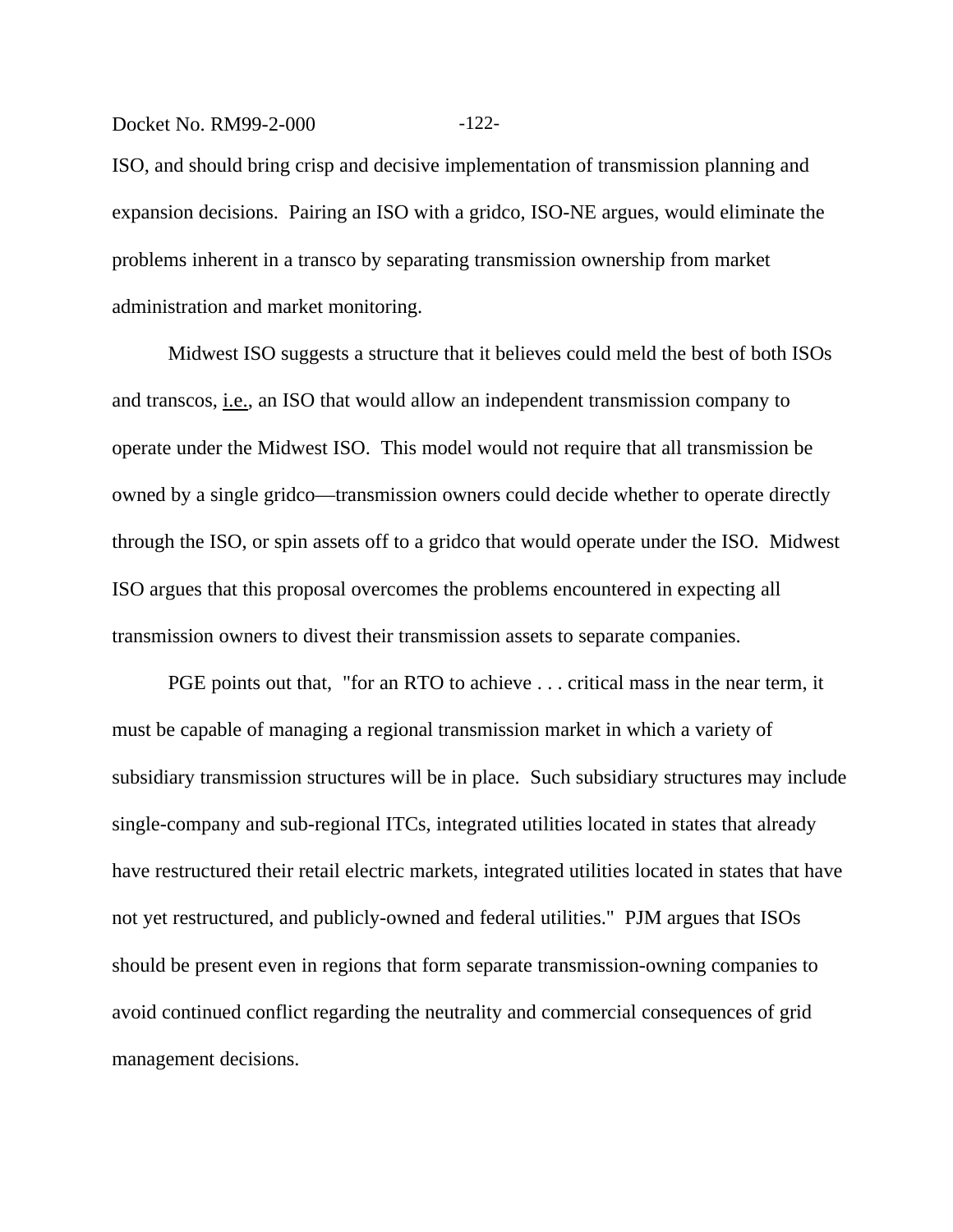Docket No. RM99-2-000 -123-

Professor Hogan states that it is very unlikely that a pure transco model is viable at all. He further indicates that, "the advantages of an independent transmission company can be pursued through the gridco model with an accompanying ISO." He suggests that this approach is already well advanced in the United States and elsewhere, and that by separating ownership of the wires from control of system operations, it would be easy to accommodate a complex pattern of ownership.

ComEd says that characteristics and functions should be performed by two linked organizations that make up a binary RTO: a for-profit ITC under the oversight of an independent not-for-profit regional transmission board.

Michigan Commission believes that wirecos, transcos and ISOs are all interim transitional organizations along the path toward very large RTO-like organizations. Even if vestiges of the smaller interim organizations continue to exist, they should operate under some kind of RTO umbrella to assure appropriate regional control. Missouri Commission proposes a zonal model in which the zones are areas where generation is integrated through the transmission grid in such a way as to minimize restrictions on sources of generation used in the area. In the future, independent transmission companies may form with the possibility that adjacent control areas will join to form larger zones. In such a case, an RTO is a collection of zones for purposes of administering the regional gatekeeper function and providing markets for transmission congestion. Each zone would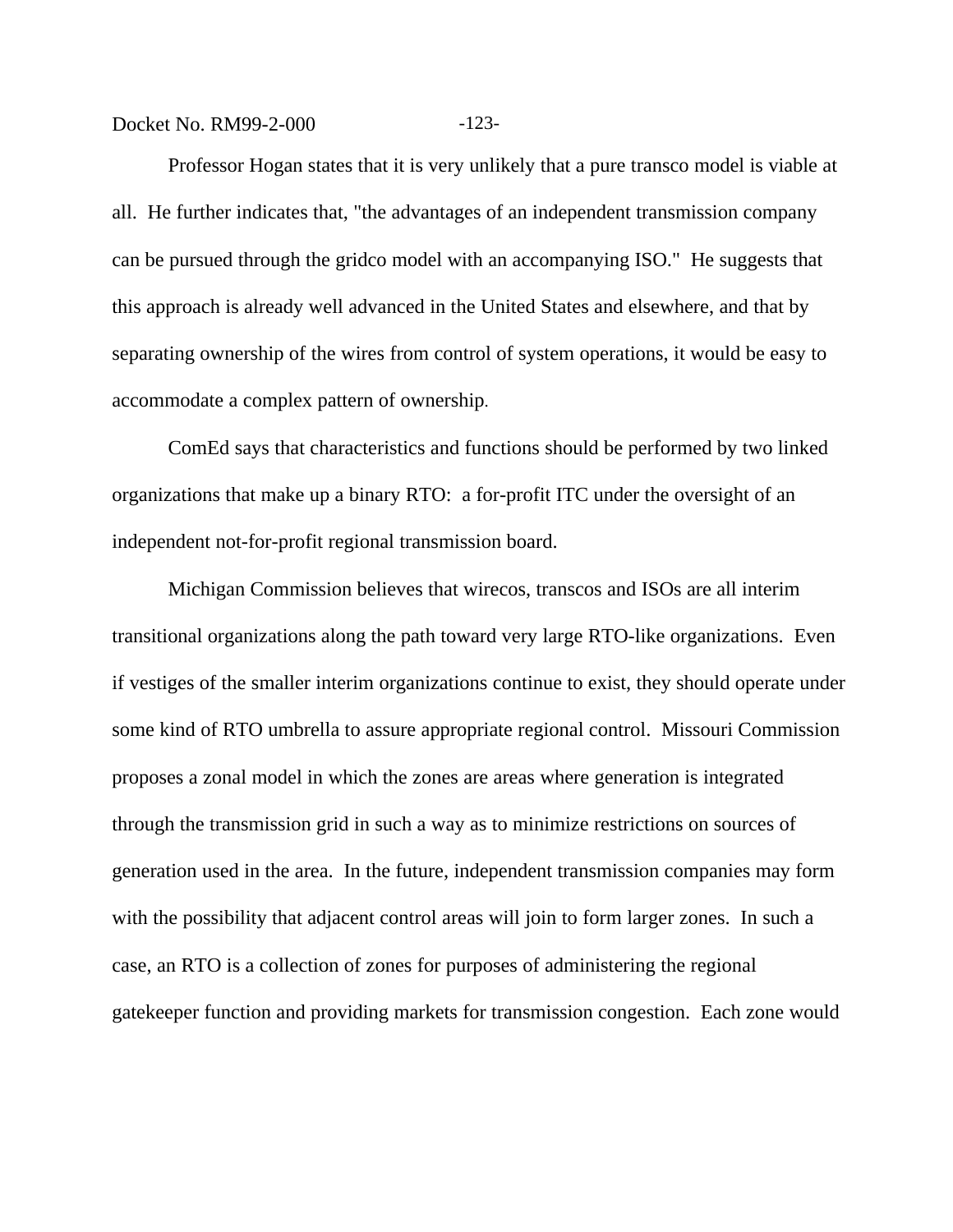Docket No. RM99-2-000 -124be responsible for maintaining its transmission facilities and coordinating both the use and expansion of those facilities with the RTO.

WEPCO proposes that each RTO should be composed of two parallel organizations to serve the same region under a common, independent board: a Regional Reliability Council to develop regional reliability rules and a not-for-profit ISO that operates under those regional rules.

Cal DWR suggests a three-tiered structure that builds on existing organizations. Existing NERC regional councils should set broad governing criteria for ISO reliability issues, parallel path flow issues, and for regional planning. More than one ISO may be located in each NERC region. These should control area reliability, administer transmission terms and conditions, and create market mechanisms to manage congestion, among other functions. Transmission owners should support, but not duplicate the roles of NERC regional councils.

#### **Commission Conclusion**

We will not limit the flexibility of proposed structures or forms of organization for RTOs. We are prepared to accept a transco, ISO, hybrid form, or other form as long as the RTO meets our minimum characteristics and functions and other requirements.

Some of the commenters argue that the NOPR's requirements either favor one form of organization over others or make one or the other forms very difficult to construct. It is not our intention to favor or disfavor transcos, ISOs, or other organizational form. We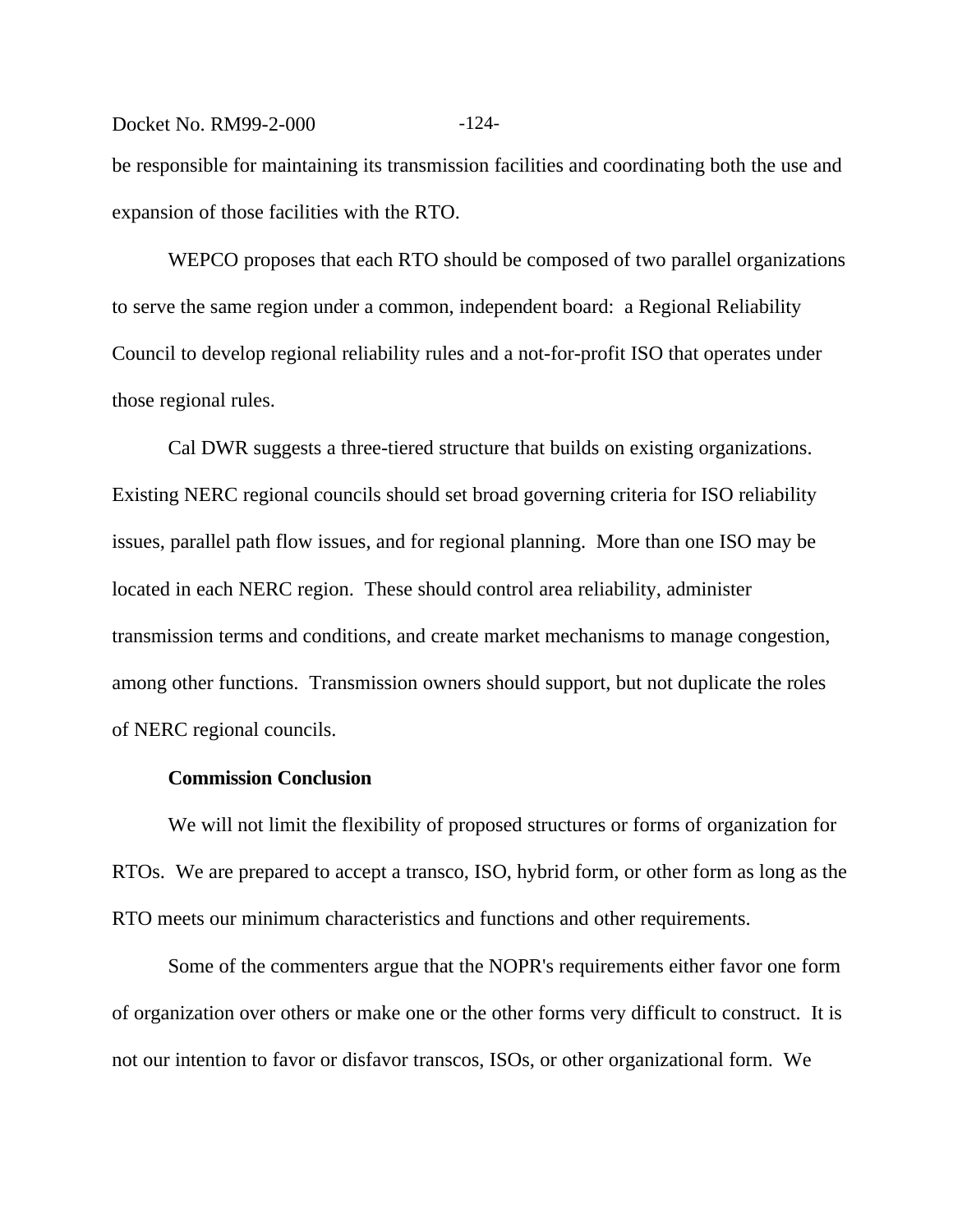#### Docket No. RM99-2-000 -125-

acknowledge that some of our minimum requirements might affect transcos and ISOs differently, but there also may be different acceptable ways for an ISO or transco to satisfy the minimum requirements. However, we designed this Final Rule to be neutral as to organizational form, and we do not believe that the requirements for forming an RTO in this Final Rule favor any particular RTO structure.

Arguments are made that an ISO is the better form of RTO because an ISO has no incentive either to favor transmission solutions to solve congestion constraints or to perpetuate congestion. ISOs are easier to form, in most cases, because there are fewer tax and mortgage consequences as there is no actual transfer of ownership.

On the other hand, some argue that transcos are preferable because they introduce a profit motive for efficient operation and expansion. Performance-based rates are normally considered more effective with transcos than with ISOs. Advantages are cited for having the same entity both propose and carry out transmission expansion and maintenance.

The transco and ISO forms of organization each has its advantages and disadvantages as do combination forms and other forms that have been suggested. In many cases, the situation facing transmission owners in a particular region may influence the appropriate form of organization to propose. In other cases it may be a matter of preference for how the participants wish to do business. Some may propose to start operation in one form and transform to another form at a future date. Tax consequences,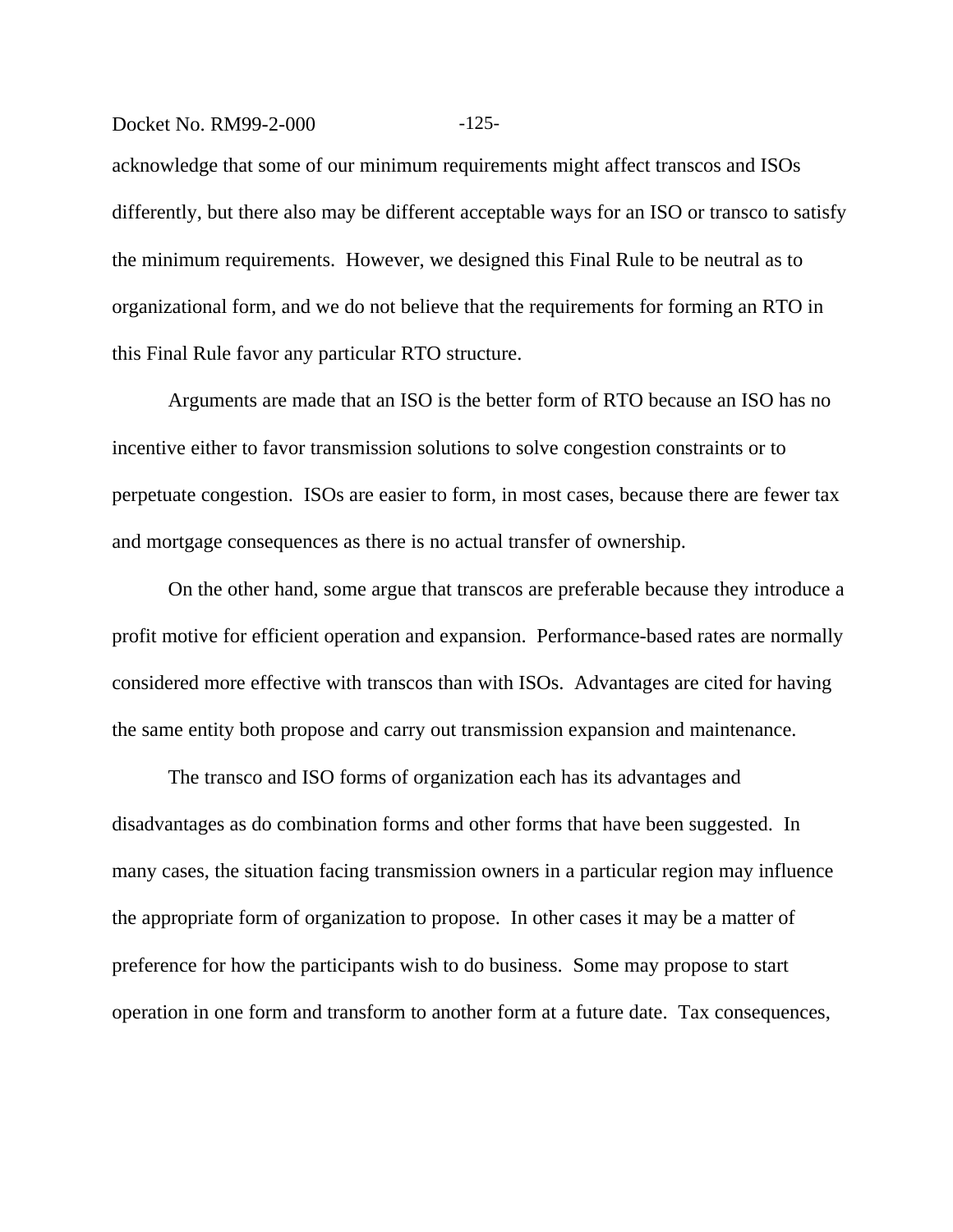#### Docket No. RM99-2-000 -126-

public ownership, bond indentures and current organization will each have an impact on the decision of what form of organization a particular RTO will propose.

This Rule does not necessarily require that a single organization perform all of the functions itself. To mention but a few examples, we specifically clarify in other parts of this Final Rule that the security coordinator function and the OASIS function could be shared with another RTO or contracted out, and that appropriate scope may be achieved in creative ways. We will entertain appropriate tiered or other structures. We require only that the RTO be responsible for ensuring that the requirements are met in a way that satisfies our Rule.

Because of the differing conditions facing various regions, we offer flexibility in form of organization. We welcome innovative structures and forms that meet the needs of the market participants while satisfying the minimum requirements of this Rule.

## **3. Degree of Specificity in the Rule**

#### **Comments**

Many commenters believe that our proposed flexible approach is either still too rigid, or that it should provide clearer guidance. INGAA argues for less specificity in the Final Rule. INGAA points to the success of Order No. 636, wherein the Commission required open access, functional unbundling, and a new rate design, and it established specific requirements for operational control and pipeline capacity trading, all without having to specify the structure of the conforming gas transmission entity. NU similarly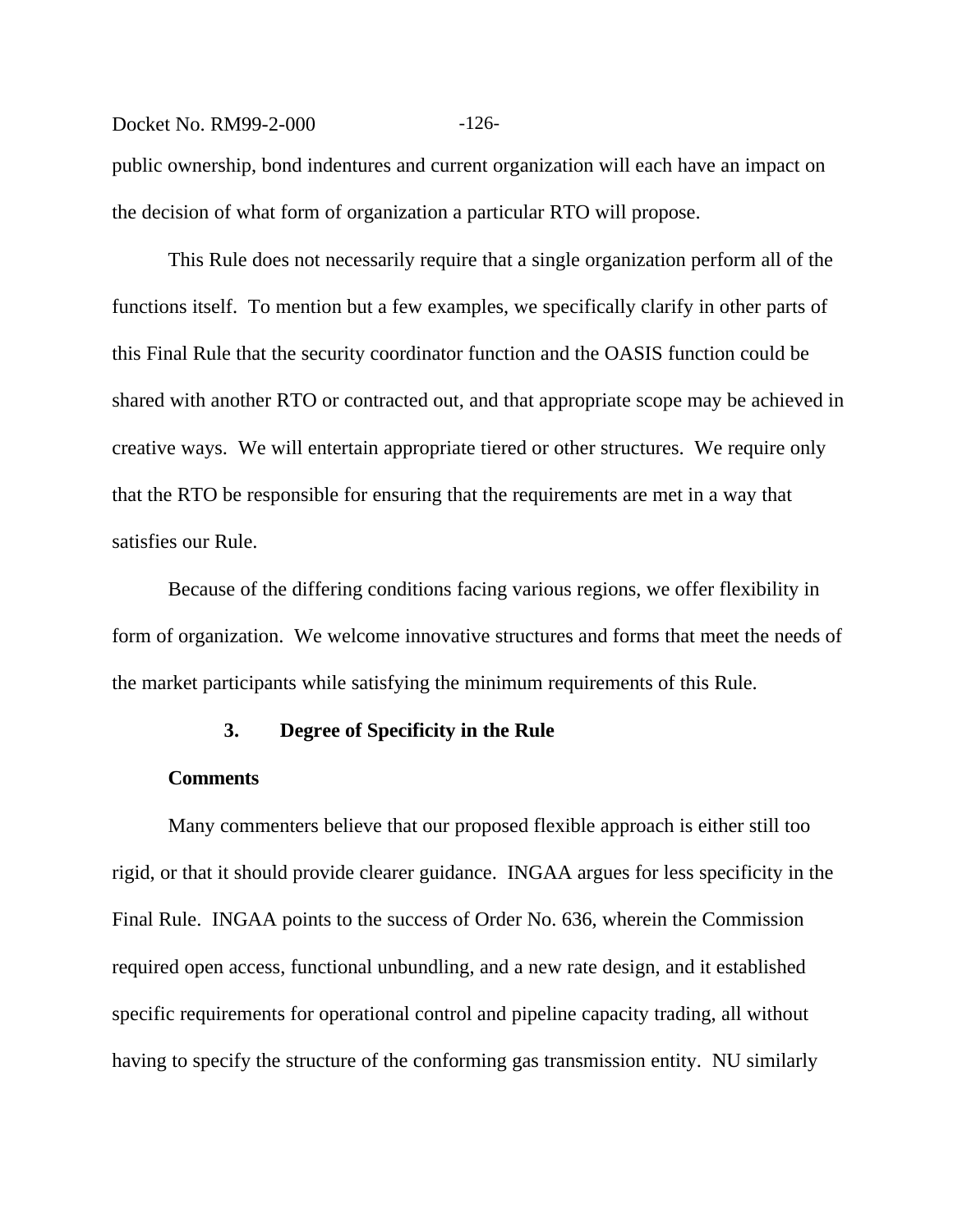## Docket No. RM99-2-000 -127-

points to the precedent of the restructured gas industry. It states that the Commission should avoid the perils of imposing a rigid system pursuant to the mistaken belief that it can be easily and swiftly changed later to respond to future needs of the marketplace. CP&L also cautions that the principle of flexibility could prove illusory in practice and that there is a danger that, if guidance from the Commission takes the form of overly restrictive rules, it will stifle the development of innovative proposals. PG&E submits that the Commission should simply define a broad standard that provides for independence and evaluate particular RTO proposals on a case-by-case basis. South Carolina Commission also counsels that the Commission should not attempt to mandate a particular form of RTO, or establish its size or region, because this will not ensure that an efficient market will develop. It posits that any RTO policy should be flexible enough and dynamic enough to allow for both regional and organizational differences and for growth and changes in the future.

SCE&G claims that the NOPR is overly prescriptive with respect to both scope and timing. TXU Electric submits that the NOPR's approach to reliance on minimum characteristics and functions seems to reflect a significant number of fundamental policy decisions that have already been made without the benefit of any of the very experimentation the NOPR extols. Southern Company argues that the Commission should recast the characteristics and functions as voluntary guidelines at this early stage in the development of RTOs, since it is unclear what the best form of RTO will be.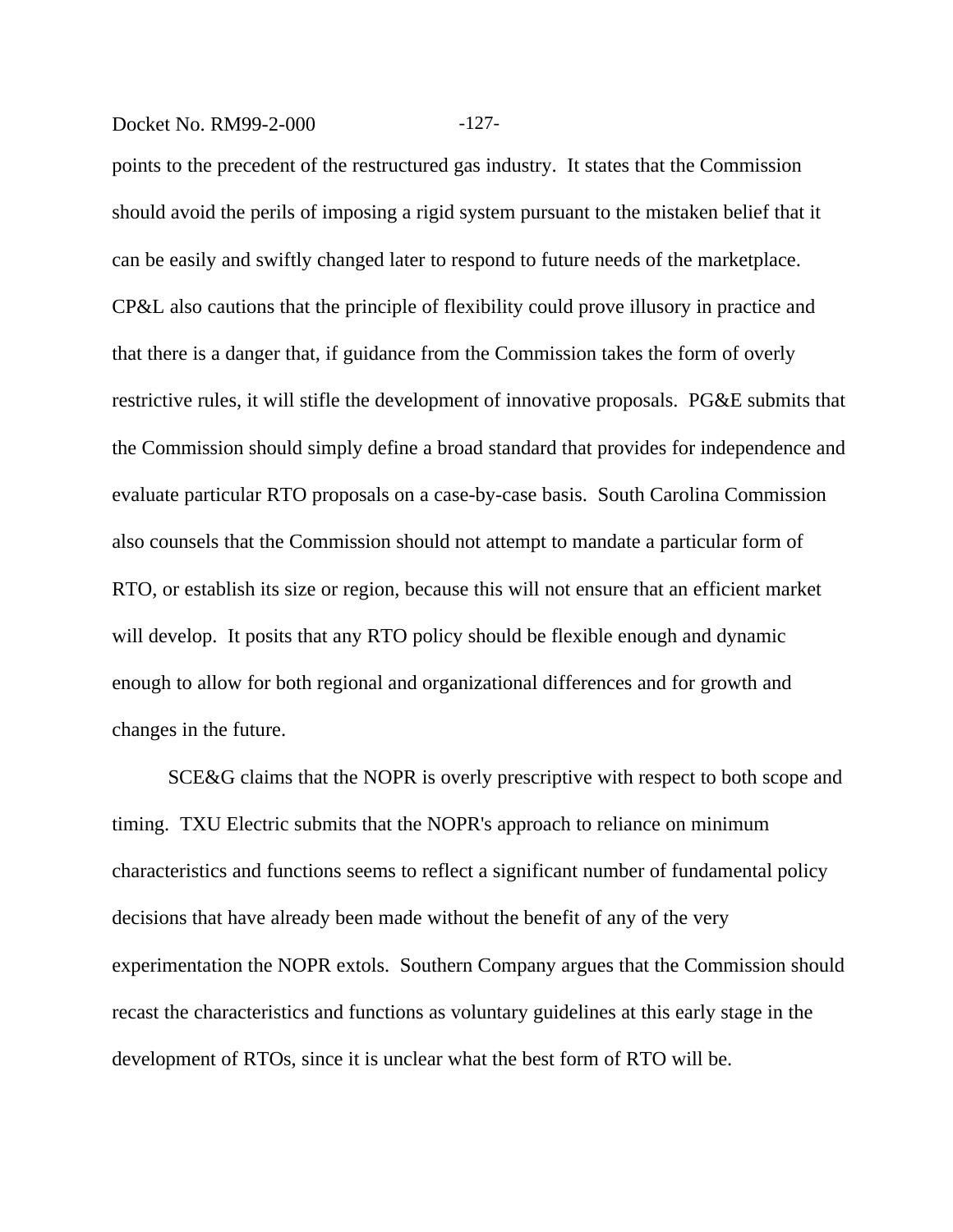#### Docket No. RM99-2-000 -128-

ISO supporters, such as NYPP and Central Maine, recommend that the Commission reject proposals to impose rigid and inflexible rules on RTOs and remain flexible especially with regard to existing ISOs and RTO pricing. ISO-NE counsels that tolerance for a diversity of approaches is essential, as well as politically pragmatic, due to the fact that different regions will have different histories, industry elements, and local regulatory policies that need to be accommodated.

FirstEnergy supports the NOPR's flexibility because there is no best model to deal with regional variations. Alliance Companies and Washington Commission also recommend that the Commission adhere to a flexible RTO policy, open to voluntary regional experimentation in the design of RTO structures. In addition, both Southern Company and Trans-Elect recommend that the Commission maintain flexibility toward transcos. And while a transco supporter, Entergy, sees the NOPR as properly flexible in regard to for-profit and not-for-profit RTOs. Finally, Duke agrees that RTOs should satisfy key principles, as long as they are not so prescriptive as to promote only one type of RTO.

On the other hand, Illinois Commission submits that the NOPR's minimalist approach will lead to creation of lowest common denominator RTOs that minimally comply with the characteristics and functions and general guidance as to geographic scope and membership. Project Groups suggests that the Commission expand and strengthen the minimum characteristics. TDU Systems recommends that the Commission resist calls to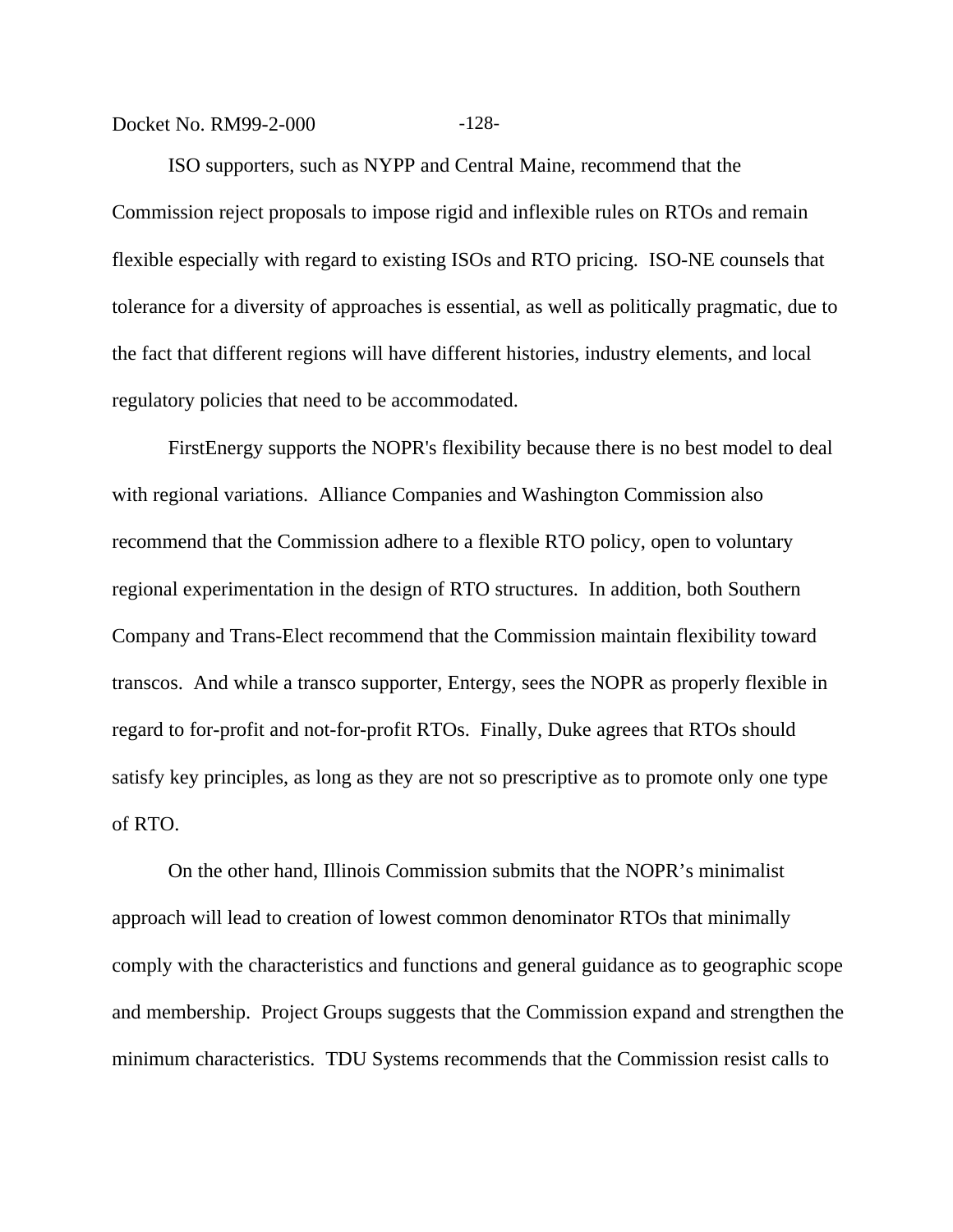Docket No. RM99-2-000 -129water down its Final Rule and urges more substance. TAPS claims that calls for more flexibility are really a cover for diluted, ineffective RTOs that will lack the scope, independence and authority to get the job done.

#### **Commission Conclusion**

While many commenters think that our proposal to rely on guidance and flexibility to promote establishment of appropriate RTOs is either too rigid or too non-specific, we conclude that we struck an appropriate balance in the NOPR.

Although we and the electric industry see many problems associated with the operation of the Nation's transmission systems and we see a general need for regional transmission solutions, we cannot at this time foresee the best organizational means to resolve every problem. Given this situation, we believe that the right balance is a minimally intrusive, solution-oriented approach that provides guidance and specifies only the fundamental RTO characteristics and functions.

We do not agree with those commenters who contend that the NOPR approach adopted herein is either overly or insufficiently prescriptive. Certainly the minimum characteristics and functions do reflect a number of threshold requirements, but collectively, these requirements serve to define the minimum necessary to improve the operation of the Nation's transmission systems. While we agree that there is no best answer and we encourage regional innovation, we cannot simply define a standard of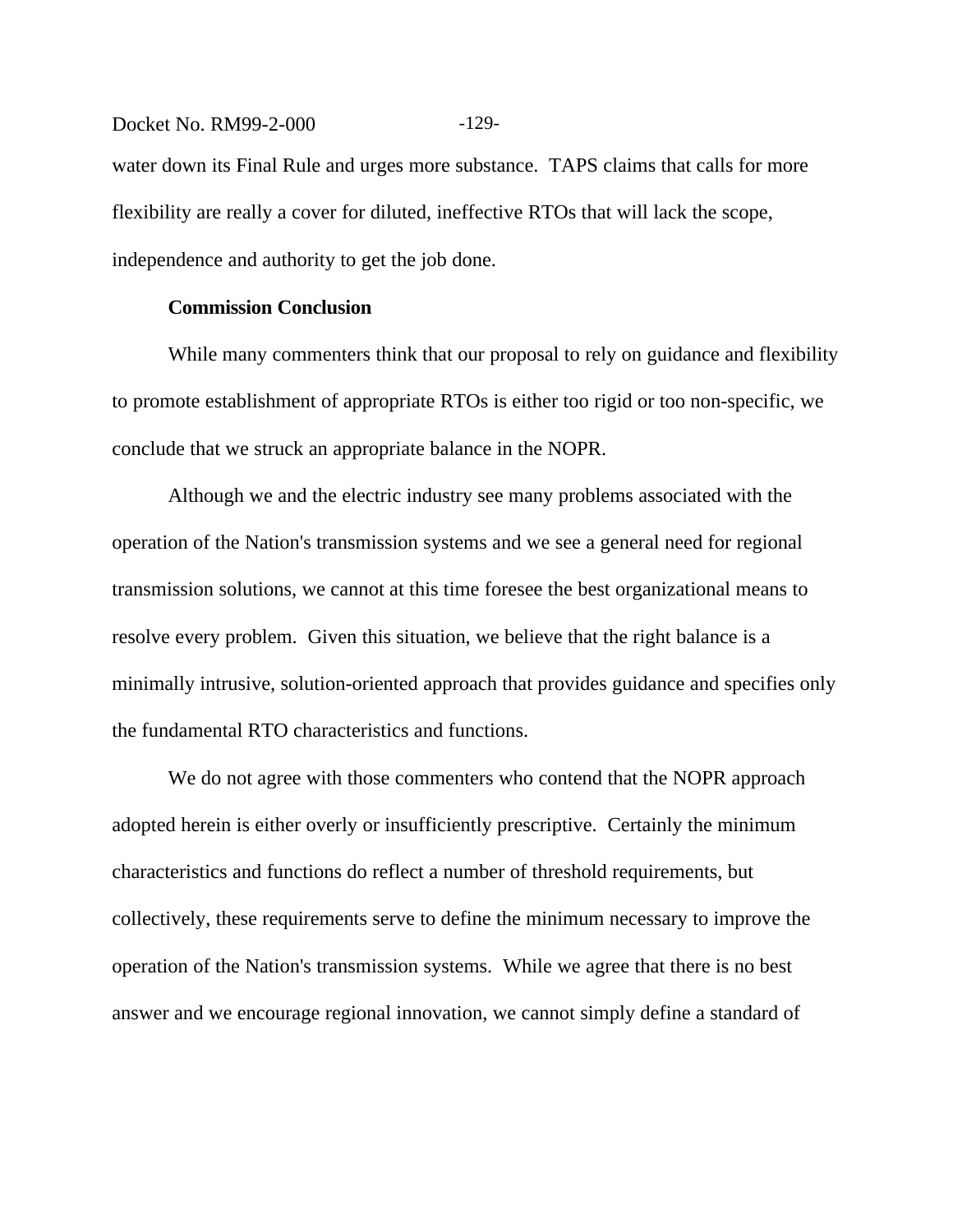#### Docket No. RM99-2-000 -130-

independence and nothing else. This would leave the industry without direction and provides no guidance on how we would evaluate the various RTO proposals.

Finally, we do not agree with those who suggest that our electric regulation must follow our natural gas pipeline industry Order No. 636 model, where the Commission did not attempt structural unbundling of the pipeline industry but simply relied on more limited, functional unbundling. The situations in the two industries are different regarding the need for regional entities. Most importantly, there was not in the gas industry the degree of vertical integration of production, transmission, and distribution that historically existed in the electric industry. In addition, the gas industry has no analog to loop flow, transmission loading relief, the need for large regional calculations of ATC, or the use of generation energy and reactive power output to manipulate transmission flow, among other reasons.

#### **4. Legal Authority**

In the NOPR, we noted that sections 205 and 206 of the FPA, 16 U.S.C. 824d and 824e, give the Commission both the authority and responsibility to ensure that the rates, charges, classifications, and services of public utilities (and any rule, regulation, practice, or contract affecting any of these) are just and reasonable and not unduly discriminatory, and to remedy undue discrimination in the provision of such services. We stated that in fulfilling its responsibilities under FPA sections 205 and 206, the Commission is required to address, and has the authority to remedy, undue discrimination and anticompetitive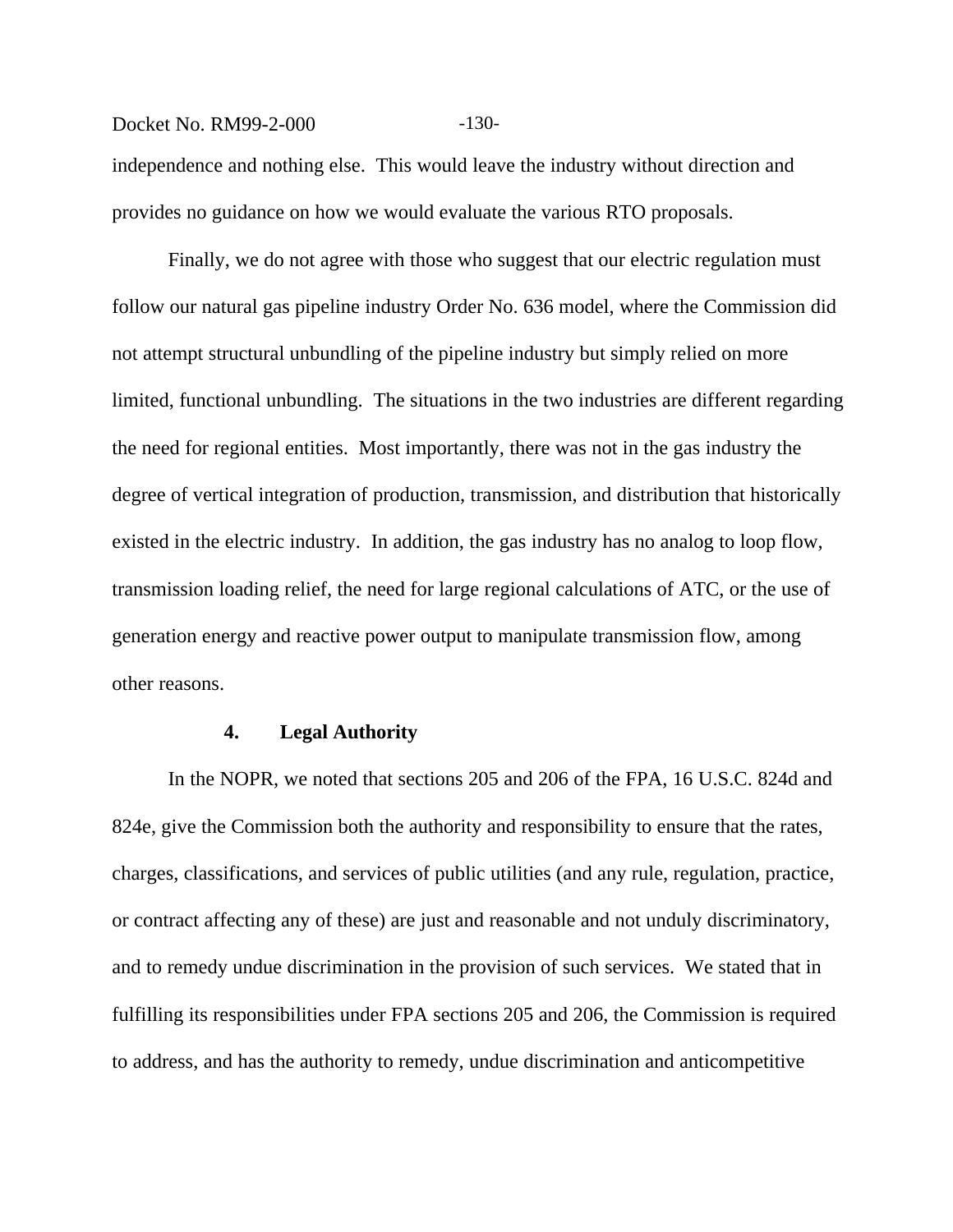Docket No. RM99-2-000 -131-

effects. **145** We also noted that the Commission has the authority and responsibility under section 203 of the FPA to review mergers and other transactions involving public utilities, including dispositions of jurisdictional facilities by public utilities, and that the Commission may grant an application under section 203 upon such terms and conditions as it finds necessary to secure the maintenance of adequate service and the coordination in the public interest of jurisdictional facilities.

Further, we noted that section 202(a) of the FPA authorizes and directs the Commission "to divide the country into regional districts for the voluntary interconnection and coordination of facilities for the generation, transmission, and sale of electric energy." The purpose of this division into regional districts is for "assuring an abundant supply of electric energy throughout the United States with the greatest possible economy and with regard to the proper utilization and conservation of natural resources." Section 202(a) states that it is "the duty of the Commission to promote and encourage such interconnection and coordination within each such district and between such districts."

We solicited comments on whether the Commission should generically mandate RTO participation by all public utilities to remedy undue discrimination under sections 205 and 206 of the FPA, whether market-based rates for generation services could continue to be justified for a public utility that does not participate in an RTO, whether a

**<sup>145</sup>**FERC Stats. & Regs.¶ 32,541 at 33,695.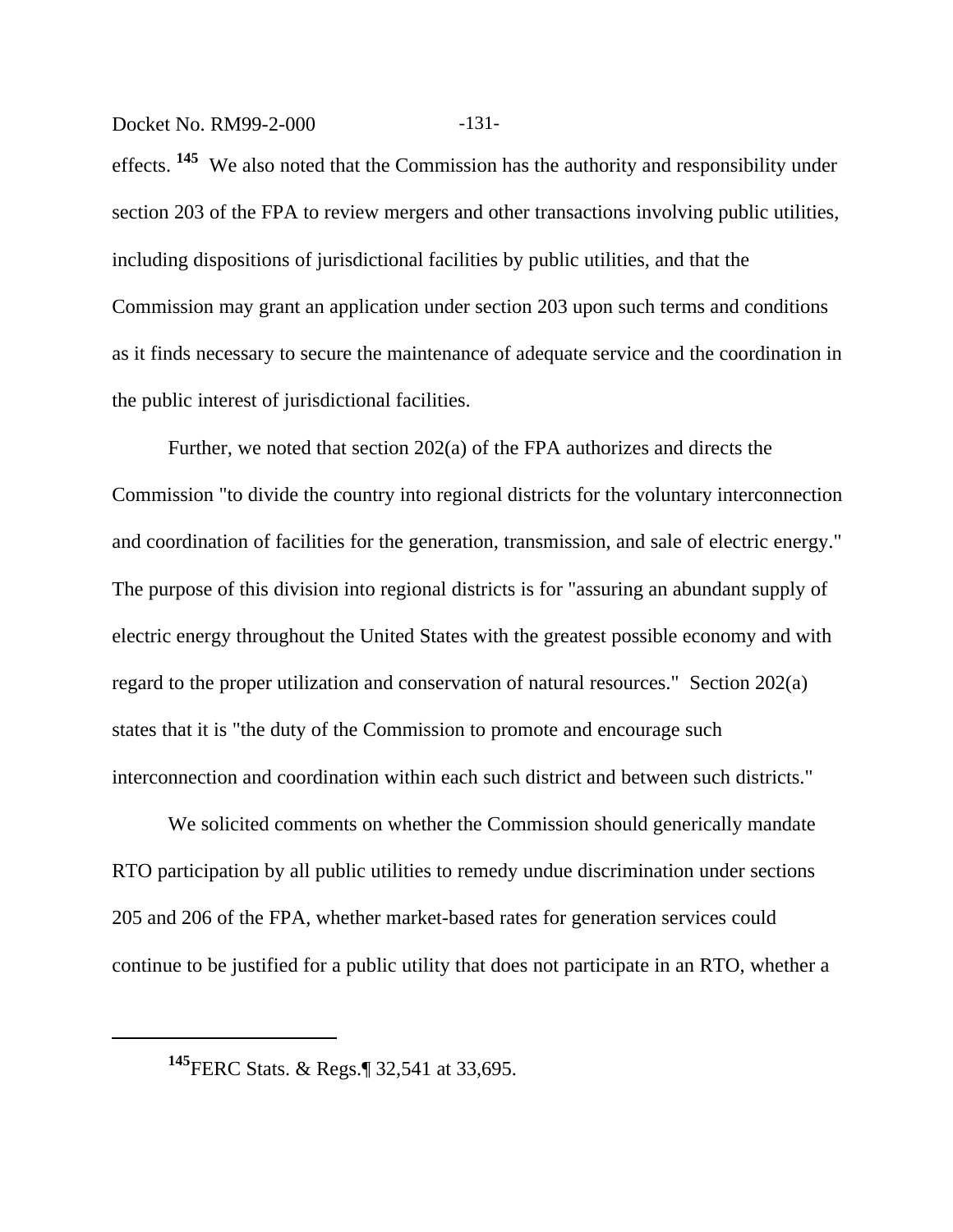Docket No. RM99-2-000 -132-

merger involving a public utility that is not a member of an RTO would be consistent with the public interest, whether non-participants that own transmission facilities should be allowed to use the non-pancaked transmission rates of the RTO participants in that region, whether transmission services provided by a transmitting utility need to be under RTO control to satisfy the discrimination standards of sections 211 and 212 of the FPA, and whether a public utility's lack of participation would otherwise be in violation of the FPA. **<sup>146</sup>**

#### **Comments**

The comments on the Commission's legal authority to mandate participation in RTOs span the spectrum from those asserting that we clearly have that authority to those asserting that we clearly do not, with others taking a less definitive position in between.

#### **Supporting Commission's Authority to Mandate RTO Participation**

Representative of those asserting that the Commission has the authority to mandate RTO participation are the joint comments filed by APPA, ELCON, TAPS, and TDU Systems ("APPA et al. (WP)"). These parties argue that the FPA as presently constituted gives the Commission "ample" legal authority to require participation by public utilities in properly structured and configured RTOs. APPA et al. assert that section 202(a) permits the Commission to determine rational and efficient regional boundaries; section 203

**<sup>146</sup>**Id. at 33,762.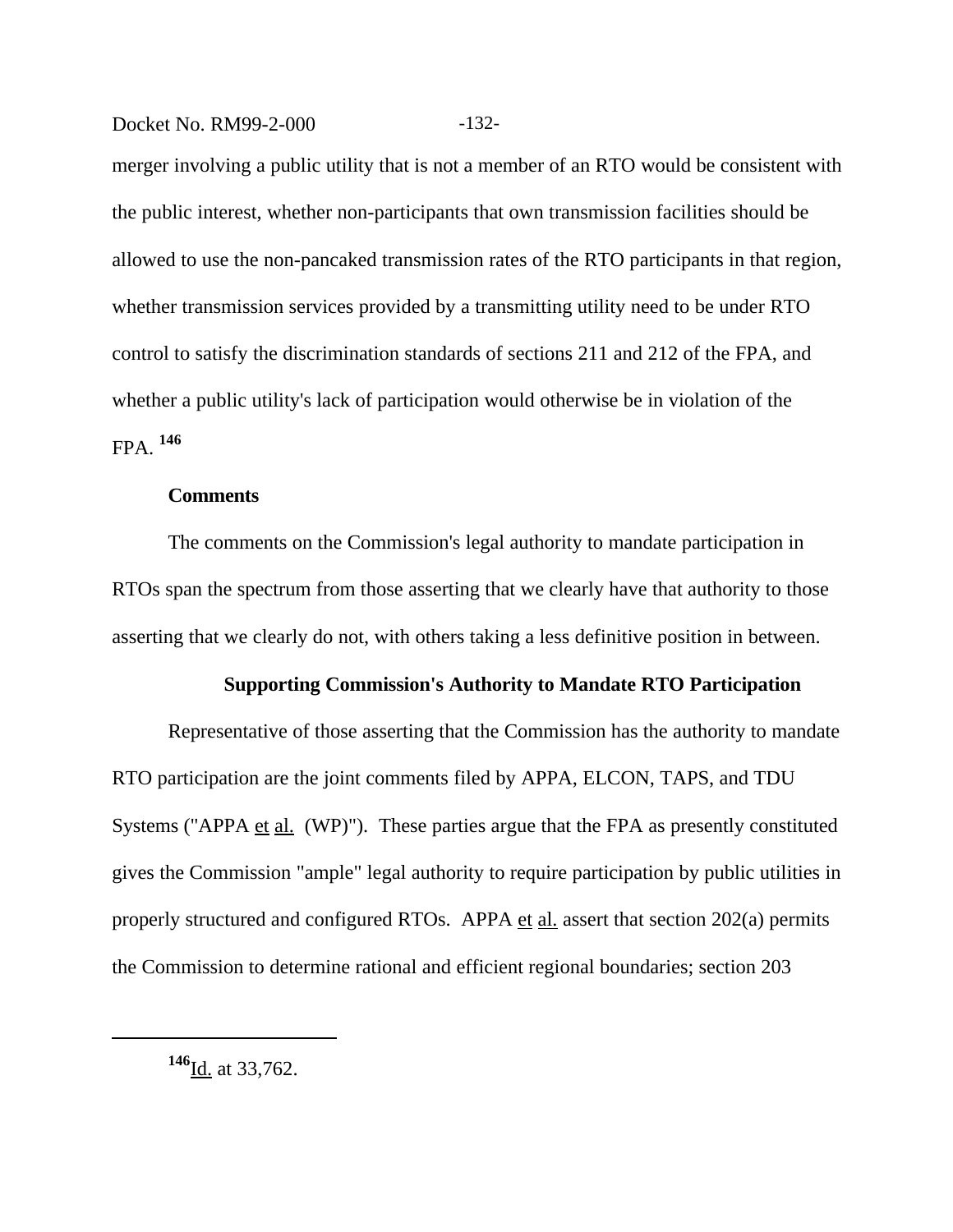## Docket No. RM99-2-000 -133-

provides authority to require RTO participation as a standardized condition to mitigate the increased generation and transmission concentration brought about by mergers; "it would be fully consistent with, and indeed required by" FPA section 205 to insist on RTO participation as a condition necessary to yield competition robust enough to produce just and reasonable market-based rates; requiring RTO participation falls within the Commission's broad discretion to fashion a remedy for undue discrimination under FPA sections 205 and 206; and the Commission could reasonably conclude that it is no longer just and reasonable for transmission service to be planned, implemented, or priced on a less-than-regional basis. Other commenters echo some or all of these points in asserting that the Commission currently has sufficient legal authority to mandate RTO participation. **<sup>147</sup>**

Some other commenters emphasize the authority contained in particular statutory sections. One commenter states that FPA section 202(a) is an express delegation of authority to the Commission to make policy, and the stated goal of that section of assuring an abundant supply of electric energy with the greatest possible economy provides ample authority to support the conclusion that transmission facilities should be operated by an RTO. This commenter states that it is well established administrative law that there is

**<sup>147</sup>**E.g., UAMPS, PJM/NEPOOL Customers, Illinois Commission, Michigan Commission, Cinergy, Industrial Consumers, First Rochdale, East Texas Cooperatives, FMPA.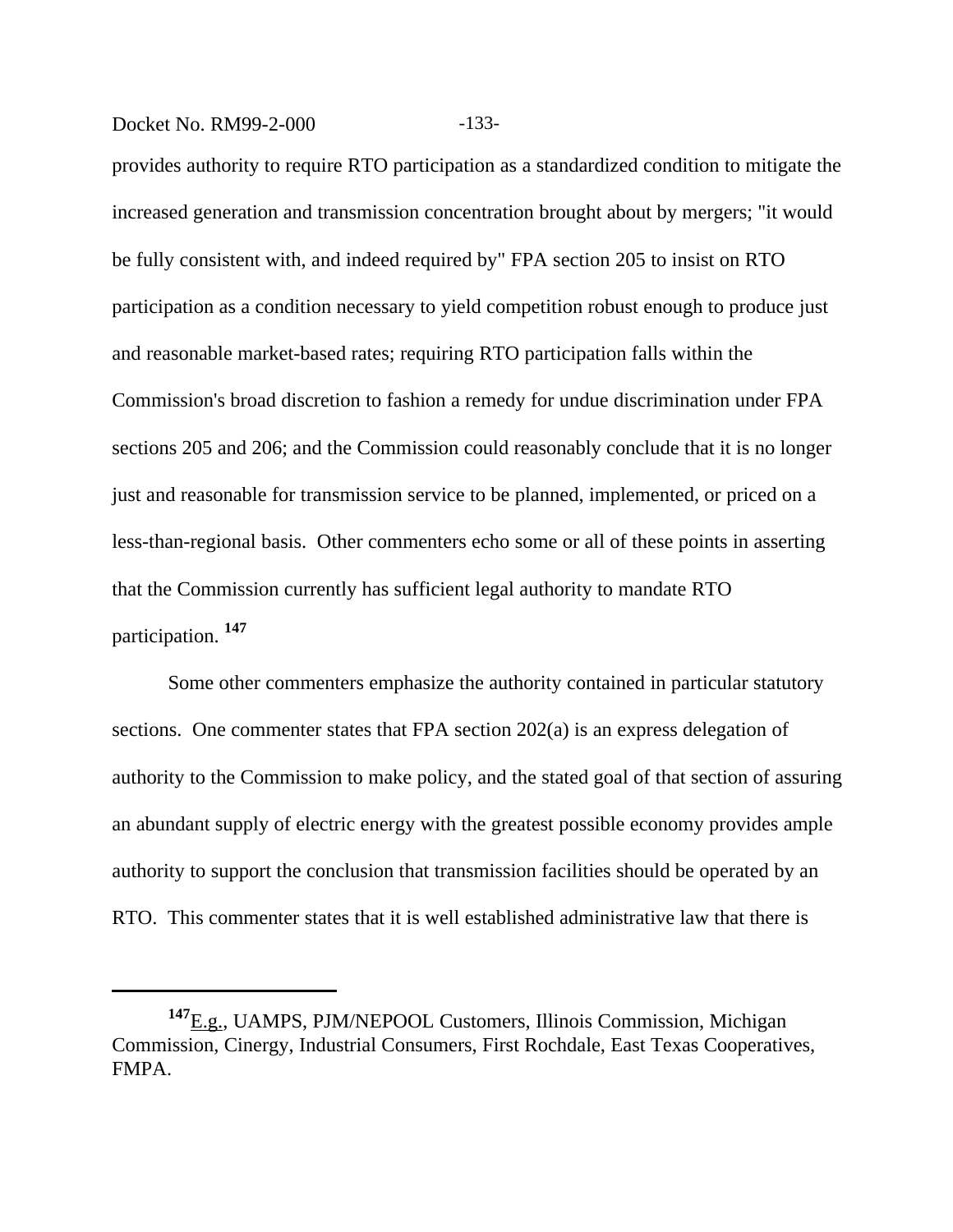Docket No. RM99-2-000 -134-

great deference given to an agency charged with policymaking responsibility. **148** Another commenter, FMPA, argues that the Commission's interconnection authority under FPA sections 202(b) and 210 provides ample basis for mandating RTO participation. According to FMPA, the Commission could find that RTO participation is necessary to "make effective" an interconnection, pursuant to FPA section 210, that has been rendered ineffective by fragmented and anticompetitive practices of transmission owners. FMPA also asserts that the Commission could use this authority through a rulemaking without following the individual procedural requirements of section 212. **<sup>149</sup>**

In addition to those commenters finding clear authority in the FPA for an RTO mandate, a number of commenters support the suggestion, as one commenter put it, that certain benefits and rights that are within the Commission's authority and discretion to grant or deny should be withheld from utilities unwilling to participate in an RTO. **<sup>150</sup>** PNGC states that the Commission should use "big sticks" to obtain RTO participation, and Michigan Commission says the Commission "should use every stick, carrot, orangecolored stick and tool it can." Some commenters assert specifically that the Commission has the authority, and should use its authority, to condition mergers under section 203 and

**<sup>150</sup>**Oneok.

**<sup>148</sup>**Professor Koch, citing Chevron U.S.A., Inc. v. Natural Resources Defense Council Inc., 467 U.S. 837 (1984).

**<sup>149</sup>**Citing American Paper Institute, Inc. v. American Elec. Power Serv. Corp., 461 U.S. 402, 419-20 (1983).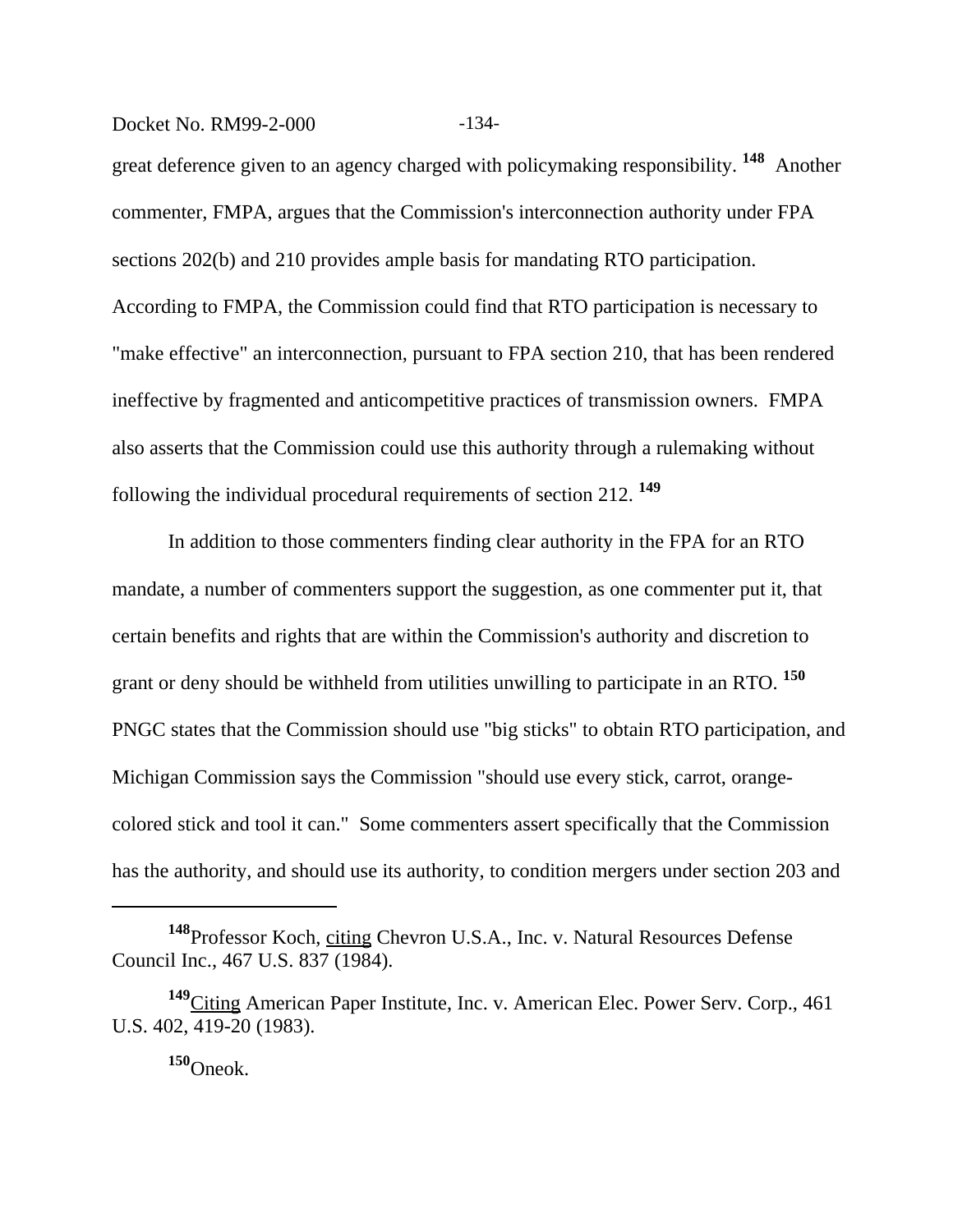Docket No. RM99-2-000 -135condition market-based rate authority under section 205 of the FPA on RTO participation. **151** Some commenters also favor limiting access to non-pancaked transmission rates of RTOs to those who participate in RTOs. **<sup>152</sup>**

Even some commenters that generally oppose the idea of an RTO mandate acknowledge that market-based rate authority or mergers could, on a case-by-case basis, be conditioned on RTO participation. For example, Florida Power Corp. states that the Commission could find, "given certain factual circumstances," that the granting of marketbased rate authority would not be appropriate "unless the entity agreed to commit its transmission facilities to an RTO." United Illuminating states that whatever conditioning authority the Commission may have for market-based rates or mergers could not be used as a basis for a generic rulemaking.

NECPUC cites to other sections of the FPA that the Commission might rely upon to promote RTO establishment. It supports the use of the complaint process under section 206 of the FPA in specific cases. It also suggests the use of FPA section 207 proceedings, which can be initiated by state commissions, as a vehicle for requiring RTOs where the Commission finds interstate service inadequate or insufficient. NECPUC also urges the

**<sup>151</sup>**E.g., Oneok, TAPS, APPA, PJM/NEPOOL Customers, Illinois Commission, Industrial Consumers, East Texas Cooperatives, FMPA, TDU Systems and PNGC.

**<sup>152</sup>**E.g., TDU Systems, PNGC and PJM/NEPOOL Customers.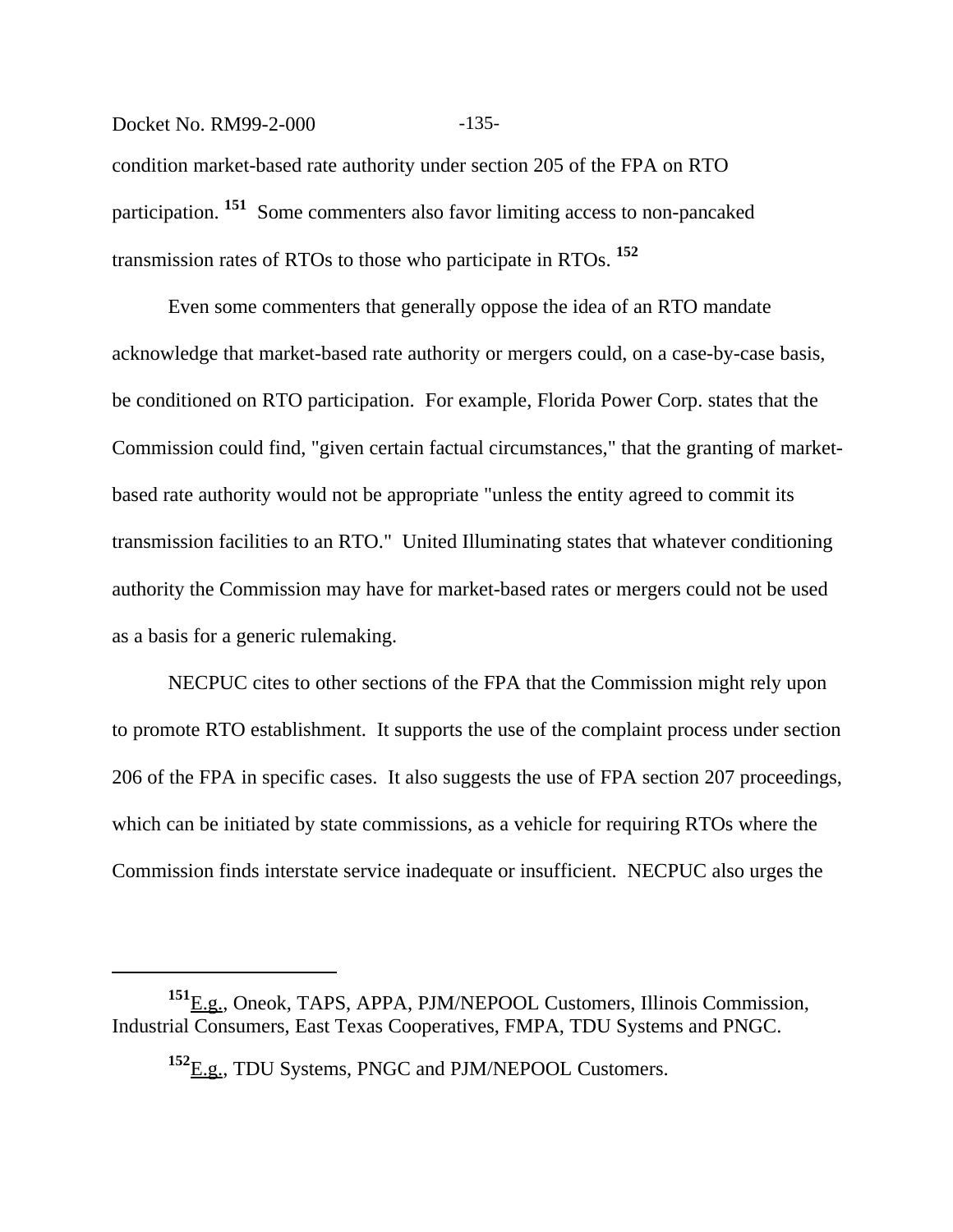# Docket No. RM99-2-000 -136use of joint boards and cooperative procedures between the Commission and the states under FPA section 209 as a means of resolving RTO issues.

#### **Opposing Commission's Authority to Mandate RTO Participation**

At the other end of the debate on the Commission's legal authority with respect to RTOs are those that assert that the Commission's authority to mandate RTOs is nonexistent or very limited. <sup>153</sup> A number of commenters emphasize that FPA section 202(a) is explicitly voluntary and therefore provides no support for the Commission's authority to mandate RTOs. <sup>154</sup> FP&L states that it is questionable whether the Commission could use FPA section 202(a) as a tool to promote competition, given that section 202(a) is for the "coordination and interconnection of facilities," and coordination is arguably inconsistent with competition.

Some argue that the exercise of FPA section 206 authority to remedy discrimination on a generic basis by requiring RTOs would have to be supported by more explicit findings of discrimination than are contained in the NOPR. **155** For example, Florida Power Corp. and United Illuminating contend that the Commission cannot use an industry-

**<sup>153</sup>**E.g., Southern Company, Puget, Avista, CP&L, Duke, STDUG, FirstEnergy, NYPP, Indianapolis P&L, FP&L, Detroit Edison, Florida Power Corp., Florida Commission, Alabama Commission.

**<sup>154</sup>**E.g., EEI, United Illuminating, Southern Company, Central Maine, CP&L, Duke, NYPP, Florida Power Corp, Florida Commission.

**<sup>155</sup>**E.g., EEI, Central Maine, Southern Company, Duke, NYPP, Dalton Utilities, Indianapolis P&L, Florida Power Corp., Entergy.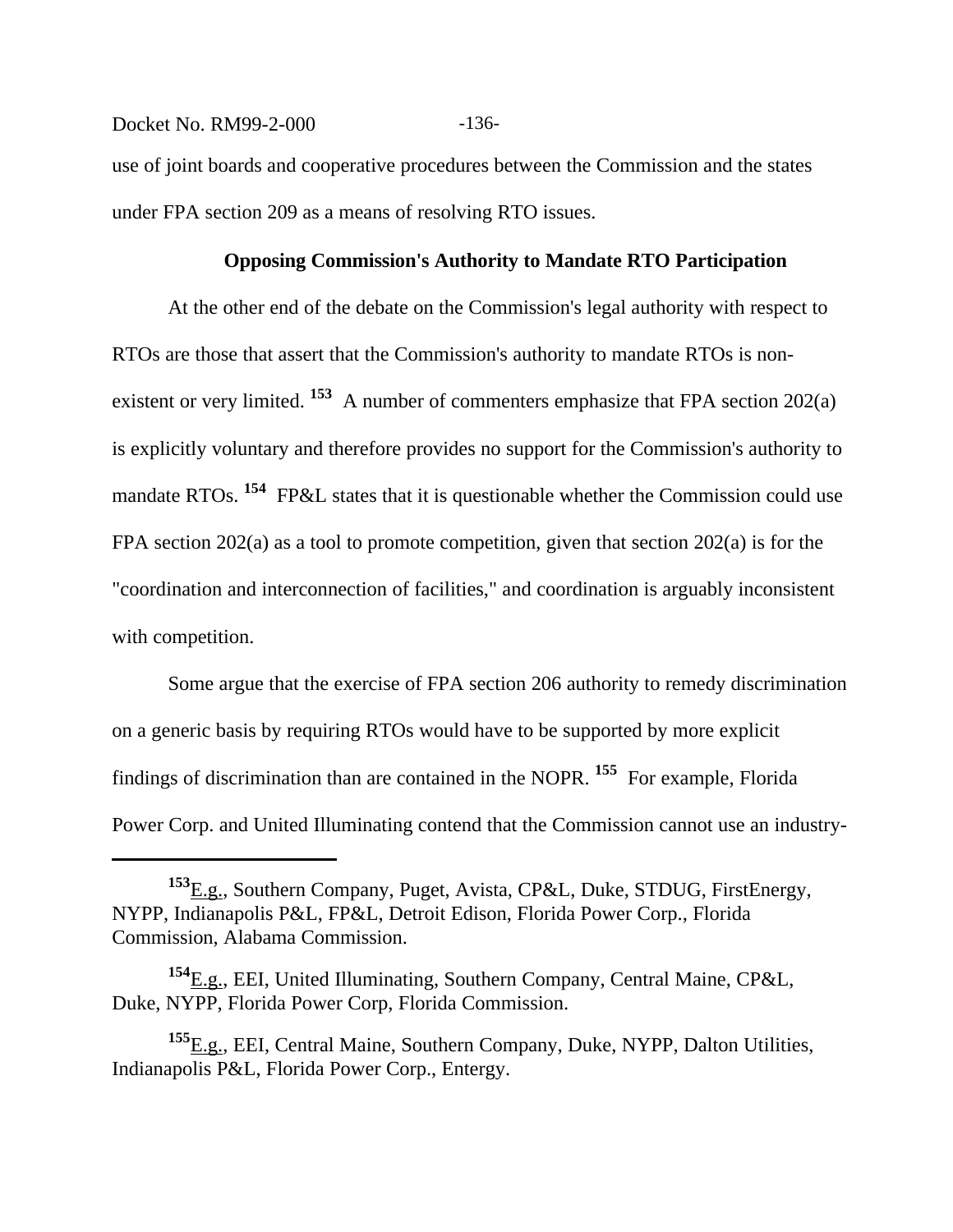#### Docket No. RM99-2-000 -137-

wide solution to remedy a problem that does not exist industry-wide, **156** and the record does not demonstrate an industry-wide problem. EEI and others argue that the Commission may only impose a remedy that is reasonable and appropriate in light of the specific discriminatory findings made and the actual practices to be corrected, and the NOPR fails to demonstrate such a nexus. Southern Company notes that the Commission has not made any finding of discrimination and that the "perception" of discrimination is an insufficient basis on which to invoke FPA sections 205 and 206. CP&L asserts that section 206 may give the Commission some authority with respect to requiring RTOs, but only in individual cases after hearings and substantial evidence of discriminatory practices. Southern Company contends that the Commission's remedial authority under section 206 must be construed in light of the voluntary nature of section 202(a) and the Commission cannot do anything indirectly under section 206 that it cannot do directly under section 202(a). Central Maine asserts that discrimination findings would not apply against a "wires only" company such as itself, and similarly, Indianapolis P&L argues that it has no ability to discriminate in favor of its own wholesale generation and therefore could not be forced to join an RTO as a remedy for discrimination.

Some commenters question the Commission's authority to condition market-based rates or mergers on RTO participation. Central Maine argues that the Commission could

**<sup>156</sup>**Citing Associated Gas Distributors v. FERC, 824 F.2d 981 (D.C. Cir. 1987), cert. denied, 485 U.S. 1006 (1988).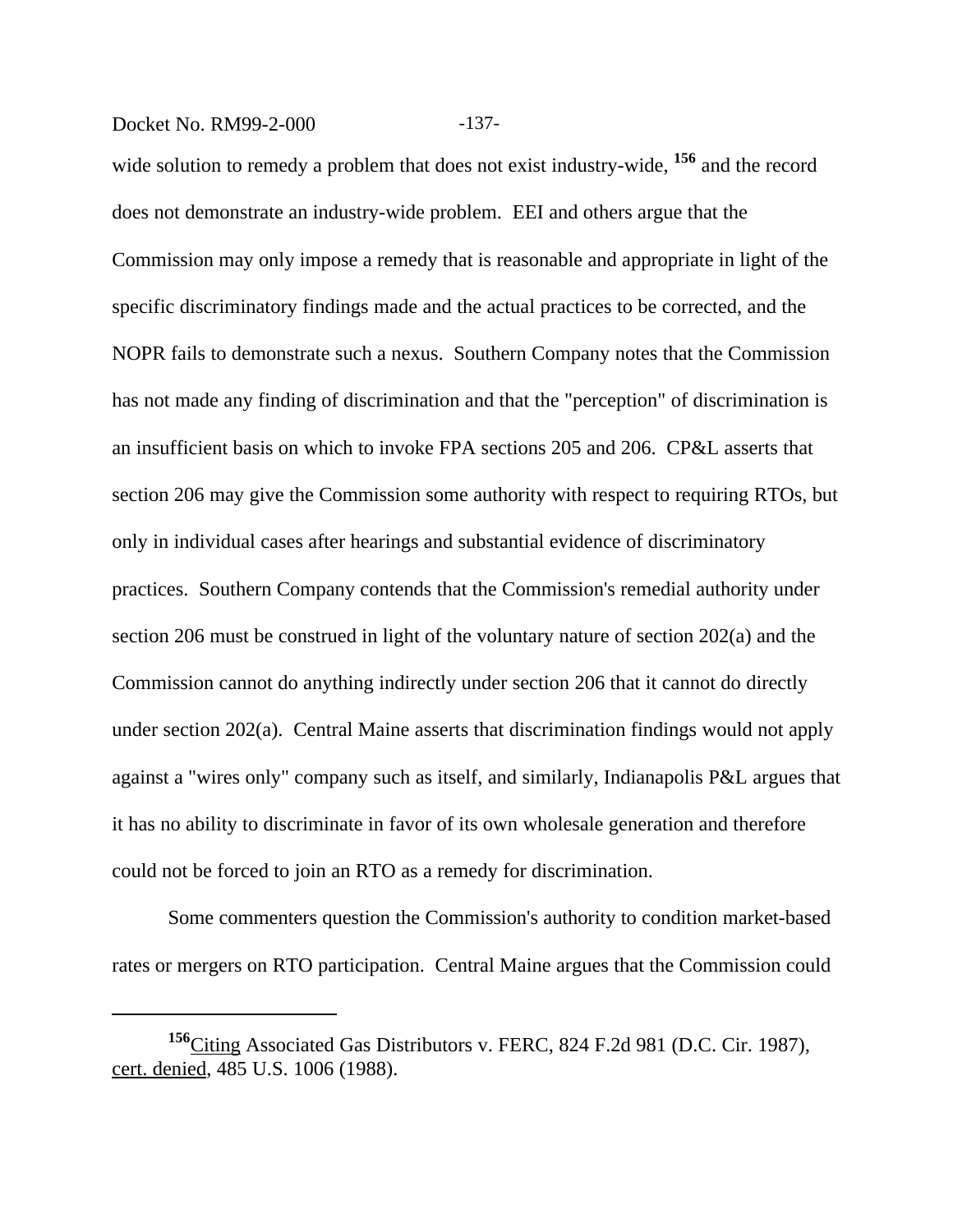#### Docket No. RM99-2-000 -138-

not conclude on a generic basis that an RTO is needed in every market-based rate case, and that the Commission could not change its existing policy on market-based rates without substantial evidence and reasoned decisionmaking. CP&L states that the Commission cannot use FPA section 205 authority to grant market-based rates merely to advance preferred policies, and cannot use FPA section 203 to condition mergers absent specific findings in a particular case. Duke contends that the Commission has no authority to issue a rule that imposes sanctions for non-participation that would make nonparticipation practically or economically unfeasible. Similarly, NYPP states that mergers, market-based rates, and access to non-pancaked transmission rates are economic necessities, and using them as conditions would effectively require RTO participation. Indianapolis P&L asserts that it would be inequitable and unjustifiable to withhold marketbased rate authority from a utility that has a good reason not to participate in an RTO, and further, that the Commission may not pressure a utility to engage in an activity that it may not require through direct regulation. <sup>157</sup> Similarly, Puget states that if the Commission is not mandating RTOs, which is beyond its authority, then the rule must contain no penalties for non-participation.

**<sup>157</sup>**Citing Altamont Gas Transmission Co., v. FERC, 92 F.3d 1239, 1246 (D.C. Cir. 1996).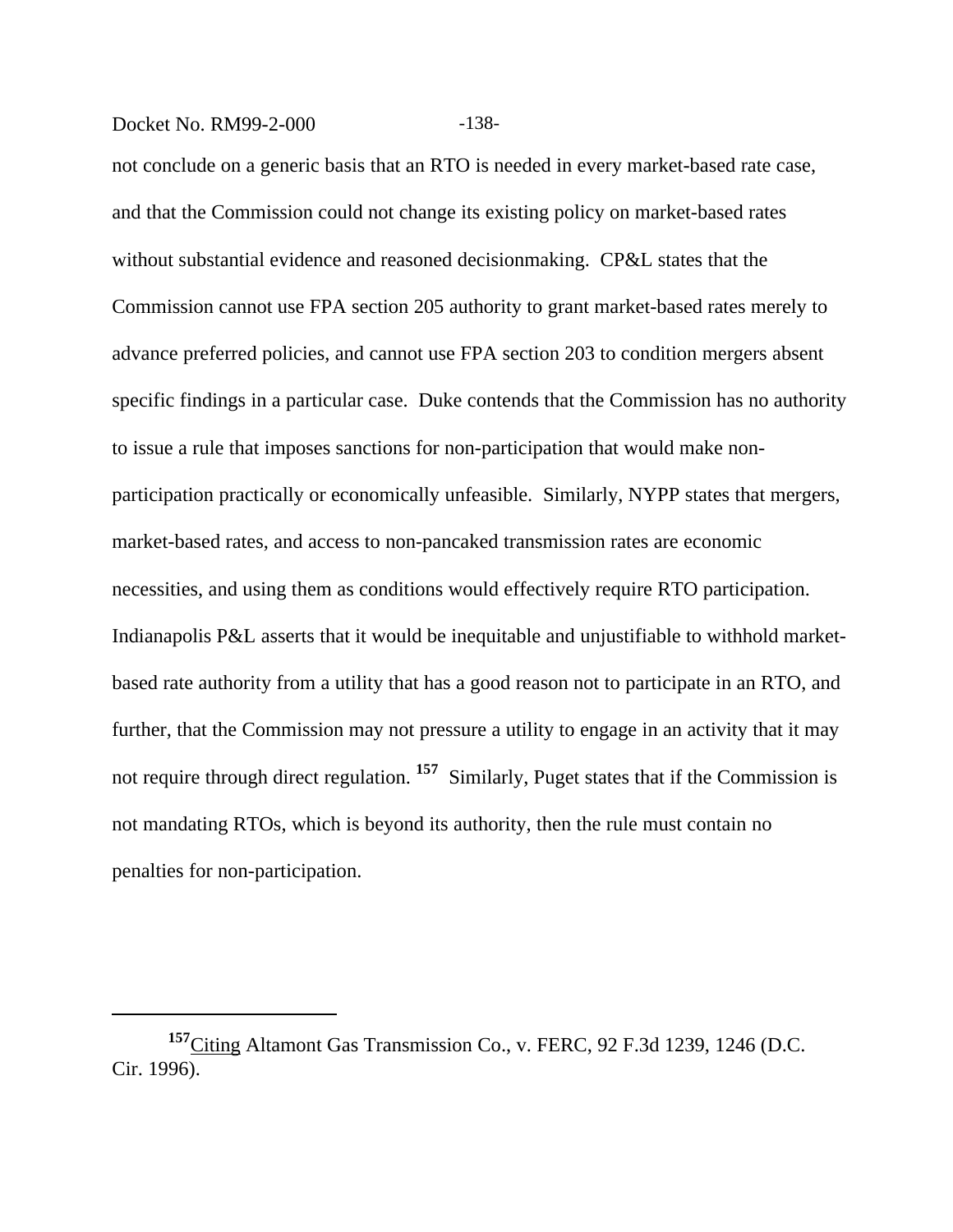Docket No. RM99-2-000 -139-

Several commenters point to the recent court decision in Northern States <sup>158</sup> as limiting the Commission's authority with respect to RTOs. **159** These parties assert that Northern States stands for the proposition that the Commission may not directly or indirectly interfere with state regulation of retail service, and that the NOPR would result in traditional utility retail responsibilities being shifted to RTOs. Specifically, for example, Puget alleges that redispatch and planned maintenance are reliability functions that affect the utility's ability to serve native load and are subject to state law. Indianapolis P&L asserts that Northern States makes clear that the Commission may act only under authority given by Congress.

A variety of other legal arguments are made in opposition to any Commission efforts to mandate RTO participation. Southern Company contends that since there has been no finding that Order Nos. 888 and 889 have failed, there has been no reasonable explanation as to why the Commission should change that policy. CP&L argues that the Commission's authority to enforce FPA section 205 is in the enforcement provisions of FPA sections 314, 316, and 317. CP&L also states that it would be discriminatory to have higher pancaked rates for non-participants in RTOs while participants get the advantage of non-pancaked rates. Duke and Florida Power Corp. assert that requiring involuntary

**<sup>158</sup>**See Northern States, supra note 89.

**<sup>159</sup>**E.g., Southern Company, Puget, Indianapolis P&L, FP&L, Florida Commission.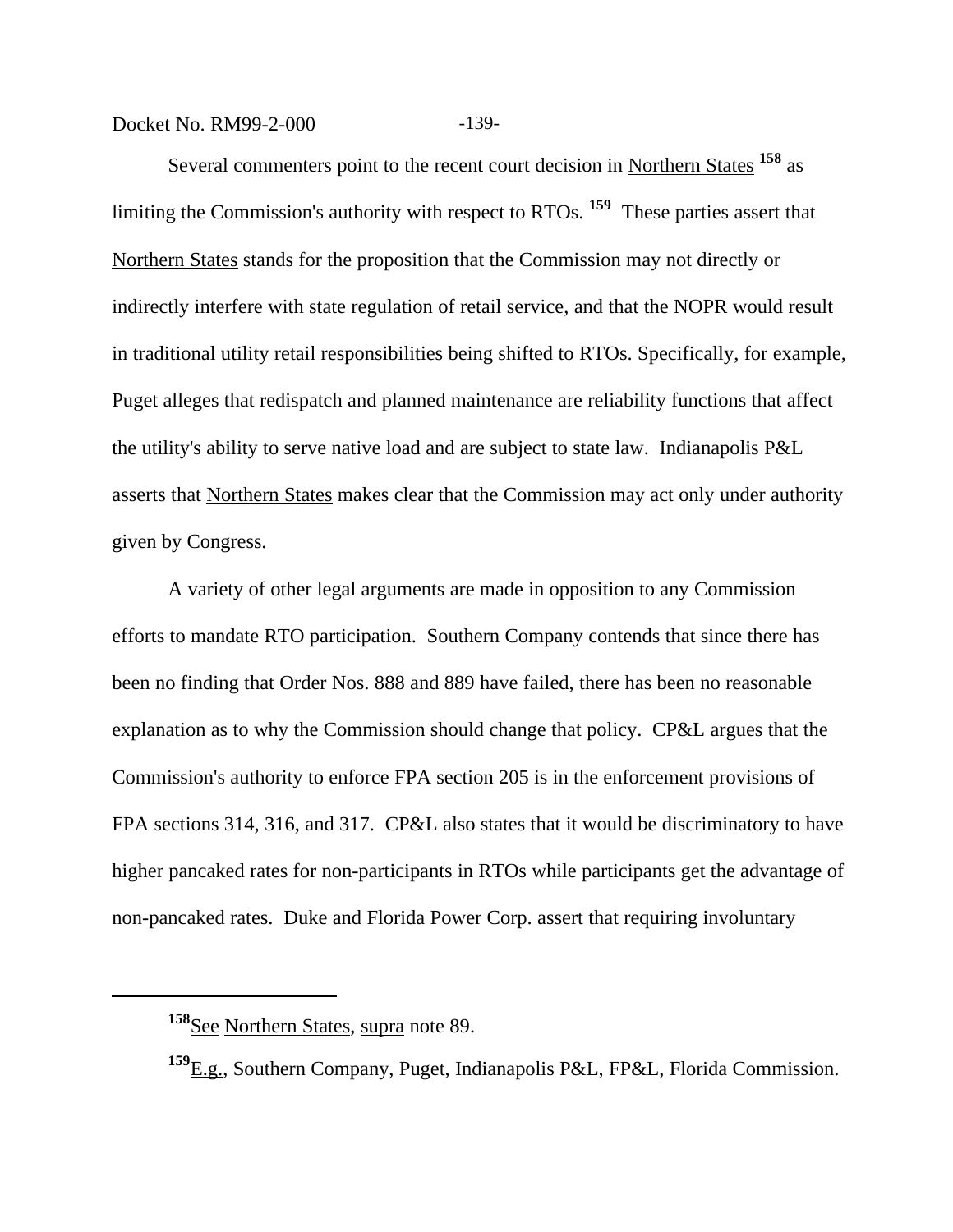Docket No. RM99-2-000 -140-

wheeling and imposing common carrier status is outside the Commission's authority, **<sup>160</sup>** and likewise, so is mandating RTOs. Florida Power Corp. contends that requiring RTO participation would force a utility to join an ISO or divest its transmission or generation assets, and the Commission cannot compel divestiture. Florida Power Corp. and Southern Company make the point that the Public Utility Holding Company Act granted the SEC, not the FERC, the authority to restructure the electric utility industry. Florida Power Corp. further argues that requiring RTO participation would be a "taking" of utility property for which just compensation would be owed, and that the "taking" problem is exacerbated by utilities being liable for facilities no longer under their control. Florida Commission states that the Energy Policy Act of 1992 indicated that the Commission should proceed with transmission access issues case-by-case, not generically.

#### **Other Comments On Legal Authority**

DOE submitted comments strongly supporting the Commission's efforts to establish RTOs. DOE states that while the Commission has substantial authority to accomplish much of what needs to be done, Federal legislation clarifying Commission authority, especially with respect to non-jurisdictional utilities, would greatly facilitate RTO formation.

**<sup>160</sup>**Citing Richmond Power & Light Co. v. FERC, 574 F.2d 610 (D.C. Cir. 1978) and Otter Tail Power Co. v. U.S., 410 U.S. 366 (1973).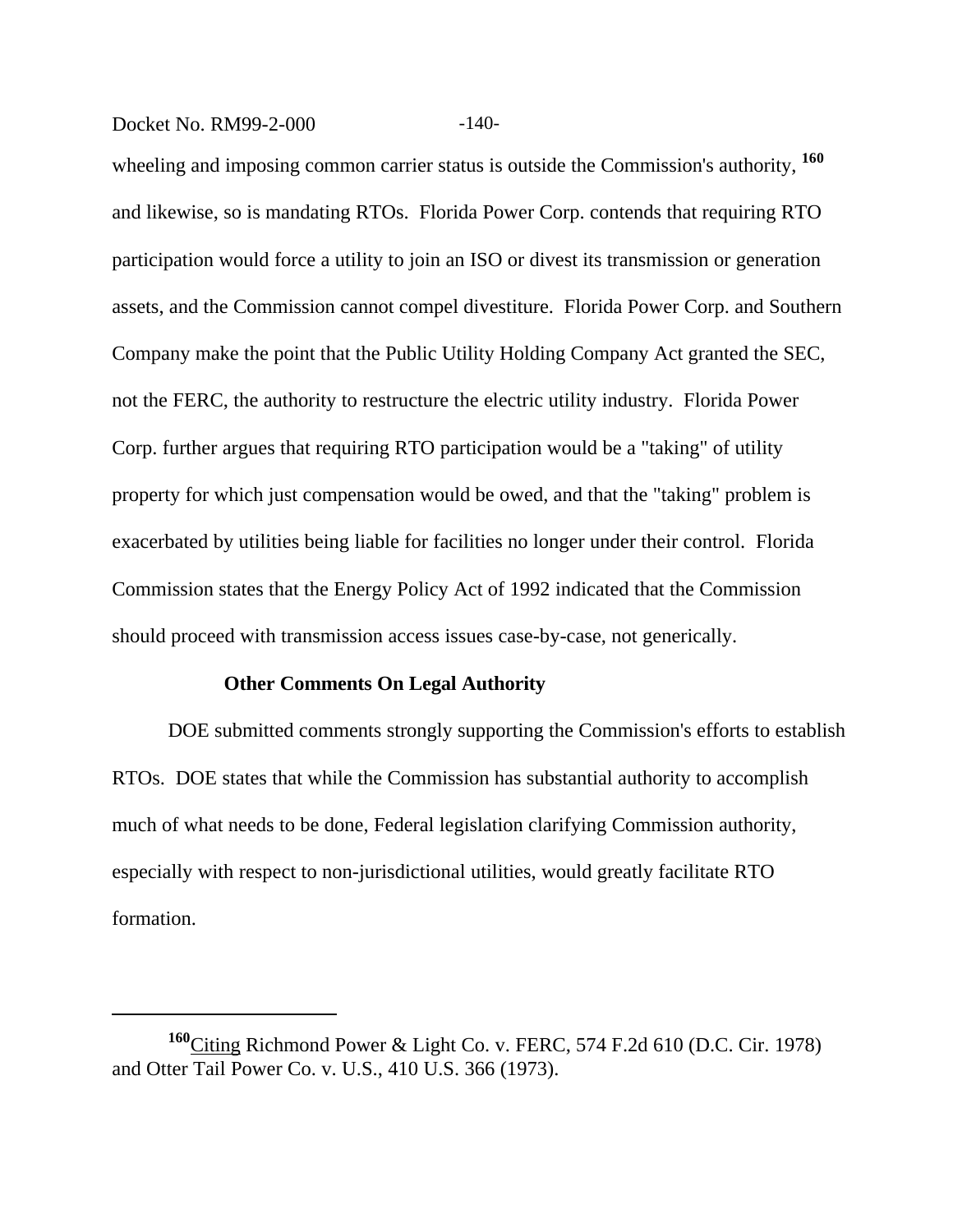Docket No. RM99-2-000 -141-

One commenter raised the issue of what authority the Commission would rely upon to require the filings in proposed section 35.34(c). This commenter wants the Commission to clarify that the filings would be required pursuant to the information gathering authority under FPA sections 304, 307, and 311, and not under authority of section 205, which the commenter asserts provides no such authority. **<sup>161</sup>**

There were only a few comments in response to the Commission's inquiry about sections 211 and 212 or other FPA standards. Florida Power Corp. submits that the Commission cannot rely on FPA sections 211 and 212 to mandate RTOs. Florida Power Corp. notes that in Order Nos. 888 and 888-A, the Commission recognized that it does not have the authority to order wheeling pursuant to FPA sections 211 and 212 except on a case-by-case basis after an evidentiary hearing resulting in specific findings. Florida Power Corp. argues that because the Commission is fashioning an industry-wide generic solution and not acting on a case-by-case basis, the Commission cannot rely on sections 211 and 212 in this proceeding.

 NARUC also notes that Congress revised FPA sections 211 and 212 to provide FERC with authority to address requests for non-discriminatory transmission service on a case-by-case basis. NARUC argues that the goal of promoting regional flexibility is more readily served by case-by-case consideration. In this way, NARUC believes that the

**<sup>161</sup>**Consumers Energy.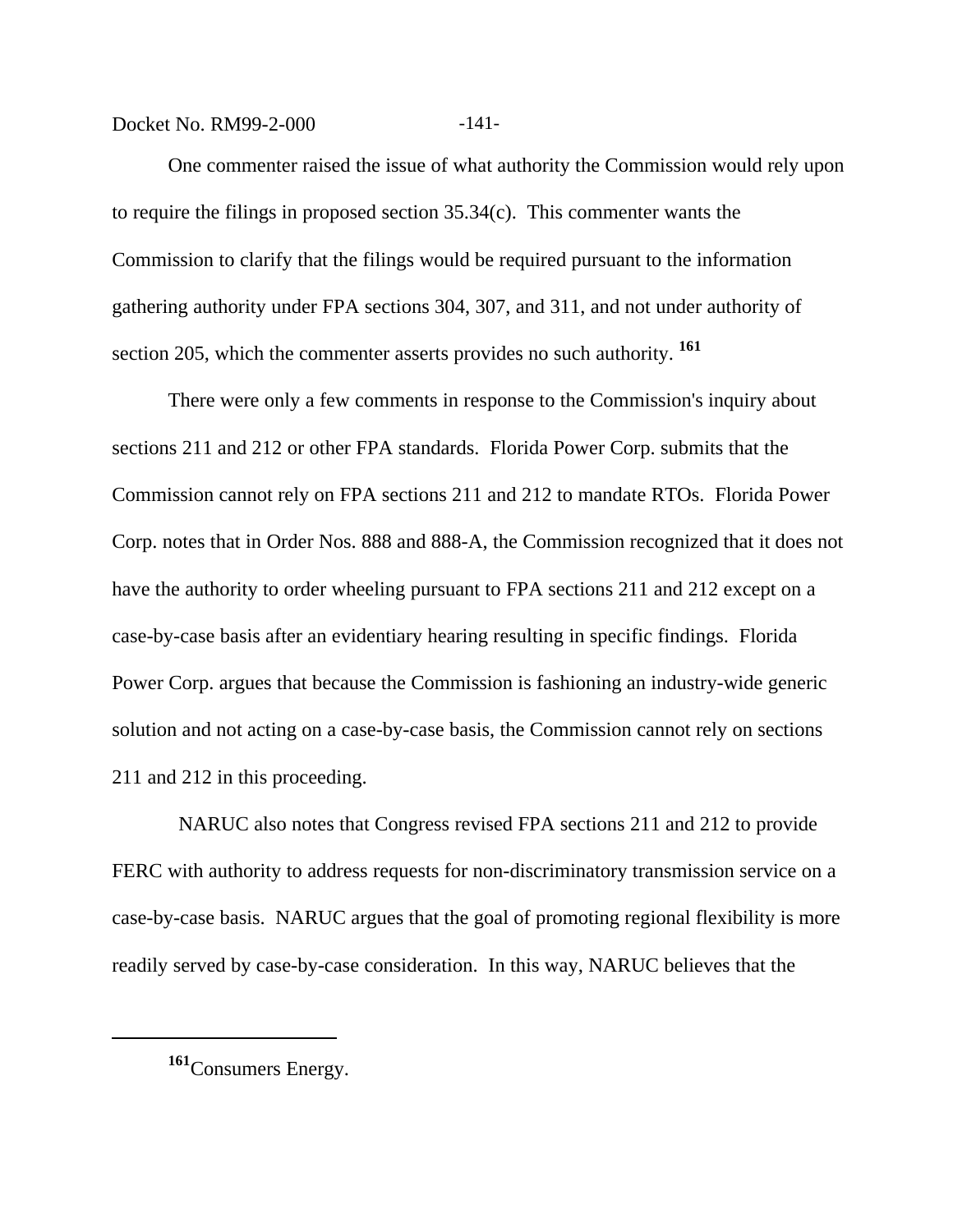#### Docket No. RM99-2-000 -142-

Commission can use FPA sections 211 and 212 to take a more tailored approach rather than "one-size-fits-all" regulations that ignore market development and local conditions.

#### **Commission Conclusion**

Much of the discussion in the comments on the Commission's legal authority with respect to RTOs focuses on whether the Commission has the statutory authority to mandate that transmission owners participate in an RTO. As discussed elsewhere in this Final Rule, we have decided not to mandate generically that all public utility transmission owners must join an RTO. We conclude that the Commission possesses both general and specific authorities to advance voluntary RTO formation. We also conclude that the Commission possesses the authority to order RTO participation on a case-by-case basis, if necessary, to remedy undue discrimination or anticompetitive effects where supported by the record. **162** Of course, RTO participation is not the only remedy that the Commission might employ to address these problems.

#### **FPA sections 205 and 206**

As we stated in the NOPR, the Commission is granted the authority and responsibility by FPA sections 205 and 206, 16 U.S.C. 824d and 824e, to ensure that the rates, charges, classifications, and service of public utilities (and any rule, regulation, practice, or contract affecting any of these) are just and reasonable and not unduly

**<sup>162</sup>**We need not decide in this case the extent of the Commission's authority to mandate generically RTO participation.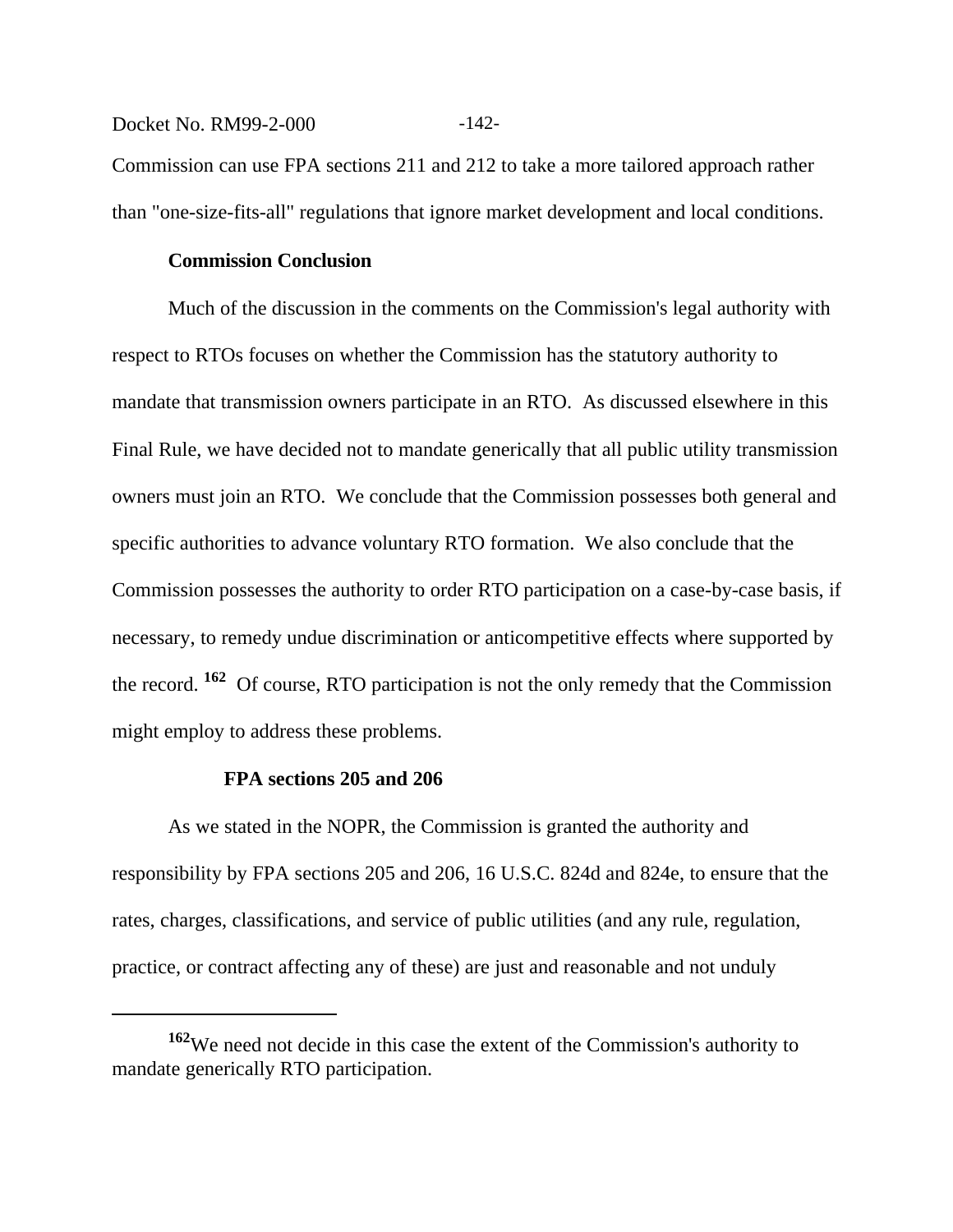#### Docket No. RM99-2-000 -143-

discriminatory, and to remedy undue discrimination in the provision of such services. In fulfilling its responsibilities under FPA sections 205 and 206, the Commission is required to address, and has the authority to remedy, undue discrimination and anticompetitive effects. The Commission has a statutory mandate under these sections to ensure that transmission in interstate commerce and rates, contracts, and practices affecting transmission services, do not reflect an undue preference or advantage (or undue prejudice or disadvantage) and are just, reasonable, and not unduly discriminatory or preferential. **163** Additionally, as discussed in Order No. 888, **164** there is a substantial body of case law that holds that the Commission's regulatory authority under the FPA "clearly carries with it the responsibility to consider, in appropriate circumstances, the anticompetitive effects of regulated aspects of interstate utility operations pursuant to [FPA] §§ 202 and 203, and under like directives contained in §§ 205, 206, and 207." **<sup>165</sup>**

**<sup>163</sup>**Once such a finding is made, the Commission is required to remedy it. See, e.g., Southern California Edison Company, 40 FERC ¶ 61,371 at 62,151-52 (1987), order on reh'g, 50 FERC ¶ 61,275 at 61,873 (1990), modified sub nom., Cities of Anaheim v. FERC, 941 F.2d 1234 (D.C. Cir. 1991); Delmarva Power and Light Company, 24 FERC ¶ 61,199 at 61,466, order on reh'g, 24 FERC ¶ 61,380 (1983).

**<sup>164</sup>**Order No. 888, FERC Stats. & Regs. ¶ 31,036 at 31,669.

**<sup>165</sup>**Gulf States Utilities Co. v. FPC, 411 U.S. 747, 758-59, reh'g denied, 412 U.S. 944 (1973). See City of Huntingburg v. FPC, 498 F.2d 778, 783-84 (D.C. Cir. 1974) (Commission has a duty to consider the potential anticompetitive effects of a proposed Interconnection Agreement.)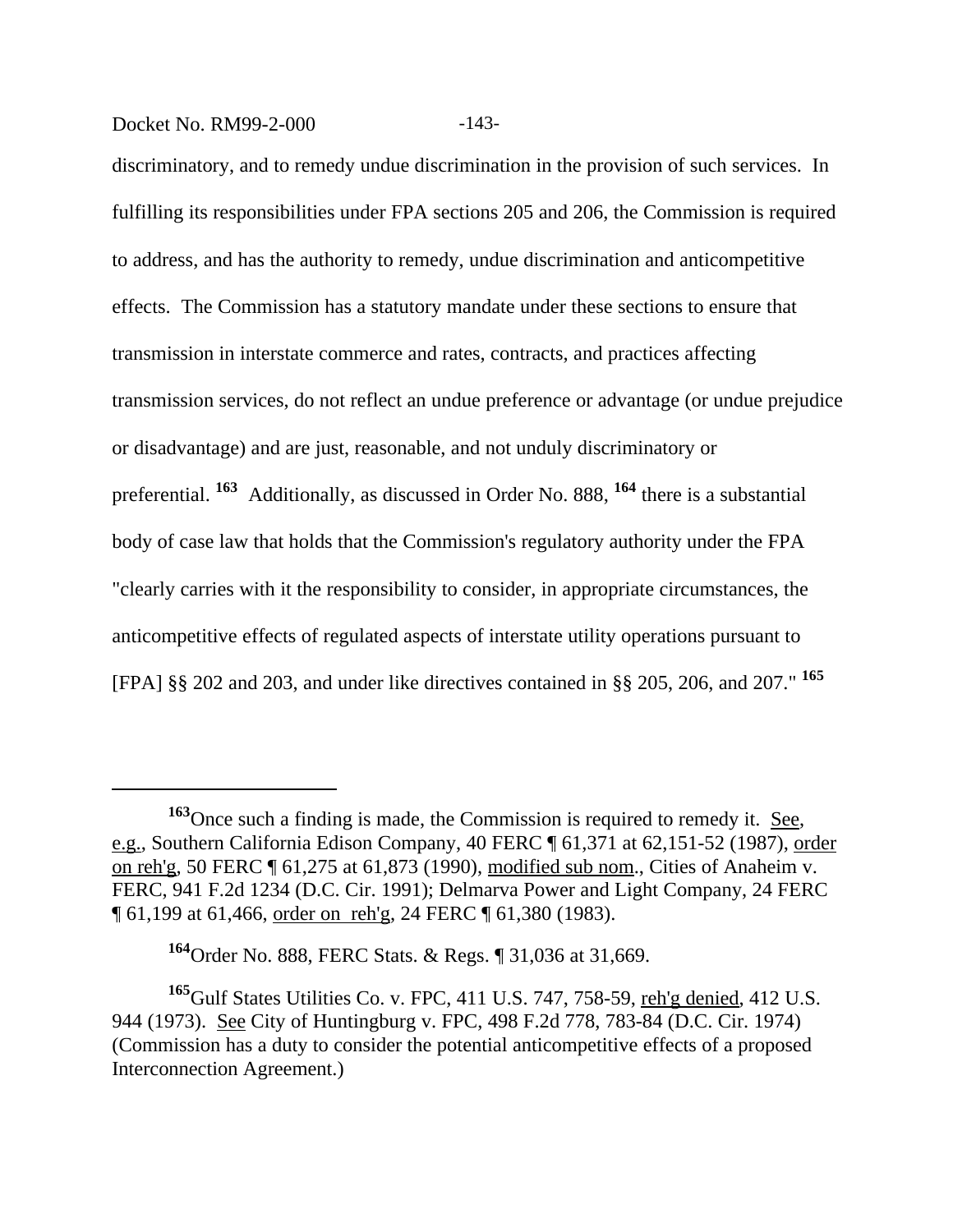Docket No. RM99-2-000 -144-

There are two principal contexts in which the authority of FPA sections 205 and 206 has been raised. One is the use of requiring participation in RTOs as a remedy for undue discrimination by public utilities. As discussed above, many commenters believe that the evidence of undue discrimination is sufficient to justify generically mandating RTO participation as a remedy, and many others argue that the record on undue discrimination is insufficient to impose a generic, industry-wide solution. We have concluded in our discussion elsewhere in this Rule that continuing opportunities for undue discrimination exist in the electric transmission industry. However, we have also concluded that a voluntary approach to eliminating such opportunities through RTO formation (including the filing requirements and Commission supported collaboration efforts identified herein) represents a measured and appropriate response to the significant undue discrimination and other competitive impediments identified in this record.

The other context in which our authority under FPA sections 205 and 206 is raised is whether permitting a public utility to charge market-based rates for wholesale electricity sales can continue to be justified if the seller or its affiliate owns or operates transmission assets that have not been placed under the control of an RTO. The Commission has a responsibility under FPA sections 205 and 206 to ensure that rates for wholesale power sales are just and reasonable, and has found that market-based rates can be just and reasonable where the seller has no market power. The Commission has determined that to show a lack of market power, the seller and its affiliates must not have, or must have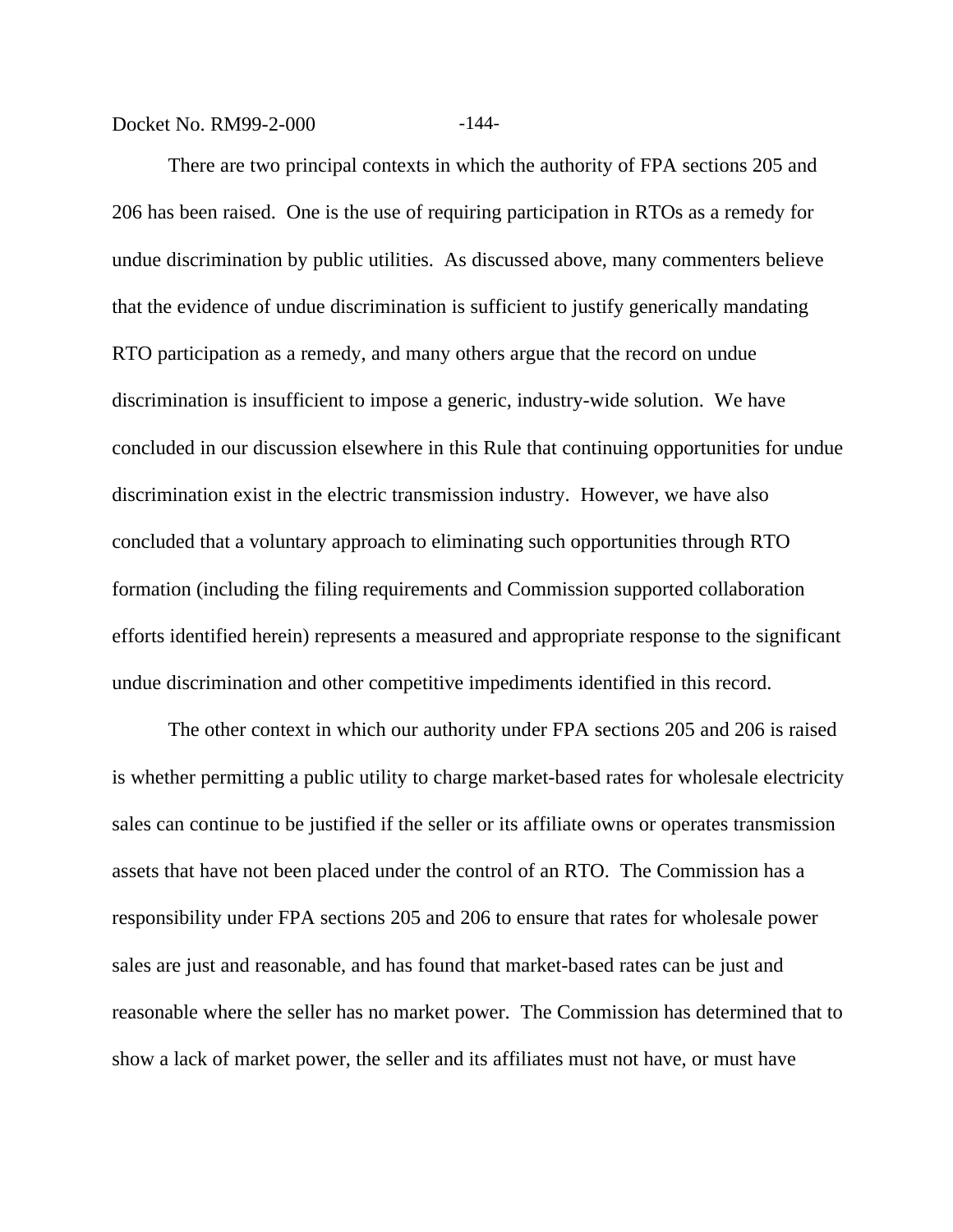# Docket No. RM99-2-000 -145adequately mitigated, market power in the generation and transmission of electric energy, and cannot erect other barriers to entry by potential competitors. **166** In the past, the Commission has found that an open access transmission tariff mitigated transmission market power. **<sup>167</sup>**

As discussed above, some commenters believe that the Commission should insist upon RTO participation as a condition necessary to yield competition robust enough to support market-based rates, while others argue that we cannot use market-based rate authority to advance preferred policies or as a penalty. We are not adopting in this Final Rule a generic policy that participation in an RTO is a necessary condition to a public utility receiving, or retaining, market-based rate authority, nor do we propose to use the denial of market-based rate authority as a penalty for not voluntarily complying with this Rule. However, we do have an obligation to ensure that rates for wholesale power sales are just and reasonable, and we adhere to our precedent that market-based rates can be just and reasonable only where transmission market power has been mitigated and there are no other barriers to entry.

**<sup>166</sup>**See, e.g., Heartland Energy Services, Inc., 68 FERC ¶ 61,233 at 62,060 (1994); Louisville Gas & Electric Company, 62 FERC ¶ 61,016 at 61,143-44 (1993) (Heartland). See also Louisiana Energy and Power Authority v. FERC, 141 F.3d 364 (D.C. Cir. 1998) (court upholds Commission's use of market-based rate authority).

**<sup>167</sup>**See, e.g., Heartland, 68 FERC at 62,061, 62,063-64.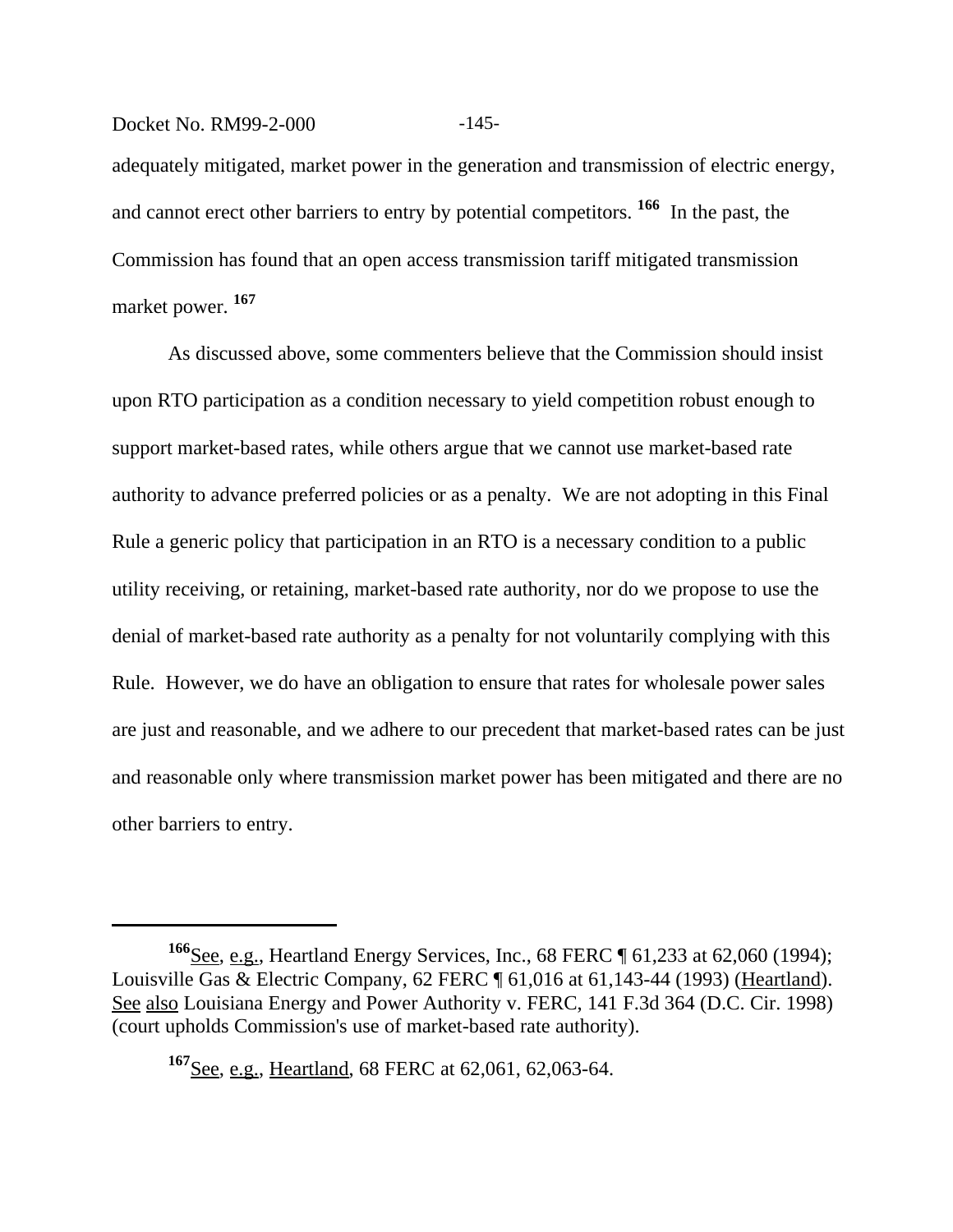#### **FPA section 202(a) and PURPA section 205**

Section 202(a) of the FPA, the authority for which has been delegated to the Commission by the Secretary of Energy, **168** authorizes and directs the Commission "to divide the country into regional districts for the voluntary interconnection and coordination of facilities for the generation, transmission, and sale of electric energy." The purpose of this division into regional districts is for "assuring an abundant supply of electric energy throughout the United States with the greatest possible economy and with regard to the proper utilization and conservation of natural resources." Section 202(a) of the FPA states that it is "the duty of the Commission to promote and encourage such interconnection and coordination within each such district and between such districts."

Some commenters assert that FPA section 202(a) gives us broad authority and discretion to promote RTOs to support an abundant supply of electric energy with the greatest possible economy, while others contend that the authority is limited by the "voluntary" nature of the provision. We need not decide the precise confines of section 202(a) authority here. Clearly, this section gives the Commission the authority, after consultation with state commissions, to establish boundaries for regional districts for the voluntary interconnection and coordination of facilities in order to assure an abundant supply of electric energy with the greatest possible economy. We have decided in this

**<sup>168</sup>**63 FR 53889 (Oct. 7, 1998).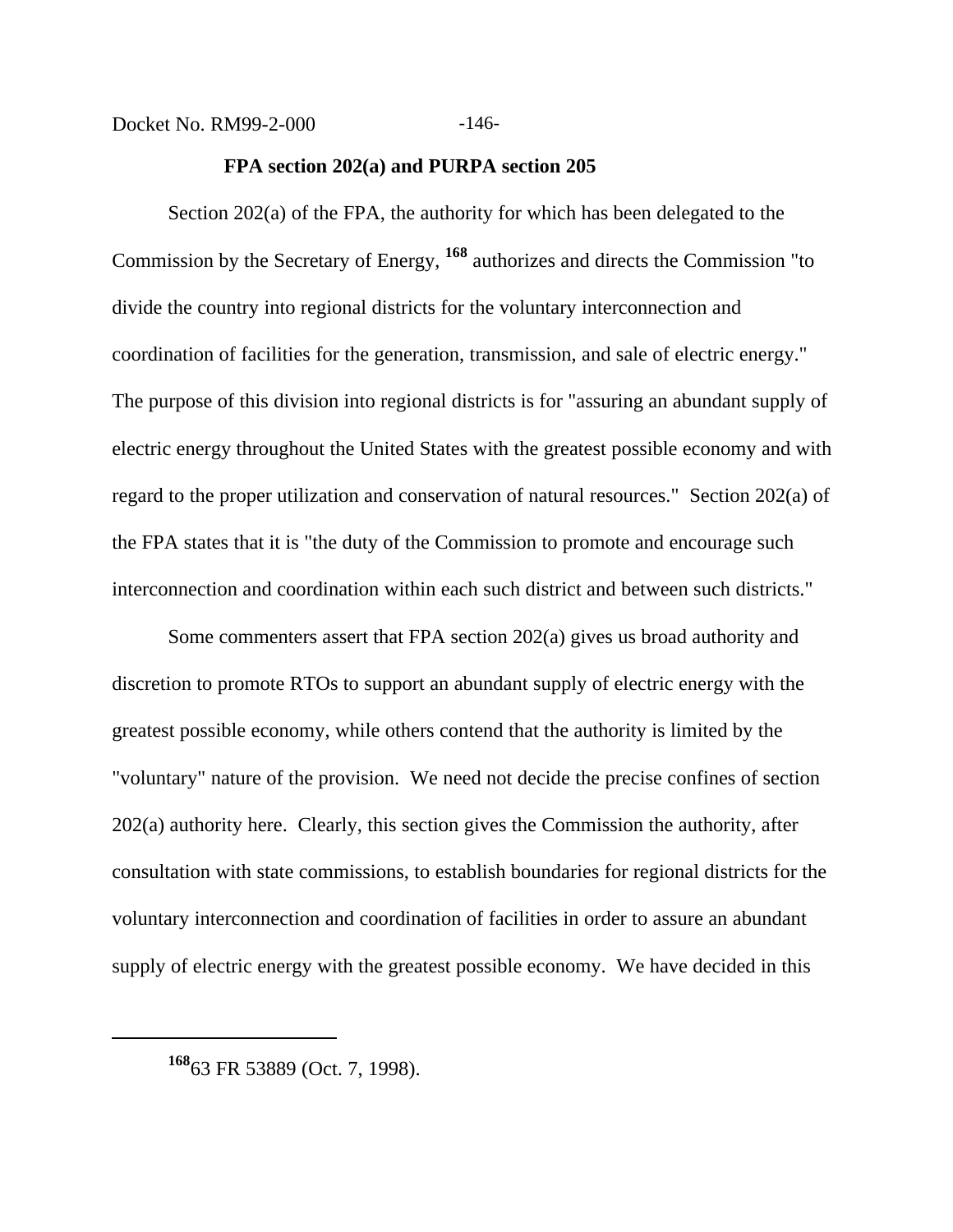#### Docket No. RM99-2-000 -147-

Rule that we will exercise this authority, at least in the first instance, by allowing transmission owners, in consultation with other interested parties and state commissions, to propose to us what they believe to be appropriate regional districts. In this regard, we conclude that the Commission, pursuant to FPA section 202(a), clearly has the authority to direct public utilities as well as non-public utilities <sup>169</sup> to <u>consider</u> the regional coordination that would result from joining an RTO and to participate in Commissionsanctioned RTO discussions.

As we are not in this Final Rule mandating any particular interconnection or coordination of facilities, we need not address whether the language in FPA section 202(a) referring to "voluntary" interconnection and coordination limits our authority. It is clearly the intent and requirement of this section that the Commission encourage and promote a regional approach, which is what we are doing in this Final Rule.

Section 205 of PURPA **170** also supports the Commission's authority to encourage and promote regional coordination. This section, which addresses power pooling, gives the Commission the authority to exempt electric utilities from state laws or regulations which prohibit or prevent voluntary coordination, and to recommend to electric utilities to

**<sup>170</sup>**16 U.S.C. 824a-1.

**<sup>169</sup>**The legislative history, as well as the Commission's past use of section 202(a), indicates that the provision applies to both public utilities and non-public utilities. See S. Rep. No. 621, at 49 (1935) ("public as well as private plants are included"); Reliability and Adequacy of Electric Service, Order No. 383, 41 FPC 846,47 (1969) (information on coordination requested pursuant to section 202(a) from public and non-public utilities).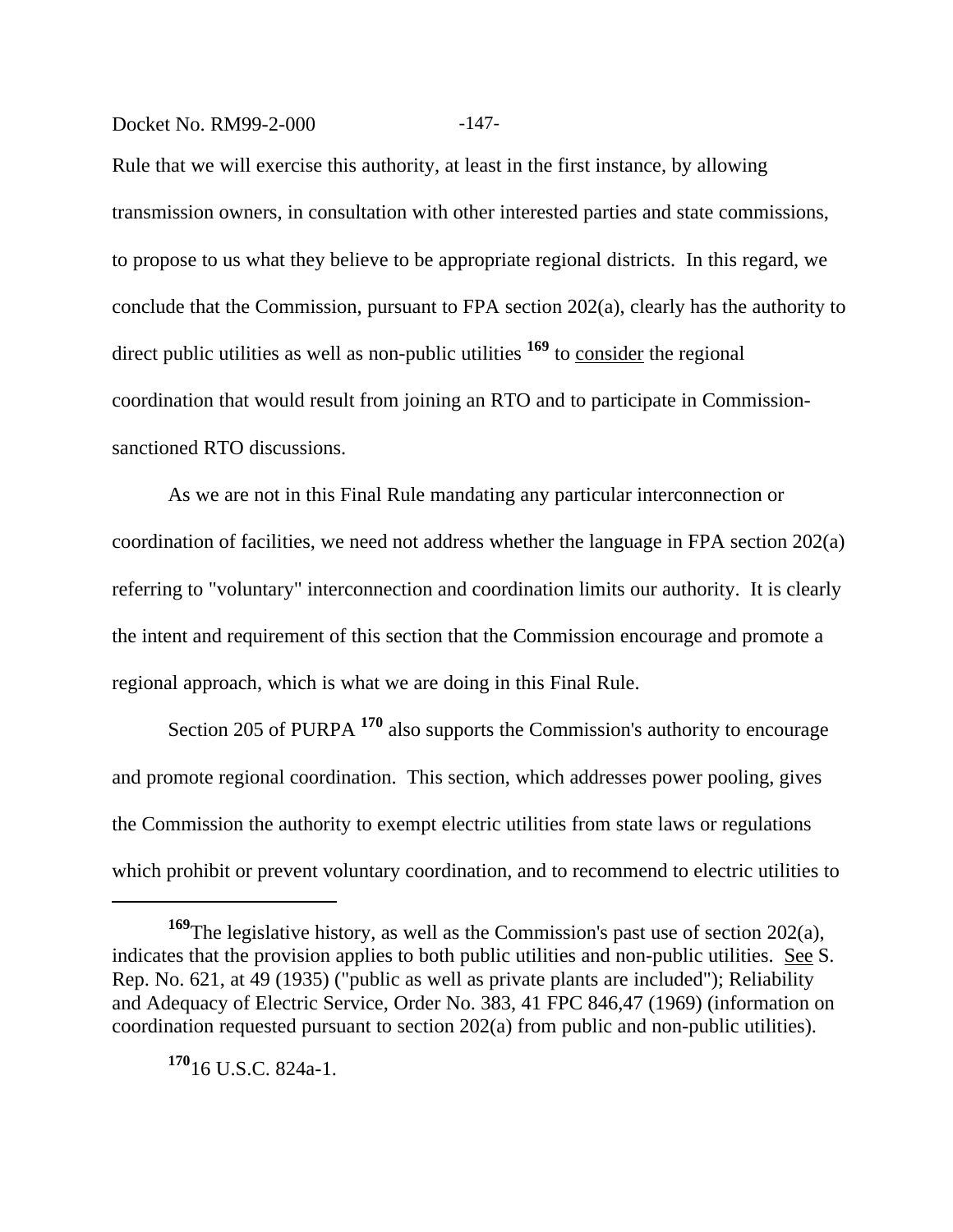enter voluntarily into negotiations for pooling arrangements where opportunities for conservation, efficiency, and increased reliability exist. The Commission has previously interpreted section 205 of PURPA as essentially complementing the functions under section 202(a). **<sup>171</sup>**

#### **FPA Section 203**

The Commission has the authority and responsibility under section 203 of the FPA to review mergers and other transactions involving public utilities, including dispositions of jurisdictional facilities by public utilities. There are two aspects of this authority that relate to RTO formation. First, public utilities' transfers of control of jurisdictional transmission facilities to entities such as RTOs would require section 203 approval. Under section 203 of the FPA, the Commission must approve a proposed disposition of jurisdictional facilities if it is consistent with the public interest.

Second, the Commission may grant an application under section 203 upon such terms and conditions as it finds necessary to secure the maintenance of adequate service and the coordination in the public interest of jurisdictional facilities. FPA section 203(b)

Docket No. RM99-2-000 -148-

<sup>&</sup>lt;sup>171</sup>In Public Service Company of New Mexico, 25 FERC ¶ 61,469 at 62,038 (1983), the Commission stated that, "Our mandate under PURPA to promote voluntary coordination is similar to that exercised by our predecessor, the Federal Power Commission, for more than 40 years under Section 202(a) of the Federal Power Act." Accord Pacific Gas and Electric Company, 38 FERC ¶ 61,242 at 61,791 (1987) (PURPA "reaffirms the Commission's authority to promote voluntary coordination of electric utilities").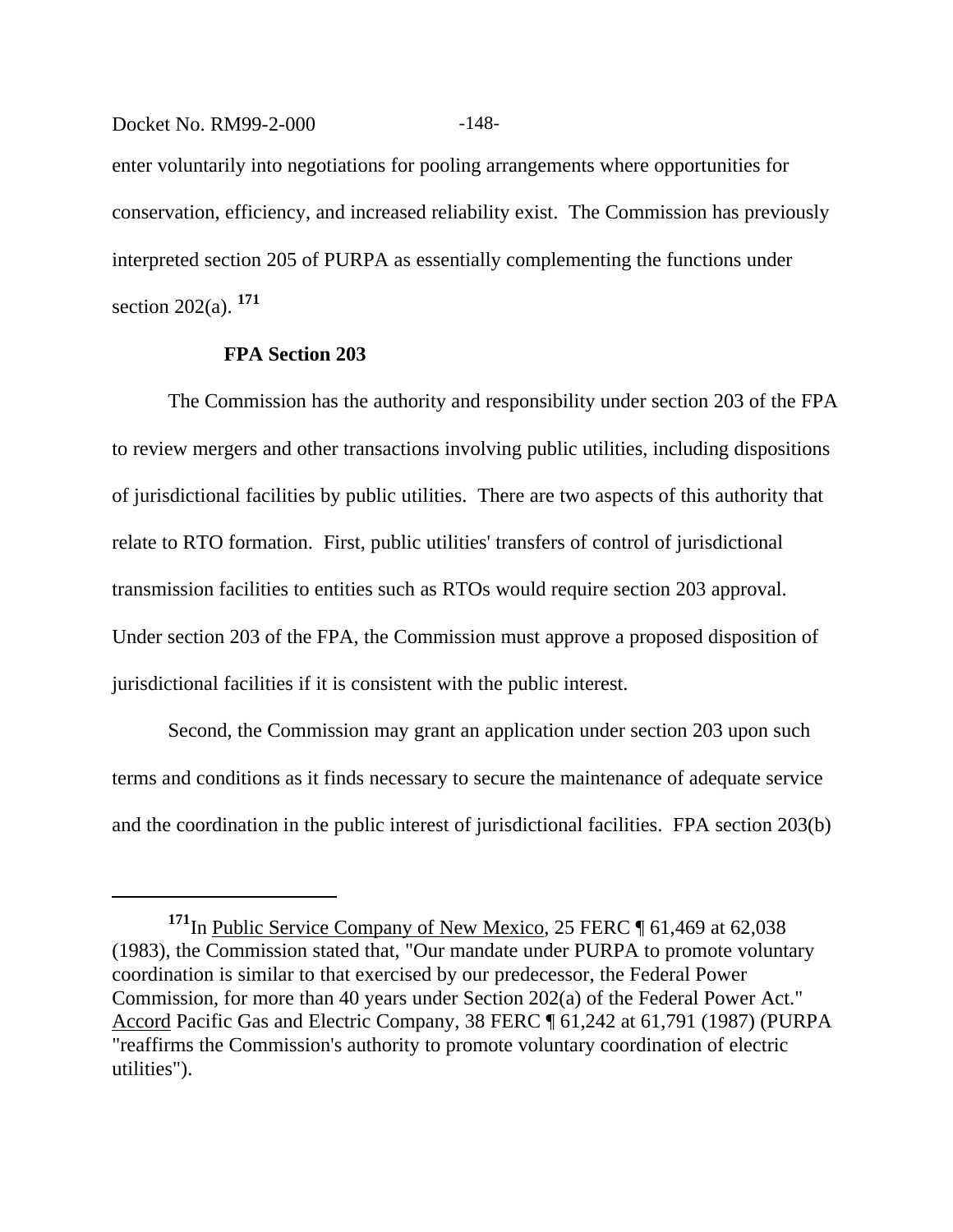#### Docket No. RM99-2-000 -149-

explicitly gives the Commission authority to condition a public utility's proposed disposition of jurisdictional assets "upon such terms and conditions as it finds necessary or appropriate to secure the maintenance of adequate service and the coordination in the public interest of facilities subject to the jurisdiction of the Commission." Thus, for instance, the Commission has used section 203 conditioning authority to require that all mergers be conditioned on the offer of comparable open access transmission. **172** In the Commission's Merger Policy Statement, it was recognized that the development of fully competitive generation markets is in the public interest and that turning over control of transmission assets to an ISO might be an appropriate remedy for anticompetitive effects of a merger. **<sup>173</sup>**

Some commenters urge the Commission to make RTO participation a standardized condition to all mergers in order to mitigate increased generation and transmission concentration, while others claim that RTO imposition as a section 203 condition would require specific findings in a particular case. We do not find as a generic matter in this proceeding that no merger could be consistent with the public interest in the absence of RTO participation. However, as noted in the Merger Policy Statement with respect to

**<sup>172</sup>**El Paso Electric Company and South West Services, 68 FERC ¶ 61,181 at 61,914-15 (1994), dismissed, 72 FERC ¶ 61,292 (1995).

**<sup>173</sup>**Inquiry Concerning the Commission's Merger Policy Under The Federal Power Act, 61 FR 68595 (Dec. 30, 1996), FERC Stats. & Regs. ¶ 31,044 at 30,115, 30,121, 30,137 (1996).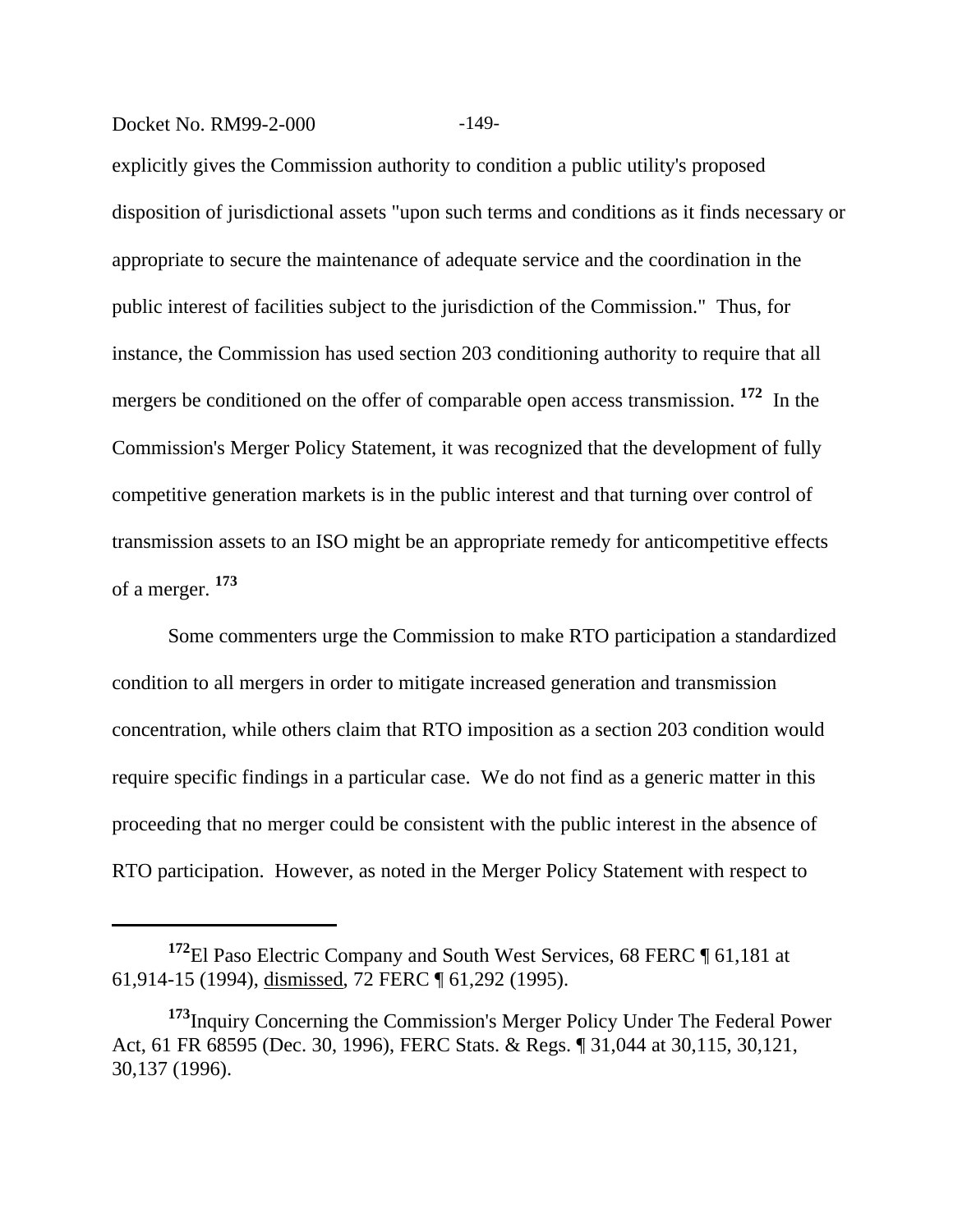#### Docket No. RM99-2-000 -150-

ISOs, turning control of transmission assets over to an RTO might be an appropriate remedy for the anticompetitive effects of a merger. In general, our processing of merger applications can be facilitated to the extent the merging parties have resolved potential anticompetitive issues through means such as RTO participation.

#### **Other Legal Issues**

Commenters have suggested other statutory authorities that may be relevant to our efforts to encourage RTOs. These include FPA section 207, which upon state commission complaint authorizes the Commission to remedy inadequate or insufficient interstate service; FPA sections 202(b) and 210, which address the Commission's authority to order interconnections and make effective an interconnection; FPA section 209, which authorizes the Commission to refer matters to joint boards composed of Commission and state representatives; and FPA sections 211 and 212, which address the Commission's authority to require transmission services. We agree that, under appropriate circumstances, these authorities may indeed be relevant to RTO formation. However, we do not, and need not, rely upon them for what we are requiring in this Final Rule, so we will not address here what authority they might confer.

In response to those commenters who assert that the Northern States **<sup>174</sup>** court decision somehow limits our authority with respect to RTOs, we disagree. As reflected in

<sup>&</sup>lt;sup>174</sup>See Northern States, supra note 89.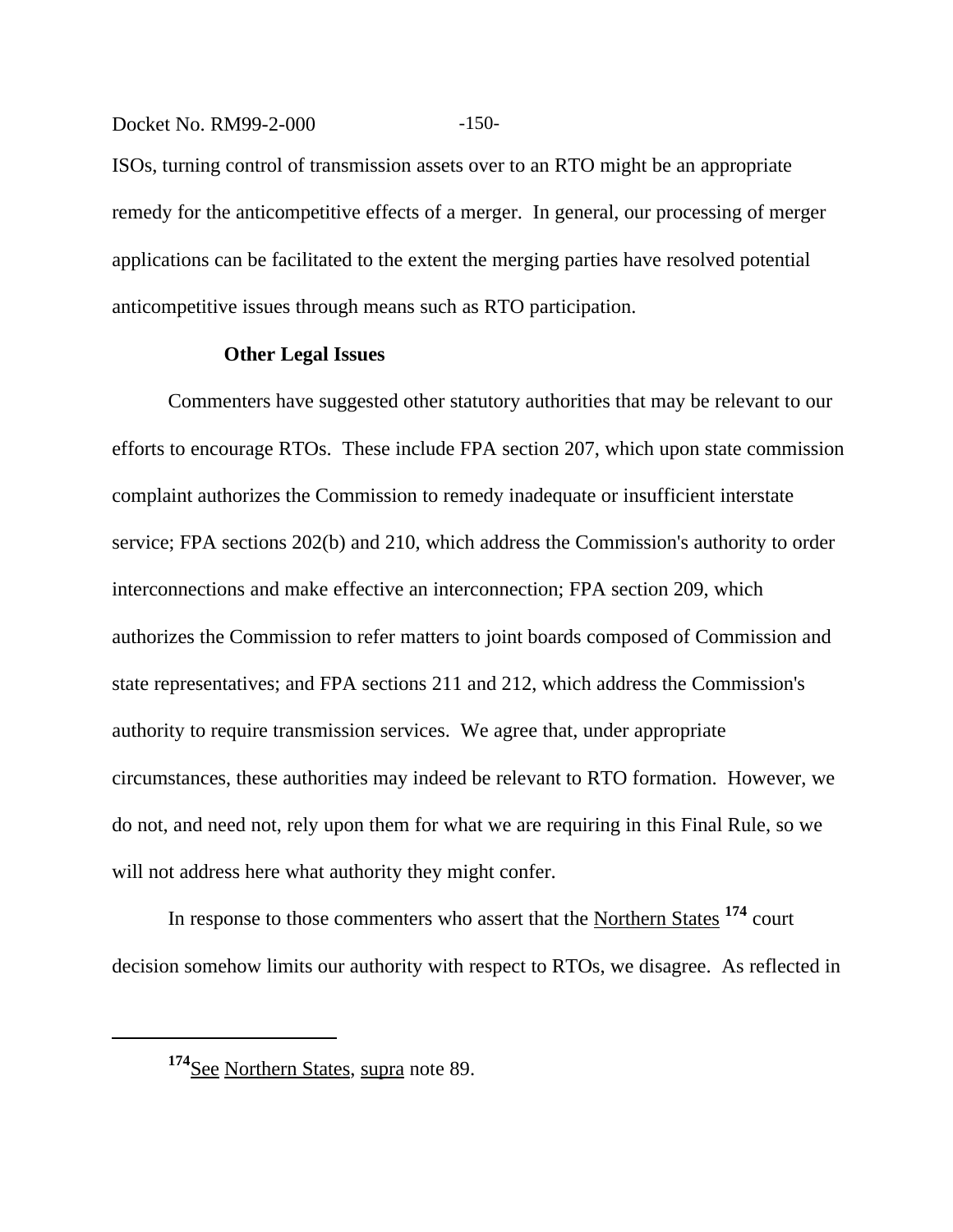Docket No. RM99-2-000 -151-

our recently issued order on remand **175** of the Northern States court decision, that decision addresses narrow circumstances involving transmission curtailment where the third-party transmission customer has redispatch options. We do not interpret the decision as limiting our authority to encourage or require RTO participation. Moreover, we note that formation of RTOs is likely to eliminate or significantly reduce the potential for the type of conflict encountered in Northern States.

With respect to the commenter seeking clarification of the authorities we are relying upon to require the filings we are mandating in this Rule, we clarify that we are relying upon the authorities contained in FPA sections 202(a), 304, 307, and 309 for the filings we are requiring under new sections  $35.34(c)$  and (g). To the extent a public utility proposes to participate in an RTO, we will process that application pursuant to FPA sections 203, 205 or other sections as appropriate.

#### **D. Minimum Characteristics of an RTO**

In the NOPR, we proposed minimum characteristics and functions for a transmission entity to qualify as an RTO. These characteristics and functions are designed to ensure that any RTO will be independent and able to provide reliable, nondiscriminatory and efficiently priced transmission service to support competitive regional

**<sup>175</sup>**Northern States Power Co. (Minnesota) and Northern States Power Co. (Wisconsin), 89 FERC ¶ 61,178 (1999).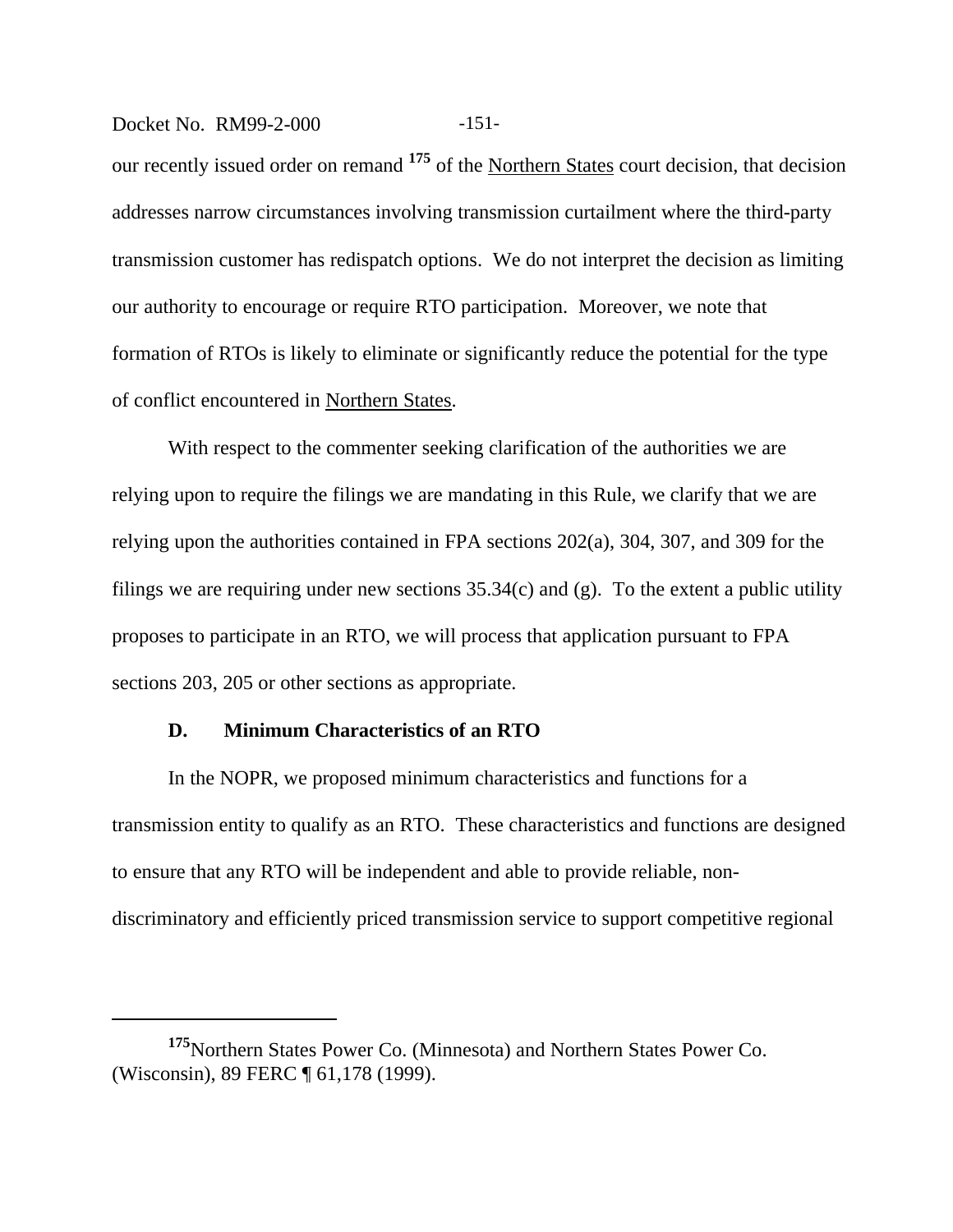# Docket No. RM99-2-000 -152bulk power markets. In the section that follows, we discuss the four minimum characteristics for an RTO, which are:

- (1) independence from market participants;
- (2) appropriate scope and regional configuration;
- (3) possession of operational authority for all transmission facilities under the RTO's control; and
- (4) exclusive authority to maintain short-term reliability.

In our discussion below, we clarify and revise to some extent our discussion in the NOPR, but we affirm these as the minimum characteristics of an RTO.

## **1. Independence (Characteristic 1)**

As a first required characteristic, the Commission stated that all RTOs must be independent of market participants. To achieve independence, we proposed that RTOs must satisfy three conditions. First, the RTO, its employees, and any non-stakeholder directors must not have any financial interests in any market participants. <sup>176</sup> Second, the RTO must have a decision-making process that is independent of control by any market participant or class of participants. **177** The NOPR defined market participant as any entity or its affiliate that buys or sells electric energy in the RTO's region or in any neighboring

**<sup>177</sup>**Id. at 33,727.

**<sup>176</sup>**FERC Stats. & Regs. ¶ 32,541 at 33,726.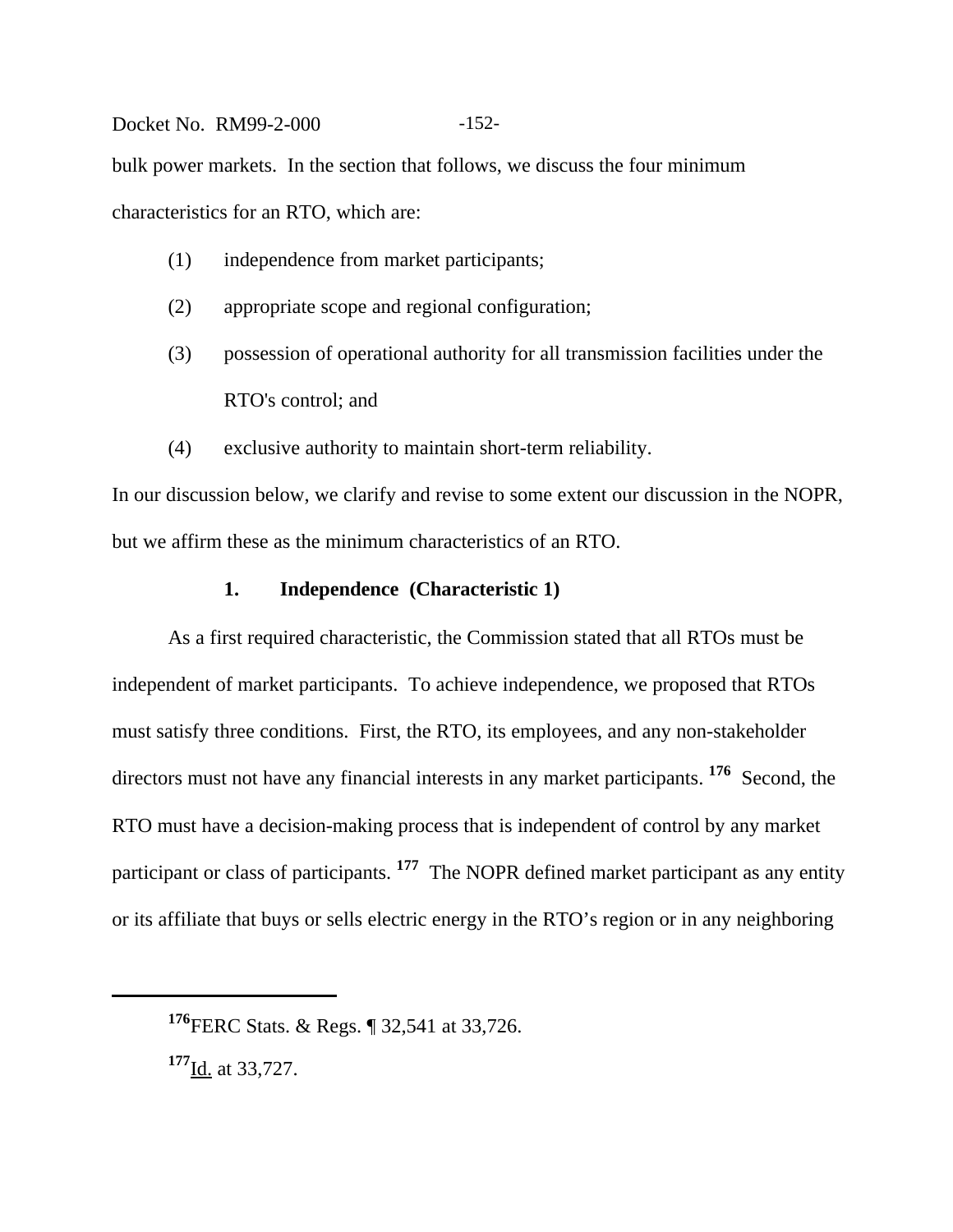#### Docket No. RM99-2-000 -153-

region that might be affected by the RTO's actions. We said that this second condition would be judged on a case-by-case basis. However, the Commission also proposed, by way of example, that an RTO could satisfy this second condition with (a) a nonstakeholder governing board and (b) a prohibition on market participants having more than a de minimis (one percent) ownership interest in the RTO. Third, the RTO must have exclusive and independent authority to file changes to its transmission tariff with the Commission under section 205 of the FPA. **<sup>178</sup>**

#### **Comments**

A large number of commenters address different facets of the independence characteristic. To make the summary of comments more manageable, we grouped the comments by key sub-issues: the basic principle; who is a market participant; RTO economic interests in market participants and energy markets; voting interests of one market participant and affiliates; voting interests of classes of market participants; passive ownership interests; RTO governing boards; role of state agencies; and section 205 filing rights.

#### **The Basic Independence Principle**

In the NOPR, the Commission reiterated its earlier statement that "the principle of independence is the bedrock upon which the ISO must be built" and that this standard

**<sup>178</sup>**Id. at 33,729.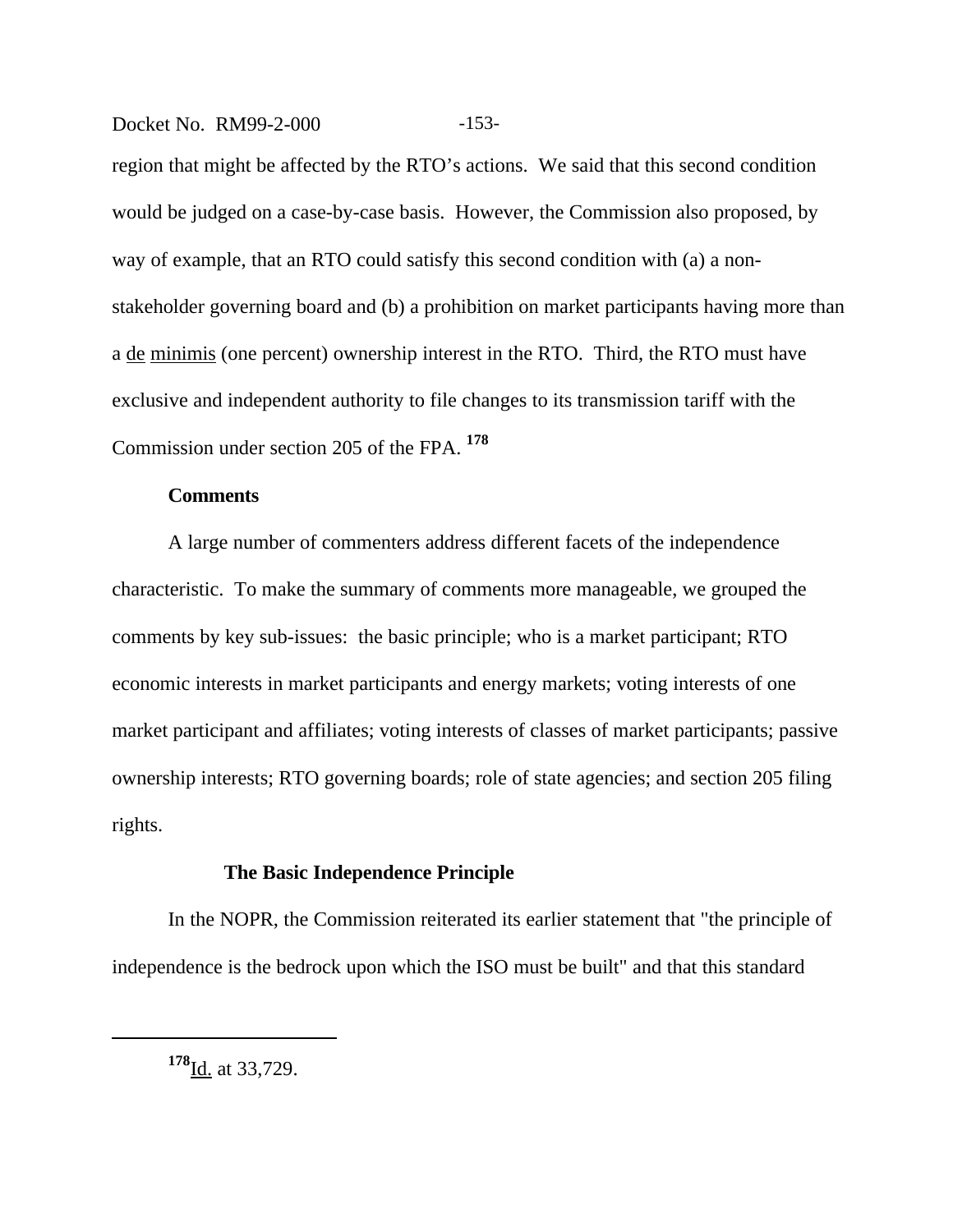#### Docket No. RM99-2-000 -154-

should apply to all RTOs, whether they are ISOs, transcos or variants of the two. **<sup>179</sup>** Virtually all commenters agree with this principle. For example, EEI states that "[a] decisionmaking process independent of the control of any market participant or class of market participants should be an important aspect of the independence principle." **180** The TDU Systems say that "[f]ull independence is vitally important to the success of RTOs . . . and cannot be safely compromised." **181** The Nine Commissions urge that RTOs must be "truly independent of market participants in word, deed and appearance." **182** Despite the almost unanimous acceptance of the principle, there are fundamental disagreements (discussed in later sections) among commenters as to how the principle should be implemented, especially for RTOs that would operate as stand alone, for-profit transcos

Some commenters question whether complete independence comes at too high a cost. For example, FP&L recommends that the Commission "not consider independence in a vacuum." It contends that "it would make little sense to trade off the greatest degree of independence for the highest cost structure." **183** Salomon Smith Barney makes a similar point. It contends that strict application of the independence standard could thwart

**<sup>183</sup>**FP&L at 32.

**<sup>179</sup>**Id. at 33,726.

**<sup>180</sup>**EEI at 25.

**<sup>181</sup>**TDU Systems at 41.

**<sup>182</sup>**Nine Commissions at 8.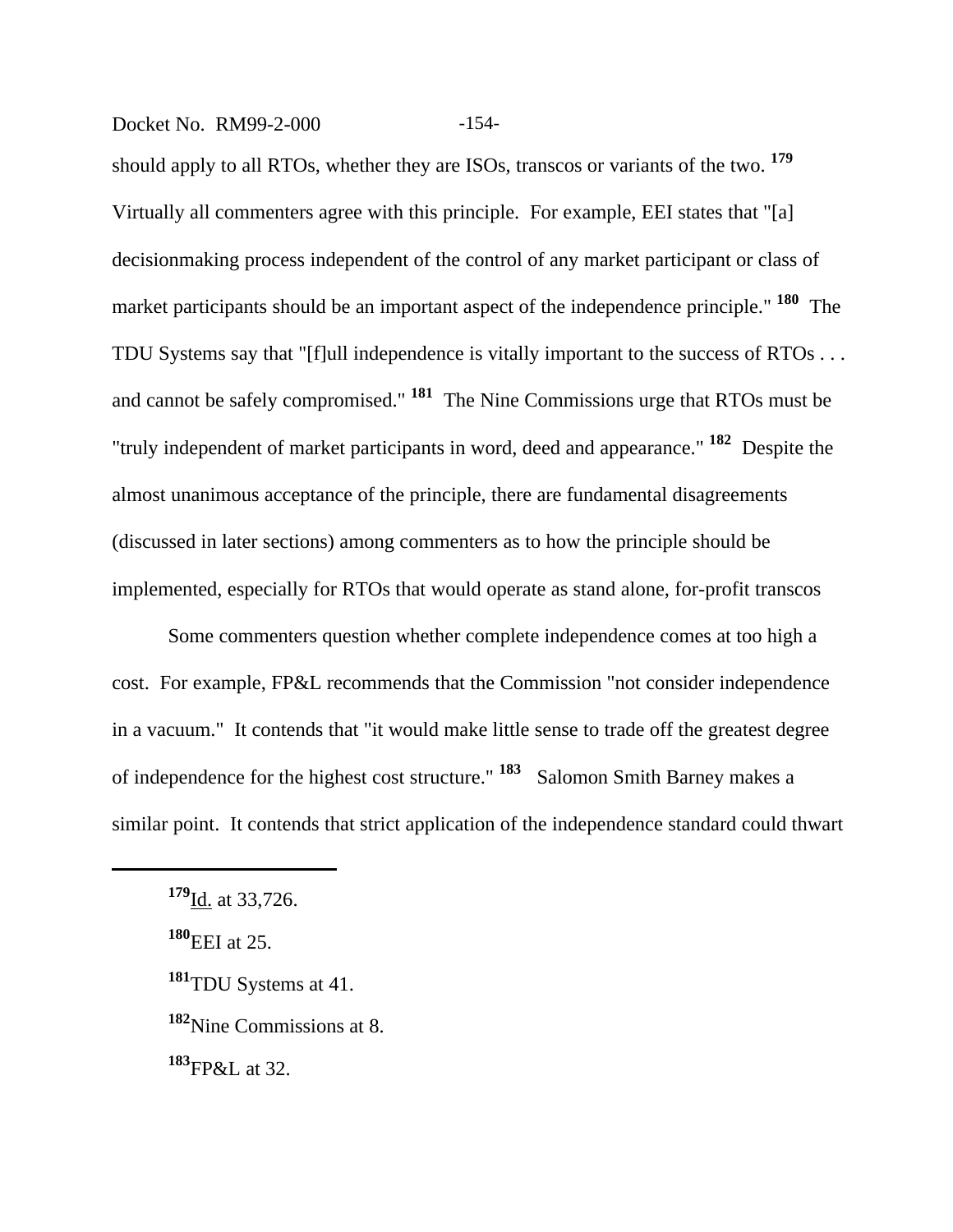#### Docket No. RM99-2-000 -155-

the development of for-profit RTOs. Therefore, it urges the Commission "not to promulgate rules that maintain absolute purity but also throttle the . . . voluntary formation of RTOs." **184** Konoglie/Ford/Fleishman, three individuals from the financial community, express concern that independence will usually be interpreted to mean a separation between ownership and control as currently practiced in ISOs. They argue that, if the ISO model becomes the norm, it could lead to higher capital costs because those who own the transmission assets would not be able to make basic investment and operating decisions. They point out that ownership usually imparts control in most U.S. industries and that transmission operating and investment efficiencies are unlikely to be achieved unless this becomes the norm in a restructured U.S. electricity industry.

 PJM and WEPCO contend that a for-profit transmission company can never be independent because it will always be biased in its operating and investment decisions. Specifically, they assert that a for-profit transco will always be biased toward transmission solutions over other solutions (such as generation redispatch) and its own transmission assets over transmission assets owned by others. WEPCO, therefore, concludes that independence can be achieved only if there is an ISO operating over a for-profit transmission company. **<sup>185</sup>**

**<sup>184</sup>**Salomon Smith Barney at 5. **<sup>185</sup>**WEPCO at 9.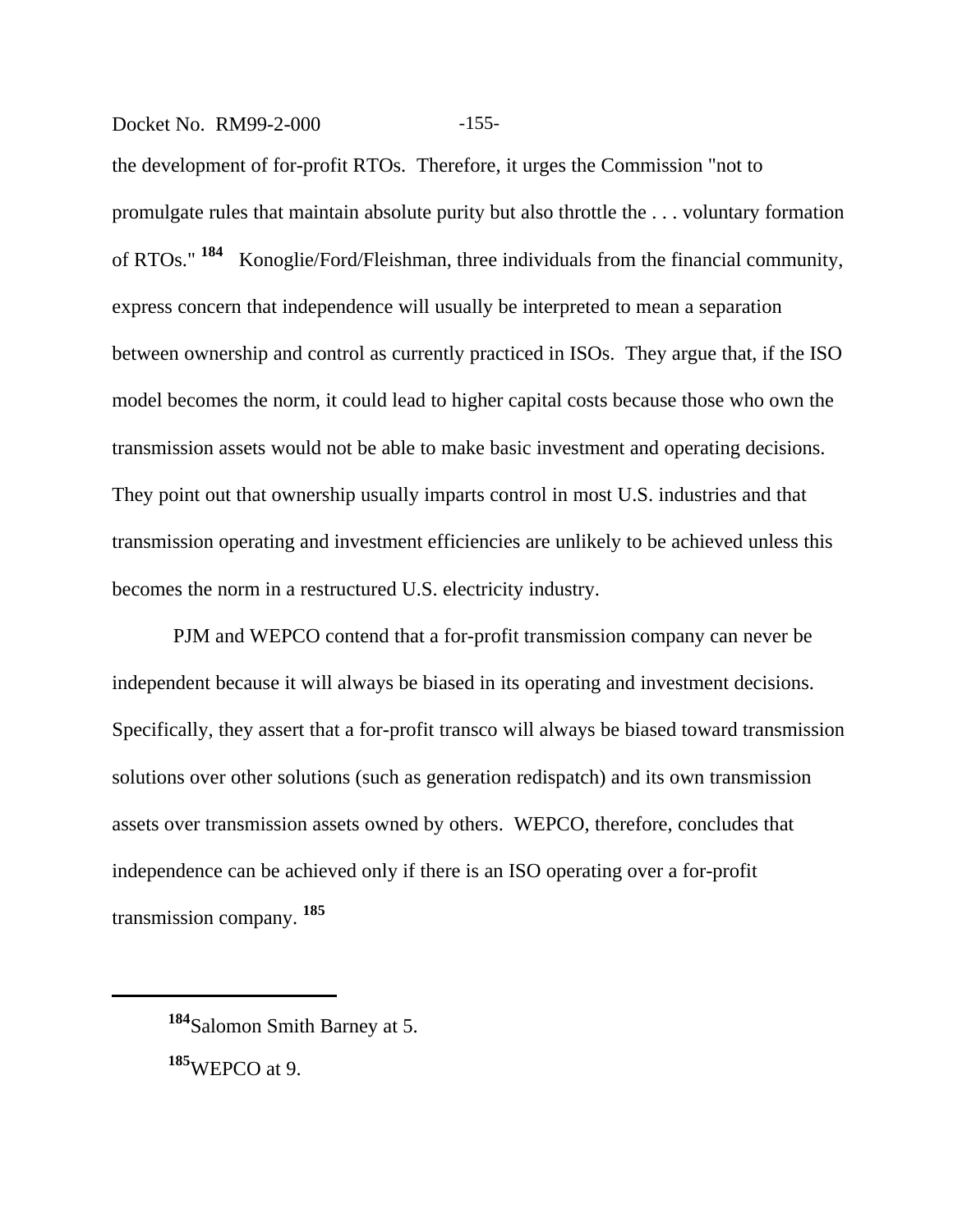Docket No. RM99-2-000 -156-

Other commenters argue that it would be naive to believe that independence, by itself, will lead to an effective RTO. They argue that an RTO may be completely independent but it must also have sufficient operational and decisionmaking authority if it is to be effective. For example, the TDU Systems assert that independence will not be sufficient if transmission owners attempt to reserve certain decisions for themselves. It points to the transco proposals of the Entergy and the Alliance Companies as examples of a proposed RTO having insufficient decisionmaking authority. NECPUC, representing six New England commissions, argues that an RTO must have independent funding and urges the Commission to include this as an explicit requirement in the final rule. NCPA states that an RTO will not be truly independent unless it is able to make and implement independent procurement decisions.

#### **Who Is a Market Participant?**

There is substantial disagreement among commenters about the proposed definition of market participant. Some commenters argue that it should be expanded; others contend that it should be narrowed. In the first group, Illinois Commission urges us to expand the definition of a stakeholder because "[a] market interest can arise through functions and activities other than just buying or selling electricity." **186** Enron/APX/Coral Power echo this point and contend that an RTO should "not be subject to control by, and has no

**<sup>186</sup>**Illinois Commission at 29.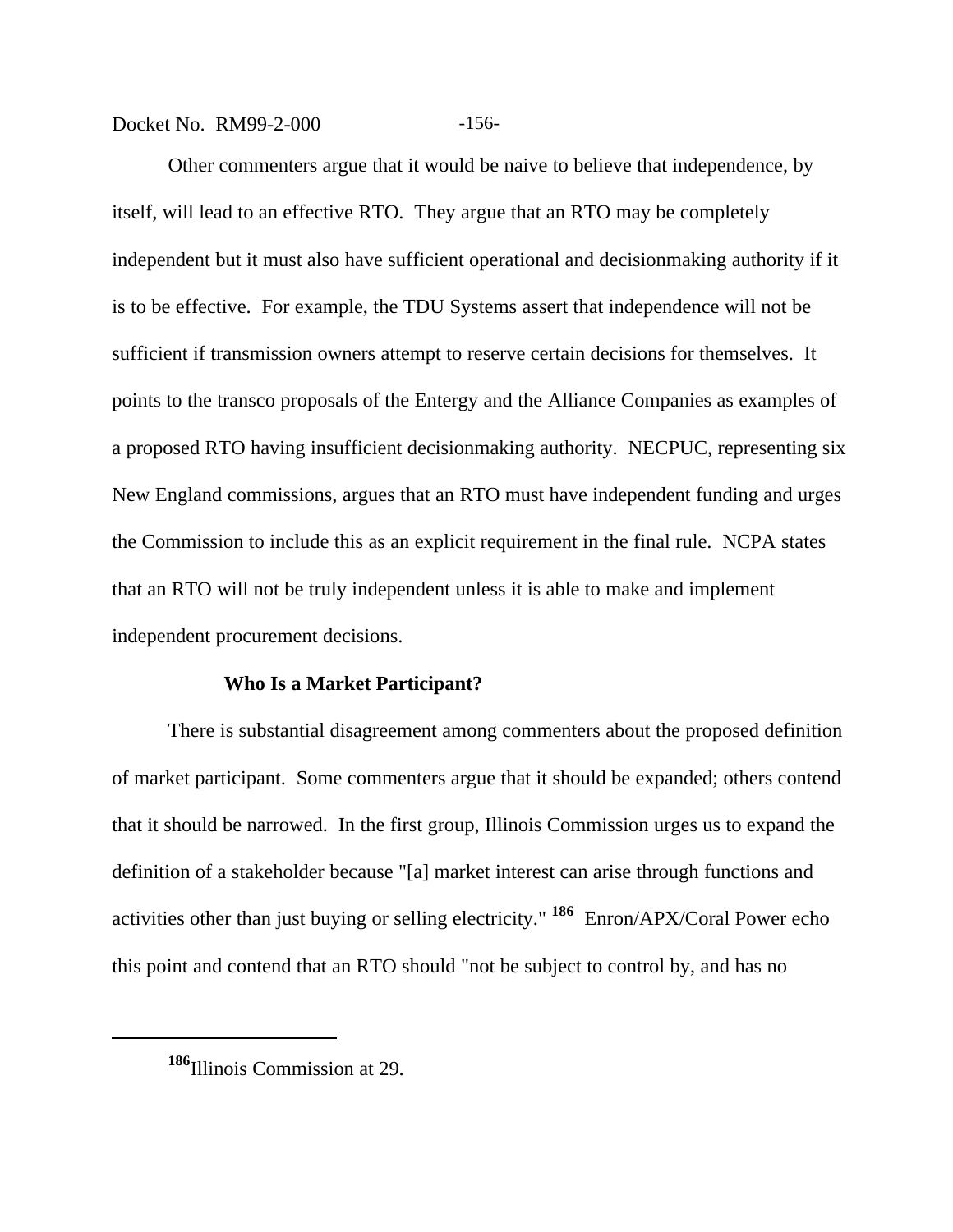#### Docket No. RM99-2-000 -157-

interest in the success of any vendor or buyer in the competitive functions of the industry." **<sup>187</sup>** Duke recommends expanding the definition to include "any distribution company or neighboring transmission company and/or any buyer or seller of ancillary services." **<sup>188</sup>** PJM urges that the definition of a market participant include any entity that owns transmission facilities or provides or buys transmission service. **<sup>189</sup>**

TAPS, representing an informal group of transmission dependent utilities in 24 states, also urges us to adopt a broad definition of market participant to ensure RTO neutrality. It argues that millions of dollars of investments and operating costs will be affected by RTO decisions. It gives several examples of how RTO decisions can have major economic impacts. As a transmission planner, an RTO will have substantial responsibility for routing new transmission lines. Depending on its decisions, it can help or hurt one gas pipeline or another or one generator or another. As a transmission tariff administrator, it will have significant discretion in choosing how to price congestion. Any decision that it makes (e.g., zonal versus nodal pricing) could have significant impacts on the profitability of particular generators. As the supplier of last resort for ancillary

**<sup>187</sup>**Enron/APX/Coral Power at 8.

<sup>&</sup>lt;sup>188</sup>See Duke Power at 27. See also Midwest Municipals, Avista and American Forest.

**<sup>189</sup>**United Illuminating disagrees. It asserts that "transmission owners without power marketing interests" should not be considered as market participants. United Illuminating at 37.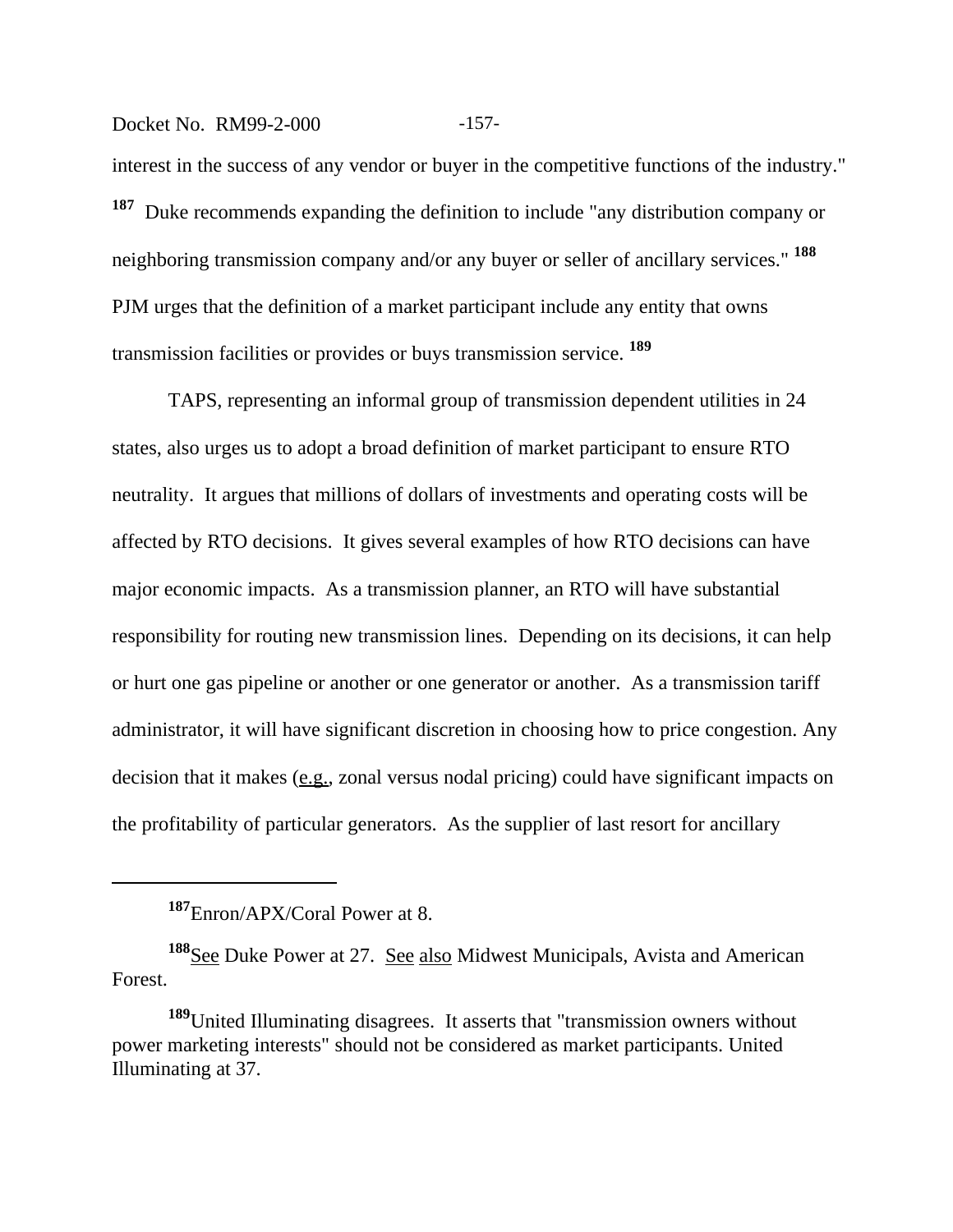#### Docket No. RM99-2-000 -158-

services, it will have considerable discretion in defining the types and quantities of ancillary services that are needed. Depending on its decisions, some generators "will win, and others will lose." **190** Finally, as the "transmission-request gatekeeper," it will have substantial influence on who gets service and on what terms. To ensure both the appearance and reality of neutrality in these various decisions, TAPS urges us to adopt a broad definition of market participant.

In contrast, others contend that the proposed definition is too broad. CP&L states that a literal application of the proposed definition "would make every single residential, commercial, industrial and wholesale electric customer (and all of their affiliates) market participants." **191** It recommends that the definition be narrowed by changing it to "those entities that are active in wholesale and non-regulated retail power markets using transmission of the RTO." **192** LPPC asks that the Commission define the term "affiliate" because it is not defined anywhere in the NOPR. It also suggests that the definition of affiliate be limited to "common control" rather than using the five-percent ownership interest standard of PUHCA. **<sup>193</sup>**

**<sup>190</sup>**TAPS at 63.

**<sup>191</sup>**CP&L at 23-24. American Forest believes that "the Commission did not intend such a broad exclusion, and seeks clarification on this point." American Forest at 4.

**<sup>192</sup>**CP&L at 23-24.

**<sup>193</sup>**LPPC points out that the term "affiliate" is used in defining market participant (continued...)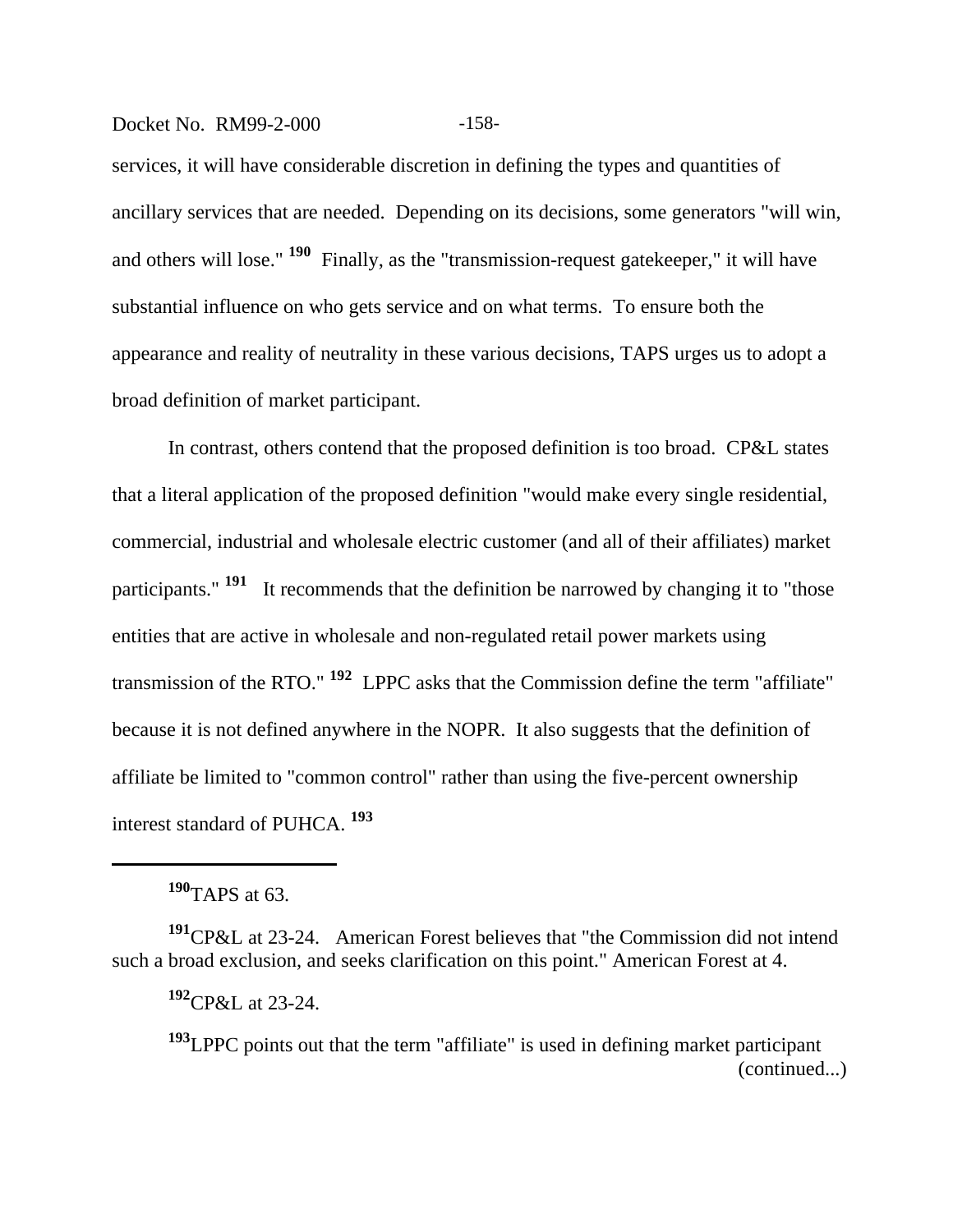Docket No. RM99-2-000 -159-

A number of commenters focus specifically on the question of whether a "distribution only" entity (*i.e.*, an entity that performs the sole function of transporting electricity at distribution voltages) should be considered a market participant. Montana Power urges us against expanding the definition to include an entity that operates "distribution-only facilities." It argues that an RTO and a distribution entity are both "delivery entities" and efficiencies can be gained by having one entity provide "total delivery service" from high to low voltages. These efficiencies of vertical integration could include the savings that would result from having maintenance performed on both transmission and distribution facilities by the same crews, the sharing of shop and warehouse space and the sharing of various administrative support functions. Sierra Pacific generally supports this view and asserts that it does not believe that a "transmission owner could so operate its facilities to materially assist affiliated transmission and distribution interests to the disadvantage of unaffiliated entities." **<sup>194</sup>**

Salomon Smith Barney takes a more cautious view. It states that an RTO owned by distribution entities "could manipulate the grid to favor their customers over the customers of other distributors." **195** Trans-Elect argues that the Commission's recent attempt to

**<sup>193</sup>**(...continued) but is not defined anywhere in the proposed rule.

**<sup>194</sup>**Sierra Pacific at 17.

**<sup>195</sup>**Salomon Smith Barney at 5.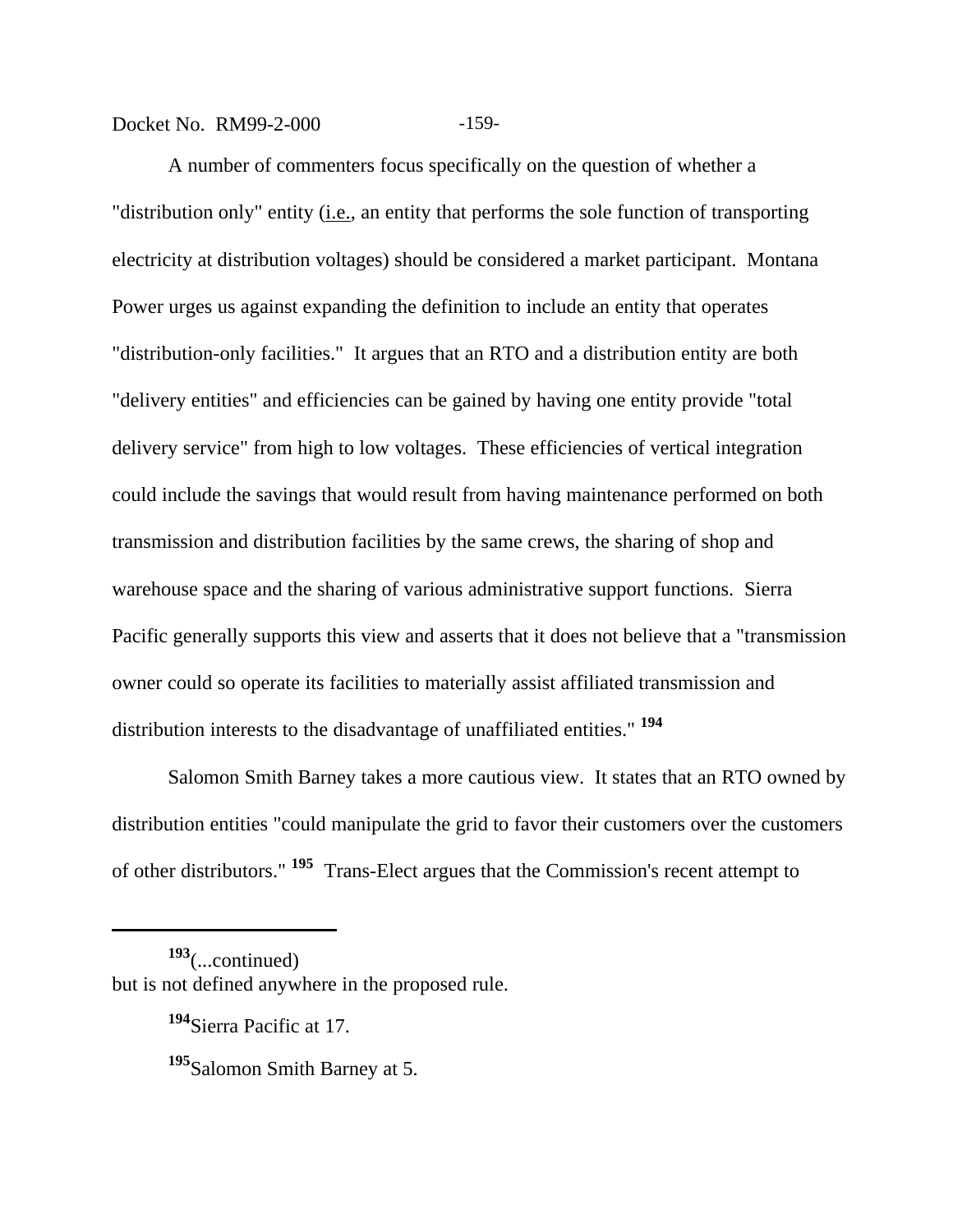#### Docket No. RM99-2-000 -160-

impose non-discriminatory curtailment procedures on all users of the grid in the NSP service territory demonstrates that this problem already exists. **196** Arguing that it would be undesirable to lose distribution entities as potential investors in RTOs, Salomon Smith Barney recommends that the Commission require RTOs to follow market-based priority rules in curtailment situations to reduce the likelihood that an RTO would favor affiliated distribution entities.

Both Sierra Pacific and NEPCO et al. raise concerns about the interaction of the market participant definition and "state-mandated backstop power supply obligations." NEPCO et al. asserts that all 23 states that have opted for retail competition to date have usually imposed a default supplier obligation (which also is referred to as a "standard offer supplier" or a " provider of last resort" obligation) on one party which is usually the incumbent provider. Sierra Pacific notes that the nature and duration of this mandated obligation varies from state to state "but at least some of the programs are structured so that the POLR [provider of last resort] does not compete for new customers and has no incentive to retain existing POLR customers." **197** Both commenters argue that providers of last resort should not automatically be considered as market participants, even though they buy and sell electricity, because this would reduce the pool of potential transco

**<sup>196</sup>**Trans-Elect at 5 citing Northern States Power Co. v. FERC, 176 F.3d 1090 (8th Cir. 1999).

**<sup>197</sup>**Sierra Pacific at 16.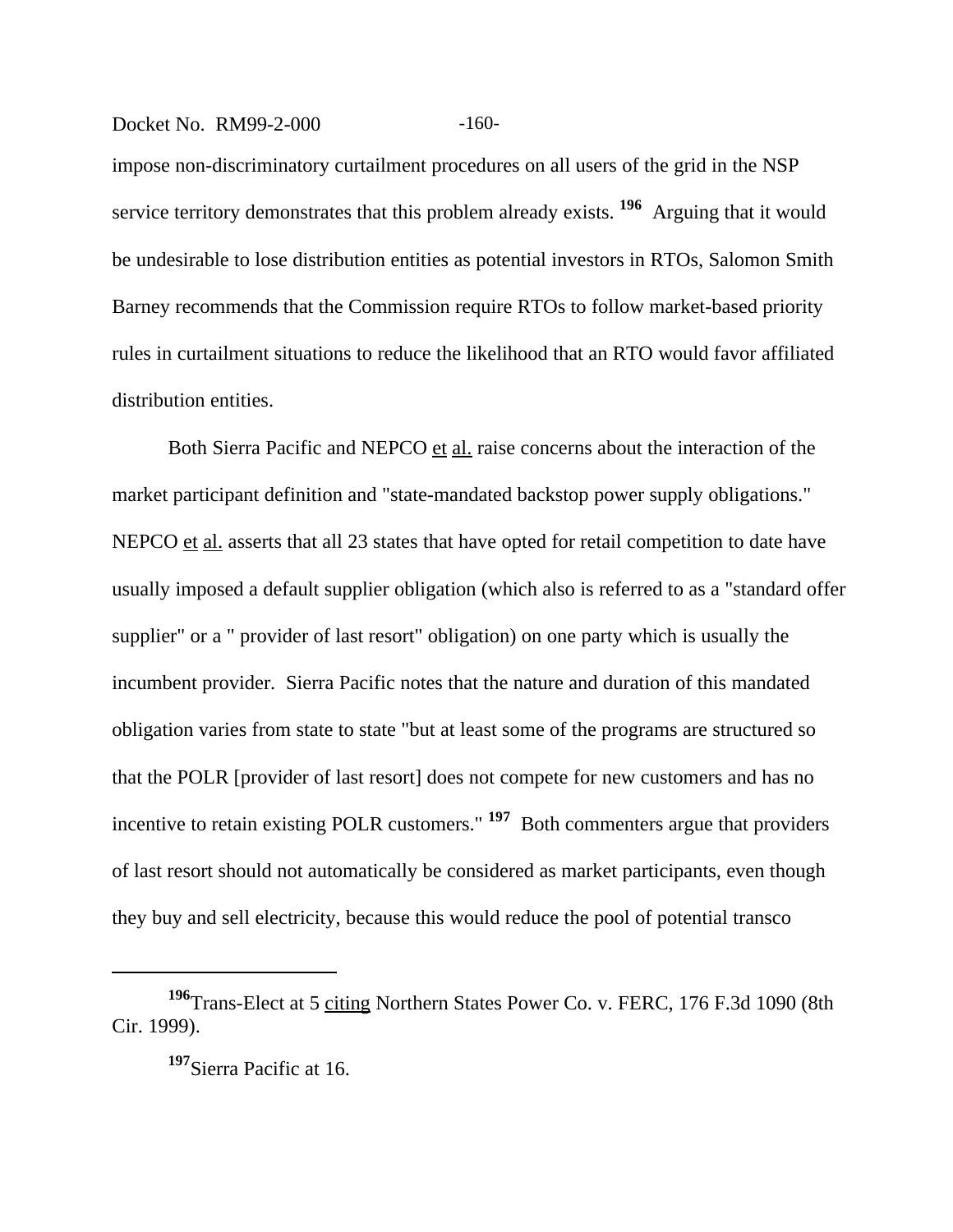#### Docket No. RM99-2-000 -161-

investors. Sierra Pacific states that the Commission should "leave the door open to consider the POLR issue on a case-by-case basis" and that the final regulations should explicitly say that a provider of last resort would not be deemed a market participant if its state mandated obligation gives it no incentive to make such sales. **<sup>198</sup>**

Finally, NEPCO et al. raises the issue of incumbent utilities that have tried to divest themselves of their generating assets but have not yet succeeded. It points to its difficulties in divesting its minority ownership interests in nuclear plants. It requests that an entity not be automatically deemed a market participant because of these minority ownership interests especially if it has taken actions to eliminate its control over the retained ownership interest (e.g., through a long-term contract that would give marketing rights to a non-affiliated entity).

#### **RTO Economic Interests in Market Participants and Energy Markets**

Many commenters, representing a wide range of industry constituencies, agree with the NOPR's proposal that the RTO, its employees and any non-stakeholder directors must not have any financial interests in electricity market participants. **199** Duke recommends that, where divestment is required, the Commission should continue its past practice of

**<sup>198</sup>**Id.

**<sup>199</sup>**One exception is Salomon Smith Barney. It argues that this requirement is "altogether unreasonable, in that it could require the most qualified directors and employees to dispose of mutual funds, pension plans and old investments whose tax base makes disposition unreasonable." Salomon Smith Barney at 3.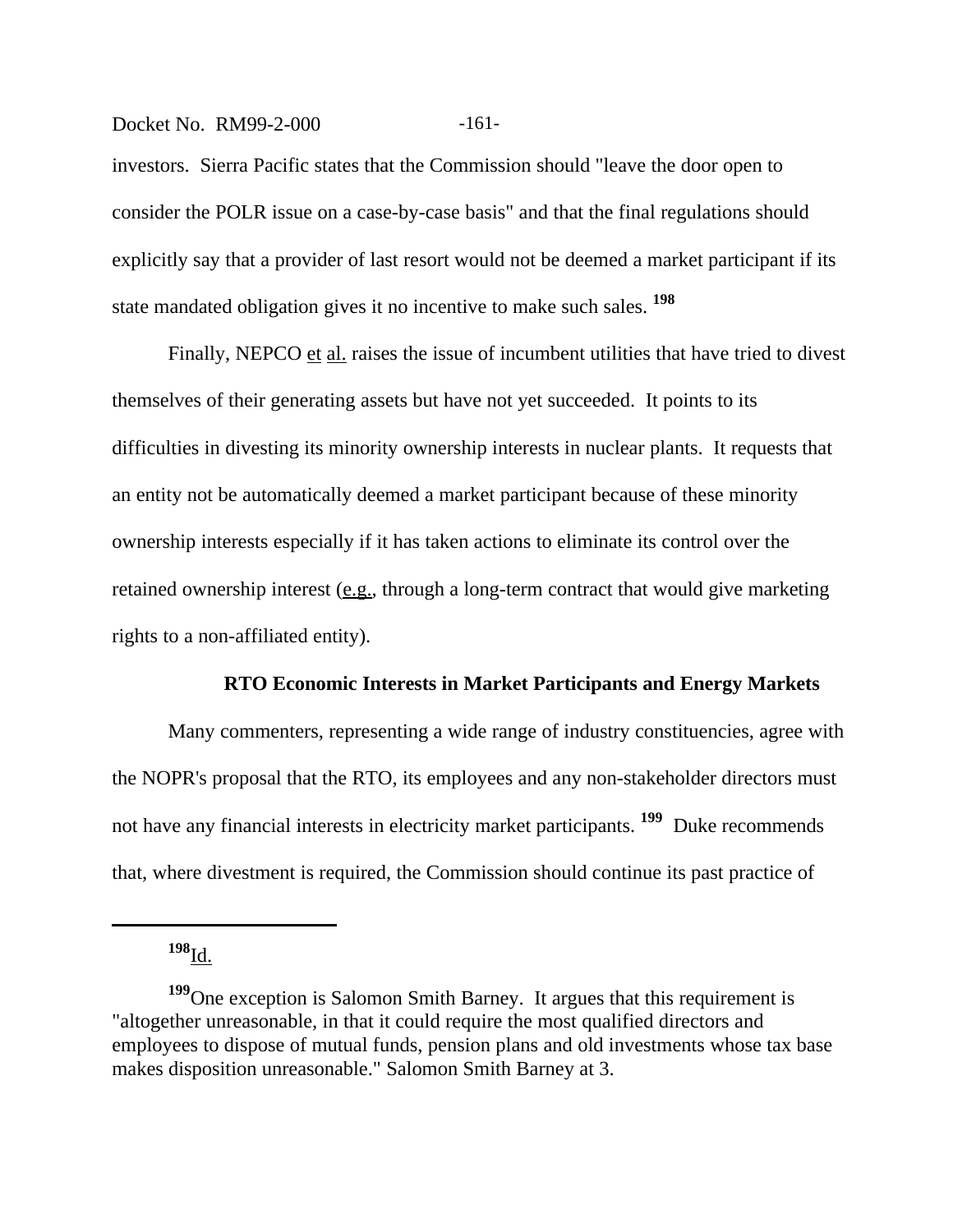## Docket No. RM99-2-000 -162-

allowing employees to divest personal investments in a manner that does not cause them significant financial harm.

Most commenters agree that the focus should be on current financial interests. **<sup>200</sup>** Several commenters point out that it would be virtually impossible for an RTO to hire knowledgeable and experienced employees if the Commission were to require no past financial connections to market participants. They assert that some of the most knowledgeable candidates for RTO positions, at least in an RTO's early years of operation, are likely to be individuals who have retired from companies that are market participants and it is likely that these individuals will be receiving pensions from their former employers. In situations like this, NASUCA urges the Commission to "exclude from this prohibition . . . employee pension plans and other post-employment benefits received while a former employee of a market participant." **201** Others urge that the Commission follow the precedent that was established in the Midwest ISO decision. **<sup>202</sup>** Individuals would not be automatically excluded from RTO employment or directorships if their pension does not directly depend on the economic performance of their former

**<sup>200</sup>**With respect to future financial interests, Salomon Smith Barney states that "[p]rivate enterprises do not normally, control the lives of their ex-employees." Salomon Smith Barney at 3.

**<sup>201</sup>**NASUCA at 17.

**<sup>202</sup>**See Midwest Independent System Operator, 85 FERC ¶ 61,250 (1998). See also Southern Company, Duke, TDU Systems and Avista.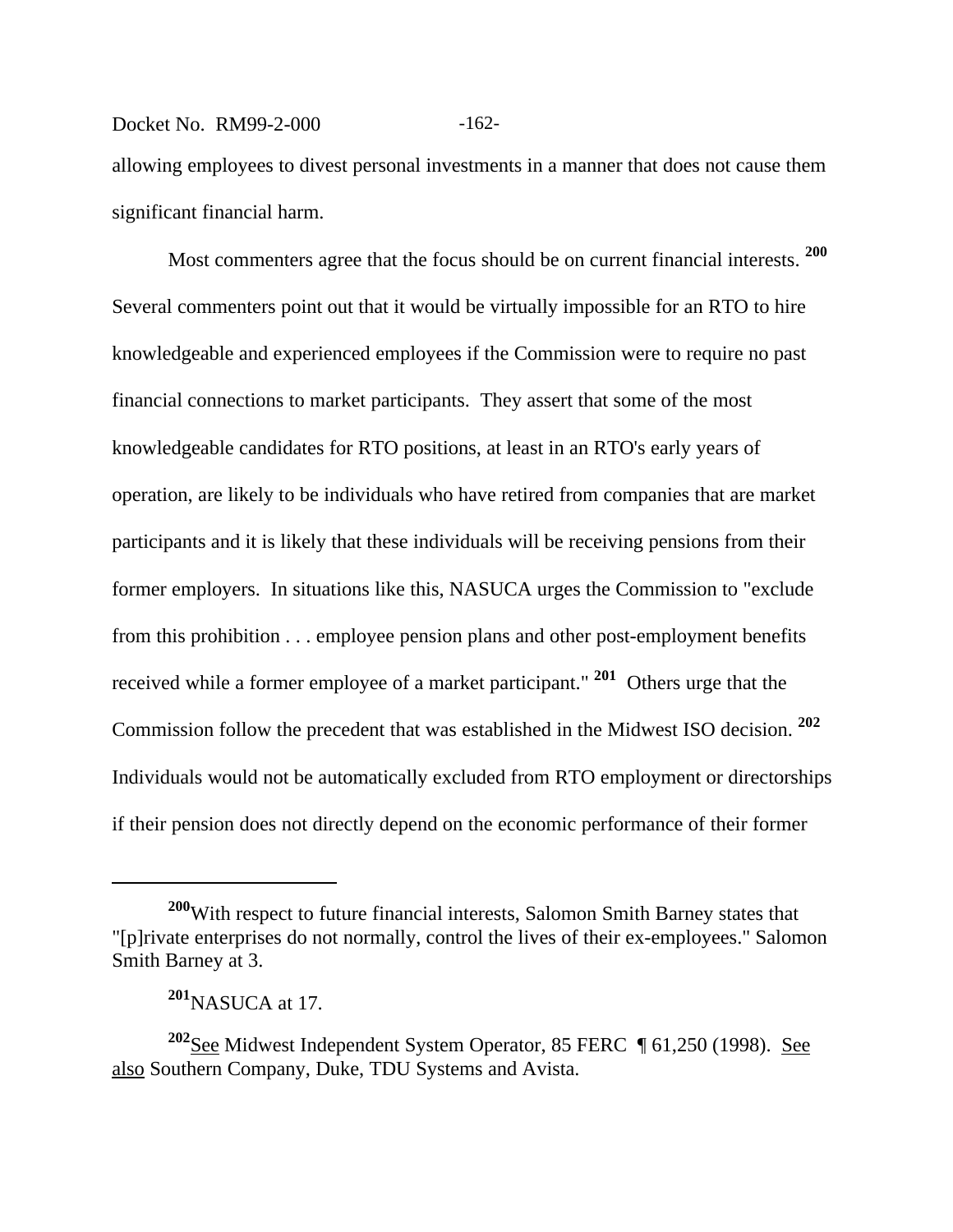employers (e.g., a defined benefit pension plan). TDU Systems suggests that reasonable exceptions should be made "in the case of defined benefit pension plans, general mutual funds (as opposed to utility/energy sector funds) that hold stock or bonds of market participants, or other similar financial holdings where the holder cannot direct specific investments or benefit directly from stock performance." **<sup>203</sup>**

Docket No. RM99-2-000 -163-

In the NOPR, we asked whether there was a need to "define the financial independence requirement in more specific terms." **204** The answer from almost all respondents was "no." For example, TDU Systems recommend that we issue a general rule with a set of guidelines and then allow for its application on a case-by-case basis. Avista agrees and states that any financial independence standard "require[s] case-by-case consideration as well as the common sense application of the rule of reason." **<sup>205</sup>** PJM/NEPOOL Customers states that RTOs will have the benefit of the conflict of interest standards that have been drafted for each of the functioning ISOs. They also recommend that the Commission commence a separate rulemaking on this issue.

Some commenters contend that the NOPR's treatment of financial independence is too narrowly drawn. For example, Dynegy argues that while ISOs "may ostensibly be

**<sup>205</sup>**Avista at 11.

**<sup>203</sup>**TDU Systems at 39.

**<sup>204</sup>**FERC Stats. & Regs. ¶ 32,541 at 33,727.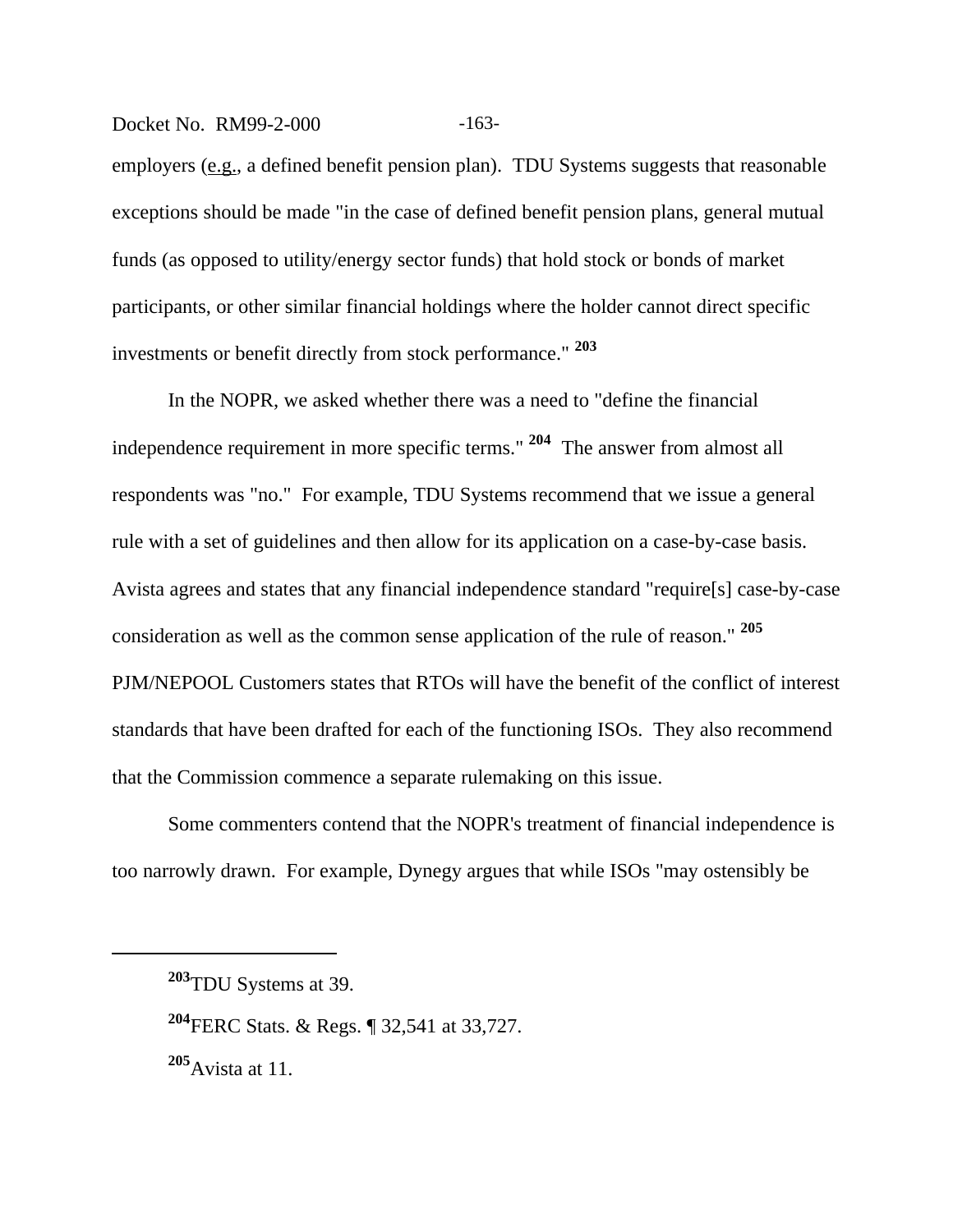#### Docket No. RM99-2-000 -164-

independent of market participants—they are not independent of the market itself." **206** As evidence of this phenomenon, it points to instances when the California ISO has tried to impose price caps on energy prices. EPSA expresses a similar view and points to the price caps proposed by ISO New England and approved by this Commission during the June 1999 heat wave, when energy prices reached \$1,600 a megawatt-hour, as another example of undesirable and inappropriate intervention by a transmission provider in energy markets. In crafting a definition of independence, EPSA urges the Commission to require that RTOs "should be indifferent to the price at which the commodity they transport clears the market." **<sup>207</sup>**

Others argue that this conflict is unavoidable as long as the Commission imposes a requirement that RTOs be the supplier of last resort for certain ancillary services. **<sup>208</sup>** According to these commenters, this obligation will often require that the RTO be a buyer in certain ancillary service markets. If the supplier of last resort obligation is also combined with a requirement that the RTO buy efficiently, then it is inevitable that the RTO will be interested in whether the prices are high or low (i.e., it is no longer simply a disinterested market operator).

**<sup>206</sup>**Dynegy at 35.

**<sup>207</sup>**EPSA Reply Comments at 12.

<sup>&</sup>lt;sup>208</sup>See NEMA at 19. See also EPSA Reply Comments.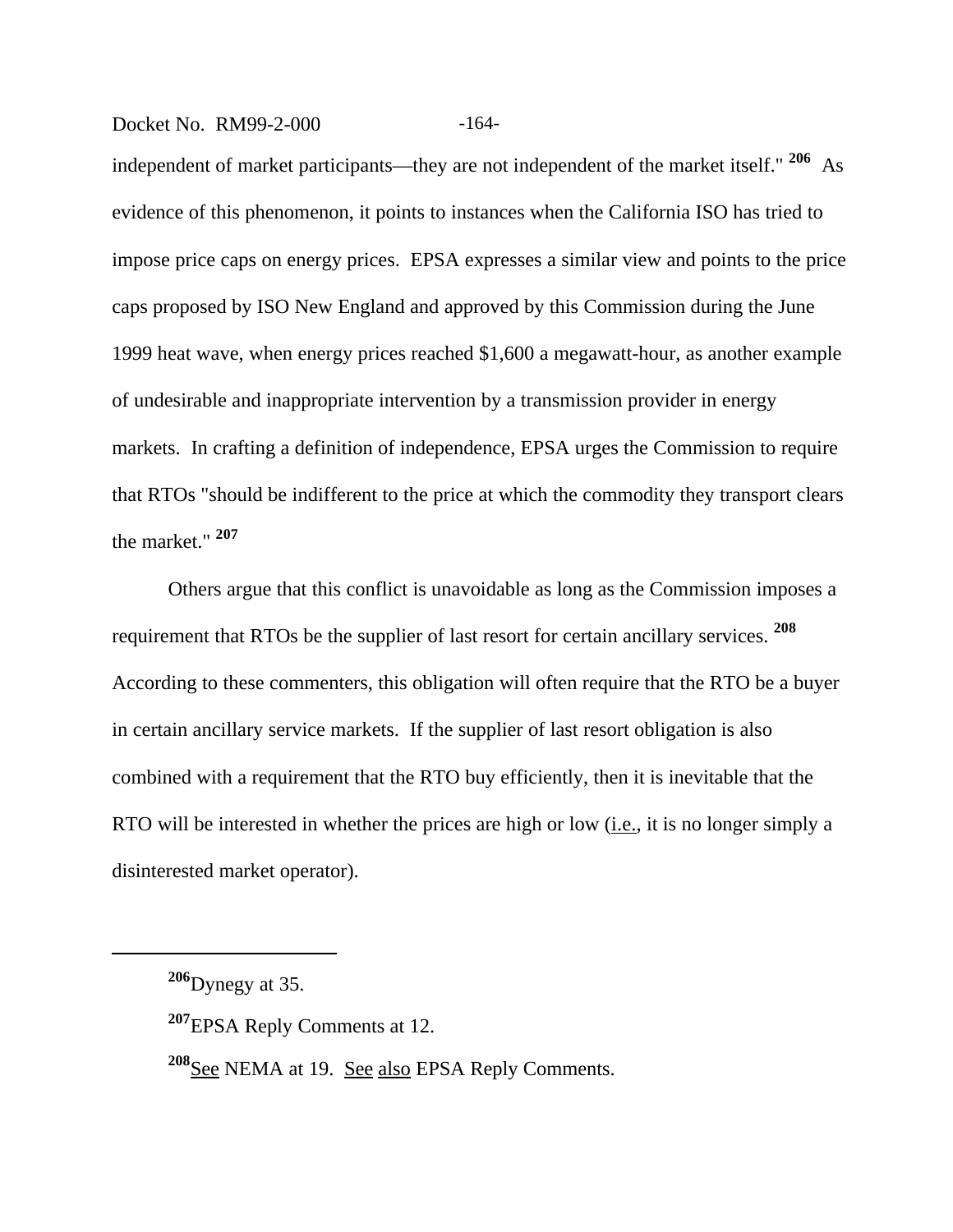#### **Active (Voting) Ownership Interests in the RTO**

#### **a. By Individual Market Participants and Their Affiliates**

A number of commenters oppose a one-percent cap on allowed voting interests of market participants in RTOs as a necessary requirement for achieving independence. **<sup>209</sup>** EEI states that such a cap is not "necessary, rational or supportable" for achieving the goal of independence. **210** It recommends that the Commission allow market participants or their affiliates to own up to ten-percent voting interests in RTOs. EEI also asks for a clarification of whether an ownership restriction would "apply only to ownership in the RTO itself or does it also apply to ownership interests in the transmission facilities under the operational control of the RTO." **211** PJM, which is organized as a non-profit limited liability corporation (LLC), asks the Commission to clarify whether its "members" would be considered owners.

CTA also argues for a higher cap. It states that the NOPR's emphasis on ownership is misplaced. Instead, the Commission should be concerned with the "actual control over

**<sup>211</sup>**EEI at 26.

**<sup>209</sup>**See, e.g., EEI, Duke, CP&L and PacifiCorp.

**<sup>210</sup>**EEI notes that the NOPR mentions the one percent cap on voting interests by market participants in the National Grid Company in England and Wales but observes that there was no obvious justification given at the time the decision was made.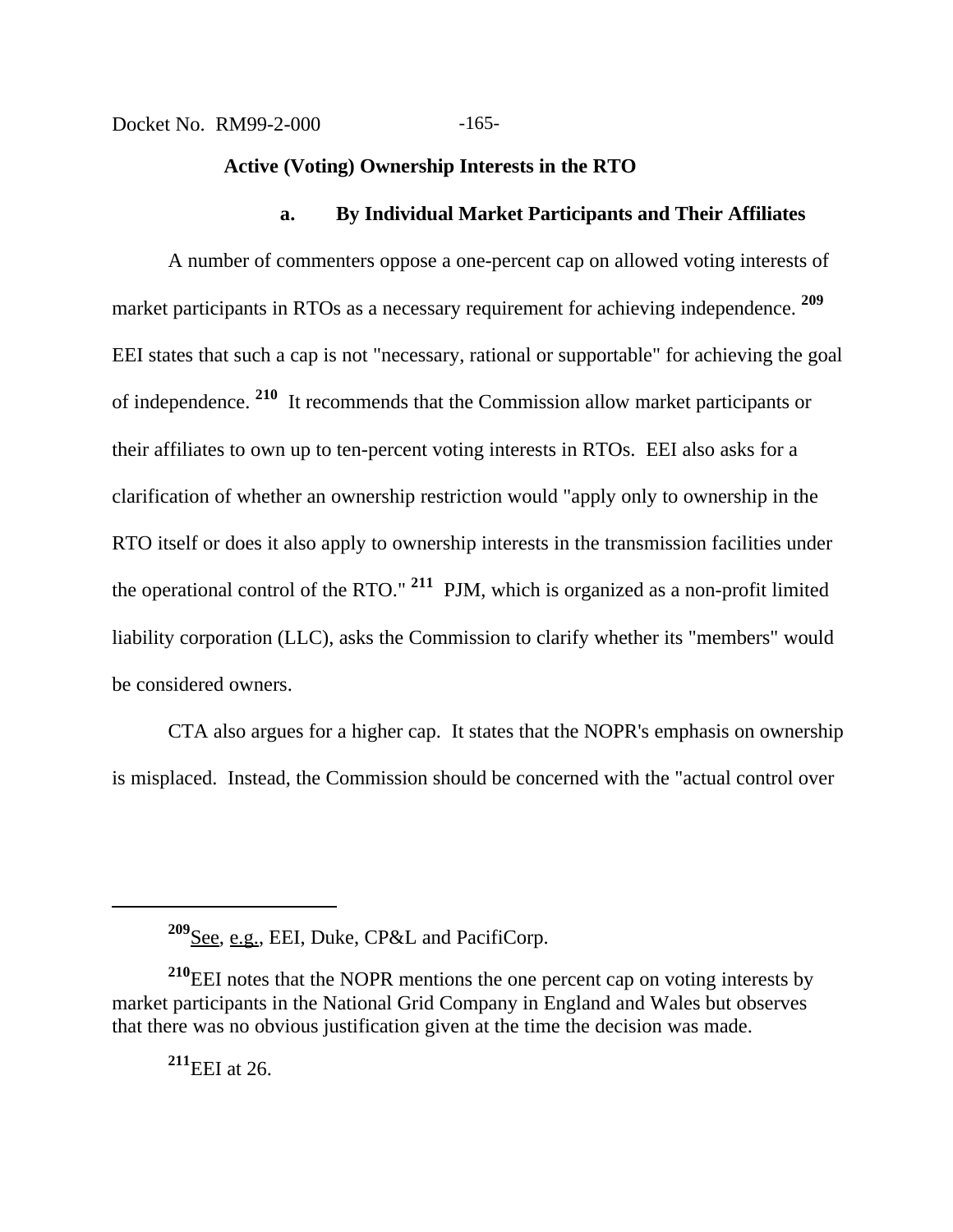#### Docket No. RM99-2-000 -166-

the day-to-day affairs of the system, not some arbitrary percent ownership test." **212** The Alliance Companies express the concern that, even though the one percent cap appears to have been proposed as a "safe harbor," it could quickly become "the only port of entry to Commission approval." **<sup>213</sup>**

EEI observes that other government agencies allow five or ten percent ownership in voting shares before assuming that these ownership interests conveyed control. **214** For example, it notes that the SEC definition of an "affiliate" under PUHCA is limited to entities that own or control more than five percent of the voting stock of a public utility. It also observes that this Commission, in determining whether a company is an affiliate of a natural gas pipeline or an electric utility, applies a rebuttable presumption of control only when a utility owns ten percent or more of a company's voting stock. Entergy states that "there do not appear to be instances under U.S. law where one-percent ownership is considered to give rise to a risk of control." **<sup>215</sup>**

**<sup>212</sup>**CTA at 4.

**<sup>213</sup>**Alliance Companies at 18.

**<sup>214</sup>**Most investor-owned utilities agree with EEI. An exception is Cinergy which urges the Commission to incorporate the one-percent ownership standard in the final regulations "exactly as proposed" because such a prohibition "is vital to preserving a RTO's financial independence characteristic." Cinergy at 17.

**<sup>215</sup>**Entergy at 28.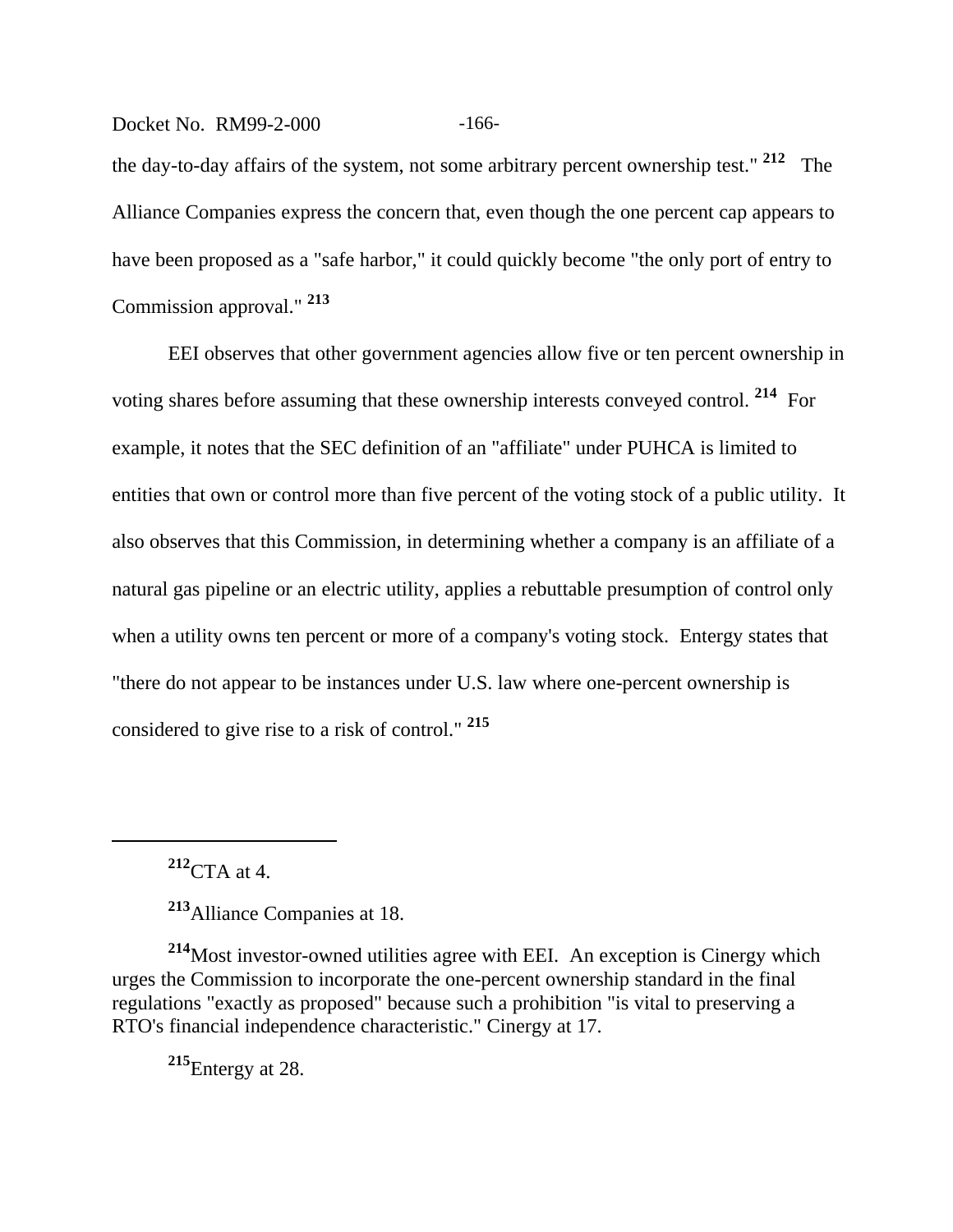Docket No. RM99-2-000 -167-

Several commenters question why there should be any limits on the amount of voting shares that can be held by a market participant. For example, Allegheny asserts that "[t]he desire to maintain or obtain ownership of transmission assets by market participants should not be regarded as an evil to be avoided at all costs." **216** FP&L states that there is no need to prohibit affiliated transcos. **217** It argues that the Commission should allow 100-percent ownership of voting equity and ensure non-discriminatory transmission access through codes of conduct and state commission oversight, in the case of a single state RTO. It observes that "in the natural gas industry there are numerous transcos (pipelines) that are affiliated with gas producers, marketers and/or distribution companies and there is no basis to conclude that this structure would be less likely to succeed in the electric power industry." **<sup>218</sup>**

Other commenters disagree and urge the Commission to adopt even stricter standards on ownership than those presented in the NOPR. **219** For example, APPA recommends that the final rule prohibit any ownership interests in RTOs by market

**<sup>216</sup>**Allegheny Reply Comments at 10.

**<sup>217</sup>**In contrast, APPA states that affiliated transcos should be allowed "only where such private companies operate under the direct, ongoing supervision of a strong, fully functional regional Independent System Operator." APPA at 28.

**<sup>218</sup>**FP&L at 26.

**<sup>219</sup>**See, e.g.*,* Midwest Municipals, APPA, TDU Systems and Industrial Consumers.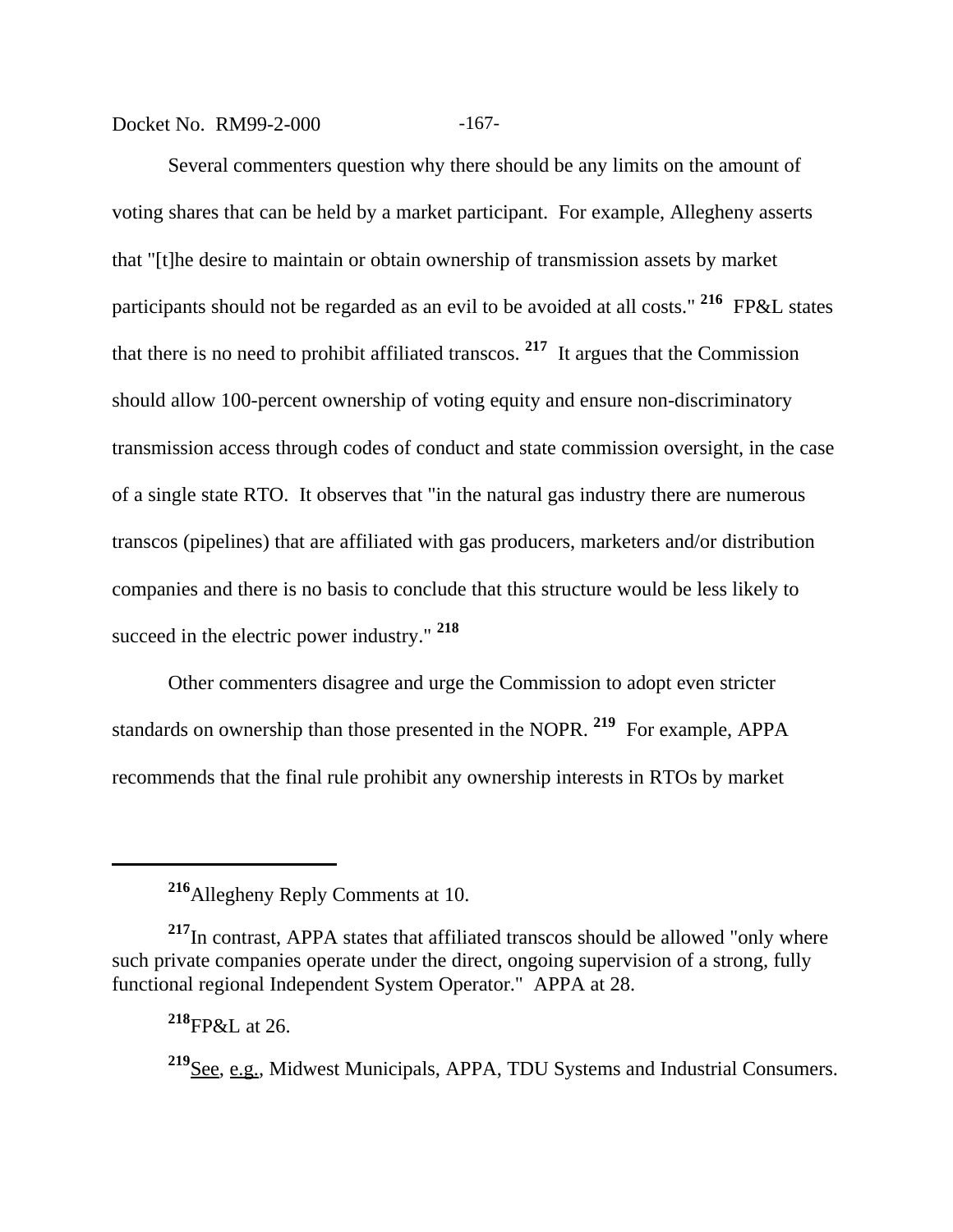Docket No. RM99-2-000 -168-

participants. **220** APPA states that even a one-percent ownership would represent an unjustifiable and unnecessary exception to the independence standard. South Carolina Authority agrees with APPA and argues that the NOPR failed to present a "public policy benefit" for allowing even a de minimis ownership interest. **221** NASUCA also shares this view. In addition, it asserts that as soon as the Commission allows any ownership by market participants it will be forced to continually track the share of each market participant, including affiliates. NASUCA argues that this would be "time-consuming, difficult and expensive" and would represent the very antithesis of the independent, lightly regulated structure that the Commission wished to foster.

 TDU Systems concurs and observes that any ownership by market participants will trigger the "chasing after conduct" regulation that the Commission said it hoped to avoid. **<sup>222</sup>** In addition, TDU Systems criticizes EEI's ten percent proposal. TDU Systems asserts that EEI fails to understand the rationale for the "safe harbor" proposal in the NOPR. TDU Systems argues that the regulatory purpose of a "safe harbor" is to ensure that "no

**<sup>220</sup>** APPA clarifies that it does not oppose market participants owning "for-profit" transcos if the transcos come under the supervision of strong fully functional ISOs. Industrial Consumers recommend that a one-percent cap should be adopted in the final rule as a general requirement rather than as a possible safe harbor. In addition, it recommends that the cap be calculated on a corporate-wide basis to avoid the situation of multiple affiliates each with a one-percent interest. See Industrial Consumers at 30.

**<sup>221</sup>**See South Carolina Authority at 18.

<sup>&</sup>lt;sup>222</sup>TDU Systems at 41 citing FERC Stats.  $\&$  Regs.  $\int$  32,541 at 31,145.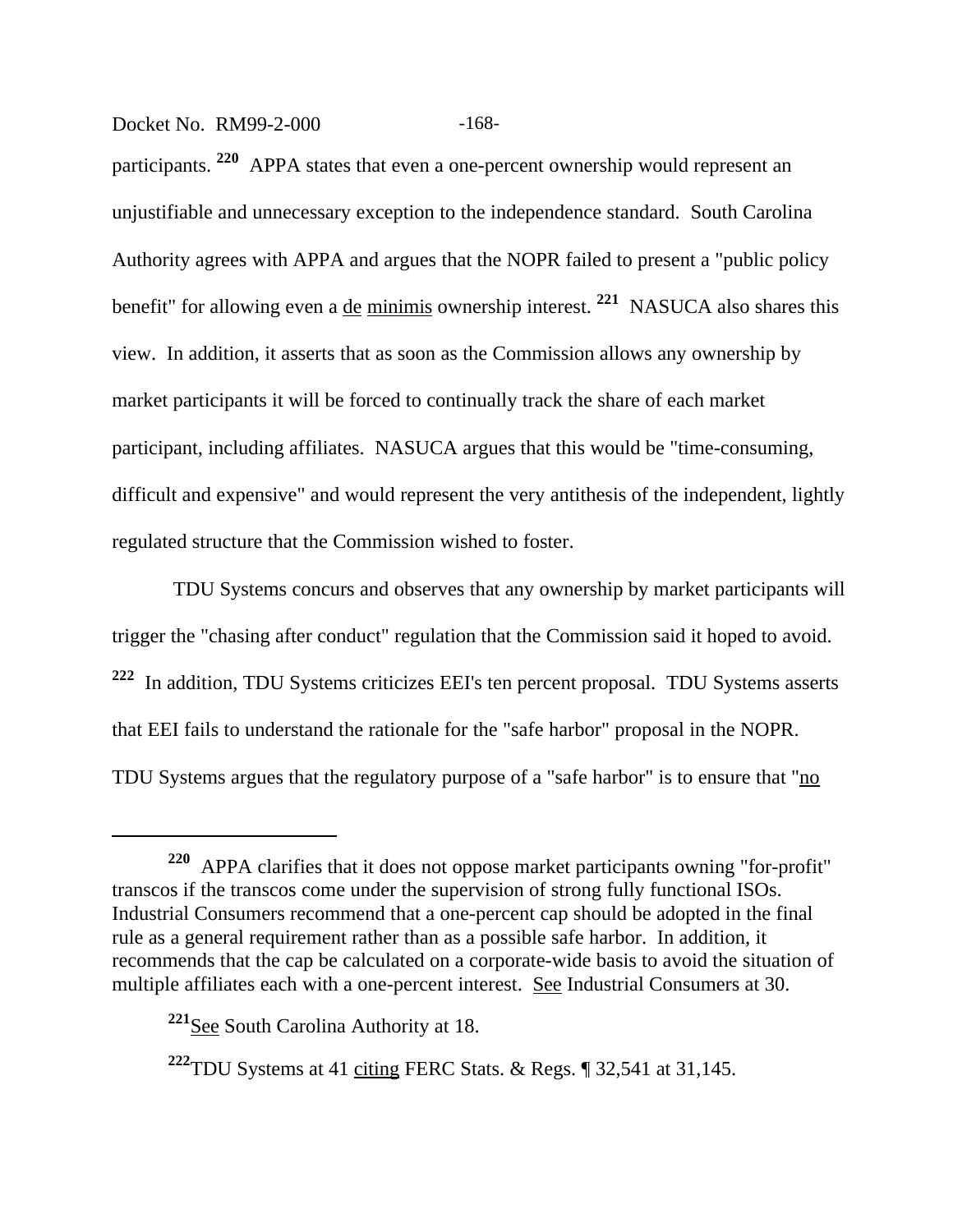Docket No. RM99-2-000 -169-

case-by-case review of the regulatory agency is required." **223** Therefore, TDU Systems contends that it would be inappropriate to adopt EEI's proposed ten percent because this percentage is not in the "safe harbor" but, as recognized by other regulatory agencies, raises a clear risk of control. Consumer Groups supports this view and points to one case in which a court decided that a three-percent ownership interest of a company's common stock was found to be "sufficient to assert control over the corporation because the ownership of the other common shares was widely dispersed." **<sup>224</sup>**

The Alliance Companies, who support a ceiling of five percent ownership in voting interests by market participants, state that they "are aware of no practical means of tracking who has an ownership interest at a threshold of less than five percent " because SEC regulations require reporting of ownership in publicly traded companies only at fivepercent ownership and above. In contrast, Cinergy asserts that enforcing a lower ownership limit should not be a problem. It states that the Commission could keep track of ownership interests "through transmission owners' representations and subsequent audits if the need arises." **<sup>225</sup>**

APPA, which argues for absolute and total prohibition on voting ownership by market participants, asserts that even with access to SEC data it will be difficult for the

**<sup>225</sup>**Cinergy at 18.

**<sup>223</sup>**TDU Systems Reply Comments at 14 (italicized in the original).

**<sup>224</sup>**Consumer Groups Reply Comments at 8.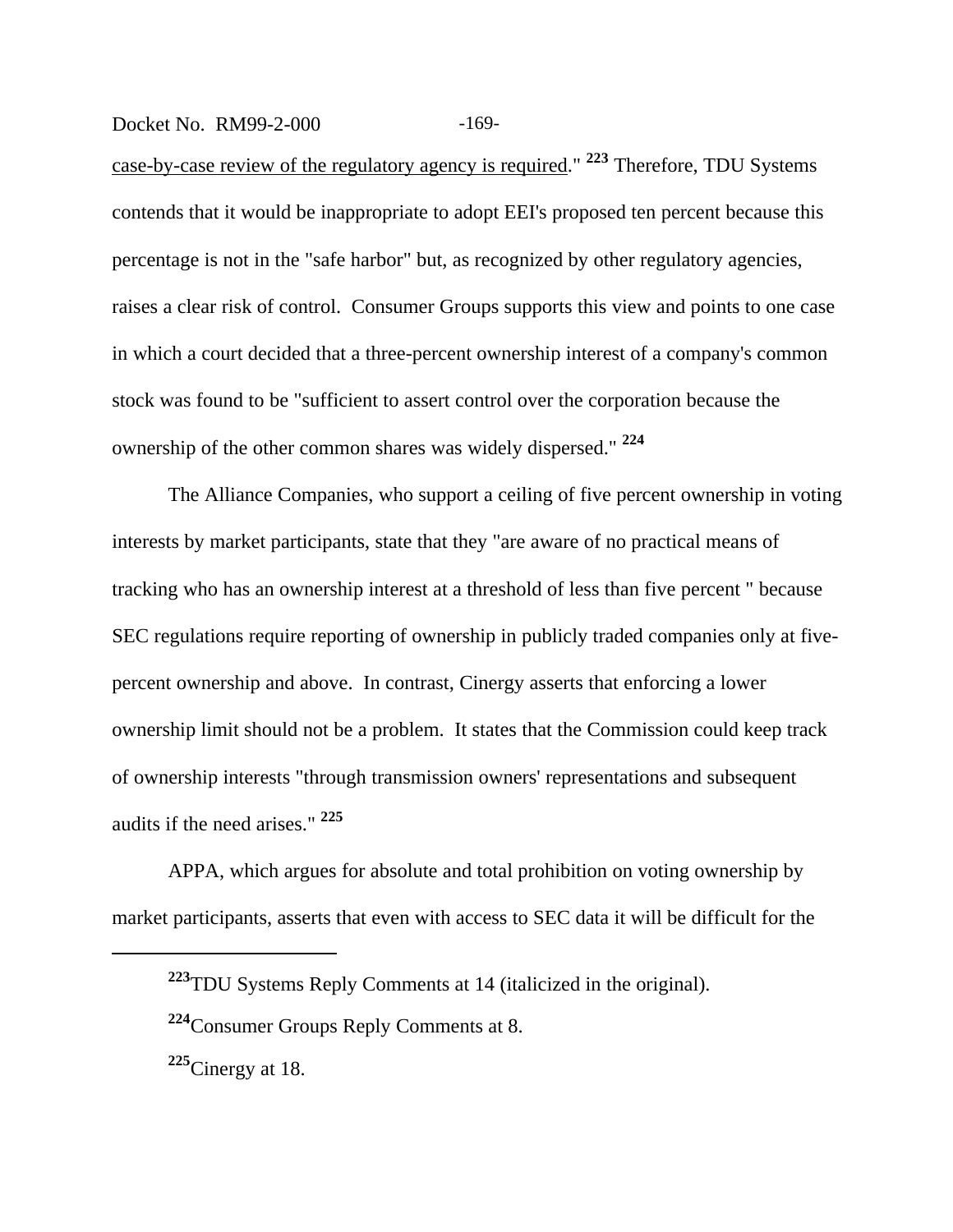#### Docket No. RM99-2-000 -170-

Commission to keep track of who really owns voting shares since they are often registered in "street" names. Therefore, it urges the Commission to impose a total prohibition on ownership by market participants. South Carolina Authority agrees and further argues that anything less would fail to achieve the Commission's characterization of an RTO as entity in which "the control of transmission operation is cleanly separated from power market participants." **226** It concludes that "[t]here is nothing 'clean' about permitting incumbent transmission owners to indefinitely maintain an ownership interest, voting or otherwise, in the newly created RTO." **<sup>227</sup>**

EPSA suggests a compromise that would allow greater flexibility with respect to initial ownership interests. It proposes that the Commission establish time limits on voting ownership. TDU Systems makes a similar recommendation with respect to passive ownership. While TDU Systems states that it would prefer an absolute prohibition on market participants owning voting shares, it suggests that the Commission might consider allowing transmission owners to "hold passive, non-voting ownership interests. in excess of one percent as an extraordinary transition measure." **228** However, TDU Systems

**<sup>226</sup>**South Carolina Authority at 8 (quoting from FERC Stats. & Regs. ¶ 32,541 at 33,718 (emphasis added by the quoter)).

**<sup>227</sup>**South Carolina Authority at 14.

**<sup>228</sup>**TDU Systems at 42.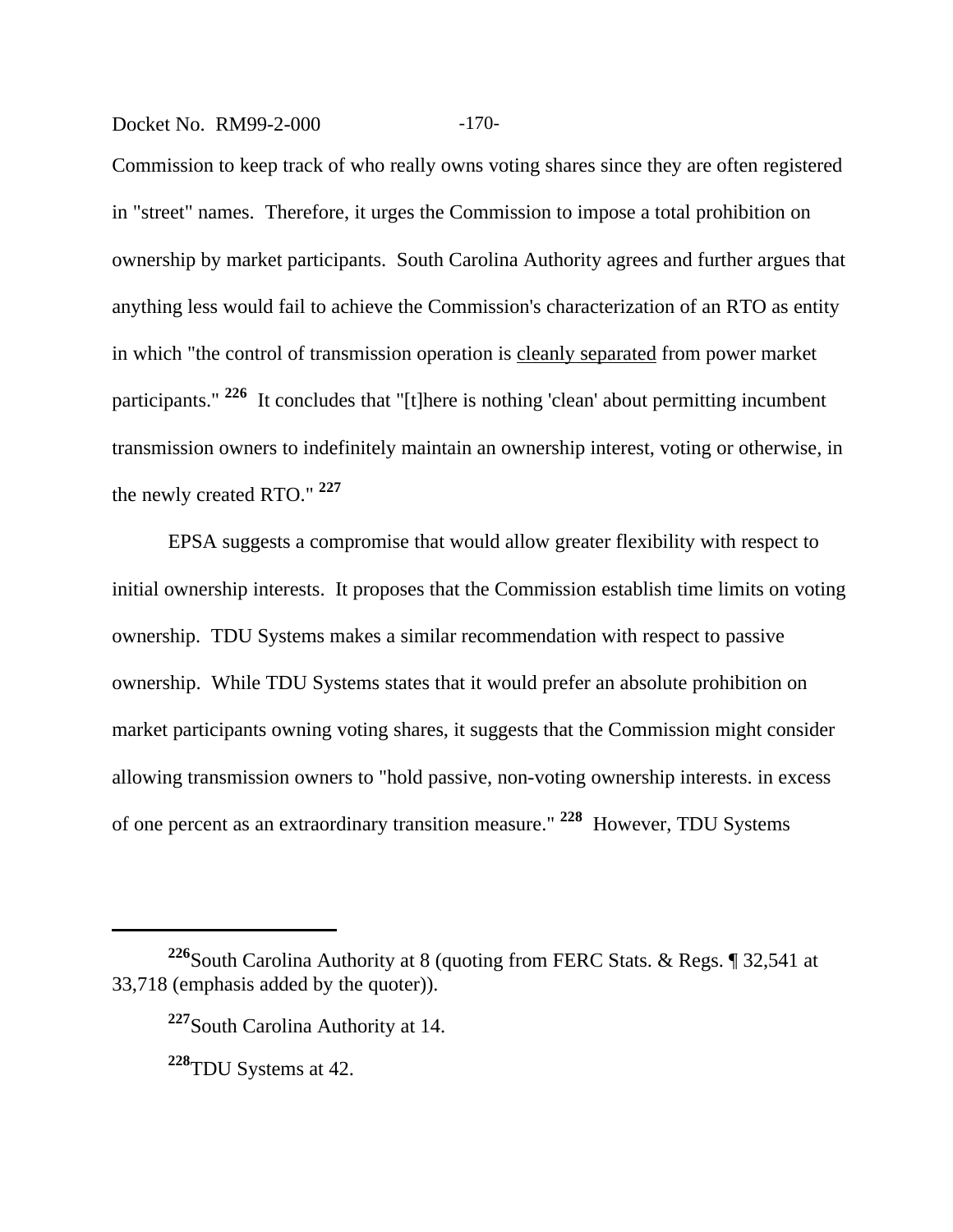Docket No. RM99-2-000 -171recommends that such interests be reduced to one percent or below in a "relatively short period of time."

#### **b. By Classes of Market Participants**

SRP asserts that the NOPR is flawed because it is not sufficient to place a limitation on the ownership interests that can be held by a single participant and its affiliates while ignoring the possibility that other owners may have similar interests. SRP urges the Commission to recognize that "[a]n interest that may be considered de minimis*,* when viewed in isolation, could still result in effective control when aggregated for a group with common interests." **229** Therefore, it recommends that limits be placed not only on the ownership interests of an individual market participant but also on the ownership interests by other market participants with similar economic interests. SRP does not recommend a specific percentage for a group cap, but Industrial Consumers urge the Commission to cap the voting interests of any group at five percent.

FP&L contends that there is no need for ownership caps for a group of market participants because they will often have conflicting economic interests. It gives the example of a group of transmission owners with ownership interests in an RTO who also own affiliated power marketers. FP&L argues these marketing affiliates will compete

**<sup>229</sup>**Salt River at 11. United Illuminating agrees and states that if the Commission "were to adopt a higher de minimis standard, such as five or ten percent ownership interest, it would be relatively easy for five or six market participants owning such percentages to control the operations of an RTO." United Illuminating at 39-40.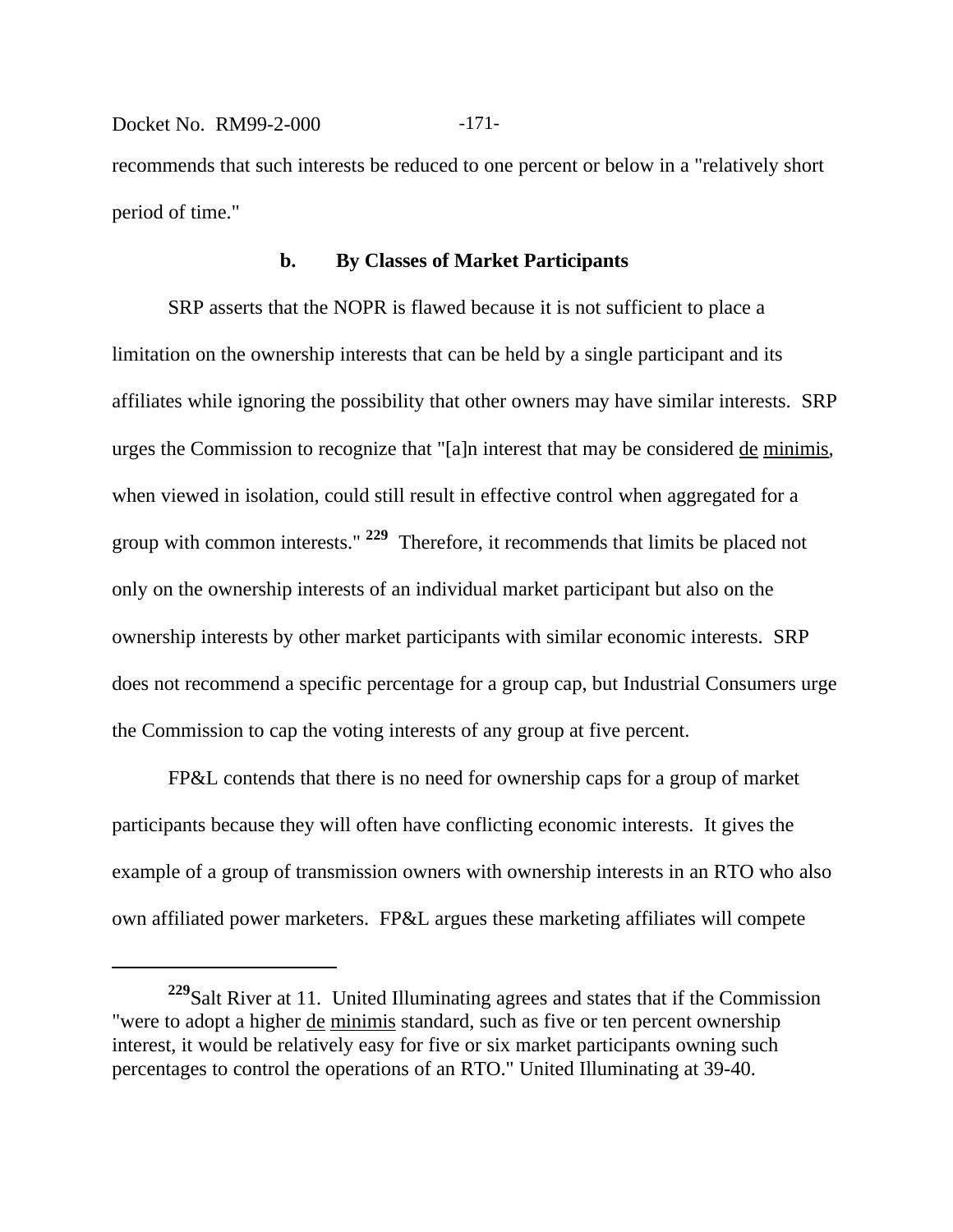#### Docket No. RM99-2-000 -172-

against each other and this rivalry will mitigate the potential for collusion among the parent companies that jointly own the RTO. Alliance Companies agree with this view. They assert that "[i]n today's competitive power markets, all market participants, including those traditionally classified within the same stakeholder group are likely to be competitors" and, therefore, that it is unlikely that there will be a "nexus of interest." **<sup>230</sup>**

EEI argues that ownership caps on groups of market participants would be "impractical and extremely burdensome on Commission resources" because the Commission would have to keep track of ownership levels by every market participant and also align market participants into specific groups with "alleged common interests." **231** In addition, it contends that this task would be difficult to do because markets are evolving and the business objectives of individual firms will change as they buy or sell assets. Moreover, while accepting that "some market participants may have common interests at certain times" EEI believes that such "coalitions" would be "fragile, short-lived and unlikely to result in a serious threat to the independence of the RTO." **<sup>232</sup>**

A number of commenters assert that a cap on voting interests will thwart capital formation in new and existing transmission facilities. For example, UtiliCorp contends that such a cap "may potentially choke off significant sources of capital" for the formation

**<sup>230</sup>**Alliance Companies at 21-22.

**<sup>231</sup>**EEI Reply Comments at 21. **<sup>232</sup>**Id.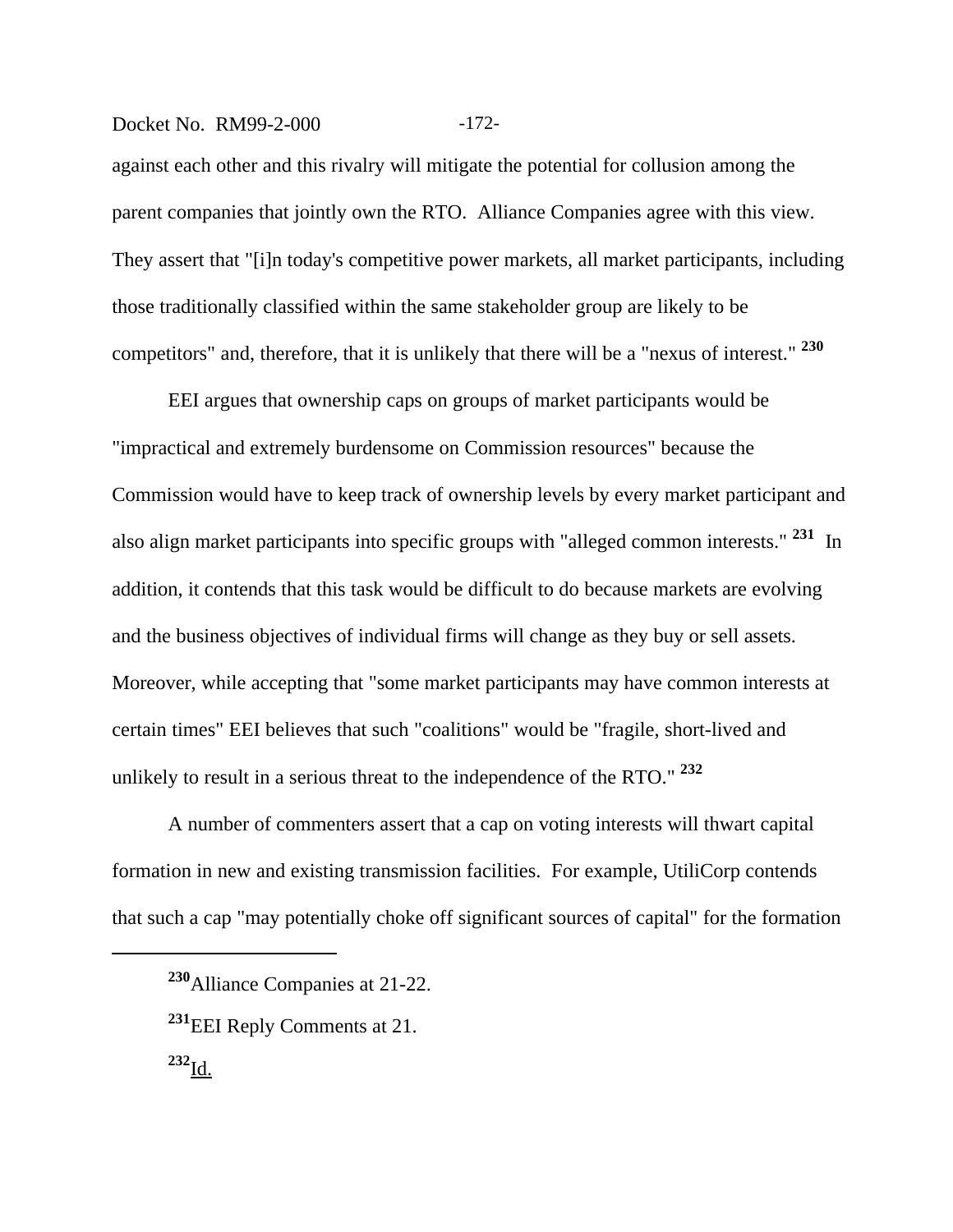#### Docket No. RM99-2-000 -173-

of for-profit transcos. **233** Various commenters from the financial community argue that such a cap would make it difficult to create RTOs that function as for-profit transcos. Salomon Smith Barney states that current owners of transmission assets need to retain a larger ownership interest, at least for a transition period, in order to avoid heavy capital gains taxes. It estimates that many current transmission owners would have to pay capital gains taxes on about 35 to 50 percent of the current book value of their transmission assets if they were to sell these assets.

 Alliance Companies asserts that restrictions on ownership would reduce the potential pool of investors (i.e., buyers of transmission assets) and therefore reduce the price that current owners could receive for their assets. They contend that this would be especially damaging because it would place limits on ownership by "those entities that are most likely to understand the potential value of the business model." **234** Alliance Companies states that the Commission should allow five-percent individual ownership interests by industry participants because this will provide confidence to other, non-energy industry investors that the transco will be a financial success. **235** In general, the Alliance Companies and other commenters that share this view take the position that a one-percent

**<sup>235</sup>**In contrast, APPA asserts that "if the underlying business model is sound, investors will come." APPA at 36.

**<sup>233</sup>**UtiliCorp at 7.

**<sup>234</sup>**Alliance Companies at 19.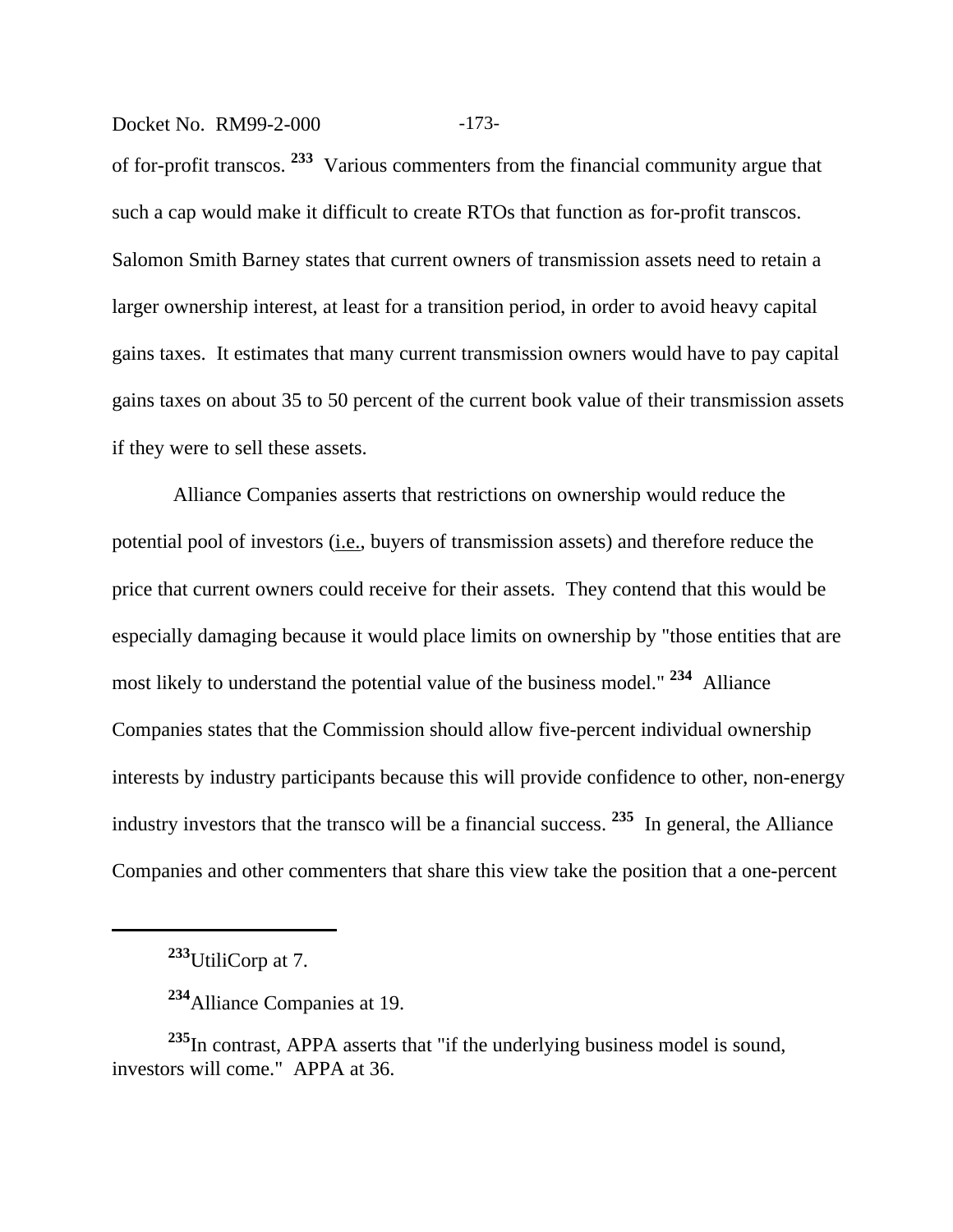Docket No. RM99-2-000 -174cap for market participants will be a major impediment to the creation of for-profit transcos and that the de facto effect of such a cap will be to limit the industry to the ISO model.

#### **Passive (Non-Voting) Ownership Interests in the RTO**

A number of privately-owned utilities stress that the final rule must distinguish between passive and voting interests in RTOs. **236** For example, while EEI is willing to accept a ten-percent cap on ownership of voting interests by individual market participants, it states that "[t]here should be no limit on the amount of passive ownership interest" because "[p]assive owners who lack voting rights have no ability to control the firm." **237** Enron/APX/Coral Power also support this position. They urge the Commission to "explicitly and unambiguously allow incumbent utilities and other power industry participants to possess passive but not controlling ownership interests in an RTO." **<sup>238</sup>** Southern Company states that "[p]assive ownership of transmission facilities—even up to 100 percent—should not be a concern." **239** United Illuminating, while recommending that the Commission allow passive ownership, recommends that we should not issue generic

<sup>&</sup>lt;sup>236</sup>See, e.g., EEI, Enron/APX/Coral Power and UtiliCorp.

<sup>&</sup>lt;sup>237</sup>EEI at 26. EEI relies on a legal memorandum that concludes that passive ownership interests are "necessarily permissible, no matter how large and no matter what other interests they are combined with." EEI Appendix H at 17.

**<sup>238</sup>**Enron/APX/Coral Power at 14.

**<sup>239</sup>**Southern Company at 42.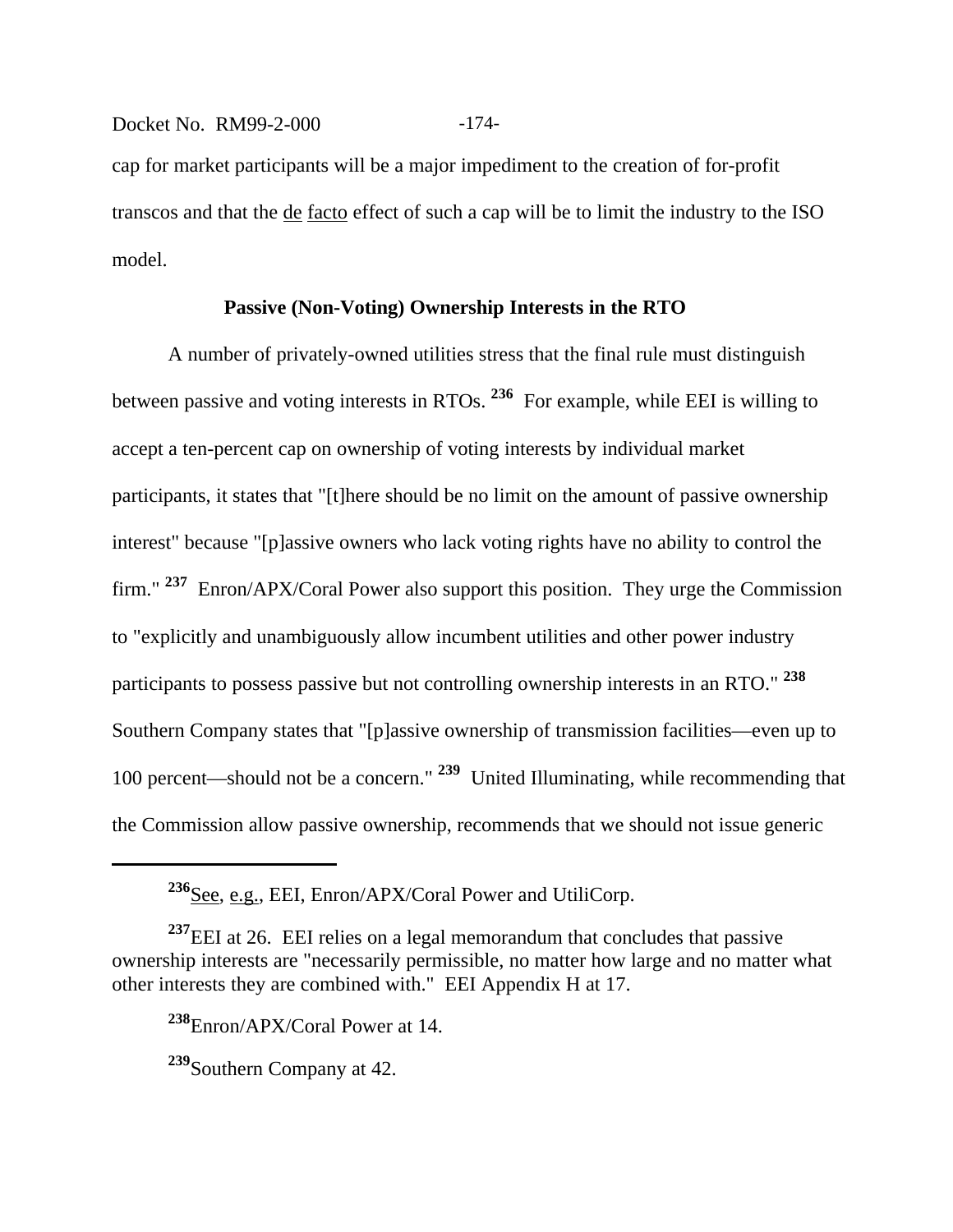## Docket No. RM99-2-000 -175-

rules because passive ownership is a "complex matter that must be reviewed on a case-bycase basis." **<sup>240</sup>**

EEI contends that some of the opposition to passive ownership by market participants may simply reflect a misunderstanding of the fiduciary responsibilities that the board of a for-profit transco has to its passive owners. EEI asserts that, under Delaware law and various model statutes, the fiduciary responsibilities of a for-profit transco board, its managers and owners that hold voting rights to a passive owner are limited to maximizing the value of the transmission assets and "not the value of any other assets that may be held by the passive owner." **241** According to EEI, a transco board has no fiduciary obligation to take actions to produce economic benefits for other assets such as generating units that happen to be owned by its passive owners. Entergy states that if there are any lingering doubts about the fiduciary obligation of the board and its voting members, a provision could be inserted in the "transco's limited liability agreement that specifically directed that managers would have no fiduciary duty to consider the private interests of members" and that such a provision would be enforceable under Delaware law. **<sup>242</sup>**

**<sup>240</sup>**United Illuminating at 7.

**<sup>241</sup>**EEI at 26.

**<sup>242</sup>**Entergy at 29.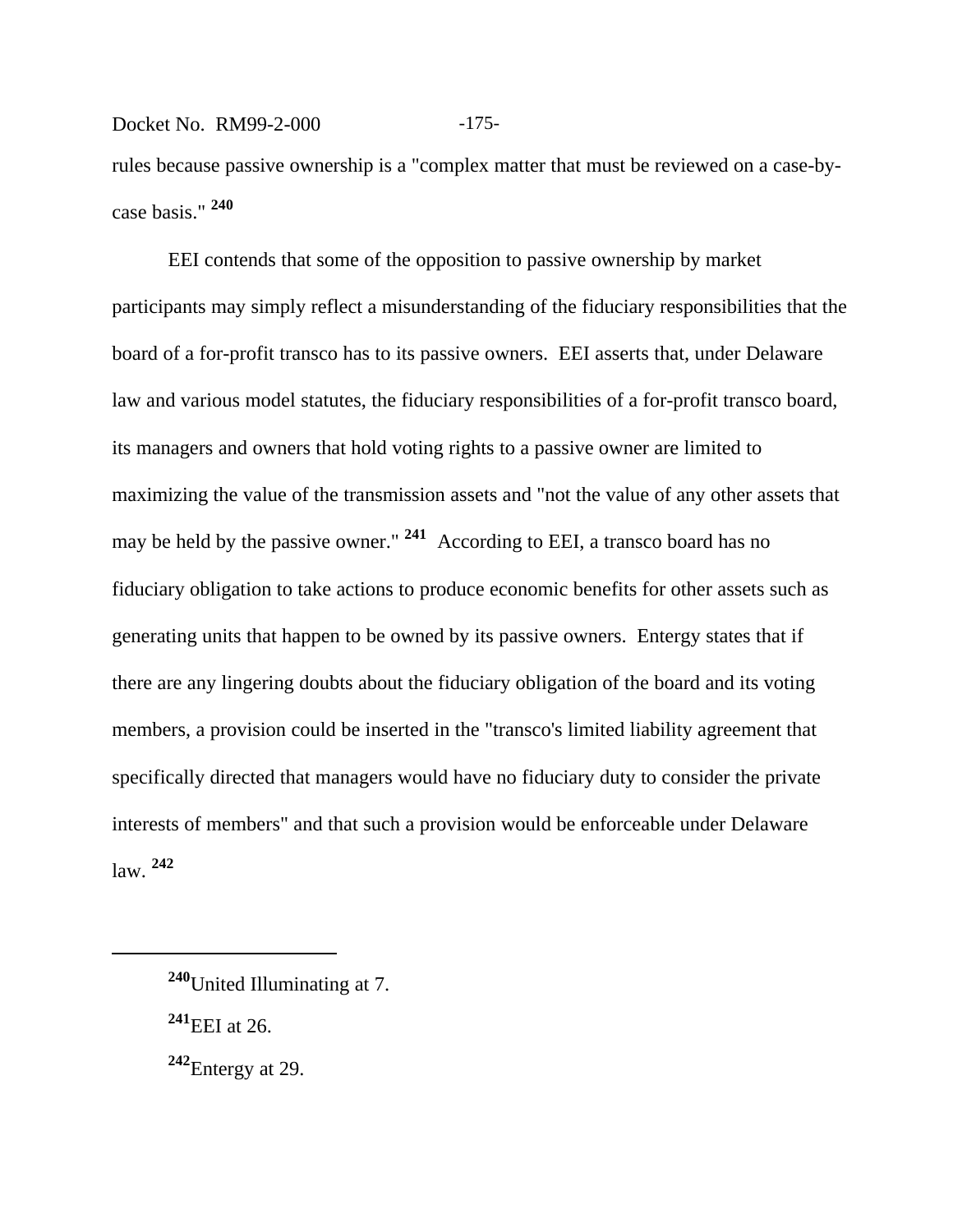Docket No. RM99-2-000 -176-

Consumer Groups, however, questions the legal feasibility of this approach. It cites to several law review articles which it argues raise doubts as to whether fiduciary duties assigned by a state law to the directors of a subsidiary corporation can be removed by private agreement. It also cautions the Commission not to get lost in "a lawyer's duel over conflicting citations about the treatment of passive and affiliated ownership interests" when the fundamental issue is the need to safeguard independence and "avoid any appearance of partiality." **<sup>243</sup>**

 EEI points to our recent decision in Entergy Services, Inc., as demonstrating that the Commission recognizes that passive ownership is not inconsistent with the independence principle under the ISO principles of Order No. 888. **244** It asks that the Commission reach the same policy conclusion for any similar independence requirement in the final RTO rule. In contrast, the South Carolina Authority observes that the while the Entergy decision could be read to imply that the Commission has "prejudged this issue," the Commission should now use the opportunity of this NOPR to take another look at the issue. **<sup>245</sup>**

EEI also points to actions or policies taken by other federal regulatory agencies that it argues support its contention that passive ownership does not necessarily convey

**<sup>243</sup>**Consumer Groups Reply Comments at 9.

**<sup>244</sup>**EEI at 26 citing Entergy Services, Inc., 88 FERC ¶ 61,149 (1999).

**<sup>245</sup>**South Carolina Authority at 22.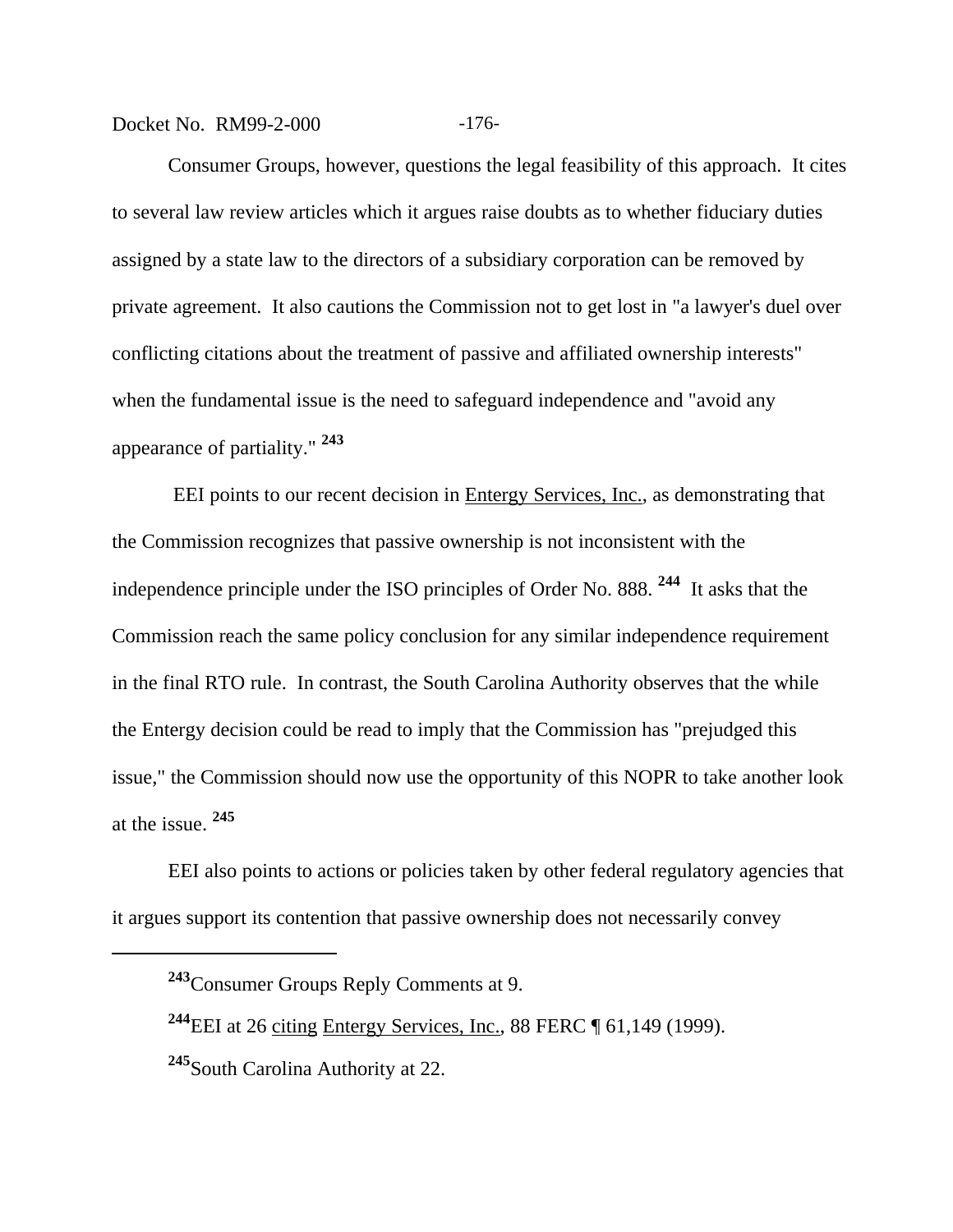#### Docket No. RM99-2-000 -177-

control. It observes that the definitions of "holding company," "affiliate" and "subsidiary company" in PUHCA are all tied to ownership of voting rather than non-voting shares. Similarly, EEI states that the FCC "attribution rules" used to determine when broadcasters and cable companies own or control another broadcaster or cable company are keyed to voting rather than passive ownership interests. According to EEI, these policies demonstrate that other federal regulatory agencies do not believe that passive ownership conveys control and that the Commission should adopt a similar policy.

EEI also contends that the Commission has already allowed a "passive economic interest" in all of the ISOs that have been approved to date. Sierra Pacific makes a similar argument. Sierra Pacific contends that "profits" made by an ISO go back to the transmission owners even though they may have relinquished operational and decisionmaking control. It argues that "this arrangement [in ISOs] is the essence of a passive ownership interest." **246** The principal difference is that "the passive ownership interest in a Transco involves ownership in the transco itself rather than the assets operated by the Transco." **247** However, it argues that in substance both types of interests are the same since they allow the owner to share in the profits derived from operating their transmission facilities without having any influence over that operation. Sierra Pacific concludes by urging the Commission to allow passive ownership in both types of

**<sup>247</sup>**Id.

**<sup>246</sup>**Sierra Pacific at 11.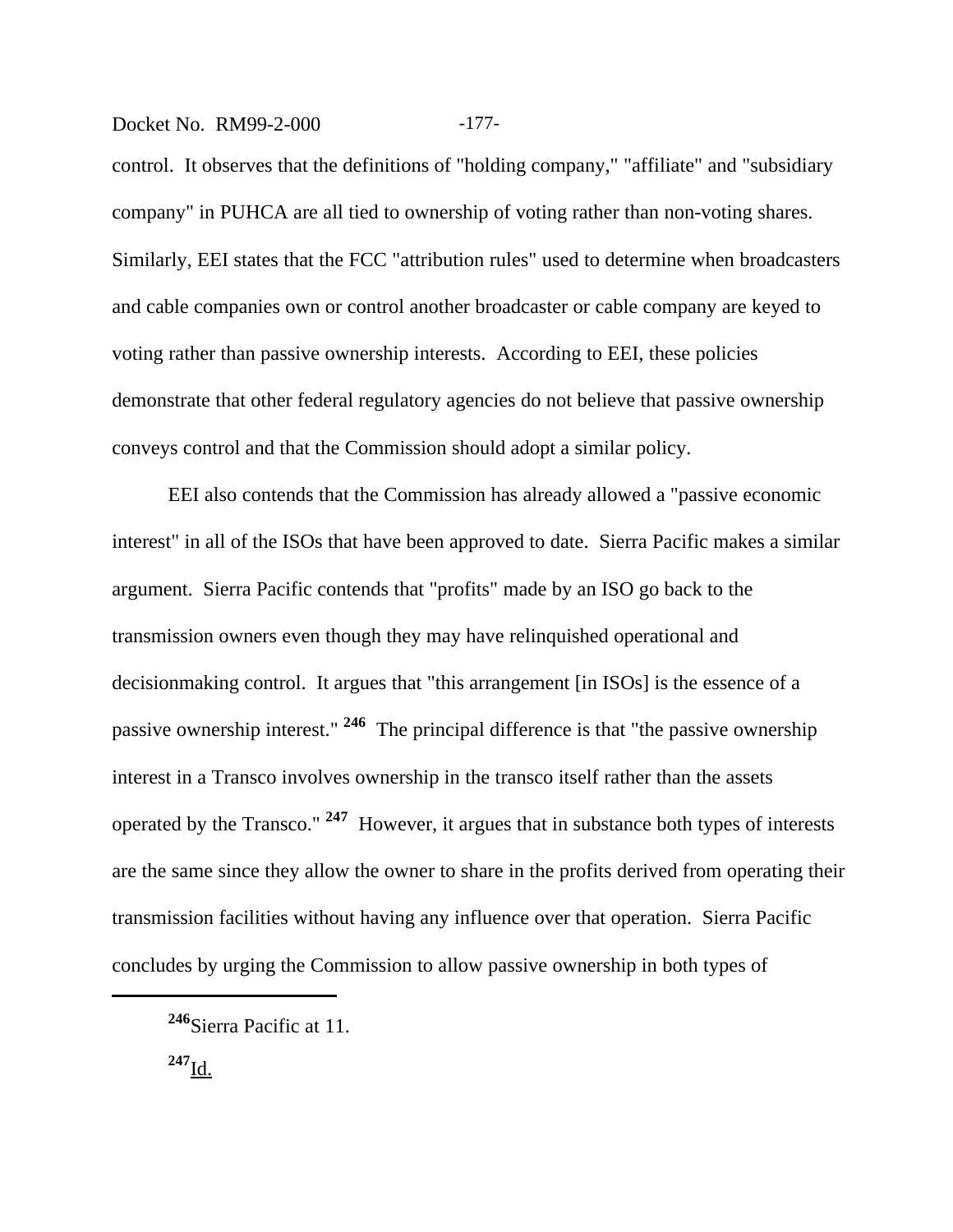## Docket No. RM99-2-000 -178institutions to avoid creating "an artificial incentive in favor of ISOs instead of Transcos." **<sup>248</sup>**

Enron/APX/Coral Power point to the example of National Grid Company (NGC) in England and Wales as a real world example of passive ownership of a for-profit transco by market participants. For several years after privatization in 1990, the regional electricity companies (RECs) were allowed to own NGC but were "expressly barred from participating in day-to-day management or interfering with the ability of NGC to fulfill the purpose of privatization." **249** However, in reply comments TDU Systems contends that Enron/APX/Coral Power fails to mention that this passive ownership arrangement was terminated after several years. Citing to a recent interview with Callum McCarthy, Great Britain's Director of Gas and Electricity Supply, TDU Systems points out that the RECs were "told to divest these interests, and did so." **<sup>250</sup>**

In contrast, TDU Systems and others ask the Commission not to allow passive ownership in the final rule. **251** TDU Systems say that "the line between passive and

**<sup>248</sup>**Sierra Pacific at 12

**<sup>249</sup>**Enron/APX/Coral Power at 14.

**<sup>250</sup>**TDU Systems Reply Comments at 22.

<sup>&</sup>lt;sup>251</sup>See, e.g., APPA, Industrial Consumers and South Carolina Authority.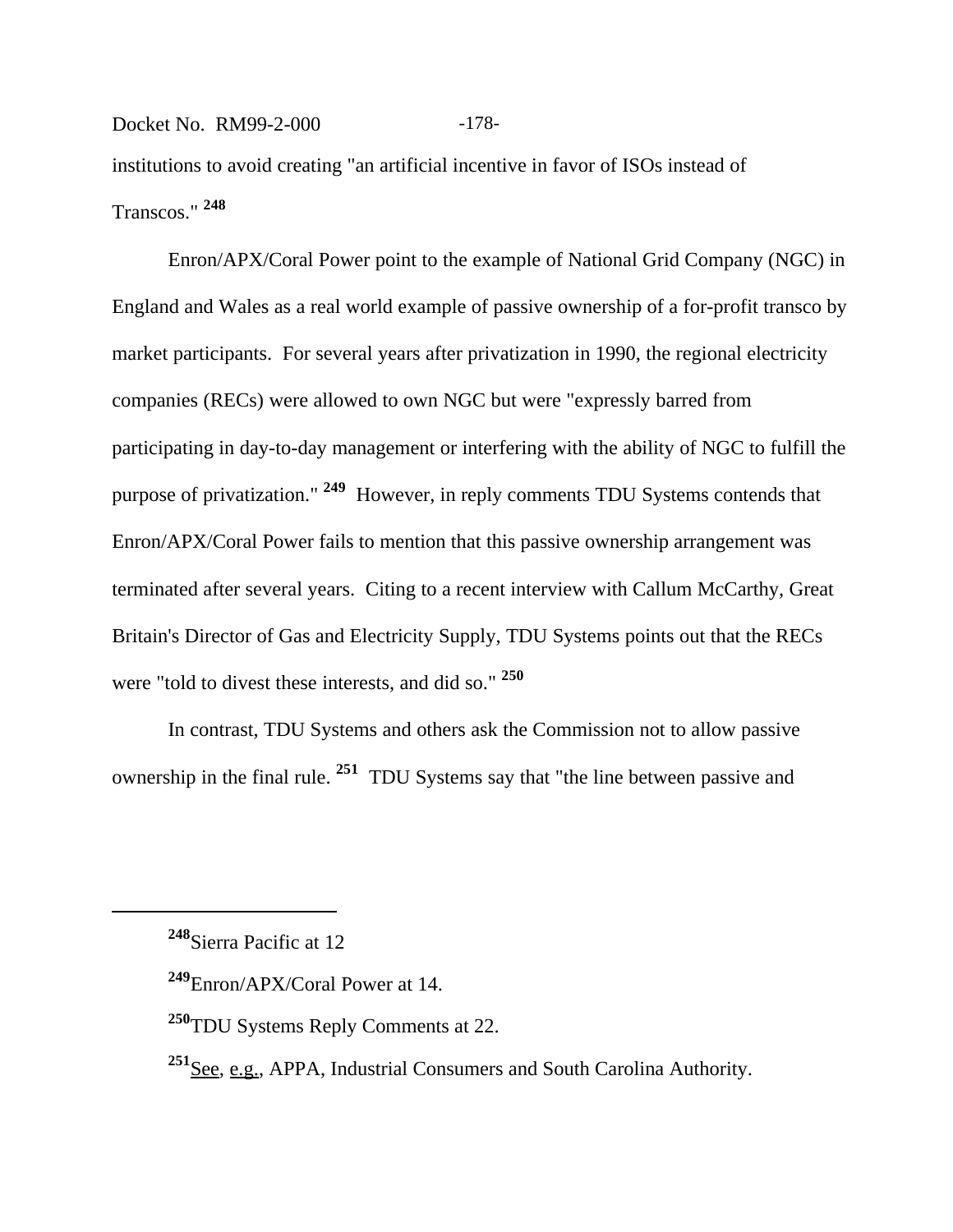Docket No. RM99-2-000 -179-

active ownership is often not a bright line." **252** As an example, it states that in the recent Alliance transco filing, the divesting transmission owners "hold supposedly passive ownership interests in the Transco, but retain the right to pass on a number of different business transactions." **253** TDU Systems assert that if the Commission opens the door to ownership of RTOs by market participants, it will be forced to engage in substantial "conduct policing." Salomon Smith Barney concurs and states that passive ownership "will prove troublesome for both the utilities and FERC" because it creates a "need to constantly police supposedly passive ownership positions to make sure that they remain passive in all respects." **<sup>254</sup>**

South Carolina Authority echoes this point. It argues that by allowing passive ownership the Commission would be put in the difficult job of determining "how 'passive' a particular 'passive interest' really is." **255** It urges the Commission not to compromise its "bedrock position on independence" because it will lead to "an endless series of extensive battles over ownership structure, corporate bylaws and rules, layered on top of continuing

**<sup>254</sup>**Salomon Smith Barney Reply Comments at 15.

**<sup>252</sup>**TDU Systems at 41.

**<sup>253</sup>**Entergy at 42.

**<sup>255</sup>**South Carolina Authority at 21.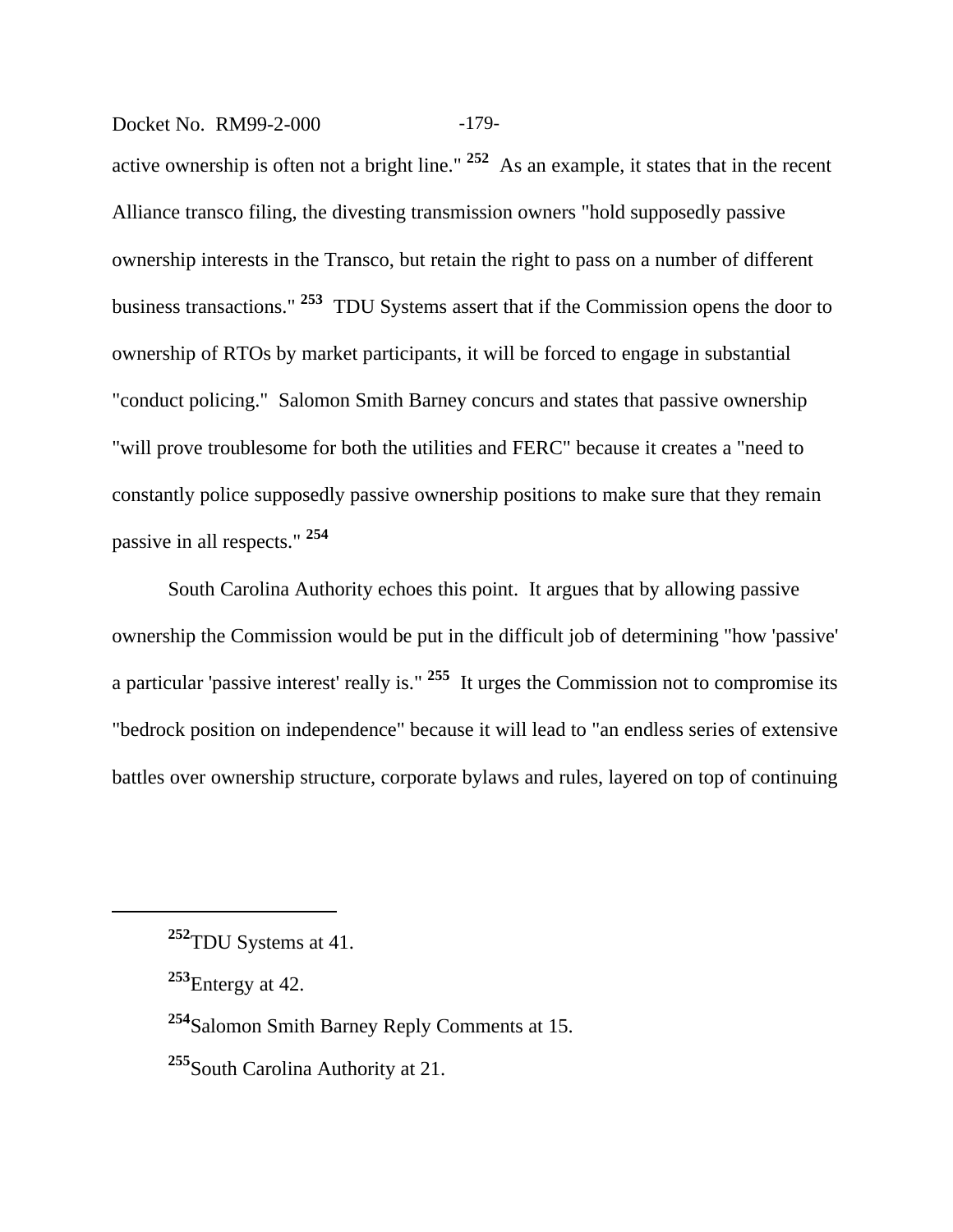## Docket No. RM99-2-000 -180allegations of discrimination in the marketplace." **256** It asks "why . . . risk compromising the independence principle?" **<sup>257</sup>**

Just as several commenters raise capital formation arguments in support of the need to allow some voting interests by market participants, many of these commenters also raise similar arguments in support of allowing passive ownership. **258** In general, they contend that current owners are not likely to sell transmission assets voluntarily to others if selling leads to a large capital gains tax payment. They contend that passive ownership provides a creative way to allow transfer of grid operations to an independent party while reducing the tax burden on current transmission owners.

In contrast, Consumer Groups asserts that there are mechanisms other than passive ownership that would "permit 'divestiture' without tax consequences" and that an important advantage of these other mechanisms is that they would "better assure independence." **259** As one example, Consumer Groups asserts that a vertically integrated utility could spin off its transmission assets to its shareholders. While recognizing that the IRS Code seems to eliminate the favorable tax treatment if the spun-off corporation is sold within two years of the original distribution, Consumer Groups states that this is a

**<sup>257</sup>**Id.

**<sup>256</sup>**Id. at 24.

**<sup>258</sup>**See, e.g.*,* Entergy and Southern Company.

**<sup>259</sup>**Consumer Groups Reply Comments at 11.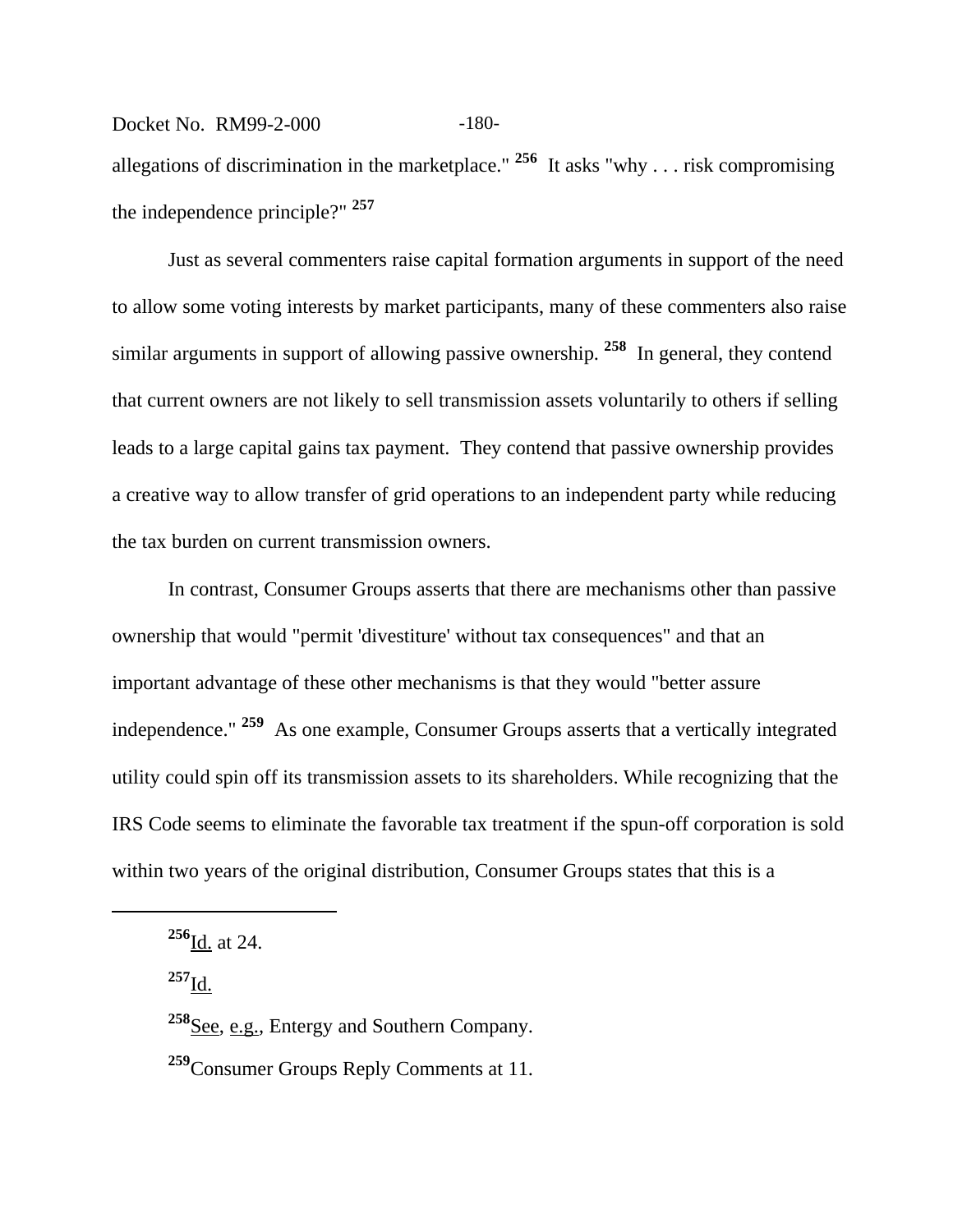#### Docket No. RM99-2-000 -181-

rebuttable, not an absolute, prohibition and that a recent IRS proposed rule seems to suggest that favorable tax treatment could be retained if the spin-off of transmission assets is done in response to regulatory mandates. South Carolina Authority raises a different argument against regulatory policies to accommodate passive ownership. It asks why the Commission should feel obligated to minimize the federal corporate income tax responsibilities of privately owned utilities.

 Several commenters recommend that we accept passive ownership at least as a necessary transition device. For example, Enron/APX/Coral Power state that "there will likely need to be some years of passive ownership by industry participants before the RTOs will have demonstrated their viability as stand-alone transmission businesses that can successfully be taken public." **260** ISO-NE, which favors a single grid company for all of New England, observes that because of "tax and other considerations, current owners of transmission assets may wish to avoid immediate divestiture, and may wish to retain indirect ownership." **261** Salomon Smith Barney predicts that most utilities will want to dispose of passive and minority interests over time. NECPUC, representing the six New England commissions, echoes this point. It states that the Commission may have to accept "[t]ransitional periods in which the ownership interests of market participants are phased out over time." If such transitions are allowed, NECPUC urges us to ensure that they are

**<sup>260</sup>**Enron/APX/Coral Power at 14.

**<sup>261</sup>**ISO-NE at 20.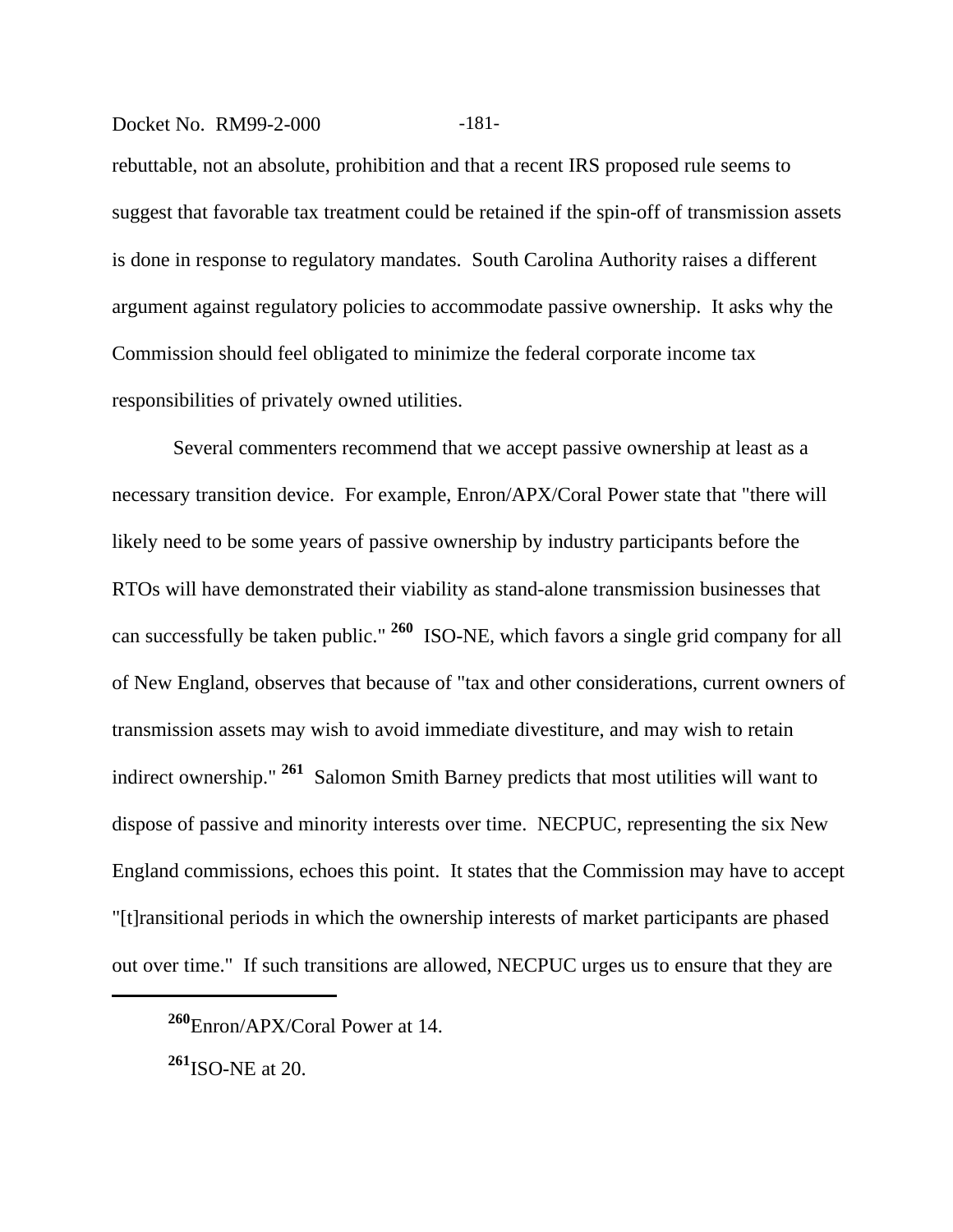Docket No. RM99-2-000 -182-"carefully monitored." **262** TDU Systems, as noted earlier, recommends that passive ownership should be used only as an "extraordinary transition measure" and should be allowed only for a short period of time.

### **RTO Governing Boards**

Many commenters recommend that membership on RTO governing (i.e., decisional) boards be limited to non-stakeholders. **263** For example, the Justice Department urges the Commission to consider barring all market participants from any decision-making role. It says that this approach assures "a clean structural break." **264** If stakeholders are allowed on the governing board, the Justice Department recommends that independents (*i.e.*, non-stakeholders) should constitute a majority of the board's voting members and that the board's voting rules not allow vetoes by any one class of stakeholders. Most commenters who support an independent board recommend that the maximum size of the board not be specified in the final rule but instead be left to the

**<sup>264</sup>**Justice Department at 4. The Southern Company states that if the Commission requires non-stakeholder boards RTOs that are ISOs, then it must allow transmission owners the right to establish "performance standards" for the RTO and the right to withdraw if the RTO fails to meet these standards. Southern Company at 40-41.

**<sup>262</sup>**NECPUC at 11.

**<sup>263</sup>**See, e.g., Advisory Committee ISO-NE, APX, Avista, Desert STAR, Industrial Consumers, PJM, Reliant, South Carolina Authority and UtiliCorp. In general, these commenters adopt the convention used in the NOPR that a non-stakeholder is synonymous with a non-market participant. See note 187 in FERC Stats. & Regs. ¶ 32,541 at 33,726.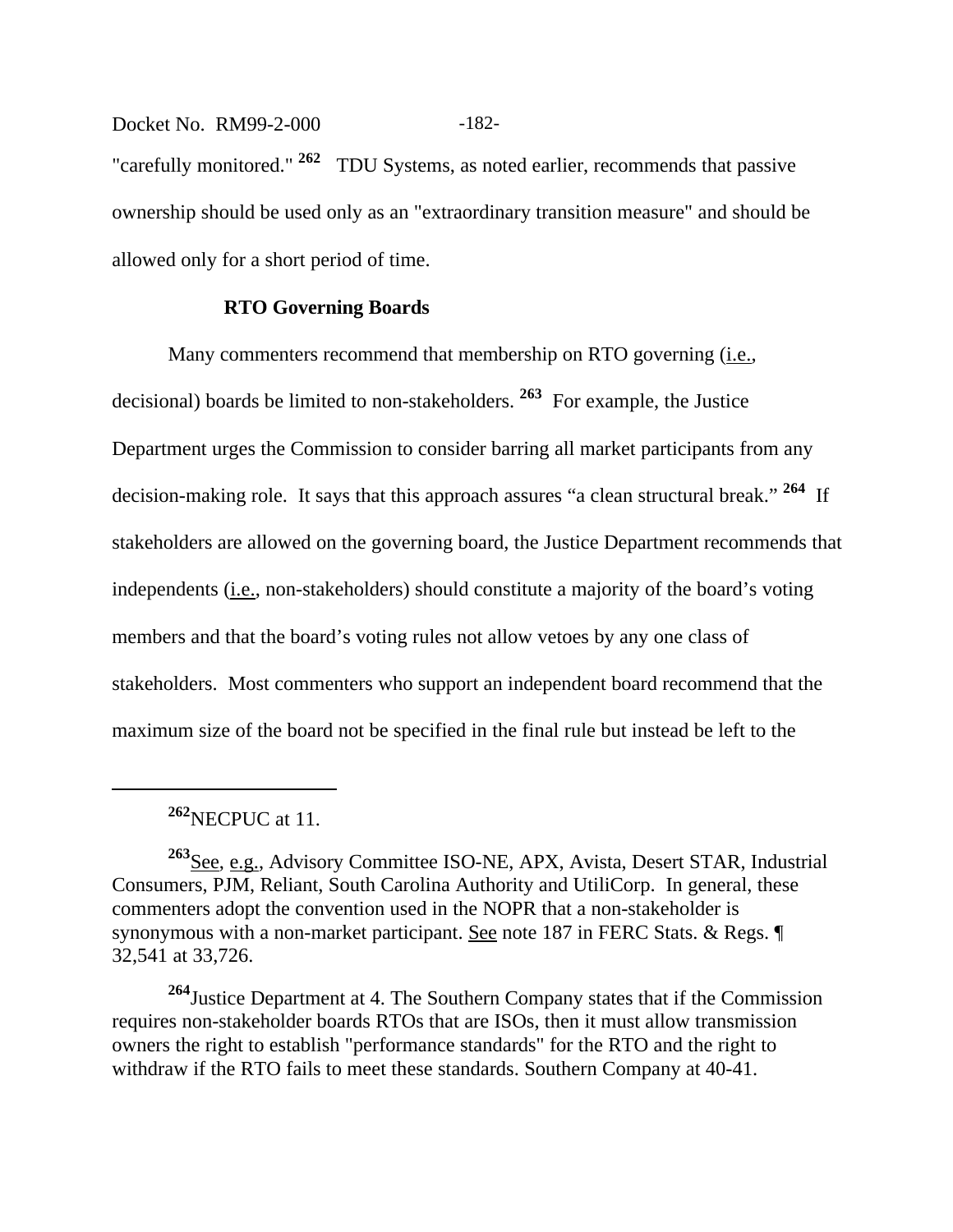# Docket No. RM99-2-000 -183discretion of the participants. Two exceptions are the South Carolina Authority, which recommends that board size be limited to seven to nine directors, and the Midwest Municipals, which suggests that the Commission question any non-stakeholder board that has more than 10 to 15 members.

Other commenters state that a danger of non-stakeholder boards, such as those already approved by the Commission for several ISOs, is that they become isolated and sometimes unresponsive to stakeholder concerns. UtiliCorp, for example, asserts that "one of the most frequently heard criticisms of the ISOs currently in existence is their unresponsiveness and lack of accountability." **265** Several other commenters echo this concern and recommend that an independent board be required to consult formally and informally with advisory committees of stakeholders (i.e., a two-tier form of governance). For example, the Midwest Municipals recommend that RTOs with non-stakeholder boards "be required to have a senior management or advisory committee made up of market participants from each relevant market sector and subordinate, issue oriented committees" similar to those that exist in the PJM, New York and New England ISOs. **266** STDUG recommends that if a non-stakeholder board is formed "it must be accompanied by some

**<sup>265</sup>**UtiliCorp at 11.

**<sup>266</sup>**Midwest Municipals at 19.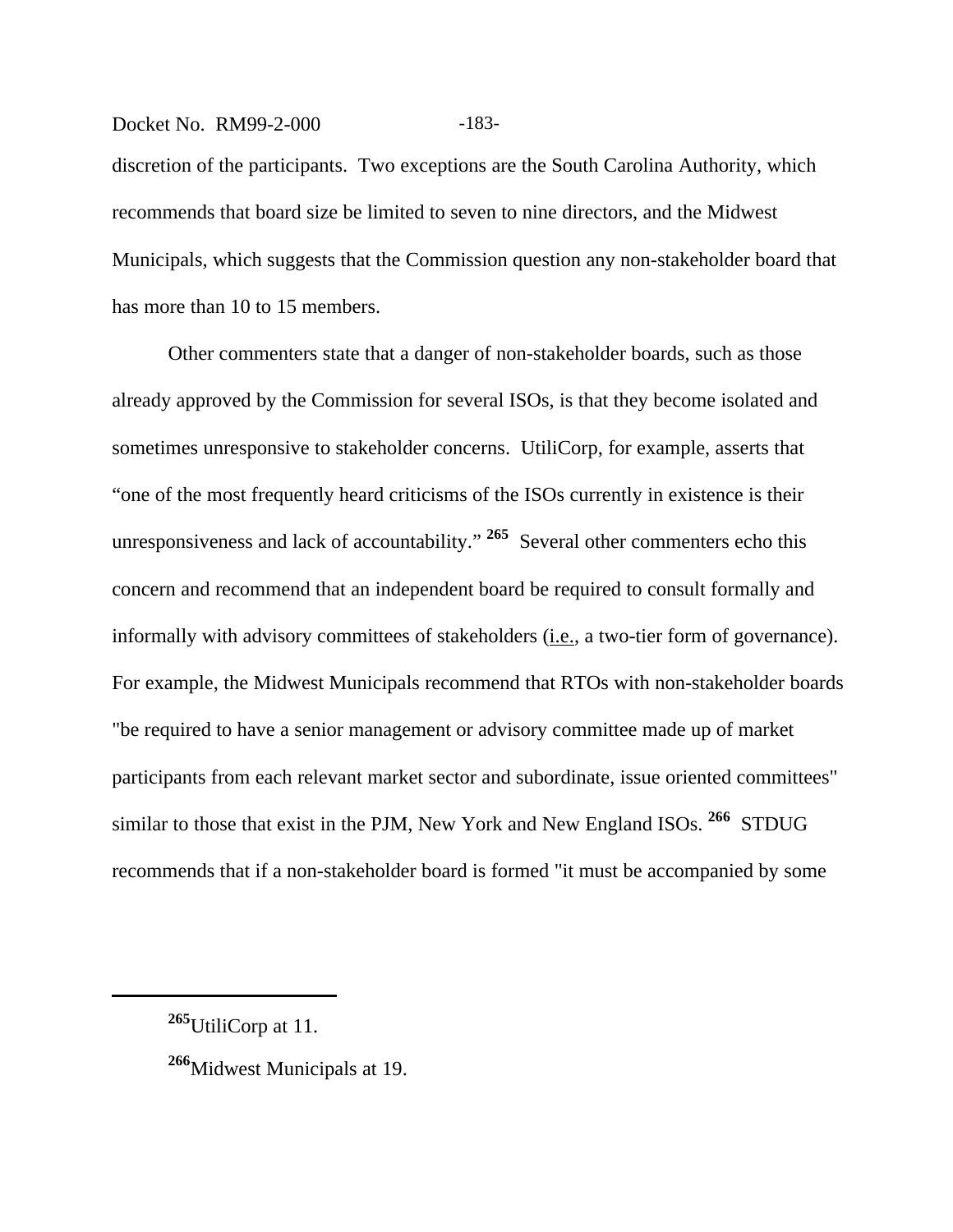## Docket No. RM99-2-000 -184action forming mechanism that forces the board to listen and consider the concerns of all members or stakeholders in the RTO." **<sup>267</sup>**

 EPSA urges the Commission to pay close attention to the composition and functions of any committee structure that operates underneath a governing board because independent governance "does not stop at the ISO board." **268** It contends that this is necessary for independence because advisory committees of stakeholders will often have de facto decisionmaking power. Dynegy makes specific recommendations for any stakeholder committees that operate below and report to an RTO board. It recommends that such committees be governed by "segment voting"—each industry segment would have a proportional vote; each market participant would have to choose to participate in one market segment; and the votes within a segment would be split among however many entities choose to participate in that segment. It observes that this approach has been adopted or proposed in the PJM, NEPOOL and New York ISOs.

Other commenters urge us not to prohibit stakeholder or hybrid boards consisting of stakeholders and non-stakeholders such as the one that exists in California. Cal ISO, noting that it is the only FERC-jurisdictional ISO with a stakeholder board, states that "[t]he Cal-ISO stakeholder board has worked" and urges us to confirm the acceptability of a stakeholder board in the final rule if the board is structured to ensure that no market

**<sup>267</sup>**STDUG at 7-8.

**<sup>268</sup>**EPSA at 15.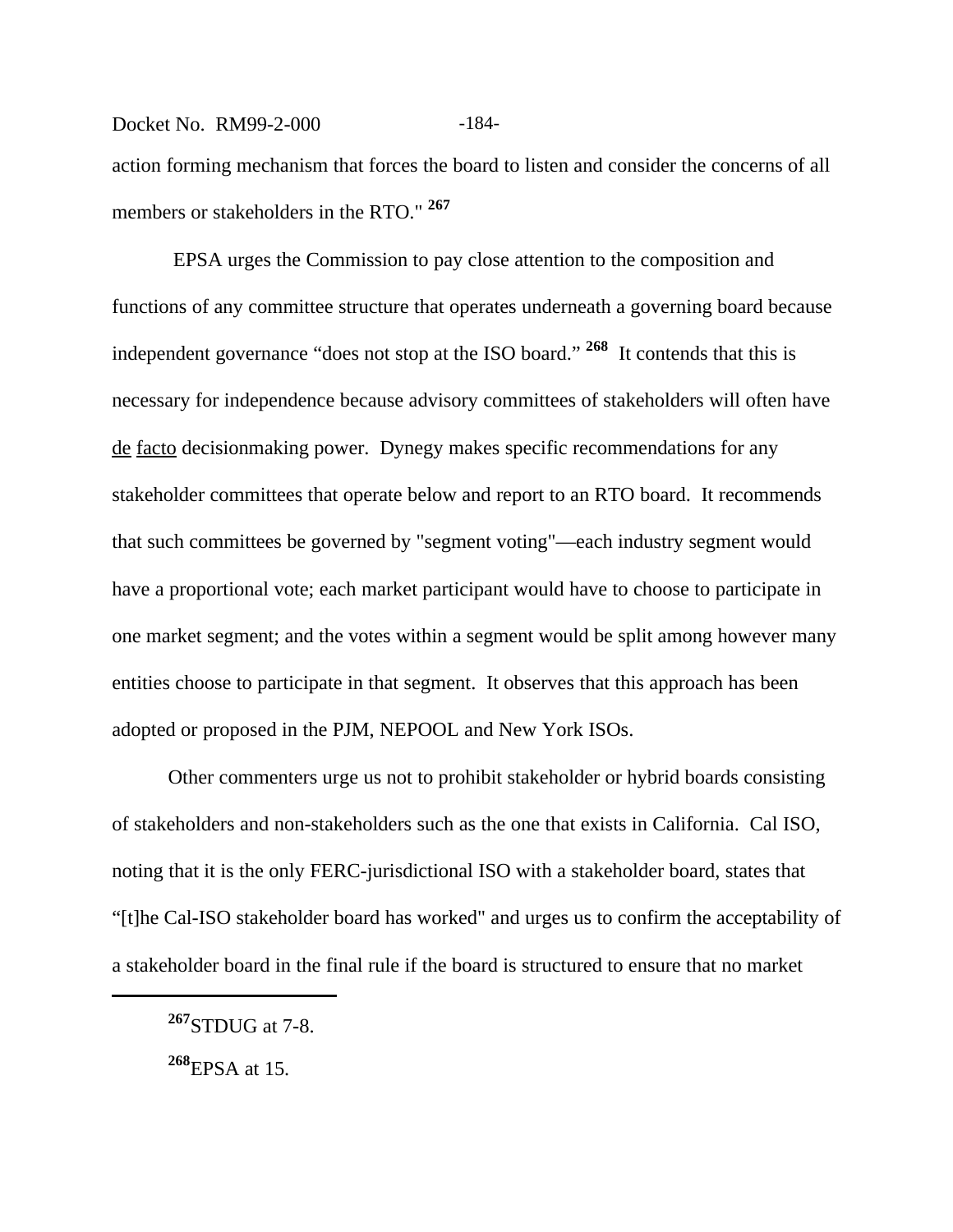#### Docket No. RM99-2-000 -185-

participant or class of market participants can control the decisions of the RTO. **<sup>269</sup>** Dairyland points out that the Commission has encouraged and approved stakeholder boards under the independence principle for ISOs in Order No. 888. **270** Dynegy recommends a hybrid governing board with "disinterested" (i.e., non-stakeholder) members comprising one-third of the board and stakeholder members comprising the remaining two-thirds. **271** However, it observes that mandated stakeholder representation would be "inappropriate" for an RTO that is a for-profit transco. California Board urges us to allow a variety of governance forms including stakeholder boards "until and unless experience shows that one form" is clearly superior to other forms of governance. **272** TXU Electric states that "stakeholder representation is a legitimate form of governance for a

**<sup>269</sup>**Cal ISO at 15. Cal ISO points out that this has been achieved through a board of governors in which (1) no one voting class is able to block or veto an action, and (2) no two classes together are able to form a sufficient majority to make decisions, and (3) no entity (including its affiliates and subsidiaries) is able to participate in more than one voting class. See Attachment A-1 of Cal ISO.

**<sup>270</sup>** "A governance structure that includes fair representation of all types of users would help to ensure that the ISO formulates policies, operates the system, and resolves disputes in a fair and non-discriminatory manner." Order 888, FERC Stats. & Regs. ¶ 31,036 at 31,730-731

**<sup>271</sup>**Dynegy recommends that five "segments" for the stakeholder representatives: transmission owners, transmission-dependent utilities, marketers, end-users and independent power producers. Dynegy at 42.

**<sup>272</sup>**California Board at 6.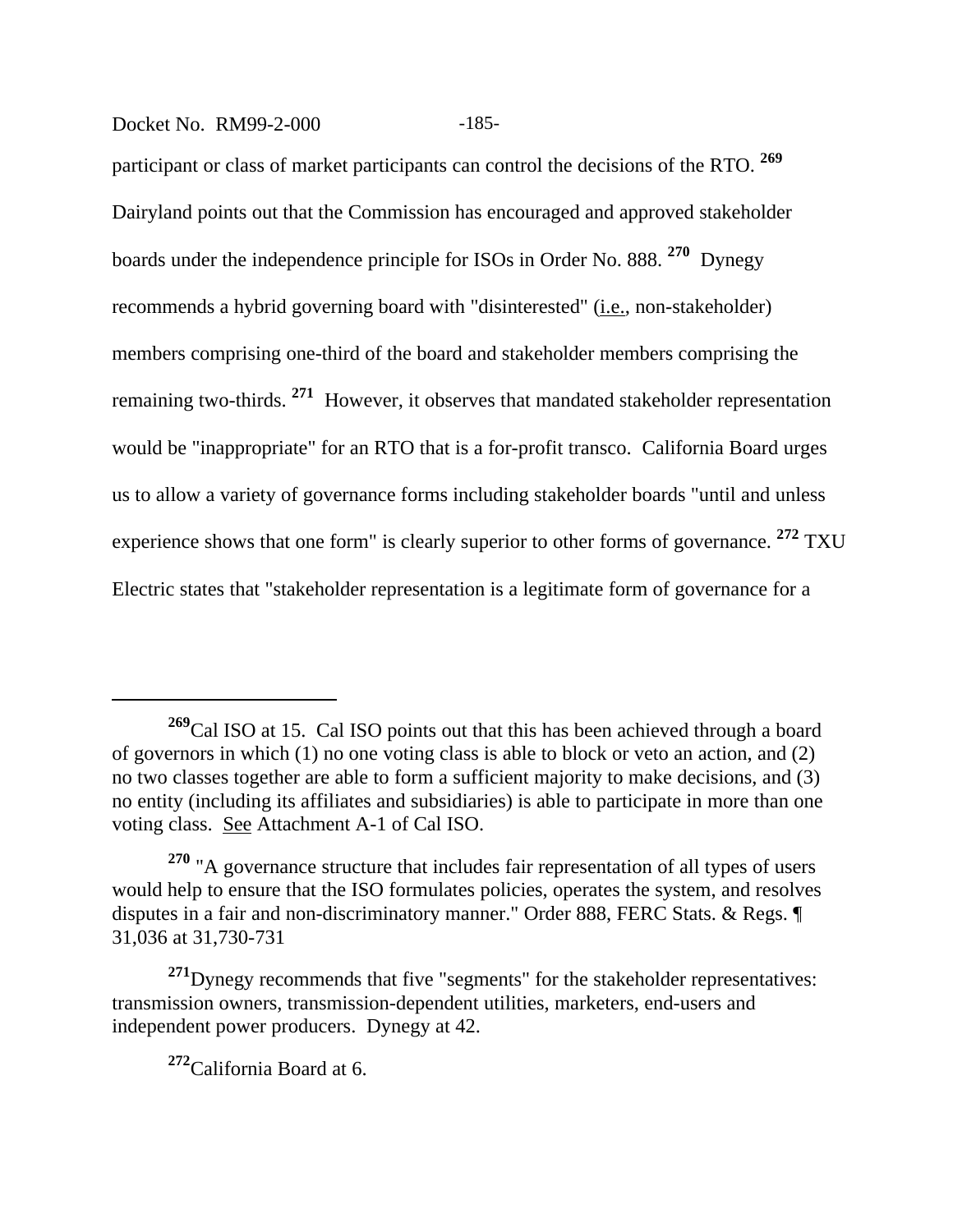Docket No. RM99-2-000 -186regional transmission organization" and, in fact, is the required form of governance under the recently enacted Texas electric restructuring statute. **<sup>273</sup>**

#### **Role of State Agencies**

Commenters express a wide range of opinions on the appropriate role of state agencies. The comments fall generally into two categories: the role of state agencies during the developmental stage and the role of state agencies after an RTO begins operating.

Many commenters believe that state commissions and other state agencies should have a major role in RTO development. NARUC argues that state commissions "should fully participate in RTO formation and development." **274** State commissions generally take the position that their involvement is important because the size, scope and functions of an RTO will be critical for the success of their state-by-state retail choice programs. **<sup>275</sup>** NECPUC notes that it had an important role in shaping the design of the ISO-NE before any formal filing was made at the Commission. Nine Commissions, representing state commissions from the East-Central, Midwest and Southwest regions, gives a specific example of how the Commission should defer to state commissions. They state that if a critical mass of state commissions in their region reach agreement on the appropriate

**<sup>273</sup>**TXU Electric at 9.

**<sup>274</sup>**NARUC at 11.

<sup>&</sup>lt;sup>275</sup>See, e.g., Illinois Commission.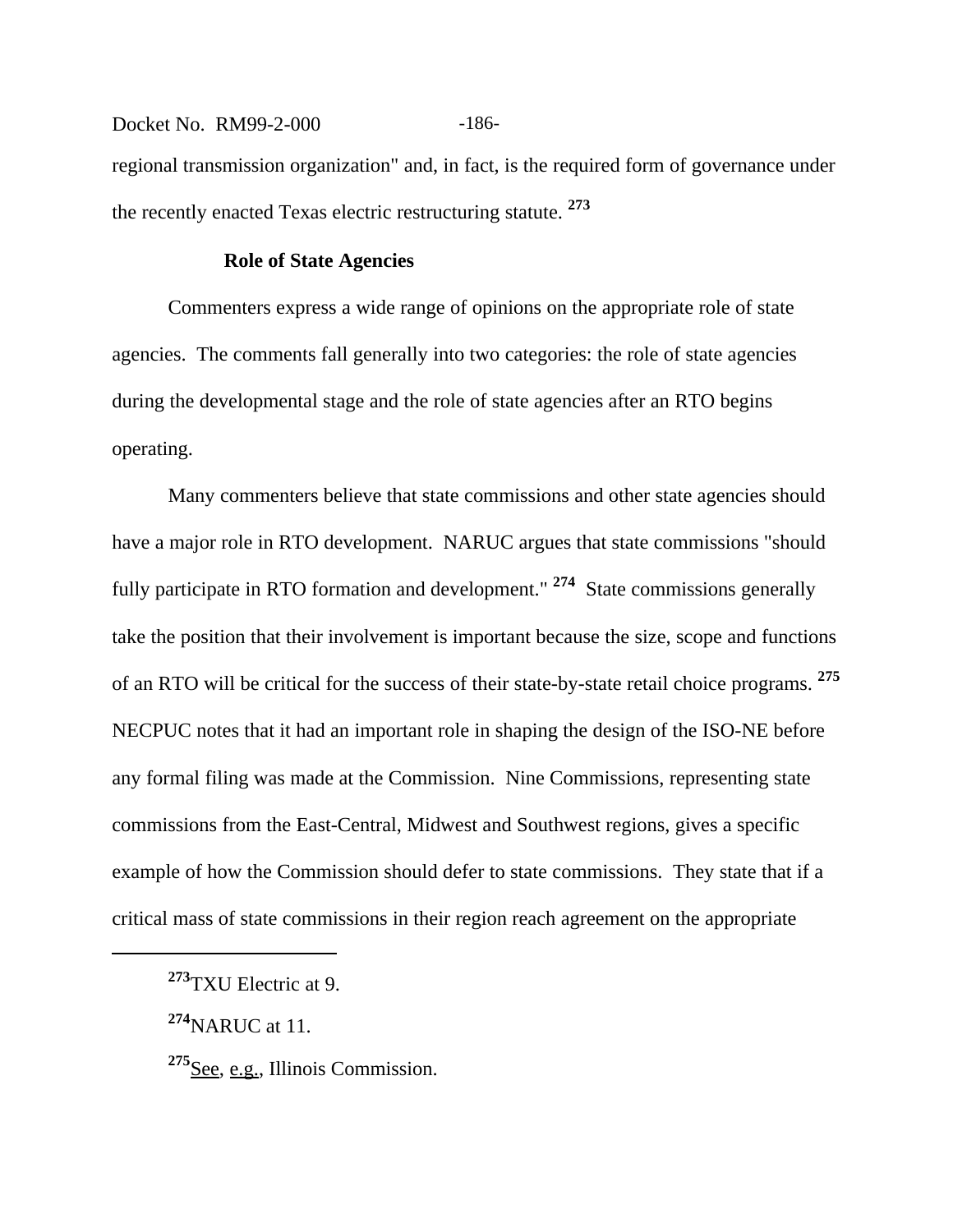Docket No. RM99-2-000 -187boundaries for an RTO, then FERC "should provide deference to that collective state determination." **<sup>276</sup>**

 Other commenters outside of the state regulatory community also address the issue of the appropriate role for state commissions. For example, Enron/APX/Coral Power say that state regulators and politicians should play a role in encouraging local transmission owners to join RTOs but "[t]he role of states . . . should extend no further." **<sup>277</sup>**

Once an RTO becomes operational, Enron/APX/Coral Power argue that state commissions should have no special role and, in fact, the RTO "should be protected from local interference." Their argument for minimizing the role of state agencies is that "no other commercial activity (with the possible exception of telecommunications) is more intrinsically in interstate commerce." Conlon, the former President of the California Public Utilities Commission, expresses a similar view ("local control, although desirable from a states' rights standpoint, should be sacrificed to get interstate control of the entire interconnection.") **<sup>278</sup>**

 On the issue of voting rights for state commissions, Enron/APX/Coral Power argues that it would be inappropriate for any state commission to be a voting member of

**<sup>278</sup>**Conlon states that these are his views and are not necessarily the views of any present or former Commissioners or staff of the California PUC.

**<sup>276</sup>**Nine Commissions at 6.

**<sup>277</sup>**Enron/APX/Coral Power at A-3.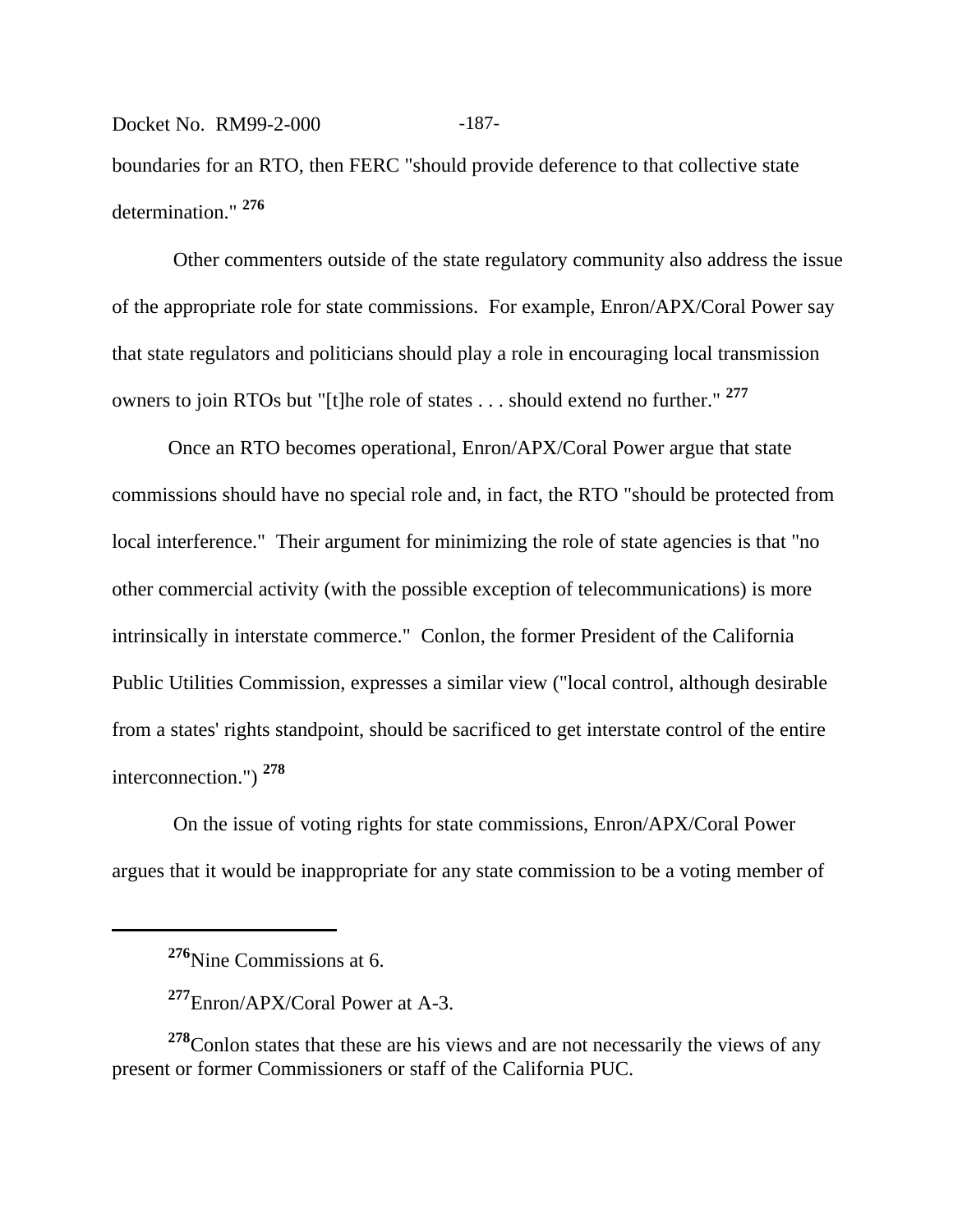Docket No. RM99-2-000 -188-

an RTO. Their rationale is that the state commission would lose its ability to monitor the relationship between the RTO and any entity that may be serving the state's domestic load if it is also a voting member of the RTO board. NECPUC expresses a similar view. While recommending that state commissions have extensive communication with the RTO and its participants, it concludes that state commissions "should not have a vote in the governance of the ISO New England." **279** Arizona Commission says that states should have the right of ex officio membership but that "FERC should not force the states to be voting members." **280** ISO-NE also shares this view. It contends that it would be "awkward" for a state official to serve as a voting director of an RTO for several reasons. First, it could create a conflict between the state official's duties as an RTO board member and his or her regulatory or administrative duties at the state level. ISO-NE argues that many state conflict of interest laws may expressly prohibit such service because of the conflicts it would create. **281** Second, in the case of a multistate RTO, it may difficult for an official from one state to vote for decisions that are good for the residents of all the

**<sup>279</sup>**NECPUC at 9.

**<sup>280</sup>**Arizona Commission at 5.

**<sup>281</sup>**In contrast, Reliant recommends that "state officials should serve as board members in order to avoid conflicts in future decisions." It appears that Reliant is referring to future decisions of the state agencies. Reliant at 5.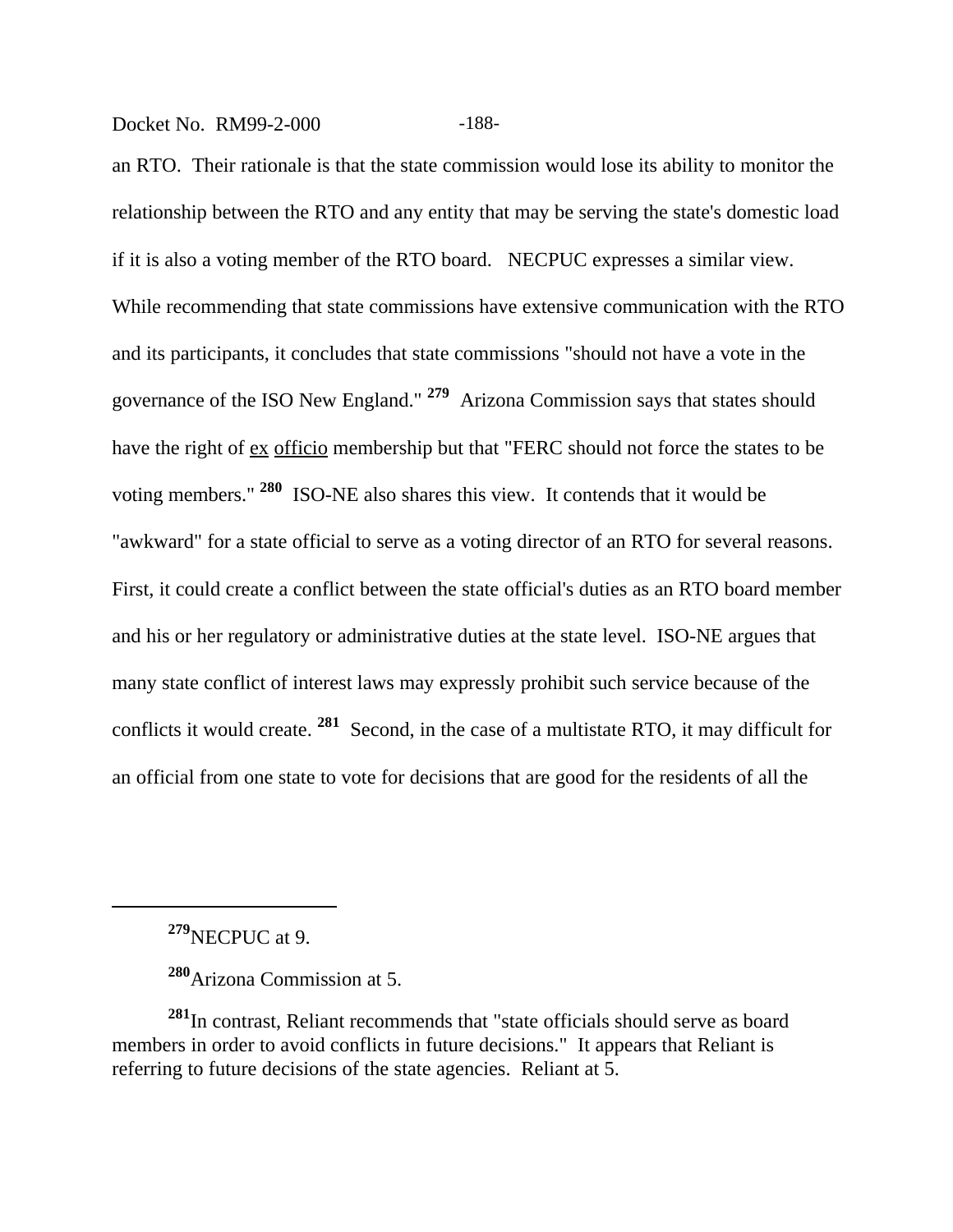Docket No. RM99-2-000 -189states served by the RTO. Third, the solution of having a board member from each state "could create gridlock or unwieldy boards." **<sup>282</sup>**

Florida Commission makes a distinction between for-profit and non-profit RTOs. It says that it would be inappropriate for members of a state regulatory body or other state officials to serve on the board of a for-profit transco. However, Florida Commission believes that it may be appropriate for a state commissioner to serve on the board of a nonprofit RTO if disputes involving the RTO and other parties do not come before the state commission.

Washington Commission expresses a different view. In its opinion, the role of state commissions should vary depending on the type of board. It recommends that state involvement could be limited to the selection of the non-affiliated board members for a non-stakeholder or hybrid board. In contrast, if there is a stakeholder board, Washington Commission urges that states be granted "voting member status." In the case of a forprofit transco, it urges the Commission to require a formal advisory role for the states.

#### **Section 205 Filing Rights**

Many IOUs and public systems oppose the NOPR's proposal to require that RTOs have "exclusive and independent authority to file changes to its transmission tariff with the

**<sup>282</sup>**ISO-NE at 3.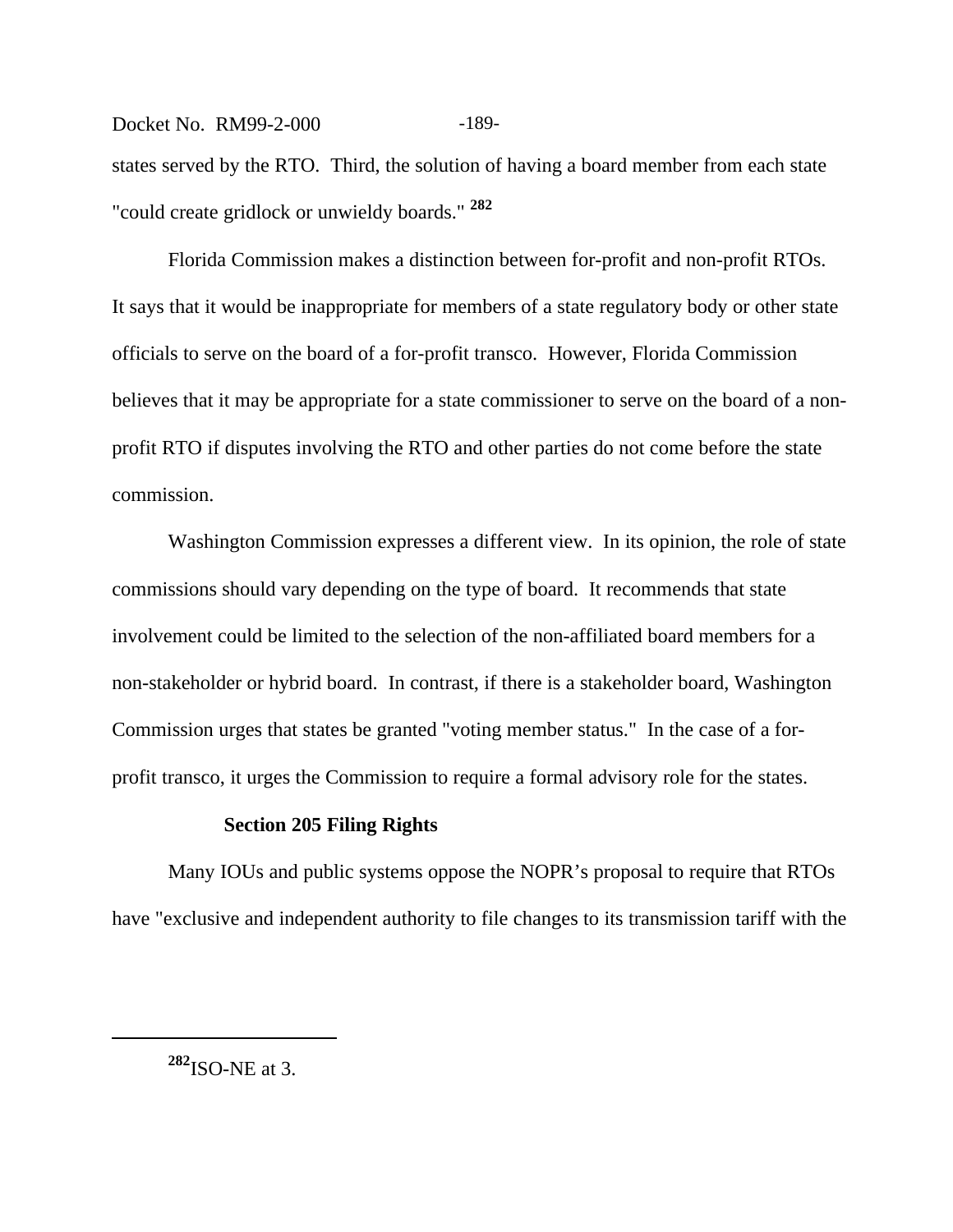### Docket No. RM99-2-000 -190-

Commission under section 205 of the Federal Power Act." **283** In contrast, those who support the proposal assert that it is a necessary and logical implication of the Commission's previously stated policy that the "[a]uthority to act unilaterally . . . is a crucial element of a truly independent ISO." **284** SRP recommends that "the need for an RTO to independently administer its own tariff must be balanced against the need for individual transmission owners to maintain control over their ability to recover their revenue requirements and meet their debt service obligations." **<sup>285</sup>**

 Those who oppose the proposal focus on the case of an RTO that is an ISO. Transmission ISO Participants argues that the proposal is bad law and bad policy. Citing the Supreme Court decision in United Gas Pipe Line Co. v. Mobile Gas Service Corp*.*, **286** it asserts that the Commission does not have the legal authority to grant section 205 filing rights to an ISO. It contends that the FPA grants this fundamental right to transmission owners that are public utilities. While a transmission owner may "voluntarily cede" this right to an ISO, the Commission cannot compel a transmission owner, either directly or indirectly, to give up this legal right. Puget Sound argues that the proposal would have the

**<sup>283</sup>**See, e.g., AEP, Alliance Companies, CMUA, Duke, Florida Power Corp., LPPC, Metropolitan, Midwest Municipals, Montana-Dakota and Southern Company.

**<sup>284</sup>**Citing NEPOOL, 79 FERC ¶ 61,974 at 62, 585 (1997). See, e.g., PJM, Cal ISO, Industrial Consumers, Montana Commission, NECPUC and NASUCA.

**<sup>285</sup>**SRP Reply Comments at 12.

**<sup>286</sup>**350 U.S. 332 (1956).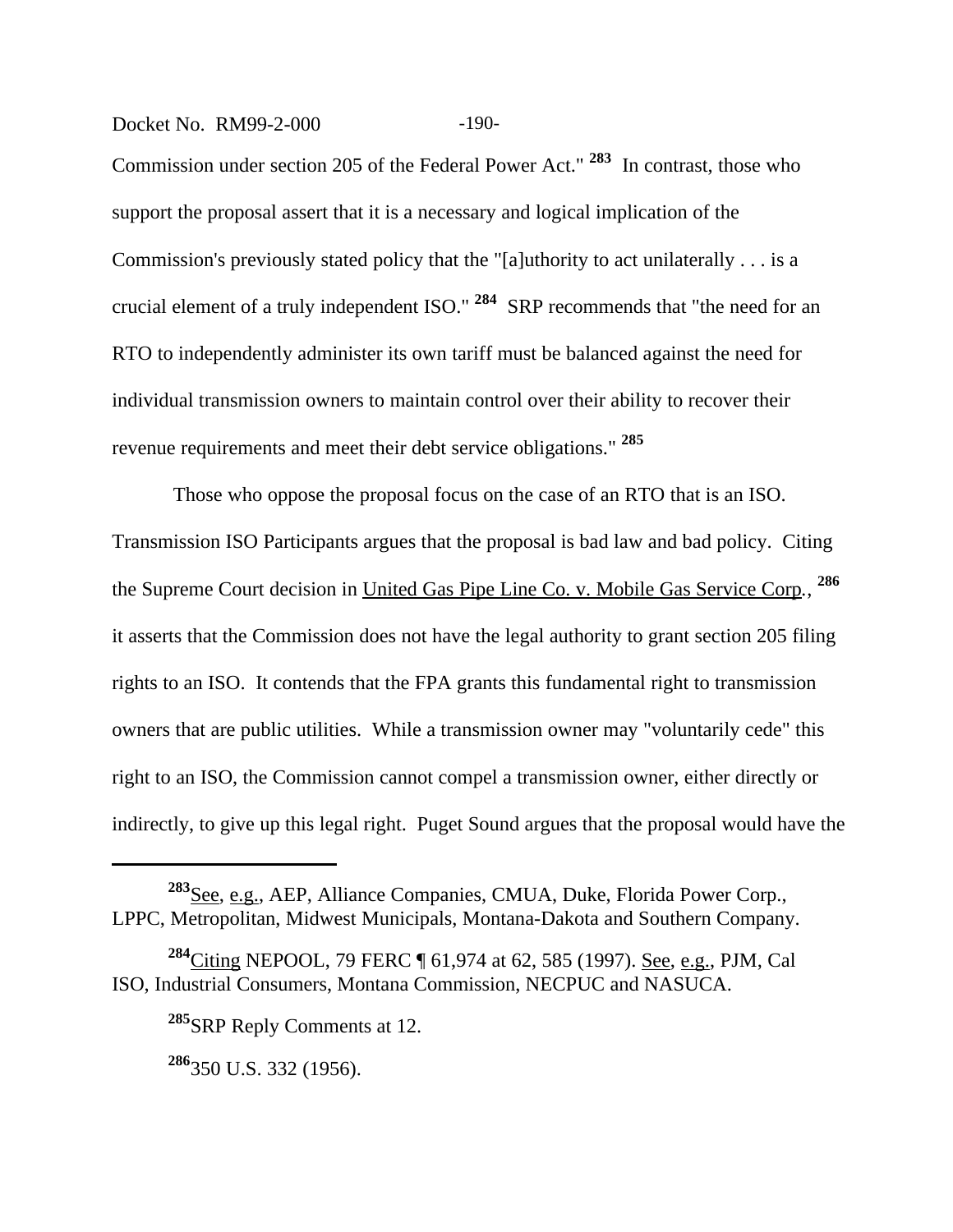#### Docket No. RM99-2-000 -191-

effect of reducing the transmission-owning utility to little more than a "bystander" and could constitute an illegal "taking" under the Fifth Amendment of the U.S. Constitution.

Transmission ISO Participants also claims that the Commission's previous decisions in this area have not been consistent. It asserts that the Commission "required transmission owners to cede their section 205 rights to the ISO in our order approving the PJM ISO." **287** But it points to the fact in a 1997 California ISO order that the Commission seemed to establish a much smaller role for the ISO ("the ISO is responsible for only collecting the revenue requirement.") **288** Furthermore, it notes that in this same order the Commission decided to set all rate design and rate methodology issues in the dockets established for the filings made by the transmission owners, and not in a docket for the transmission tariff filing made by the ISO. **<sup>289</sup>**

Many commenters also address whether it would be practical to give RTOs FPA section 205 filing rights for transmission rate design and terms and conditions that directly affect access while transmission owners would retain section 205 rights for overall revenue requirements. A number of commenters say that this distinction is unworkable

**<sup>287</sup>**Transmission ISO Participants at 20.

**<sup>288</sup>**Quoting 81 FERC ¶ 61,122 at 61,506 (1997).

**<sup>289</sup>**However, the California ISO asserts that it has "exclusive and independent" authority "to modify the design of rates for transmission and ancillary services." See Cal ISO at 18.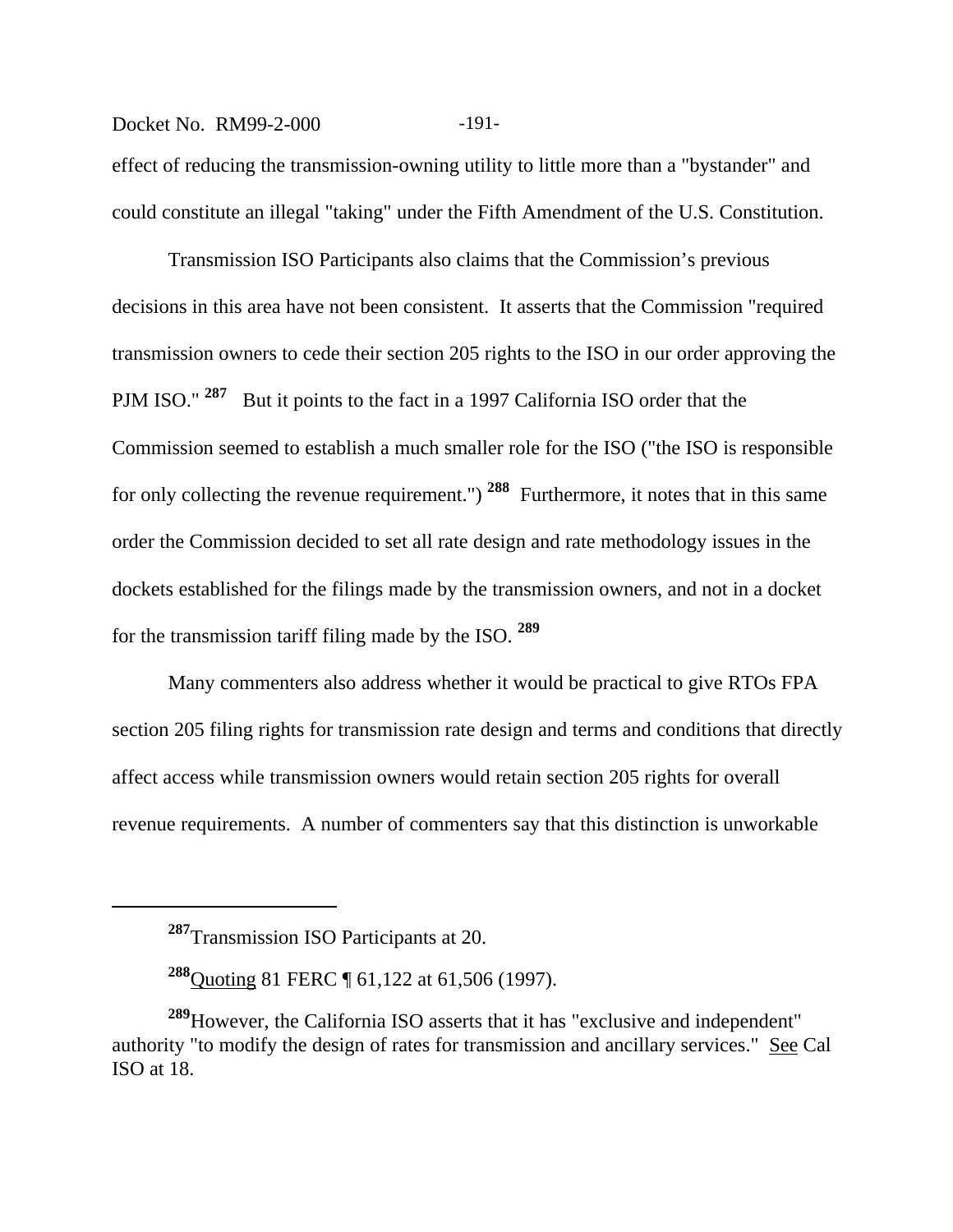## Docket No. RM99-2-000 -192-

because the two are inextricably connected (*i.e.*, changes in rate design can have major impacts on revenue collections). **<sup>290</sup>**

However, other commenters argue that the Commission cannot realistically expect an RTO to be a neutral and unbiased transmission provider unless the RTO has full legal authority to propose changes in its own transmission tariff. **291** PJM states that "its ability to function would be severely hindered" unless it has the ability to unilaterally make tariff filings. It points to several recent instances of emergency filings with us as examples of why it must have its own independent filing authority without getting the prior approval of transmission owners or any other group. It argues that it will not be able to satisfy its responsibility to "provide for safe and reliable operation of the transmission grid and operation of a robust, competitive, and non-discriminatory electricity market" without such authority. **292** However, PJM does state that transmission owners, rather than the RTO, should have the unilateral right to seek changes in the RTO's tariff to address changes in the transmission owners revenue requirements with respect to transmission facilities. **<sup>293</sup>**

**<sup>290</sup>**See, e.g., EEI, Transmission ISO Participants and Southern Company.

**<sup>291</sup>**See, e.g., Cal ISO, PJM ISO, Industrial Customers, Montana Commission, NECPUC and NASUCA.

**<sup>292</sup>**PJM at 53.

**<sup>293</sup>**PJM at 54. The California, New York and New England ISOs agree with PJM (continued...)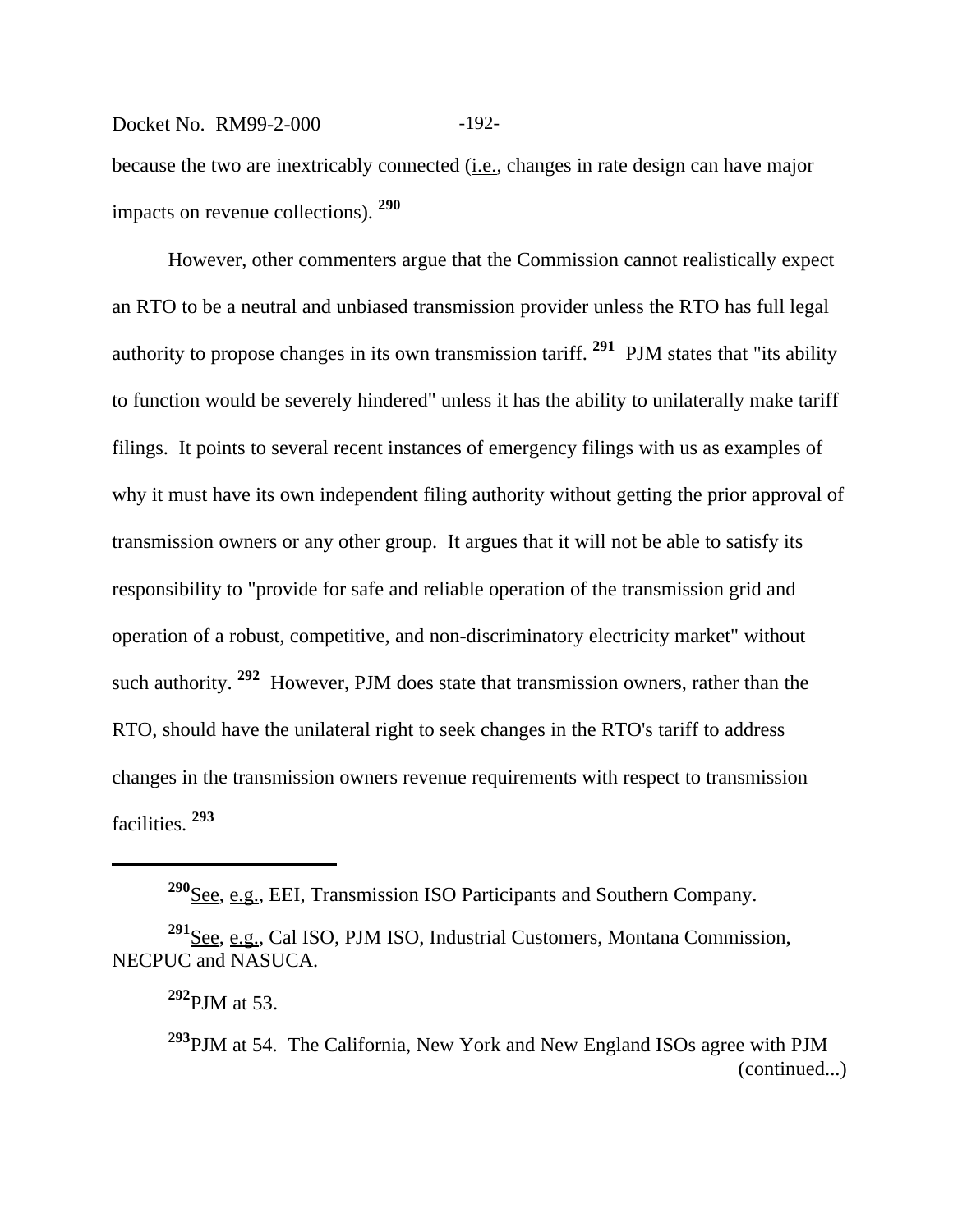Docket No. RM99-2-000 -193-

 Oneok, a power marketer, states that an RTO needs its own section 205 filing authority because it would not be able to reach a consensus and act quickly if it must get the prior approval of all stakeholders. However, Oneok suggests an alternative to what was proposed in the NOPR. It recommends a two-tier approach to transmission tariff filings. Under this proposal, "transmission-owning utilities would be free to file changes to their rates (or rate structures) at any time" to their single customer, the RTO. **294** The RTO would then be free to "repackage" the transmission capacity and services that it purchased under these separate transmission owner tariffs in its own RTO transmission tariff filed under section 205. Oneok states that there are precedents for this approach in prior Commission practices.

### **Commission Conclusion**

#### **The Basic Independence Principle**

In the NOPR, we repeated our earlier statement that "the principle of independence is the bedrock upon which the ISO must be built "and emphasized that this principle must apply to all RTOs, whether they are ISOs, transcos or variants of the two. We also stated that "[a]n RTO needs to be independent in both reality and perception." We reaffirm both principles in the Final Rule.

**<sup>293</sup>**(...continued) on this point.

**<sup>294</sup>**Oneok at 8.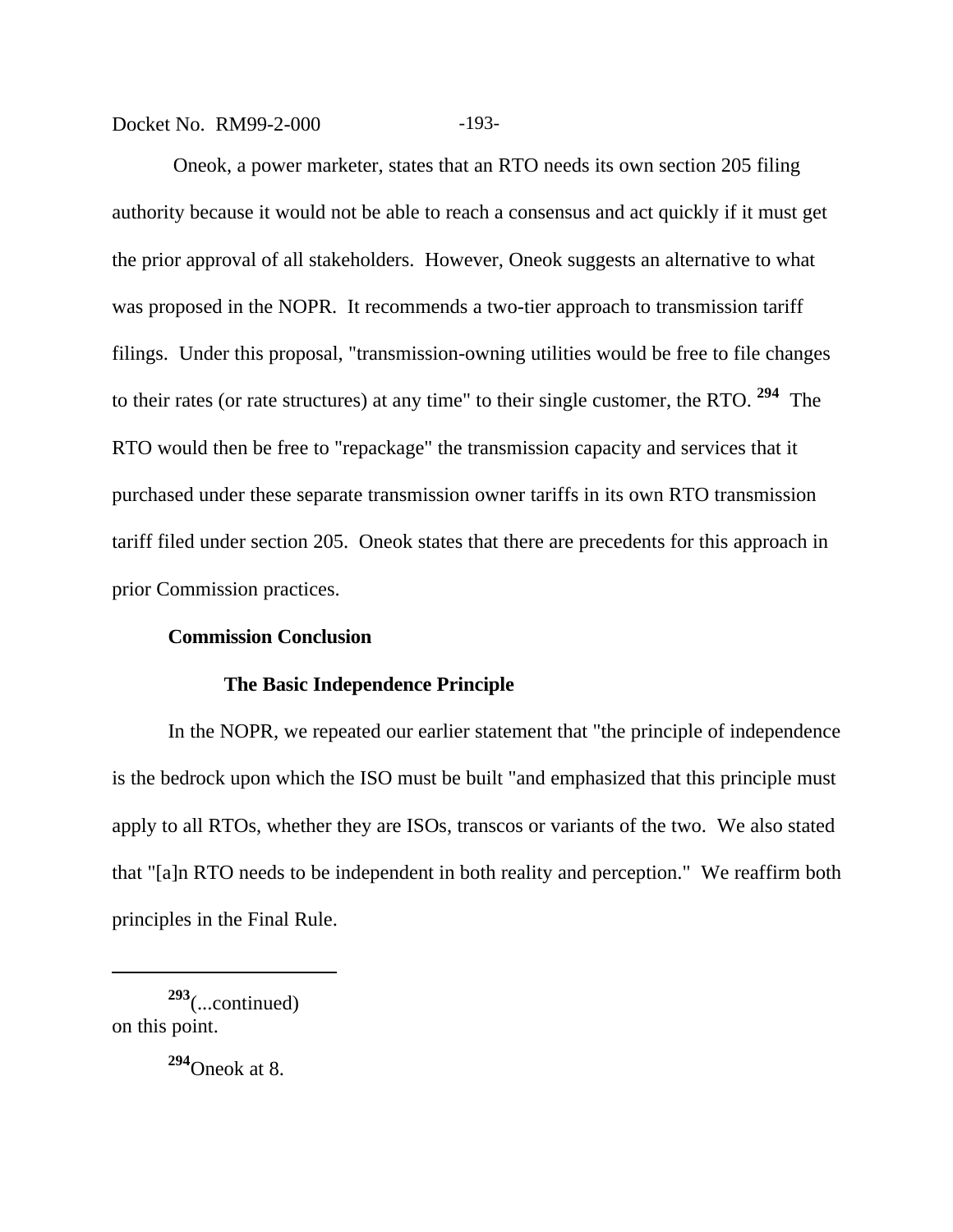Docket No. RM99-2-000 -194-

In applying these principles in the context of ISOs, we have stressed the importance of a decisionmaking process that is independent of control by any market participant or class of participants. This, in turn, required that we pay considerable attention to governance (e.g., voting shares and voting rules). Because ISOs are typically non-profit and non-share corporations, we generally did not have to consider the effect of ownership interests on the independence of the ISO. This will change with the emergence of forprofit RTOs, such as transcos, that have ownership interests. For these types of RTOs, we will have to examine how ownership of the RTO by market participants could affect the independence of its decisionmaking process.

#### **Who Is a Market Participant?**

The overall purpose of the independence standard in the Final Rule is to ensure that an RTO will provide transmission service and operate the grid in a non-discriminatory manner. Equal access requires RTOs to be independent. Implementation of this standard then requires answering the question: independence from whom? Our logic in the NOPR, which we have adopted in the Final Rule, is to define a group of entities, referred to as market participants, whose economic or commercial interests are likely to be affected by an RTO's decisions and actions.

Commenters provided many helpful comments on the definition of market participant that was proposed in the NOPR. As noted in the summary, the commenters generally fall into two broad categories: those who argue that the NOPR definition is too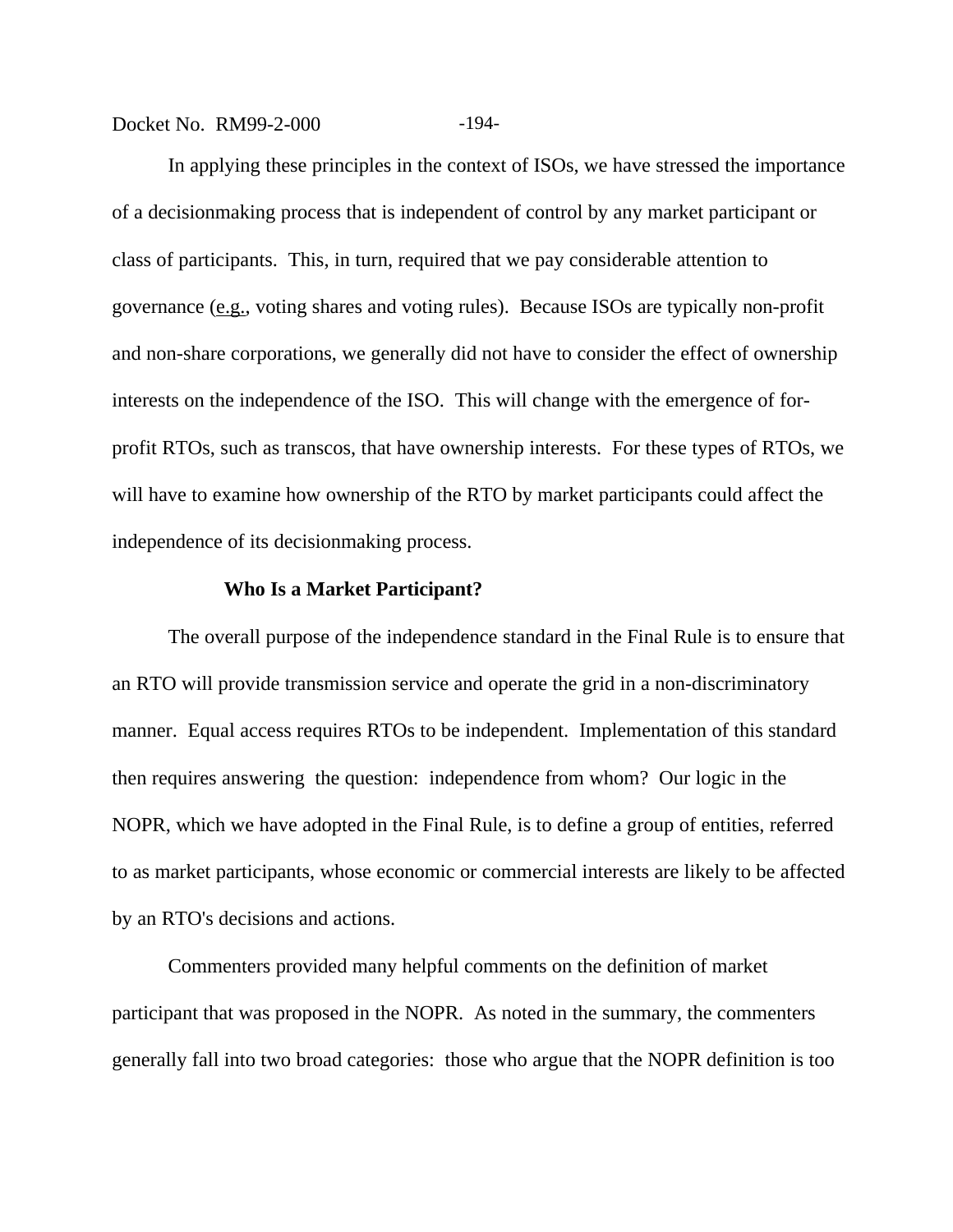#### Docket No. RM99-2-000 -195-

broad and those that argue that it is too narrow. We find that these views were not always

inconsistent since the commenters were often discussing different aspects of the definition.

After a careful review of the comments, we conclude that it is necessary to change the

definition of a market participant that was proposed in the NOPR. The revised definition

at section  $35.34(b)$  is:

(2) Market participant means:

(i) Any entity that, either directly or through an affiliate, sells or brokers electric energy, or provides transmission or ancillary services to the Regional Transmission Organization, unless the Commission finds that the entity does not have economic or commercial interests that would be significantly affected by the Regional Transmission Organization's actions or decisions; and

(ii) Any other entity that the Commission finds has economic or commercial interests that would be significantly affected by the Regional Transmission Organization's actions or decisions.

(3) Affiliate means the definition given in section  $2(a)(11)$  of the Public Utility Holding Company Act (15 U.S.C. 79b(a)(11)).

Before discussing how this definition is different from the NOPR definition, it is

useful to consider why a definition of market participant is needed in the first place. It is

the Commission's view that an RTO must be independent of any entity whose economic or

commercial interests could be significantly affected by the RTO's actions or decisions.

Without such independence, it will be difficult for an RTO to act in a non-discriminatory

manner. Therefore, the definition focuses on those entities whose economic and

commercial interests can be significantly affected by the RTO's behavior. However, it

should be emphasized that the definition of a market participant is simply a starting point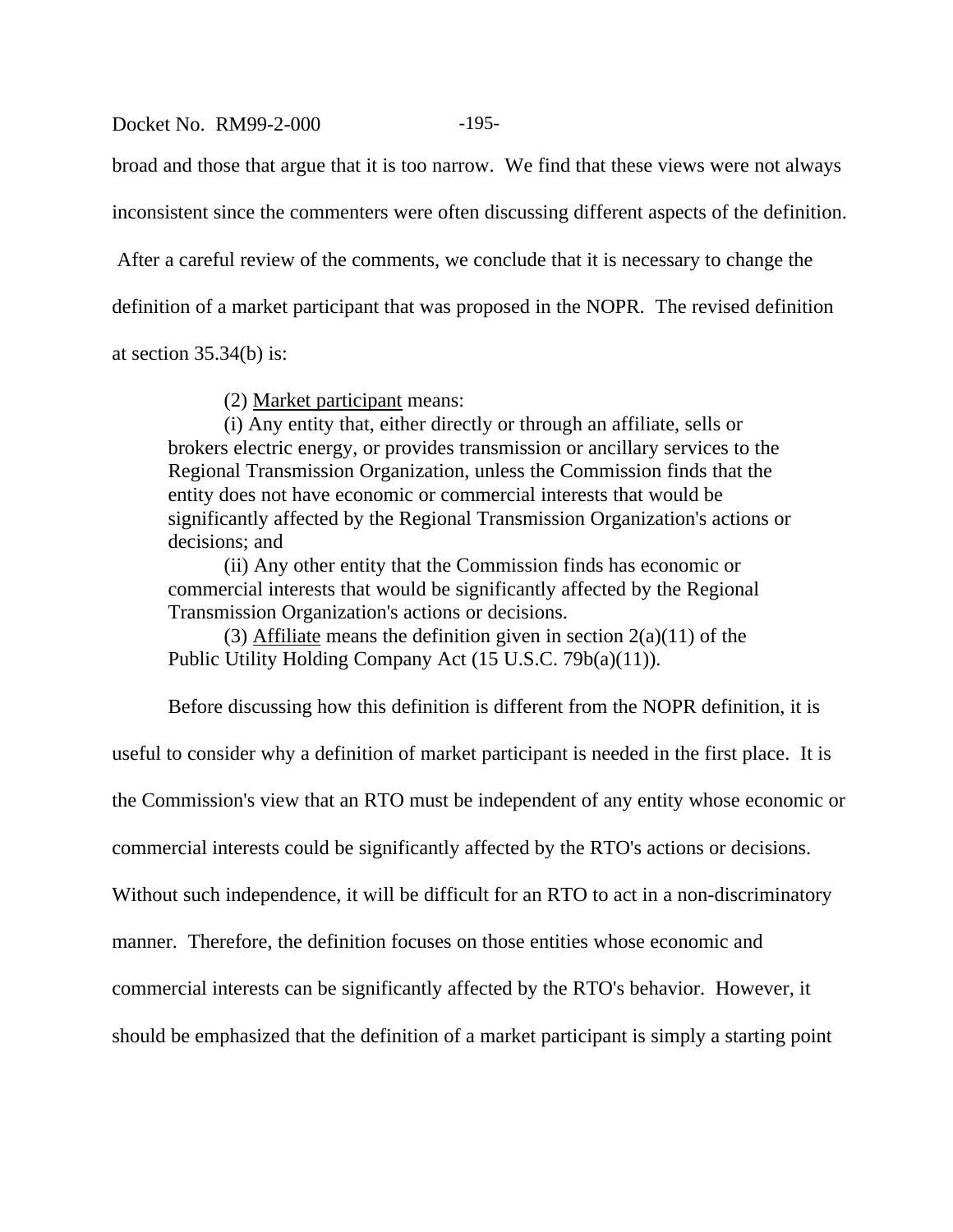#### Docket No. RM99-2-000 -196-

for implementing the independence standard. The definition is used as a reference point for establishing limits on ownership (i.e., an RTO's ownership of market participants and market participants' ownership of an RTO) and standards for independent decisionmaking or governance. As discussed below, the fact that a particular participant is defined as a market participant does not preclude it from having any active or passive ownership interest in an RTO.

We agree with many commenters that the NOPR definition was too broad in defining a market participant to be "any entity that buys or sells electric energy in the RTO's region or in any neighboring region that might also be affected by the RTO's actions." As several commenters pointed out, a literal reading of this definition would make market participants of every residential, commercial, industrial and wholesale electric customer in the RTO region and some neighboring regions. This is clearly too encompassing and was not our intent. We therefore are narrowing the definition of a market participant in the Final Rule to include those who sell or broker electric energy but not those who buy electric energy.

We recognize, however, that there may be circumstances where buyers of electric energy could buy a controlling interest in a for-profit RTO and manipulate its access and curtailment decisions to their advantage. Such an outcome would clearly be inconsistent with the independence standard. Therefore, as a backstop, we are adding paragraph (b) to the definition ("any other entity that the Commission finds has economic or commercial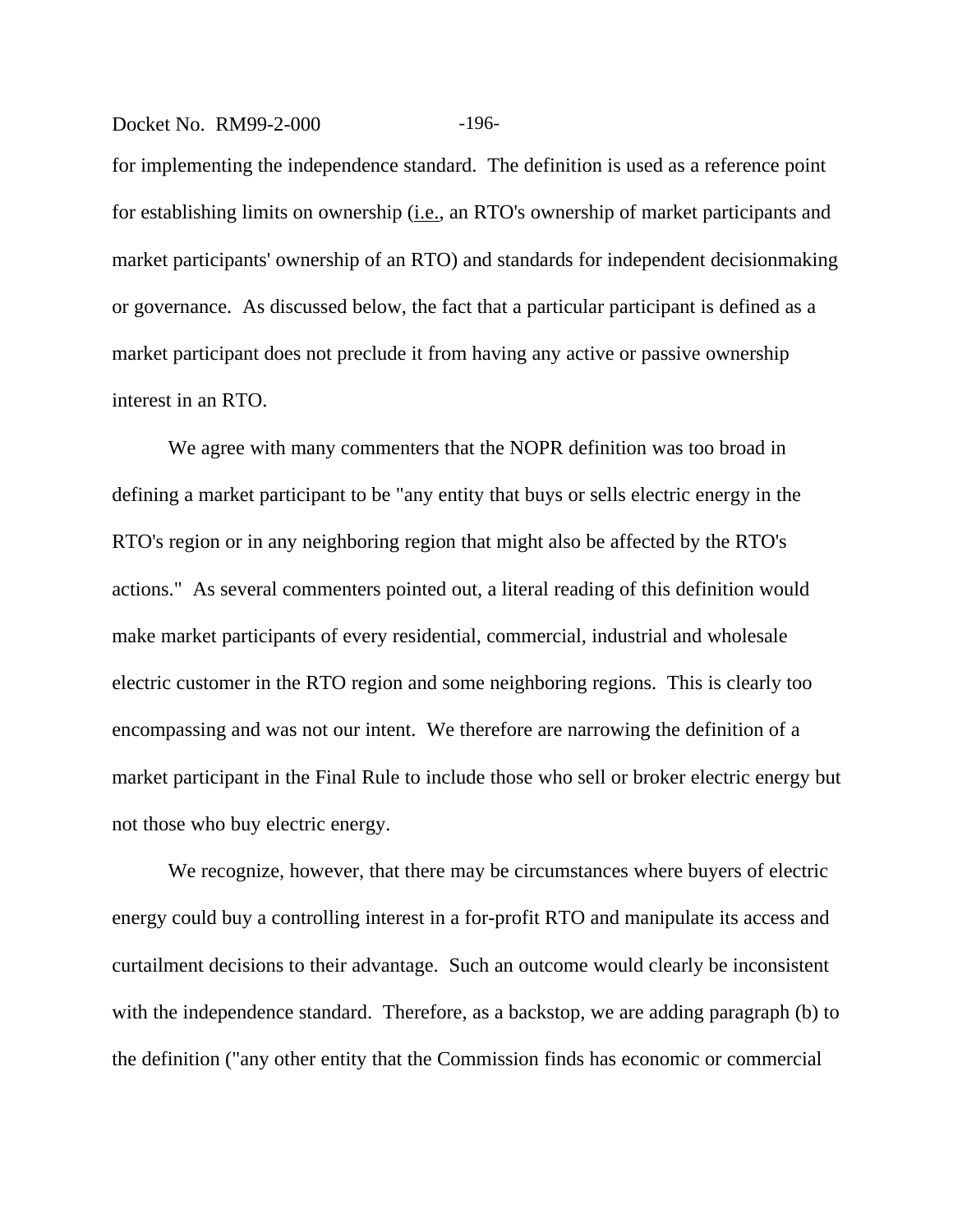#### Docket No. RM99-2-000 -197-

interests that would be significantly affected by the RTO's actions or decisions"). The addition of this paragraph allows us, on a case-by-case basis, to consider whether particular buyers of electric energy (or any other entity) could manipulate an RTO's decisions to the disadvantage of other RTO customers.

We are also dropping the phrase "in the RTO's region or in any neighboring region that might also be affected by the RTO's actions." Given the high degree of integration within the Eastern and Western Interconnections, the growth of transactions involving buyers and sellers separated by hundreds of miles and the participation of energy concerns in multiple markets, we conclude that it would be virtually impossible to apply a geographically delineated standard. However, we will consider requests for waivers from entities in other Interconnections who can demonstrate that their economic or commercial interests would not be significantly affected by the RTO's actions or decisions.

We are also making one other change to the NOPR definition to expand its scope. Paragraph (a) expands the NOPR definition by including entities that provide transmission or ancillary services to an RTO. We believe that it would compromise an RTO's independence if one or more transmission owners could influence the RTO's decisions to the detriment of other market participants. Therefore, it is appropriate to include providers of transmission service as market participants. **295** With regard to the creation of RTOs

<sup>&</sup>lt;sup>295</sup>It is conceivable that RTO A might provide transmission service to a (continued...)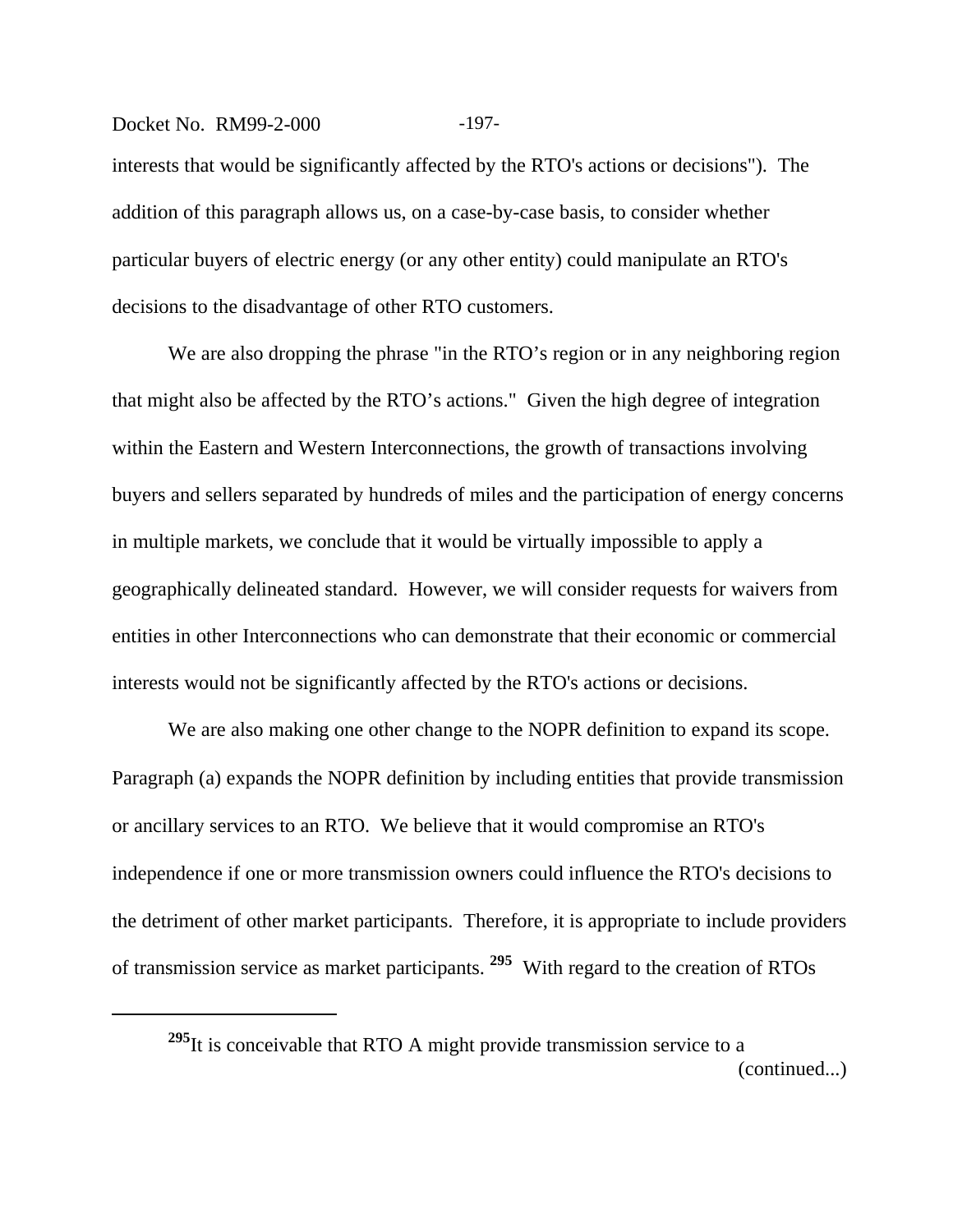#### Docket No. RM99-2-000 -198-

that are transcos, we have developed policies on the level of ownership that market participants may possess, as discussed below, in order to ensure that the operating decisions of the RTO are truly independent and non-discriminatory.

We believe that it is necessary to include ancillary service providers as market participants since the RTO is the supplier of last resort for ancillary services. As a consequence, the RTO is likely to have considerable discretion in defining the types and quantities of ancillary services needed and how they will be procured (e.g., market design). An RTO's decisions in any of these dimensions can have major economic effect on one or more providers of such services. Therefore, we define these entities as market participants to ensure that they are not in a position to influence the RTO's decisions to their own advantage.

Several other commenters urged us to include distribution entities as market participants. At present, most distribution entities provide a bundled service. The bundled service includes the sale of electric energy as well as the delivery of this electric energy over local distribution facilities. Since these traditional distribution entities are selling electric energy, they would be considered market participants under the definition.

**<sup>295</sup>**(...continued)

neighboring RTO B. In such a situation, RTO A would be considered a market participant. RTO A might also acquire ownership interests in RTO B as a first step towards consolidation of the two RTOs. We would anticipate granting a waiver to RTO A from the market participant definition and any associated ownership restrictions if we had reason to believe that the waiver could lead to a larger and more effective RTO.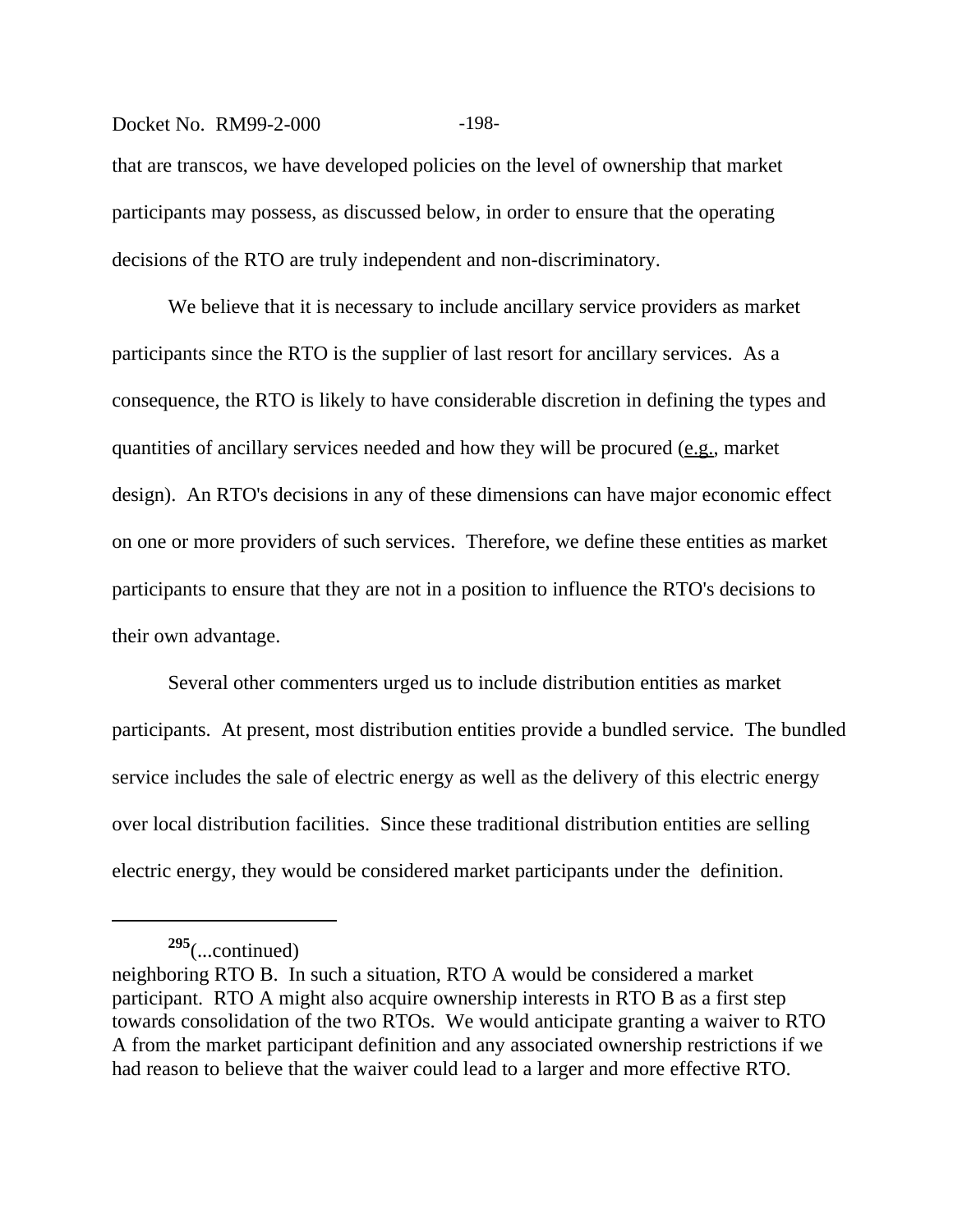#### Docket No. RM99-2-000 -199-

However, several commenters pointed out that a new type of distribution entity is likely to emerge with the spread of retail competition. This type of distribution entity would simply transmit electric energy over distribution facilities for others and would not sell electricity.

The issue is whether this type of pure distribution entity should be considered a market participant. Several commenters pointed to the danger of allowing one or two distribution entities to control an RTO. Their concern is that these distribution entities could use their control over the RTO to favor their distribution facilities over the facilities of non-affiliated distribution entities when the RTO has to choose among competing requests for transmission service or alternative curtailment actions. Other commenters minimize this risk and argue that distribution entities should be allowed to own RTOs because there are economies in having a single entity provide total delivery service (i.e., transmit electric energy at high and low voltages).The Commission does not wish to create impediments to the efficient integration of transmission and distribution facilities**.**  Therefore, we will not include pure distribution entities in paragraph (a) of the market participant definition. However, if we are presented with evidence that a distribution entity is able to influence an RTO's actions or decisions to the disadvantage of other users, we may find such a distribution entity to be a market participant under paragraph (b) of the definition. Paragraph (a) of the revised definition defines all sellers of electric energy, whether retail or wholesale, as market participants. Several commenters urge us to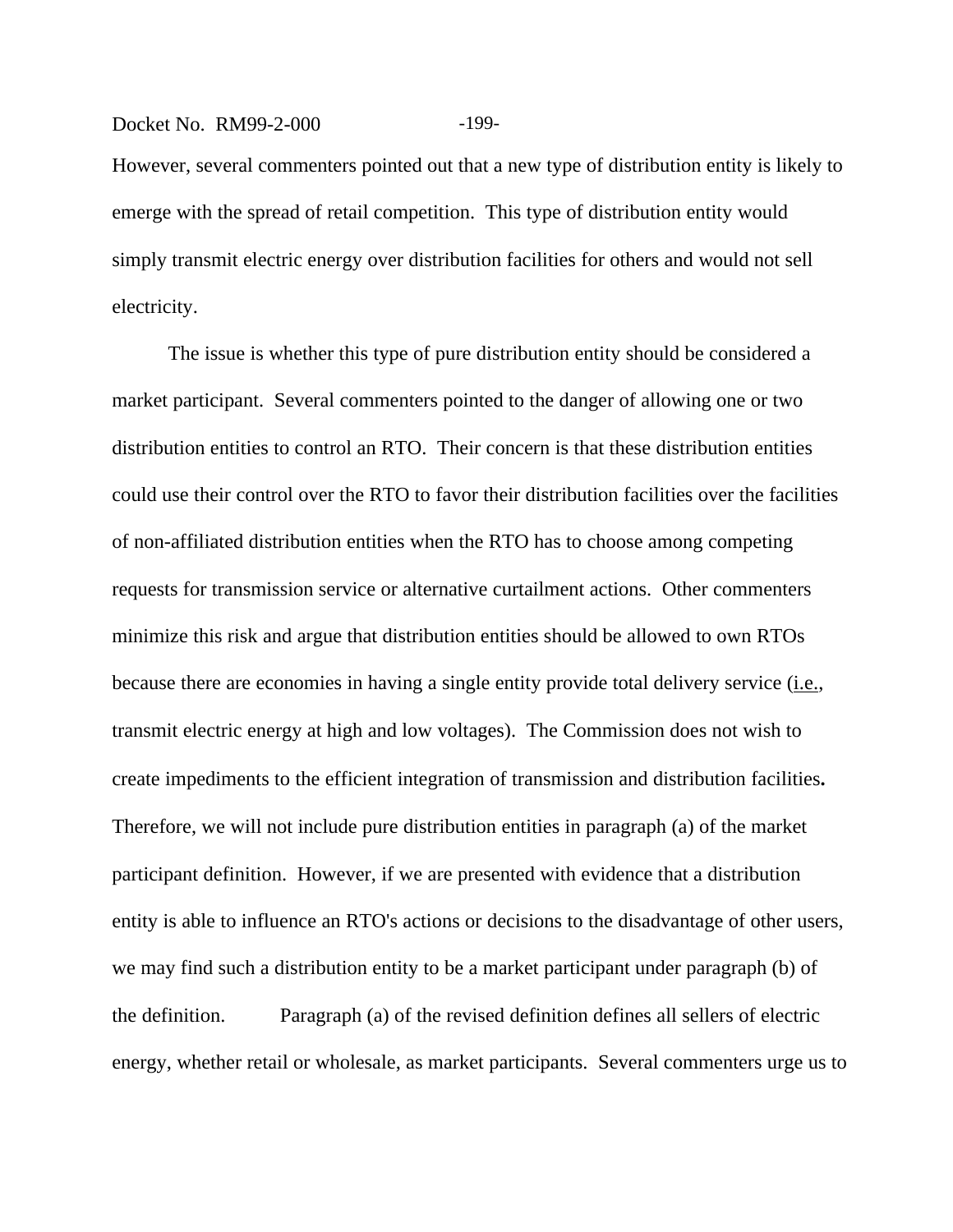#### Docket No. RM99-2-000 -200-

exclude retail providers of last resort from the definition. These are entities that are required by state commissions or state law to be backup suppliers to retail customers who choose not to switch suppliers in a state-mandated retail competition program. We have decided to include such entities in the market participant definition because they are sellers of electric energy. However, the obligations and responsibilities of such entities are still being developed on a state-by-state basis. As a consequence, even though such entities may be generically referred to as "suppliers of last resort," their responsibilities and incentives may vary widely. The Commission believes that certain factors, (e.g., an entity's sole electric sales are made to satisfy a state requirement and it does not compete for retail load) would support a finding that the entity is not a market participant.

NEPCO et al. point to the problem of incumbent utilities that have tried to divest themselves of generating assets but have not yet succeeded. They say that this is likely to be a particular problem for utilities that own minority interests in nuclear plants since it is currently difficult to sell such interests. NEPCO et al. request that they not be automatically deemed a market participant because of these ownership interests. Once again, we will entertain requests for exemption. For example, we would be willing to give an exemption if the current owner could clearly demonstrate that it has transferred to nonaffiliated entities both the marketing rights and any profits resulting from the sale of electric energy associated with its ownership interest. Any compensation that the market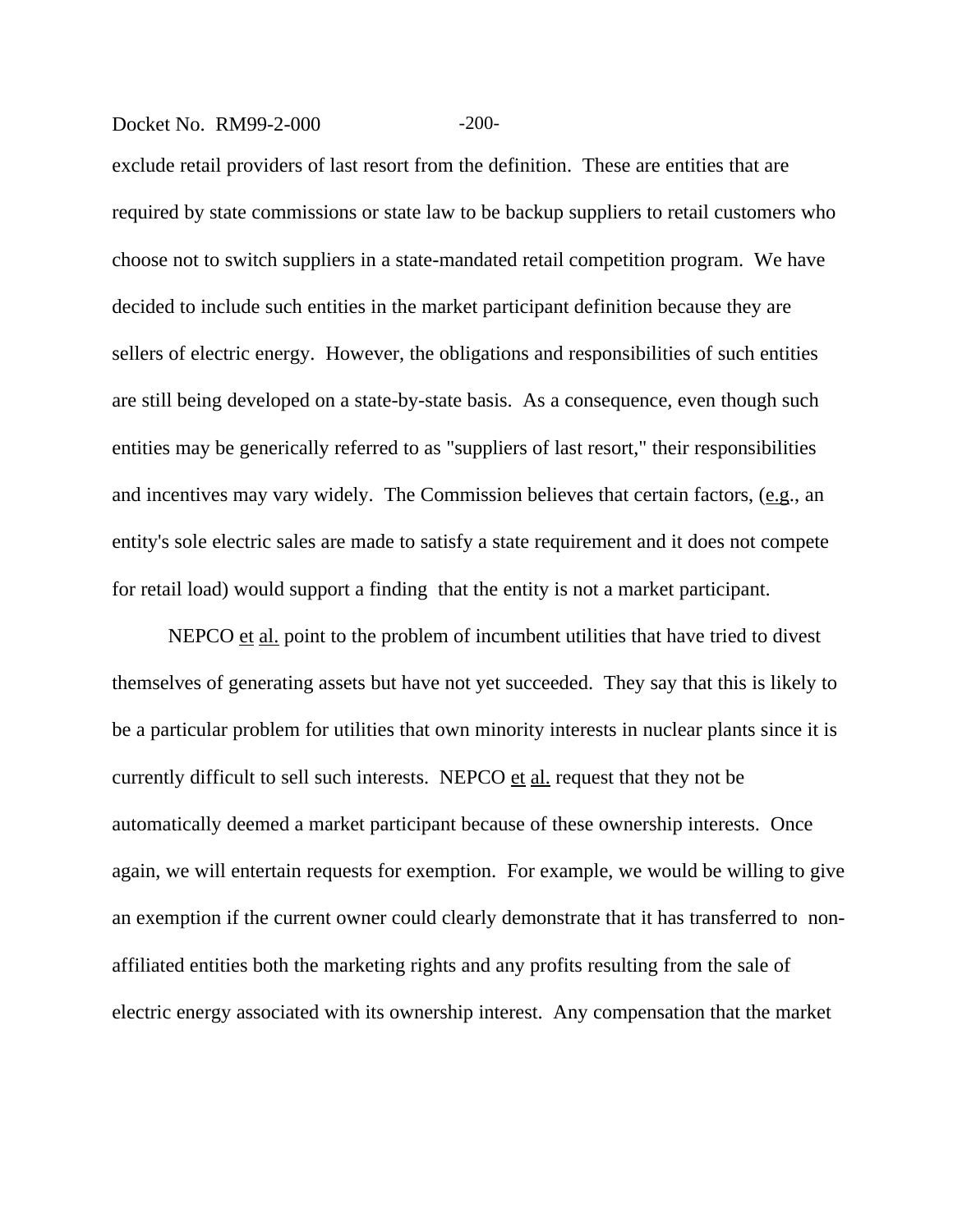Docket No. RM99-2-000 -201participant receives from the non-affiliated entity should not be tied to profits on specific sales made by this entity.

#### **RTO Economic Interests in Market Participants and Energy Markets**

We reaffirm the NOPR proposal that the RTO, its employees and any nonstakeholder directors must not have any financial interests in market participants. As noted in the NOPR, our focus will be on current financial interests. Since this principle raises a number of specific issues, especially with respect to pension rights and benefits, we will continue our current policy of implementing this principle on a case-by-case basis.

Several commenters argued that the NOPR's treatment of financial independence was too narrowly drawn. For example, Dynegy, pointing to the example of ISOs, argues that while ISOs "may ostensibly be independent of market participants--they are not independent of the market itself." **296** The participation of RTOs in the market stems from certain obligations that we require of any RTO: it is the supplier of last resort for required ancillary services and it must attempt to procure such services efficiently in competitive markets. These two requirements mean that most RTOs will be operators of bilateral and spot markets in ancillary services as well as buyers in these same markets. In addition, they will be resellers of any ancillary services that they purchase.

**<sup>296</sup>**Dynegy at 35.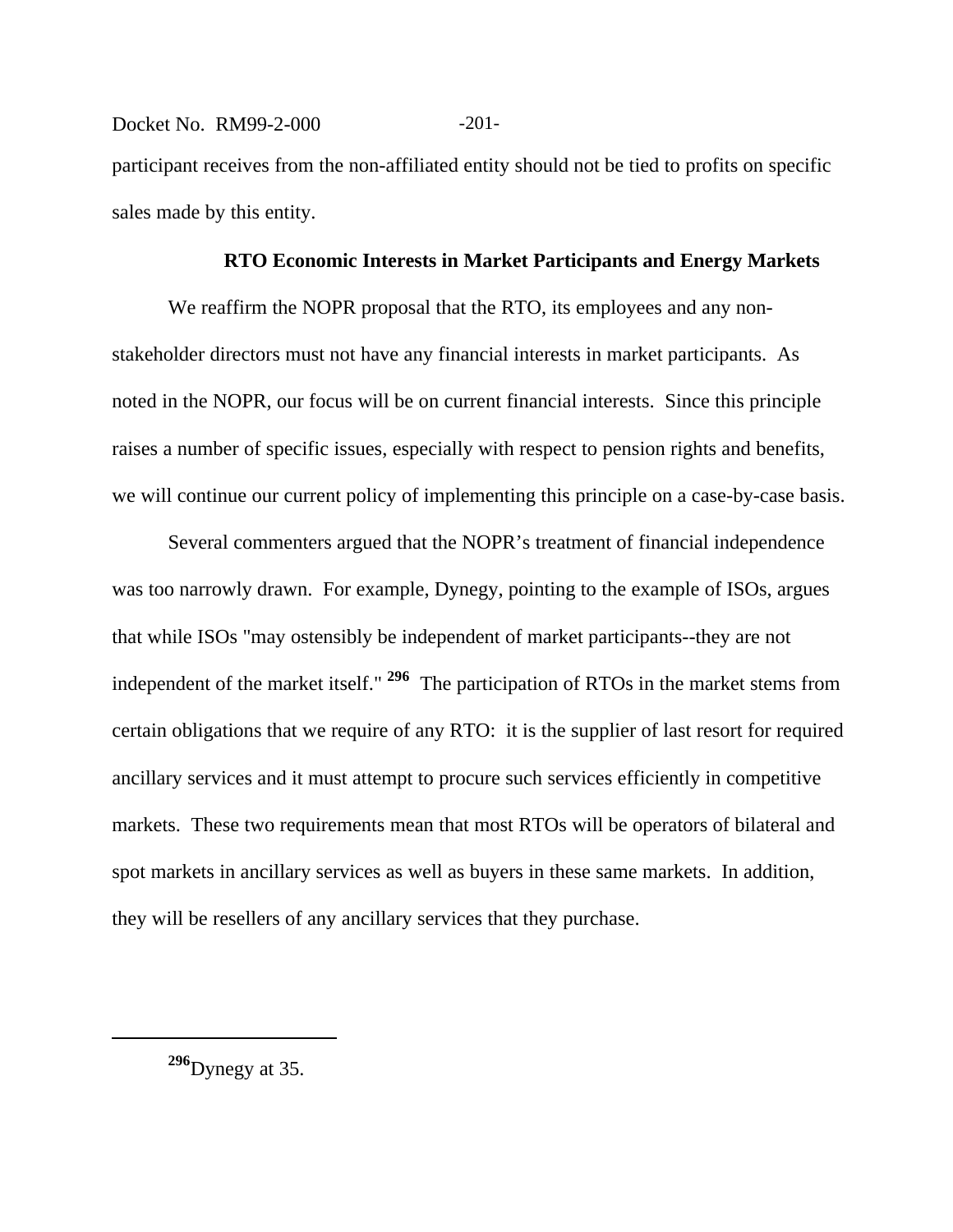Docket No. RM99-2-000 -202-

 It is our intention that RTOs perform functions that make the transmission infrastructure operate efficiently, not that they take actions in ways that skew competitive outcomes in the market. Nevertheless we acknowledge that RTO operations may have that effect. Moreover, the two requirements may lead to an outcome that an RTO is not indifferent to whether the prices are high or low. Given this possible conflict, we will require that all RTOs must propose an objective monitoring plan to assess whether the RTOs involvement in these markets favors its own economic interests over those of its customers or members. **<sup>297</sup>**

#### **Passive Ownership Interests in the RTO**

As we have emphasized, the Commission wishes to give industry participants every reasonable opportunity to create RTOs through their own voluntary actions. However, we also recognize that mere exhortations that the industry participants should volunteer to create independent transmission entities will not ensure a truly open and reliable grid in the reasonably foreseeable future. The Commission must take actions to ensure that the stand-alone transmission business is financially attractive and viable. We must also provide a high degree of regulatory certainty and not foreclose viable options for creating and developing RTOs. To provide more certainty, the Final Rule provides guidance on

<sup>&</sup>lt;sup>297</sup>This is discussed more fully under Market Monitoring. See infra section III.E.6.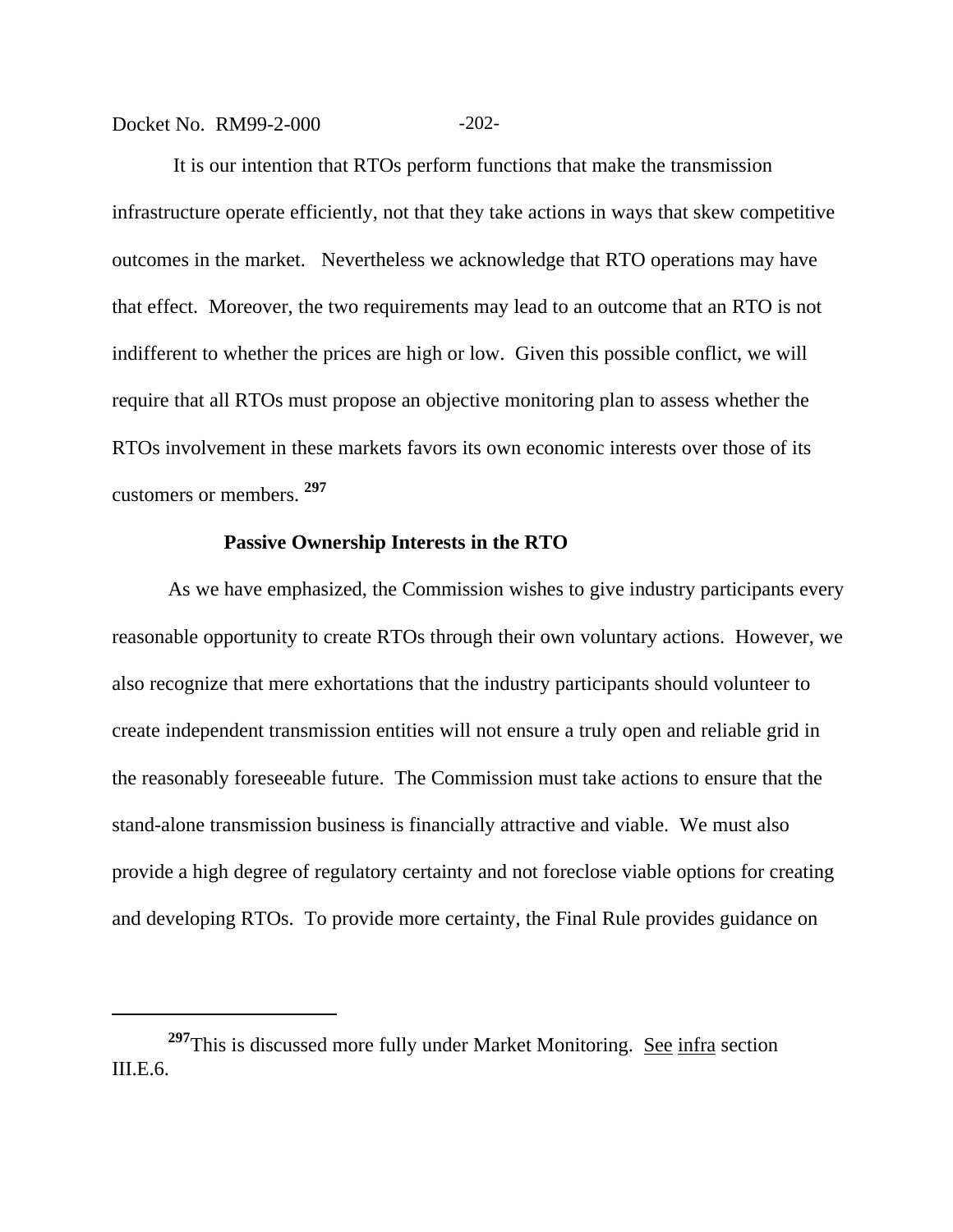## Docket No. RM99-2-000 -203our future policies for establishing revenues, incentives and performance-based regulation for proposed RTOs. **<sup>298</sup>**

We also recognize that the voluntary creation of RTOs requires that current owners of transmission assets must be willing to transfer operational control of these assets to RTOs or to divest their interests in their entirety. Therefore, it is important that we provide current transmission owners with flexibility in deciding how they will relinquish ownership or control of their transmission facilities to an RTO. Numerous commenters, ranging from IOUs to state commissions to marketers, urge the Commission not to make RTO policy in a vacuum. In particular, they stress that the Commission needs to understand that there are many existing legal and tax disincentives to the outright sale of such assets to an RTO. **<sup>299</sup>**

Among these potential impediments, commenters identify the federal capital gains tax most frequently. There was agreement among many commenters that it would be unrealistic for the Commission to expect current transmission owners to sell their transmission facilities to an RTO if the sale becomes a taxable event that triggers a large capital gains tax. Therefore, they urge the Commission to accommodate financing and ownership arrangements that facilitate the creation of for-profit RTOs while minimizing

**<sup>298</sup>**See infra section 111.G.

**<sup>299</sup>**See EEI, Southern Company, United Illuminating, Enron/APX/Coral Power, ISO-NE, NECPUC, Salomon Smith Barney and Konoglie/Ford/Fleishman.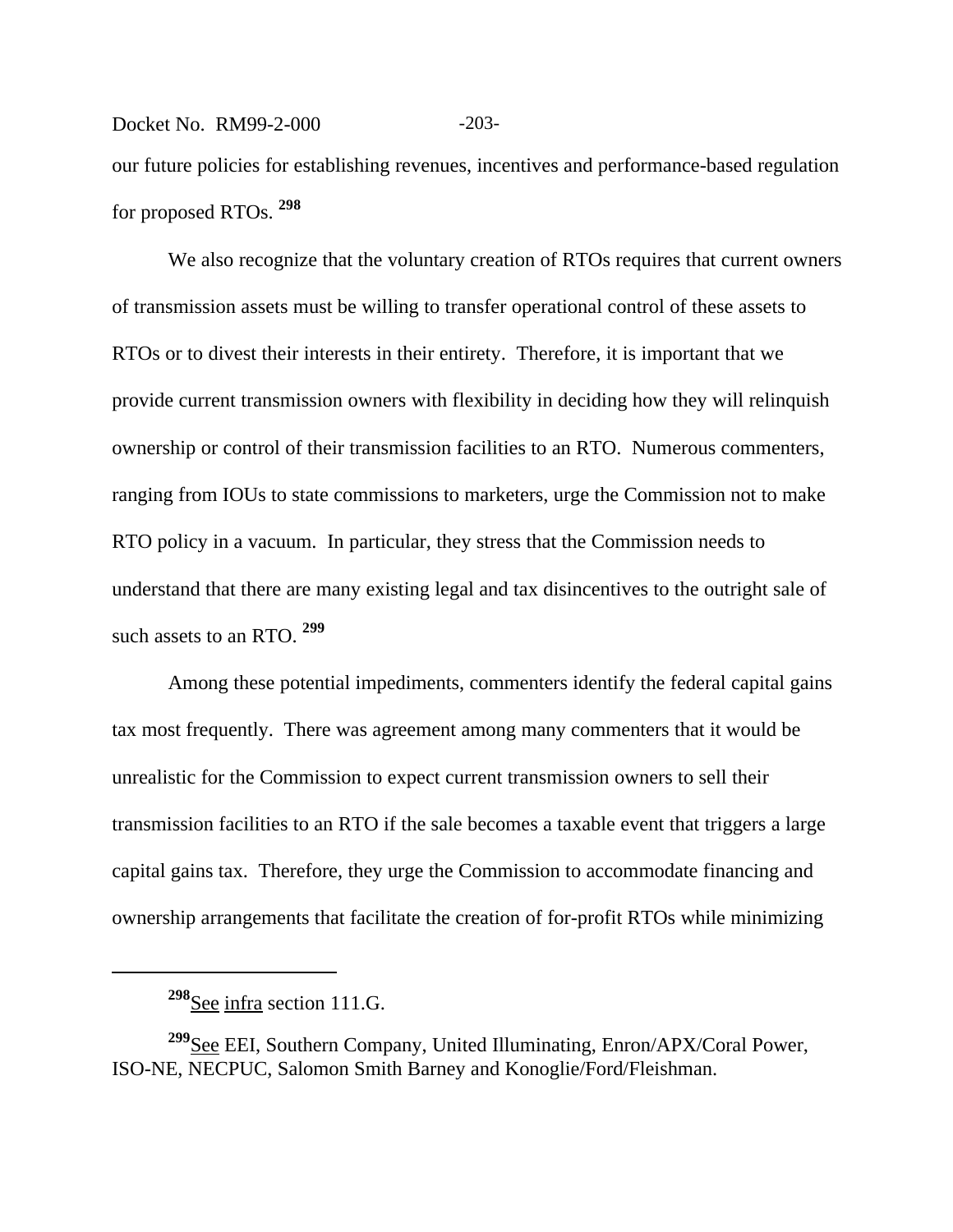#### Docket No. RM99-2-000 -204-

the tax burden on current transmission owners who are willing to take actions that would promote the Commission's RTO policies. Many commenters argue that the Commission could significantly accelerate RTO development if we were to allow current transmission owners to retain a passive ownership interest in new RTOs. Several commenters contend that if the Commission fails to accommodate such arrangements, this initiative will be unproductive because our policies would be effectively biased against the creation of forprofit transmission companies that seek RTO status. They assert that such an outcome would be inconsistent with the statement in the NOPR that the Commission wishes to encourage all types of RTOs, whether they are transcos, ISOs or combinations of the  $t_{\text{W}}$ <sup>300</sup>

In response to these comments, we reaffirm that it is the Commission's policy to encourage all types of RTOs. In light of our evolving experience with the workability of certain RTO models, it would be inappropriate for us to mandate a single RTO model of ownership and operation. While the dominant approach to date has been ISOs, we are receptive to alternative approaches that can provide evidence of the legitimacy of various models of ownership and operation. Because the institutions which we propose to sanction pursuant to this Final Rule will be so influential in operating the Nation's infrastructure over a period of time, the Commission resolves to implement its

**<sup>300</sup>**FERC Stats. & Regs. ¶ 32,541 at 33,726.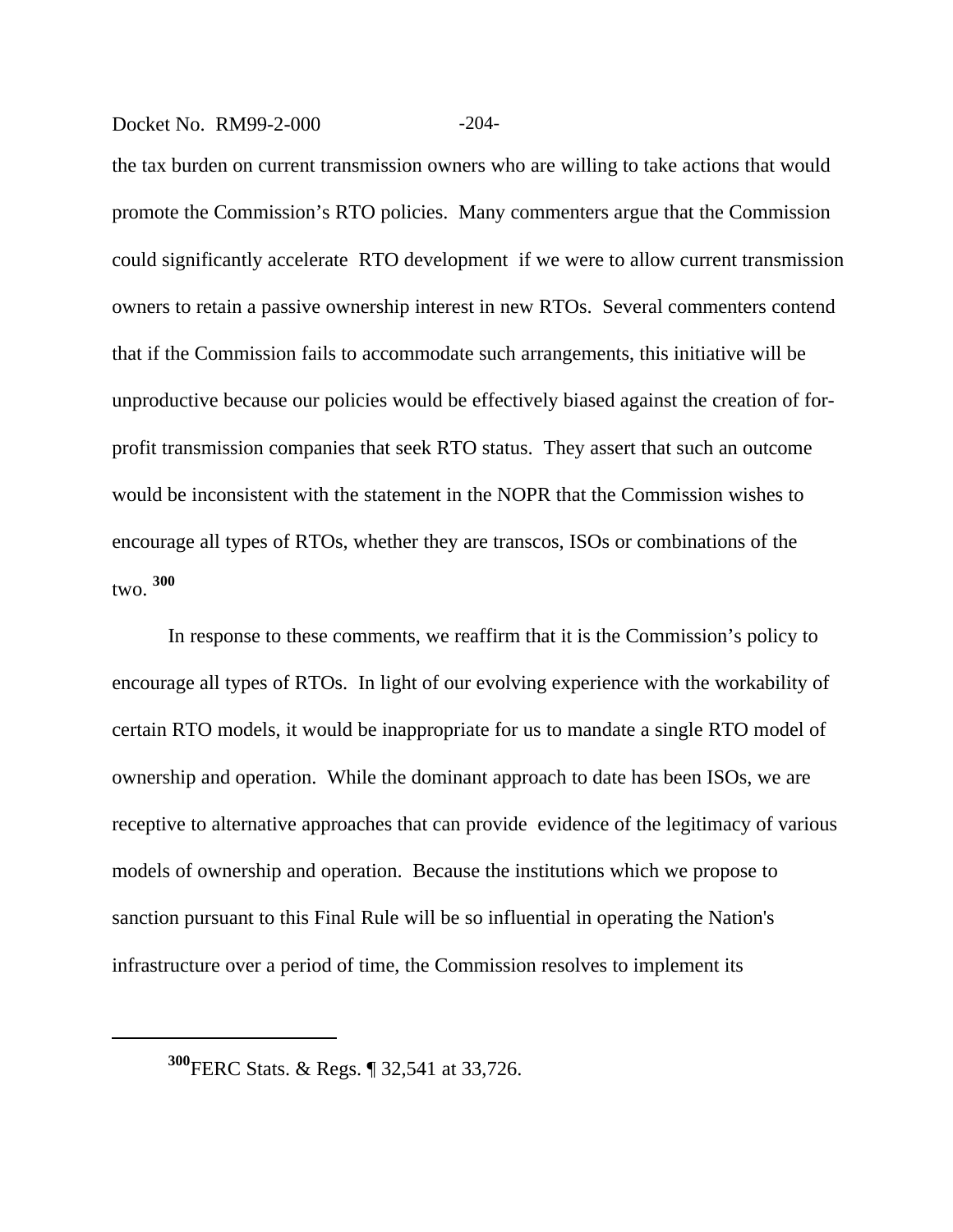#### Docket No. RM99-2-000 -205-

independence criteria with an open mind and, to the extent practicable, with flexibility. At this juncture, we therefore propose to remove unnecessary impediments to the creation of transmission companies by allowing market participants to maintain passive ownership interests in RTOs.

We reaffirm our belief that "[a]n RTO must be independent in both reality and perception." **301** This same conclusion was also reached by the DOE Reliability Task Force and the NERC Reliability Panel, two widely respected industry groups comprised of representatives from all sectors of the industry. The DOE Reliability Task Force concluded that regional reliability entities must be "truly independent of commercial interests so that their reliability actions are—and are seen to be—unbiased and untainted." The Electric Reliability Panel concluded that "[t]o dispel suspicions that the system operator favors one participant over another . . . the operator must be independent of market participants." **<sup>302</sup>**

The Commission concludes that an RTO will not be successful unless all market participants believe that the RTO will operate the grid and provide transmission service to

**<sup>301</sup>**As discussed below, this overriding consideration is also relevant to active voting interests.

<sup>&</sup>lt;sup>302</sup>See U.S. Department of Energy, Maintaining Reliability in a Competitive U.S. Electricity Industry: Final Report of the Task Force on Electric System Reliability, at xv (September 29, 1998); North American Reliability Council, Electric Reliability Panel, Reliable Power: Renewing the North American Electric Reliability Oversight System at 17 (Dec. 22, 1997)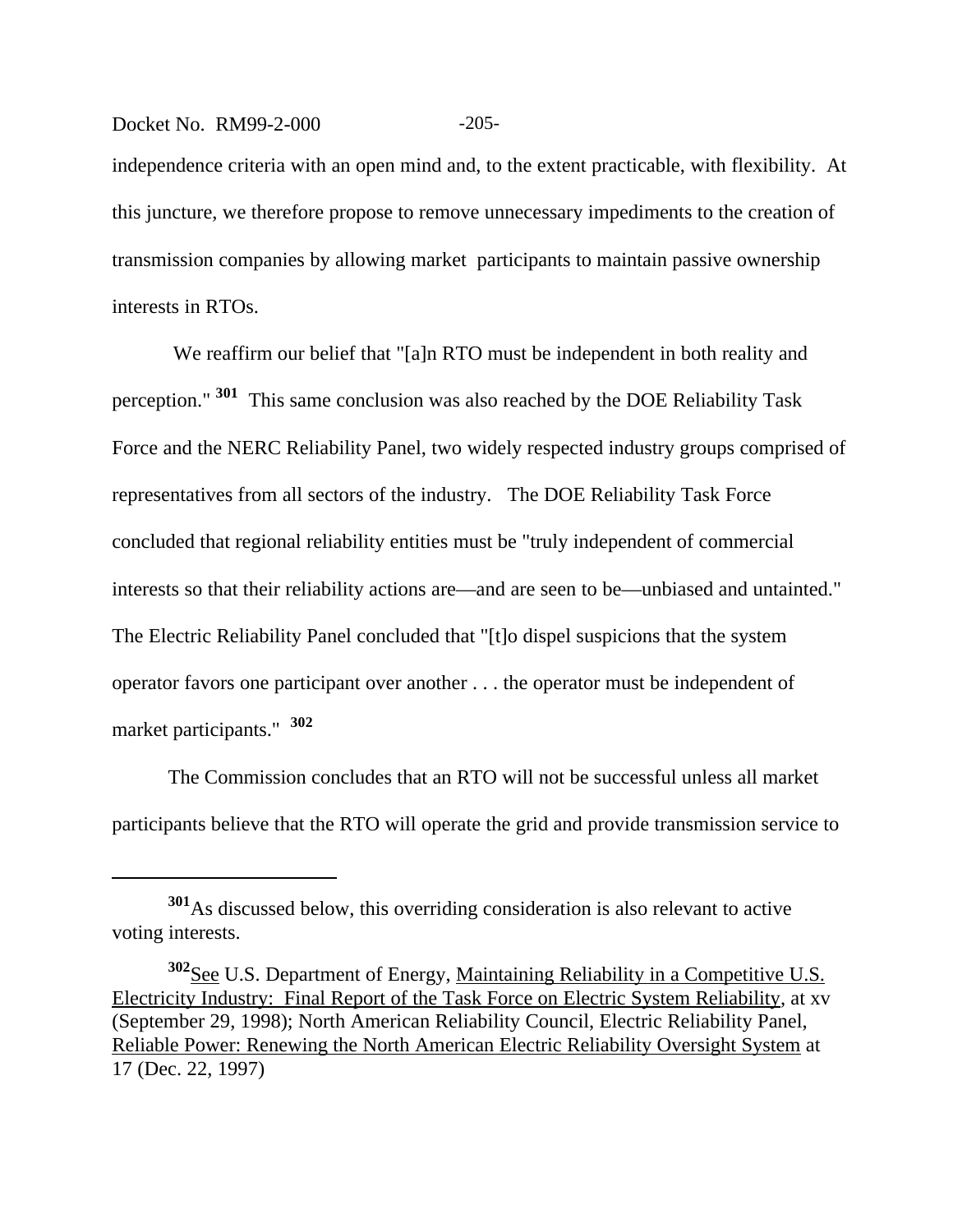#### Docket No. RM99-2-000 -206-

all grid users on a non-discriminatory basis. It is clear that the perception of a broad cross-section of commenters is that passive ownership may interfere with the independent operation of RTOs. **303** In the view of many commenters, passive ownership is only a subtle mechanism to allow existing transmission owners to continue to control use of transmission assets and ultimately deny equal access to competitors. Therefore, we must provide assurances to all market participants that any passive ownership interest is truly passive and will in no way interfere with the independent operation and decisionmaking of the RTO. It is important to require a system of independent compliance auditing to ensure that passive ownership arrangements remain passive over time and to provide assurances to other market participants that the RTO is truly independent. **<sup>304</sup>**

 Those who support the policy of allowing market participants to have passive ownership in RTOs point to the fact that the Commission has accepted many instances of passive ownership in the past. Typically, these arrangements have involved the sale and leaseback of generating units in which a jurisdictional public utility will sell a generating unit to a bank, insurance company or other financial institution. The financial institution

**<sup>303</sup>**See, e.g., Consumer Groups, South Carolina Authority, TDU Systems, Industrial Customers , APPA, Los Angeles, NASUCA, Arkansas Cities and Wolverine Cooperative.

**<sup>304</sup>**The auditing requirements of this Rule represent one approach to addressing our concern that it may otherwise be difficult to assess the ongoing independence of passive ownership arrangements. We expect that parties will include in any rehearing requests their views on this approach, in general, and the particular auditing requirements that we have adopted.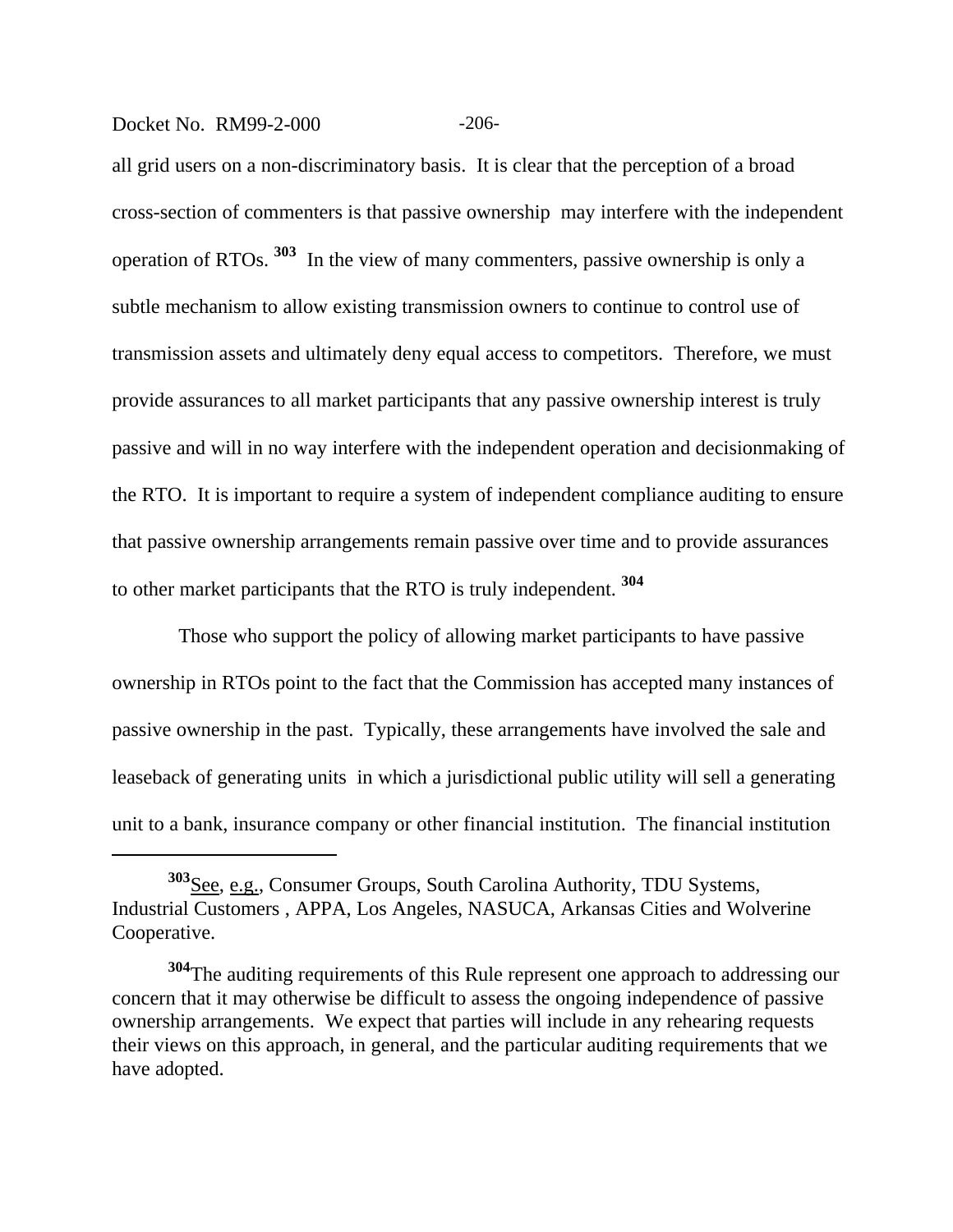#### Docket No. RM99-2-000 -207-

will then lease back the generating unit to the jurisdictional utility. Even though the financial institution is the owner of record, we have generally concluded that it is a passive owner without any real operational control and, therefore, is not a jurisdictional public utility under the FPA. **<sup>305</sup>**

There are, however, several considerations that distinguish these earlier passive arrangements from the ones that are being contemplated for RTOs. First, the passive ownership arrangements for RTOs (e.g., two-tier LLCs, synthetic leases and leveraged partnerships) may be complicated and multi-layered. Even those commenters who urge that we accept passive ownership as a necessary transition mechanism admit that such arrangements "will prove troublesome for both utilities and FERC" because they create the "need to constantly police supposedly passive ownership positions to make sure that they remain passive in all respects." **<sup>306</sup>**

 Second, unlike financial institutions, the passive owners will typically own other assets (e.g., generating assets) that could reap major economic benefits if an RTO's decisions can be influenced to their advantage. Therefore, unlike financial institutions, the passive owners in RTOs may have a direct economic incentive to influence the RTO's operating and investment decisions to favor other economic interests.

**<sup>305</sup>**See Pacific Power and Light Co., 3 FERC ¶ 61,119 (1978); Baltimore Refuse Energy Systems Co., Wheelabrator Millbury, Inc., 40 FERC ¶ 61,366 (1987).

**<sup>306</sup>**Salomon Smith Barney Reply Comments at 15.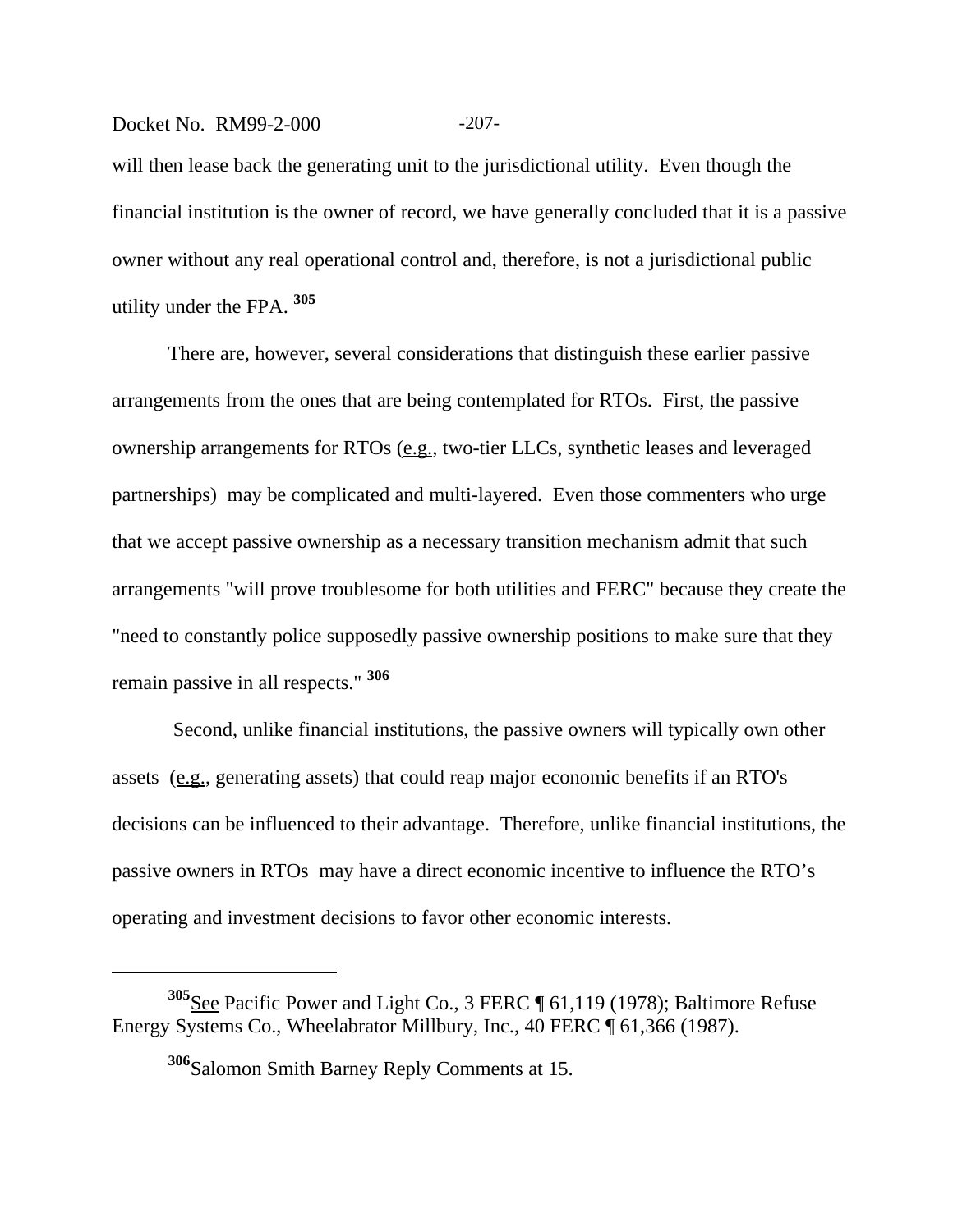#### Docket No. RM99-2-000 -208-

In response to a request for a declaratory order from Entergy Services, Inc., the Commission found that passive ownership of a transmission entity by a generating entity or other market participant could meet the Commission's ISO standards relating to governance and independence if it were properly designed. Because Entergy's proposal was incomplete, the Commission provided some limited guidance related to: board selection and removal, potential issues about the board's fiduciary duties, attraction of capital and issues about the transmission entity contracting with member companies. In this rule we provide further guidance which we believe will help RTO applicants who may be considering some form of passive ownership structure.

Based on these considerations, the Commission's policy on proposals for passive ownership of RTOs by market participants will have three key elements:

(1) Passive ownership proposals will be reviewed on a case-by-case basis. The Commission will approve a proposal only if we are satisfied that the passive owners have relinquished control over operational, investment and other decisions to ensure that the RTO will treat all users of the grid—passive owners and others—on an equal basis in all matters. The burden of proof is on the RTO to demonstrate that control of the RTO is "truly independent" and that the RTO has a decisionmaking process that is independent of control by the passive owners. (2) The Commission requires any RTO with passive ownership interests approved by the Commission to undertake an obligation and propose processes for an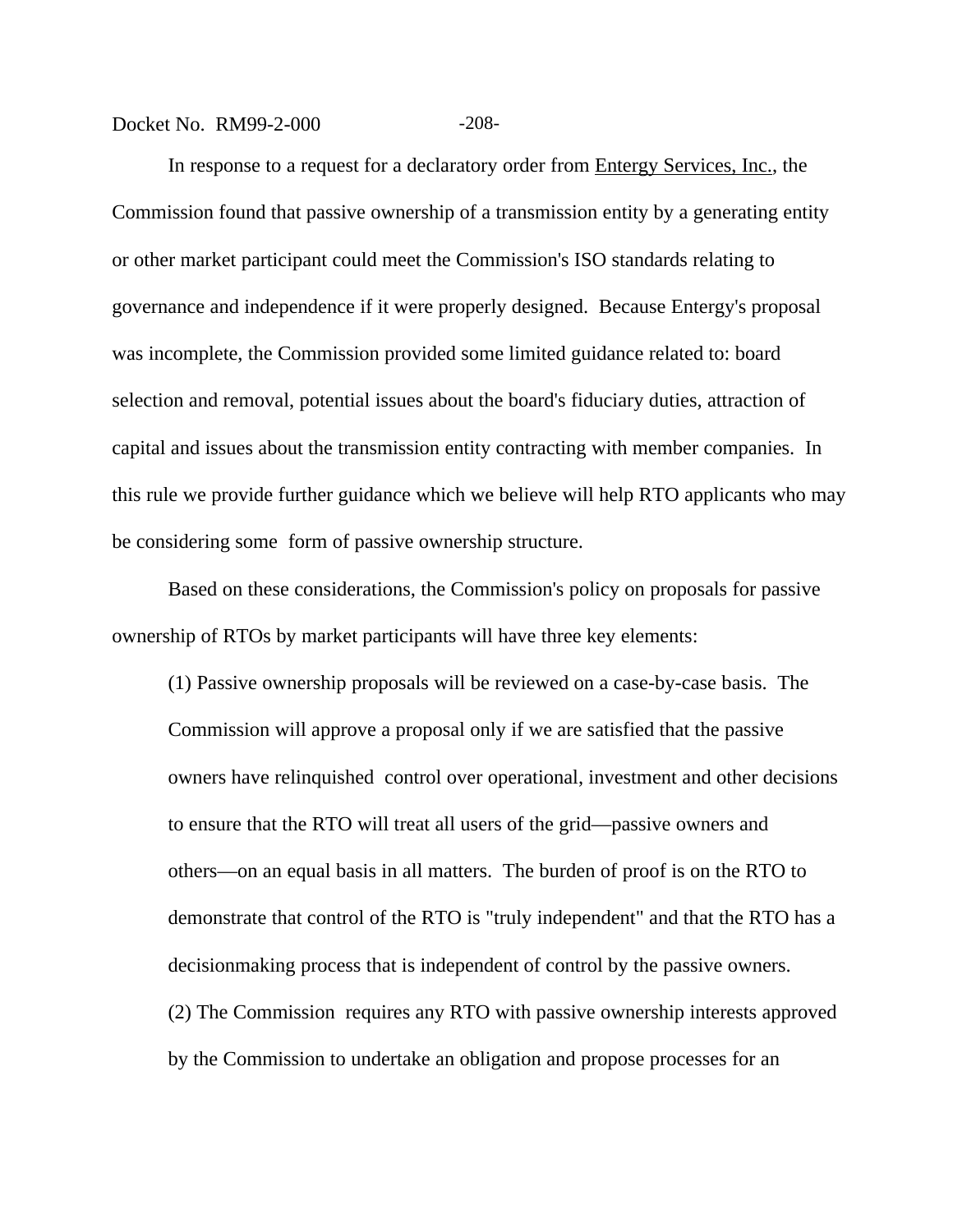#### Docket No. RM99-2-000 -209-

independent compliance audit to ensure the independence of its decisionmaking process from the passive owners. The first independence audit will be required two years after initial approval of the RTO and every three years thereafter. The independence compliance audit must be submitted to the Commission in a public document without any requirement for approval by the RTO board. **<sup>307</sup>**

(3) The Commission will take appropriate action if it finds evidence of abuses.

We will now discuss implementation of these elements. The first element of our policy is that any RTO that wishes approval for passive ownership above the limits set for active ownership must demonstrate in its application that the passive owners will relinquish effective control over operational and investment decisions. Specifically, the RTO must demonstrate that the proposed arrangement has been designed to ensure that it can treat all users of the grid—passive owners and others—on an equal basis in the provision of non-discriminatory transmission service.

It will be difficult for the Commission to make an assessment of whether a particular passive arrangement achieves true independence in decisionmaking for the RTO board and its management unless an RTO provides complete information about the rights that passive owners have reserved for themselves both as owners of the RTO and as providers of facilities and services to the RTO. In judging any proposal, our overriding

**<sup>307</sup>**See supra note 304.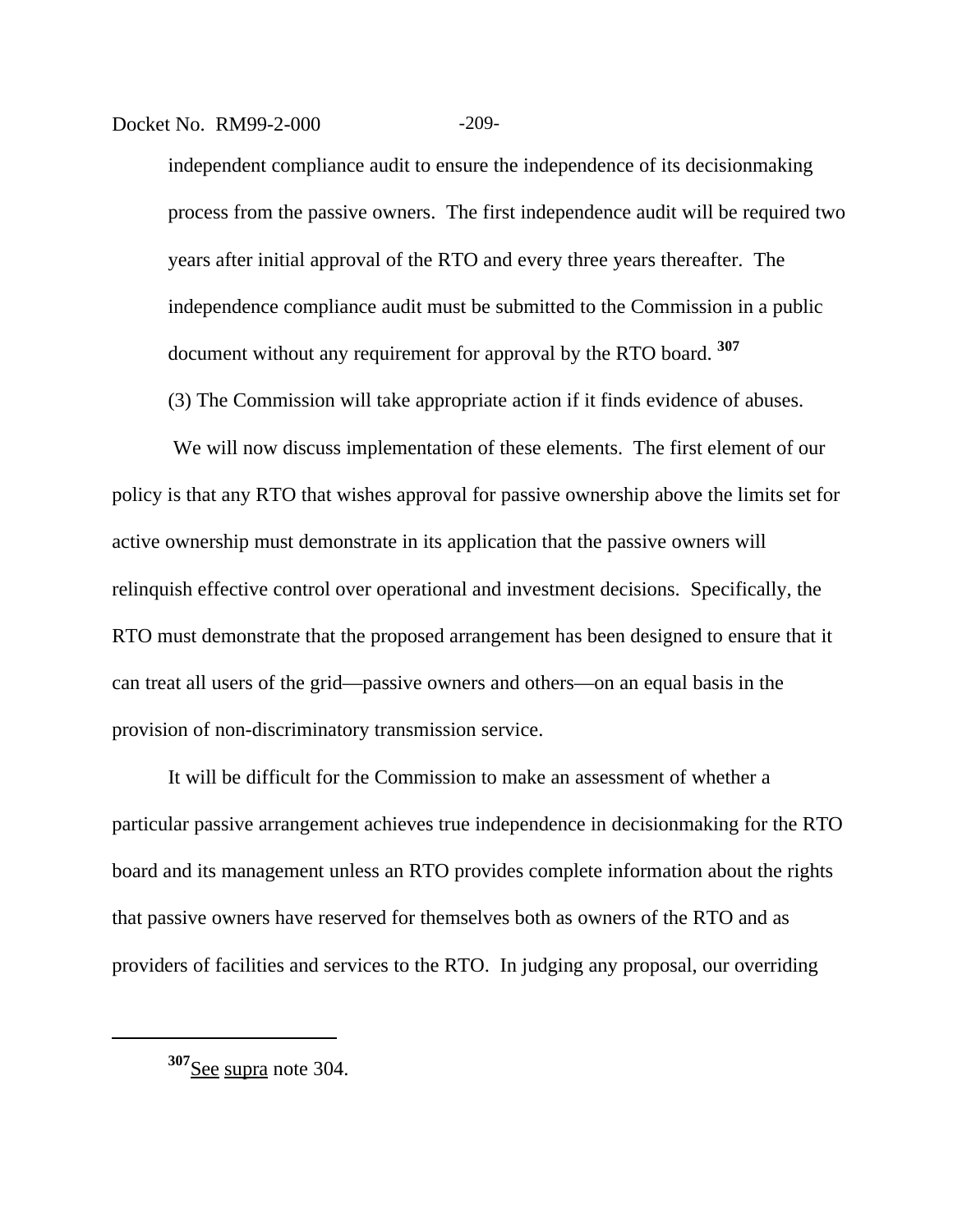#### Docket No. RM99-2-000 -210-

concern is that the arrangements provide a high degree of assurance that those who are not passive owners will have equal access to the services provided by the RTO.

 To assure ourselves that this standard is satisfied, the Commission will need information on the following issues: fiduciary responsibilities of the RTO board and management to passive owners; ability of the RTO to raise capital independently of its passive owners; ability of the RTO to make investment and financing decisions independently of its passive owners; the extent of control by passive owners over board selection and removal; the extent of control by passive owners over transmission rates, terms and conditions; control of passive owners over issuance of new membership interests and/or equity; services that will be provided by the passive owners or their employees to the RTO; and the extent of access of passive owners to information not available to other market participants. **308** An RTO application seeking approval for passive ownership should provide any other relevant information that will allow the Commission to assess whether passive owners have reserved rights for themselves that are

**<sup>308</sup>**For example, this could include information on the market behavior of one or more non-affiliate market participants acquired through a market monitoring program and information on the RTO's proposed investment and operational plans, except where the Commission has approved it as necessary to protect the passive owner's capital investment.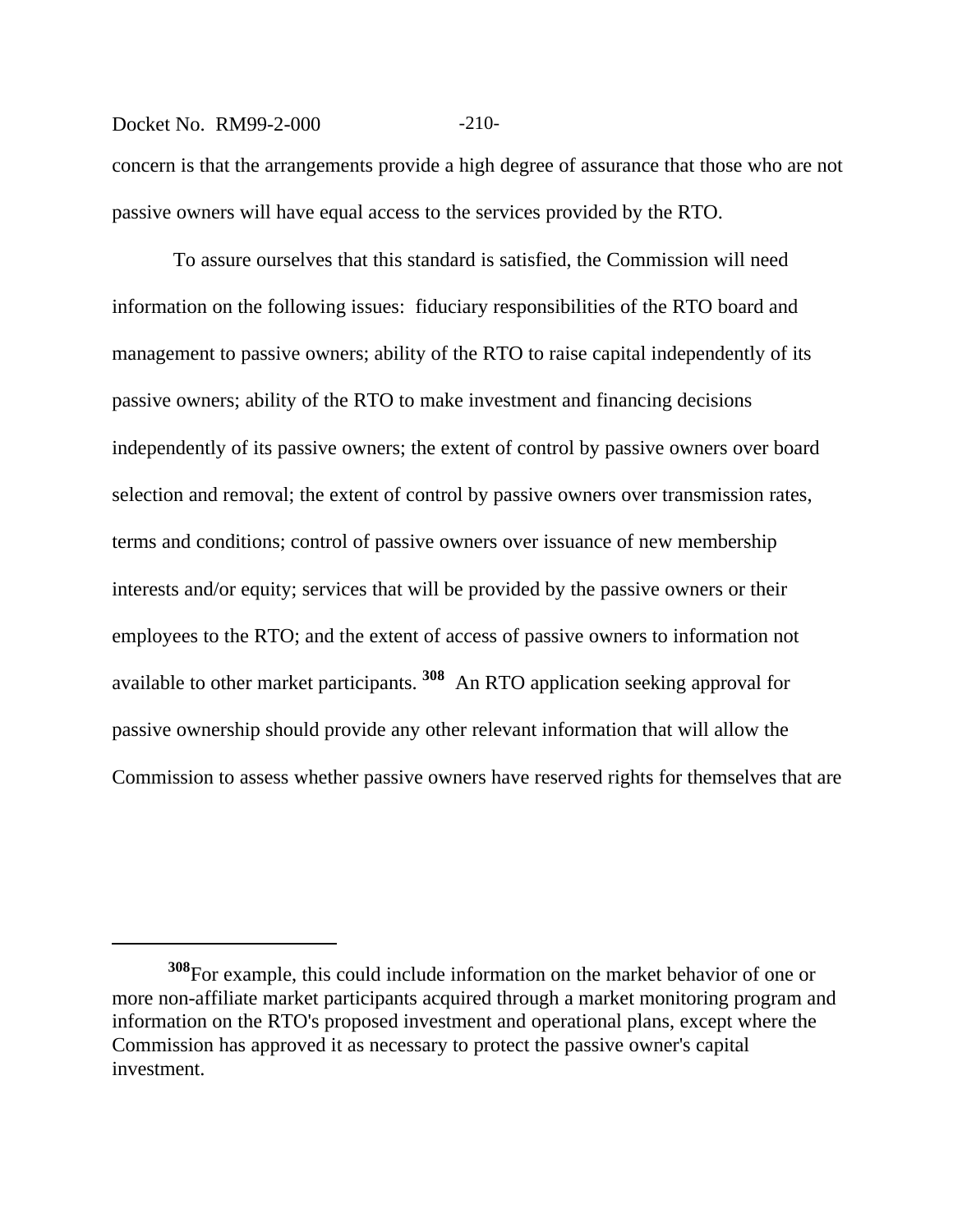Docket No. RM99-2-000 -211superior to those of other market participants and if such rights constitute control over the RTO. **<sup>309</sup>**

The second element requires a mechanism for assuring ourselves and market participants that any passive ownership arrangement remains passive over time. The Commission will require the RTO to notify us immediately of any changes in the underlying agreements or facts that occur after the initial filing. The Commission has relied on a similar system of self-monitoring in cases in which we have approved marketbased rates. Specifically, we have required that any public utility that receives marketbased pricing must notify us of any factual changes that call into question whether it should be allowed to continue to charge market-based rates. **<sup>310</sup>**

We will also require a system of independent compliance auditing. The auditing must be performed by individuals or organizations that are not affiliated with the RTO or its owners. The purpose of the auditing would be to ensure that what is passive on paper is passive in reality throughout the transition period. In particular, auditors would assess whether the passive owners have retained rights or privileges in their role as owners or

**<sup>309</sup>**We note that many of these same concerns also apply to RTOs that allow market participants to have ownership interests in voting securities.

**<sup>310</sup>**When there is a change in the factual circumstances that were the basis for the Commission's approval of market-based pricing, we require that a public utility notify us immediately of this change or at the next update of their market power analysis. This update occurs once every three years. With respect to passive ownership, we will require that the passive owner must notify us immediately of any change in governance in ownership or governance that takes place after our initial approval.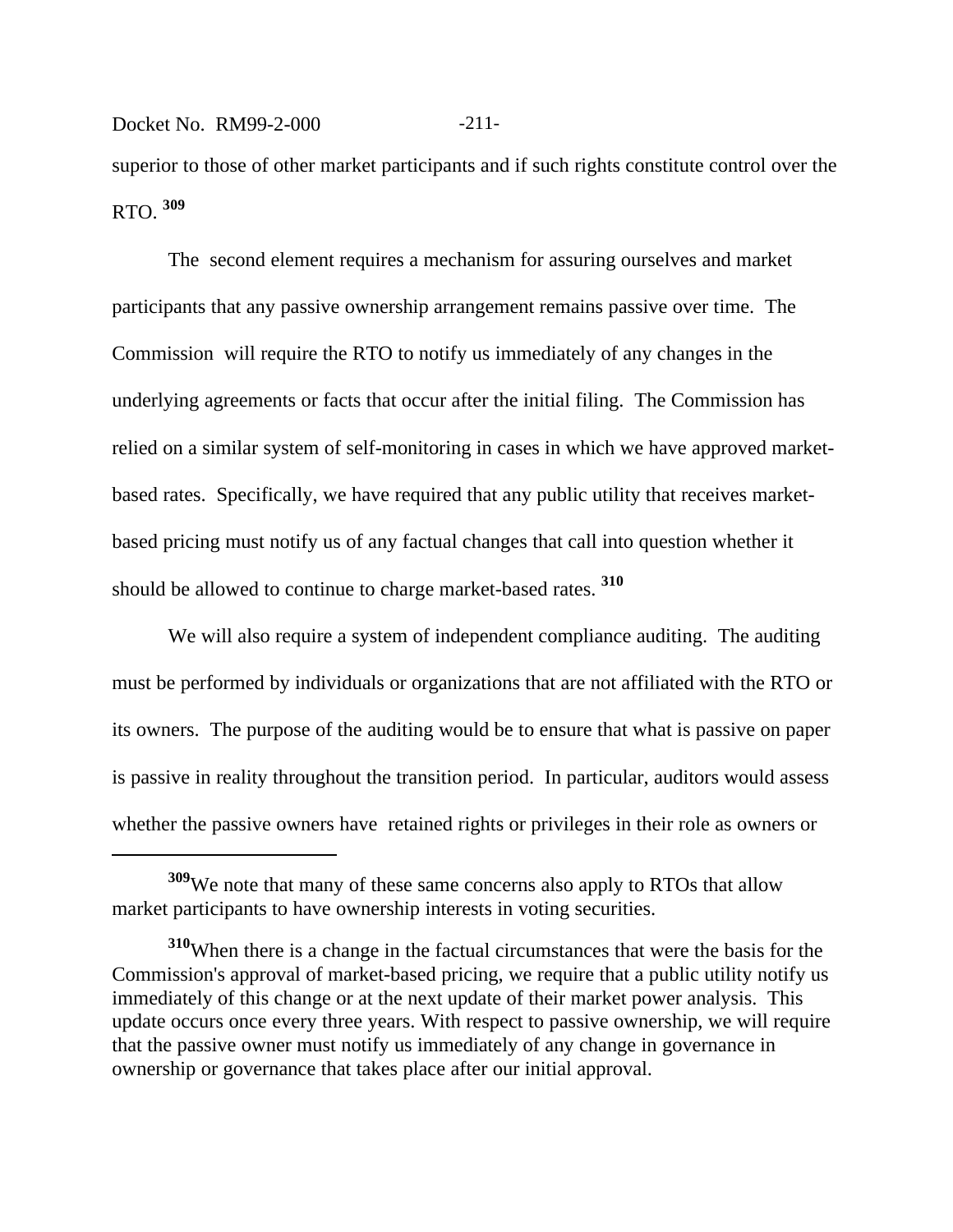## Docket No. RM99-2-000 -212-

providers of services that would put non-owner participants at a competitive disadvantage. The audits would cover the RTO's actions and decisions with respect to operations and investments. In order for this to be a credible auditing system, the auditors should have clear authority to obtain any information or data necessary to perform their audits and they should have the right to report any findings and recommendations to the Commission without prior approval of the RTO or any of its owners/members. An initial audit must be performed two years after our approval of the passive ownership arrangements and every three years thereafter. **311** If there is evidence of abuse or we are unable to determine if the ownership interests continue to be passive, the Commission will not hesitate to order appropriate remedial action, including possible termination of passive ownership interests.

We understand that passive ownership arrangements are likely to take many forms and that the Commission has not had much experience in examining these types of arrangements in the context of RTOs. We encourage market participants to investigate the options available for passive ownership to identify those types of arrangements that will provide the greatest assurance of independence. For example, we note that the SEC's Rule 250.7(d) establishes criteria under which entities may have ownership interests that do not trigger SEC jurisdiction under PUHCA. The criteria under Rule 250.7(d) are that: (1) the entity owns the facility as a company, a trustee or holder of a beneficial interest under a

**<sup>311</sup>**See supra note 304.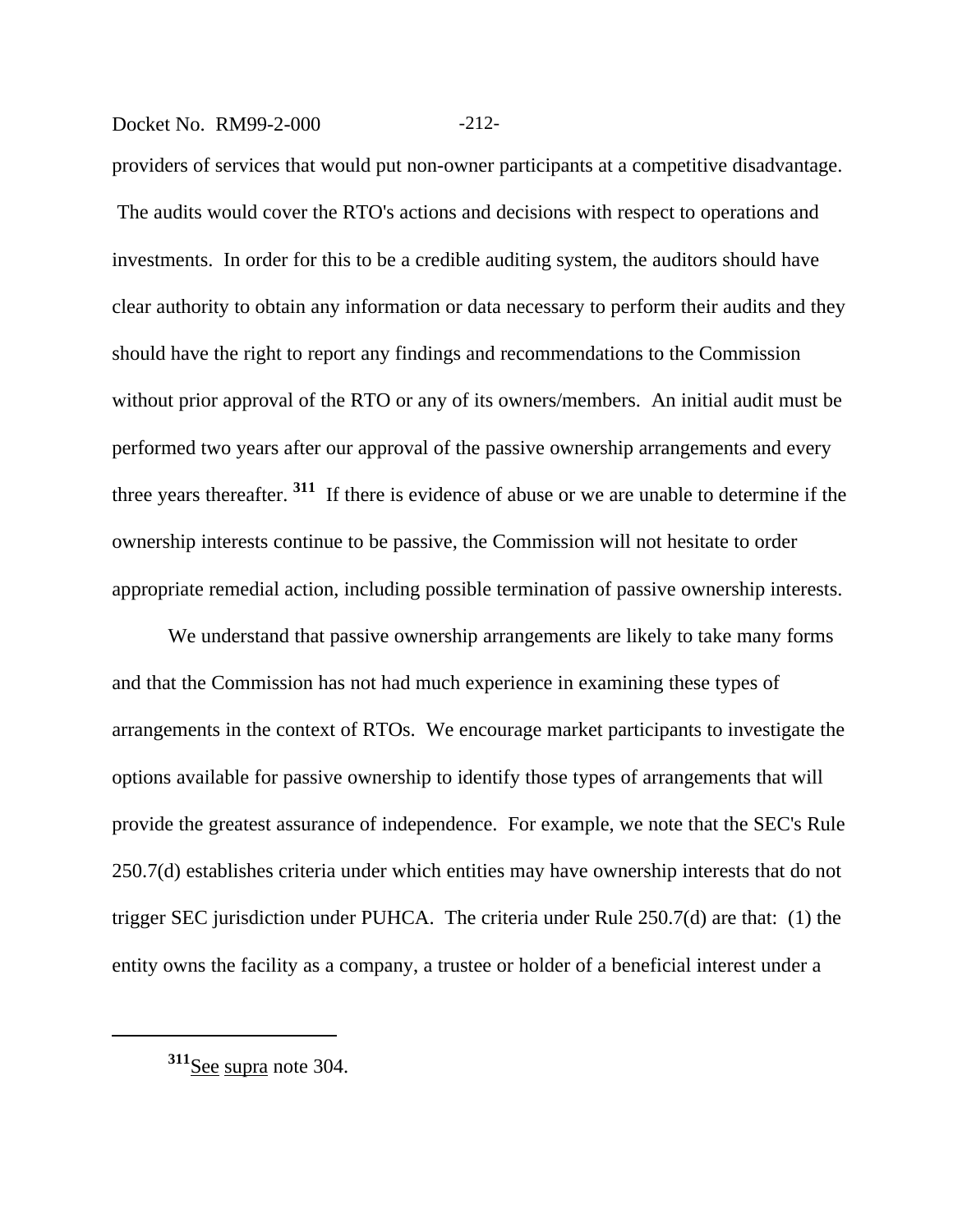## Docket No. RM99-2-000 -213-

trust; (2) the facility is leased under a net lease directly to a public utility company and such facility is to be employed by the lessee in its operations; (3) the company is otherwise primarily engaged in business other than that of a public utility; (4) the terms of the lease have been approved by the regulatory authority having jurisdiction over the lessee; (5) the lease extends for an initial term of not less than 15 years; and (6) the rent reserved under the lease shall not include any amount based, directly or indirectly, on revenues or income of the lessee public utility. While it is unclear whether these exact criteria can be applied to the passive ownership arrangements that may be involved in the formation of an RTO or whether they would address the particular independence issues raised in this Rule, we believe that it would be acceptable for market participants to develop passive ownership arrangements that are purely financial. A passive ownership arrangement that is demonstrated to be purely financial could be relieved of the auditing requirement in this Rule.

#### **Active Ownership Interests in the RTO**

We now turn to a discussion of active as opposed to passive ownership. Most commenters used the term "active" ownership interests to refer to ownership of voting securities that give the owner the ability to influence or control an RTO's operating and investment decisions. We adopt this definition for purposes of our discussion and will use the terms "active" and "voting" interchangeably.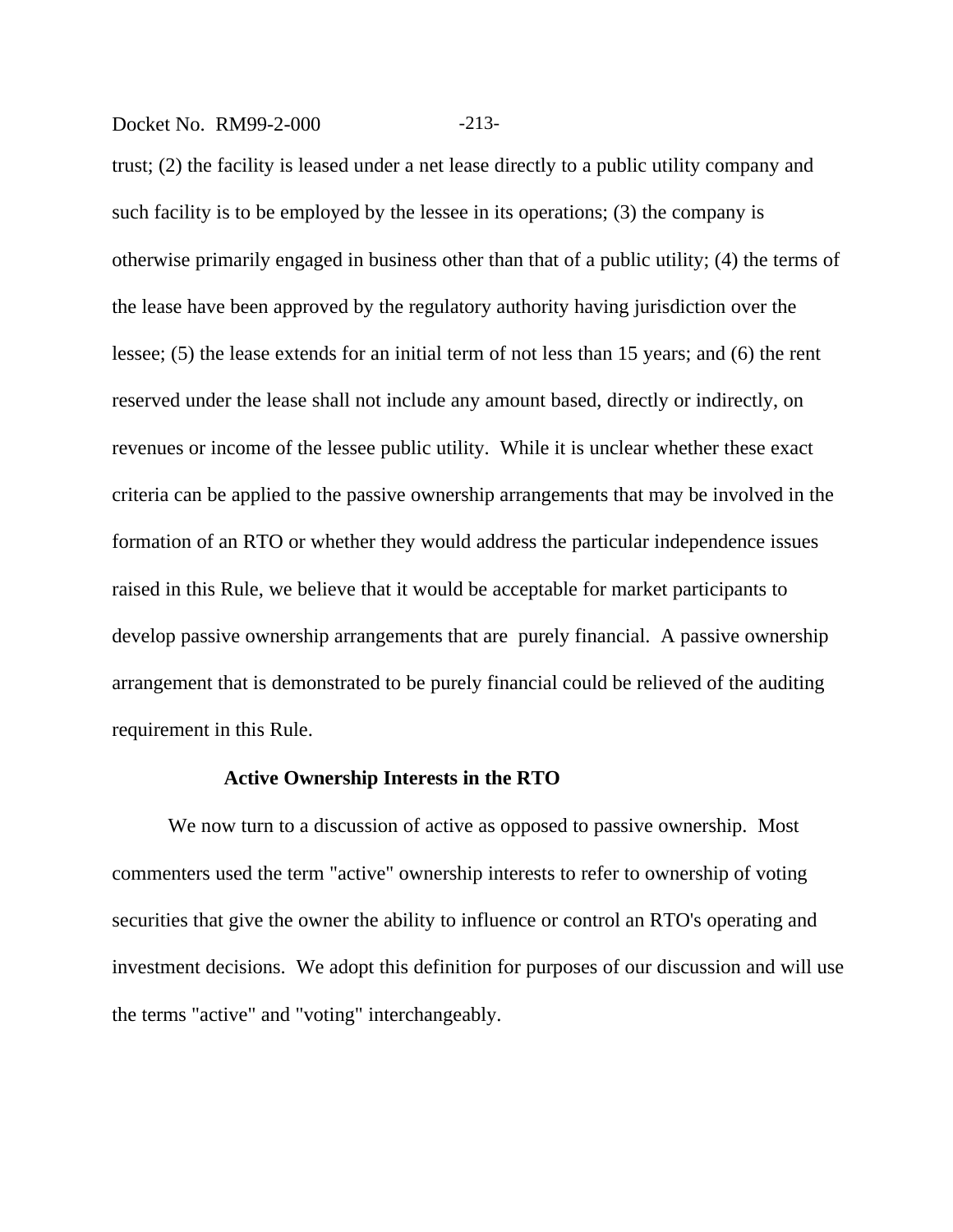## Docket No. RM99-2-000 -214-

Several commenters who were strong proponents of allowing high or unlimited voting interests by market participants argue that in the NOPR the Commission was wrong to focus on any particular ownership percentage. Instead, they contend that what really matters is "actual control over the day to day affairs of the system, not some arbitrary ownership percent ownership test." **312** We agree that the independence of an RTO ultimately depends on who makes the decisions. **313** But control of decisionmaking ultimately depends on who votes and how many votes each party has.

Consequently, we do not think that the Commission can ignore market participants' ownership of voting interests in the RTO. **314** To do so would require us to presume that even though a market participant has the legal right to vote for its own commercial interests, it will choose to vote for the public interest (or the general interests of all market participants). Therefore, we conclude that ownership of voting interests does matter and

**<sup>312</sup>**CTA at 4.

**<sup>313</sup>**However, independence does not automatically guarantee that an RTO will be effective in providing non-discriminatory access to the grid. Independence must also be combined with adequate operational and legal authority in order for the RTO to provide non-discriminatory access.

**<sup>314</sup>**In response to EEI's request for a clarification, we clarify that we are referring only to corporate or shareholder ownership in the RTO itself and not to ownership of transmission facilities under the RTO's operational control. The fact that such facilities are owned by market participants would not be a concern unless the owners retain legal rights and operational responsibilities that make it difficult for an RTO to provide nondiscriminatory transmission service to other market participants.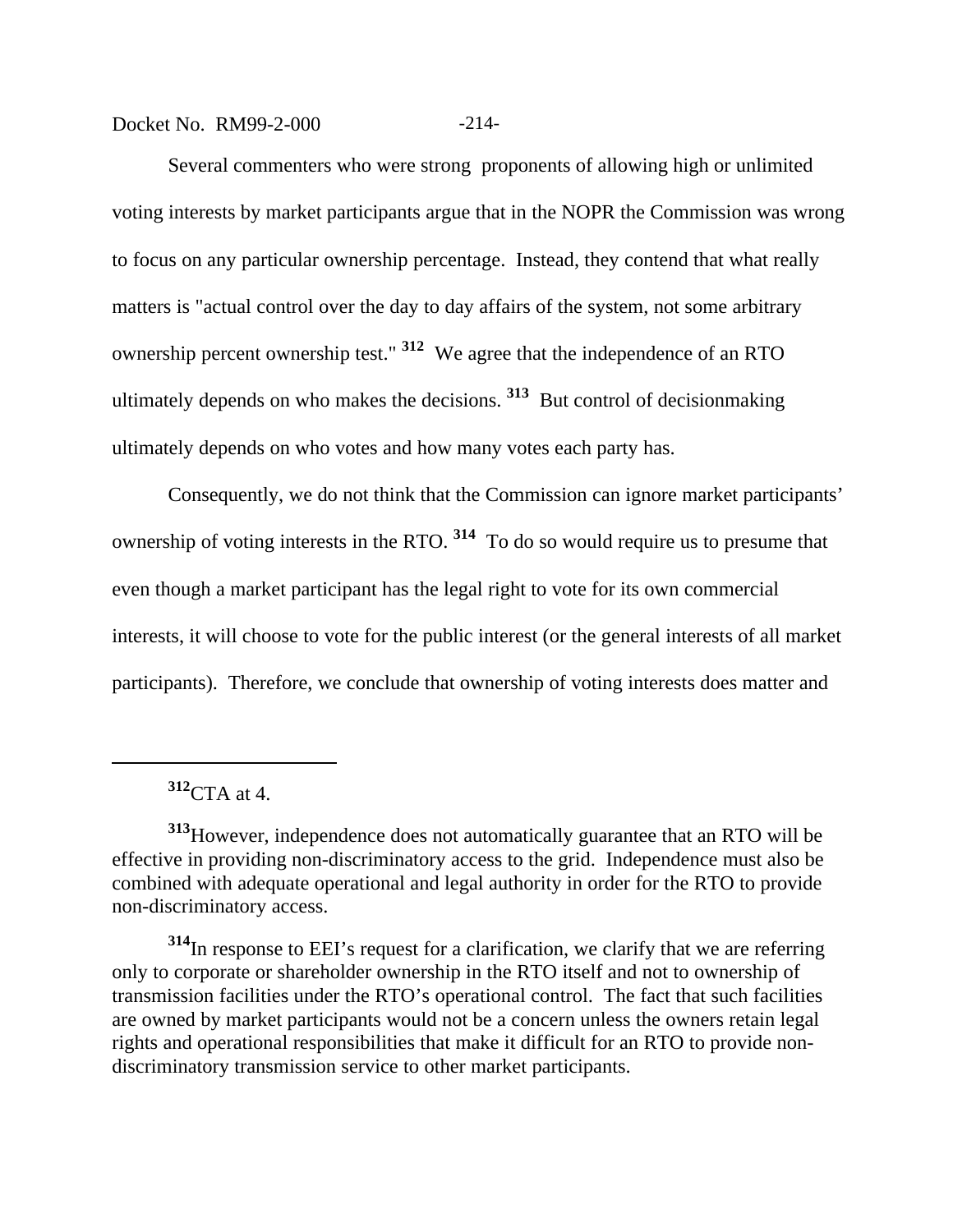# Docket No. RM99-2-000 -215we cannot remain agnostic about the ownership of voting interests in an RTO by individual market participants, their affiliates or classes of market participants. **<sup>315</sup>**

## **a. Active Ownership by Individual Market Participants and Affiliates**

A number of transmission customers argue that the cleanest solution would be an "absolute prohibition" on ownership of voting interests by any market participant **316** We agree that this would produce a high level of certainty that an RTO is truly independent and anything less than an absolute prohibition introduces some risk. However, if our goal is to encourage the voluntary creation of RTOs, we have to accept that current owners may not relinquish ownership or control of their transmission assets unless it is in their economic interests to do so. In order to create a viable, for-profit, regional transco, at least some current transmission owners must be willing to sell their transmission assets to a new transmission company. Many commenters point out that this voluntary action is not likely to happen if the current owners anticipate large capital gains taxes as a consequence

**<sup>316</sup>**See, e.g., APPA, Consumer Groups and South Carolina Authority.

**<sup>315</sup>**This is not the first time that we have emphasized the importance of voting rights. In various cases dealing with voting shares and voting rules for ISOs, we required that proposed arrangements be reformed to assure that no individual market participant or class of market participants could dominate the decisions of stakeholder committees that advised the ISO's board. See New England Power Pool, 88 FERC ¶ 61,079 (1999); Central Hudson Gas and Electric Corp., et al., 88 FERC ¶ 61,229 (1999)**.**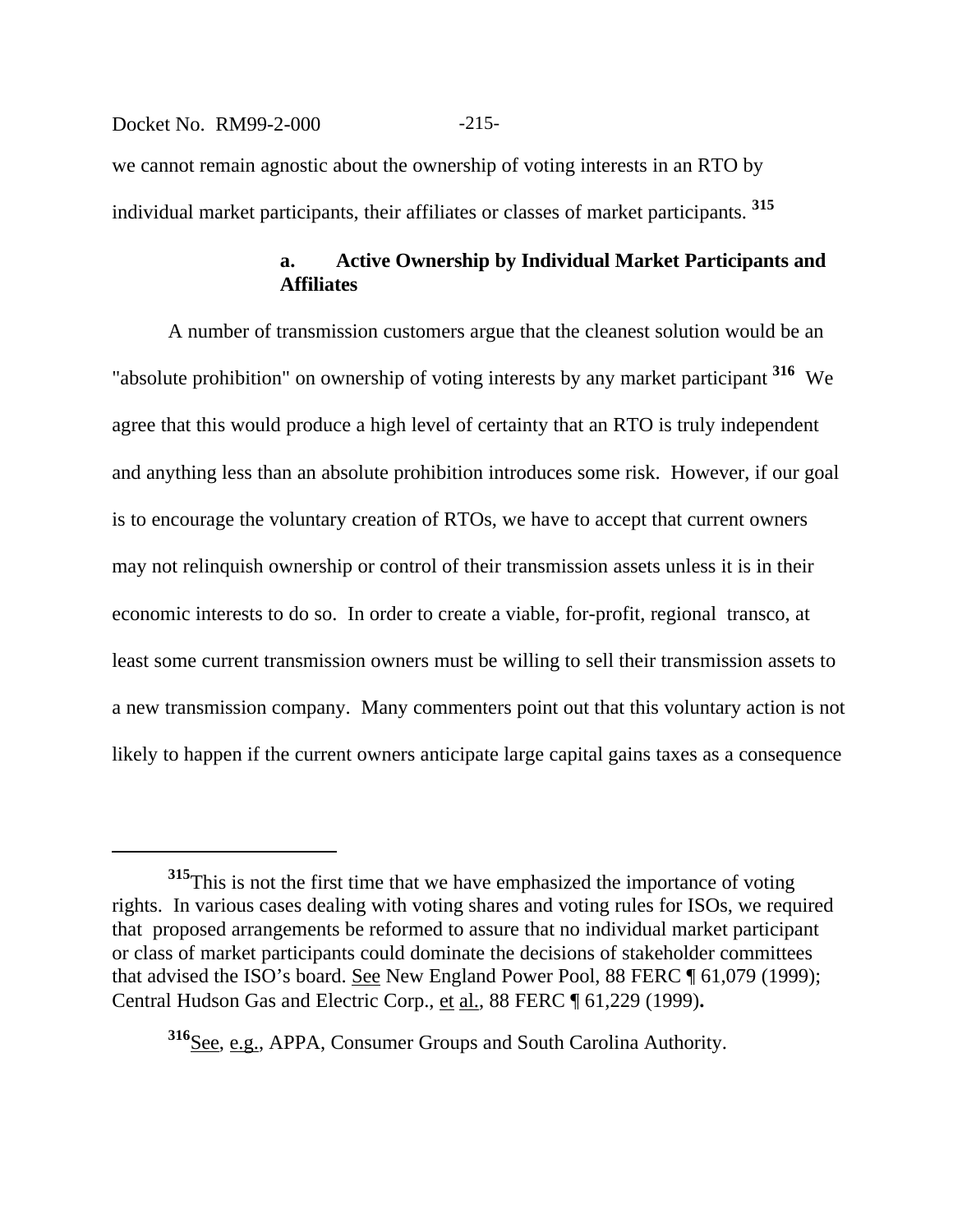#### Docket No. RM99-2-000 -216-

of the sale. The solution, according to many commenters, is to allow current owners to retain some voting interests, some non-voting (*i.e.*, passive) interests or both.

As with passive ownership, the Commission must balance two conflicting goals: the need to assure that any RTO will be truly independent; and of not creating disincentives for transmission owners to voluntarily relinquish ownership or control of their transmission assets. Against the backdrop of these two goals, the specific question that confronts us is how much ownership of active voting interests in RTOs should be allowed for market participants.

Several investor-owned utilities urged us to allow current transmission owners to retain as much as 100 percent voting interest in new for-profit transcos. They argue that we allow 100 percent ownership combined with codes of conduct in the natural gas industry and there is no reason why this model should not also apply to a restructured electricity industry. We disagree with this recommendation. The two industries, while similar in some respects, also differ significantly in the degree of vertical integration. The electricity industry is starting with a much higher level of vertical integration. As we noted in our NOPR discussion of the complaints filed since the issuance of Order No. 888, it is difficult to monitor compliance with codes of conduct when there is substantial vertical integration (i.e., those who own generation and also own transmission). <sup>317</sup>

**<sup>317</sup>**FERC Stats. & Regs. ¶ 32,541 at 33,704-14.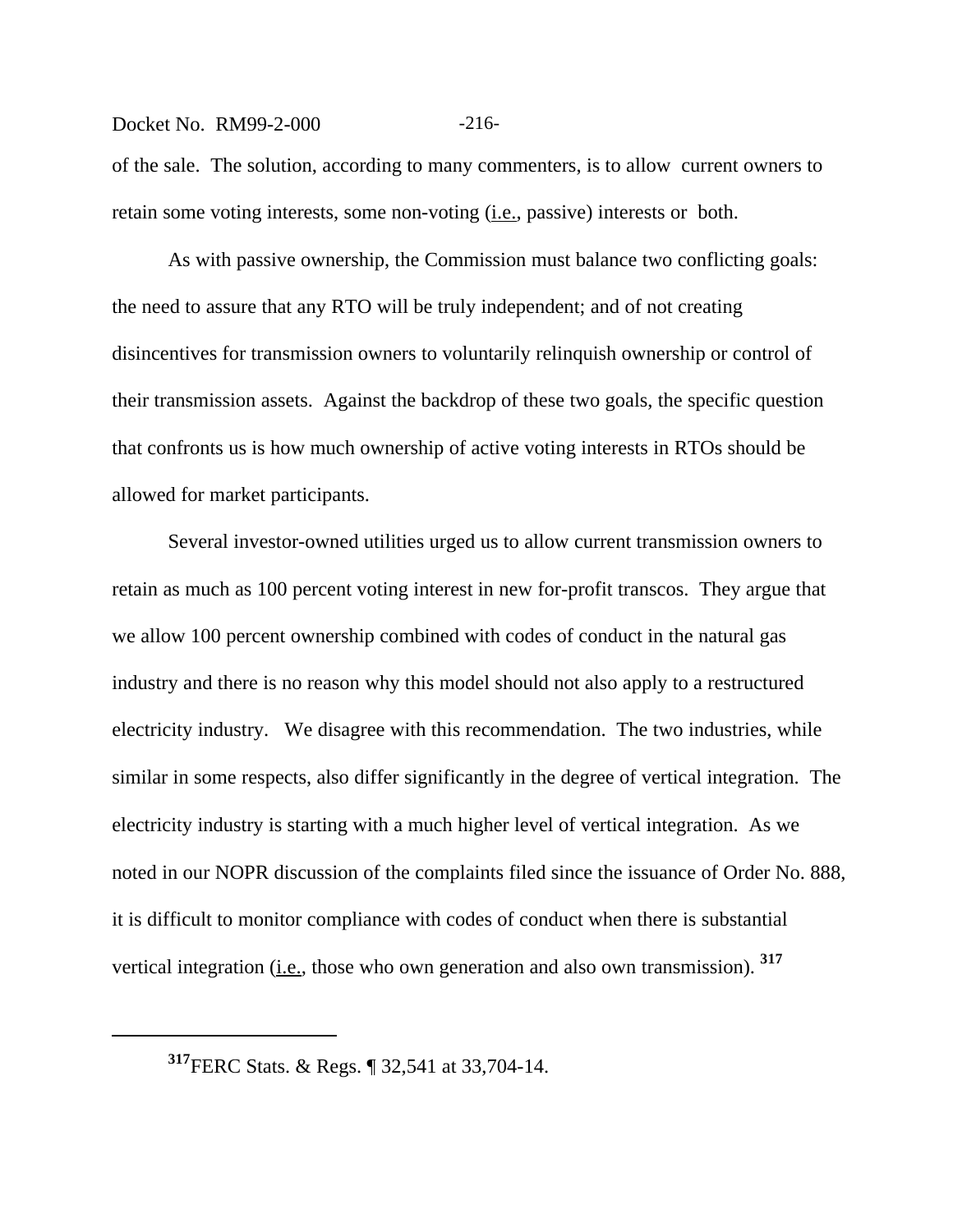## Docket No. RM99-2-000 -217-

Moreover, it is a very intrusive form of regulation and ultimately requires us to be "chasing after conduct." If such regulation is to be effective, we have to be concerned with internal corporate organization and "who spoke to whom in the company cafeteria." **318** This is not light-handed regulation. Therefore, we see little value in replicating this model in the new world of RTOs.

It would be equally unworkable to adopt the recommendations of some transmission customers that we should allow no ownership of RTOs by market participants from the outset. While this is a clean solution and greatly reduces the need to monitor for discriminatory behavior, it also reduces the likelihood that many current transmission owners will voluntarily relinquish ownership or control of their transmission facilities. As a consequence, it is likely to produce significant delays in the creation of RTOs that can support more competitive markets that would benefit consumers. Therefore, the Commission has concluded that it is in the public interest to permit some ownership of RTOs by market participants for a transition period. Within five years of RTO approval, however, active ownership by market participants must end unless the RTO seeks, and the Commission approves, an extension. Any request for extension, including a request occasioned by changed circumstances, must demonstrate that the

**<sup>318</sup>**Id. at 33,714.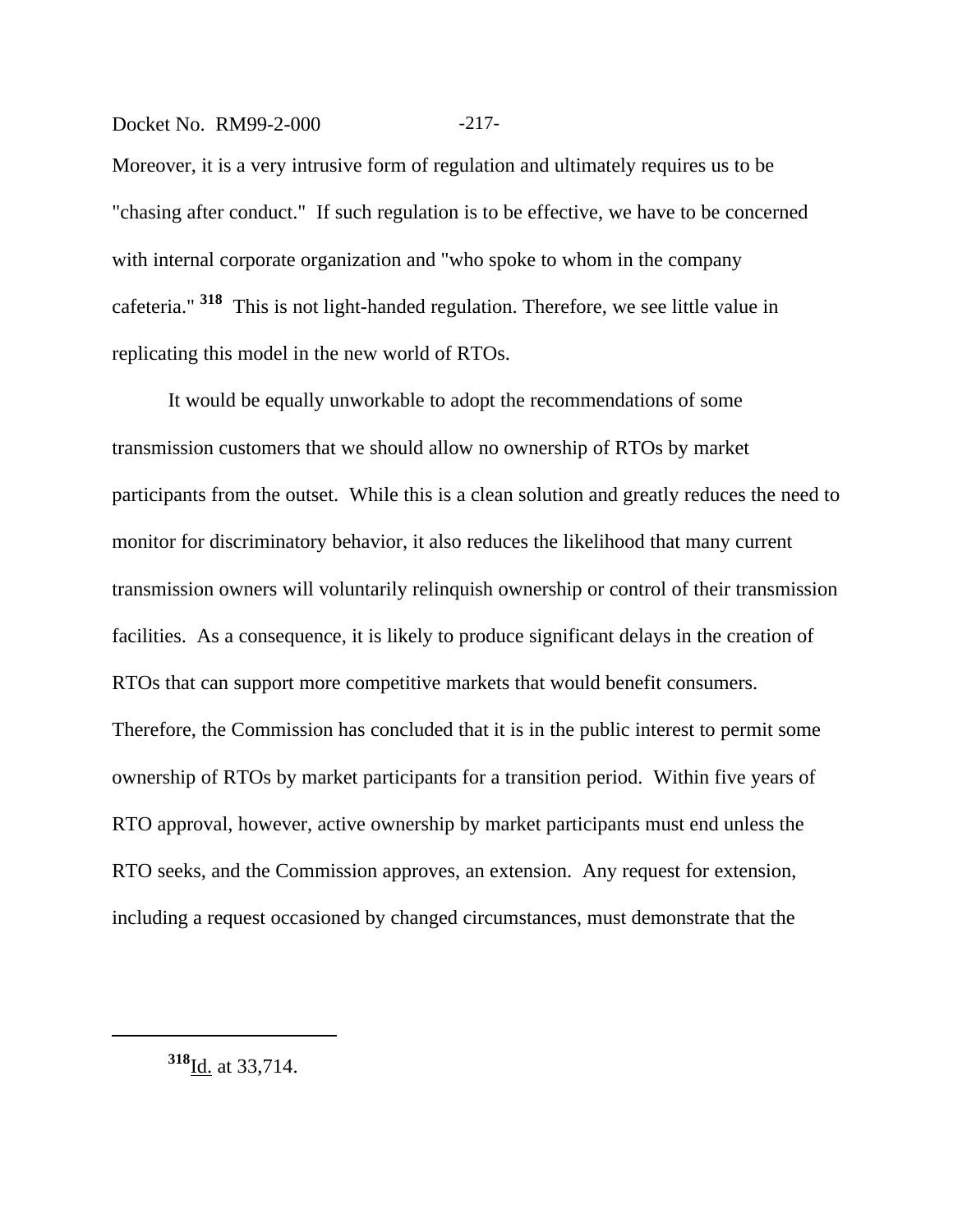## Docket No. RM99-2-000 -218extension is consistent with the independence standard of this rule and is otherwise in the public interest.

For the transition period, the Commission will establish a safe harbor of five percent for active ownership interests by market participants. We will allow any market participant to own up to five percent of an RTO's outstanding voting securities without the need for case-by-case review by the Commission. An active ownership interest at five percent or lower will be construed as not providing the owner with control.

The Commission will carefully evaluate, on a case-by-case basis, proposals that involve an ownership percentage higher than five percent. In deciding whether to allow active ownership interests that exceed five percent, we will look at various factors including the voting interests held by other class members (i.e., other market participants with similar economic interests), the amount of passive ownership held by market participants, the degree of dispersion of voting interests among other market participants and the general public, and the rights retained by the owners as suppliers of facilities and services to the RTO. While there is no prohibition on RTO proposals that involve higher ownership percentages, it would heighten the concerns identified above and would require justification by the applicants to overcome these concerns.

We note that other Federal regulatory agencies have chosen to use a five percent value in similar situations. The SEC employs a five percent value in deciding when one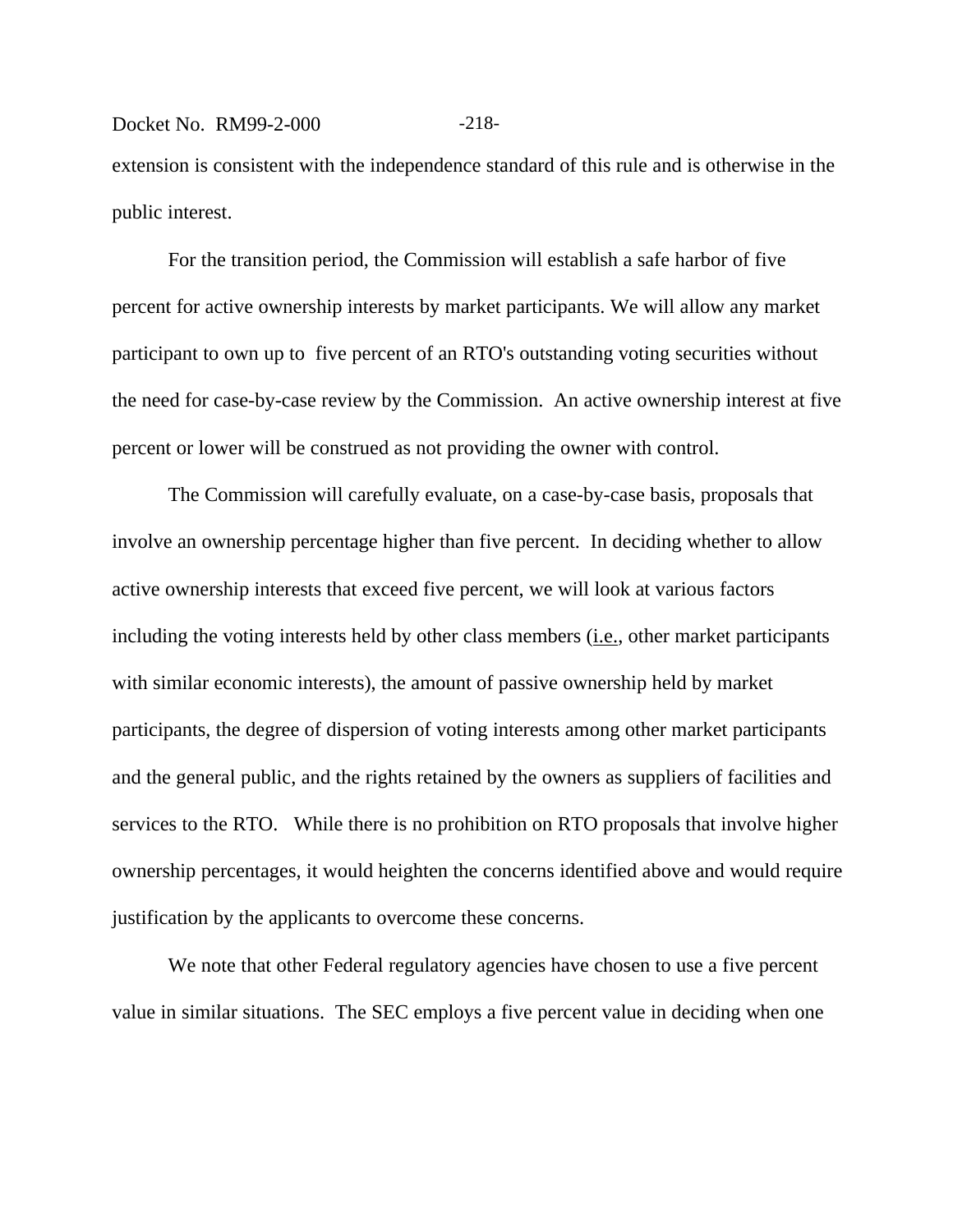Docket No. RM99-2-000 -219-

entity is an affiliate of another under PUHCA. **319** The SEC also requires that any person who becomes a direct or indirect owner of more than five percent of any class of stock of a company must file a public statement with the SEC. In commenting on this latter requirement, the FCC observed that its purpose is "to ensure that investors are alerted to potential changes in control . . . which confer on their holders the potential for influence or control." **320** Less than two months ago, the FCC established a five-percent "voting share benchmark" for assessing ownership interests in companies that are cable TV operators. In justifying its decision to stay with a five-percent value, the FCC noted that "[t]here is a body of more recent academic evidence that tends to confirm our earlier conclusions, demonstrating that interest holders of [five percent] can likely exert considerable influence on a company's management and operational decisions." **321** The FCC concluded that "ownership percentages starting at [five] percent can influence management polices." **<sup>322</sup>**

**<sup>319</sup>**See 15 U.S.C. 79b (a) (11).

**<sup>320</sup>**Federal Communications Commission, In the Matter of Implementation of the Cable Television Consumer Protection and Competition Act 1999; Implementation of Cable Act Reform Provisions of the Telecommunications Act of 1996; Review of the Commission's Cable Attribution Rules, FCC LEXIS 5243, \*53 (October 20, 1999) citing Securities and Exchange Commission v. Savoy Industries, Inc.*,* 587 F.2d 1149 (D.C. Cir. 1978), cert. denied, 440 U.S. 913 (1979).

**<sup>321</sup>**Id. **<sup>322</sup>**Id.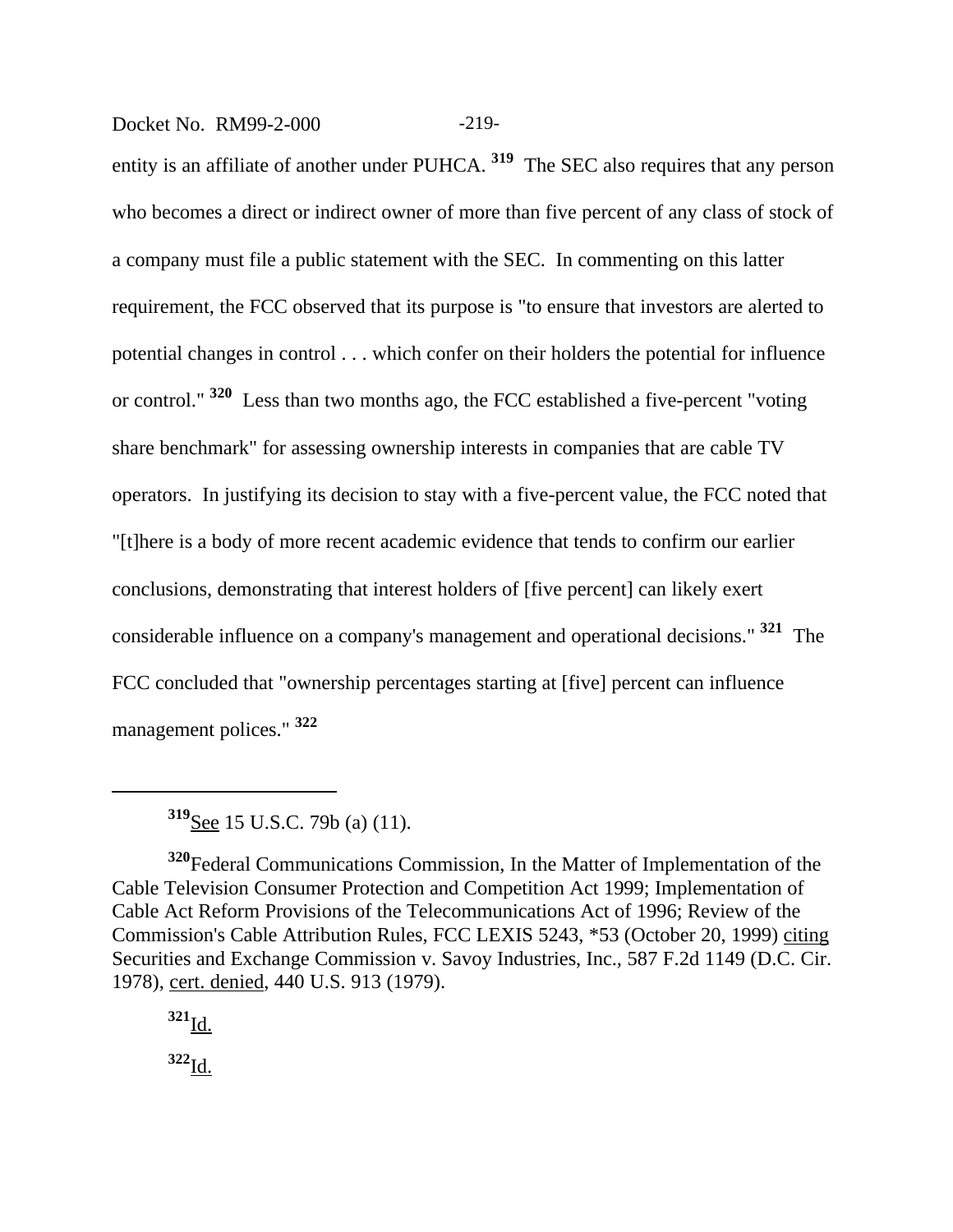Docket No. RM99-2-000 -220-

We recognize that this Commission has used higher percentages in other contexts. For example, in determining whether a company is an affiliate of a natural gas pipeline or an electric utility, we have applied a rebuttable presumption of control only when a utility or pipeline owns ten percent or more of the company's voting stock. As a general matter, since the success of RTOs will depend on both the perception and reality of independence, the Commission believes that caution requires us to allow only very limited voting interests by market participants. The Commission believes that a lower percentage is necessary in this instance because we allow other market participants with similar economic interests (i.e., members of the same class) to have voting interests. Therefore, we believe that it is appropriate to impose a lower cap to reduce the risk that owners with similar outside economic interests may create a voting bloc. If, after our initial approval, we find evidence that control over the RTO is being exercised by an individual market participant or a class of market participants, we will not hesitate to take appropriate action, including ordering one or more entities to divest their ownership interests in the RTO.

The Commission recognizes that there are risks associated with allowing market participants to have any active ownership interests in an RTO. Even with a five percent active ownership interest, there is a risk that one or more market participants will be able to influence the RTO's decisionmaking process to the disadvantage of other market participants. Consequently, the RTO may fail to be an entity in which "the control of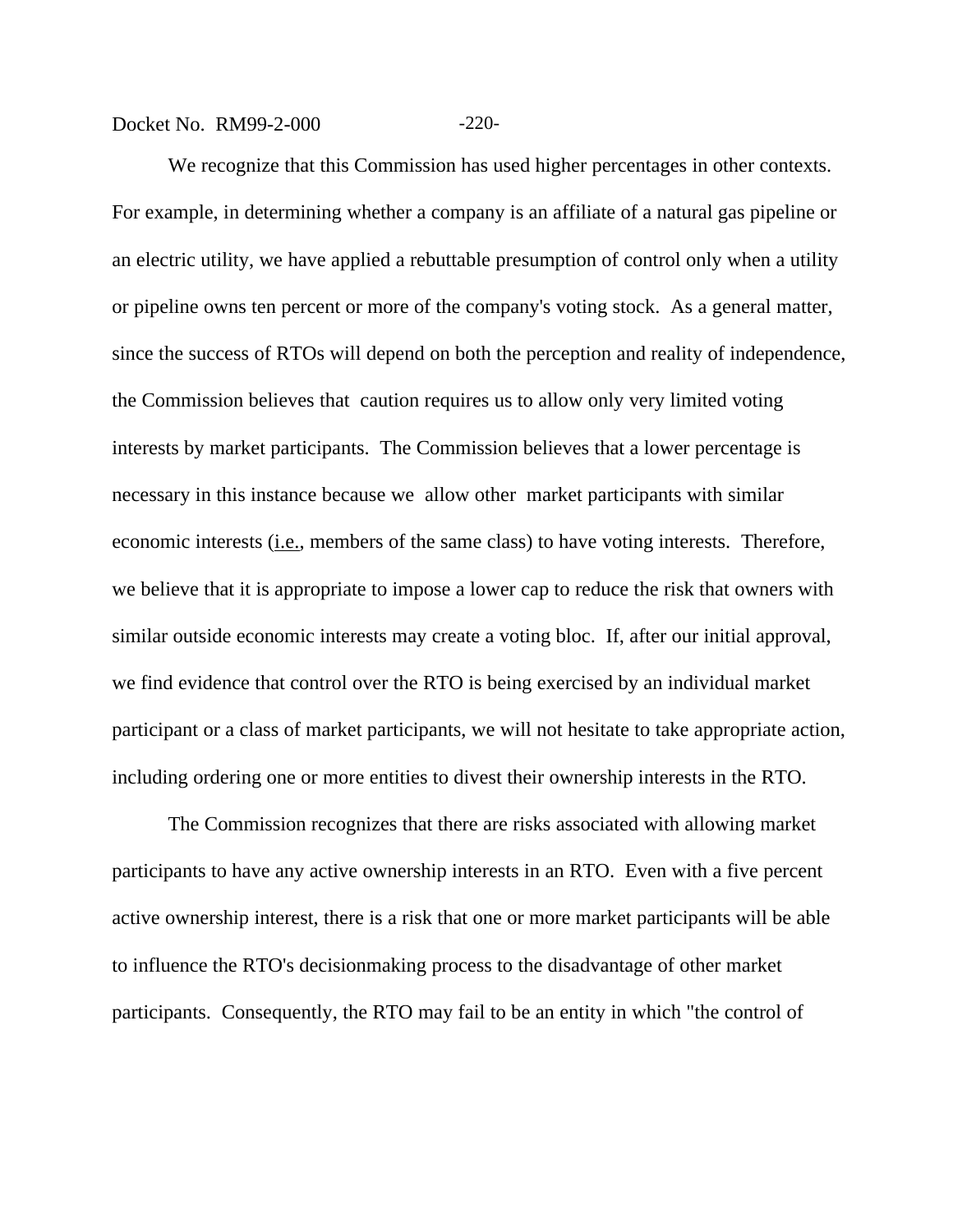## Docket No. RM99-2-000 -221-

transmission operation is cleanly separated from power market participants." **<sup>323</sup>** Accordingly, we will require that all market participants divest themselves of any active ownership interests no later than five years after our approval of the RTO. We will consider requests for extensions to this "sunsetting" requirement on a case-by-case basis. Any request for extension, including a request occasioned by changed circumstances, will be granted if the requester demonstrates that the extension is consistent with the independence standard of this Rule and is otherwise in the public interest. We will also require that any RTO that proposes active ownership by a market participant must adopt a system of independent compliance auditing to ensure that the active voting interests held by an individual market participant or classes of market participants do not convey decisionmaking control.

## **b. Active Ownership by Classes of Market Participants**

In the NOPR, we stated that "[a]n RTO must have a decisionmaking process that is independent of control of any market participant or class of participants." **<sup>324</sup>** While we suggested a safe harbor of one percent ownership in voting securities by an individual market participant and its affiliates, we did not propose any specific cap on ownership of voting securities by a class of participants. Based on a review of the comments received,

**<sup>324</sup>**Id. at 33,727.

**<sup>323</sup>**FERC Stats. & Regs. ¶ 32,541 at 33,718.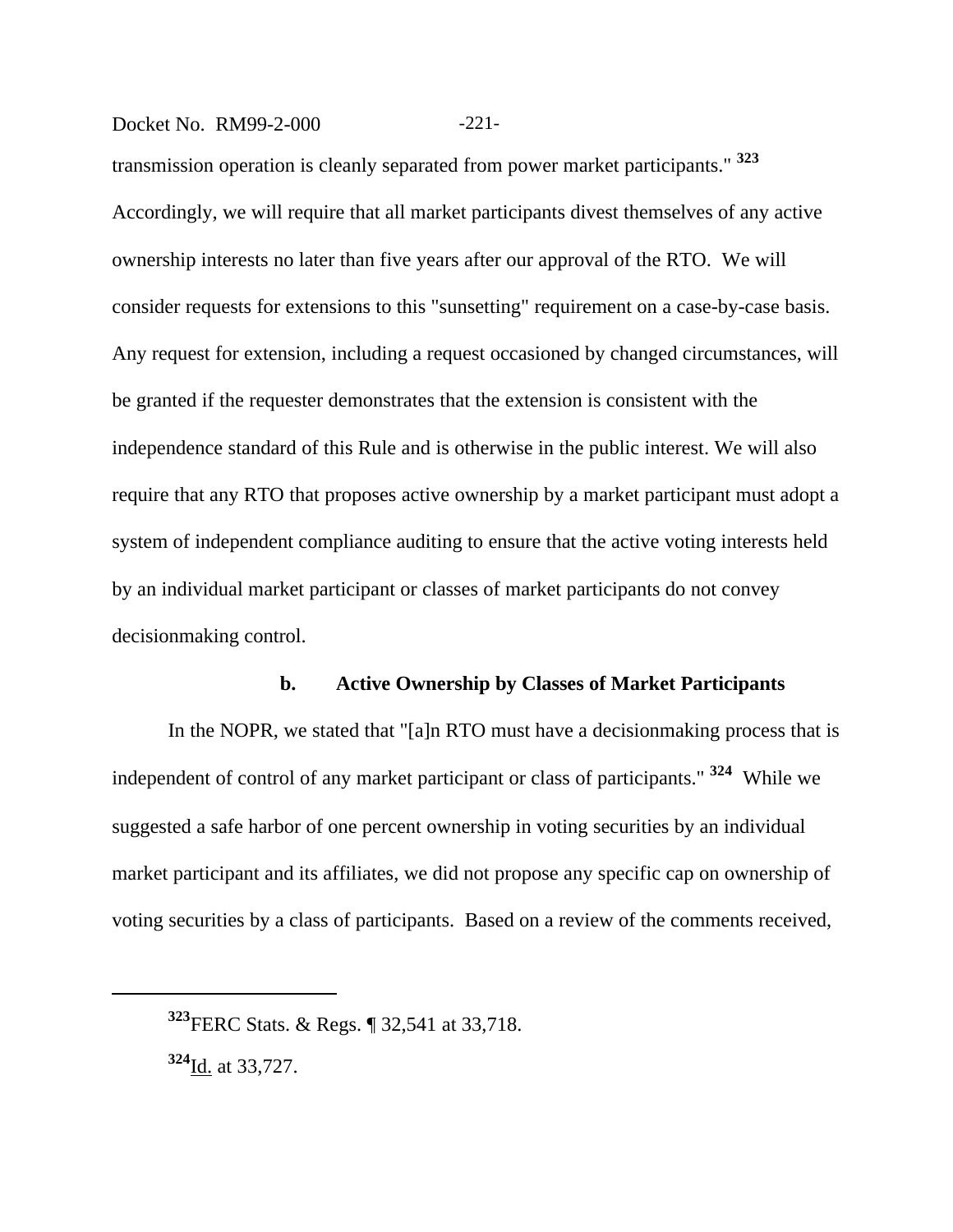## Docket No. RM99-2-000 -222-

we have concluded that a policy on ownership by classes of market participants is necessary to ensure the independence of the RTO. Thus, we will review RTO proposals with respect to class ownership, considering potentially relevant factors such as voting interests held by other market participants or classes of market participants, the degree of passive ownership by market participants, the degree of dispersion of voting interests, and the rights retained by the owners as suppliers of facilities and services to the RTO. We recognize that this is a fact-specific determination that will require the Commission to evaluate, on a case-by-case basis, proposals that involve ownership by more than one market participant. We will adopt a benchmark of 15 percent class ownership. Our willingness to allow ownership by a class of participants that exceeds fifteen percent will depend on the particular circumstances of the filing (e.g., the presence of offsetting voting interests by another class of market participants with competing economic or commercial interests or proposals to sunset active ownership). **325** Moreover, intervenors may also advance arguments that a 15 percent class ownership is inappropriate under certain factual circumstances.

Comments on this issue reflect widely divergent views. SRP criticizes the NOPR for failing to recognize that "[a]n interest may be considered de minimis when viewed in isolation, could still result in effective control when aggregated for a group with common

**<sup>325</sup>**See Alliance Companies, supra note 48.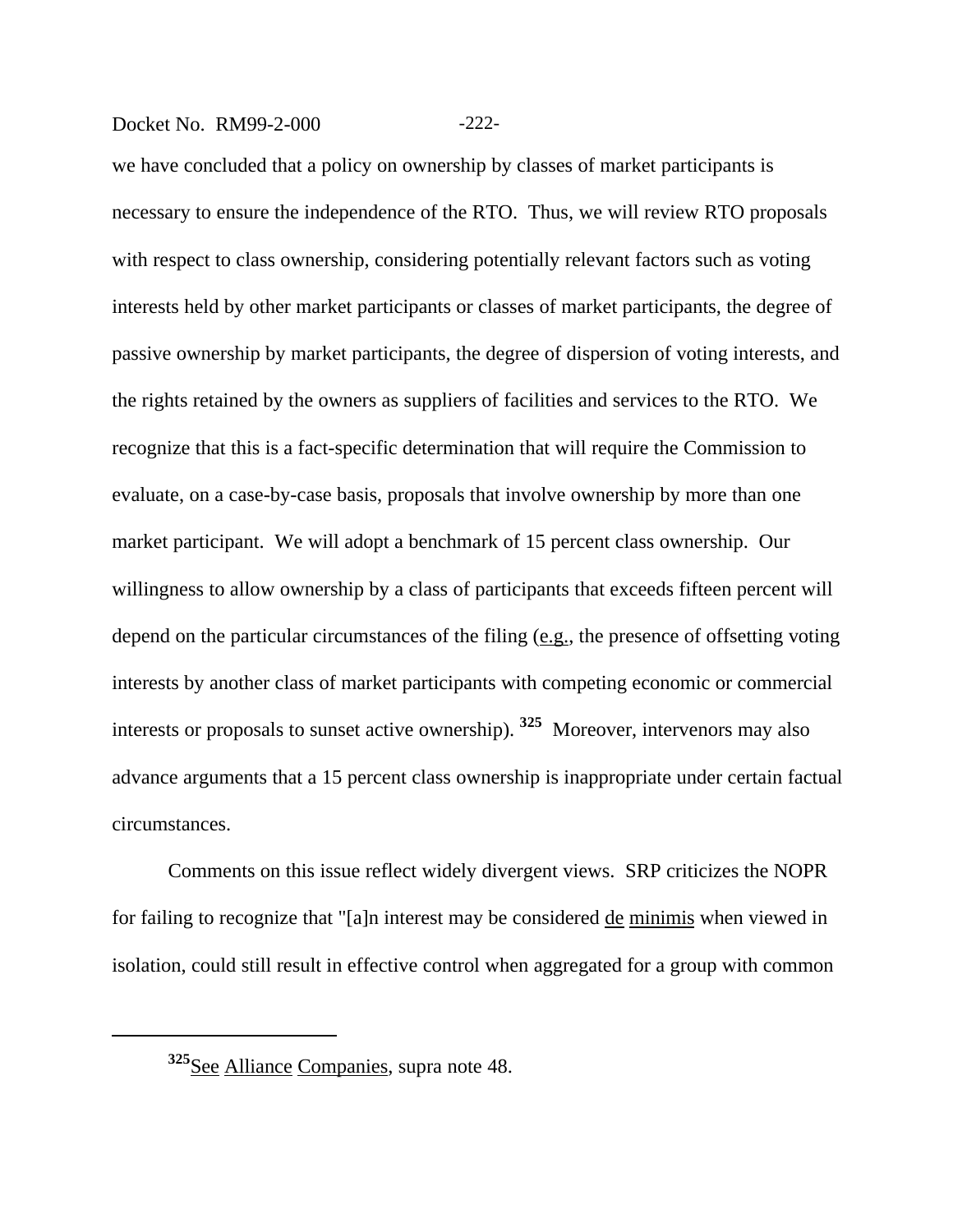Docket No. RM99-2-000 -223-

interests." SRP contends that while the Commission explicitly recognized the importance of classes in the NOPR, we failed to do anything about it. In contrast, FP&L and others argue that there is no need for any ownership caps for a group of market participants since they will often have conflicting interests. EEI echoes this point by observing that any "coalitions" are likely to be "fragile, short-lived and unlikely to result in a serious threat to the independence of the RTO." **326** It also contends that it will be difficult to keep track of ownership interests and to categorize market participants into specific groups with "alleged common interests." Therefore, while EEI proposes a ten- percent cap on ownership interests in voting securities by individual market participants, it recommends that there be no cap on the ownership interests of any group of participants.

In several ISO orders, we rejected proposed governance arrangements because we concluded that the voting weights and rules given to classes or sectors of participants would allow transmission owners to dominate the decisionmaking process. **327** We believe that the concerns that motivated these orders also hold true with respect to ownership of RTOs. It would make little sense to establish a policy on ownership by individual market participants and their affiliates while allowing five or six generators or marketers to group together to force an RTO to adopt a policy that favors their interests.

**<sup>326</sup>**EEI Reply Comments at 21.

**<sup>327</sup>** See New England Power Pool, 88 FERC ¶ 61,079 (1999); Central Hudson Gas and Electric Corp., et al., 88 FERC ¶ 61,229 (1999)**.**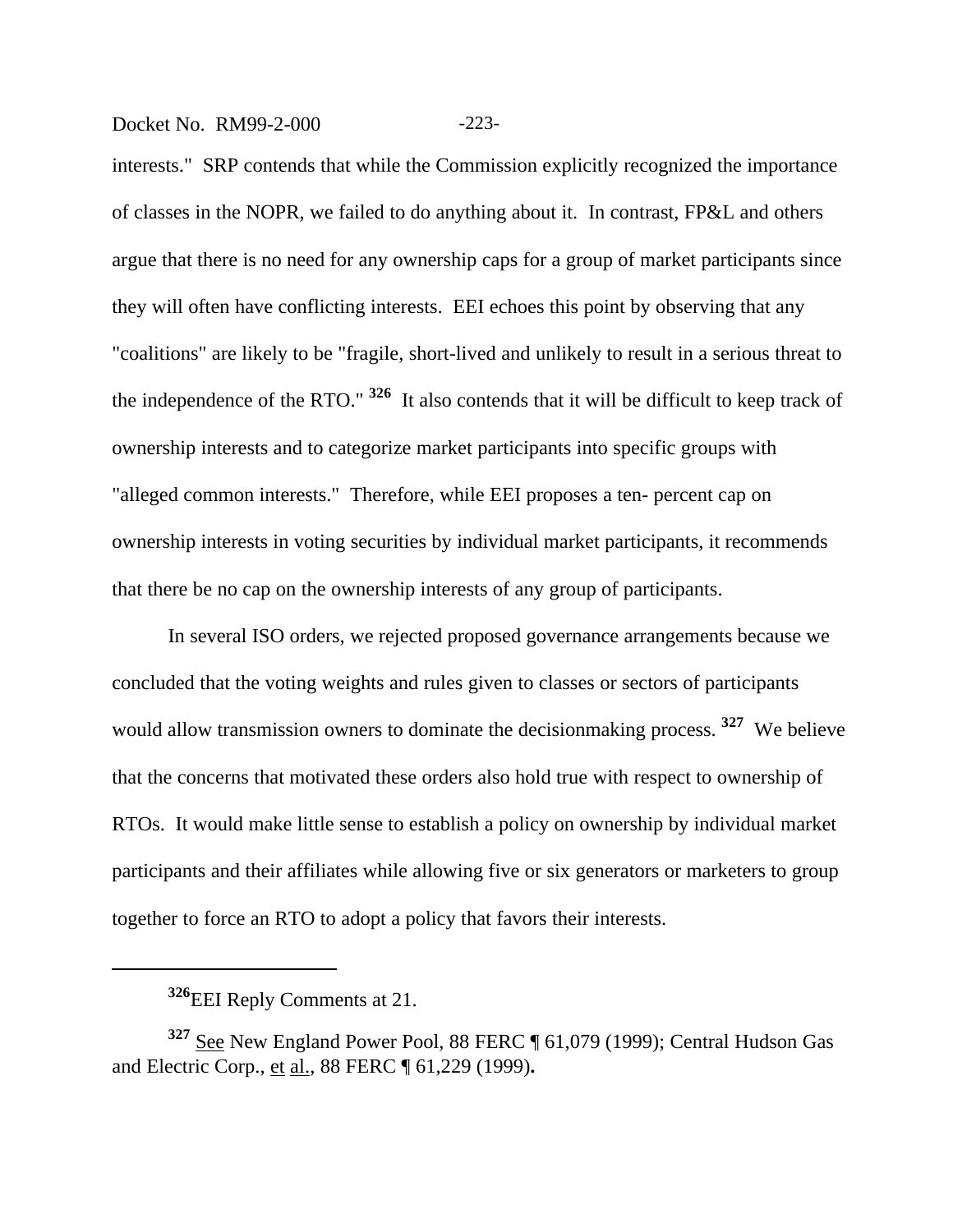## Docket No. RM99-2-000 -224-

The Commission is unpersuaded by the assertions that similarly situated market participants will not have a "nexus of interests." While we recognize, for example, that individual generators may actively compete against each other for specific sales, this does not imply that there is a total absence of common economic interests among generators relative to marketers or distributors. If we were to accept this argument, it would require us to ignore the fact that the Commission routinely receives joint pleadings from nonaffiliated parties with similar economic interests. Similarly, over the last two years, we have frequently observed various non-affiliated entities within ISOs voting as a bloc on issues where they have similar economic interests  $(e.g.,$  existing generators voting against new generators who seek lower interconnection charges when they connect to the grid).

There is a second reason why we believe it is necessary to review class or sector ownership of voting securities in RTOs. With ISOs, we have allowed sector or class representation on the advisory and technical committees that are charged with giving advice or making recommendations to non-stakeholder governing boards. We have accepted these arrangements even though the votes of some classes exceed 20 percent because all other classes are represented and have roughly equal voting power. Thus, independence is achieved through a diffusion of voting power among all the affected classes. While this arrangement may work for ISOs that are typically non-profit and nonshare corporations, we do not think it is viable option for RTOs that have ownership shares that must be purchased. In particular, we cannot assume that all affected classes of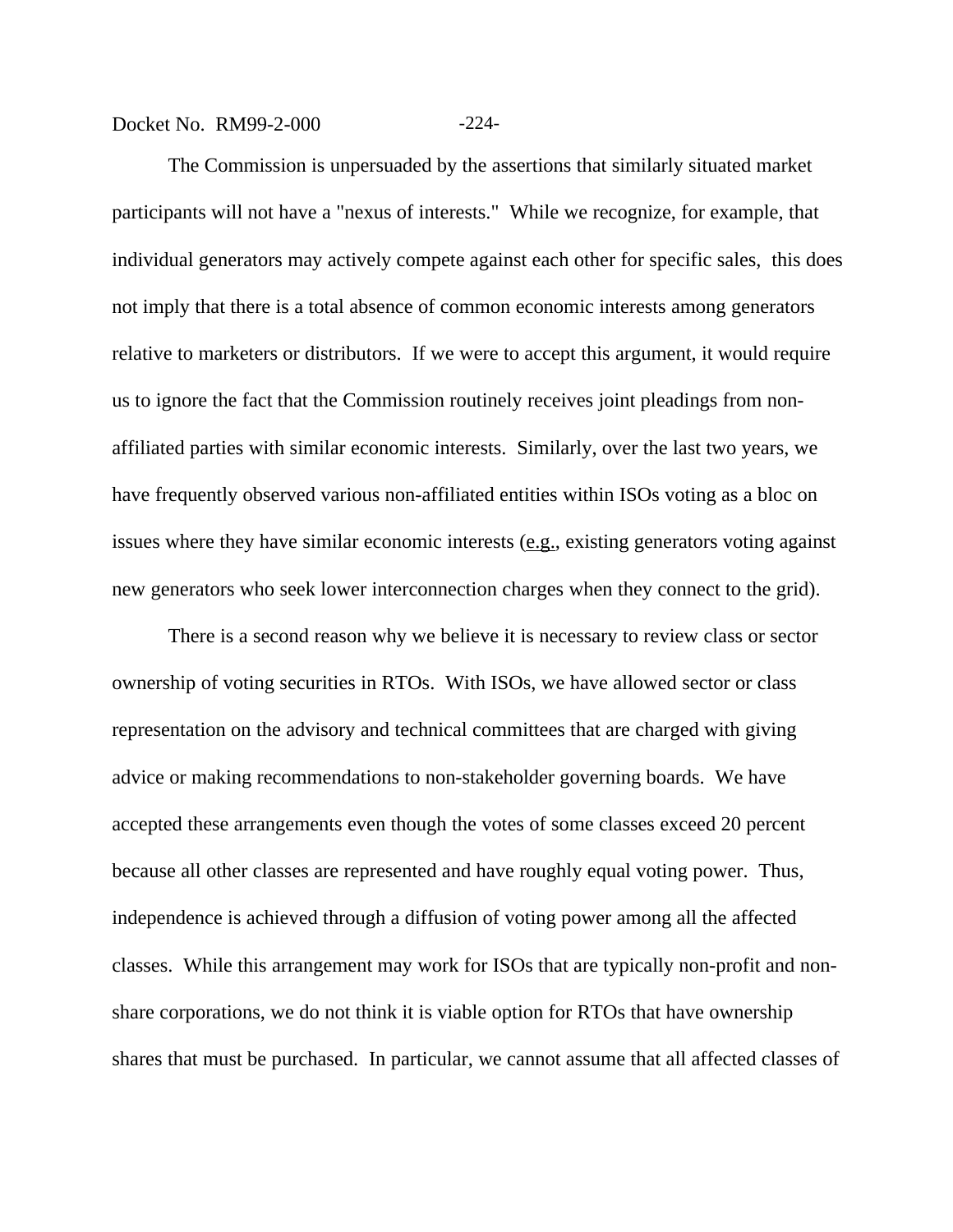## Docket No. RM99-2-000 -225-

market participants will have the financial resources to purchase ownership interests that would guarantee them a vote at the table. Therefore, we cannot presume that there will be a balance of voting power as was the case for the ISOs. In the absence of such countervailing voting blocs, we believe that it is necessary to establish lower limits on the amount of voting shares that can be owned by members of any one class of market participants.

Based on our experience to date, we do not think it is impractical to define classes of market participants with similar economic interests. This has been routinely done as part of the governance design in every one of the ISOs that we have approved. The Commission will not establish categories of classes in this Final Rule. Instead, we will allow each RTO to propose the classes that it believes are relevant to its region. However, we are inclined to define such classes broadly to avoid bypassing the class cap through narrowly defined classes.

In addition, we will require independent compliance auditing to ensure that market participants that have ownership interests will not use these ownership interests to put other non-owner market participants at a competitive disadvantage. **<sup>328</sup>**

 The auditing should be performed by individuals or organizations that are not affiliated with the owners or RTO. The auditors would have clear authority to obtain any

**<sup>328</sup>**See supra note 304.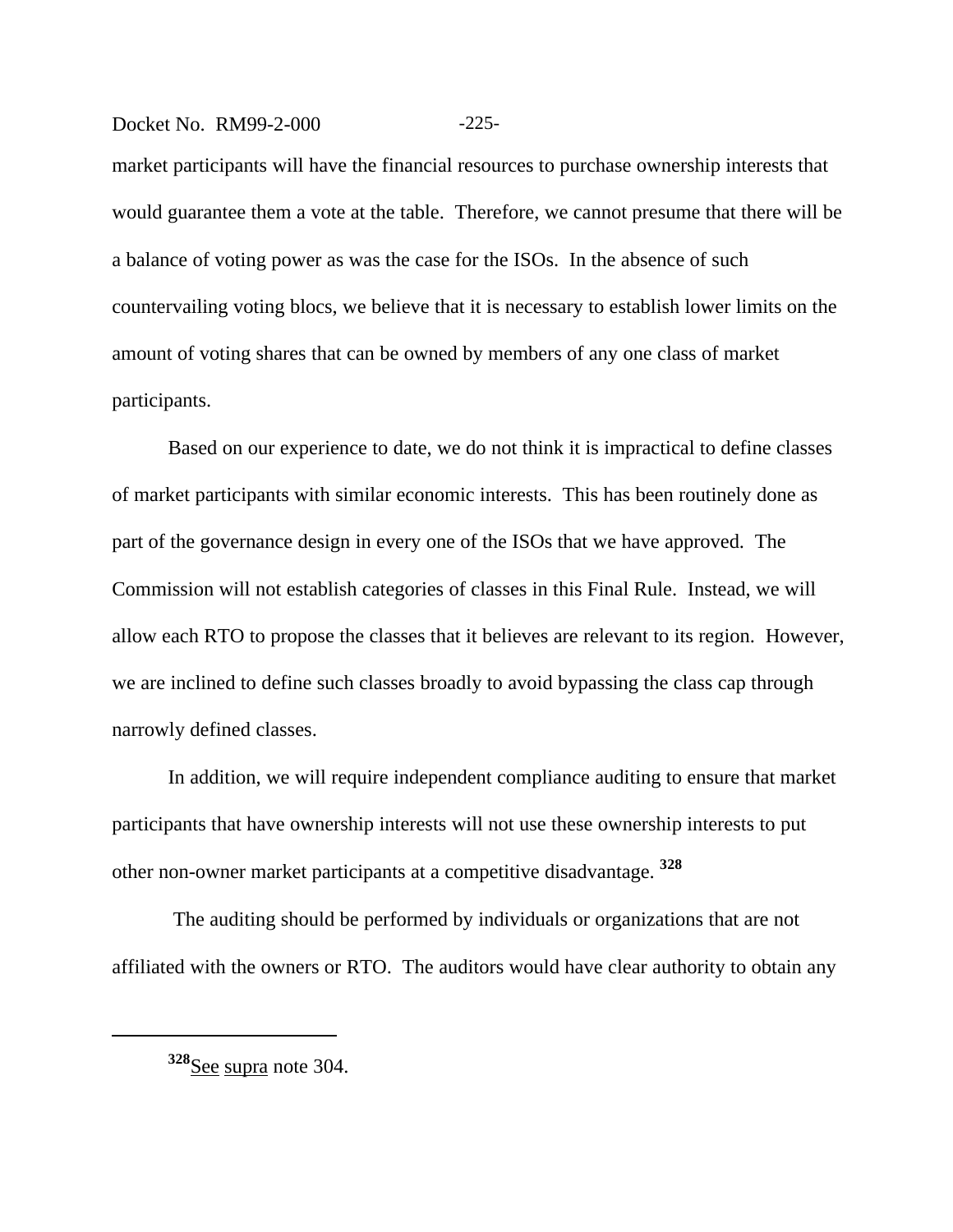### Docket No. RM99-2-000 -226-

information or data necessary to perform their audits, and they would have the right to report any findings and recommendations to the Commission without prior approval of the RTO or any of its owners/members. An initial audit should be performed two years after our approval of the RTO. This will be the only audit required for active ownership unless the RTO or the active owners request and receive approval for an extension of active ownership interests beyond five years. If such an extension is granted, then follow-up compliance audits must be performed at three year intervals, beginning with a three-year audit filed along with any request for extension.

As we discussed above with respect to passive ownership, applicants will have a continuing obligation to inform the Commission of any changed circumstances regarding active ownership. Moreover, the Commission would expect auditing for compliance with the individual and class caps established at the time of RTO approval. Where feasible, the auditors would rely on publicly available information on ownership interests (e.g., SEC data sources). Where such information is not publicly available  $(e.g.,$  individual ownership interests of less than five percent), the auditors should have the authority to obtain this information from market participants and their affiliates. Any market participant that wishes to have an ownership interest in an RTO must agree to provide this information to the auditor or the Commission upon request. We would expect that market participants will comply with both the individual and class caps at all times. If the auditor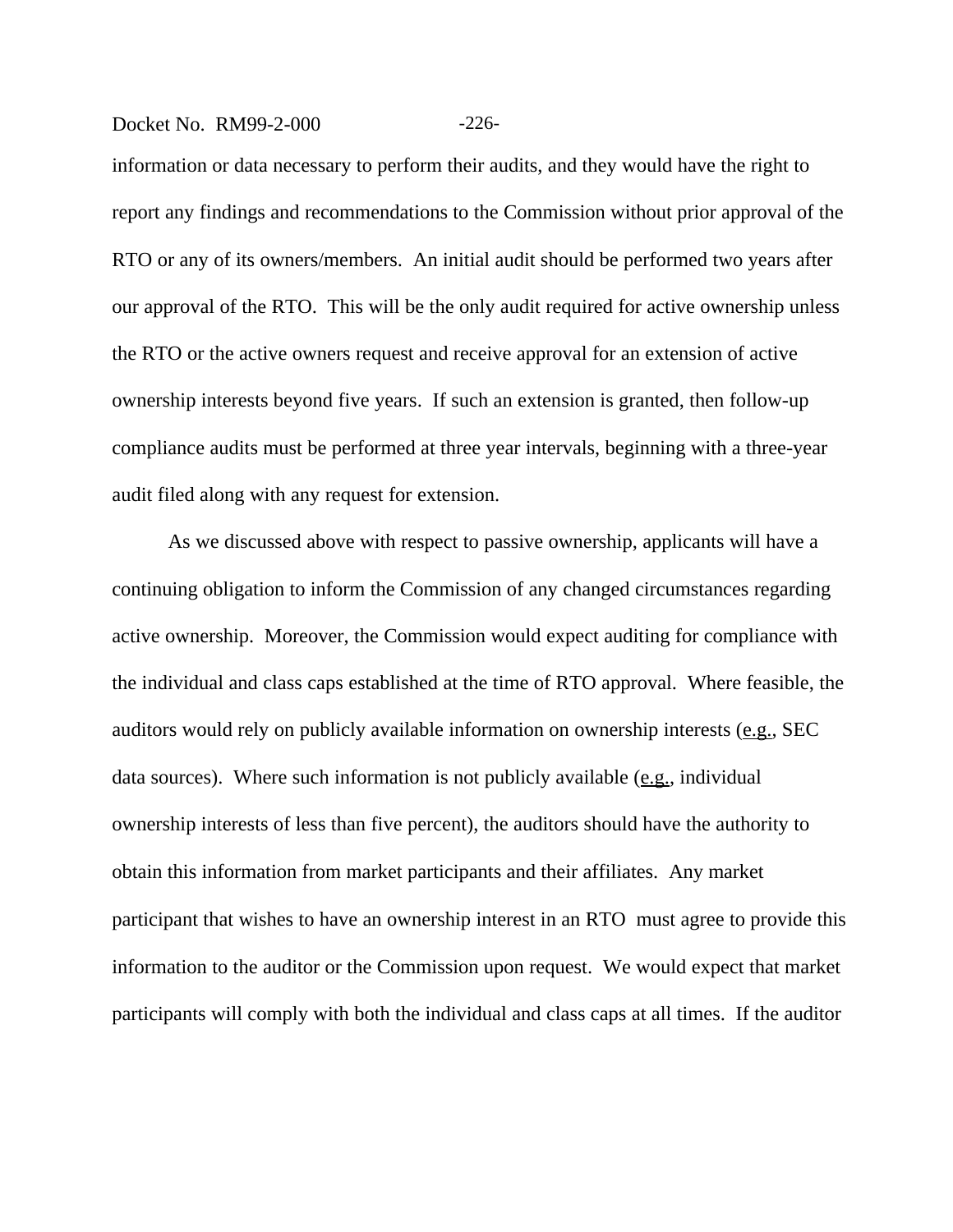## Docket No. RM99-2-000 -227-

finds that either cap has been violated, it must notify the Commission and the affected owners immediately and also recommend a remedy.

Since the caps do not guarantee a lack of control, the Commission expects that the auditors will also look for evidence of control over RTO decisionmaking at lower levels of ownership. These audit reports would be closely reviewed by the Commission and if there is evidence of abuse or unwillingness to cooperate with the auditors, the Commission will not hesitate to order owners to divest themselves of their active ownership interests.

#### **RTO Governing Boards**

Many commenters urge us to impose specific, detailed requirements on RTO governance. Commenters make recommendations on many different aspects of governance: the desirability of stakeholder, non-stakeholder or hybrid boards, the size of boards, the relationship between non-stakeholder boards and stakeholder advisory groups, the number of classes for stakeholder boards, the appropriate voting entitlements for individual classes on a stakeholder board; and optimal voting rules. Most of the recommendations seemed to be targeted for RTOs that are ISOs. In the Final Rule, we have decided not to impose any specific requirements on RTO governing boards other than the general requirement that they must satisfy the overall principle that their decisionmaking process should be independent of any market participant or class of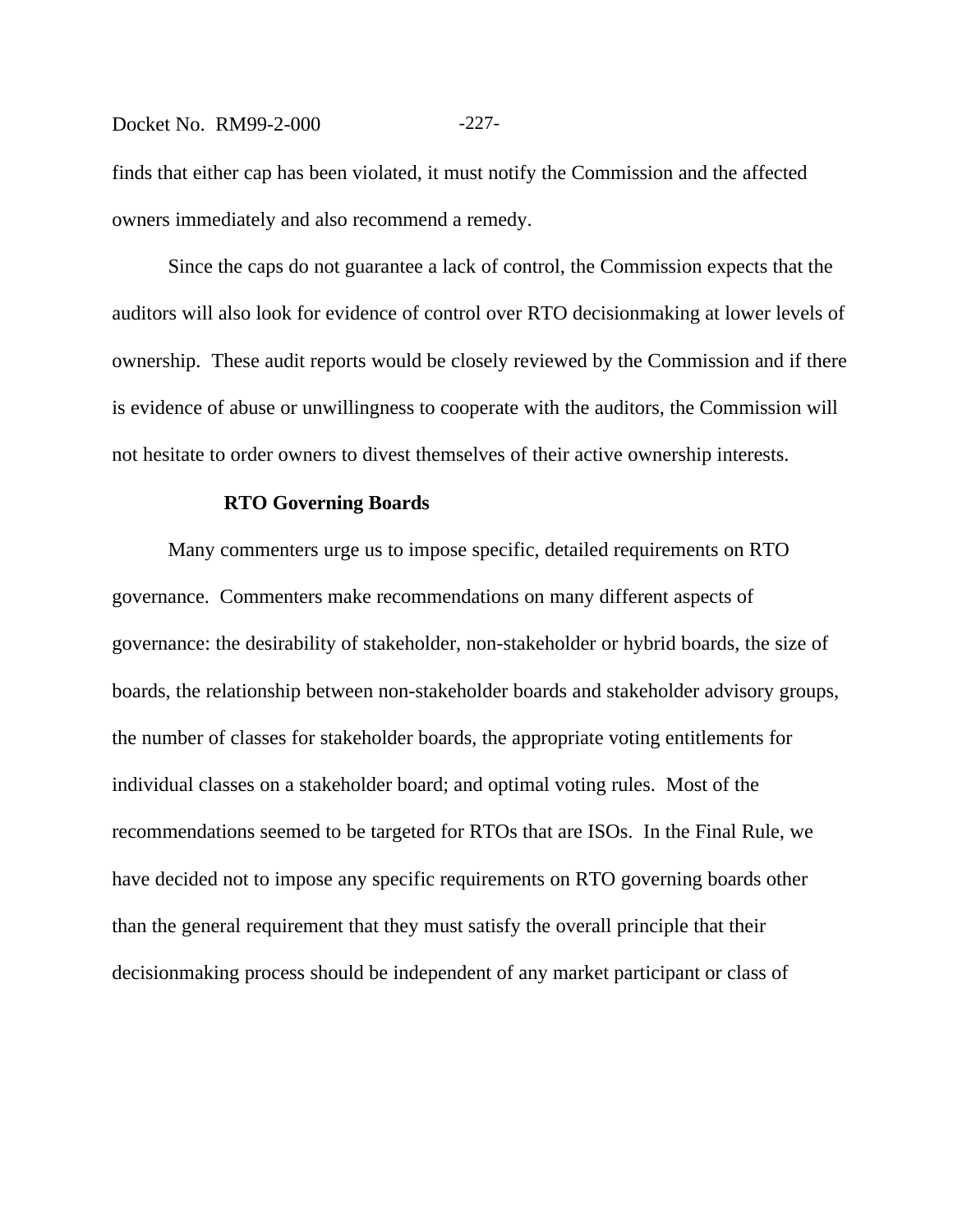## Docket No. RM99-2-000 -228-

participants.We have opted not to impose more detailed governance requirements for three reasons.

First, we anticipate that RTOs will take many different forms that reflect the needs and different starting points of each region. We expect to see proposals from ISOs, transcos and hybrids. It is unlikely that a single approach to governance will work for the different types of RTOs that are likely to emerge. At this early stage, it would be counterproductive to impose a "one size fits all" approach to governance when RTOs may differ significantly in structure and patterns of ownership.

Second, our experience to date has been largely limited to reviewing governance proposals of ISOs that operate but do not own transmission facilities. A governance model that works for an ISO may not be appropriate for transcos or other types of forprofit transmission enterprises.

Third, even among the ISOs, there are different models of governance. As we noted in the NOPR, the dominant governance model (PJM, New England, New York and the Midwest) for ISOs is a two-tier form of governance. The top tier consists of a nonstakeholder board, while the lower tier consists of advisory committees of stakeholders that may recommend options to the non-stakeholder board. Generally, the top tier has the final decisionmaking authority. **329** In contrast, California, employs a decisionmaking

**<sup>329</sup>**One exception is the New York ISO where decisionmaking is explicitly shared (continued...)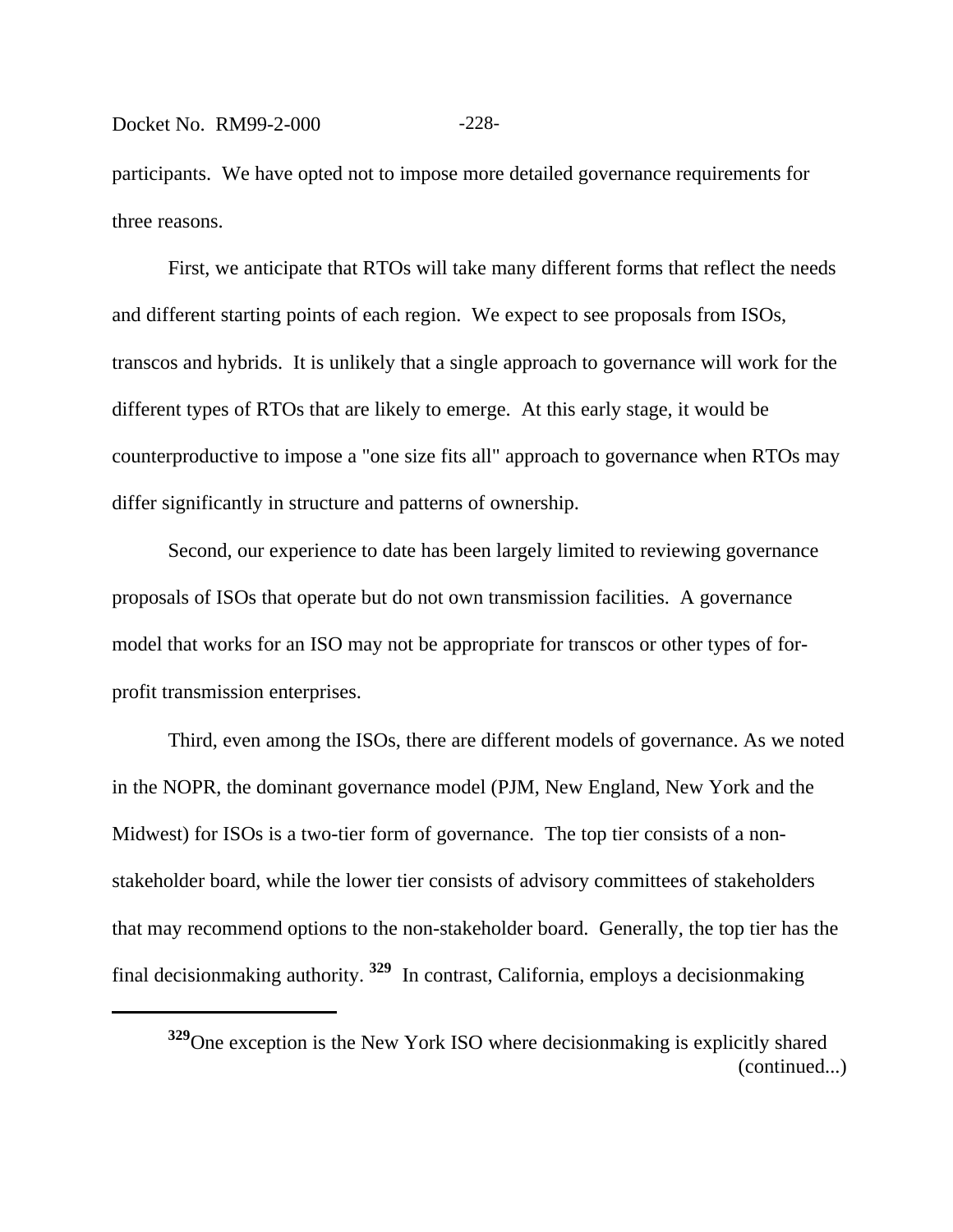#### Docket No. RM99-2-000 -229-

board for its ISO that consists of both stakeholders and non-stakeholders representatives. And we note that the recently passed Texas restructuring law would require a pure stakeholder governing board for the ERCOT ISO. Given the variety of governance forms that exist or are proposed for ISOs and the limited experience with these different approaches, the Commission believes that it is premature to conclude that one form of governance is clearly superior to all other forms in every situation.

Therefore, we will not mandate detailed governance requirements for RTO boards. Instead, the approach that we adopt in the Final Rule is that any RTO governance proposals, whether from an ISO, transco or a hybrid arrangement, will be judged on a case-by-case basis against the overarching standard that its decisionmaking process must be independent of individual market participants and classes of market participants. **<sup>330</sup>**

While we are not imposing any other specific requirements, the Commission believes that it is appropriate to give some general guidance based on the governance arrangements that we have reviewed to date. Where there is a governing board with

**<sup>330</sup>**We will require every ISO to submit an audit of the independence of its governance process two years after its approval as an RTO.

**<sup>329</sup>**(...continued)

by a non-stakeholder Board of Directors and stakeholder Management Committee. Modification of the ISO tariffs under the FPA requires approval of the ISO Board and the Management Committee. If they fail to agree on a modification, either the Board or the Management Committee may make a filing under FPA section 206. See Central Hudson Gas & Electric Corp., et al., 88 FERC ¶ 61,138 (1999).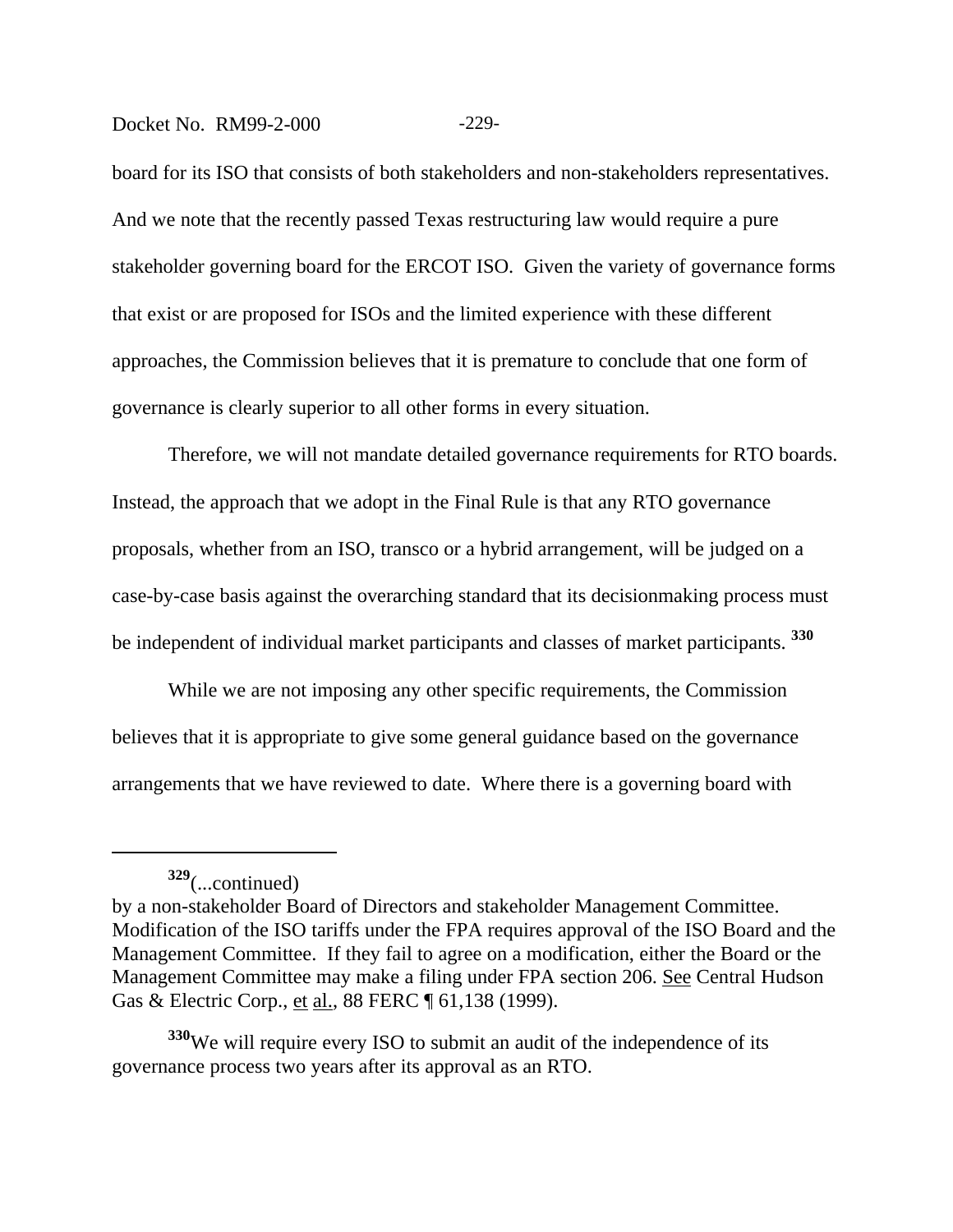## Docket No. RM99-2-000 -230-

classes of market participants, we would expect that no one class would be allowed to veto a decision reached by the rest of the board and that no two classes could force through a decision that is opposed by the rest of the board. Where there is a non-stakeholder board, we believe that it is important that this board not become isolated. Both formal and informal mechanisms must exist to ensure that stakeholders can convey their concerns to the non-stakeholder board. Where there are stakeholder committees that advise or share authority with a non-stakeholder board, it is important that there be balanced representation on the stakeholder committees so no one class dominates its recommendations or its decisions.

We note that this general guidance is based on our experience with governance proposals of ISOs. The Commission recognizes that these observations may not be completely relevant for an RTO that intends to operate as a for-profit transmission company. Nevertheless, we emphasize that the common element for all types of RTOs must be that they satisfy the threshold principle that their decisionmaking should be independent of market participants.

#### **Role of State Agencies**

We do not impose any specific requirements on the role of state agencies in RTOs. Such specificity would be counterproductive in light of the variation in the legal responsibilities of state commissions and RTO design across regions. However, we agree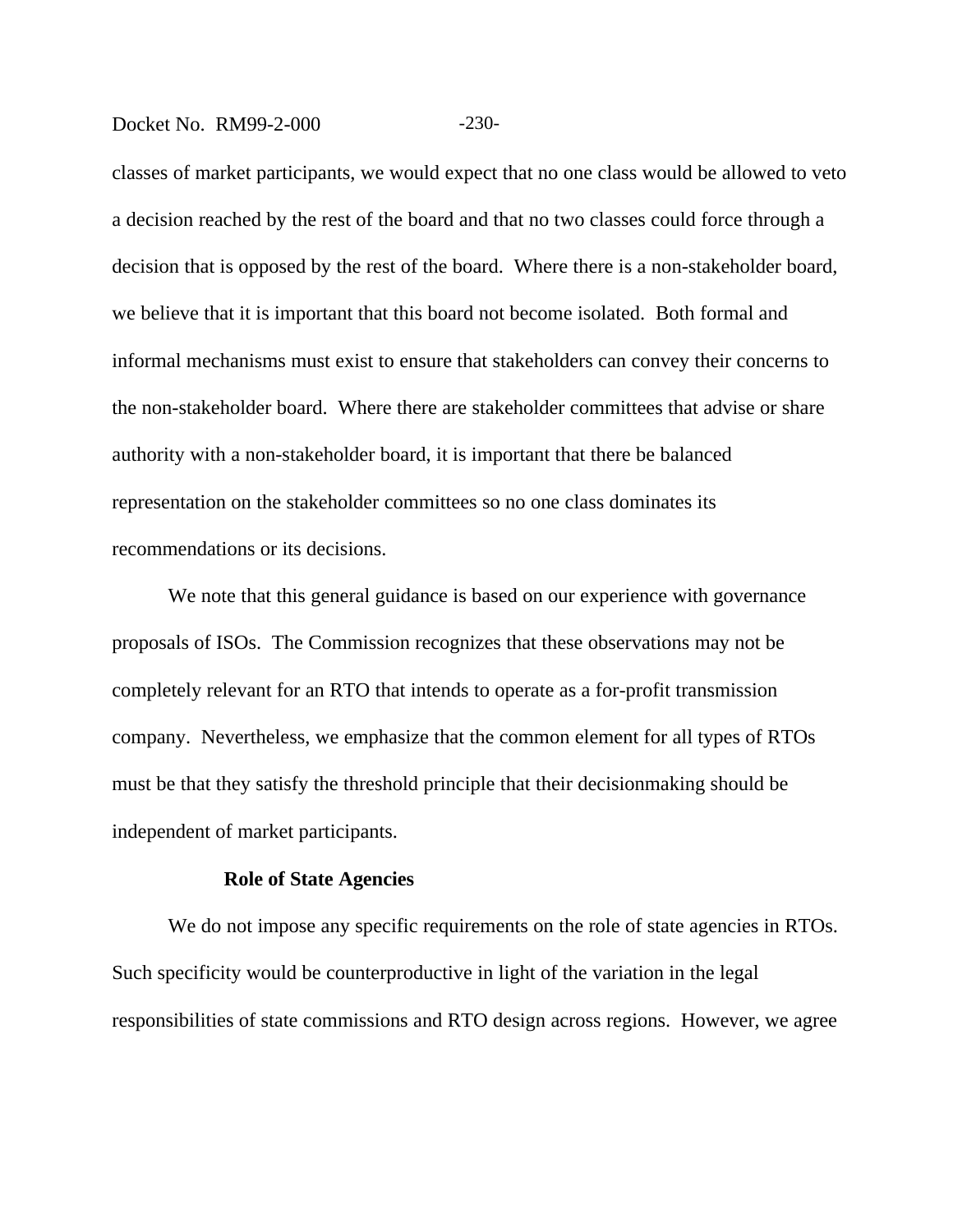#### Docket No. RM99-2-000 -231-

with NARUC that state commissions "should fully participate in RTO formation and development." When we undertake our collaborative efforts with the industry after issuance of the Final Rule, we encourage state commissions and other state agencies to play a key role in this effort. State involvement is important for several reasons, especially where RTOs are a critical element of the retail choice programs of many states. State commissions are in a unique position to assess whether a particular RTO design will help or hinder their efforts to promote retail competition.

Once an RTO becomes operational, it appears that most states believe that it would be inappropriate for a state official, whether a state commission representative or some other state employee, to serve as a voting member of an RTO board. We note that NECPUC, representing the six New England state commissions, was joined by most other state commissions and commenters from other sectors of the industry in recommending that state officials should not be voting members of any RTO governing body. ISO-NE presents three reasons why it would be problematic for a state official to serve as a voting member of an RTO governing board. First, it would create a conflict between the state official's duties as an RTO board member and his or her regulatory or legal responsibilities at the state level. Second, in the case of a multi-state RTO, it would be difficult for an official of one state to represent the interests of others states if the state interests are in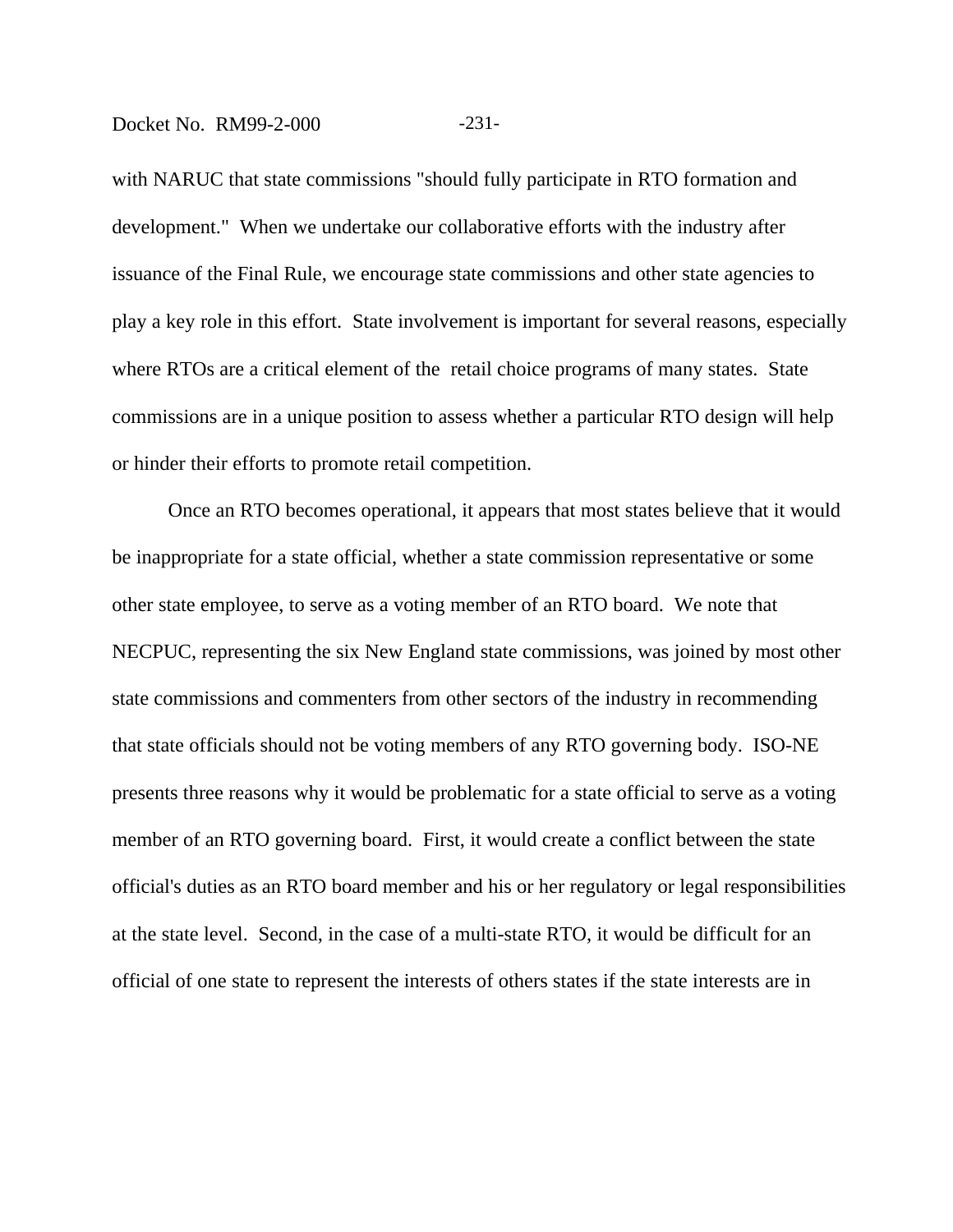#### Docket No. RM99-2-000 -232-

conflict. Third, the solution of allowing each state to have its own voting member on the RTO board could lead to large and unwieldy boards for multi-state RTOs.

While most commenters agreed that state officials should not serve as voting members of RTO boards, most of these same commenters were comfortable with allowing state officials to serve as ex officio members. It was thought that state officials would be better informed in making their own decisions if they could closely observe the considerations and constraints that were weighed by the RTO in making its decisions. It was thought that the ability of state officials to observe the RTO's decisionmaking process would be especially useful if the RTO had to recommend one or more expansions to the existing grid.

While we see considerable merit in the arguments that state officials should not be voting members of an RTO governing board (and note that most state commissions share this view), the Commission is not imposing such a prohibition. Since RTOs do not yet exist, it would be premature to conclude that state officials should not participate as voting members of RTO boards. There may be special circumstances in some regions that would make it in the public interest to give voting rights to one or more state government representatives. Therefore, we will be willing to entertain such proposals and perhaps revisit the issue after we gain more experience.

#### **Section 205 Filing Rights**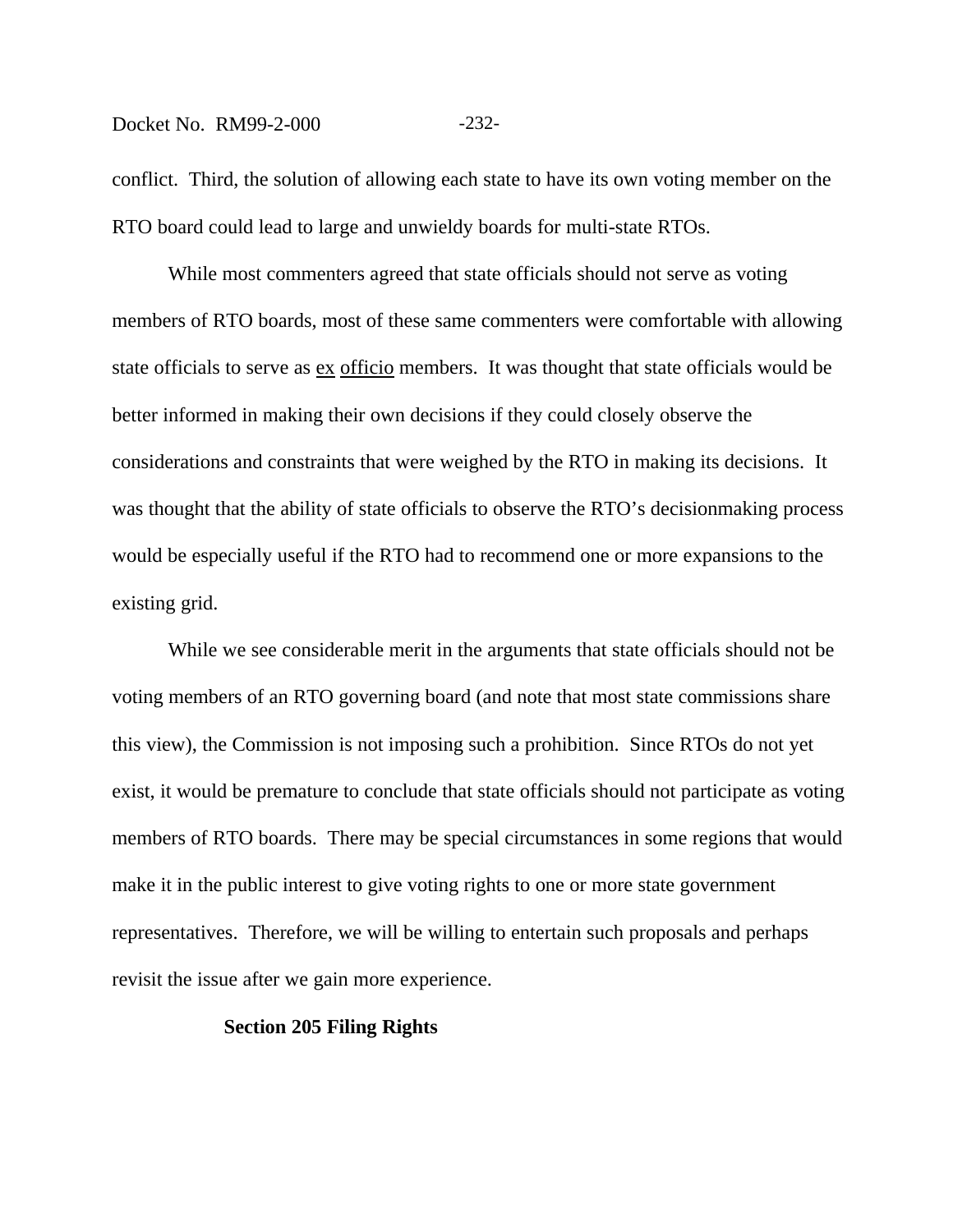## Docket No. RM99-2-000 -233-

In the NOPR, we proposed that the RTO must have exclusive and independent authority to file changes in its transmission tariff under section 205 of the Federal Power Act. This proposal triggered hundreds of pages of comments. Upon consideration of the comments received, as discussed below, we will modify our proposal, in part, to make clear that transmission owners who do not also operate their transmission facilities retain certain section 205 rights.

Most commenters on this issue fall into two categories. Those who oppose the proposal in the NOPR argue that it is bad law and bad policy. They contend that the Commission does not have the legal authority to grant section 205 rights over their transmission facilities to some other entity. While a transmission owner may voluntarily cede this right to an RTO, they argue that the Commission cannot compel a transmission owner, either directly or indirectly, to give up this legal right. Many transmission owners, representing IOUs, public and cooperative systems, argue that the transfer of this right to an RTO would increase their risk of recovering revenues to which they are lawfully entitled. On the other hand, those who support the proposal argue that it is a necessary and logical implication of our previously stated policy that the "[a]uthority to act unilaterally . . . is a crucial element of a truly independent transmission provider." **<sup>331</sup>** They contend that an RTO will not be able to function as an independent and neutral

**<sup>331</sup>**New England Power Pool, 79 FERC ¶ 61,374 at 62,585 (1997).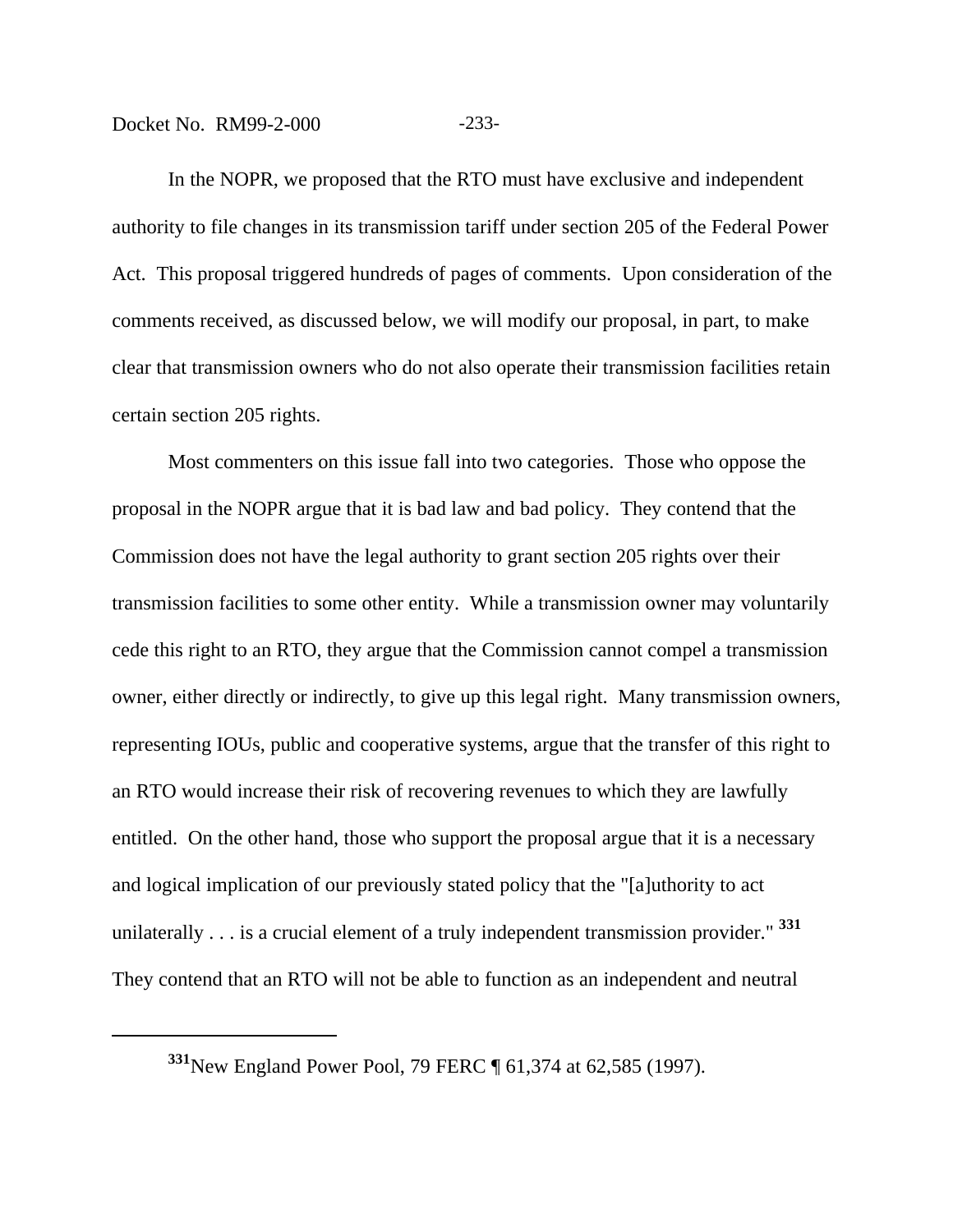#### Docket No. RM99-2-000 -234-

transmission provider if it has to seek the approval of transmission owners or other market participants every time it wishes to modify its tariff. They point to numerous tariff changes that the various ISOs have had to make as real world evidence of their need to move quickly and make filings at the Commission when they encounter a tariff problem that needs to be corrected.

 Based on the comments received, we reaffirm our determination that RTOs, in order to ensure their independence from market participants, must have the independent and exclusive right to make section 205 filings that apply to the rates, terms and conditions of transmission services over the facilities operated by the RTO. This determination, however, is subject to several important clarifications discussed below.

We recognize that for some RTOs (in particular, ISOs), both the transmission owners and the RTO will be public utilities with respect to the same transmission facilities, <sup>332</sup> i.e., one or more entities will own the facilities and a different entity will operate the facilities and actually sell the transmission provided by the facilities, and that this presents a somewhat unusual situation insofar as sections 205 and 206 of the FPA are concerned. The FPA does not explicitly address who has filing authority or responsibility in this circumstance. We conclude that while the RTO must have independent and exclusive authority to propose changes in the rates, terms and conditions of transmission

**<sup>332</sup>**Under FPA section 201(e), a public utility is any person who owns or operates jurisdictional facilities.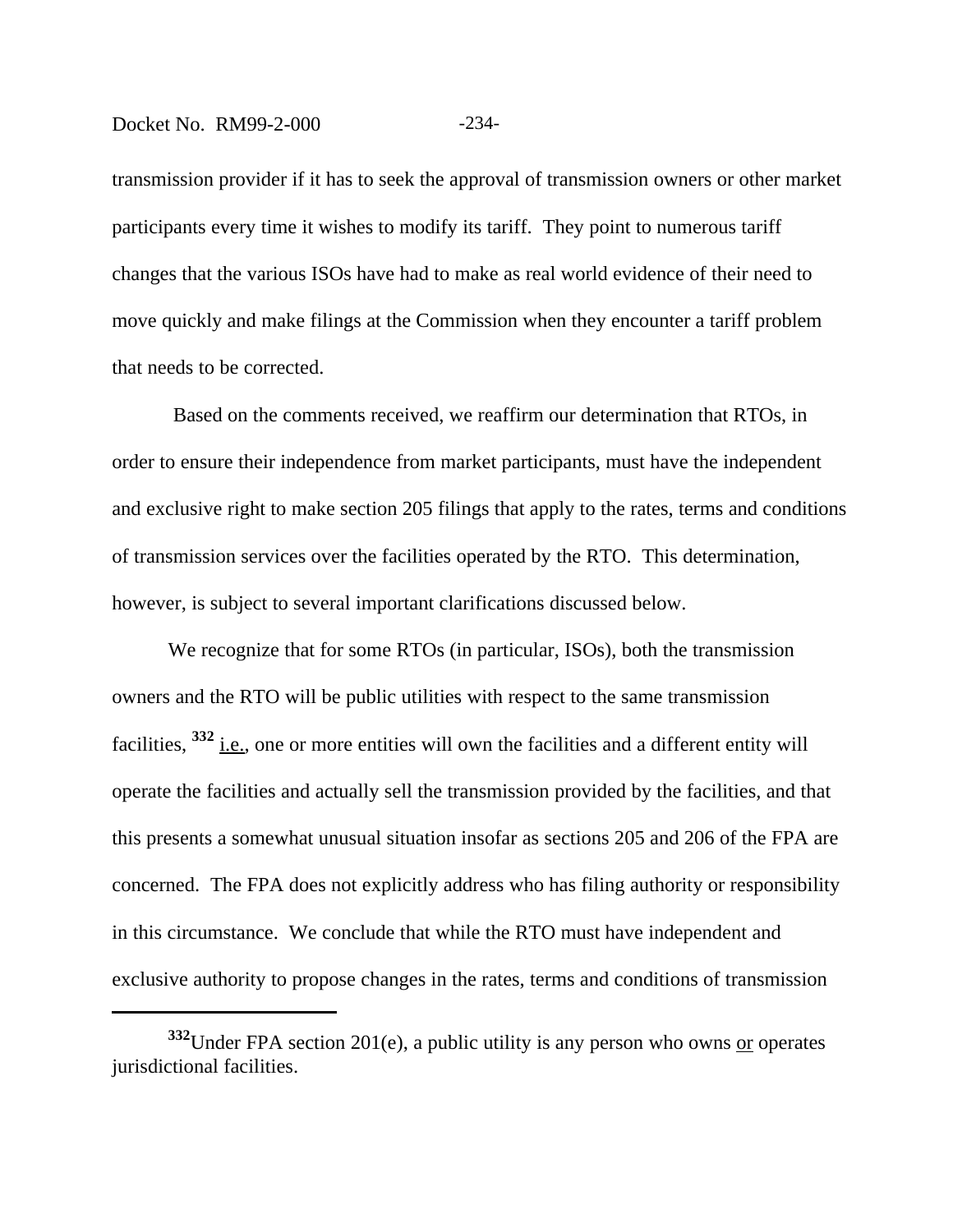#### Docket No. RM99-2-000 -235-

service provided over the facilities it operates, it also is reasonable for the transmission owners to retain certain independent section 205 filing rights with respect to the level of the revenue requirement that the transmission owners receive from the RTO and that the RTO, in turn, will collect from the transmission customers through its rates. We therefore clarify that a transmission owner must have independent authority to set the level of its portion of the revenue requirement to be collected by the RTO. **<sup>333</sup>**

Importantly, we further clarify that we expect the authorities of the transmission owners and the RTO to be exercised as follows. The transmission owners may make section 205 filings to establish the payments that the RTO will make to the transmission owners for the use of the transmission facilities that are under the control of the RTO; the RTO, in turn, will make section 205 filings to recover from transmission customers the cost of the payments it makes to transmission owners as well as its own costs, and propose any other changes in the rates, terms and conditions of service to transmission customers. Thus, the transmission owners may have on file a tariff that assures their recovery of transmission revenues from the RTO and, while they may be affecting the level of the RTO's revenue requirement, they will not be permitted to make section 205 filings for

**<sup>333</sup>**Of course, a transmission owner may voluntarily agree to relinquish this right during the RTO negotiation process or subsequently.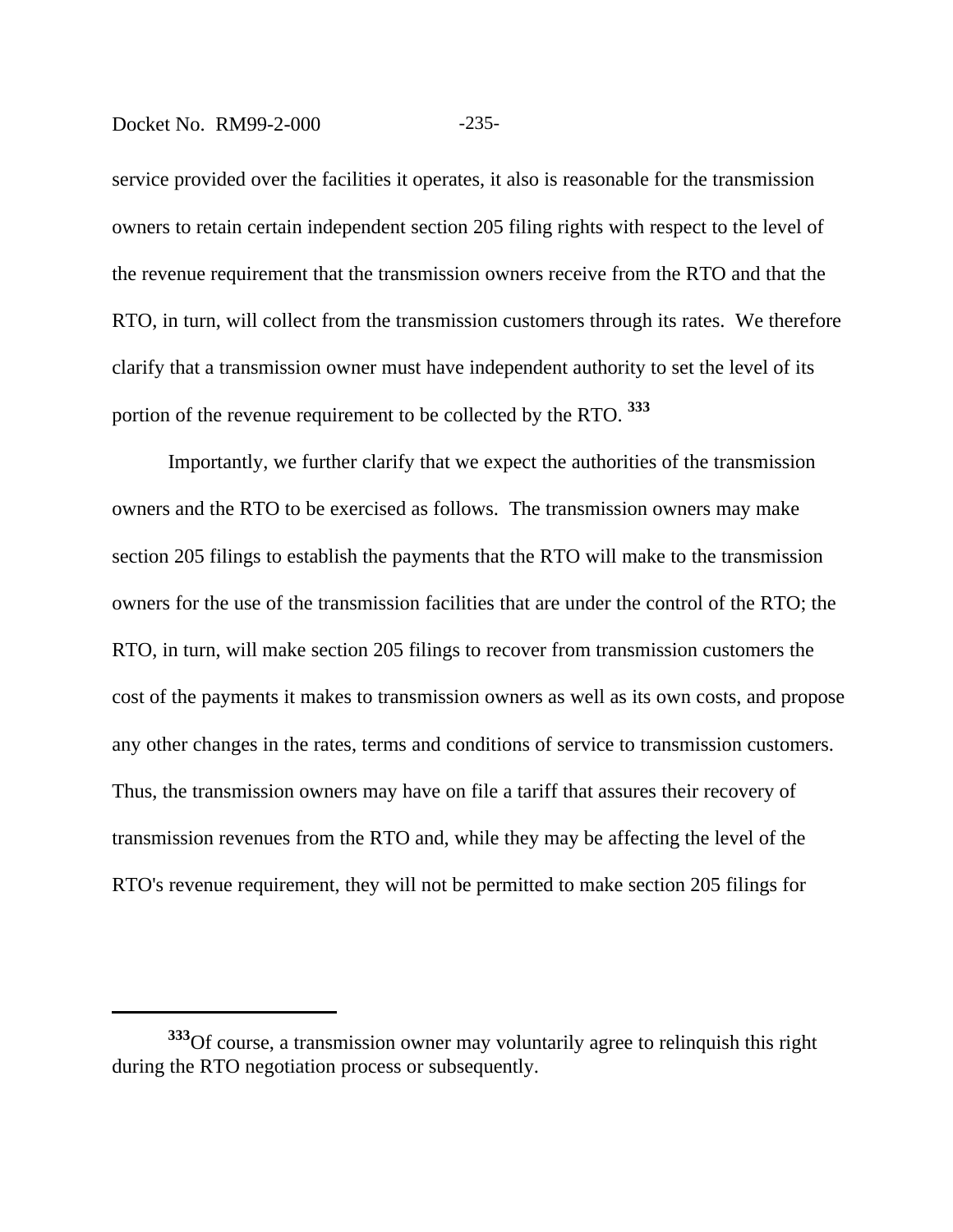#### Docket No. RM99-2-000 -236-

RTO services to transmission customers and will not interfere with the independence of the RTO to file proposed changes to the open access tariff. **<sup>334</sup>**

We believe this division of filing rights reflects a reasonable interpretation of the FPA as applied to these circumstances, and that it appropriately balances the need to ensure the independence of the RTO with the need to provide transmission owners the opportunity to recover revenues. To avoid unnecessary disputes and coordinate the interaction of these independent section 205 filings, we will require the RTO and the transmission owners to give prior notice to each other of any planned section 205 filings. Further, we strongly encourage transmission owners and RTOs to resolve rate issues prior to the filing of proposed rate changes.

We recognize that the division of filing rights described above may not be the only way to accommodate the concerns raised. Accordingly, the Commission will entertain other approaches as long as they ensure the independent authority of the RTO to seek changes in rates, terms or conditions of transmission service and the ability of transmission owners to protect the level of the revenue needed to recover the costs of their

**<sup>334</sup>**We note that some existing ISOs have adopted an approach where the transmission owners' revenue requirement is filed with the Commission in a separate transmission rate filing (e.g., California ISO), while others incorporate the revenue requirement of the transmission owners, as changed from time to time, in the ISO's tariff. In either case, only the ISO is authorized to make filings that change the tariff sheets in the ISO's tariff.